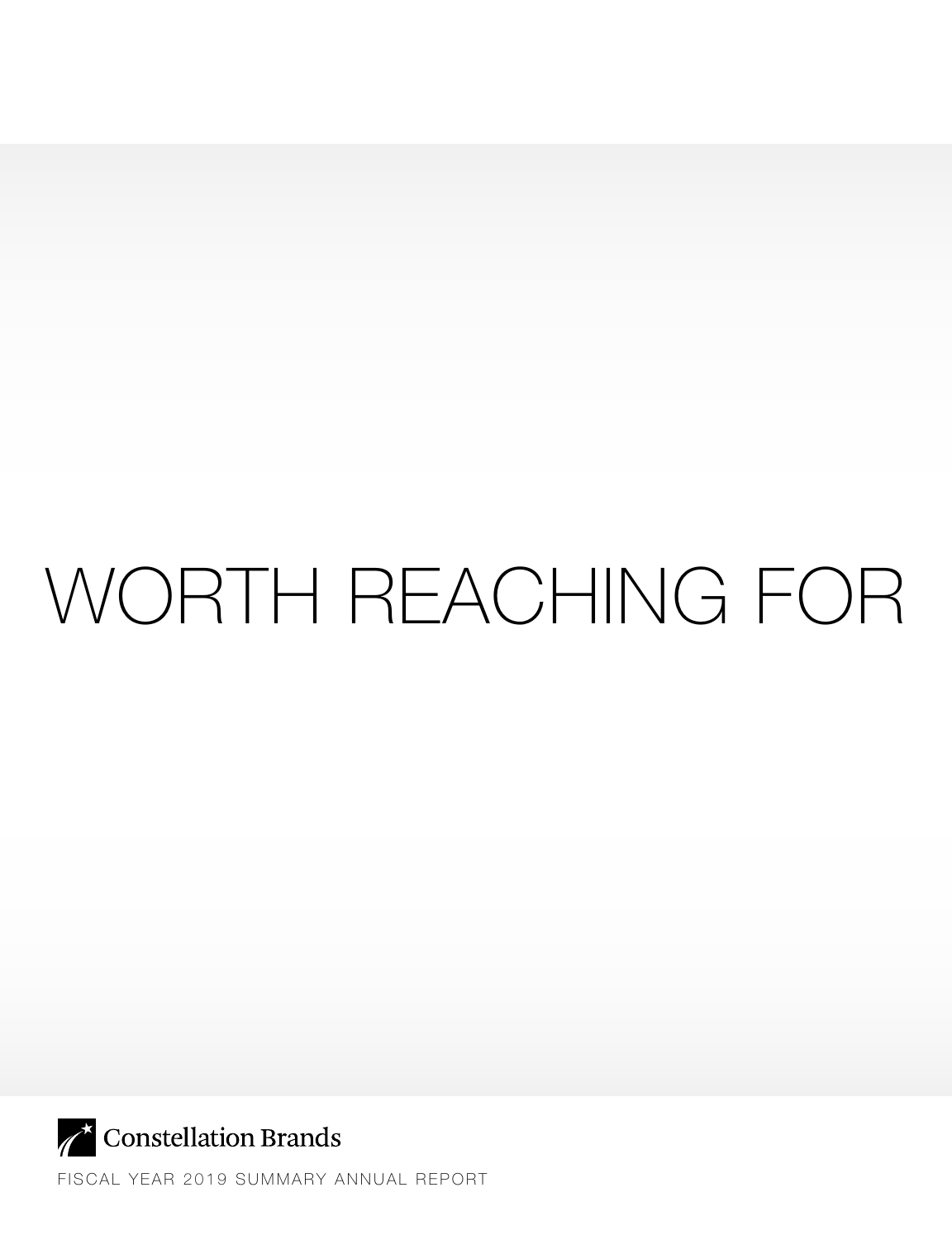A constellation is, by definition, a group of related things. At Constellation Brands, that concept holds 100% true. We are made up of many things, each contributing to the strength, resilience, and betterment of the whole. We're made stronger by the diversity of thinking and skill sets of our people, by the breadth and depth of our brands, by the strategies on which we execute, the innovations we create, and by the investments we make. No single thing makes us strong enough to create the future we've imagined. We're able to reach for the stars because we are many, acting as one.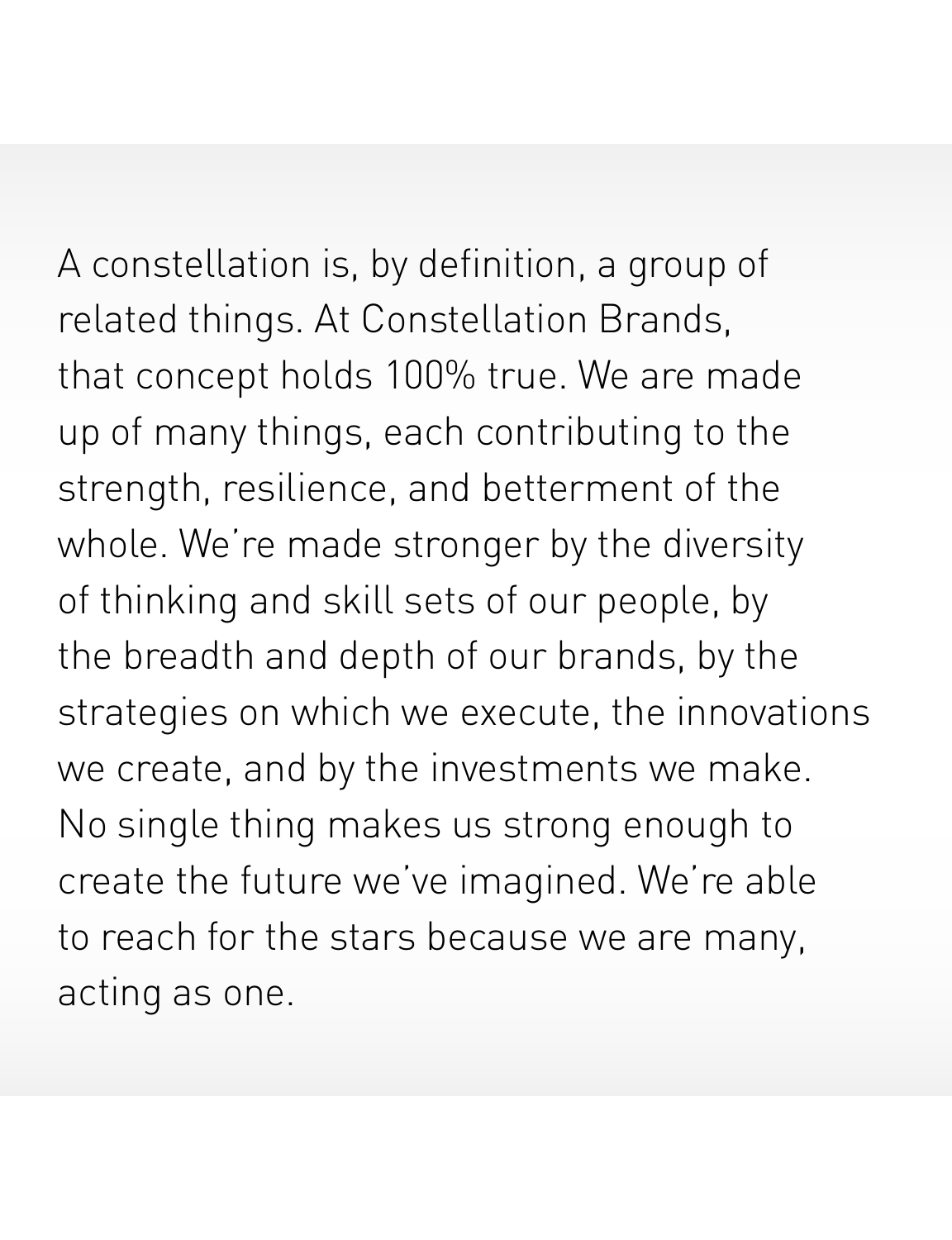# **DEAR SHAREHOLDERS:**

The consumer-led premiumization trend continued to manifest across all beverage alcohol segments last year. High-end beer, and higher-end wine and spirits brands significantly outperformed their lower-end counterparts in total dollar growth. The numbers are clear and leave little doubt, the higher-end is where consumers are migrating, and higher-end brands are driving most of the growth in the beverage alcohol category.

Staying ahead of emerging consumer trends has been key to our success since our founding in 1945 – it's just part of our DNA. We are **relentlessly focused on the consumer** and winning where today's

consumer lives. This means not only building a portfolio of brands consumers love today, but pushing beyond to meet their evolving needs well into the future.

We're always **looking ahead** and willing to make smart, calculated and **bold decisions** that help drive **industry-leading growth** and shareholder value. We're agile enough to adapt to changing consumer preferences, and we're not afraid to disrupt the industry or ourselves to achieve our long-term goals. This strategy has allowed Constellation Brands to become the fastestgrowing large CPG company in the U.S. at retail over the past two years<sup>(2)</sup>.

| <b>CATEGORY</b>      | <b>DOLLAR GROWTH</b><br>IN 2018 VS. 2017 |
|----------------------|------------------------------------------|
| <b>High-End Beer</b> | 8%                                       |
| Higher- End Spirits  | $10%$                                    |
| Higher-End Wine      | 9%                                       |
| Lower-End Spirits    | 2%                                       |
| Lower-End Wine       | $[-1^{\%}]$                              |
| Low-End Beer         | $[-4^{\%}]$                              |

In keeping with our continuous drive for growth, we made some bold moves in fiscal 2019.

 We agreed to divest approximately 30 lower-end wine and spirits brands and honed our portfolio's focus on a smaller set of higher-end, higher-margin power brands. The iconic brands remaining in our reshaped portfolio — Kim Crawford, the Robert Mondavi brand family, The Prisoner Wine Company brand family, Meiomi, SVEDKA Vodka, and High West Whiskey, among others — have strong momentum and excellent runways for growth. With a more streamlined portfolio and tighter organizational focus, we can double down on efforts to accelerate growth and profitability.

(2) Source: IRI MULO+C POS data. IRI Consulting & BCG analysis.

# TOTAL U.S. BEVERAGE ALCOHOL CATEGORY (1)

<sup>(1)</sup> Source: IRI, Total U.S. Multi-Outlet + Convenience for the 52 weeks ending December 2, 2018; High-end beer defined as >\$25 per case at retail; higher-end wine defined as >\$11 per bottle at retail, and includes Premium Box; higher-end spirits defined as generally →\$13-\$17 per bottle at retail, ranges based on category; lower-end products considered below the price points listed for each category.<br>Dollar Sales of cat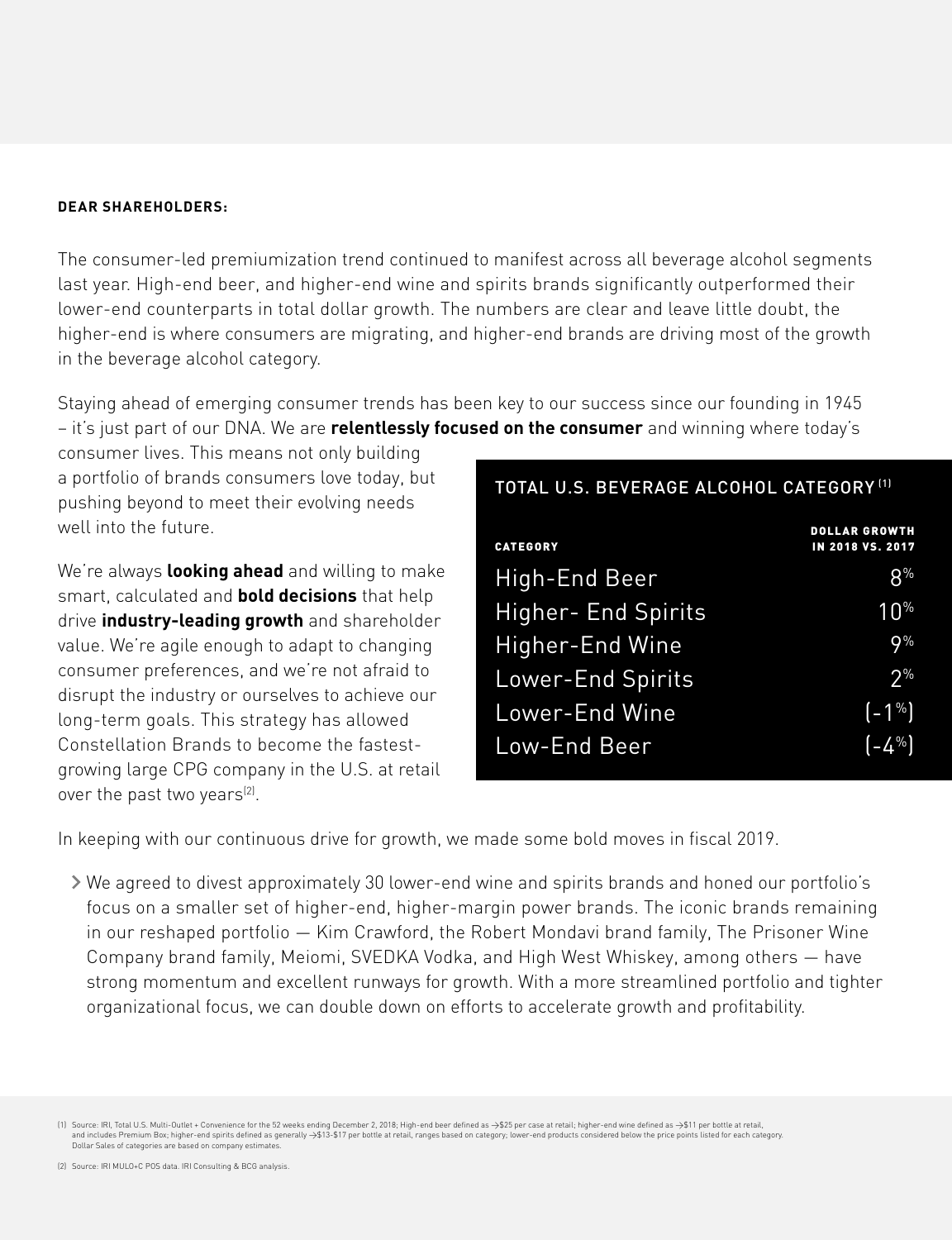We also continued our push into new market territory by substantially increasing our ownership stake in Canopy Growth Corporation, a leading diversified cannabis company. The additional investment strengthens Canopy's first mover advantage as it builds a pathway to dominate the emerging cannabis category, conservatively estimated to account for more than \$200 billion in sales over the next 10 years(3). Backed by our investment, **business discipline**, and brand building expertise, we believe this relationship will be a game changer for our company as consumer attitudes about cannabis continue to evolve. Following approval of Canopy's recently announced agreement with Acreage Holdings, a leading multi-state cannabis operator in the U.S., Canopy Growth will be poised and ready to enter the U.S. market with new products in a variety of formats when it is federally permissible.

# LEADERSHIP TRANSITION

In March, 2019, Bill Newlands succeeded Rob Sands as President and CEO of the company. Rob Sands assumed the role of Executive Chairman and Richard Sands became Executive Vice Chairman.

 We're **restless to deliver what's next** so we're building a strong pipeline of new, innovative products leveraging the power of existing brands to fill the gaps in our portfolio and complement our core franchise. Last year was a monumental shift for the Corona brand family as we expanded beyond Corona Extra and Corona Light with the successful national launch of Corona Premier, the first new Corona in over 25 years, and introduced new packaging for Corona Familiar. Both Premier and Familiar have significantly exceeded our expectations. And the innovation doesn't stop there. This year we plan to extend the Corona Masterbrand to take advantage of consumer trends with the national launch of

Corona Refresca, a brand extension that brings a completely new drinker to the Corona franchise and allows us to carve out a space within the large and growing FMB (flavored malt beverage) category that's anchored in Corona's carefree lifestyle. Innovation has become an important part of our growth profile.

 Constellation Ventures, our venture capital arm, launched an exciting new initiative that will help fuel our long-term success. The group committed to invest \$100 million over the next 10 years in femalefounded or female-led businesses. Women are currently an underserved part of our consumer base and have an estimated purchasing power between \$5-\$15 trillion annually in the U.S.<sup>(4)</sup>. We believe investing in women-led businesses is critical to the future success of Constellation and the industry, and we're excited about this opportunity to increase our pipeline for ideas and talent, drive incremental revenue, and increase our knowledge about this important demographic.

<sup>(3)</sup> Constellation estimates, Marijuana Business Daily Factbook 2017 Note: THC cannabis remains illegal at a federal level in the United States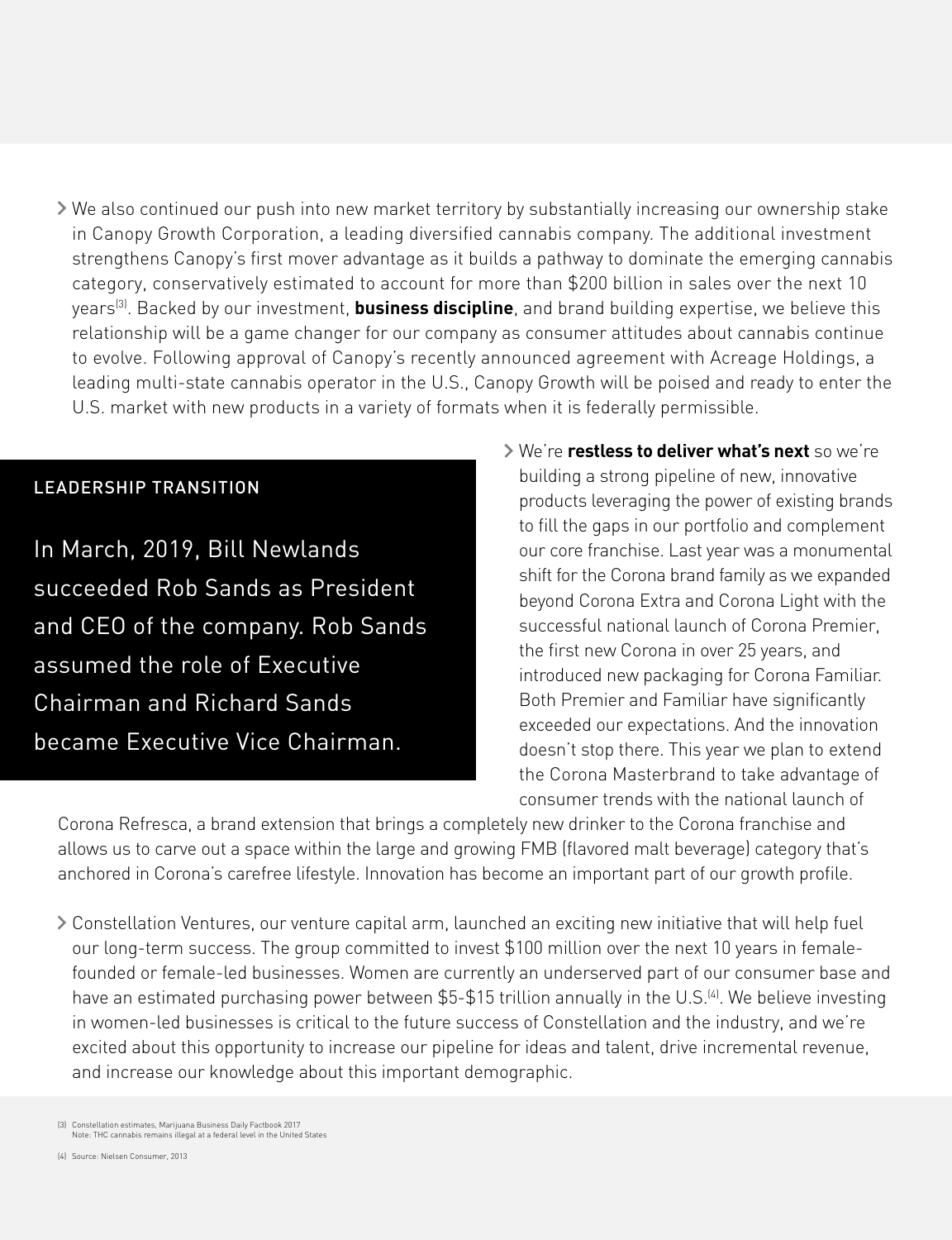While our **focus on the future** drives our business strategy, our people truly enable us to succeed. Through various talent development initiatives including our Executive Development, Emerging Executives and Women's Leadership Development Programs, as well as Diversity & Inclusion initiatives including recently established business resource groups supporting women, Hispanic/Latino employees, LGBTQ employees and early career professionals, we are committed to developing and **empowering employees** to drive impactful change within Constellation Brands, for our consumers, and in the diverse communities where we live and work. We believe this is critical to our business and future growth.

Bottom line - we will **never be complacent** about our business. Our ability to adapt to shifting market trends and our willingness to constantly **reach for new heights**, fuel our success now and will continue to do so in the future.

I'm extremely thankful for the hard work, passion, and dedication of our talented employees, and for the efforts and commitment of our valued business partners. As always, they are the energy, intelligence, and inspiration behind everything we've been able to accomplish, and the real drivers of our success.

On behalf of our executive team, I want to thank you, our valued shareholders, for your confidence in us, and for believing in our vision to deliver what's next. We ask that you join us in discovering why Constellation Brands is a company **worth reaching for** by exploring our interactive company profile at https://companyprofile.cbrands.com/2019.



Cheers,

# Bill Newlands

PRESIDENT & CEO CONSTELLATION BRANDS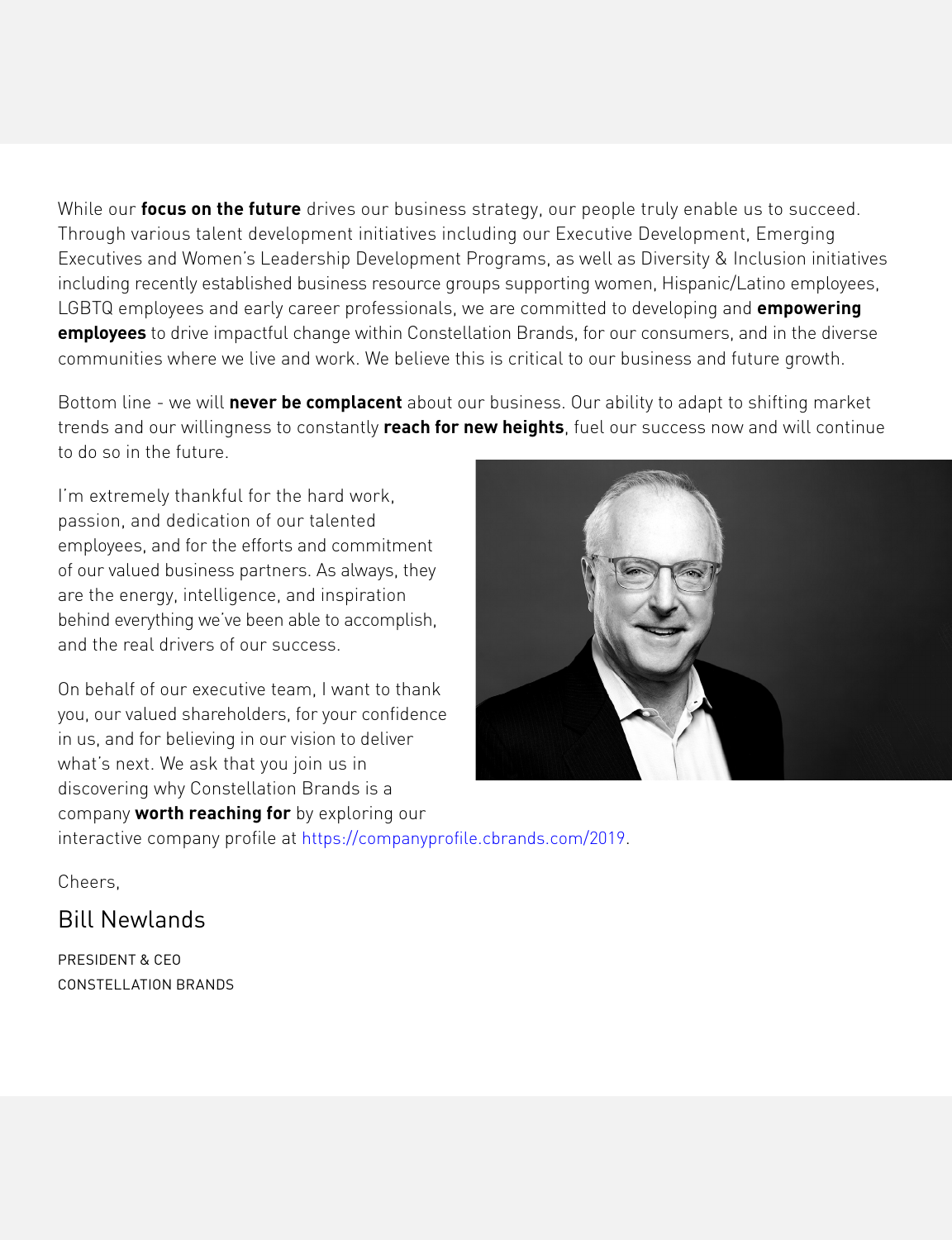# **FISCAL 2019 HIGHLIGHTS**



**U.S. RETAIL DOLLAR SALES GROWTH OF BEVERAGE ALCOHOL SUPPLIERS** Constellation is #1 in retail dollar sales growth contributing almost 30% of TBA growth.



 $\overline{\varphi}$ 4.5B

**EXPECTED RETURN TO SHAREHOLDERS OVER THE NEXT THREE YEARS**

Constellation Brands committed to return \$4.5 billion in the form of dividends and share repurchases over the next three years to shareholders.



**COMPETITORS**

**RETURNED TO SHAREHOLDERS OVER THE LAST THREE YEARS**

Constellation brands returned \$3.9 billion in the form of dividends and share repurchases to shareholders over the last three years.

 $\bigoplus$ 2.2B

**OPERATING CASH FLOW**

Constellation Brands reported record operating cash flow of more than \$2.2 billion for fiscal 2019.

Source: IRI, Total U.S. Multi-Outlet + Convenience; reflects growth for the 52 weeks ending February 24, 2019 against the comparable prior year period;<br>National Alcohol Beverage Control Association (NABCA), 12 months endin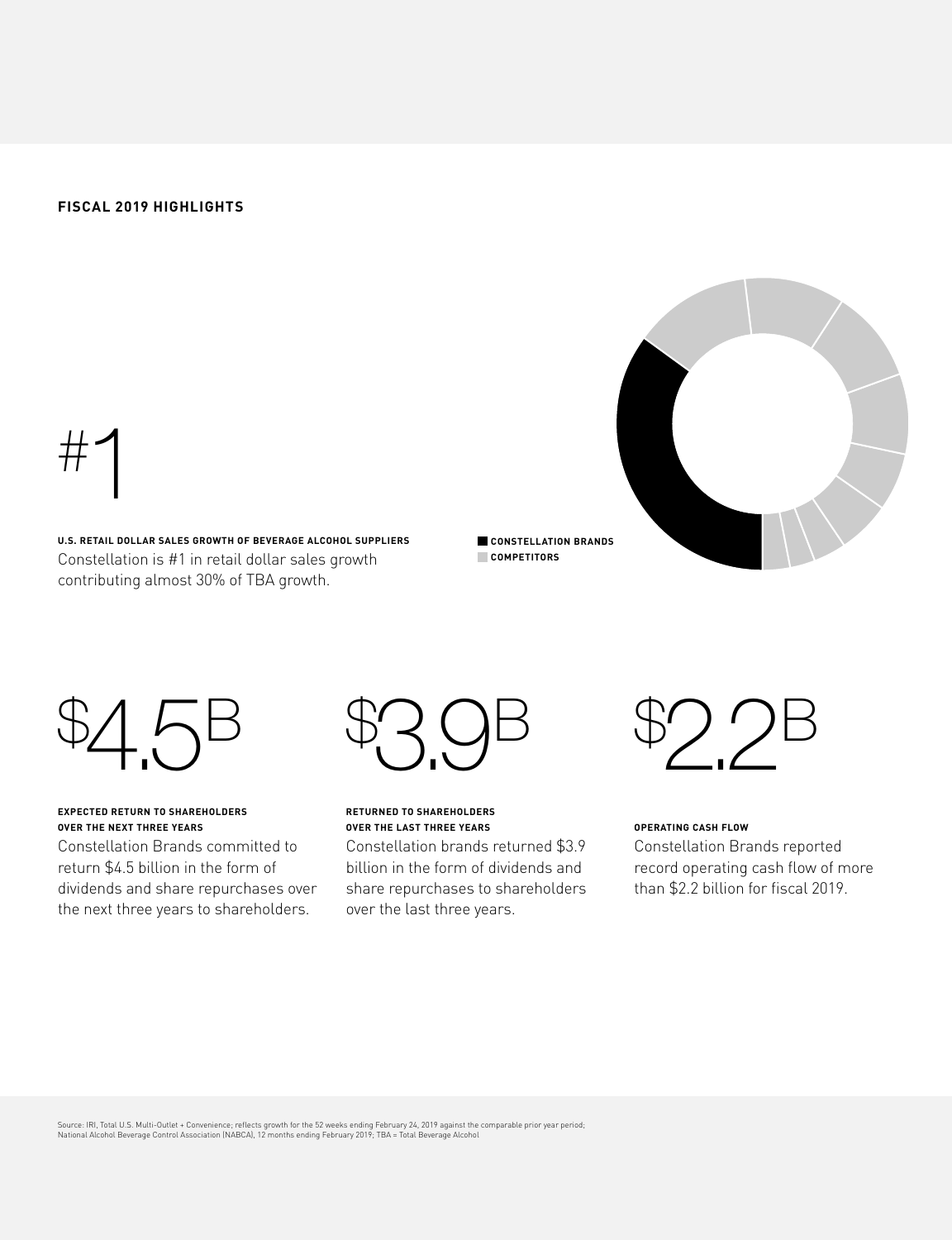# **UNITED STATES SECURITIES AND EXCHANGE COMMISSION WASHINGTON, D.C. 20549**

# **FORM 10-K**

**(Mark One)**

# **ANNUAL REPORT PURSUANT TO SECTION 13 OR 15(d) OF THE SECURITIES EXCHANGE ACT OF 1934**

**or**

**For the fiscal year ended February 28, 2019**

#### **TRANSITION REPORT PURSUANT TO SECTION 13 OR 15(d) OF THE SECURITIES EXCHANGE ACT OF**  $\Box$ **1934**

For the transition period from <u>to</u> to

**Commission file number 001-08495**



# **CONSTELLATION BRANDS, INC.**

**(Exact name of registrant as specified in its charter)**

**Delaware 16-0716709 State or other jurisdiction of incorporation or organization**

**207 High Point Drive, Building 100 Victor, New York 14564**

**(Address of principal executive offices) (Zip Code)**

**Registrant's telephone number, including area code (585) 678-7100**

**Securities registered pursuant to Section 12(b) of the Act:**

Class A Common Stock (par value \$.01 per share) New York Stock Exchange Class B Common Stock (par value \$.01 per share) New York Stock Exchange

**Title of each class Name of each exchange on which registered**

**(I.R.S. Employer Identification No.)**

#### **Securities registered pursuant to Section 12(g) of the Act: None**

Indicate by check mark if the registrant is a well-known seasoned issuer, as defined in Rule 405 of the Securities Act. Yes  $\boxtimes$  No  $\Box$ 

Indicate by check mark if the registrant is not required to file reports pursuant to Section 13 or Section 15(d) of the Act. Yes  $\Box$  No  $\boxtimes$ 

Indicate by check mark whether the registrant (1) has filed all reports required to be filed by Section 13 or 15(d) of the Securities Exchange Act of 1934 during the preceding 12 months (or for such shorter period that the registrant was required to file such reports), and (2) has been subject to such filing requirements for the past 90 days. Yes  $\boxtimes$  No  $\square$ 

Indicate by check mark whether the registrant has submitted electronically every Interactive Data File required to be submitted pursuant to Rule 405 of Regulation S-T (§232.405 of this chapter) during the preceding 12 months (or for such shorter period that the registrant was required to submit such files). Yes  $\boxtimes$  No  $\square$ 

Indicate by check mark if disclosure of delinquent filers pursuant to Item 405 of Regulation S-K (§229.405 of this chapter) is not contained herein, and will not be contained, to the best of registrant's knowledge, in definitive proxy or information statements incorporated by reference in Part III of this Form 10-K or any amendment to this Form 10-K.

Indicate by check mark whether the registrant is a large accelerated filer, an accelerated filer, a non-accelerated filer, a smaller reporting company, or an emerging growth company. See the definitions of "large accelerated filer," "accelerated filer," "smaller reporting company," and "emerging growth company" in Rule 12b-2 of the Exchange Act.

| Large accelerated filer | x | Accelerated filer         |  |
|-------------------------|---|---------------------------|--|
| Non-accelerated filer   |   | Smaller reporting company |  |
|                         |   | Emerging growth company   |  |

If an emerging growth company, indicate by check mark if the registrant has elected not to use the extended transition period for complying with any new or revised financial accounting standards provided pursuant to Section 13(a) of the Exchange Act.  $\Box$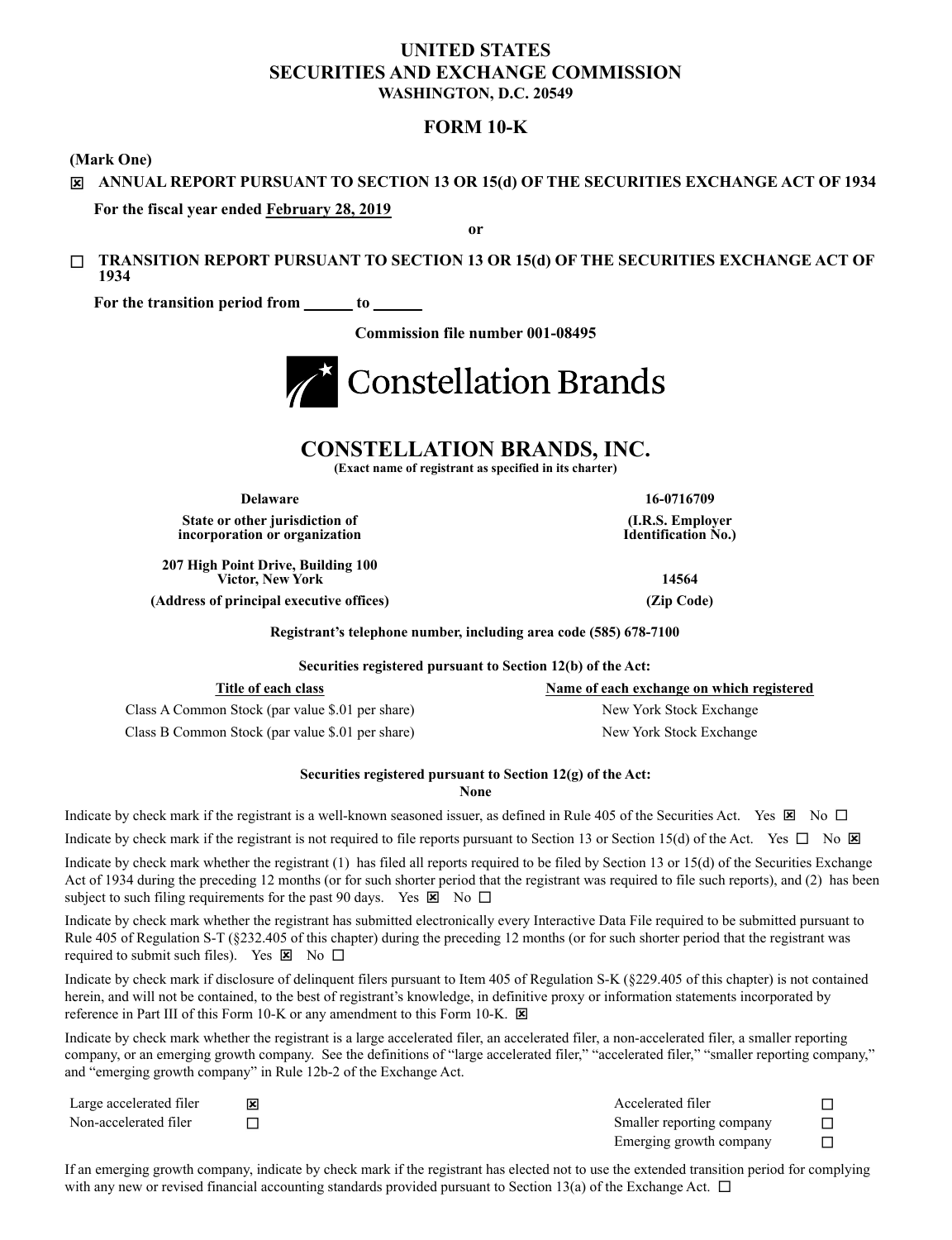Indicate by check mark whether the registrant is a shell company (as defined in Rule 12b-2 of the Exchange Act). Yes  $\Box$  No  $\boxtimes$ 

The aggregate market value of the voting and non-voting common equity held by non-affiliates of the registrant, based upon the closing sales prices of the registrant's Class A and Class B Common Stock as reported on the New York Stock Exchange as of the last business day of the registrant's most recently completed second fiscal quarter was \$33,122,314,698.

The number of shares outstanding with respect to each of the classes of common stock of Constellation Brands, Inc., as of April 17, 2019, is set forth below:

| <b>Class</b>                                    | <b>Number of Shares Outstanding</b> |
|-------------------------------------------------|-------------------------------------|
| Class A Common Stock, par value \$.01 per share | 166,883,483                         |
| Class B Common Stock, par value \$.01 per share | 23.316.614                          |
| Class 1 Common Stock, par value \$.01 per share | 1.149.714                           |

#### **DOCUMENTS INCORPORATED BY REFERENCE**

The Proxy Statement of Constellation Brands, Inc. to be issued for the Annual Meeting of Stockholders which is expected to be held July 16, 2019 is incorporated by reference in Part III to the extent described therein.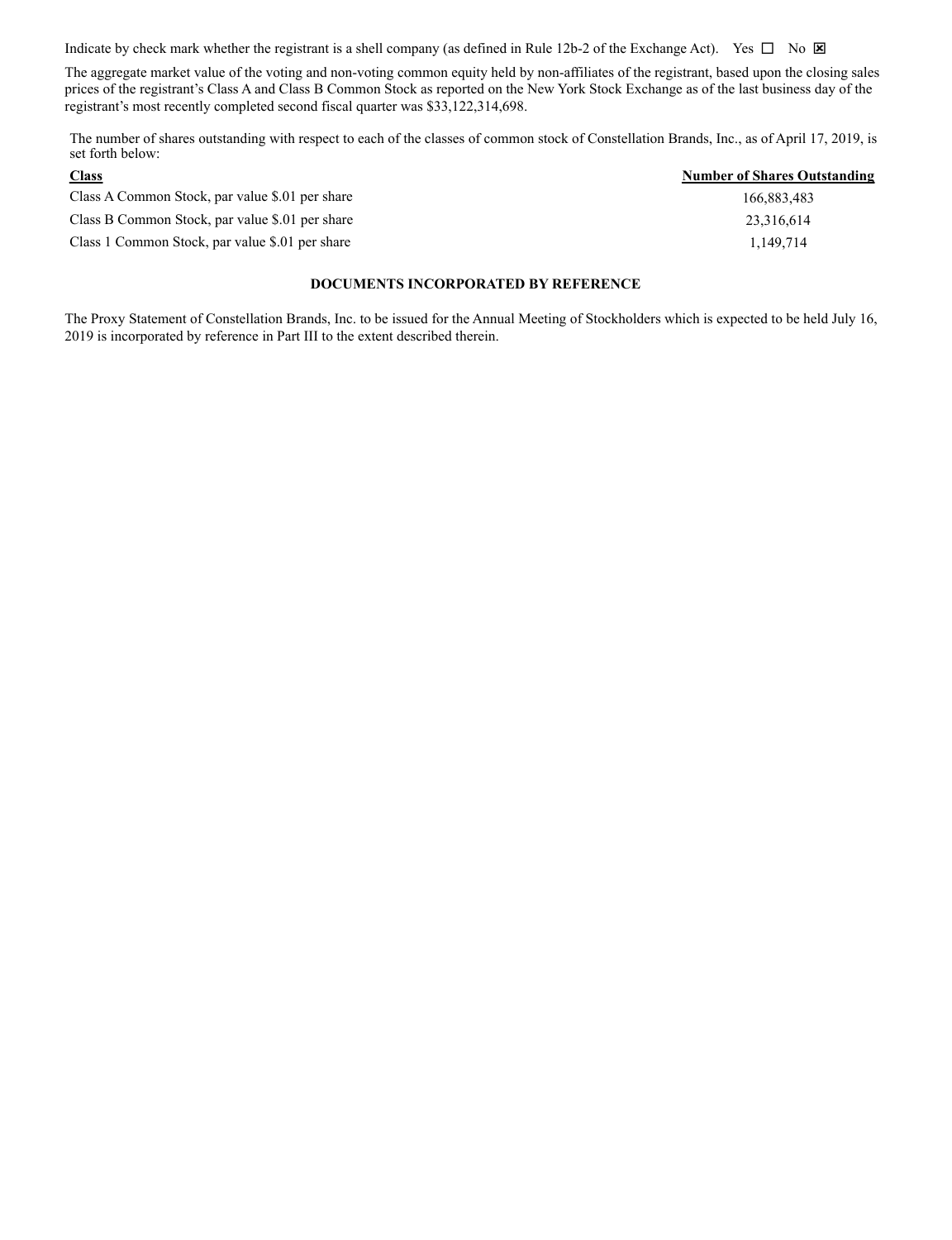# **TABLE OF CONTENTS**

|             |                                                                                                                        | Page |
|-------------|------------------------------------------------------------------------------------------------------------------------|------|
|             | <b>PART I</b>                                                                                                          |      |
| Item 1.     | <b>Business</b>                                                                                                        | 1    |
| Item 1A.    | <b>Risk Factors</b>                                                                                                    | 10   |
| Item 1B.    | <b>Unresolved Staff Comments</b>                                                                                       | 21   |
| Item 2.     | Properties                                                                                                             | 22   |
| Item 3.     | <b>Legal Proceedings</b>                                                                                               | 23   |
| Item 4.     | Mine Safety Disclosures                                                                                                | 23   |
|             | <b>PART II</b>                                                                                                         |      |
| Item 5.     | Market for Registrant's Common Equity, Related Stockholder Matters and Issuer Purchases of<br><b>Equity Securities</b> | 23   |
| Item 6.     | <b>Selected Financial Data</b>                                                                                         | 24   |
| Item 7.     | Management's Discussion and Analysis of Financial Condition and Results of Operations                                  | 25   |
| Item 7A.    | Quantitative and Qualitative Disclosures About Market Risk                                                             | 49   |
| Item 8.     | Financial Statements and Supplementary Data                                                                            | 51   |
| Item 9.     | Changes in and Disagreements With Accountants on Accounting and Financial Disclosure                                   | 113  |
| Item 9A.    | <b>Controls and Procedures</b>                                                                                         | 113  |
| Item 9B.    | Other Information                                                                                                      | 114  |
|             | <b>PART III</b>                                                                                                        |      |
| Item $10$ . | Directors, Executive Officers and Corporate Governance                                                                 | 114  |
| Item $11$ . | <b>Executive Compensation</b>                                                                                          | 114  |
| Item 12.    | Security Ownership of Certain Beneficial Owners and Management and Related Stockholder<br>Matters                      | 115  |
| Item 13.    | Certain Relationships and Related Transactions, and Director Independence                                              | 115  |

# **PART IV**

116

Item 14. Principal Accounting Fees and Services

| Item $15$ . | <b>Exhibits, Financial Statement Schedules</b> | 116 |
|-------------|------------------------------------------------|-----|
| Item $16$ . | Form 10-K Summary                              | 116 |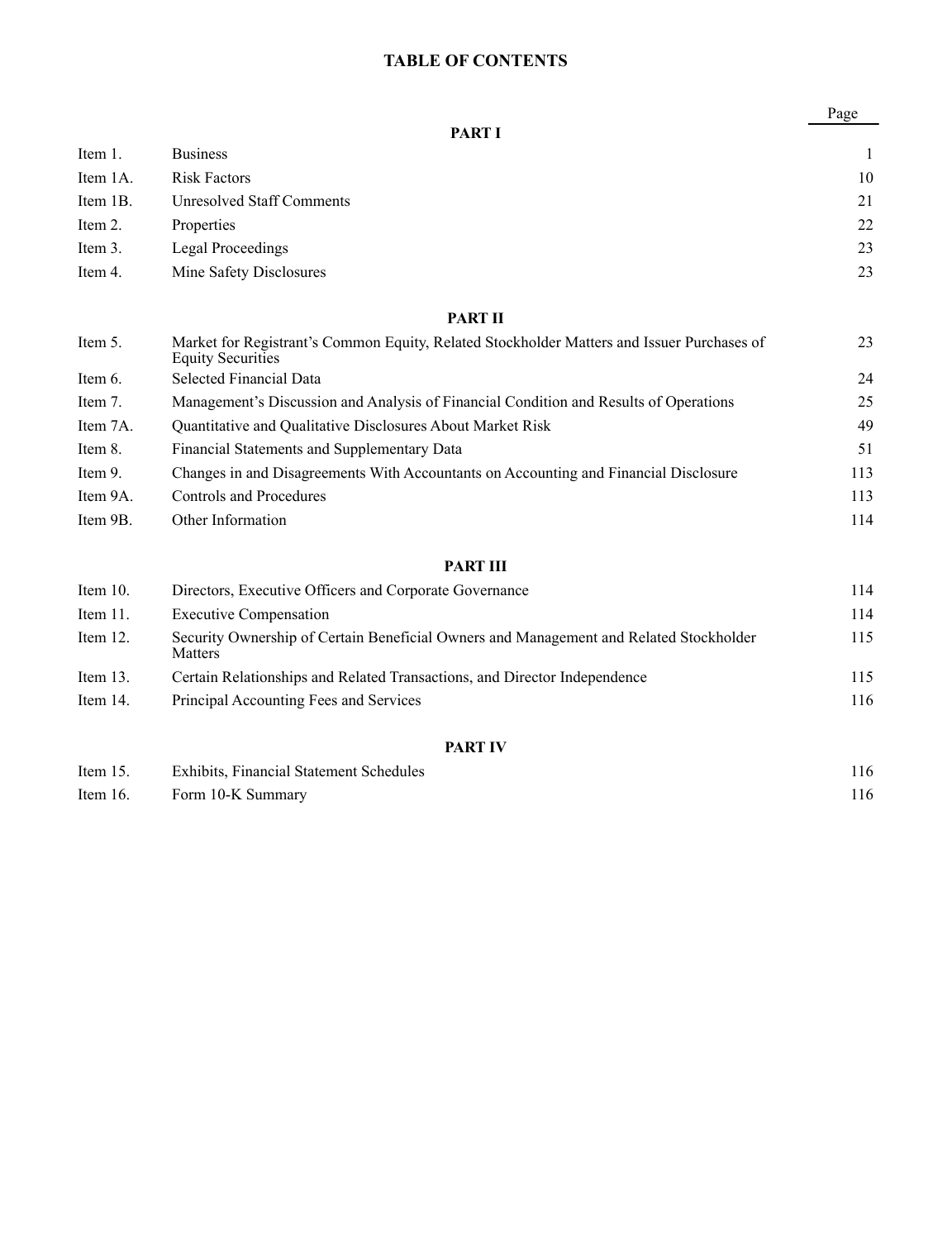*This Annual Report on Form 10-K contains "forward-looking statements" within the meaning of Section 27A of the Securities Act of 1933 and Section 21E of the Securities Exchange Act of 1934. These forward-looking statements are subject to a number of risks and uncertainties, many of which are beyond our control, which could cause actual results to differ materially from those set forth in, or implied by, such forward-looking statements. All statements other than statements of historical fact included in this Annual Report on Form 10-K, including without limitation (I) the statements under Item 1 "Business" and Item 7 "Management's Discussion and Analysis of Financial Condition and Results of Operations" regarding (i) our business strategy, future operations, future financial position, future net sales and expected volume trends, expected effective tax rates and anticipated tax liabilities, prospects, plans and objectives of management, (ii) information concerning expected or potential actions of third parties, including insurance carrier reimbursements or potential changes to international trade agreements, tariffs, taxes and other governmental rules and regulations, (iii) information concerning the future expected balance of supply and demand for our products, (iv) timing and source of funds for operating activities, (v) the manner, timing and duration of the share repurchase program and source of funds for share repurchases, and (vi) the amount and timing of future dividends; (II) the statements regarding our beer expansion, construction and optimization activities, including anticipated costs and timeframes for completion; (III) the statements regarding (i) the volatility of the fair value of our investments in Canopy measured at fair value, (ii) our activities following the close of the November 2018 Canopy Transaction, (iii) the time to return to our targeted leverage ratio following the close of the November 2018 Canopy Transaction, (iv) the New November 2018 Canopy Warrants, and (v) our future ownership level in Canopy and (IV) the statements regarding the Wine and Spirits Transaction, expected gain or loss, amount and use of expected proceeds, estimated remaining costs and expected restructuring charge are forward-looking statements. When used in this Annual Report on Form 10-K, the words "anticipate," "intend," "expect," and similar expressions are intended to identify forward-looking statements, although not all forward-looking statements contain such identifying words. All forward-looking statements speak only as of the date of this Annual Report on Form 10-K. We undertake no obligation to update or revise any forward-looking statements, whether as a result of new information, future events or otherwise. Although we believe that the expectations reflected in the forward-looking statements are reasonable, we can give no assurance that such expectations will prove to be correct. In addition to the risks and uncertainties of ordinary business operations and conditions in the general economy and markets in which we compete, our forward-looking statements contained in this Annual Report on Form 10-K are also subject to the risk and uncertainty that (i) the actual balance of supply and demand for our products will vary from current expectations due to, among other reasons, actual raw material supply, actual shipments to distributors and actual consumer demand, (ii) the actual demand, net sales and volume trends for our products will vary from current expectations due to, among other reasons, actual shipments to distributors and actual consumer demand, (iii) the amount, timing and source of funds for any share repurchases may vary due to market conditions, our cash and debt position, the impact of the beer operations expansion activities, the impact of the November 2018 Canopy Transaction, the expected impacts of the Wine and Spirits Transaction and the New November 2018 Canopy Warrants, and other factors as determined by management from time to time, (iv) the amount and timing of future dividends may differ from our current expectations if our ability to use cash flow to fund dividends is affected by unanticipated increases in total net debt, we are unable to generate cash flow at anticipated levels, or we fail to generate expected earnings, (v) the fair value of our investments in Canopy may vary due to market and economic conditions in Canopy's markets and business locations, (vi) the timeframe and actual costs associated with the beer operations expansion activities may vary from management's current expectations due to market conditions, our cash and debt position, receipt of required regulatory approvals by the expected dates and on the expected terms, and other factors as determined by management, (vii) any consummation of the Wine and Spirits Transaction and any actual date of consummation may vary from our current expectations and the actual restructuring charge, if any, will vary based on management's final plans, and (viii) the time to return to our targeted leverage ratio may vary from management's current expectations due to market conditions, our ability to generate cash flow at expected levels and our ability to generate expected earnings. The Wine and Spirits Transaction is subject to the satisfaction of certain closing conditions, including receipt of required regulatory approvals. Modification of the November 2018 Canopy Warrants is subject to, among other things, Canopy shareholder approval of the modification of the November 2018 Canopy Warrants and Canopy shareholder approval of its proposed transaction with Acreage. Additional important factors that could cause actual results to differ materially from those set forth in or implied by our forward-looking statements contained in this Annual Report on Form 10-K are those described in Item 1A "Risk Factors" and elsewhere in this report and in our other filings with the Securities and Exchange Commission.*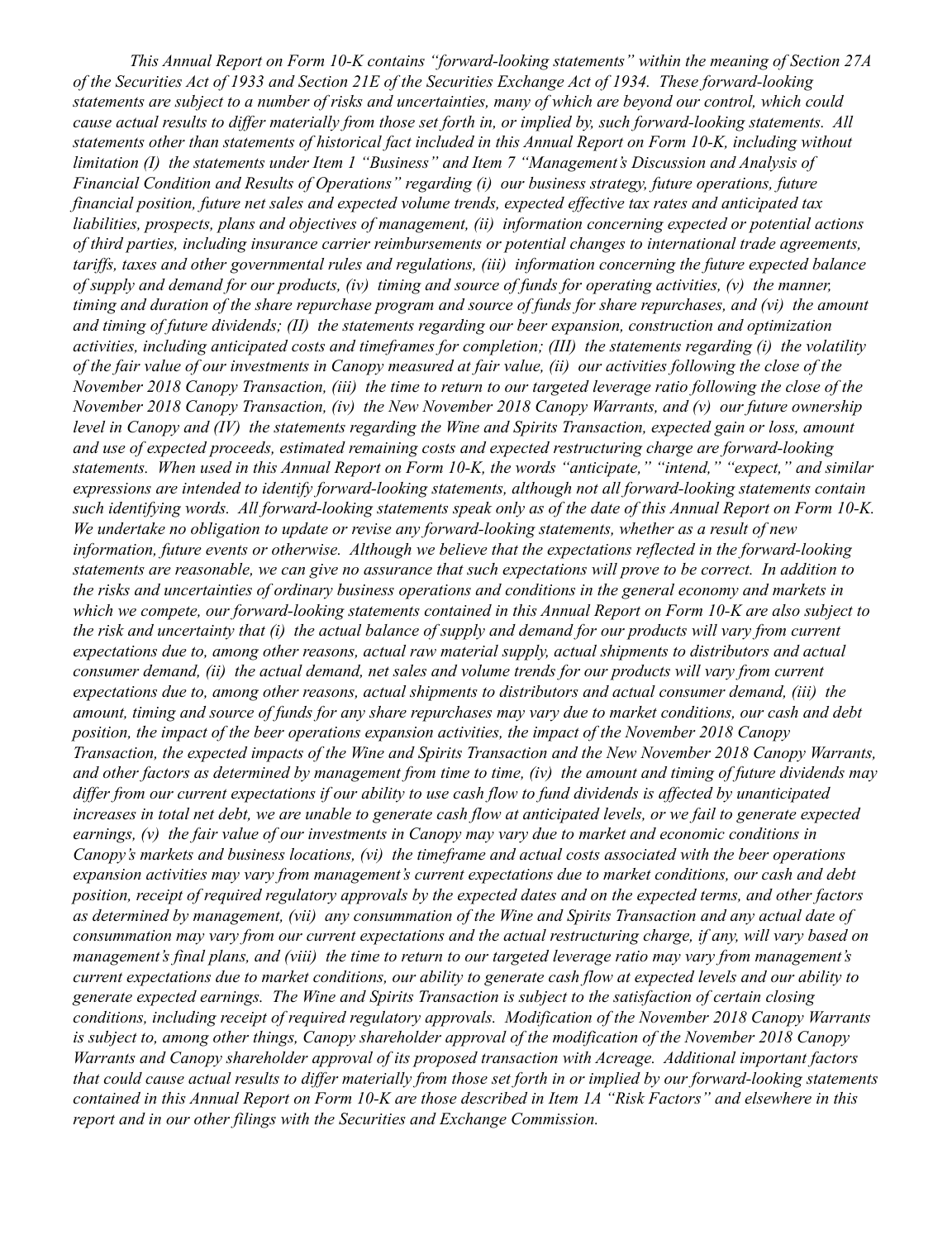*Unless the context otherwise requires, the terms "Company," "CBI," "we," "our," or "us" refer to Constellation Brands, Inc. and its subsidiaries. All references to "net sales" refer to gross sales less promotions, returns and allowances, and excise taxes consistent with the Company's method of classification. All references to "Fiscal 2019," "Fiscal 2018" and "Fiscal 2017" refer to the Company's fiscal year ended the last day of February of the indicated year. All references to "Fiscal 2020" refer to our fiscal year ending February 29, 2020. All references to "\$" are to U.S. dollars, all references to "C\$" are to Canadian dollars and all references to "A\$" are to Australian dollars. Unless otherwise defined herein, refer to the Notes to the Consolidated Financial Statements under Item 8 of this Annual Report on Form 10-K for the definition of capitalized terms used herein.*

*Market positions and industry data discussed in this Annual Report on Form 10-K are as of calendar 2018 and have been obtained or derived from industry and government publications and our estimates. The industry and government publications include: Beer Marketers Insights; Beverage Information Group; Growers Network; Impact Databank Review and Forecast; International Wine and Spirits Research (IWSR); IRI; and National Alcohol Beverage Control Association. We have not independently verified the data from the industry and government publications. Unless otherwise noted, all references to market positions are based on equivalent unit volume.*

# **PART I**

### **Item 1. Business.**

#### **Introduction**

We are an international producer and marketer of beer, wine and spirits with operations in the U.S., Mexico, New Zealand, Italy and Canada with powerful, consumer-connected, high-quality brands like Corona, Modelo Especial, Robert Mondavi, Kim Crawford, Meiomi and SVEDKA Vodka. In the U.S., we are the number one sales growth driver at retail among beverage alcohol suppliers. We are the third-largest beer company in the U.S. market and a leading, higher-end wine company in the U.S. market. Many of our products are recognized as leaders in their respective categories. This, combined with our strong market positions, makes us a supplier of choice to many of our customers, who include wholesale distributors, retailers and on-premise locations.

Our vision is to elevate life with every glass raised and our mission is to build brands that people love. We are committed to brand building, our trade partners, the environment, our investors and to consumers around the world who choose our products when celebrating big moments or enjoying quiet ones.

Our key values are:

- people;
- customer focus;
- entrepreneurship;
- quality; and
- integrity.

The Company is a Delaware corporation incorporated on December 4, 1972, as the successor to a business founded in 1945. We have approximately 9,800 employees located primarily in the U.S. and Mexico, with our corporate headquarters located in Victor, New York. We conduct our business through entities we wholly own as well as through a variety of joint ventures and other entities.

## **Strategy**

Our overall strategy is to drive industry-leading growth and shareholder value by building brands that people love when celebrating big moments or enjoying quiet ones. We position our portfolio to benefit from the consumer-led trend toward premiumization, which we believe will continue to result in faster growth rates in the higher-end of the beer, wine and spirits categories.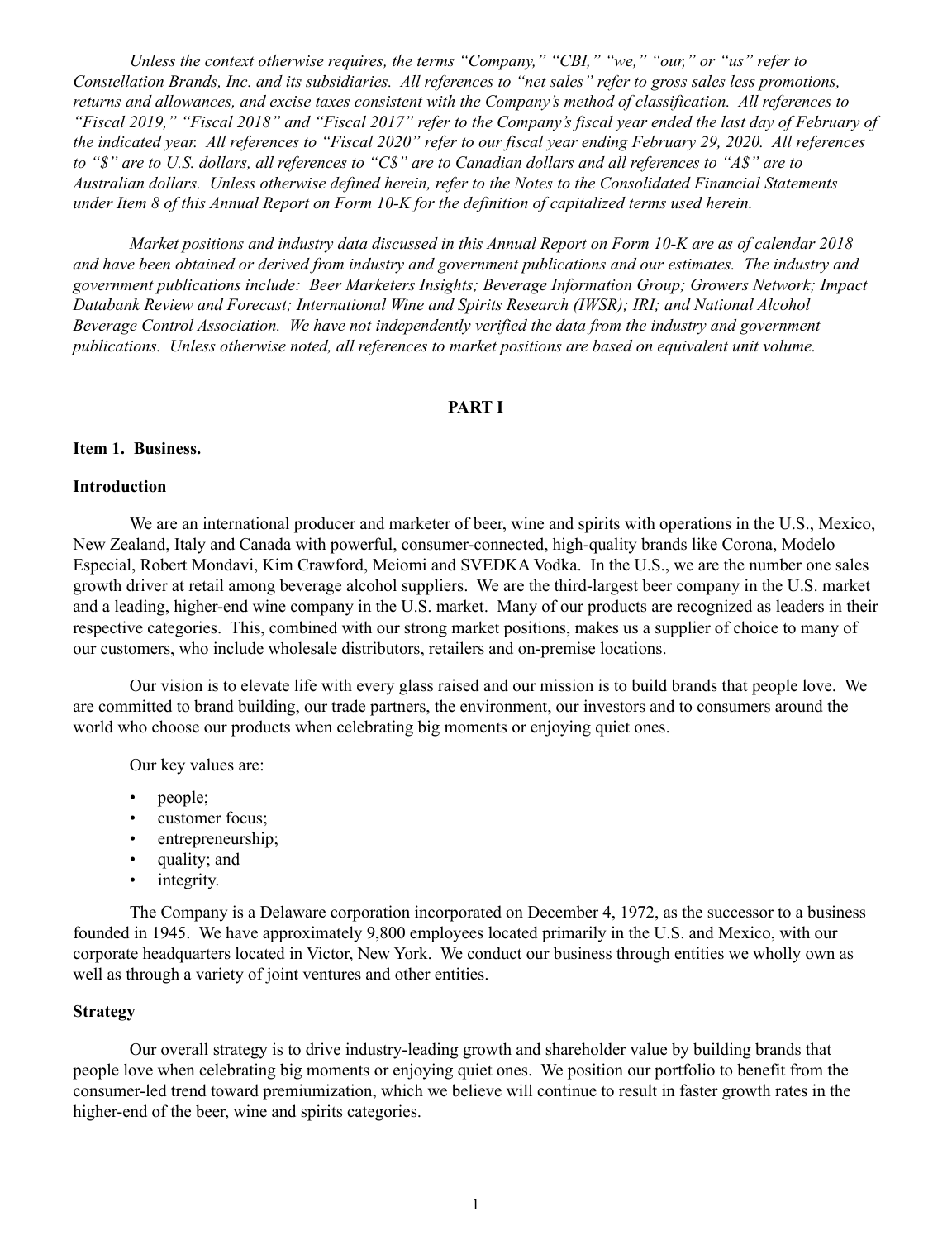To capitalize on premiumization trends, become more competitive and grow our business, we have generally employed a strategy focused on a combination of organic growth and acquisitions, with a focus on the higher-margin, higher-growth categories of the beverage alcohol industry. Key elements of our strategy include:

- leveraging our leading position in total beverage alcohol and our scale with wholesalers and retailers to expand distribution of our product portfolio and to provide for cross promotional opportunities;
- strengthening relationships with wholesalers and retailers by providing consumer and beverage alcohol insights;
- investing in brand building and innovation activities;
- positioning ourselves for success with consumer-led products that identify, meet and stay ahead of evolving consumer trends and market dynamics;
- realizing operating efficiencies through expanding and enhancing production capabilities and maximizing asset utilization; and
- developing employees to enhance performance in the marketplace.

In the beer business, we have solidified our position in the U.S. beer market; enhanced our margins, results of operations and operating cash flow; and provided new avenues for growth. We have made capital investments and acquisitions to increase beer production capacity to secure independence from a supply standpoint and to support the growth of the business. Additionally, in an effort to more fully compete in growing sectors of the highend segment of the U.S. beer market, we've made several acquisitions of high-quality, regional craft beer brands and leveraged our innovation capabilities to introduce new brands that align with consumer trends.

In our wine and spirits business, as part of our efforts to focus on higher-end brands, improve margins and create operating efficiencies, we have acquired higher-margin, higher-growth wine brands and portfolios of brands, including Meiomi, Prisoner and Charles Smith, and have strategically optimized the value of this business, particularly lower-margin, lower-growth products, with the divestiture of the Canadian wine business and the expected transaction, which was recently announced, to divest a portion of our wine and spirits business. In addition, we have added higher-end brands to our spirits portfolio through the acquisitions of Casa Noble tequila and High West craft whiskeys.

Within our Corporate Operations and Other segment, we complemented our total beverage alcohol strategy in an adjacent category by making investments in Canopy, a world-leading, diversified cannabis company. These investments are consistent with our long-term strategy to identify, meet and stay ahead of evolving consumer trends and market dynamics, and they represent a significant expansion of our strategic relationship to position Canopy as a global leader in cannabis production, branding, intellectual property and retailing.

For further information on our strategy, see Management's Discussion and Analysis of Financial Condition and Results of Operations under Item 7 of this Annual Report on Form 10-K ("MD&A").

# **Investments and Acquisitions**

In connection with our strategy outlined above, we completed the following investments and acquisitions during Fiscal 2019:

| <b>Transaction</b>                            | Date                                 | <b>Strategic Contribution</b>                                                                                                                                                                                                                              |  |  |  |
|-----------------------------------------------|--------------------------------------|------------------------------------------------------------------------------------------------------------------------------------------------------------------------------------------------------------------------------------------------------------|--|--|--|
| <b>Corporate Operations and Other Segment</b> |                                      |                                                                                                                                                                                                                                                            |  |  |  |
| Canopy Growth Corporation<br>investments      | November<br>2018<br>and<br>June 2018 | Investment in Ontario, Canada-based public company; leading provider of<br>medicinal and recreationally legal cannabis products; supported our long-<br>term strategy to identify, meet and stay ahead of evolving consumer trends<br>and market dynamics. |  |  |  |
| <b>Beer Segment</b>                           |                                      |                                                                                                                                                                                                                                                            |  |  |  |
| Four Corners acquisition                      | July<br>2018                         | Portfolio of high-quality, dynamic and bicultural, Texas-based craft beers;<br>strengthened our position in the high-end segment of the U.S. beer market.                                                                                                  |  |  |  |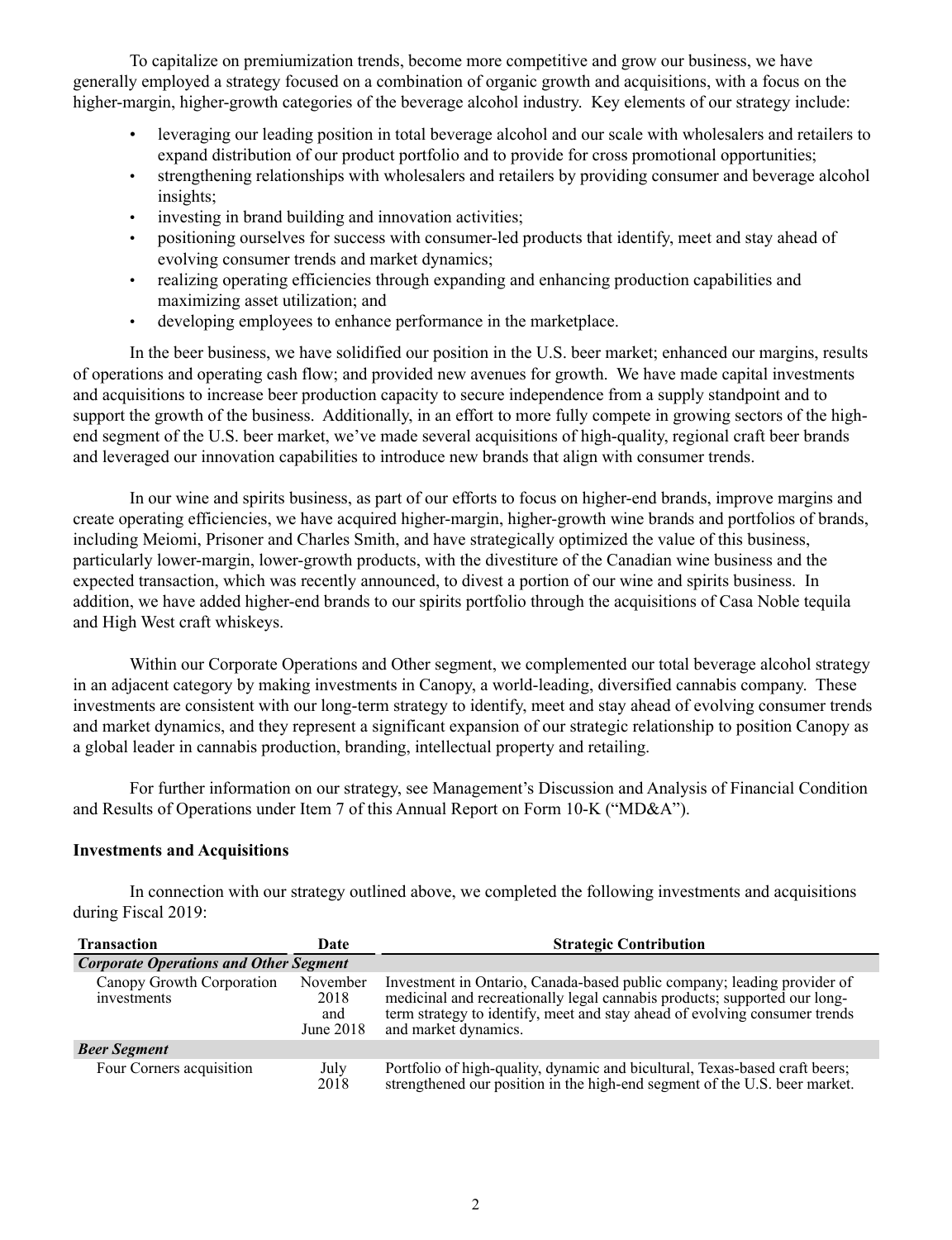For further information about our Fiscal 2019, Fiscal 2018 and Fiscal 2017 transactions, refer to (i) MD&A and (ii) Notes 2, 7 and 10 of the Notes to the Consolidated Financial Statements under Item 8 of this Annual Report on Form 10-K ("Notes to the Financial Statements").

# **Business Segments**

We report our operating results in three segments: (i) Beer, (ii) Wine and Spirits, and (iii) Corporate Operations and Other. The business segments reflect how our operations are managed, how resources are allocated, how operating performance is evaluated by senior management and the structure of our internal financial reporting. We report net sales in two reportable segments, as follows:

|                               |   | For the Year<br>Ended<br>February 28,<br>2019 | % of<br>Net Sales | For the Year<br>Ended<br>February 28,<br>2018 | % of<br>Net Sales | For the Year<br>Ended<br>February 28,<br>2017 | $%$ of<br>Net Sales |
|-------------------------------|---|-----------------------------------------------|-------------------|-----------------------------------------------|-------------------|-----------------------------------------------|---------------------|
| (in millions)                 |   |                                               |                   |                                               |                   |                                               |                     |
| Beer                          | S | 5,202.1                                       |                   | 4,660.4                                       | $61.5\%$ \$       | 4,227.3                                       | 57.7%               |
| Wine and Spirits:             |   |                                               |                   |                                               |                   |                                               |                     |
| Wine                          |   | 2,532.5                                       | $31.2\%$          | 2,556.3                                       | 33.7%             | 2,732.7                                       | 37.4%               |
| <b>Spirits</b>                |   | 381.4                                         | 4.7%              | 363.6                                         | $4.8\%$           | 361.1                                         | 4.9%                |
| Total Wine and Spirits        |   | 2,913.9                                       | 35.9%             | 2,919.9                                       | 38.5%             | 3,093.8                                       | 42.3%               |
| <b>Consolidated Net Sales</b> |   | 8,116.0                                       |                   | 7,580.3                                       |                   | 7,321.1                                       |                     |

# *Beer Segment*

We are the leader in the high-end segment of the U.S. beer market, which includes the imported, craft, domestic super premium, and alternative beverage alcohol categories. We sell a number of brands in the high-end categories, driven largely by our imported Mexican beer portfolio.

Within the imported beer category, we have the exclusive right to import, market and sell these Mexican beer brands in all 50 states of the U.S.:

| Corona Brand Family       | Modelo Brand Family    | Other Import Brands |
|---------------------------|------------------------|---------------------|
| $\bullet$ Corona Extra    | • Modelo Especial      | $\bullet$ Pacifico  |
| • Corona Premier          | $\bullet$ Modelo Negra | $\bullet$ Victoria  |
| $\bullet$ Corona Familiar | • Modelo Chelada       |                     |
| • Corona Light            |                        |                     |

In the U.S., we are the leading imported beer company and have eight of the 15 top-selling imported beer brands. Corona Extra is the best-selling imported beer and the sixth best-selling beer overall in the U.S. and Modelo Especial is the second-largest and the fastest-growing major imported beer brand.

Since the June 2013 acquisition of the imported beer business, we have more than tripled our production capacity in Mexico from 10 million to approximately 34 million hectoliters. Our current production capacity provides us the opportunity to further expand our leadership position in the high-end segment of the U.S. beer market by increasing our investment behind on-trend innovation. As part of these efforts, we successfully introduced Corona Premier, a lower-calorie, lower-carbohydrate product offering, which has become one of the top growth contributors in the high-end segment of the U.S. beer market. For Fiscal 2020, we are launching Corona Refresca nationally to capitalize on the growth of the high-end alternative beverage alcohol category. Additionally, we are continuing efforts focused on increasing sales distribution of products in can, draft, single-serve and larger package size formats.

Expansion and construction efforts continue under our Mexico Beer Expansion Projects. Since the June 2013 acquisition of the imported beer business, we have invested approximately \$3.5 billion for the Mexico Beer Expansion Projects, with approximately \$600 million during Fiscal 2019. To align with our anticipated future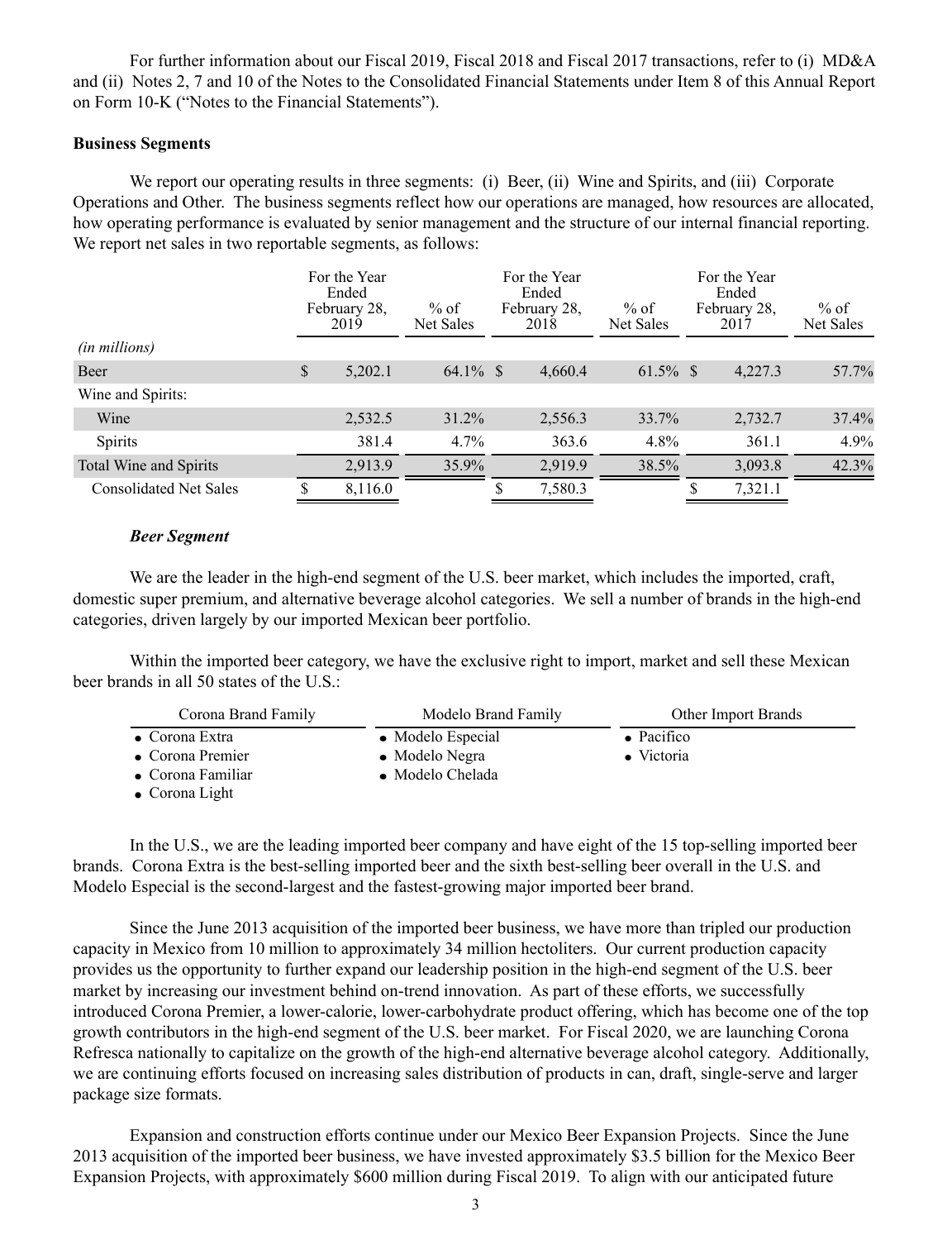growth expectations, we are targeting an additional 10 million hectoliters of production capacity expansion activities to be completed over the next four fiscal years.

Our craft and specialty beer products are primarily sold under the Ballast Point brand. Ballast Point is led by its popular Sculpin IPA. In addition, the Funky Buddha and Four Corners acquisitions allow us to leverage our craft beer platform, capitalizing on the growth of high-quality, regional craft beer brands. Overall, our craft and specialty beer capabilities further strengthen our position as the leader in the high-end segment of the U.S. beer market.

## *Wine and Spirits Segment*

We are a leading, higher-end wine and spirits company in the U.S. market, with a portfolio that includes higher-margin, higher-growth wine and spirits brands. Our wine portfolio is supported by grapes purchased from independent growers, primarily in the U.S., New Zealand and Chile, and vineyard holdings in the U.S., New Zealand and Italy. Our wine produced in the U.S., New Zealand and Italy is primarily marketed in the U.S. In addition, we export our wine products to Canada and other major world markets. Our spirits offerings include SVEDKA Vodka, which is imported from Sweden and is the largest imported vodka brand in the U.S. Our higherend spirits brands include Casa Noble tequila and High West craft whiskeys.

In the U.S., we have 18 of the 100 top-selling wine brands. Some of our well-known wine and spirits brands, and portfolio of brands, sold in the U.S., which comprised our Fiscal 2019 U.S. Focus Brands ("Focus Brands"), included:

|                        | Wine Brands      |                     | Wine Portfolio<br>of Brands | Spirits Brands       |
|------------------------|------------------|---------------------|-----------------------------|----------------------|
| $\bullet$ 7 Moons      | • Mark West      | • Robert Mondavi    | • Charles Smith             | $\bullet$ Casa Noble |
| $\bullet$ Black Box    | $\bullet$ Meiomi | $\bullet$ Ruffino   | $\bullet$ Prisoner          | $\bullet$ High West  |
| $\bullet$ Clos du Bois | • Mount Veeder   | $\bullet$ Schrader  |                             | • SVEDKA Vodka       |
| • Franciscan Estate    | $\bullet$ Nobilo | $\bullet$ Simi      |                             |                      |
| $\bullet$ Kim Crawford | $\bullet$ Ravage | • The Dreaming Tree |                             |                      |

We dedicate a large share of sales and marketing resources to our Focus Brands as they represent a majority of our U.S. wine and spirits revenue and profitability, and generally hold strong positions in their respective price categories.

We have been increasing resources in support of on-trend product innovation as we believe this is one of the key drivers of overall beverage alcohol category growth. In wine, we have launched varietal line extensions behind many of our Focus Brands, such as Bourbon Barrel Aged Robert Mondavi Private Selection and Meiomi Rosé, and we have introduced newer brands like Derange, Spoken Barrel, Cooper & Thief and Crafters Union. In spirits, we have introduced Mi CAMPO tequila.

In connection with our efforts to increase focus on higher-margin, higher-growth brands, in April 2019, we entered into a definitive agreement to sell a portion of our wine and spirits business, including approximately 30 lower-margin, lower-growth wine and spirits brands, wineries, vineyards, offices and facilities, for approximately \$1.7 billion, subject to certain closing adjustments. The Wine and Spirits Transaction is subject to the satisfaction of certain closing conditions, including receipt of required regulatory approvals (see "Recent Developments" in MD&A and Note 23 of the Notes to the Financial Statements).

# *Corporate Operations and Other*

The Corporate Operations and Other segment includes traditional corporate-related items including costs of executive management, corporate development, corporate finance, corporate growth and strategy, human resources, internal audit, investor relations, legal, public relations and information technology, as well as our investments in Canopy and those made through our corporate venture capital function.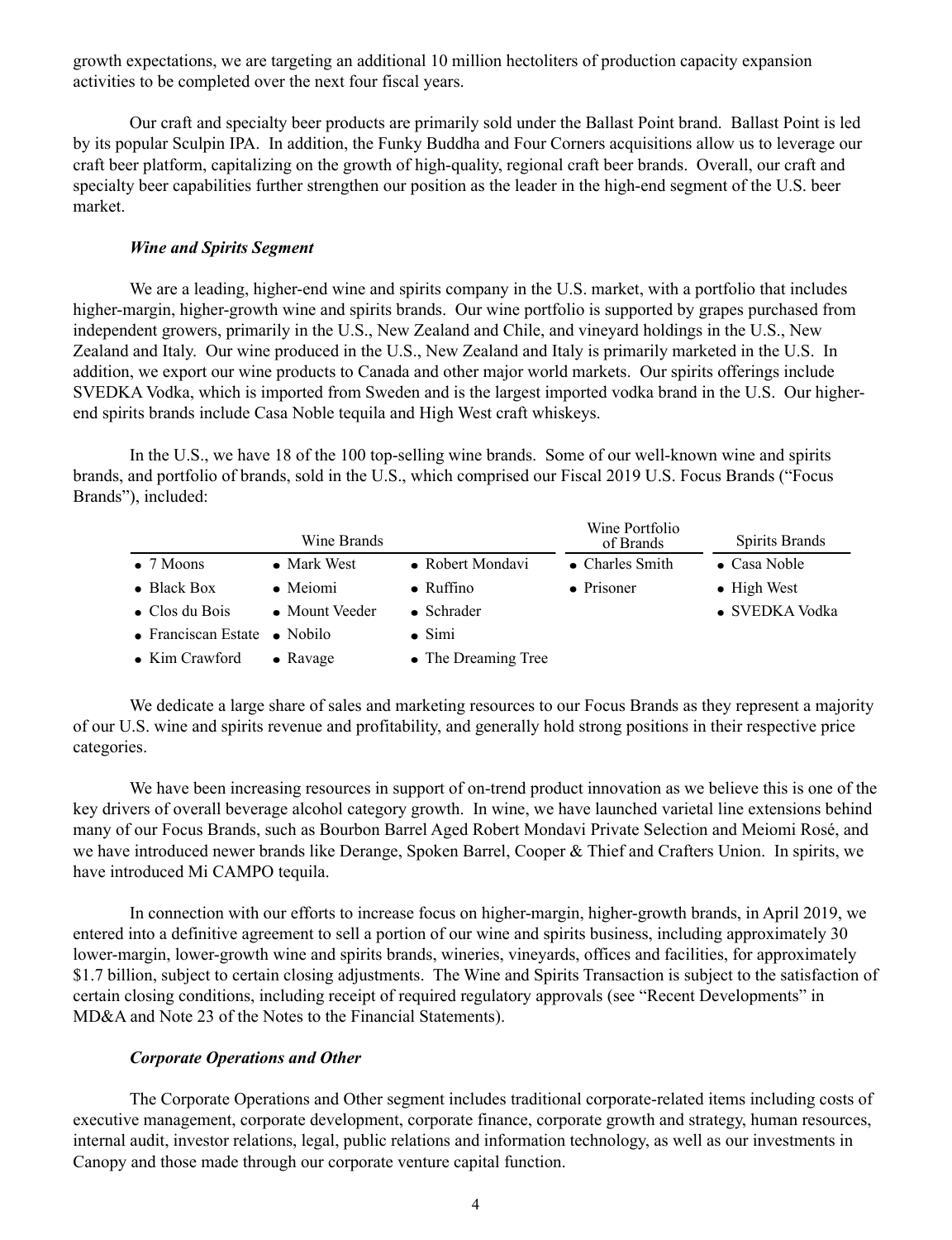Further information regarding net sales, operating income and total assets of each of our business segments and information regarding geographic areas is set forth in Note 22 of the Notes to the Financial Statements.

#### **Marketing and Distribution**

To focus on their respective product categories, build brand equity and increase sales, our segments employ full-time, in-house marketing, sales and customer service functions. These functions engage in a range of marketing activities and strategies, including market research, consumer and trade advertising, price promotions, point-of-sale materials, event sponsorship, on-premise promotions and public relations. Where opportunities exist, particularly with national accounts in the U.S., we leverage our sales and marketing skills across the organization.

In the U.S., our products are primarily distributed by wholesale distributors, with generally separate distribution networks utilized for (i) our beer portfolio and (ii) our wine and spirits portfolio, as well as state alcohol beverage control agencies. As is the case with all other beverage alcohol companies, products sold through these agencies are subject to obtaining and maintaining listings to sell our products in that agency's state. State governments can affect prices paid by consumers of our products through the imposition of taxes or, in states in which the government acts as the distributor of our products through an alcohol beverage control agency, by directly setting the retail prices.

#### **Trademarks and Distribution Agreements**

Trademarks are an important aspect of our business. We sell products under a number of trademarks, which we own or use under license. Throughout our segments, we also have various licenses and distribution agreements for the sale, or the production and sale, of our products and products of third parties. These licenses and distribution agreements have varying terms and durations.

Within the Beer segment, we have an exclusive sub-license to use trademarks related to our Mexican beer brands in the U.S. This sub-license agreement is perpetual. Prior to our June 2013 acquisition of the imported beer business, Crown Imports had exclusive importation agreements with the suppliers of certain imported beer products and had an exclusive renewable sub-license to use certain trademarks related to the imported beer brands in the U.S.

#### **Competition**

The beverage alcohol industry is highly competitive. We compete on the basis of quality, price, brand recognition and distribution strength. Our beverage alcohol products compete with other alcoholic and nonalcoholic beverages for consumer purchases, as well as shelf space in retail stores, restaurant presence and wholesaler attention. We compete with numerous multinational producers and distributors of beverage alcohol products, some of which have greater resources than we do. Our principal competitors include:

| Beer           | Anheuser-Busch InBev, Molson Coors, Heineken, Pabst Brewing Company, The Boston Beer Company,<br>Mark Anthony |
|----------------|---------------------------------------------------------------------------------------------------------------|
| Wine           | E. & J. Gallo Winery, The Wine Group, Trinchero Family Estates, Treasury Wine Estates, Ste. Michelle          |
|                | Wine Estates, Deutsch Family Wine $\&$ Spirits, Jackson Family Wines                                          |
| <b>Spirits</b> | Diageo, Beam Suntory, Brown-Forman, Sazerac Company, Pernod Ricard                                            |

# **Production**

Our current production capacity in Mexico at our Nava and Obregon breweries is approximately 34 million hectoliters. Prior to the acquisition of the Obregon Brewery, we entered into a three-year interim supply agreement with Modelo in June 2013, which was initially extended for one additional year through June 2017. However, the purchase of the Obregon Brewery enabled us to become fully independent from this interim supply agreement, which was terminated at the time of this acquisition. In addition, we are expanding the Obregon Brewery and constructing the Mexicali Brewery, located near California, which is our largest imported beer market in the U.S.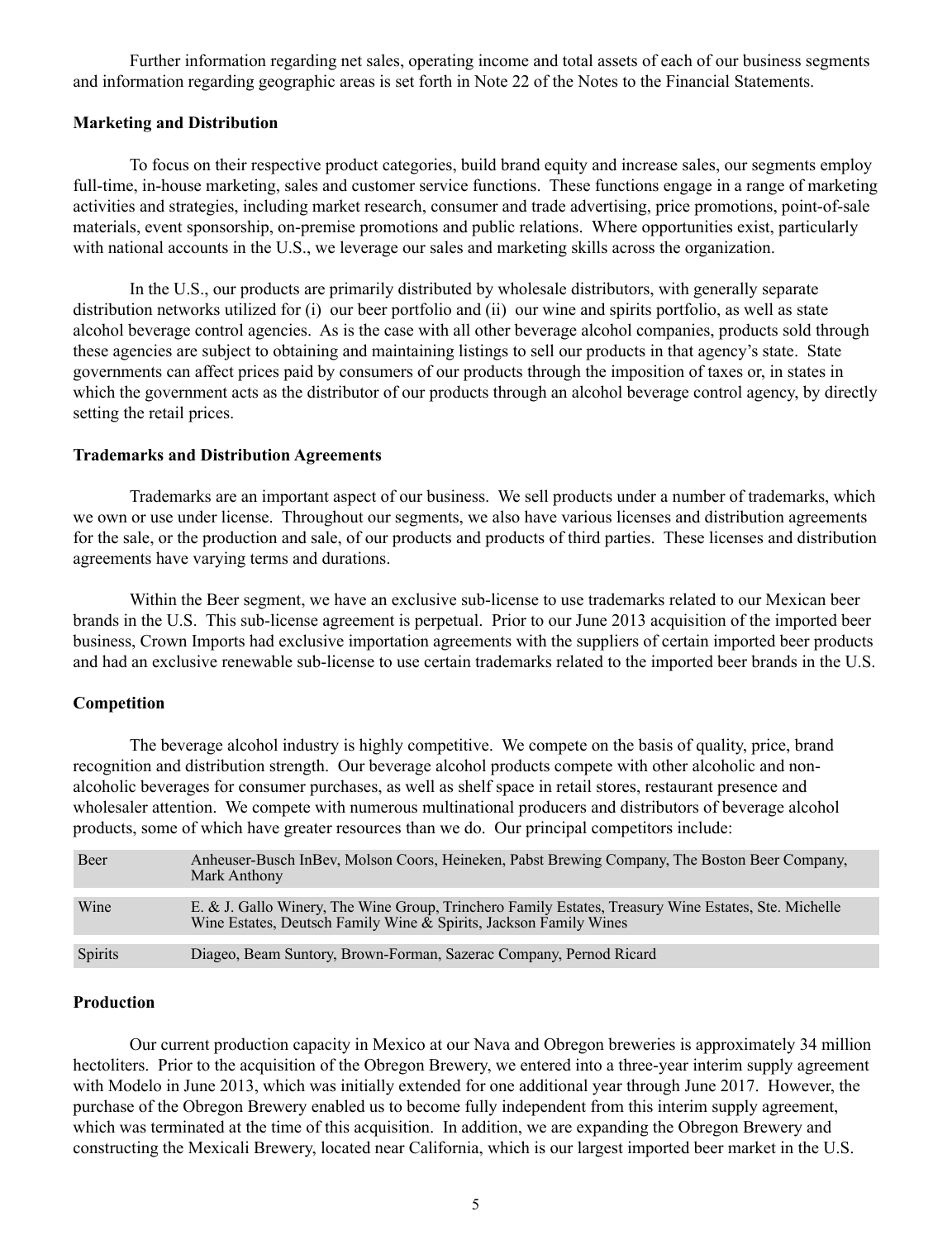Based on our anticipated future growth expectations, we intend to expand our production capacity in Mexico to approximately 44 million hectoliters over the next four fiscal years.

Our craft beer production requirements are primarily fulfilled by our Miramar and Daleville facilities, located in the greater San Diego, California, and Roanoke, Virginia, areas, respectively. These facilities can be expanded to accommodate future growth. We also operate multiple tap rooms with smaller scale production and innovation capabilities.

In the U.S., we operate 18 wineries using many varieties of grapes grown principally in the Napa, Sonoma, Monterey and San Joaquin regions of California. We also operate three wineries in New Zealand and six wineries in Italy. Grapes are crushed at most of our wineries and stored as wine until packaged for sale under our brand names or sold in bulk. The inventories of wine are usually at their highest levels during and after the crush of each year's grape harvest and are reduced prior to the subsequent year's crush. Wine inventories are usually at their highest levels in September through November in the U.S. and Italy, and in March through May in New Zealand.

Our Canadian whisky requirements are produced and aged at our Canadian distillery in Lethbridge, Alberta. We currently operate two facilities in the U.S. for the production of our High West whiskey brand. The requirements for grains and bulk spirits used in the production of our spirits are purchased from various suppliers.

Certain of our wines and spirits must be aged for more than one year up to multiple years. Therefore, our inventories of wines and spirits may be larger in relation to sales and total assets than in many other businesses.

# **Sources and Availability of Production Materials**

The principal components in the production of our Mexican and craft beer brands include water; agricultural products, such as yeast and grains; and packaging materials, which include glass, aluminum and cardboard.

For our Mexican beer brands, packaging materials represent the largest cost component of production, with glass bottles representing the largest cost component of our packaging materials. For Fiscal 2019, the package format mix of our Mexican beer volume sold in the U.S. was 69% glass bottles, 28% aluminum cans and 3% in stainless steel kegs.

The Nava and Obregon breweries receive water originating from aquifers. We believe we have adequate access to water to support the breweries' on-going requirements, as well as future requirements after the completion of planned expansion activities.

As part of our efforts to solidify our beer glass sourcing strategy over the long-term, we formed an equallyowned joint venture with Owens-Illinois, the world's largest glass container manufacturer. The joint venture acquired a state-of-the-art glass production plant that is located adjacent to our Nava Brewery in Mexico, in December 2014. The glass plant currently has four operational glass furnaces and the joint venture intends to increase it to five furnaces by the end of calendar 2019. When fully operational with five furnaces, the glass plant is expected to supply approximately 60% of our glass requirements for the Nava Brewery. We also have long-term glass supply agreements with other glass producers.

The principal components in the production of our wine and spirits products are agricultural products, such as grapes and grain, and packaging materials (primarily glass).

Most of our annual grape requirements are satisfied by purchases from each year's harvest which normally begins in August and runs through October in the U.S. and Italy, and begins in February and runs through May in New Zealand. We receive grapes from approximately 800 independent growers in the U.S. and approximately 165 independent growers located primarily in New Zealand and Chile. We enter into purchase agreements with a majority of these growers with pricing that generally varies year-to-year and is largely based on then-current market prices.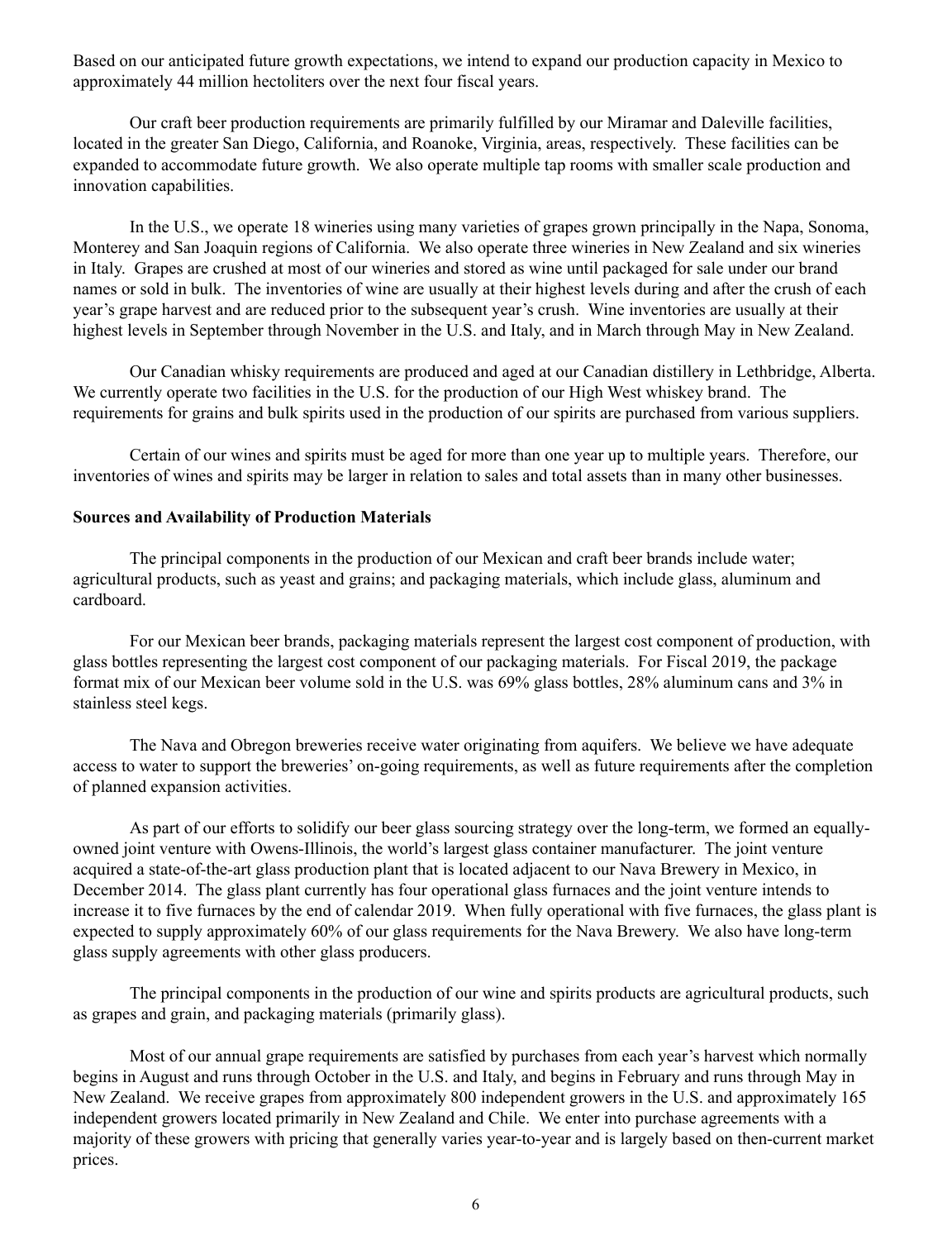As of February 28, 2019, we owned or leased approximately 20,500 acres of land and vineyards, either fully bearing or under development, in the U.S., New Zealand and Italy. This acreage supplies only a small percentage of our overall total grape needs for wine production. However, most of this acreage is used to supply a large portion of the grapes used for the production of certain of our higher-end wines. We continue to consider the purchase or lease of additional vineyards, and additional land for vineyard plantings, to supplement our grape supply.

We believe that we have adequate sources of grape supplies to meet our sales expectations. However, when demand for certain wine products exceeds expectations, we look to source the extra requirements from the bulk wine markets around the world.

The distilled spirits manufactured and imported by us require various agricultural products, neutral grain spirits and bulk spirits which we fulfill through purchases from various sources by contractual arrangement and through purchases on the open market. We believe that adequate supplies of the aforementioned products are available at the present time.

We utilize glass and polyethylene terephthalate ("PET") bottles and other materials such as caps, corks, capsules, labels, wine bags and cardboard cartons in the bottling and packaging of our wine and spirits products. After grape purchases, glass bottle costs are the largest component of our cost of product sold. In the U.S., the glass bottle industry is highly concentrated with only a small number of producers. We have traditionally obtained, and continue to obtain, our glass requirements from a limited number of producers under long-term supply arrangements. Currently, one producer supplies most of our glass container requirements for our U.S. operations. We have been able to satisfy our requirements with respect to the foregoing and consider our sources of supply to be adequate at this time.

#### **Government Regulation**

We are subject to a range of laws and regulations in the countries in which we operate. Where we produce products, we are subject to environmental laws and regulations, and may be required to obtain environmental and alcohol beverage permits and licenses to operate our facilities. Where we market and sell products, we may be subject to laws and regulations on brand registration, packaging and labeling, distribution methods and relationships, pricing and price changes, sales promotions, advertising and public relations. We are also subject to rules and regulations relating to changes in officers or directors, ownership or control.

We believe we are in compliance in all material respects with all applicable governmental laws and regulations in the countries in which we operate. We also believe that the cost of administration and compliance with, and liability under, such laws and regulations does not have, and is not expected to have, a material adverse impact on our financial condition, results of operations or cash flows.

## **Seasonality**

The beverage alcohol industry is subject to seasonality in each major category. As a result, in response to wholesaler and retailer demand which precedes consumer purchases, our beer sales are typically highest during the first and second quarters of our fiscal year, which correspond to the Spring and Summer periods in the U.S. Our wine and spirits sales are typically highest during the third quarter of our fiscal year, primarily due to seasonal holiday buying.

# **Employees**

As of February 28, 2019, we had approximately 9,800 employees. Approximately 4,900 employees were in the U.S. and approximately 4,900 employees were outside of the U.S., primarily in Mexico. We may employ additional workers during the grape crushing seasons. Approximately 21% of our employees are covered by collective bargaining agreements. Collective bargaining agreements expiring within one year are minimal. We consider our employee relations generally to be good.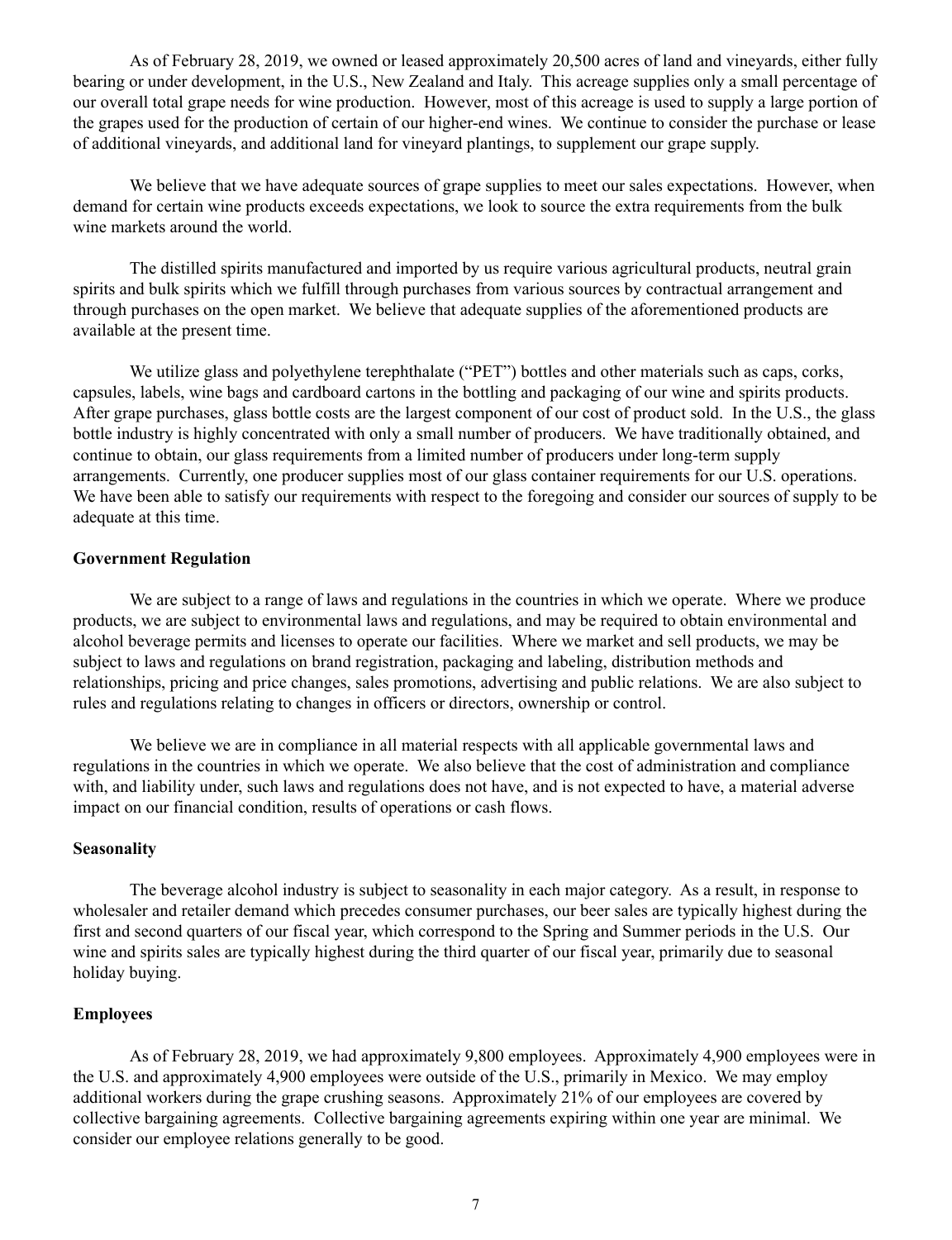# **Executive Officers of the Company**

| <b>NAME</b>          | AGE | OFFICE OR POSITION HELD                                     |
|----------------------|-----|-------------------------------------------------------------|
| Robert Sands         | 60  | Executive Chairman of the Board                             |
| <b>Richard Sands</b> | 68  | Executive Vice Chairman of the Board                        |
| William A. Newlands  | 60  | President and Chief Executive Officer                       |
| James O. Bourdeau    | 54  | Executive Vice President, General Counsel and Secretary     |
| F. Paul Hetterich    | 56  | Executive Vice President and President, Beer Division       |
| Thomas M. Kane       | 58  | Executive Vice President and Chief Human Resources Officer  |
| David Klein          | 55  | <b>Executive Vice President and Chief Financial Officer</b> |
| James A. Sabia, Jr.  | 57  | Executive Vice President and Chief Marketing Officer        |

Information with respect to our current executive officers is as follows:

**Robert Sands** is the Executive Chairman of the Board of the Company, having served in that role since March 2019 and as a director since January 1990. Previously, he served as Chief Executive Officer of the Company from July 2007 through February 2019. Mr. Sands also served as President from December 2002 to February 2018, as Chief Operating Officer from December 2002 to July 2007, as Group President from April 2000 through December 2002, as Chief Executive Officer, International from December 1998 through April 2000, as Executive Vice President from October 1993 through April 2000, as General Counsel from June 1986 through May 2000 and as Vice President from June 1990 through October 1993. He is the brother of Richard Sands.

**Richard Sands**, Ph.D., is the Executive Vice Chairman of the Board of the Company, having served in that role since March 2019. He previously served as Chairman of the Board from September 1999 through February 2019. He has been employed by the Company in various capacities since 1979. He has served as a director since 1982. He served as Chief Executive Officer from October 1993 to July 2007, as Executive Vice President from 1982 to May 1986, as President from May 1986 to December 2002 and as Chief Operating Officer from May 1986 to October 1993. He is the brother of Robert Sands.

**William A. Newlands** is President and Chief Executive Officer of the Company. He has served as Chief Executive Officer since March 2019 and as President since February 2018. He served as Chief Operating Officer from January 2017 through February 2019 and as Executive Vice President of the Company from January 2015 until February 2018. From January 2016 to January 2017 he performed the role of President, Wine & Spirits Division and from January 2015 through January 2016 he performed the role of Chief Growth Officer. Mr. Newlands joined the Company in January 2015. Prior to that he served from October 2011 until August 2014 as Senior Vice President and President, North America of Beam Inc., as Senior Vice President and President, North America of Beam Global Spirits & Wine, Inc., from December 2010 to October 2011, and as Senior Vice President and President, USA of Beam Global Spirits & Wine, Inc. from February 2008 to December 2010. Beam Inc., a producer and seller of branded distilled spirits products, merged with a subsidiary of Suntory Holding Limited, a Japanese company, in 2014. Prior to October 2011, Beam Global Spirits & Wine, Inc. was the spirits operating segment of Fortune Brands, Inc., which was a leading consumer products company that made and sold branded consumer products worldwide in the distilled spirits, home and security, and golf markets.

**James O. Bourdeau** has served as the Company's Executive Vice President and General Counsel since December 2017 and as the Company's Secretary since April 2017. Prior to that, Mr. Bourdeau was the Company's Senior Vice President and General Counsel, Corporate Development, having performed that role from September 2014 until December 2017. Before joining the Company in September 2014, Mr. Bourdeau was an attorney with the law firm of Nixon Peabody LLP from July 2000 through September 2014, and a partner from February 2005 through September 2014. Mr. Bourdeau was associated with another law firm from 1995 to 2000.

**F. Paul Hetterich** has been an Executive Vice President of the Company since June 2003. Since January 2016 Mr. Hetterich has performed the role of President, Beer Division and President of Crown Imports LLC, a wholly-owned subsidiary of the Company. From January 2015 through January 2016 he performed the role of Executive Vice President, Corporate Development & Beer Operations. From June 2011 until January 2015 he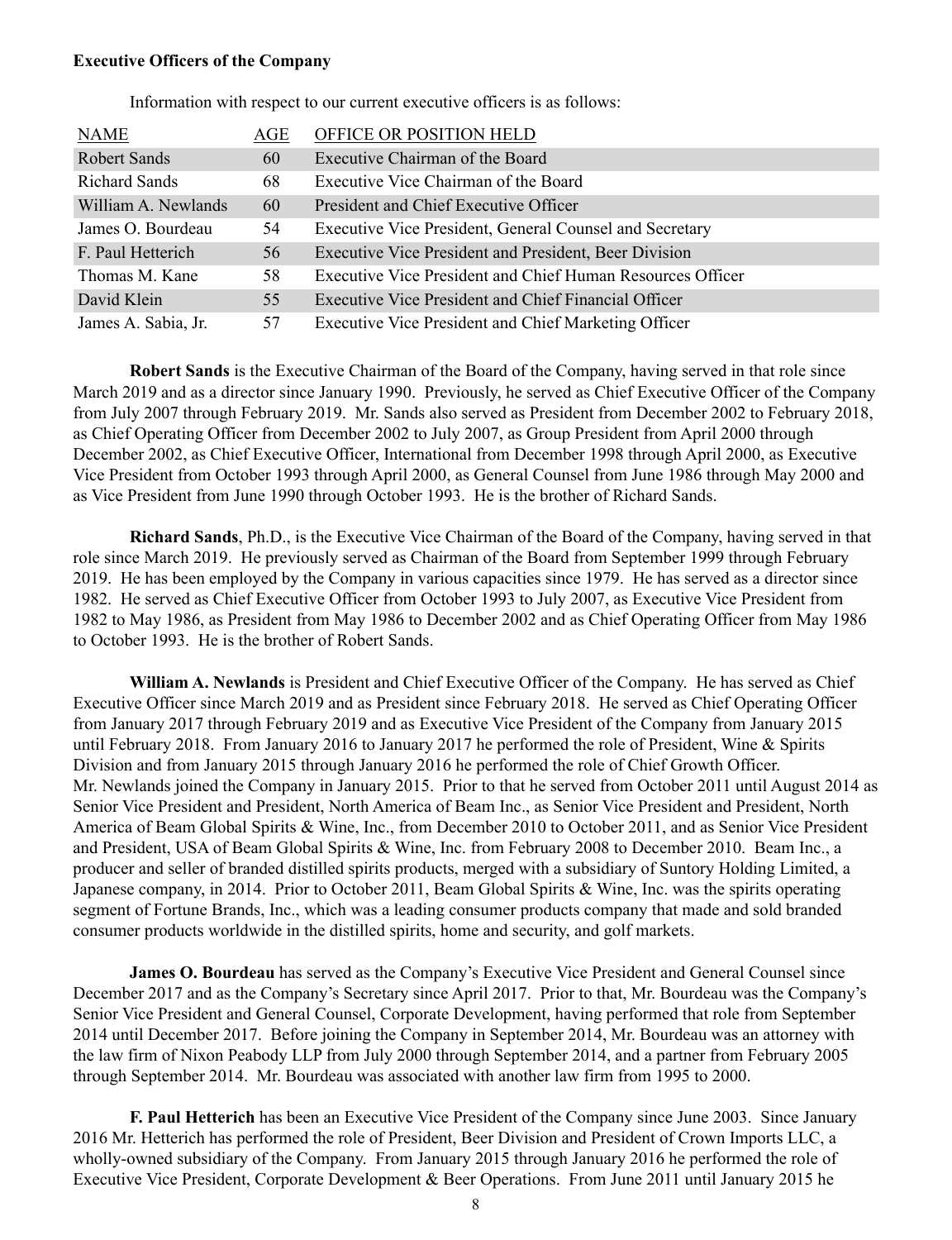served as Executive Vice President, Business Development and Corporate Strategy, from July 2009 until June 2011 he served as Executive Vice President, Business Development, Corporate Strategy and International, and from June 2003 until July 2009 he served as Executive Vice President, Business Development and Corporate Strategy. From April 2001 to June 2003 Mr. Hetterich served as the Company's Senior Vice President, Corporate Development. Prior to that, Mr. Hetterich held several increasingly senior positions in the Company's marketing and business development groups. Mr. Hetterich has been with the Company since 1986.

**Thomas M. Kane** joined the Company in May 2013 as Executive Vice President and Chief Human Resources Officer. Mr. Kane previously served as Senior Vice President, Human Resources and Government Relations of Armstrong World Industries, Inc., a global producer of flooring products and ceiling systems, from February 2012 to May 2013, he served as its Senior Vice President, Human Resources from August 2010 to February 2012 and served as its Chief Compliance Officer from February 2011 to February 2012. Prior to that, Mr. Kane served as Global Vice President, Human Resources for Black & Decker Power Tools, a manufacturer of power and hand tools, from 2002 to 2010. From 1999 to 2002 Mr. Kane served as Global HR leader of GE Specialty Materials, a large manufacturer of silicone products.

**David Klein** has been the Company's Executive Vice President and Chief Financial Officer since June 2015. Prior to that, Mr. Klein served as the Company's Senior Vice President Finance, Beer Division, having held that position from May 2014 until June 2015. He served as the Company's Senior Vice President and Treasurer from April 2009 to July 2014 and assumed the additional responsibilities of Controller in October 2013, also serving in that role to July 2014. From March 2007 to March 2009 Mr. Klein served as chief financial officer for the Company's former United Kingdom operations. Mr. Klein joined the Company in 2004 as Vice President of Business Development.

**James A. Sabia, Jr.** has been the Company's Executive Vice President and Chief Marketing Officer since May 2018. Prior to that, Mr. Sabia was the Chief Marketing Officer of the Company's Beer Division, having performed that role from February 2009 through May 2018. From February 2009 to June 2013, Mr. Sabia was employed by Crown Imports LLC ("Crown"), of which the Company owned a 50% interest and was the Company's beer business during that period. Effective June 7, 2013, the Company acquired the remaining 50% of Crown, which became a wholly-owned subsidiary of the Company on that date. Mr. Sabia originally joined the Company in August 2007 as Vice President, Marketing for the Company's spirits business, serving in that capacity until February 2009. Before that, Mr. Sabia was with Molson Coors Brewing Company, a large international brewing company, from 1990 to 2007.

Executive officers of the Company are generally chosen or elected to their positions annually and hold office until the earlier of their removal or resignation or until their successors are chosen and qualified.

# **Company Information**

Our Internet website is https://www.cbrands.com. Our filings with the Securities and Exchange Commission ("SEC"), including our annual report on Form 10-K, quarterly reports on Form 10-Q, current reports on Form 8-K and amendments to those reports, filed or furnished pursuant to Section 13(a) or 15(d) of the Securities Exchange Act of 1934, are accessible free of charge at https://www.cbrands.com as soon as reasonably practicable after we electronically file such material with, or furnish it to, the SEC. The SEC maintains an Internet site that contains reports, proxy and information statements, and other information regarding issuers, such as ourselves, that file electronically with the SEC. The Internet address of the SEC's site is https://www.sec.gov.

We have adopted a Chief Executive Officer and Senior Financial Executive Code of Ethics that specifically applies to our chief executive officer, our principal financial officer and our controller, and is available on our Internet site at https://www.cbrands.com/investors. This Chief Executive Officer and Senior Financial Executive Code of Ethics meets the requirements as set forth in the Securities Exchange Act of 1934, Item 406 of Regulation S-K. We also have adopted a Code of Business Conduct and Ethics that applies to all employees, directors and officers, including each person who is subject to the Chief Executive Officer and Senior Financial Executive Code of Ethics. The Code of Business Conduct and Ethics is available on our Internet website, together with our Global Code of Responsible Practices for Beverage Alcohol Advertising and Marketing at https://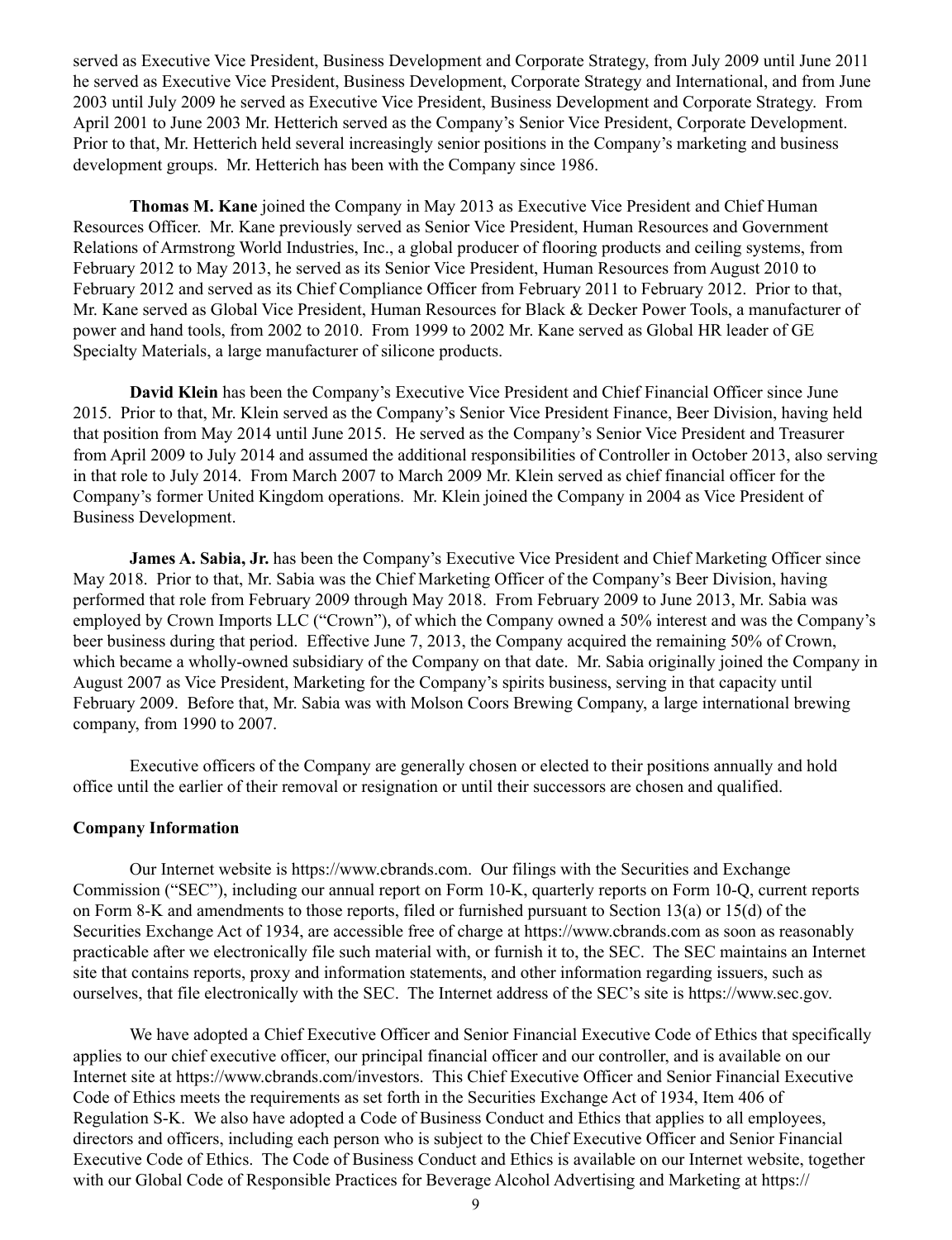www.cbrands.com/story/policies. Copies of these materials are available in print to any shareholder who requests them. Shareholders should direct such requests in writing to Investor Relations Department, Constellation Brands, Inc., 207 High Point Drive, Building 100, Victor, New York 14564, or by telephoning our Investor Center at 1-888-922-2150.

Our Board of Directors Corporate Governance Guidelines and the Charters of the Board's Audit Committee, Human Resources Committee (which serves as the Board's compensation committee) and Corporate Governance Committee (which serves as the Board's nominating committee) are accessible on our Internet website at https:// www.cbrands.com/investors. Amendments to, and waivers granted to our directors and executive officers under our codes of ethics, if any, will be posted in this area of our website.

The information regarding our website and its content is for your convenience only. The content of our website is not deemed to be incorporated by reference in this report or filed with the SEC.

# **Item 1A. Risk Factors.**

*In addition to information discussed elsewhere in this report, you should carefully consider the following factors which could materially affect our business, liquidity, financial condition and/or results of operations. The risks described below are not the only risks we face. Additional factors not presently known to us or that we currently deem to be immaterial may also have a material adverse effect on our business, liquidity, financial condition and/or results of operations in future periods.*

# **Operational Risks**

# *International operations, worldwide and domestic economic trends and financial market conditions, geopolitical uncertainty, or changes to international trade agreements and tariffs, import and excise duties, other taxes, or other governmental rules and regulations*

Our products are produced and sold in numerous countries, we have employees in various countries and we have production facilities currently in the U.S., Mexico, New Zealand, Italy and Canada.

Risks associated with international operations, any of which could have a material adverse effect on our business, liquidity, financial condition and/or results of operations, include:

- changes in local political, economic, social and labor conditions;
- potential disruption from socio-economic violence, including terrorism and drug-related violence;
- restrictions on foreign ownership and investments or on repatriation of cash earned in countries outside the U.S.;
- import and export requirements;
- currency exchange rate fluctuations;
- a less developed and less certain legal and regulatory environment in some countries, which, among other things, can create uncertainty regarding contract enforcement, intellectual property rights, real property rights, and liability issues; and
- inadequate levels of compliance with applicable anti-bribery laws, including the Foreign Corrupt Practices Act.

Unfavorable global or regional economic conditions, including economic slowdown, inflation, and the disruption, volatility and tightening of credit and capital markets, as well as unemployment, tax increases, governmental spending cuts or a return of high levels of inflation, could affect consumer spending patterns and purchases of our products. These could also create or exacerbate credit issues, cash flow issues and other financial hardships for us and our suppliers, distributors, retailers and consumers. The inability of suppliers, distributors and retailers to access liquidity could impact our ability to produce and distribute our products.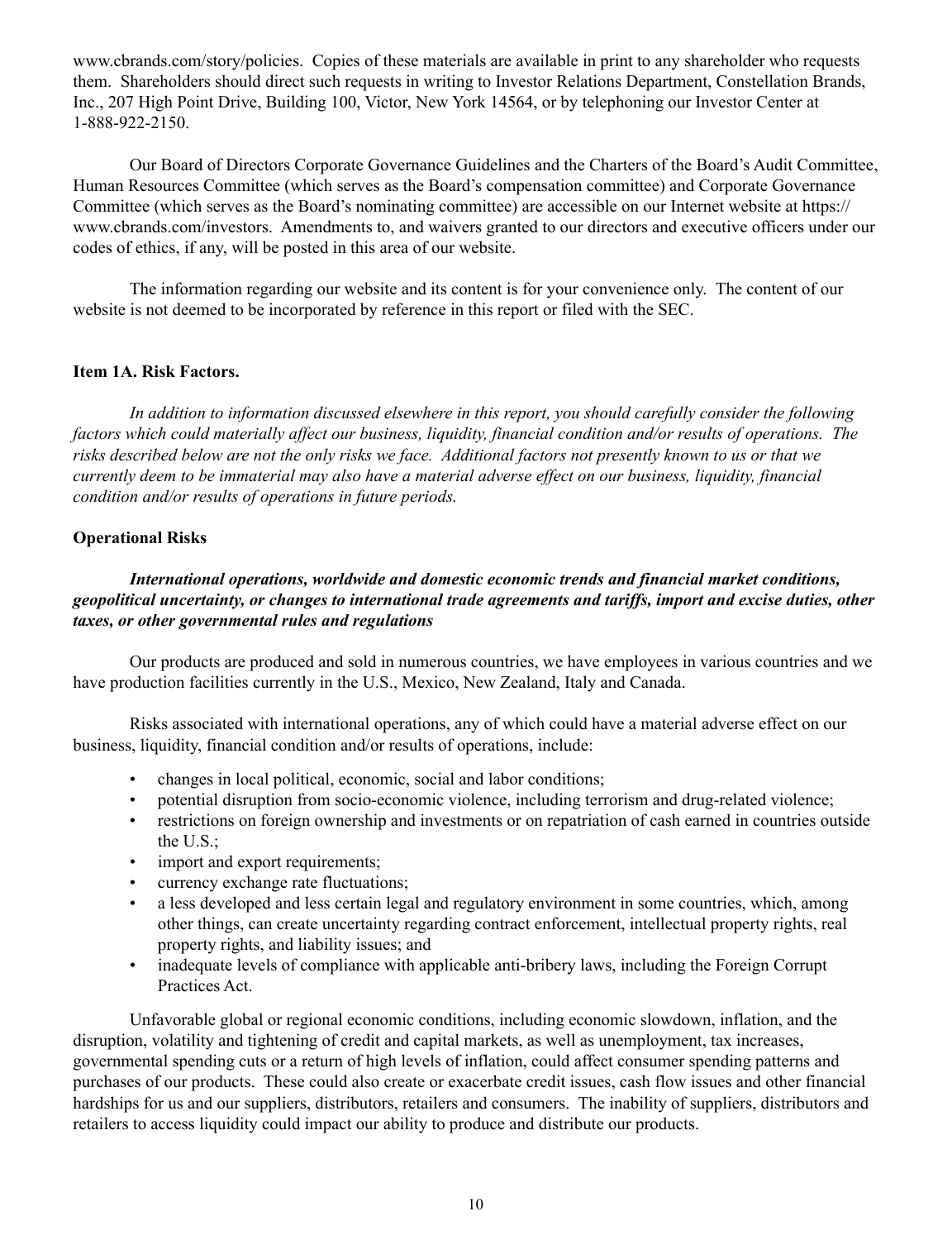We are also exposed to risks associated with interest rate fluctuations. We could experience changes in our ability to manage fluctuations in interest rates and, accordingly, there can be no assurance that we will be successful in reducing those risks.

We could also be affected by nationalization of our international operations, unstable governments, unfamiliar or biased legal systems, intergovernmental disputes or animus against the United States. Any determination that our operations or activities did not comply with applicable U.S. or foreign laws or regulations could result in the imposition of fines and penalties, interruptions of business, terminations of necessary licenses and permits, and other legal and equitable sanctions.

The U.S. and other countries in which we operate impose duties, excise taxes, and/or other taxes on beverage alcohol products, and/or on certain raw materials used to produce our beverage alcohol products, in varying amounts. The U.S. federal government or other governmental bodies may propose changes to international trade agreements, tariffs, taxes and other government rules and regulations. Significant increases in import and excise duties or other taxes on, or that impact, beverage alcohol products could have a material adverse effect on our business, liquidity, financial condition and/or results of operations.

In addition, federal, state, provincial, local and foreign governmental agencies extensively regulate the beverage alcohol products industry concerning such matters as licensing, warehousing, trade and pricing practices, permitted and required labeling, advertising and relations with wholesalers and retailers. Certain federal, state or local regulations also require warning labels and signage. New or revised regulations or increased licensing fees, requirements or taxes could have a material adverse effect on our business, liquidity, financial condition and/or results of operations. Additionally, various jurisdictions may seek to adopt significant additional product labeling or warning requirements or limitations on the marketing or sale of our products because of what our products contain or allegations that our products cause adverse health effects. If these types of requirements become applicable to one or more of our major products under current or future environmental or health laws or regulations, they may inhibit sales of such products.

These international, economic and political uncertainties and regulatory changes could have a material adverse effect on our business, liquidity, financial condition and/or results of operations, especially to the extent these matters, or the decisions, policies or economic strength of our suppliers and distributors, affect our business, liquidity, financial condition and/or results of operations.

# *Dependence on limited facilities for production of our Mexican beer brands, and expansion and construction issues*

We are dependent on our Nava and Obregon breweries as our sole sources of supply to fulfill our Mexican beer brands product requirements, both now as well as for the near term.

We are currently expanding our Obregon Brewery and constructing our Mexicali Brewery, and our joint venture with Owens-Illinois is expanding its glass plant. While these multi-million-dollar expansion and construction activities are progressing consistent with our plans, there is always the potential risk of completion delays and cost overruns.

Expansion of current production facilities and construction of new production facilities are subject to various regulatory and developmental risks, including but not limited to: (i) our ability to obtain timely certificate authorizations, necessary approvals and permits from regulatory agencies and on terms that are acceptable to us; (ii) potential changes in federal, state and local statutes and regulations, including environmental requirements, that prevent a project from proceeding or increase the anticipated cost of the project; (iii) inability to acquire rights-ofway or land or water rights on a timely basis on terms that are acceptable to us; and (iv) inability to acquire the necessary energy supplies, including electricity, natural gas and diesel fuel. Any of these events could delay the expansion or construction of our production facilities.

We may not be able to satisfy our product supply requirements for the Mexican beer brands in the event of a significant disruption, partial destruction or total destruction of the Nava or Obregon breweries or the glass plant, or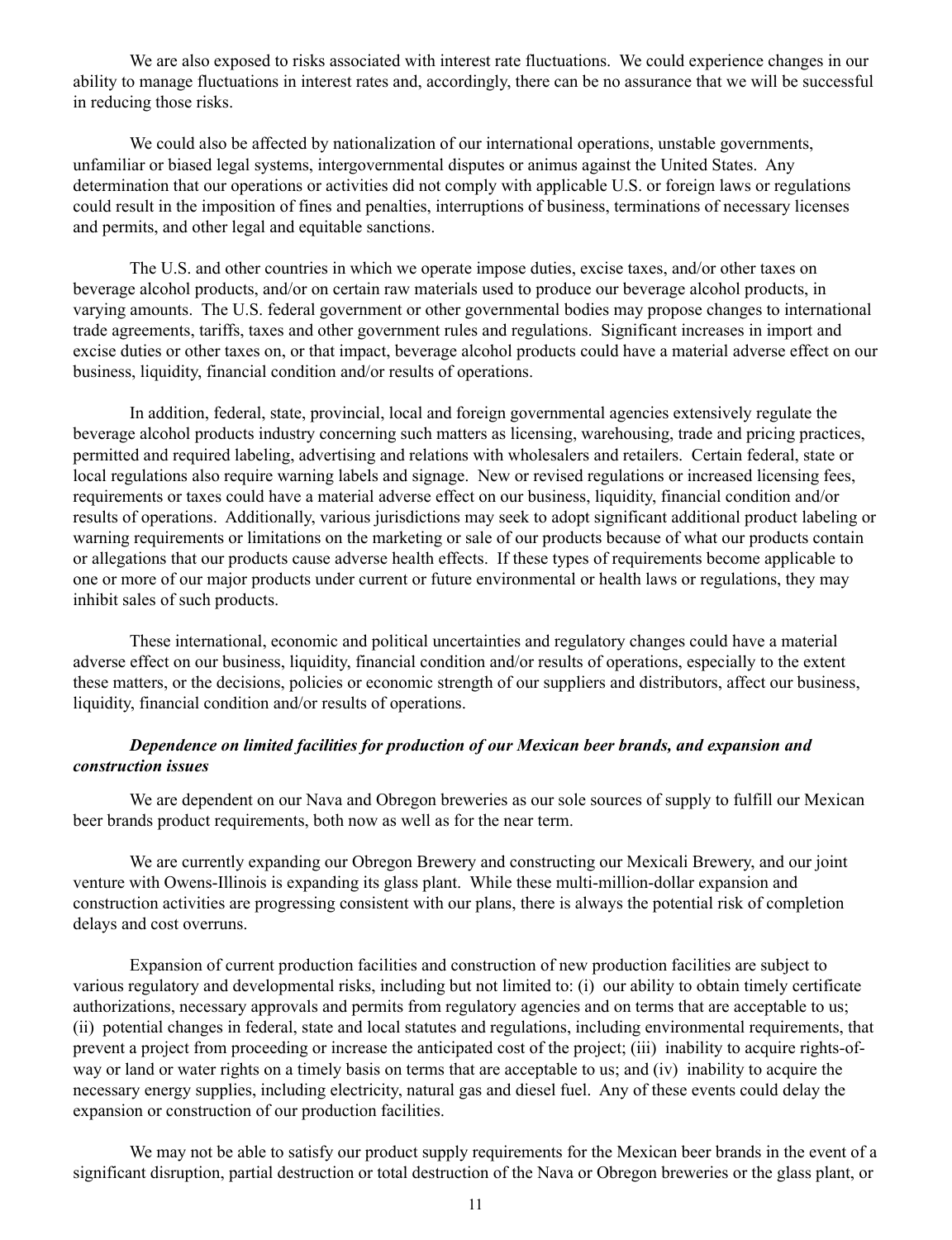difficulty shipping raw materials and product into or out of the United States. Also, if the contemplated expansions of the Obregon Brewery and the glass plant and construction of the Mexicali Brewery are not completed by their targeted completion dates, we may not be able to produce sufficient quantities of our Mexican beer to satisfy our needs. Under such circumstances, we may be unable to obtain our Mexican beer at a reasonable price from another source, if at all. A significant disruption at our Nava or Obregon breweries, or the glass plant, even on a short-term basis, could impair our ability to produce and ship products to market on a timely basis. Alternative facilities with sufficient capacity or capabilities may not readily be available, may cost substantially more or may take a significant time to start production, any of which could have a material adverse effect on our business, liquidity, financial condition and/or results of operations.

# *Operational disruptions or catastrophic loss to breweries, wineries, other production facilities or distribution systems*

All of our Mexican beer brands product supply is currently produced at our breweries in Nava, Coahuila, Mexico and Obregon, Sonora, Mexico. Many of the workers at these breweries are covered by collective bargaining agreements. The glass plant currently produces approximately half of the total annual glass bottle supply for our Mexican beer brands. Several of our vineyards and production and distribution facilities, including certain California wineries and breweries and our planned Mexicali Brewery, are in areas prone to seismic activity. Additionally, we have various vineyards, wineries and breweries in the state of California which has recently experienced wildfires and landslides.

If any of these or other of our properties and production facilities were to experience a significant operational disruption or catastrophic loss, it could delay or disrupt production, shipments and revenue, and result in potentially significant expenses to repair or replace these properties. Also, our production facilities are asset intensive. As our operations are concentrated in a limited number of production and distribution facilities, we are more likely to experience a significant operational disruption or catastrophic loss in any one location from acts of war or terrorism, fires, floods, earthquakes, hurricanes, labor strike or other labor activities, cyber-attacks and other attempts to penetrate our information technology systems, unavailability of raw or packaging materials, or other natural or man-made events. If a significant operational disruption or catastrophic loss were to occur, we could breach agreements, our reputation could be harmed, and our business, liquidity, financial condition and/or results of operations could be adversely affected due to higher maintenance charges, unexpected capital spending or product supply constraints.

Our insurance policies do not cover certain types of catastrophes. Economic conditions and uncertainties in global markets may adversely affect the cost and other terms upon which we are able to obtain property damage and business interruption insurance. If our insurance coverage is adversely affected, or to the extent we have elected to self-insure, we may be at greater risk that we may experience an adverse impact to our business, liquidity, financial condition and/or results of operations. If one or more significant uninsured or under-insured events occur, we could suffer a major financial loss.

# *Supply of quality water, agricultural and other raw materials, certain raw materials and packaging materials purchased under short-term supply contracts, limited group of suppliers of glass bottles*

The quality and quantity of water available for use is important to the supply of our agricultural raw materials and our ability to operate our business. Water is a limited resource in many parts of the world and if climate patterns change and droughts become more severe, there may be a scarcity of water or poor water quality which may affect our production costs or impose capacity constraints. We are dependent on sufficient amounts of quality water for operation of our breweries, our wineries and our distilleries, as well as to irrigate our vineyards and conduct our other operations. The suppliers of the agricultural raw materials we purchase are also dependent upon sufficient supplies of quality water for their vineyards and fields. If water available to our operations or the operations of our suppliers becomes scarce or the quality of that water deteriorates, we may incur increased production costs or face manufacturing constraints. In addition, water purification and waste treatment infrastructure limitations could increase costs or constrain operation of our production facilities and vineyards. A substantial reduction in water supplies could result in material losses of grape crops and vines or other crops, such as barley or hops, which could lead to a shortage of our product supply.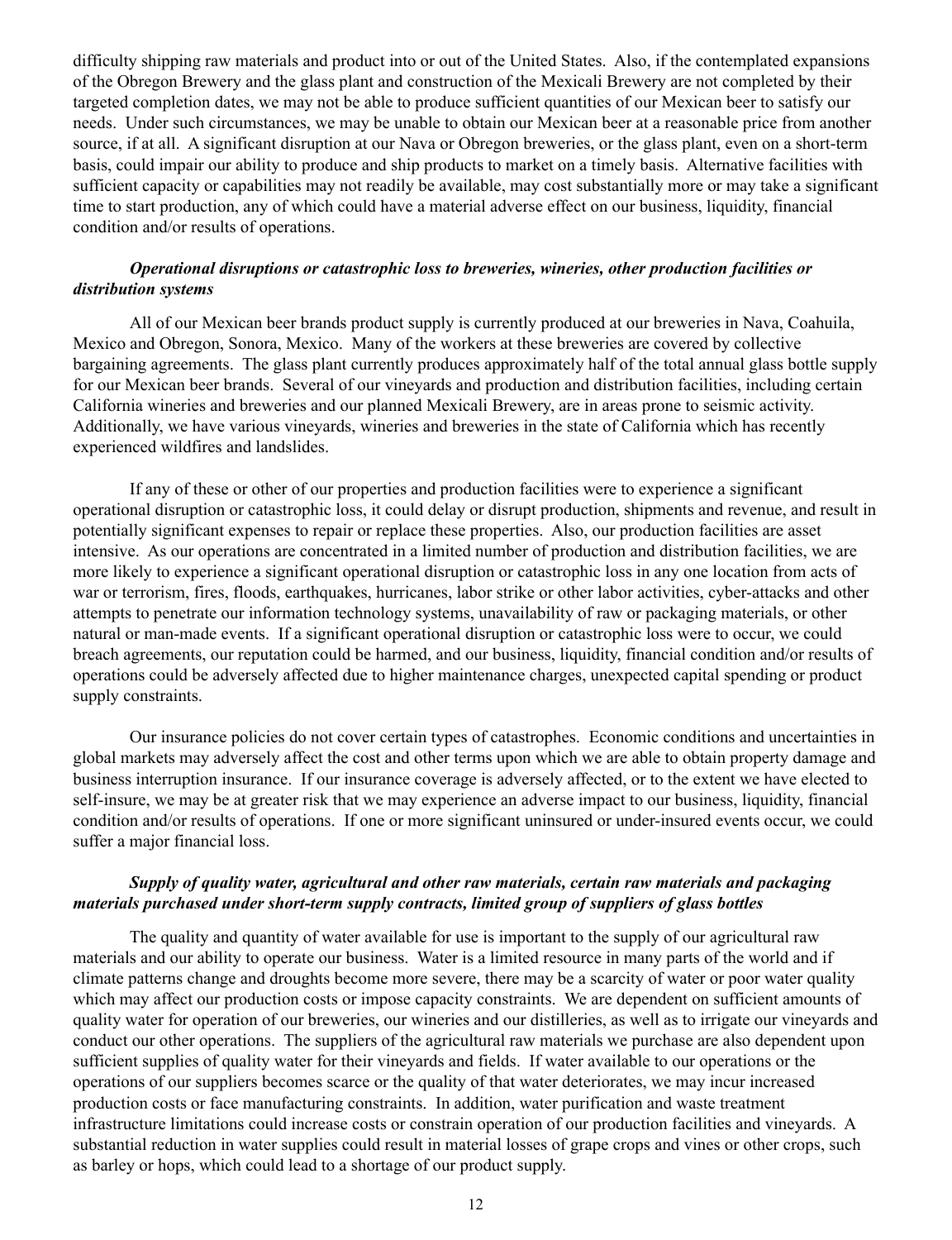We have substantial brewery operations in the country of Mexico, brewery operations in the states of California, Texas, Virginia and Florida, and we currently have substantial wine operations in the state of California as well. In the past, California had endured an extended period of drought and instituted restrictions on water usage. A recurrence of severe drought conditions in California could have an adverse effect upon those operations, which effect could become more significant depending upon actual future drought conditions. Our Nava Brewery and glass plant receive water originating from a mountain aquifer. Our Obregon Brewery receives its allocation of water originating from an aquifer and we expect our Mexicali Brewery will receive an allocation of water originating from an aquifer. Although we anticipate our operations will have adequate sources of water to support their on-going requirements, there is no guarantee that the sources of water, methods of water delivery, or water requirements will not change materially in the future.

Our breweries, the glass plant, our wineries and our distilleries use a large volume of agricultural and other raw materials to produce their products. These include corn starch and sugars, malt, hops, fruits, yeast and water for our breweries; soda ash and silica sand for the glass plant; grapes and water for our wineries; and grain and water for our distilleries. Our breweries, wineries and distilleries all use large amounts of various packaging materials, including glass, aluminum, cardboard and other paper products. Our production facilities also use electricity, natural gas and diesel fuel in their operations. Certain raw materials and packaging materials are purchased under contracts of varying maturities. The supply and price of raw materials, packaging materials and energy can be affected by many factors beyond our control, including market demand, global geopolitical events (especially as to their impact on crude oil prices), droughts and other weather conditions or natural or man-made events, economic factors affecting growth decisions, inflation, plant diseases and theft.

Our breweries, wineries and distilleries are also dependent upon an adequate supply of glass bottles. Glass bottle costs are one of our largest components of cost of product sold. We currently have a small number of suppliers of glass bottles for our Mexican beer brands. In the U.S., glass bottles have only a small number of producers. Currently, one producer supplies most of our glass container requirements for our U.S. wine and spirits operations and two producers supply our glass bottles for our craft beer.

To the extent any of the foregoing factors increases the costs of our finished products or lead to a shortage of our product supply, we could experience a material adverse effect on our business, liquidity, financial condition and/or results of operations.

#### *Reliance on wholesale distributors, major retailers and government agencies*

Local market structures and distribution channels vary worldwide. Within our primary market in the U.S., we offer a range of beverage alcohol products across the beer, wine and spirits categories, with separate distribution networks utilized for our beer portfolio and our wine and spirits portfolio. In the U.S., we sell our products principally to wholesalers for resale to retail outlets and directly to government agencies, and we have entered into exclusive arrangements with certain wholesalers that generate a large portion of our U.S. wine and spirits net sales. Wholesalers and retailers of our products offer products which compete directly with our products for retail shelf space, promotional support and consumer purchases, and wholesalers or retailers may give higher priority to products of our competitors. The replacement or poor performance of our major wholesalers, retailers or government agencies could result in temporary or longer-term sales disruptions or could have a material adverse effect on our business, liquidity, financial condition and/or results of operations.

# *Reliance upon complex information systems and third party global networks, cyber-attacks, and design and implementation of our new global enterprise resource planning system ("ERP")*

We depend on information technology to enable us to operate efficiently and interface with customers and suppliers, as well as maintain financial accuracy and efficiency and effect accurate and timely governmental reporting. If we do not allocate and effectively manage the resources necessary to build and sustain the proper technology infrastructure, we could be subject to transaction errors, processing inefficiencies, the loss of customers, business disruptions, the loss of or damage to intellectual property through security breach, or penalties associated with the failure to timely file governmental reports. We recognize that many groups on a world-wide basis have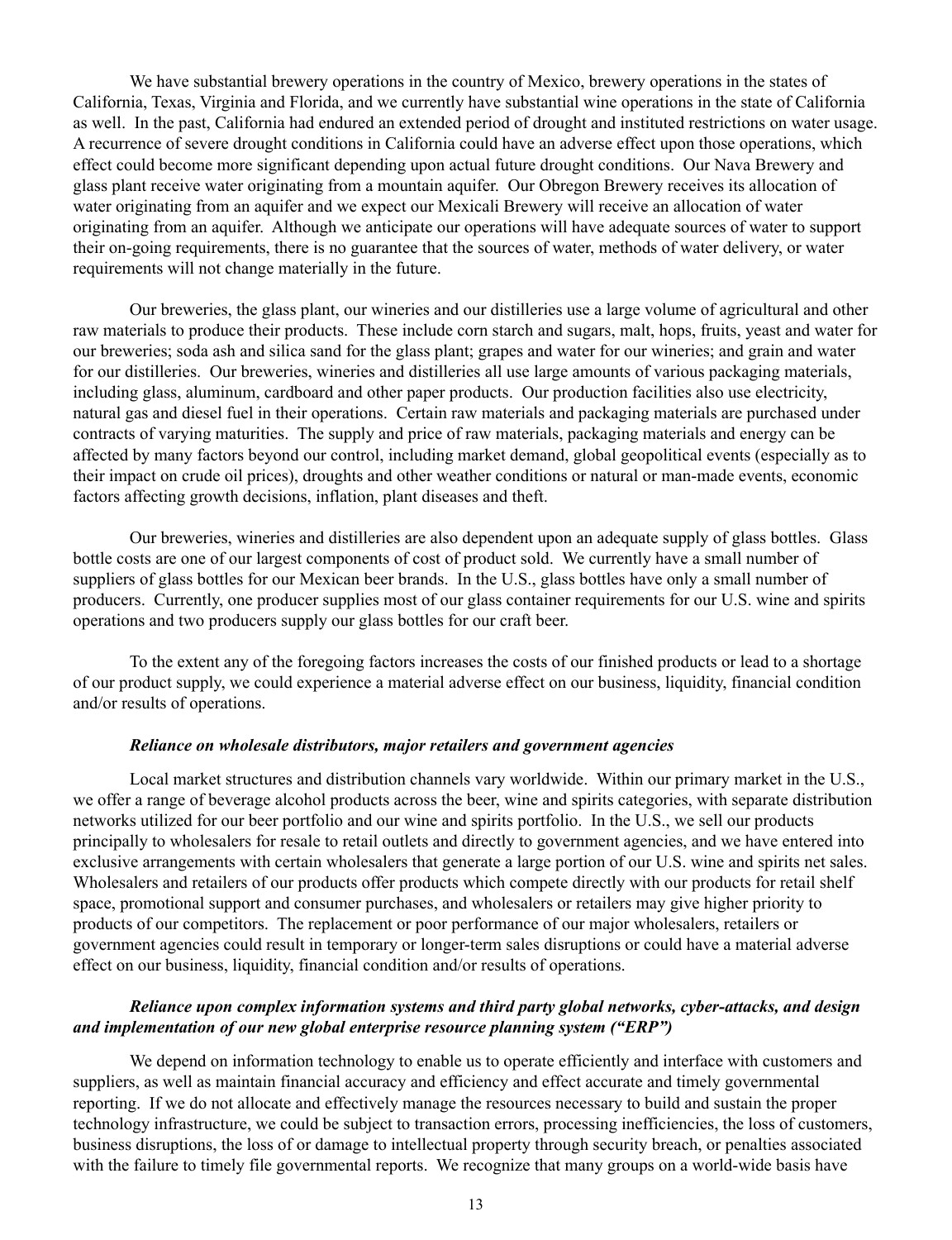experienced increases in security breaches, cyber-attacks, and other hacking activities such as denial of service, malware, and ransomware. As with all large information technology systems, our systems could be penetrated by increasingly sophisticated outside parties intent on extracting confidential or proprietary information, corrupting our information, disrupting our business processes, or engaging in the unauthorized use of strategic information about us or our employees, customers or consumers. Such unauthorized access could disrupt our operations and could result in the loss of assets or revenues, litigation, remediation costs, damage to our reputation, or the failure by us to retain or attract customers following such an event.

We have outsourced various functions to third-party service providers and may outsource other functions in the future. We rely on those third-party service providers to provide services on a timely and effective basis. However, we do not ultimately control their performance. Their failure to perform as expected or as required by contract could result in significant disruptions and costs to our operations.

We are in the process of a multi-year implementation of a new ERP system which we intend to replace our existing operating and financial systems in fiscal 2020 and 2021. We are designing the ERP system to accurately maintain our financial records, enhance operational functionality and provide timely information to our management team related to the operation of the business. We expect the implementation process will require the investment of significant personnel and financial resources. Companies which implement new ERP systems may experience delays, increased costs and other difficulties. If we are not successful in designing and implementing our ERP system as planned or if it does not operate as intended, the effectiveness of our internal control over financial reporting could be adversely affected, our ability to assess those controls adequately could be delayed, or we may not be able to operate our business.

To the extent any of the foregoing factors result in significant disruptions and costs to our operations, or reduce the effectiveness of our internal control over financial reporting, we could have a material adverse effect on our business, liquidity, financial condition and/or results of operations.

# *Contamination and degradation of product quality from diseases, pests and weather conditions*

Our success depends upon the positive image that consumers have of our brands and of the safety and quality of our products. Contamination, whether arising accidentally or through deliberate third-party action, or other events that harm the integrity or consumer support for our brands, could adversely affect their sales. Various diseases, pests, fungi, viruses, drought, frosts and certain other weather conditions could affect the quality and quantity of barley, hops, grapes and other agricultural raw materials available, decreasing the supply and quality of our products. We cannot guarantee that our grape suppliers or our suppliers of other agricultural raw materials will succeed in preventing contamination in existing vineyards or fields or that we will succeed in preventing contamination in our existing vineyards or future vineyards we may acquire. Future government restrictions regarding the use of certain materials used in growing grapes or other agricultural raw materials may increase vineyard costs and/or reduce production of grapes or other crops. It is also possible that a supplier may not provide materials or product components which meet our required standards or may falsify documentation associated with the fulfillment of those requirements.

Product contamination or tampering or the failure to maintain our standards for product quality, safety and integrity, including with respect to raw materials, naturally occurring compounds, packaging materials or product components obtained from suppliers, may also reduce demand for our products or cause production and delivery disruptions. Contaminants or other defects in raw materials, packaging materials or product components purchased from third parties and used in the production of our beer, wine or spirits products or defects in the fermentation or distillation process could lead to low beverage quality as well as illness among, or injury to, consumers of our products and may result in reduced sales of the affected brand or all our brands.

If any of our products become unsafe or unfit for consumption, are misbranded, or cause injury, we may have to engage in a product recall and/or be subject to liability and incur additional costs. A widespread product recall, multiple product recalls, or a significant product liability judgment could cause our products to be unavailable for a period, which could further reduce consumer demand and brand equity.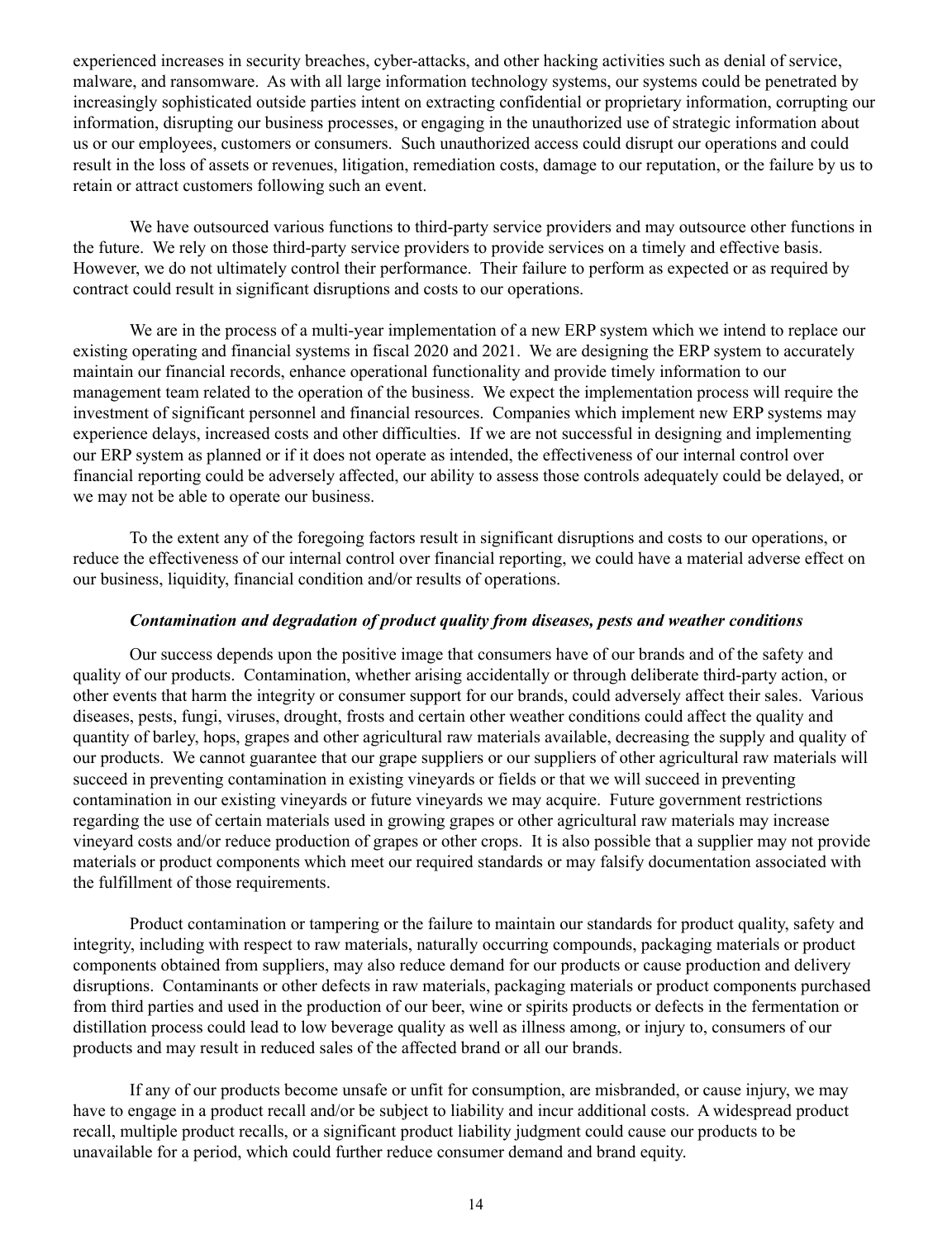# *Climate change and environmental regulatory compliance*

Our business depends upon agricultural activity and natural resources. There has been much public discussion related to concerns that carbon dioxide and other greenhouse gases in the atmosphere may have an adverse impact on global temperatures, weather patterns and the frequency and severity of extreme weather and natural disasters. Severe weather events, such as drought or flooding in California or a prolonged cold winter in New York, and climate change may negatively affect agricultural productivity in the regions from which we presently source our various agricultural raw materials. Decreased availability of our raw materials may increase the cost of goods for our products. Severe weather events or changes in the frequency or intensity of weather events can also disrupt our supply chain, which may affect production operations, insurance cost and coverage, as well as delivery of our products to wholesalers, retailers and consumers. Natural disasters such as floods and earthquakes may also negatively impact the ability of consumers to purchase our products.

We may experience significant future increases in the costs associated with environmental regulatory compliance, including fees, licenses, and the cost of capital improvements for our operating facilities to meet environmental regulatory requirements. In addition, we may be party to various environmental remediation obligations arising in the normal course of our business or relating to historical activities of businesses we acquire. Due to regulatory complexities, uncertainties inherent in litigation and the risk of unidentified contaminants in our current and former properties, the potential exists for remediation, liability and indemnification costs to differ materially from the costs that we have estimated. We may incur costs associated with environmental compliance arising from events we cannot control, such as unusually severe floods, hurricanes, earthquakes or fires. We cannot assure you that our costs in relation to these matters will not exceed our projections or otherwise have a material adverse effect upon our business, liquidity, financial condition or results of operations.

# *Cannabis is currently illegal under U.S. federal law and in other jurisdictions; we do not control Canopy's business or operations*

The ability of Canopy to achieve its business objectives is contingent, in part, upon the legality of the cannabis industry, Canopy's compliance with regulatory requirements enacted by various governmental authorities, and Canopy obtaining all regulatory approvals, where necessary, for the production and sale of its products. The laws and regulations governing medical and recreational cannabis are still developing, including in ways that we may not foresee. Although the Agriculture Improvement Act of 2018 has taken hemp and hemp derived cannabinoids out of the most restrictive class of controlled substances, marijuana is a schedule-1 controlled substance in the U.S. and is currently illegal under U.S. federal law. Even in those U.S. states in which the recreational use of marijuana has been legalized, its use remains a violation of U.S. federal law. Since U.S. federal laws criminalizing the use of marijuana preempt state laws that legalize its use, continuation of U.S. federal law in its current state regarding marijuana would likely limit the expansion of Canopy's business into the U.S. Similar issues of illegality apply in other countries. Any amendment to or replacement of existing laws to make them more onerous, or delays in amending or replacing existing laws to liberalize the legal possession and use of cannabis, or delays in obtaining, or the failure to obtain, any necessary regulatory approvals may significantly delay or impact negatively Canopy's markets, products and sales initiatives and could have a material adverse effect on Canopy's business, liquidity, financial condition and/or results of operations. Were that to occur, we may not be able to recover the value of our investments in Canopy.

We have the right to nominate four members of the Canopy board of directors. While we do not control Canopy's business or operations, we do rely on Canopy's internal controls and procedures for operation of that business. Nevertheless, our financing arrangements require us to certify, among other things, that to our knowledge (i) Canopy is properly licensed and operating in accordance with Canadian laws in all material respects; (ii) Canopy does not knowingly or intentionally purchase, manufacture, distribute, import and/or sell marijuana or any other controlled substance in or from the United States of America or any other jurisdiction, in each case, where such purchase, manufacture, distribution, importation or sale of marijuana or such other controlled substance is illegal, except in compliance with all applicable Federal, state, local or foreign laws, rules and regulations; and (iii) Canopy does not knowingly or intentionally partner with, invest in, or distribute marijuana or any other controlled substance to any third-party that knowingly or intentionally purchases, sells, manufactures, or distributes marijuana or any other controlled substance in the United States of America or any other jurisdiction, in each case,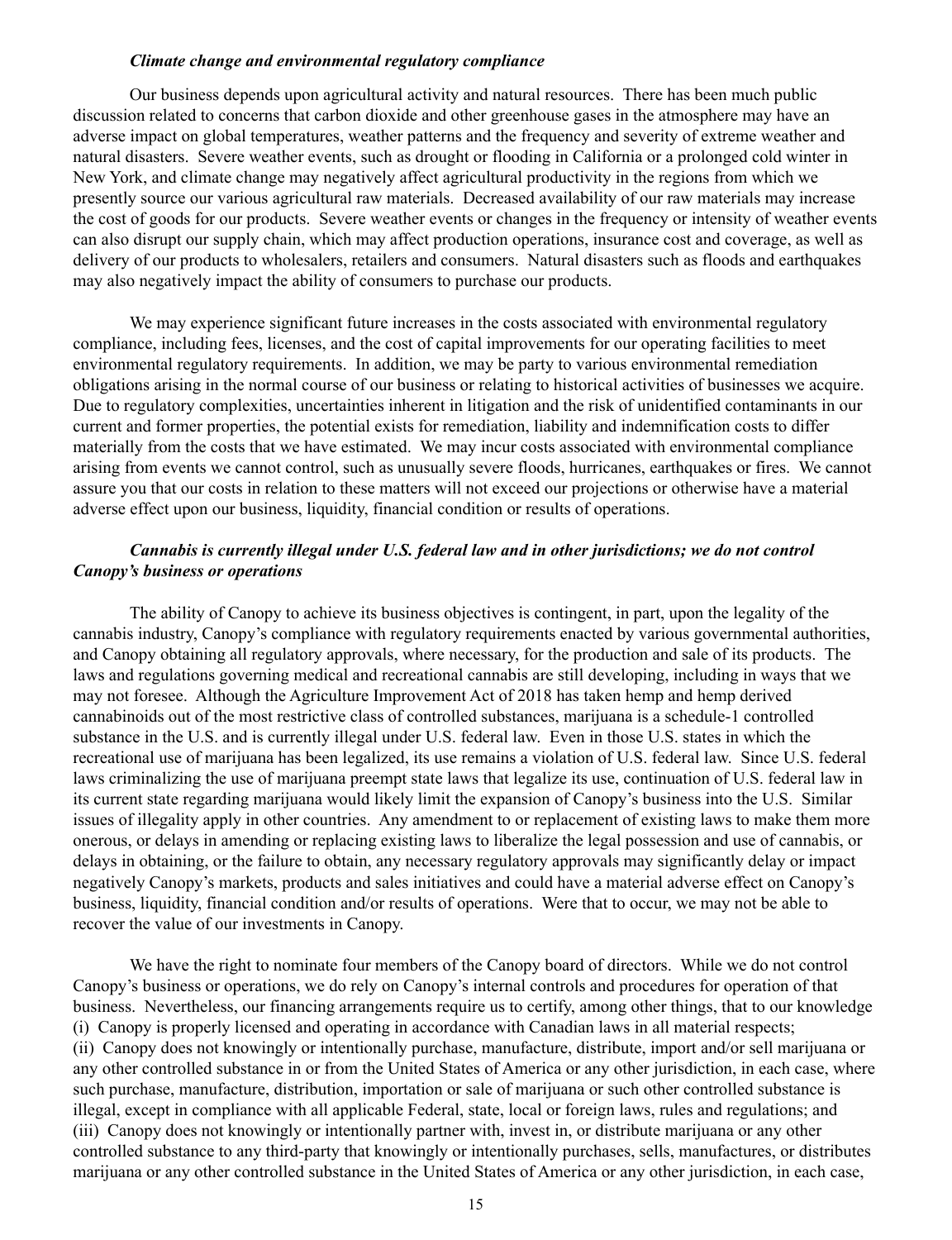where such purchase, sale, manufacture or distribution of marijuana or such other controlled substance is illegal, except in compliance with all applicable Federal, state, local or foreign laws, rules and regulations. Were we to know that Canopy was knowingly or intentionally violating any of these applicable laws, we would be unable to make the required certification under our financing arrangements, which could lead to a default under those financing arrangements.

# **Strategic Risks**

# *Competition*

We are in a highly competitive industry and our sales could be negatively affected by numerous factors including:

- our inability to maintain or increase prices;
- new entrants in our market or categories;
- the decision of wholesalers, retailers or consumers to purchase competitors' products instead of ours; or
- a general decline in beverage alcohol consumption due to consumer dietary preference changes or consumers substituting legalized marijuana or other similar products in lieu of beverage alcohol.

Sales could also be affected by pricing, purchasing, financing, operational, advertising or promotional decisions made by wholesalers, state and other local agencies, and retailers which could affect their supply of, or consumer demand for, our products. We could also experience higher than expected selling, general and administrative expenses if we find it necessary to increase the number of our personnel or our advertising or marketing expenditures to maintain our competitive position or for other reasons. We cannot guarantee that we will be able to increase our prices to pass along to our customers any increased costs we incur.

# *Potential decline in the consumption of products we sell; dependence on sales of our Mexican beer brands*

Our business depends upon consumers' consumption of our beer, wine and spirits brands, and sales of our Mexican beer brands in the U.S. are a significant portion of our business. Accordingly, a decline in the growth rate, amount or profitability of our sales of the Mexican beer brands in the U.S. could adversely affect our business. Further, consumer preferences and tastes may shift due to, among other reasons, changing taste preferences, demographics or perceived value. Consequently, any material shift in consumer preferences and taste in our major markets away from our beer, wine and spirits brands, and our Mexican beer brands in particular, from the categories in which they compete could have a negative impact on our business, liquidity, financial condition and/or results of operations. Consumer preferences may shift due to a variety of factors, including changes in demographic or social trends, public health policies, and changes in leisure, dining and beverage consumption patterns. A limited or general decline in consumption in one or more of our product categories could occur in the future due to a variety of factors, including:

- a general decline in economic or geopolitical conditions;
- concern about the health consequences of consuming beverage alcohol products and about drinking and driving;
- a general decline in the consumption of beverage alcohol products in on-premise establishments, such as may result from stricter laws relating to driving while under the influence of alcohol;
- the increased activity of anti-alcohol groups;
- increased federal, state, provincial and foreign excise or other taxes on beverage alcohol products and possible restrictions on beverage alcohol advertising and marketing;
- increased regulation placing restrictions on the purchase or consumption of beverage alcohol products or increasing prices due to the imposition of duties or excise tax or changes to international trade agreements or tariffs;
- inflation: and
- wars, pandemics, weather and natural or man-made disasters.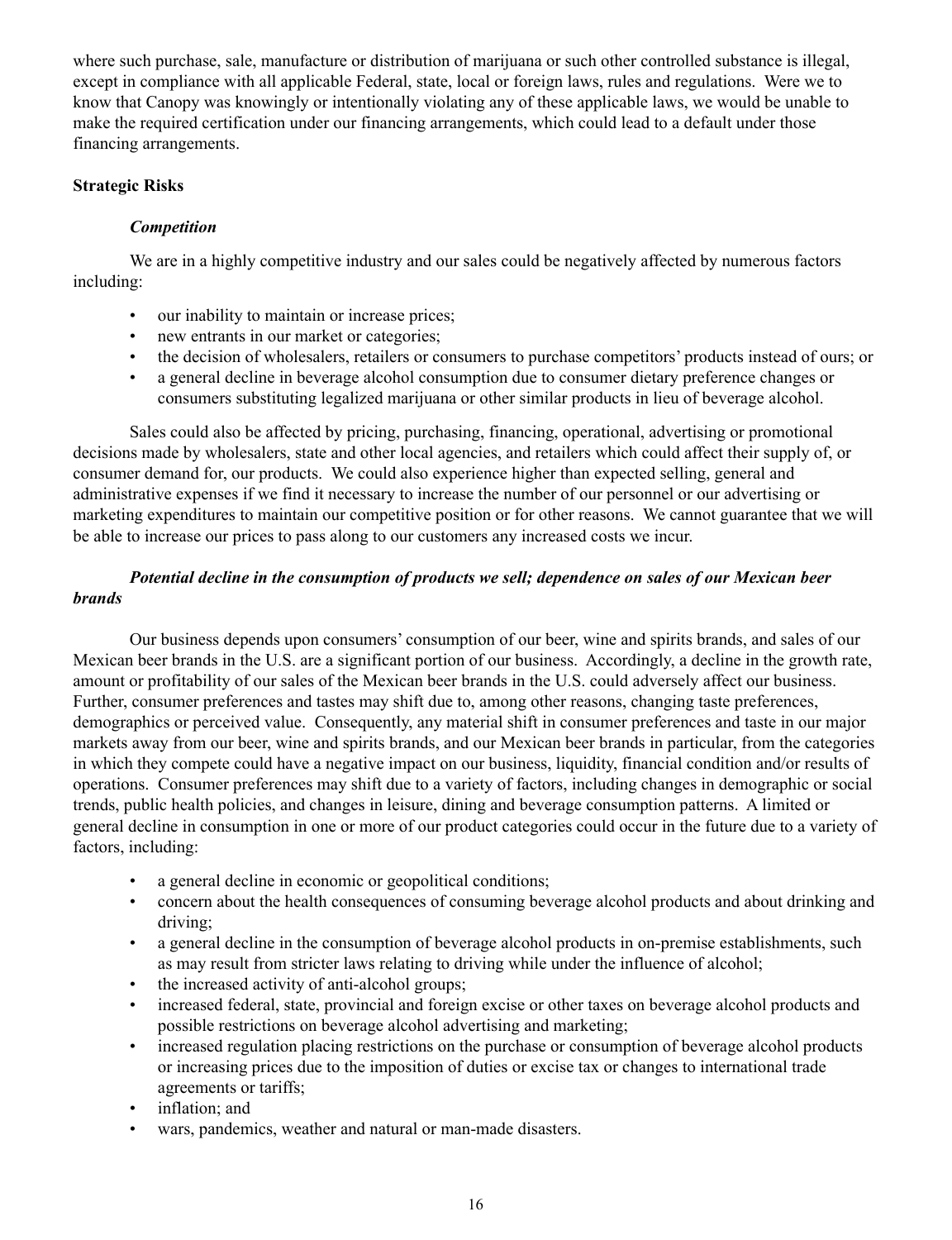# *Acquisition, divestiture, investment, and new product development strategies*

From time to time, we acquire businesses, assets or securities of companies that we believe will provide a strategic fit with our business. We integrate acquired businesses with our existing operations; our overall internal control over financial reporting processes; and our financial, operations and information systems. If the financial performance of our business, as supplemented by the assets and businesses acquired, does not meet our expectations, it may make it more difficult for us to service our debt obligations and our results of operations may fail to meet market expectations. We may not effectively assimilate the business or product offerings of acquired companies into our business or within the anticipated costs or timeframes, retain key customers and suppliers or key employees of acquired businesses, or successfully implement our business plan for the combined business. In addition, our final determinations and appraisals of the estimated fair value of assets acquired and liabilities assumed in our acquisitions may vary materially from earlier estimates and we may fail to realize fully anticipated cost savings, growth opportunities or other potential synergies. We cannot assure you that the fair value of acquired businesses or investments will remain constant.

We may also divest ourselves of businesses, assets or securities of companies that we believe no longer provide a strategic fit with our business. We may provide various indemnifications in connection with the divestiture of businesses or assets. Divestitures of portions of our business may also result in costs stranded in our remaining business. Delays in developing or implementing plans to address such costs could delay or prevent the accomplishment of our financial objectives.

We have also acquired or retained ownership interests in companies which we do not control, such as our joint venture to operate a glass plant adjacent to our Nava Brewery, our interest in Canopy, and investments made through our corporate ventures capital function. Our joint venture partners or the other parties that hold the remaining ownership interests in companies which we do not control may at any time have economic, business or legal interests or goals that are inconsistent with our goals or the goals of the joint ventures or those companies. Our joint venture arrangements and the arrangements through which we acquired or hold our other equity or membership interests may require us, among other matters, to pay certain costs, to make capital investments, to fulfill alone our joint venture partners' obligations, or to purchase other parties' interests.

We recently increased our investment in Canopy. While we will not develop, distribute, manufacture or sell cannabis products in the U.S., or anywhere else in the world, unless it is legally permissible to do so at all governmental levels in the particular jurisdiction, this investment could affect consumer perception of our existing brands and our reputation with various constituencies.

In addition, our continued success depends, in part, on our ability to develop new products. The launch and ongoing success of new products are inherently uncertain, especially with respect to consumer appeal. The launch of a new product can give rise to a variety of costs and an unsuccessful launch, among other things, can affect consumer perception of existing brands and our reputation. Unsuccessful implementation or short-lived popularity of our product innovations may result in inventory write-offs and other costs.

We cannot assure you that we will realize the expected benefits of acquisitions, divestitures or investments. We also cannot assure you that our acquisitions, investments or joint ventures will be profitable or that forecasts regarding acquisition, divestiture or investment activities will be accurate. Our failure to adequately manage the risks associated with acquisitions or divestitures, or the failure of an entity in which we have an equity or membership interest, could have a material adverse effect on our business, liquidity, financial condition and/or results of operations.

#### *Sale of a portion of our wine and spirits business*

As previously announced, we entered into a definitive agreement to sell a portion of our wine and spirits business, including approximately 30 lower-margin, lower-growth wine and spirits brands, wineries, vineyards, offices and facilities. The divestiture of this portion of our business will enable us to focus on our higher-margin, higher-growth wine and spirits brands. The Wine and Spirits Transaction is subject to the satisfaction of certain closing conditions, including receipt of required regulatory approval, and we cannot guarantee the transaction will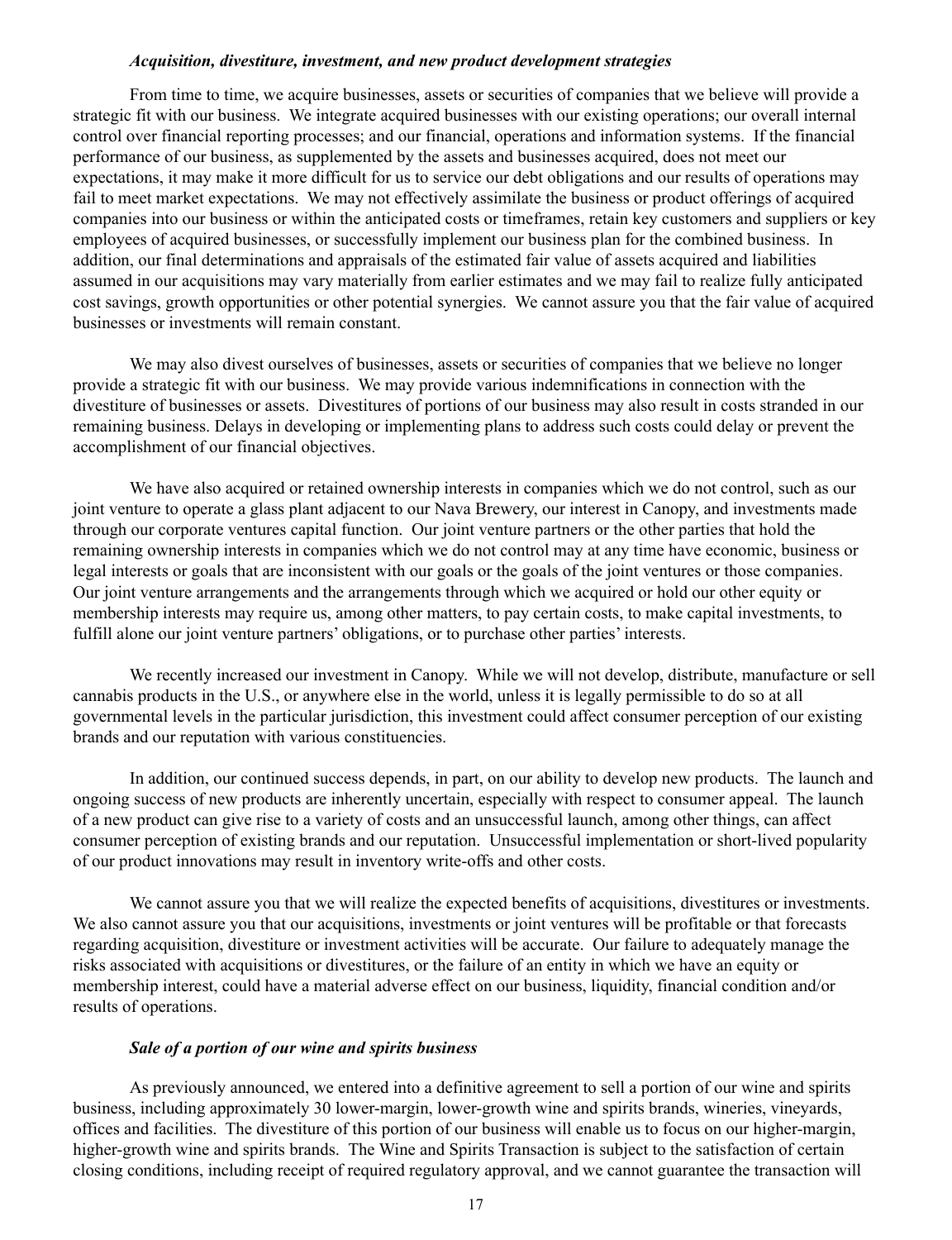occur on the terms, conditions or timetable that we currently anticipate. We intend to use the net proceeds from this transaction primarily to reduce our outstanding borrowings. A delay in completing this transaction, or the failure to complete this transaction, could delay the accomplishment of our strategic and financial objectives. Moreover, the Wine and Spirits Transaction will reduce the diversification of our portfolio. We may not fully realize the expected benefits of a portfolio of higher-end wine and spirits brands.

# *Our Canopy investments are dependent upon an emerging market and legal sales of cannabis products*

The legal cannabis market is an emerging market. The legislative framework pertaining to the Canadian cannabis market, as well as cannabis markets in other countries, is uncertain. The success of the Canopy transactions will depend on, among other things, the ability of Canopy to create a strong platform for us to operate successfully in the cannabis market space. There is no assurance a robust cannabis consumer market will develop consistent with our expectations or that consumers will purchase any Canopy products.

A failure in the demand for Canopy's products to materialize as a result of competition, consumer desire, competition from legal and illegal market entrants or other products, or other factors could have a material adverse effect on Canopy's business, liquidity, financial condition and/or results of operations. Were that to occur, we may have to write down the value of our investments in Canopy. The changing legal landscape and the lack of consumer market data makes it difficult to predict the pace at which the cannabis market may grow, if at all, and the products that consumers will purchase in the cannabis marketplace.

For example, the Canadian *Cannabis Act* prohibits testimonials, lifestyle branding and packaging that is appealing to youth. The restrictions on advertising, marketing and the use of logos and brand names could have a material adverse effect on Canopy's business, liquidity, financial condition and/or results of operations, and our investment in Canopy.

Additionally, Canopy must rely on its own market research to forecast sales as detailed forecasts may not be fully available at this early stage in the cannabis industry in Canada and globally. Market research relating to the adult-use recreational legal cannabis industry is in its early stages and, as such, trends can only be forecasted.

#### *Dependence upon trademarks and proprietary rights, failure to protect our intellectual property rights*

Our future success depends significantly on our ability to protect our current and future brands and products and to defend our intellectual property rights. We have been granted numerous trademark registrations covering our brands and products and have filed, and expect to continue to file, trademark applications seeking to protect newlydeveloped brands and products. We cannot be sure that trademark registrations will be issued with respect to any of our trademark applications. We could also, by omission, fail to timely renew or protect a trademark and our competitors could challenge, invalidate or circumvent any existing or future trademarks issued to, or licensed by, us.

# **Financial Risks**

# *Indebtedness*

We have incurred indebtedness to finance investments and acquisitions, fund beer operations expansion and construction activities and repurchase shares of our common stock. In the future, we may continue to incur additional indebtedness to finance investments and acquisitions, repurchase shares of our stock and fund other general corporate purposes, including beer operations expansion and construction activities. We cannot assure you that our business will generate sufficient cash flow from operations to meet all our debt service requirements, pay dividends, repurchase shares of our common stock, and fund our general corporate and capital requirements.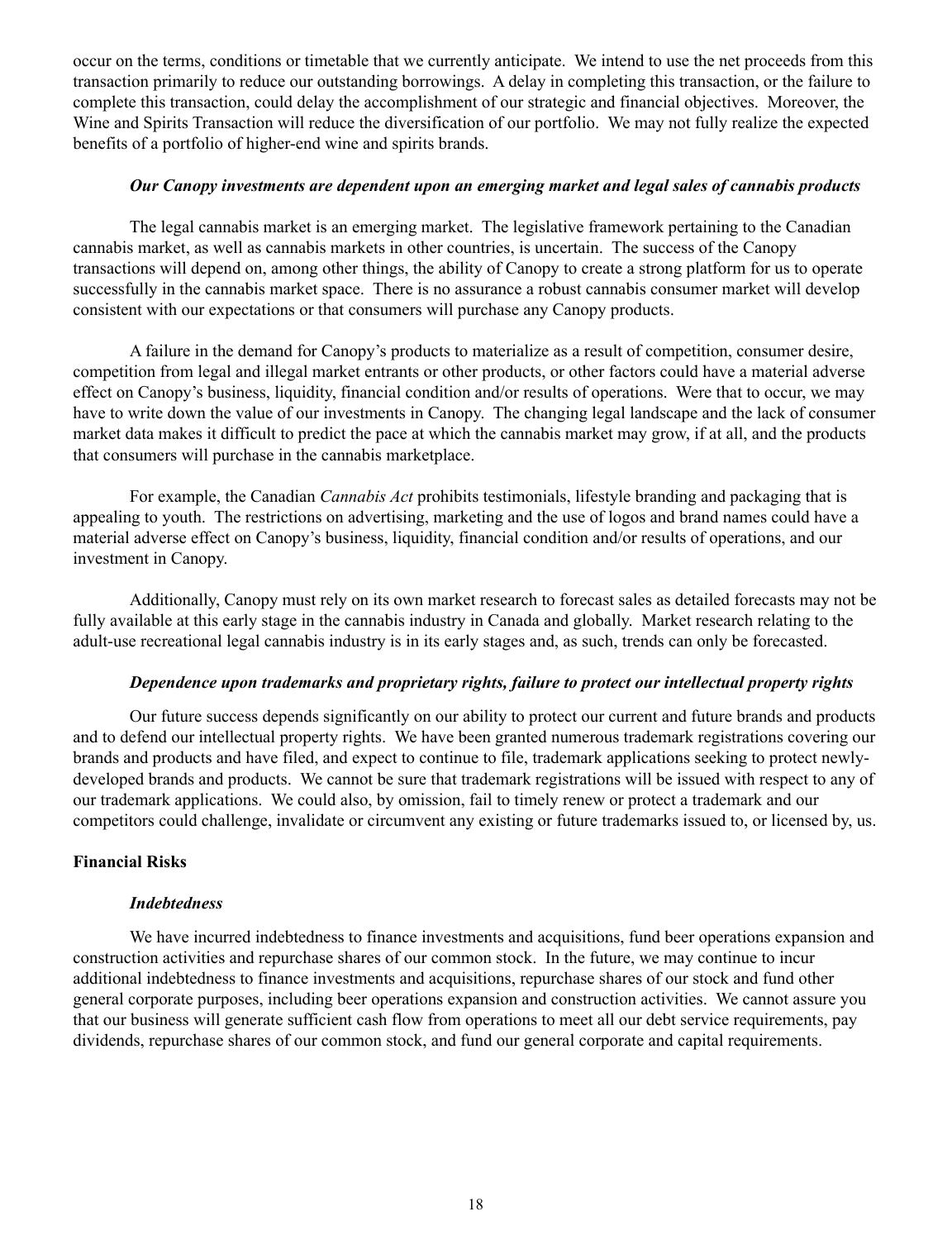Our current and future debt service obligations and covenants could have important consequences. These consequences include, or may include, the following:

- our ability to obtain financing for future working capital needs or investments/acquisitions or other purposes may be limited;
- our funds available for operations, expansions and construction, dividends or other distributions, or stock repurchases may be reduced because we dedicate a significant portion of our cash flow from operations to the payment of principal and interest on our indebtedness;
- our ability to conduct our business could be limited by restrictive covenants; and
- our vulnerability to adverse economic conditions may be greater than less leveraged competitors and, thus, our ability to withstand competitive pressures may be limited.

Additionally, any failure to meet required payments on our debt, or failure to comply with any covenants in the instruments governing our debt, could result in an event of default under the terms of those instruments and a downgrade to our credit ratings. A downgrade in our credit ratings would increase our borrowing costs and could affect our ability to issue commercial paper. Certain of our debt facilities also contain change of control provisions which, if triggered, may result in an acceleration of our obligation to repay the debt.

If we fail to comply with the obligations contained in our senior credit facility, our existing or future indentures, or other loan agreements, we could be in default under such debt facilities or agreements. In the event of a default, the holders of our debt could elect to declare all amounts outstanding under such instrument to be due and payable. A default could also require the immediate repayment of outstanding obligations under other debt facilities or agreements that contain cross-acceleration or cross-default provisions. If that were to occur, we might not have available funds to satisfy such repayment obligations.

#### *Intangible assets, such as goodwill and trademarks*

We have a significant amount of intangible assets such as goodwill and trademarks and may acquire more intangible assets in the future. Intangible assets are subject to a periodic impairment evaluation under applicable accounting standards. The write-down of any of these intangible assets could have a material adverse effect on our business, liquidity, financial condition and/or results of operations.

# *Changes to tax laws, fluctuations in our effective tax rate, accounting for tax positions and the resolution of tax disputes, and changes to accounting standards, elections or assertions*

The U.S. federal budget and individual state, provincial, local municipal budget deficits, or deficits in other governmental entities, could result in increased taxes on our products, business, customers or consumers. Various proposals to increase taxes on beverage alcohol products have been made at the federal and state levels or at other governmental bodies in recent years. Federal, state, provincial, local or foreign governmental entities may consider increasing taxes upon beverage alcohol products as they explore available alternatives for raising funds.

On December 22, 2017, the TCJ Act was signed into law in the United States. The changes in the TCJ Act are broad and complex and we continue to examine the impact the TCJ Act may have on our business and financial results.

In addition, significant judgment is required to determine our effective tax rate and evaluate our tax positions. Our provision for income taxes includes a provision for uncertain tax positions. Fluctuations in federal, state, local and foreign taxes or a change to uncertain tax positions, including related interest and penalties, may impact our effective tax rate and our financial results. When tax matters arise, several years may elapse before such matters are audited and finally resolved. Unfavorable resolution of any tax matter could increase our effective tax rate and resolution of a tax issue may require the use of cash in the year of resolution.

Additional U.S. tax changes or in how international corporations are taxed, including changes in how existing tax laws are interpreted or enforced, or changes to accounting standards, elections or assertions could have a material adverse effect on our business, liquidity, financial condition and/or results of operations.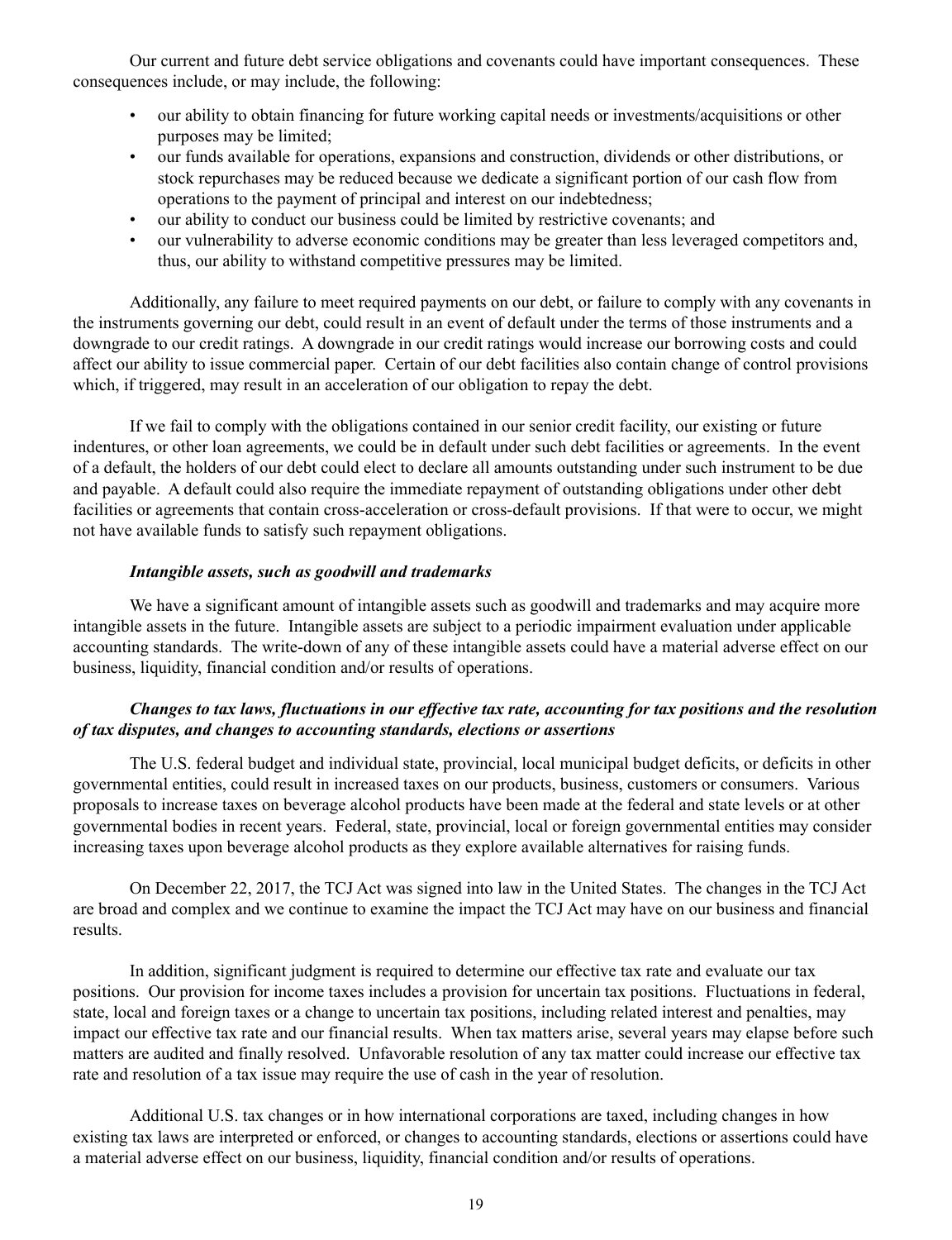# *Securities measured at fair value*

The value of the warrants and convertible debt we hold in Canopy through our subsidiaries is subject to the volatility of the market price of Canopy's common stock. This volatility subjects our financial statements to volatility. The market price of Canopy's common stock has experienced significant volatility, and that volatility may continue in the future and may also be subject to wide fluctuations in response to many factors beyond the control of Canopy, or of us. These factors include, but are not limited to:

- actual or anticipated fluctuations in Canopy's reported results of operations;
- recommendations by securities analysts;
- changes in the market valuations of companies in the industry in which Canopy operates;
- announcement of developments and material events by Canopy or its competitors;
- fluctuations in the costs of vital production materials and services;
- addition or departure of Canopy executive officers or other key personnel;
- news reports relating to trends, concerns, technological or competitive developments, regulatory changes and other related issues in Canopy's industry or target markets;
- regulatory changes affecting the cannabis industry generally and Canopy's business and operations; and
- administrative obligations associated with Health Canada requirements and compliance with all associated rules and regulations including, but not limited to, the Canadian *Cannabis Act*.

We recently agreed to modify the terms of certain warrants we hold in Canopy which, if modified, would among other things extend the expiry of those warrants and extend the time period through which the value of those warrants and our financial statements are subject to the volatility of the market price of Canopy's common stock.

# *Canopy's Corporate Governance*

Canopy's business is subject to evolving corporate governance and public disclosure regulations that may from time to time increase both Canopy's compliance costs and the risk of its non-compliance. These include changing rules and regulations promulgated by a number of governmental and self-regulated organizations, including, but not limited to, the Canadian Securities Administrators, the TSX, the International Accounting Standards Board, the SEC and the NYSE. These rules continue to evolve in scope and complexity creating new requirements for Canopy. Canopy is currently exempt from certain NYSE corporate governance requirements because it is a foreign private issuer listed on the NYSE and registered with the SEC and is subject to Canadian requirements. When Canopy registered with the SEC, it did not need to test its internal control procedures to satisfy the requirements pursuant to Section 404 of the *Sarbanes-Oxley Act of 2002* ("SOX") that require management of Canopy to perform an annual assessment of the effectiveness of Canopy's internal control over financial reporting and its registered public accounting firm to provide an attestation report as to the effectiveness of such controls. The future application of SOX to Canopy will require management of Canopy to perform an annual assessment of Canopy's internal control over financial reporting and its registered public accounting firm to conduct an independent assessment of the effectiveness of such controls. Canopy has disclosed a material weakness in internal controls over financial reporting. Canopy may not be able to remediate the material weakness timely. Also, Canopy's internal controls may not be adequate, or Canopy may not be able to maintain adequate internal controls as required by SOX. Canopy may not be able to maintain effective internal controls over financial reporting on an ongoing basis if standards are modified, supplemented or amended from time to time. If Canopy does not satisfy SOX requirements on an ongoing and timely basis, investors could lose confidence in the reliability of its financial statements, which could harm Canopy's business and have a negative impact on the trading price or market value of Canopy securities.

# **Other Risks**

# *Damage to our reputation*

The success of our brands depends upon the positive image that consumers have of those brands and maintaining a good reputation is critical to selling our branded products. Contamination, whether arising accidentally or through deliberate third-party action, or other events that harm the integrity or consumer support for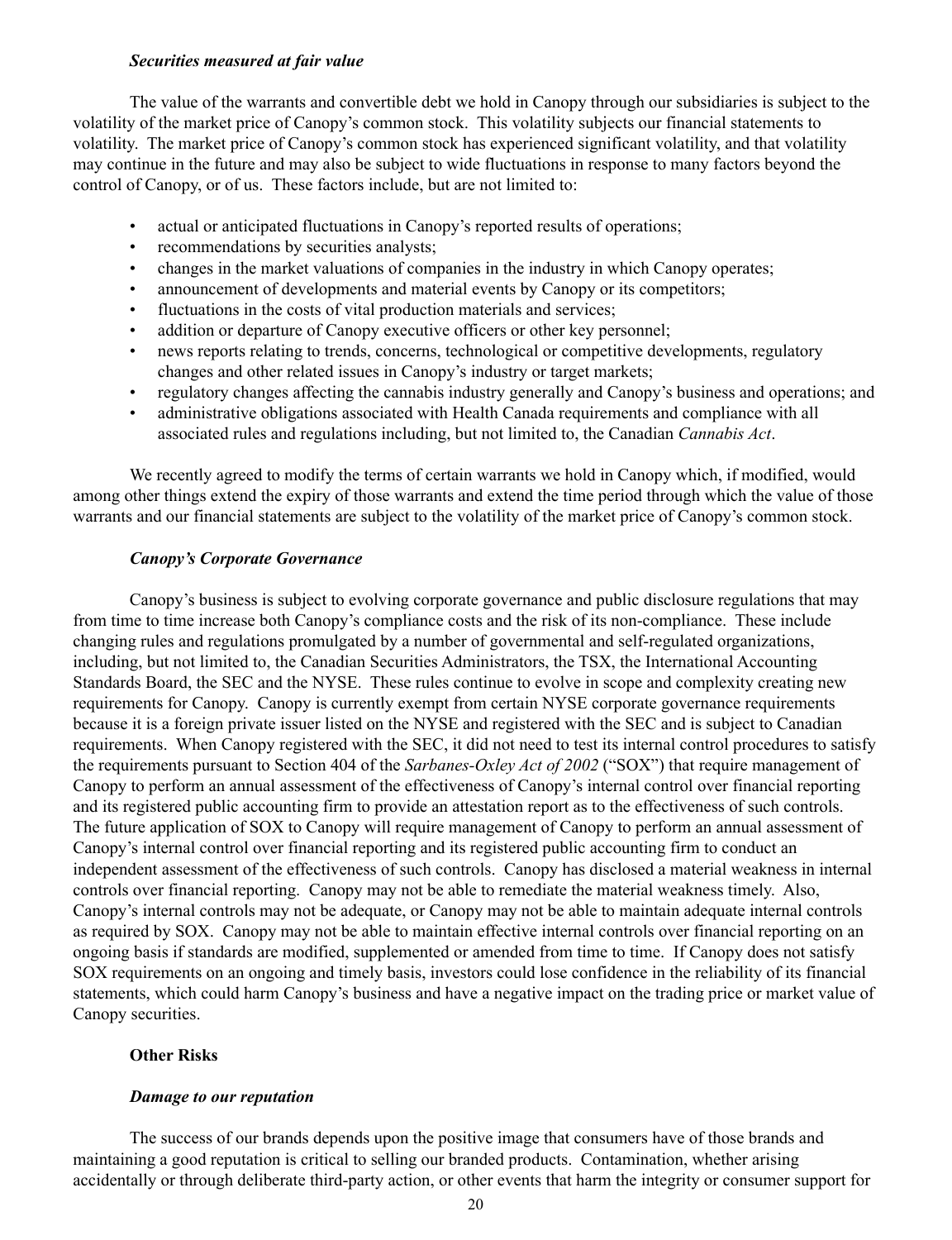our brands, could adversely affect their sales and our reputation. Our reputation could also be impacted negatively by public perception, adverse publicity (whether or not valid), negative comments in social media, or our responses relating to:

- a perceived failure to maintain high ethical, social and environmental standards for all our operations and activities;
- a perceived failure to address concerns relating to the quality, safety or integrity of our products;
- allegations that we, or persons associated with us or formerly associated with us, have violated applicable laws or regulations, including but not limited to those related to safety, employment, discrimination, harassment, whistle-blowing, privacy, or cyber-security;
- our environmental impact, including use of agricultural materials, packaging, water and energy use, and waste management; or
- efforts that are perceived as insufficient to promote the responsible use of alcohol or cannabis.

Failure to comply with federal, state, or local laws and regulations, maintain an effective system of internal controls, provide accurate and timely financial statement information, or protect our information systems against service interruptions, misappropriation of data or breaches of security, could also hurt our reputation. Damage to our reputation or loss of consumer confidence in our products for any of these or other reasons could result in decreased demand for our products and could have a material adverse effect on our business, liquidity, financial condition and/or results of operations, as well as require additional resources to rebuild our reputation, competitive position and brand equity.

# *Class action or other litigation relating to abuse of our products, the misuse of our products, product liability, or marketing or sales practices*

There has been public attention directed at the beverage alcohol industry, which we believe is due to concern over problems related to harmful use of alcohol, including drinking and driving, underage drinking and health consequences from the misuse of alcohol. We could be exposed to lawsuits relating to product liability or marketing or sales practices. Adverse developments in lawsuits concerning these types of matters or a significant decline in the social acceptability of beverage alcohol products that may result from lawsuits could have a material adverse effect on our business, liquidity, financial condition and/or results of operations.

# *Control by the Sands Family*

Our Class B Common Stock is principally held by members of the Sands family, either directly or through entities controlled by members of the Sands family. Holders of Class A Common Stock are entitled to one vote per share and holders of Class B Common Stock are entitled to 10 votes per share. Holders of Class 1 Common Stock generally do not have voting rights. The stock ownership of the Sands family and entities controlled by members of the Sands family represents a majority of the combined voting power of all classes of our common stock as of April 17, 2019, voting as a single class. Consequently, the Sands family has the power to elect a majority of our directors and approve actions requiring the approval of the stockholders of the Company voting as a single class.

# **Item 1B. Unresolved Staff Comments.**

Not Applicable.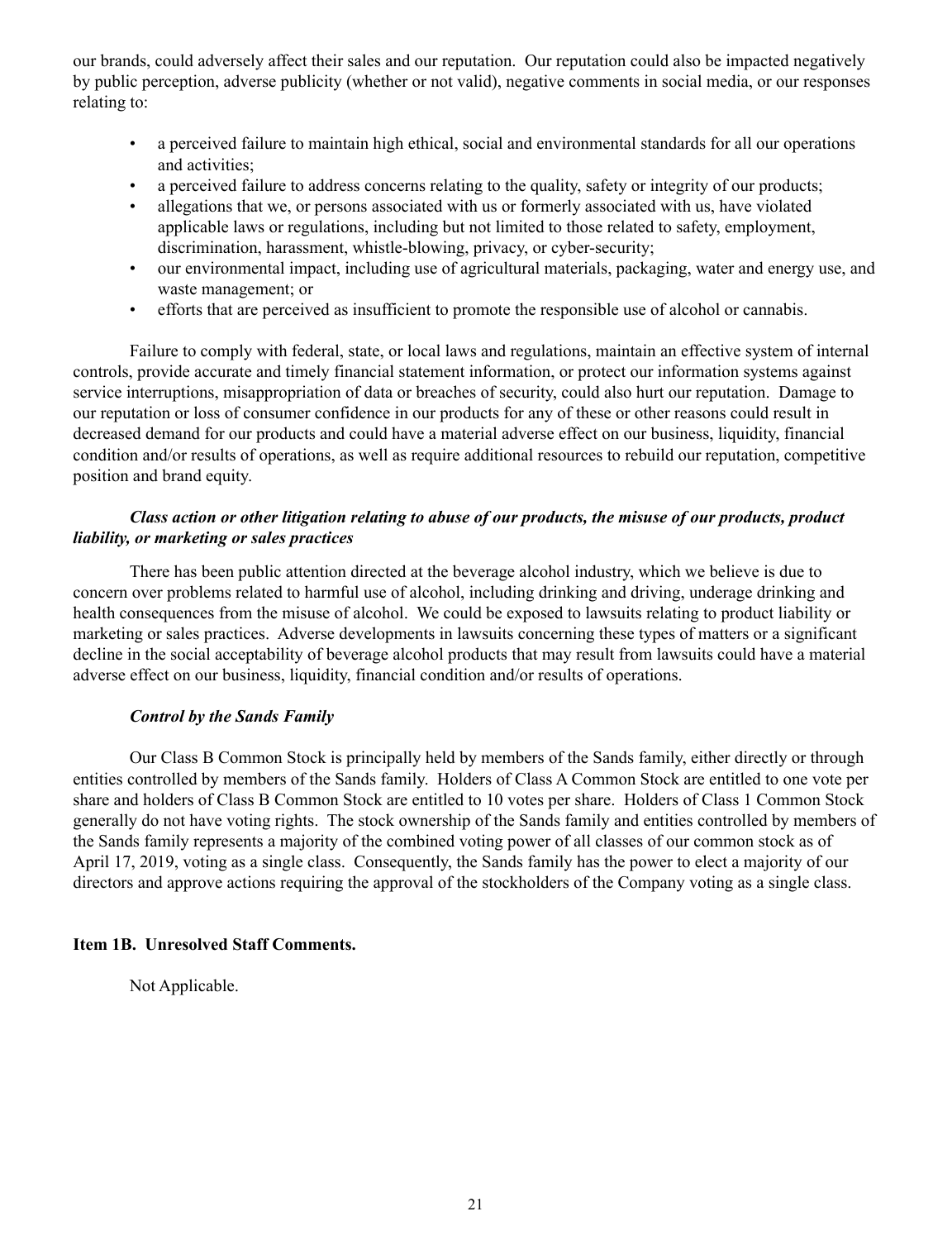# **Item 2. Properties.**

We operate breweries, wineries, distilling plants and bottling plants, many of which include warehousing and distribution facilities on the premises, and through a joint venture, we operate a glass production plant. In addition to our properties described below, certain of our businesses maintain office space for sales and similar activities and offsite warehouse and distribution facilities in a variety of geographic locations.

Our corporate headquarters are located in leased offices in Victor, New York. Our segments also maintain leased office spaces in other locations in the U.S. and internationally.

We believe that our facilities, taken as a whole, are in good condition and working order. Within the Wine and Spirits segment, we have adequate capacity to meet our needs for the foreseeable future. Within the Beer segment, we have adequate capacity to meet our current needs and we have undertaken activities to increase our production capacity to address our anticipated future needs. As of February 28, 2019, our properties include the following:

|                                                               | Owned           | Leased          |
|---------------------------------------------------------------|-----------------|-----------------|
| <b>Beer Segment</b>                                           |                 |                 |
| <b>Breweries</b>                                              |                 |                 |
| U.S.                                                          | $\overline{2}$  | 8               |
| Mexico                                                        | 2               |                 |
| <b>Total breweries</b>                                        | $\overline{4}$  | $\overline{8}$  |
| Glass production plant <sup>(1)</sup>                         |                 |                 |
| Mexico                                                        | 1               |                 |
| Warehouse, distribution and other production facilities       |                 |                 |
| U.S.                                                          |                 | 32              |
| Mexico                                                        | 1               | 5               |
| Total warehouse, distribution and other production facilities | $\mathbf{1}$    | $\overline{37}$ |
| <b>Total Beer Segment</b>                                     | 6               | $\overline{45}$ |
| <b>Wine and Spirits Segment</b>                               |                 |                 |
| Wineries                                                      |                 |                 |
| U.S.                                                          |                 |                 |
| California                                                    | 14              | $\overline{2}$  |
| New York                                                      |                 |                 |
| Washington                                                    | 1               |                 |
| New Zealand                                                   | 3               |                 |
| Italy                                                         | 1               | $\mathfrak s$   |
| Total wineries                                                | $\overline{20}$ | $\overline{7}$  |
| <b>Distilleries</b>                                           |                 |                 |
| U.S.                                                          | $\mathbf{1}$    | $\mathbf{1}$    |
| Canada                                                        | 1               |                 |
| Total distilleries                                            | $\overline{2}$  | $1\,$           |
| Warehouse, distribution and other production facilities       |                 |                 |
| $\overline{U.S.}$                                             |                 | 6               |
| Canada                                                        |                 | $\mathbf{1}$    |
| Italy                                                         | 1               | 8               |
| Total warehouse, distribution and other production facilities | 1               | $\overline{15}$ |
| <b>Total Wine and Spirits Segment</b>                         | $\overline{23}$ | $\overline{23}$ |

 $(1)$  The glass production plant in Nava, Coahuila, Mexico is owned and operated by an equally-owned joint venture with Owens-Illinois and is located adjacent to our Nava Brewery.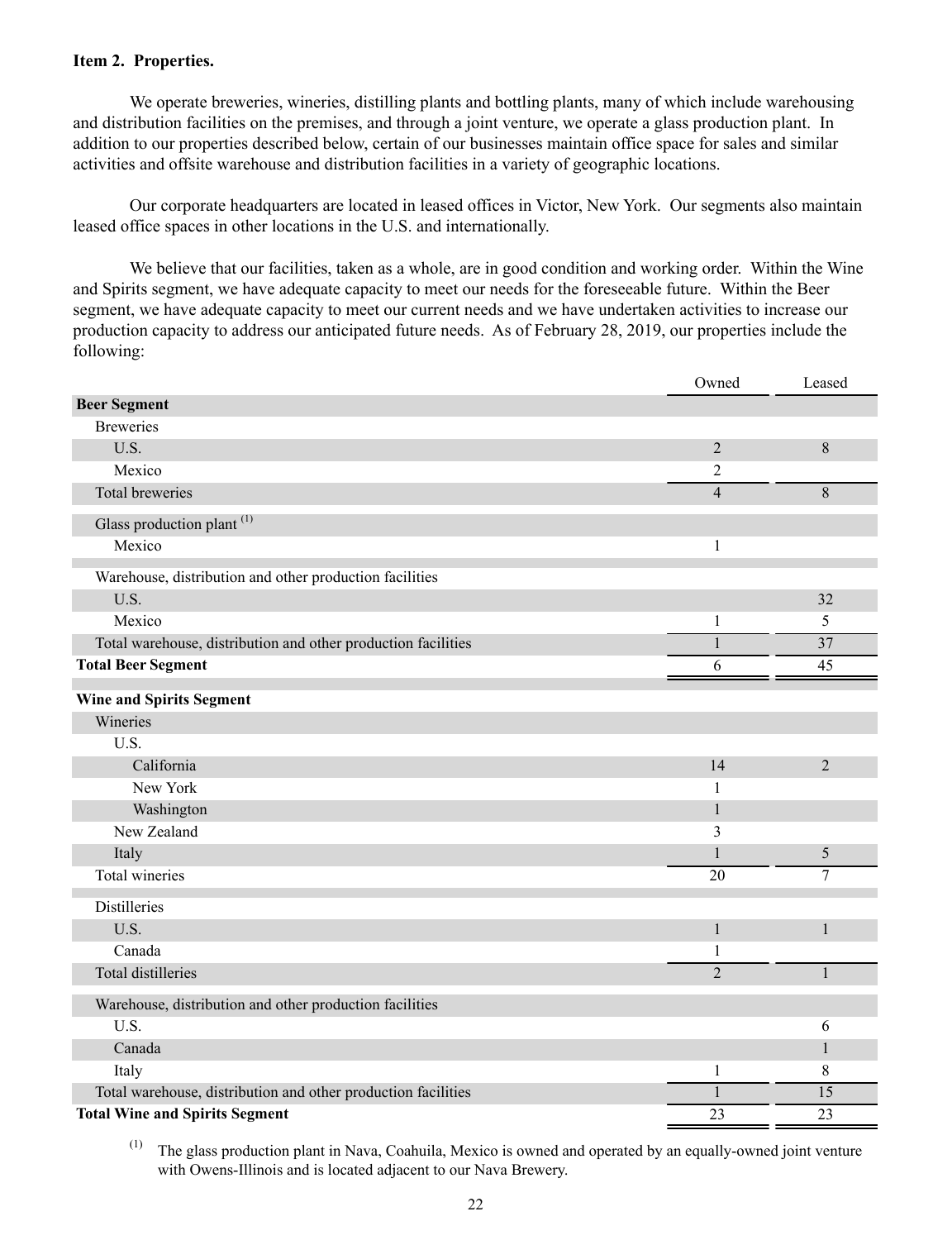Within our Wine and Spirits segment, as of February 28, 2019, we owned, leased or had interests in approximately 12,500 acres of vineyards in California (U.S.), 6,800 acres of vineyards in New Zealand and 1,200 acres of vineyards in Italy.

As of February 28, 2019, our principal facilities, all of which are owned, consist of:

- the Nava Brewery in Nava, Coahuila, Mexico;
- the Obregon Brewery in Obregon, Sonora, Mexico;
- the glass production plant in Nava, Coahuila, Mexico;
- two wineries in California: the Woodbridge Winery in Acampo and the Mission Bell winery in Madera;
- the Canandaigua winery in Canandaigua, New York; and
- the distillery in Lethbridge, Alberta, Canada.

In April 2019, we entered into a definitive agreement to sell a portion of our wine and spirits business, including approximately 30 lower-margin, lower-growth wine and spirits brands, wineries, vineyards, offices and facilities. The transaction will include two of our principal Wine and Spirits facilities: the Canandaigua winery and the Mission Bell winery. For further information about this transaction, refer to MD&A and Note 23 of the Notes to the Financial Statements.

# **Item 3. Legal Proceedings.**

In the ordinary course of their business, the Company and its subsidiaries are subject to lawsuits, arbitrations, claims and other legal proceedings in connection with their business. Some of the legal actions include claims for substantial or unspecified compensatory and/or punitive damages. A substantial adverse judgment or other unfavorable resolution of these matters could have a material adverse effect on the Company's financial condition, results of operations and cash flows. Management believes that the Company has adequate legal defenses with respect to the legal proceedings to which it is a defendant or respondent and that the outcome of these pending proceedings is not likely to have a material adverse effect on the financial condition, results of operations or cash flows of the Company. However, the Company is unable to predict the outcome of these matters.

Regulatory Matters – The Company and its subsidiaries are in discussions with various governmental agencies concerning matters raised during regulatory examinations or otherwise subject to such agencies' inquiry. These matters could result in censures, fines or other sanctions. Management believes the outcome of any pending regulatory matters will not have a material adverse effect on the Company's financial condition, results of operations or cash flows. However, the Company is unable to predict the outcome of these matters.

#### **Item 4. Mine Safety Disclosures.**

Not Applicable.

# **PART II**

# **Item 5. Market for Registrant's Common Equity, Related Stockholder Matters and Issuer Purchases of Equity Securities.**

Our Class A Common Stock and Class B Common Stock trade on the New York Stock Exchange® ("NYSE") under the symbols STZ and STZ.B, respectively. There is no public trading market for our Class 1 Common Stock. At April 17, 2019, the number of holders of record of our Class A Common Stock, Class B Common Stock and Class 1 Common Stock were 531, 100 and 11, respectively.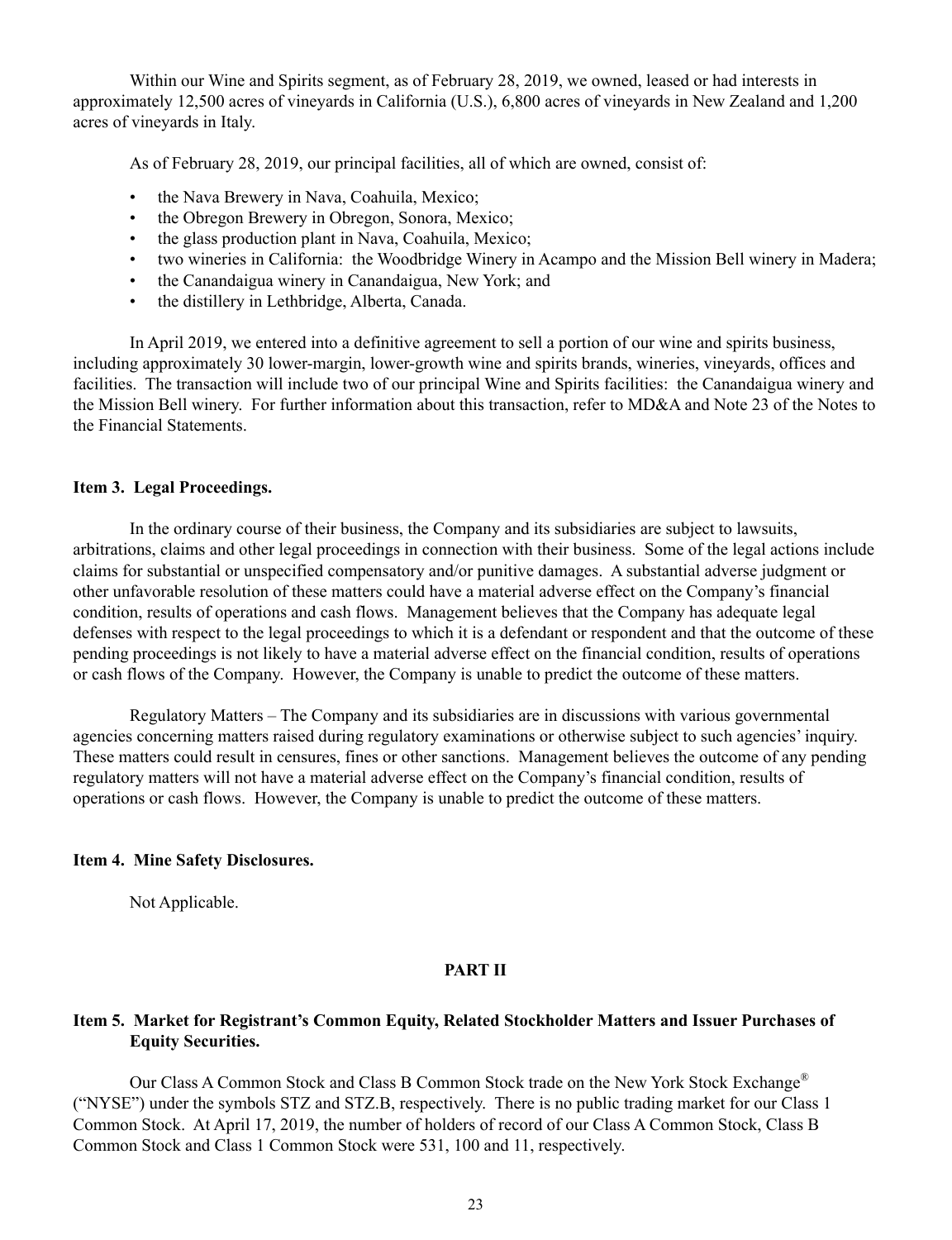# **Item 6. Selected Financial Data.**

The following selected financial data should be read in conjunction with MD&A and our consolidated financial statements and notes thereto under Item 8 of this Annual Report on Form 10-K (the "Financial Statements"). Effective March 1, 2018, we adopted the FASB amended guidance regarding the recognition of revenue from contracts with customers using the retrospective application method. Accordingly, we have restated sales, net sales, gross profit, operating income, income before income taxes, provision for income taxes, net income, net income attributable to CBI and net income per common share attributable to CBI, for the years ended February 28, 2018, and February 28, 2017. For additional information, refer to Note 1 of the Notes to the Financial Statements.

|                                                               | For the Years Ended |                      |               |                      |               |                                     |               |                      |                           |                      |  |
|---------------------------------------------------------------|---------------------|----------------------|---------------|----------------------|---------------|-------------------------------------|---------------|----------------------|---------------------------|----------------------|--|
|                                                               |                     | February 28,<br>2019 |               | February 28,<br>2018 |               | February 28,<br>2017 <sup>(1)</sup> |               | February 29,<br>2016 |                           | February 28,<br>2015 |  |
| (in millions, except per share data)                          |                     |                      |               |                      |               |                                     |               |                      |                           |                      |  |
| Sales                                                         | \$                  | 8,884.3              | $\mathcal{S}$ | 8,322.1              | $\mathbb{S}$  | 8,051.2                             | $\mathcal{S}$ | 7,223.8              | $\boldsymbol{\mathsf{S}}$ | 6,672.1              |  |
| Excise taxes                                                  |                     | (768.3)              |               | (741.8)              |               | (730.1)                             |               | (675.4)              |                           | (644.1)              |  |
| Net sales                                                     |                     | 8,116.0              |               | 7,580.3              |               | 7,321.1                             |               | 6,548.4              |                           | 6,028.0              |  |
| Cost of product sold                                          |                     | (4,035.7)            |               | (3,767.8)            |               | (3,802.1)                           |               | (3,606.1)            |                           | (3,449.4)            |  |
| Gross profit                                                  |                     | 4,080.3              |               | 3,812.5              |               | 3,519.0                             |               | 2,942.3              |                           | 2,578.6              |  |
| Selling, general and administrative<br>expenses $(2)(3)$      |                     | (1,668.1)            |               | (1, 532.7)           |               | (1,392.4)                           |               | (1, 177.2)           |                           | (1,078.4)            |  |
| Gain on sale of business                                      |                     |                      |               |                      |               | 262.4                               |               |                      |                           |                      |  |
| Operating income                                              |                     | 2,412.2              |               | 2,279.8              |               | 2,389.0                             |               | 1,765.1              |                           | 1,500.2              |  |
| Income from unconsolidated<br>investments <sup>(4)</sup>      |                     | 2,101.6              |               | 487.2                |               | 27.3                                |               | 51.1                 |                           | 21.5                 |  |
| Interest expense                                              |                     | (367.1)              |               | (332.0)              |               | (333.3)                             |               | (313.9)              |                           | (337.7)              |  |
| Loss on extinguishment of debt $(5)$                          |                     | (1.7)                |               | (97.0)               |               |                                     |               | (1.1)                |                           | (4.4)                |  |
| Income before income taxes                                    |                     | 4,145.0              |               | 2,338.0              |               | 2,083.0                             |               | 1,501.2              |                           | 1,179.6              |  |
| Provision for income taxes <sup>(6)</sup>                     |                     | (685.9)              |               | (22.7)               |               | (550.3)                             |               | (440.6)              |                           | (343.4)              |  |
| Net income                                                    |                     | 3,459.1              |               | 2,315.3              |               | 1,532.7                             |               | 1,060.6              |                           | 836.2                |  |
| Net (income) loss attributable to<br>noncontrolling interests |                     | (23.2)               |               | (11.9)               |               | (4.1)                               |               | (5.7)                |                           | 3.1                  |  |
| Net income attributable to CBI                                | \$                  | 3,435.9 \$           |               | 2,303.4              | $\mathbb{S}$  | 1,528.6                             | - \$          | 1,054.9              | $\mathbb{S}$              | 839.3                |  |
| Net income per common share<br>attributable to CBI:           |                     |                      |               |                      |               |                                     |               |                      |                           |                      |  |
| Basic – Class A Common Stock                                  | $\mathcal{S}$       | 18.24                | <sup>\$</sup> | 11.96                | $\mathbb{S}$  | 7.76                                | $\mathcal{S}$ | 5.42                 | $\mathcal{S}$             | 4.40                 |  |
| Basic – Class B Convertible Common<br><b>Stock</b>            | \$                  | 16.57                | S             | 10.86                | \$            | 7.04                                | S             | 4.92                 | \$                        | 4.00                 |  |
| Diluted - Class A Common Stock                                | $\mathbb{S}$        | 17.57                | \$            | 11.47                | \$            | 7.49                                | $\mathbb{S}$  | 5.18                 | $\boldsymbol{\mathsf{S}}$ | 4.17                 |  |
| Diluted - Class B Convertible<br>Common Stock                 | \$                  | 16.21                | \$            | 10.59                | \$            | 6.90                                | $\mathsf{\$}$ | 4.79                 | \$                        | 3.83                 |  |
| Cash dividends declared per common<br>share:                  |                     |                      |               |                      |               |                                     |               |                      |                           |                      |  |
| <b>Class A Common Stock</b>                                   | $\mathbb{S}$        | 2.96                 | $\mathbb{S}$  | 2.08                 | $\mathcal{S}$ | 1.60                                | $\mathcal{S}$ | 1.24                 | $\mathbb{S}$              |                      |  |
| Class B Convertible Common Stock                              | \$                  | 2.68                 | \$            | 1.88                 | \$            | 1.44                                | $\mathbb S$   | 1.12                 | $\boldsymbol{\mathsf{S}}$ |                      |  |
| Total assets                                                  | \$                  | 29,231.5             | $\mathbb{S}$  | 20,538.7             | $\mathbb S$   | 18,602.4                            | $\$$          | 16,965.0             | $\mathbb{S}$              | 15,093.0             |  |
| Long-term debt, including current<br>maturities               | \$                  | 12,825.0             | $\mathbb{S}$  | 9,439.9              | $\mathbb S$   | 8,631.6                             | $\mathbb S$   | 7,672.9              | $\mathbb S$               | 7,244.1              |  |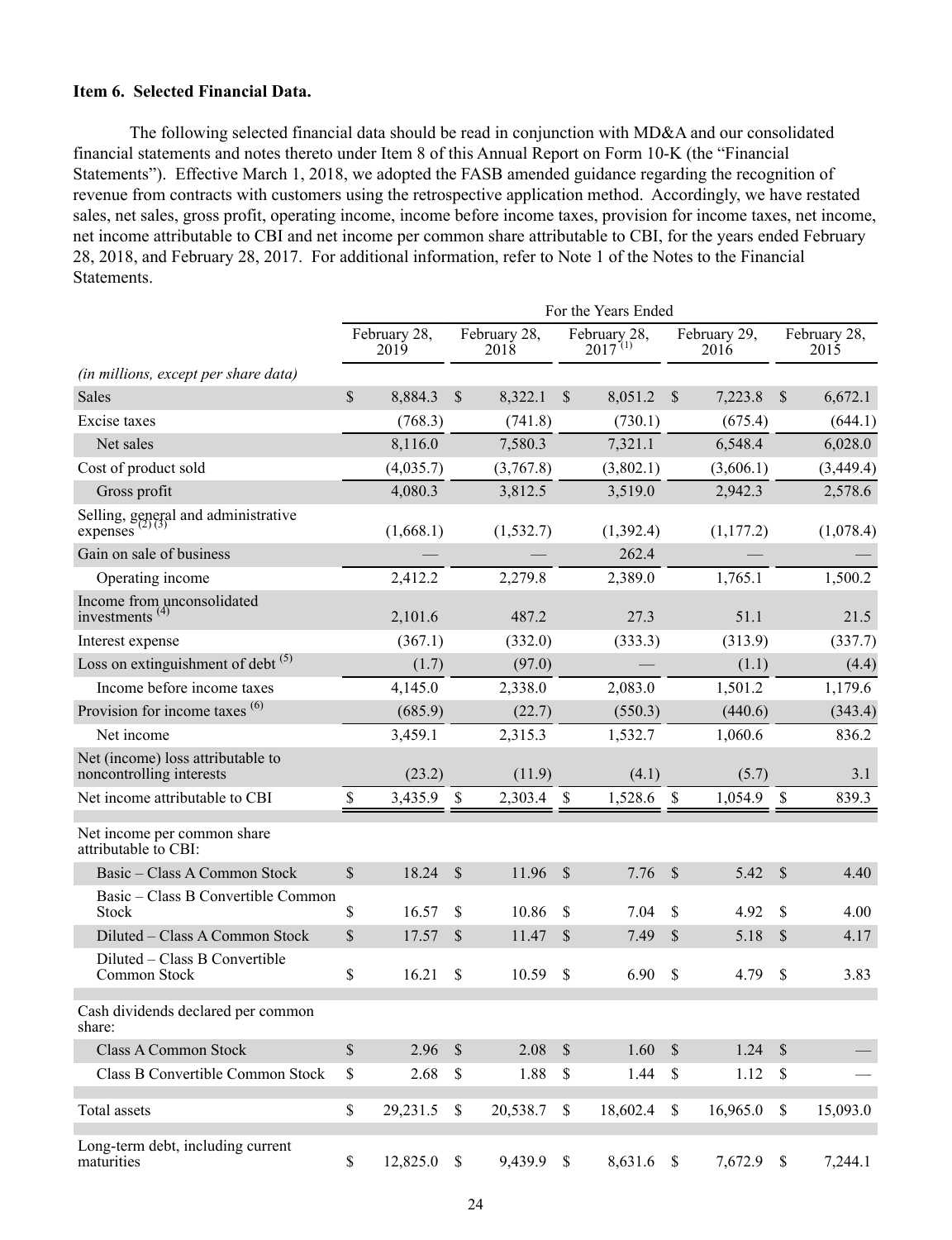- (1) In December 2016, we completed the Canadian Divestiture and recognized a gain on sale of business (refer to Note 2 of the Notes to the Financial Statements for additional discussion).
- (2) Includes impairment of intangible assets of \$108.0 million, \$86.8 million and \$46.0 million for the years ended February 28, 2019, February 28, 2018, and February 28, 2017, respectively (refer to Note 7 of the Notes to the Financial Statements for additional discussion).
- (3) Includes a net gain in connection with the sale of our Accolade Wine Investment of \$99.8 million for the year ended February 28, 2019 (refer to Note 2 of the Notes to the Financial Statements for additional discussion).
- (4) Includes unrealized net gain from the changes in fair value of the Canopy securities measured at fair value of \$1,971.2 million and \$464.3 million for the years ended February 28, 2019, and February 28, 2018, respectively (refer to Note 7 of the Notes to the Financial Statements for additional discussion).
- (5) Consists of a make-whole payment of \$73.6 million in connection with the early redemption of our April 2012 senior notes and the write-off of debt issuance costs of \$23.4 million in connection with prior-to-maturity repayments of various debt obligations for the year ended February 28, 2018 (refer to Note 12 of the Notes to the Financial Statements for additional discussion).
- (6) Includes a provisional net income tax benefit of \$351.2 million for the year ended February 28, 2018, associated with the December 2017 enactment of the TCJ Act (refer to Note 13 of the Notes to the Financial Statements for additional discussion).

# **Item 7. Management's Discussion and Analysis of Financial Condition and Results of Operations.**

## **Introduction**

This MD&A, which should be read in conjunction with our Financial Statements, provides additional information on our businesses, current developments, financial condition, cash flows and results of operations. It is organized as follows:

- *Overview.* This section provides a general description of our business, which we believe is important in understanding the results of our operations, financial condition and potential future trends.
- *Strategy.* This section provides a description of our strategy and a discussion of recent developments, investments, acquisitions and divestitures.
- *Results of operations.* This section provides an analysis of our results of operations presented on a business segment basis. In addition, a brief description of transactions and other items that affect the comparability of the results is provided.
- *Financial liquidity and capital resources.* This section provides an analysis of our cash flows and our outstanding debt and commitments. Included in the analysis of outstanding debt is a discussion of the amount of financial capacity available to fund our ongoing operations and future commitments, as well as a discussion of other financing arrangements.
- *Critical accounting estimates and policies.* This section identifies those accounting policies that are considered important to our results of operations and financial condition, require significant judgment and involve significant management estimates. Our significant accounting policies, including those considered to be critical accounting policies, are summarized in Note 1 of the Notes to the Financial Statements.

Effective March 1, 2018, we adopted the FASB amended guidance regarding the recognition of revenue from contracts with customers using the retrospective application method. Accordingly, unless otherwise noted, we have restated net sales, gross profit, operating income, provision for income taxes and net income attributable to CBI for the years ended February 28, 2018, and February 28, 2017. For additional information, refer to Note 1 of the Notes to the Financial Statements.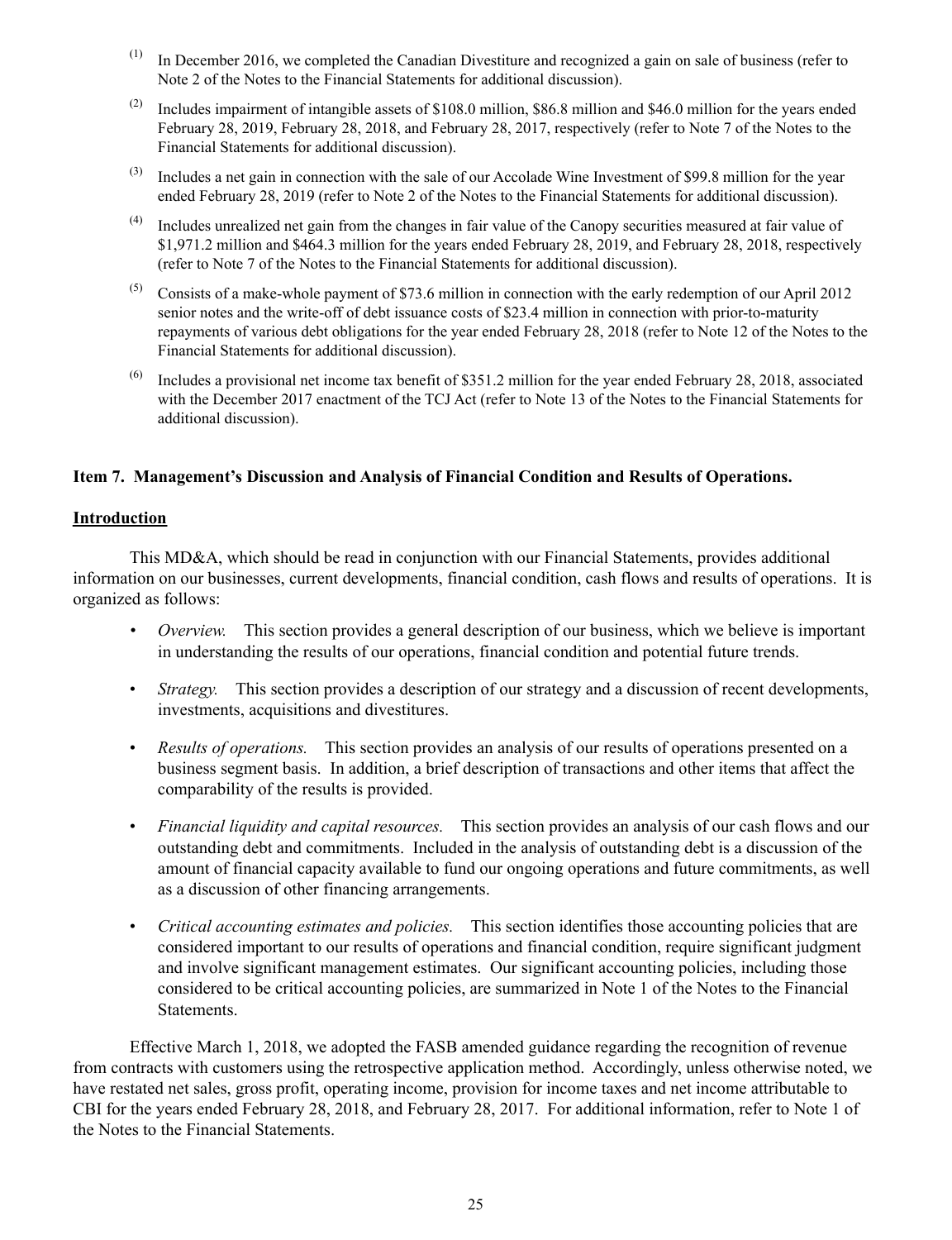# **Overview**

We are an international beverage alcohol company with a broad portfolio of consumer-preferred, high-end imported and craft beer brands, and higher-end wine and spirits brands. We are the third-largest producer and marketer of beer for the U.S. market and a leading, higher-end wine company in the U.S. market. We are the largest multi-category supplier (beer, wine and spirits) of beverage alcohol in the U.S., and a leading supplier of wine from New Zealand and Italy to North America.

Our internal management financial reporting consists of two business divisions: (i) Beer and (ii) Wine and Spirits, and we report our operating results in three segments: (i) Beer, (ii) Wine and Spirits, and (iii) Corporate Operations and Other. In the Beer segment, our portfolio consists of high-end imported and craft beer brands. We have an exclusive perpetual brand license to import, market and sell in the U.S. our Mexican beer portfolio. In the Wine and Spirits segment, our portfolio includes higher-margin, higher-growth wine brands complemented by certain higher-end spirits brands. Amounts included in the Corporate Operations and Other segment consist of costs of executive management, corporate development, corporate finance, corporate growth and strategy, human resources, internal audit, investor relations, legal, public relations and information technology, as well as our investments in Canopy and those made through our corporate venture capital function. All costs included in the Corporate Operations and Other segment are general costs that are applicable to the consolidated group and are therefore not allocated to the other reportable segments. All costs reported within the Corporate Operations and Other segment are not included in our chief operating decision maker's evaluation of the operating income performance of the other reportable segments. The business segments reflect how our operations are managed, how resources are allocated, how operating performance is evaluated by senior management, and the structure of our internal financial reporting.

# **Strategy**

Our overall strategy is to drive industry-leading growth and shareholder value by building brands that people love when celebrating big moments or enjoying quiet ones. We position our portfolio to benefit from the consumer-led trend towards premiumization, which we believe will continue to result in faster growth rates in the higher-end of the beer, wine and spirits categories. We focus on developing our expertise in consumer insights and category management as well as our strong distributor network, which provides an effective route-to-market. Additionally, we leverage our scale across the total beverage alcohol market and our level of diversification hedges our portfolio risk. In addition to growing our existing business, we focus on targeted acquisitions of, and investments in, businesses that are higher-margin, higher-growth, consumer-led, have a low integration risk and/or fill a gap in our portfolio. We also strive to identify, meet and stay ahead of evolving consumer trends and market dynamics (see "Recent Developments" and "Investments, Acquisitions and Divestitures – Canopy Investments" below).

We strive to strengthen our portfolio of higher-end beer, wine and spirits brands and differentiate ourselves through:

- leveraging our leading position in total beverage alcohol and our scale with wholesalers and retailers to expand distribution of our product portfolio and to provide for cross promotional opportunities;
- strengthening relationships with wholesalers and retailers by providing consumer and beverage alcohol insights;
- investing in brand building and innovation activities;
- positioning ourselves for success with consumer-led products that identify, meet and stay ahead of evolving consumer trends and market dynamics;
- realizing operating efficiencies through expanding and enhancing production capabilities and maximizing asset utilization; and
- developing employees to enhance performance in the marketplace.

Our business strategy for the Beer segment focuses on leading the high-end segment of the U.S. beer market and includes continued focus on growing our beer portfolio in the U.S. through expanding distribution for key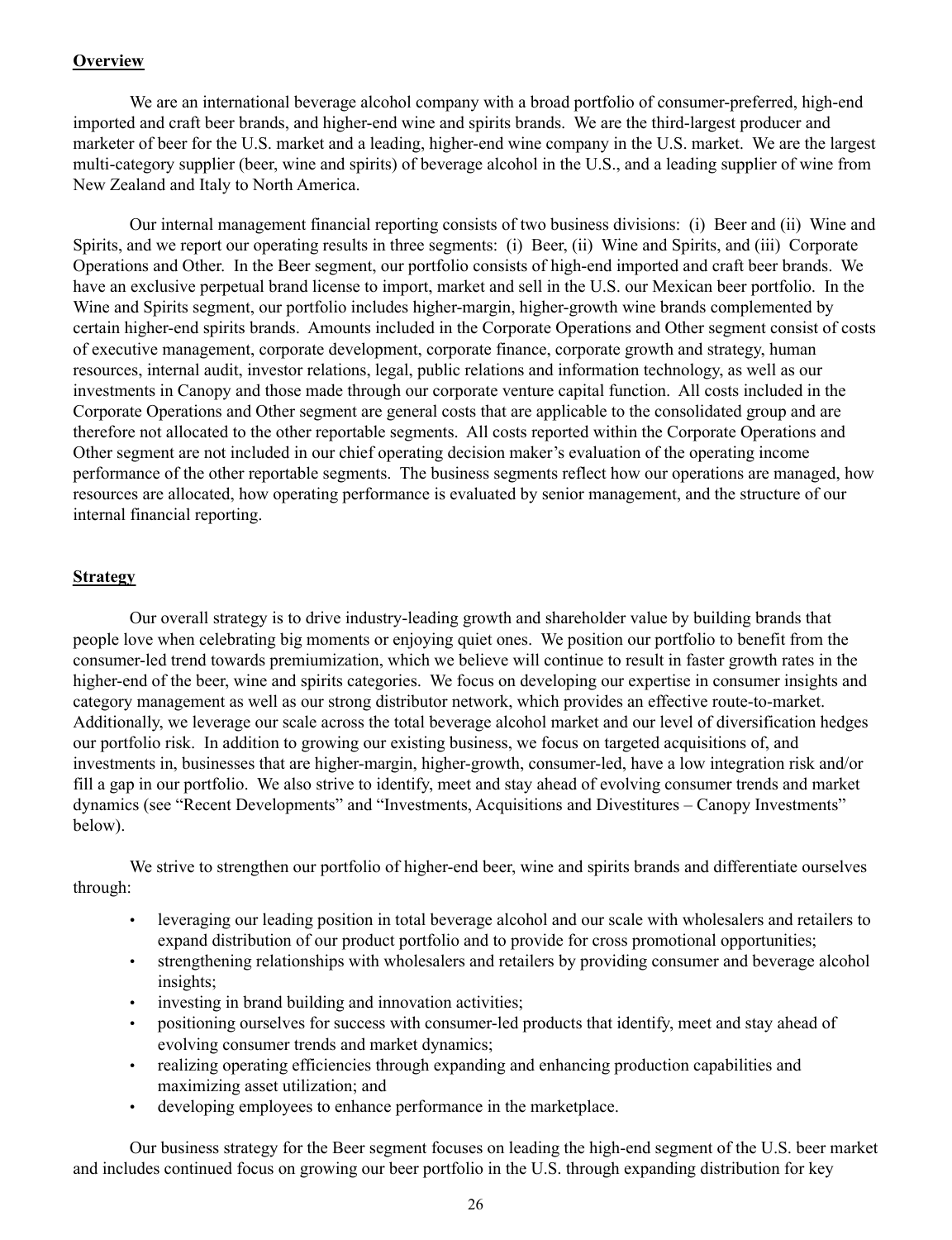brands, as well as new product development and innovation within the existing portfolio of brands, and continued expansion, construction and optimization activities for our Mexico beer operations. Additionally, in an effort to more fully compete in growing sectors of the high-end segment of the U.S. beer market, we've made several acquisitions of high-quality, regional craft beer brands and leveraged our innovation capabilities to introduce new brands that align with consumer trends.

In connection with our business strategy for the Beer segment, we have more than tripled the production capacity of our Nava Brewery since its June 2013 acquisition. In addition, construction of the Mexicali Brewery is progressing and we are continuing to invest to expand the Obregon Brewery, which was acquired in December 2016. Expansion, construction and optimization efforts continue under our previously-announced Mexico Beer Expansion Projects (as defined below in "Capital Expenditures") to align with our anticipated future growth expectations (see "Capital Expenditures" below).

Our business strategy for the Wine and Spirits segment is to build an industry-leading portfolio of higherend wine and spirits brands. We are investing to meet the evolving needs of consumers; building brands through consumer insights, sensory expertise and innovation; and refreshing existing brands, as we continue to focus on moving our branded wine and spirits portfolio towards a higher-margin, higher-growth portfolio of brands. We dedicate a large share of our sales and marketing resources to our U.S. Focus Brands as they represent a majority of our U.S. wine and spirits revenue and profitability, and generally hold strong positions in their respective price categories. We focus our innovation and investment dollars on those brands within our portfolio which position us to benefit from the consumer-led trend towards premiumization. Additionally, in connection with the Wine and Spirits Transaction, we expect to optimize the value of our wine and spirits portfolio by driving increased focus on our higher-end priority brands to accelerate growth and improve overall operating margins. In markets where it is feasible, we entered into contractual arrangements to consolidate our U.S. distribution network in order to obtain dedicated distributor selling resources which focus on our U.S. wine and spirits portfolio to drive organic growth. This consolidated U.S. distribution network currently represents about 70% of our branded wine and spirits volume in the U.S. Throughout the terms of these contracts, we generally expect shipments on an annual basis to these distributors to essentially equal the distributors' shipments to retailers.

Marketing, sales and distribution of our products are managed on a geographic basis in order to fully leverage leading market positions. In addition, market dynamics and consumer trends vary across each of our markets. Within our primary market in the U.S., we offer a range of beverage alcohol products across the imported beer, craft beer, branded wine and spirits categories, with generally separate distribution networks utilized for (i) our beer portfolio and (ii) our wine and spirits portfolio. The environment for our products is competitive in each of our markets.

Within our Corporate Operations and Other segment, we complemented our total beverage alcohol strategy in an adjacent category by making investments in Canopy, a world-leading, diversified cannabis company. These investments are consistent with our long-term strategy to identify, meet and stay ahead of evolving consumer trends and market dynamics, and they represent a significant expansion of our strategic relationship to position Canopy as a global leader in cannabis production, branding, intellectual property and retailing.

We remain committed to our long-term financial model of growing sales, expanding margins and increasing cash flow in order to achieve earnings per share growth, maintain our targeted leverage ratio and pay quarterly cash dividends.

#### **Recent Developments**

## *Wine and Spirits Transaction*

In April 2019, we entered into a definitive agreement to sell a portion of our wine and spirits business, including approximately 30 lower-margin, lower-growth wine and spirits brands, wineries, vineyards, offices and facilities, for approximately \$1.7 billion, subject to certain adjustments. The Wine and Spirits Transaction is subject to the satisfaction of certain closing conditions, including receipt of required regulatory approval. We expect to use the net cash proceeds from this transaction primarily to reduce outstanding borrowings. We are in the process of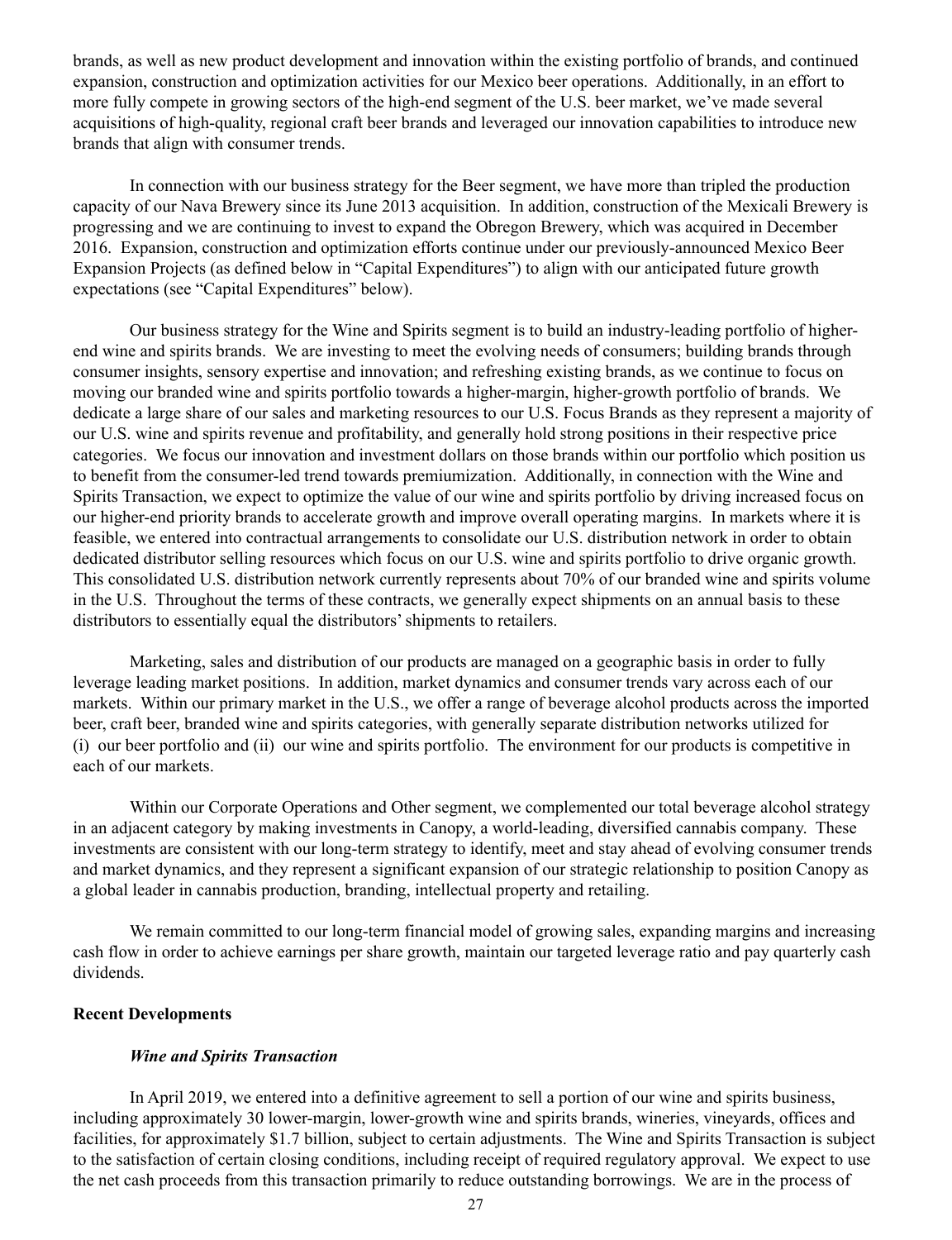developing a plan to eliminate any remaining costs in the Wine and Spirits segment from the brands we are selling and expect to incur a restructuring charge for the first quarter of fiscal 2020. We expect the Wine and Spirits Transaction to close around the end of the first quarter of fiscal 2020. The Wine and Spirits Transaction is consistent with our strategic focus on higher-margin, higher-growth brands.

We are selling approximately \$1.3 billion in tangible and intangible assets, excluding goodwill, in connection with the Wine and Spirits Transaction. Selected financial information included in our results of operations for Fiscal 2019 for the portion of the wine and spirits business we expect to sell is as follows:

|                                  | Net Sales    |  | Gross Profit | Marketing |      |
|----------------------------------|--------------|--|--------------|-----------|------|
| <i>(in millions)</i>             |              |  |              |           |      |
| Wine and Spirits segment results | $1.106.7$ \$ |  | 419.5 \$     |           | 30.5 |

## *Canopy Warrants Modification*

In April 2019, we agreed to modify the terms of the November 2018 Canopy Warrants and certain other rights. Modification of the November 2018 Canopy Warrants is subject to, among other things, approval by Canopy's shareholders. These changes are a result of Canopy's intention to acquire Acreage Holdings, Inc. upon U.S. Federal cannabis legalization, subject to certain conditions. We expect the New November 2018 Canopy Warrants to be accounted for at fair value. If Canopy shareholder approval is received, we expect the modifications to the November 2018 Canopy Warrants will result in a fair value adjustment related to the warrants. Additionally, we expect the fair value of the New November 2018 Canopy Warrants to be volatile in future periods. For additional information regarding the Canopy warrants modification, see Note 10 of the Notes to the Financial Statements.

## **Investments, Acquisitions and Divestitures**

### *Corporate Operations and Other Segment*

## *Canopy Investments*

Our investments in Canopy, and the method of accounting for these investments, consist of the following:

| Date of<br>Investment | Investment<br>Acquired      |    | Purchase<br>Price        | Method of<br>Accounting          |
|-----------------------|-----------------------------|----|--------------------------|----------------------------------|
| (in millions)         |                             |    |                          |                                  |
| Nov 2017              | Common shares               | \$ | 130.1                    | Fair value / equity method $(1)$ |
| Nov 2017              | Warrants                    |    | 61.2                     | Fair value                       |
|                       |                             |    | 191.3                    |                                  |
|                       |                             |    |                          |                                  |
| June $2018$           | Convertible debt securities |    | 150.5                    | Fair value                       |
|                       |                             |    |                          |                                  |
| Nov 2018              | Common shares               | \$ | 2,740.3                  | Equity method                    |
| Nov 2018              | Warrants                    |    | 1,146.8                  | Fair value                       |
|                       |                             |    | $3,887.1$ <sup>(2)</sup> |                                  |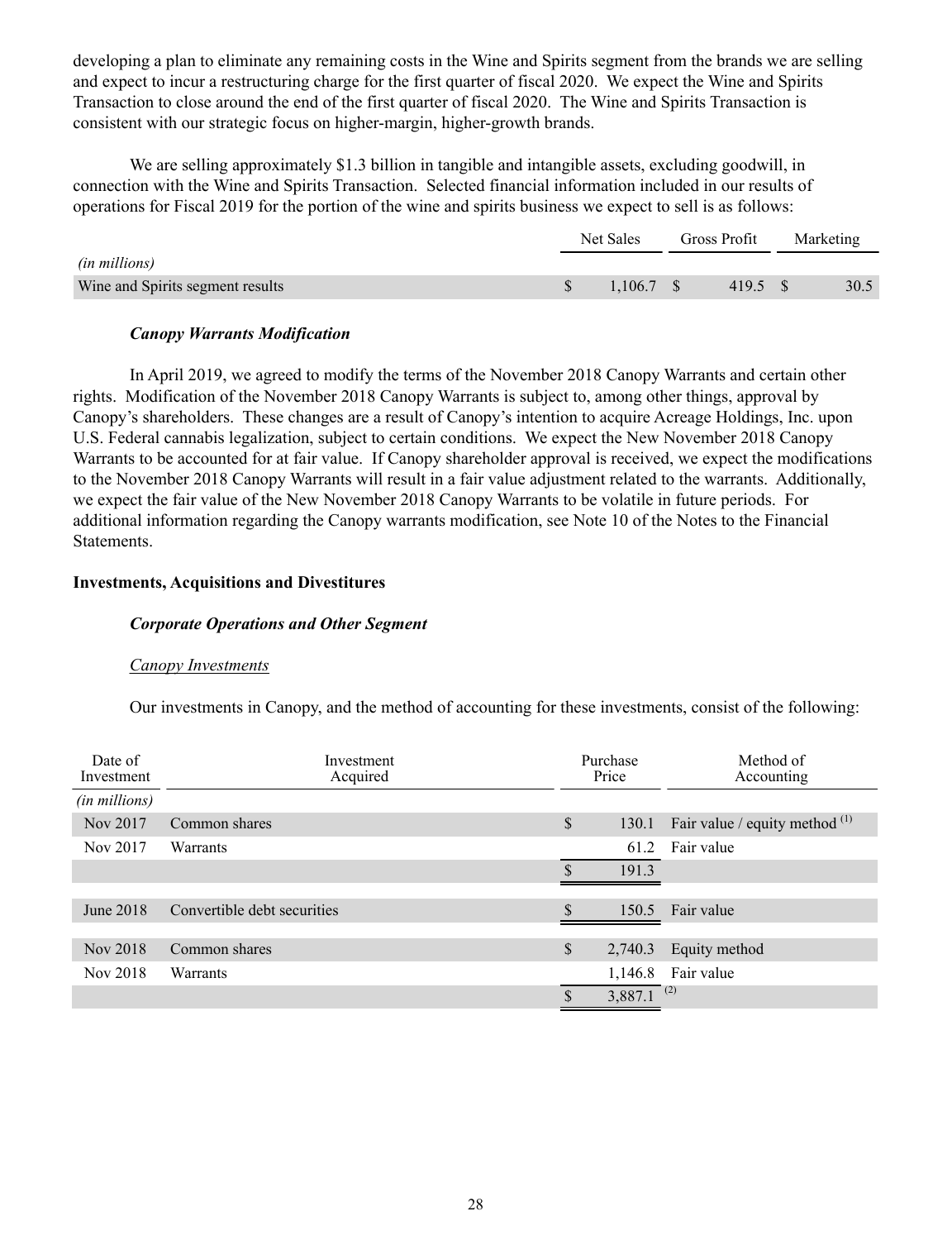We recognized an unrealized net gain from the changes in fair value of these investments accounted for at fair value in income from unconsolidated investments, as follows:

| Date of<br>Investment | Investment                   |              | Fiscal 2019 | Fiscal 2018 |
|-----------------------|------------------------------|--------------|-------------|-------------|
| (in millions)         |                              |              |             |             |
| Nov 2017              | Common shares <sup>(1)</sup> | $\mathbb{S}$ | 292.5 \$    | 272.3       |
| Nov 2017              | <b>Warrants</b>              |              | 465.5       | 192.0       |
| June 2018             | Convertible debt securities  |              | 55.5        |             |
| Nov 2018              | <b>Warrants</b>              |              | 1,157.7     |             |
|                       |                              |              | 1.971.2     | 464.3       |

(1) Accounted for at fair value from the date of investment in November 2017 through October 31, 2018. Accounted for under the equity method from November 1, 2018 (refer to Note 10 of the Financial Statements).

 $(2)$  Includes \$17.2 million of direct acquisition costs capitalized under the equity method cost accumulation model. Excludes \$7.3 million of direct acquisition costs associated with the investment in warrants which are expensed as incurred in selling, general and administrative expenses. See "Financial Liquidity and Capital Resources *–*  General" for a discussion of financing for this transaction.

We expect the fair value of the Canopy investments accounted for at fair value to be volatile in future periods. Equity in earnings (losses) for our Canopy Equity Method Investment are reported in the Corporate Operations and Other segment and are expected to be volatile in future periods. Additionally, since November 1, 2018 we recognize equity in earnings (losses) for our Canopy Equity Method Investment on a two-month lag. Accordingly, we recognized our share of Canopy's losses from November and December 2018, which was included in Canopy's third quarter fiscal 2019 results, in our fourth quarter fiscal 2019 results.

As of February 28, 2019, the conversion of Canopy equity securities held by its employees and/or held by other third parties would not have a significant effect on our share of Canopy's reported earnings or losses. Additionally, under an amended and restated investor rights agreement, we have the option to purchase additional common shares of Canopy at the then-current price of the underlying equity security to allow us to maintain our relative ownership interest.

As previously noted, these investments are consistent with our long-term strategy to identify, meet and stay ahead of evolving consumer trends and market dynamics, and they represent a significant expansion of our strategic relationship to position Canopy as a global leader in cannabis production, branding, intellectual property and retailing.

## *Beer Segment*

## *Four Corners Acquisition*

In July 2018, we acquired Four Corners, which primarily included the acquisition of operations, goodwill, property, plant and equipment, and trademarks. This acquisition included a portfolio of high-quality, dynamic and bicultural, Texas-based craft beers which further strengthened our position in the high-end segment of the U.S. beer market. The results of operations of Four Corners are reported in the Beer segment and have been included in our consolidated results of operations from the date of acquisition.

## *Funky Buddha Acquisition*

In August 2017, we acquired Funky Buddha, which primarily included the acquisition of operations, goodwill and trademarks. This acquisition included a portfolio of high-quality, Florida-based craft beers which further strengthened our position in the high-end segment of the U.S. beer market. The results of operations of Funky Buddha are reported in the Beer segment and have been included in our consolidated results of operations from the date of acquisition.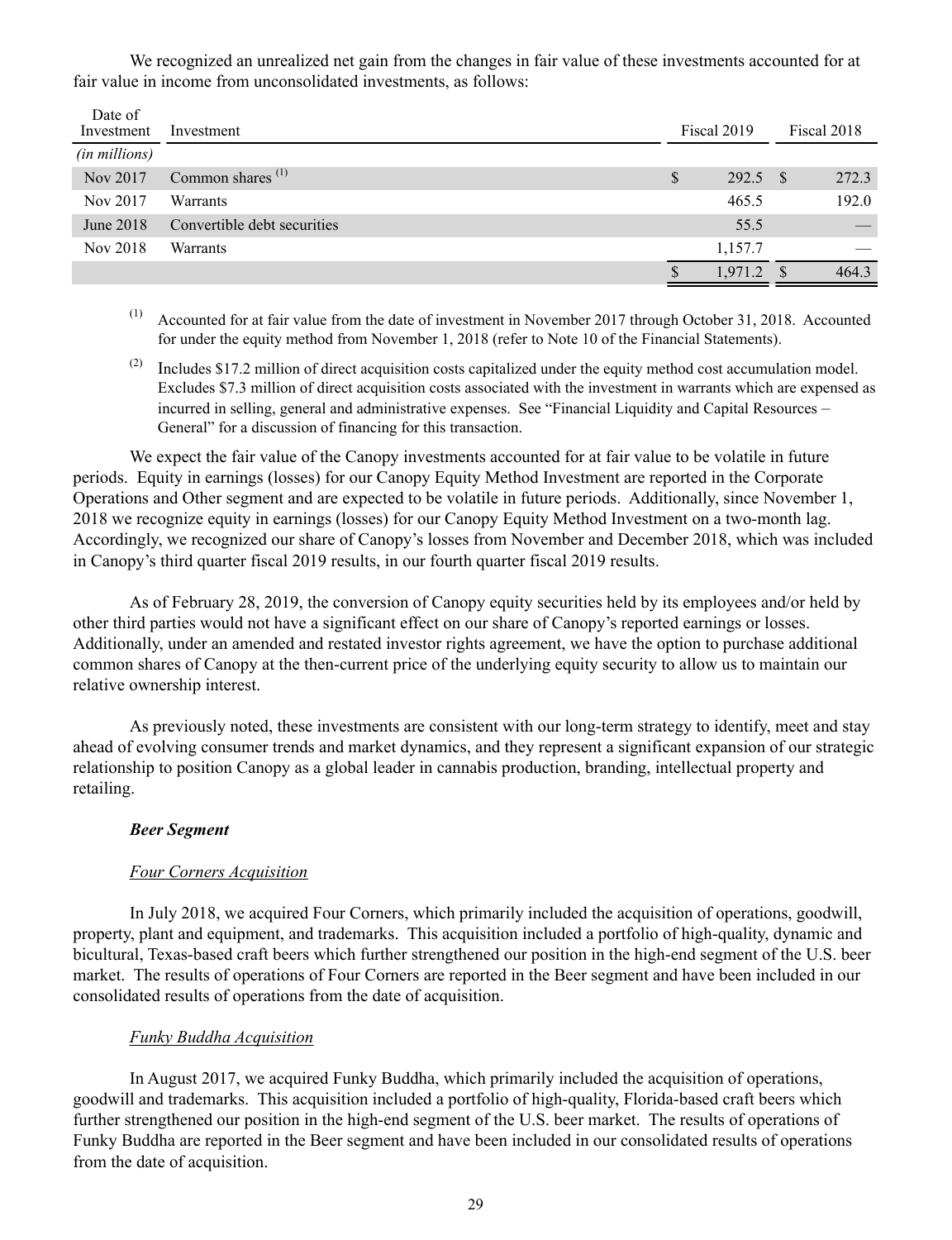## *Obregon Brewery Acquisition*

In December 2016, we acquired the Obregon Brewery, which primarily included the acquisition of operations, goodwill, property, plant and equipment and inventories. This acquisition provided us with immediate functioning brewery capacity to support our fast-growing, high-end Mexican beer portfolio and flexibility for future innovation initiatives. It also enabled us to become fully independent from an interim supply agreement with Modelo, which was terminated at the time of this acquisition. The results of operations of the Obregon Brewery are reported in the Beer segment and have been included in our consolidated results of operations from the date of acquisition.

## *Wine and Spirits Segment*

## *Schrader Cellars Acquisition*

In June 2017, we acquired Schrader Cellars, which primarily included the acquisition of goodwill, inventories, trademarks and certain grape supply contracts. This acquisition included a collection of highly-rated, limited-production fine wines which aligned with our strategic focus on higher-end wine and spirits brands and strengthened our position in the fine wine category. The results of operations of Schrader Cellars are reported in the Wine and Spirits segment and have been included in our consolidated results of operations from the date of acquisition.

## *Canadian Divestiture*

In December 2016, we sold our Canadian wine business, which included Canadian wine brands such as Jackson-Triggs and Inniskillin, wineries, vineyards, offices, facilities and Wine Rack retail stores, at a transaction value of C\$1.03 billion, or \$775.1 million. Accordingly, our consolidated results of operations include the results of operations of our Canadian wine business through the date of divestiture. We received cash proceeds of \$570.3 million, net of outstanding debt and direct costs to sell. We will continue to export certain of our brands into the Canadian market, which remains our largest export market. This transaction is consistent with our strategic focus on higher-margin, higher-growth brands. We recognized a net gain on the sale of the business in the fourth quarter of fiscal 2017 of \$262.4 million.

Selected financial information included in our historical financial statements for Fiscal 2017 that are no longer part of our results after the Canadian Divestiture is as follows:

|                                           | Net Sales | Gross Profit | Depreciation<br>and<br>Amortization | Operating<br>Income | Income<br><b>Before</b><br>Income<br>Taxes | Cash Flows<br>From<br>Operating<br>Activities |
|-------------------------------------------|-----------|--------------|-------------------------------------|---------------------|--------------------------------------------|-----------------------------------------------|
| (in millions)                             |           |              |                                     |                     |                                            |                                               |
| Consolidated results <sup>(1)</sup>       | 311.2 \$  | 131.2        | 9.1                                 | 49.8                | 46.6                                       | 47.2                                          |
| Wine and Spirits segment results $(1)$ \$ | 311.2 \$  | 131.2        |                                     | 50.1                |                                            |                                               |

(1) Amounts have not been adjusted to reflect the adoption of the amended guidance for revenue recognition as the impact is not deemed material. Additionally, the Wine and Spirits segment results do not include the impact of comparable adjustments (see "Comparable Adjustments" below).

## *Charles Smith Acquisition*

In October 2016, we acquired Charles Smith, which primarily included the acquisition of goodwill, trademarks, inventories and certain grape supply contracts. This acquisition included a collection of five super and ultra-premium, high-quality Washington State wine brands with strong consumer affinity and demand. The results of operations of Charles Smith are reported in the Wine and Spirits segment and have been included in our consolidated results of operations from the date of acquisition.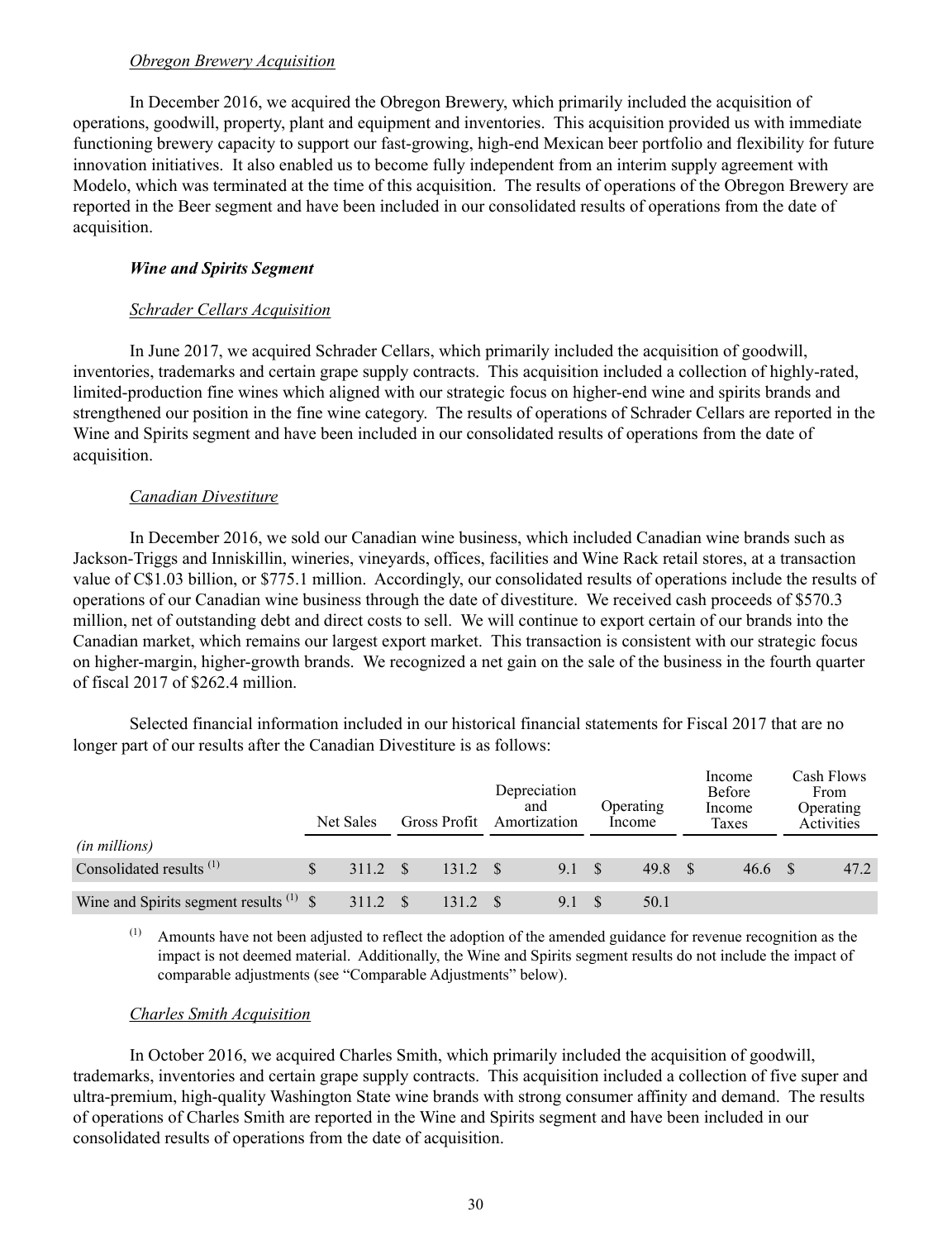## *High West Acquisition*

In October 2016, we acquired High West, which primarily included the acquisition of operations, goodwill, trademarks, inventories and property, plant and equipment. This acquisition included a portfolio of distinctive, award-winning, fast-growing and higher-end craft whiskeys and other select spirits. The results of operations of High West are reported in the Wine and Spirits segment and have been included in our consolidated results of operations from the date of acquisition.

## *Prisoner Acquisition*

In April 2016, we acquired Prisoner, which primarily included the acquisition of goodwill, inventories, trademarks and certain grape supply contracts. This acquisition, which included a portfolio of five higher-margin, fast-growing, super-luxury wine brands, aligned with our strategic focus on higher-end wine and spirits brands and strengthened our position in the super-luxury wine category. The results of operations of Prisoner are reported in the Wine and Spirits segment and have been included in our consolidated results of operations from the date of acquisition.

For additional information on these investments, acquisitions and divestitures, refer to Notes 2, 7 and 10 of the Notes to the Financial Statements.

## **Results of Operations**

#### **Financial Highlights**

References to organic throughout the following discussion exclude the impact of acquired brand activity in connection with our more significant acquisitions, consisting of Prisoner, High West and Charles Smith (wine and spirits), and divested brand activity in connection with the Canadian Divestiture (wine and spirits), as appropriate.

Financial Highlights for Fiscal 2019:

- Our results of operations benefited primarily from continued improvements within the Beer segment, an unrealized net gain from the changes in fair value of our investments in Canopy and a net gain on the sale of the Accolade Wine Investment.
- Net sales increased 7% primarily due to an increase in Beer net sales driven predominantly by volume growth and a favorable impact from pricing within our Mexican beer portfolio.
- Operating income increased 6% largely due to the net sales volume growth and favorable impact from pricing within our Mexican beer portfolio. Operating income growth was tempered by planned increases in marketing spend and higher cost of product sold across both the Beer and Wine and Spirits segments.
- Net income attributable to CBI and diluted net income per common share attributable to CBI increased significantly primarily due to the factors discussed above.

## **Comparable Adjustments**

Management excludes items that affect comparability from its evaluation of the results of each operating segment as these Comparable Adjustments are not reflective of core operations of the segments. Segment operating performance and segment management compensation are evaluated based on core segment operating income (loss). As such, the performance measures for incentive compensation purposes for segment management do not include the impact of these Comparable Adjustments.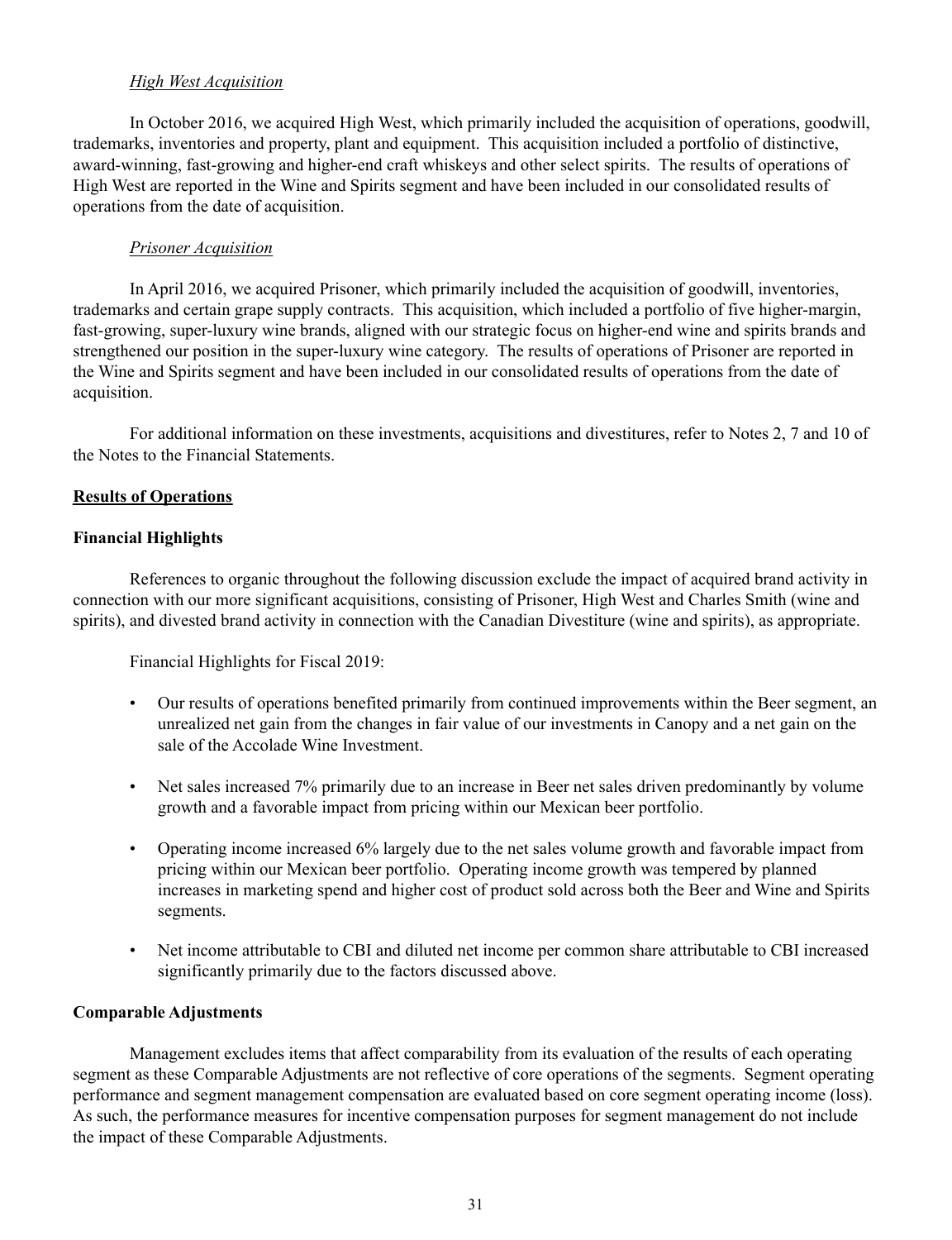As more fully described herein and in the related Notes to the Financial Statements, the Comparable Adjustments that impacted comparability in our segment results for each period are as follows:

|                                                                                                |              | Fiscal 2019 | Fiscal 2018              | Fiscal 2017   |        |
|------------------------------------------------------------------------------------------------|--------------|-------------|--------------------------|---------------|--------|
| (in millions)                                                                                  |              |             |                          |               |        |
| Cost of product sold                                                                           |              |             |                          |               |        |
| Accelerated depreciation                                                                       | \$           | $(8.9)$ \$  |                          | \$            |        |
| Settlements of undesignated commodity derivative contracts                                     |              | (8.6)       | 2.3                      |               | 23.4   |
| Flow through of inventory step-up                                                              |              | (4.9)       | (18.7)                   |               | (20.1) |
| Loss on inventory write-down                                                                   |              | (3.3)       | (19.1)                   |               |        |
| Net gain on undesignated commodity derivative contracts                                        |              | 1.8         | 7.4                      |               | 16.3   |
| Other losses                                                                                   |              | (6.0)       |                          |               | (2.2)  |
| Total cost of product sold                                                                     |              | (29.9)      | (28.1)                   |               | 17.4   |
| Selling, general and administrative expenses                                                   |              |             |                          |               |        |
| Impairment of intangible assets                                                                |              | (108.0)     | (86.8)                   |               | (37.6) |
| Net loss on foreign currency derivative contracts associated with<br>acquisition of investment |              | (32.6)      |                          |               |        |
| Restructuring and other strategic business development costs                                   |              | (17.1)      | (14.0)                   |               | (0.9)  |
| Deferred compensation                                                                          |              | (16.3)      |                          |               |        |
| Transaction, integration and other acquisition-related costs                                   |              | (10.2)      | (8.1)                    |               | (14.2) |
| Loss on contract termination                                                                   |              |             | (59.0)                   |               |        |
| Costs associated with the Canadian Divestiture and related activities                          |              |             | (3.2)                    |               | (20.4) |
| Other gains (losses)                                                                           |              | 10.1        | 10.5                     |               | (2.6)  |
| Total selling, general and administrative expenses                                             |              | (174.1)     | (160.6)                  |               | (75.7) |
| Gain on sale of business                                                                       |              |             |                          |               | 262.4  |
| Comparable Adjustments, Operating income (loss)                                                | \$           | (204.0)     | $\mathcal{S}$<br>(188.7) | $\mathcal{S}$ | 204.1  |
| Income (loss) from unconsolidated investments                                                  | $\mathbb{S}$ | 2,084.9     | $\mathcal{S}$<br>452.6   | <sup>\$</sup> | (1.7)  |

## *Cost of Product Sold*

#### *Accelerated Depreciation*

We recognized accelerated depreciation for certain assets primarily in connection with our current multiyear implementation of a new ERP system which is intended to replace our existing operating and financial systems.

## *Undesignated Commodity Derivative Contracts*

Net gain (loss) on undesignated commodity derivative contracts represents a net gain (loss) from the changes in fair value of undesignated commodity derivative contracts. The net gain (loss) is reported outside of segment operating results until such time that the underlying exposure is recognized in the segment operating results. At settlement, the net gain (loss) from the changes in fair value of the undesignated commodity derivative contracts is reported in the appropriate operating segment, allowing the results of our operating segments to reflect the economic effects of the commodity derivative contracts without the resulting unrealized mark to fair value volatility.

#### *Inventory Step-Up*

In connection with acquisitions, the allocation of purchase price in excess of book value for certain inventories on hand at the date of acquisition is referred to as inventory step-up. Inventory step-up represents an assumed manufacturing profit attributable to the acquired business prior to acquisition.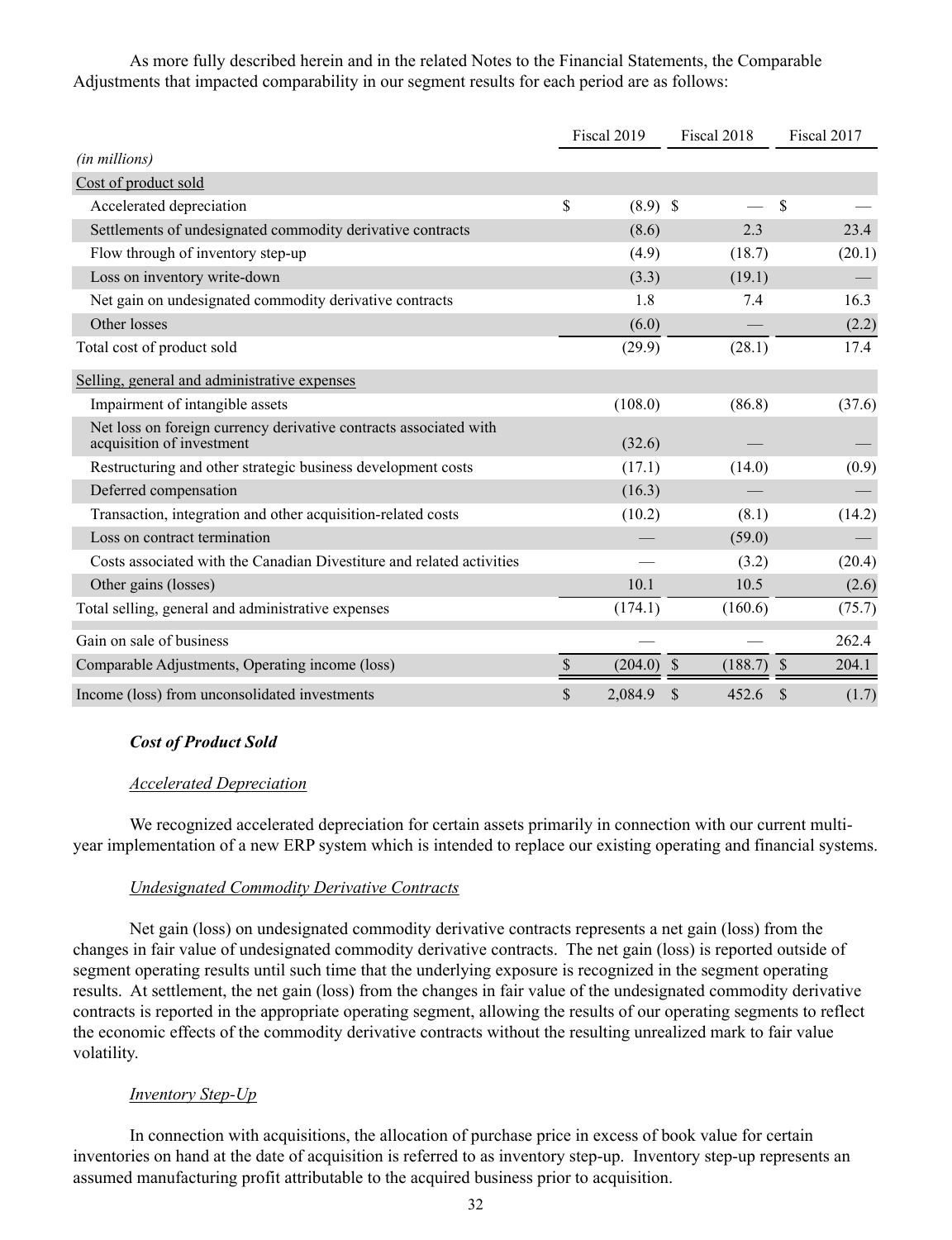#### *Loss on Inventory Write-Down*

We recognized a loss on the write-down of certain bulk wine inventory as a result of smoke damage sustained during the Fall 2017 California wildfires (Fiscal 2019 and Fiscal 2018).

## *Selling, General and Administrative Expenses*

## *Impairment of Intangible Assets*

We recognized trademark impairment losses related to our Beer segment's Ballast Point craft beer trademark asset (Fiscal 2019 and Fiscal 2018) and certain of our Wine and Spirits trademark assets associated with our decision to discontinue certain small-scale, low-margin U.S. brands (Fiscal 2017). See "Costs Associated with the Canadian Divestiture and Related Activities" below for information about an additional impairment of intangible assets recognized in connection with the Canadian Divestiture. For additional information, refer to Note 7 of the Notes to the Financial Statements.

## *Net Loss on Foreign Currency Derivative Contracts Associated with Acquisition of Investment*

We recognized a net loss in connection with the settlement of foreign currency option contracts entered into to fix the U.S. dollar cost of the November 2018 Canopy Transaction.

## *Restructuring and Other Strategic Business Development Costs*

We recognized costs primarily in connection with the development of a program specifically intended to identify opportunities for further streamlining of processes and improving capabilities, linking strategy with execution, prioritizing resources and enabling a new enterprise resource planning system (Fiscal 2019 and Fiscal 2018).

# *Deferred Compensation*

We recognized an adjustment related to prior periods to correct for previously unrecognized deferred compensation costs associated with certain employment agreements.

# *Transaction, Integration and Other Acquisition-Related Costs*

We recognized transaction, integration and other acquisition-related costs in connection with our acquisitions and investments.

# *Loss on Contract Termination*

We recognized a loss in connection with the early termination of a beer glass supply contract with Owens-Illinois, a related-party entity with which we have an equally-owned joint venture which owns and operates a glass production plant located adjacent to our Nava Brewery.

## *Costs Associated with the Canadian Divestiture and Related Activities*

We recognized costs in connection with the evaluation of the merits of executing an initial public offering for a portion of our Canadian wine business (Fiscal 2017) and net costs incurred in connection with the sale of the Canadian wine business (Fiscal 2018 and Fiscal 2017). In addition, in connection with the Canadian Divestiture, we recognized a trademark impairment loss for trademarks associated with certain U.S. brands within our Wine and Spirits portfolio sold exclusively through the Canadian wine business, for which future sales of these brands were expected to be minimal subsequent to the Canadian Divestiture (Fiscal 2017).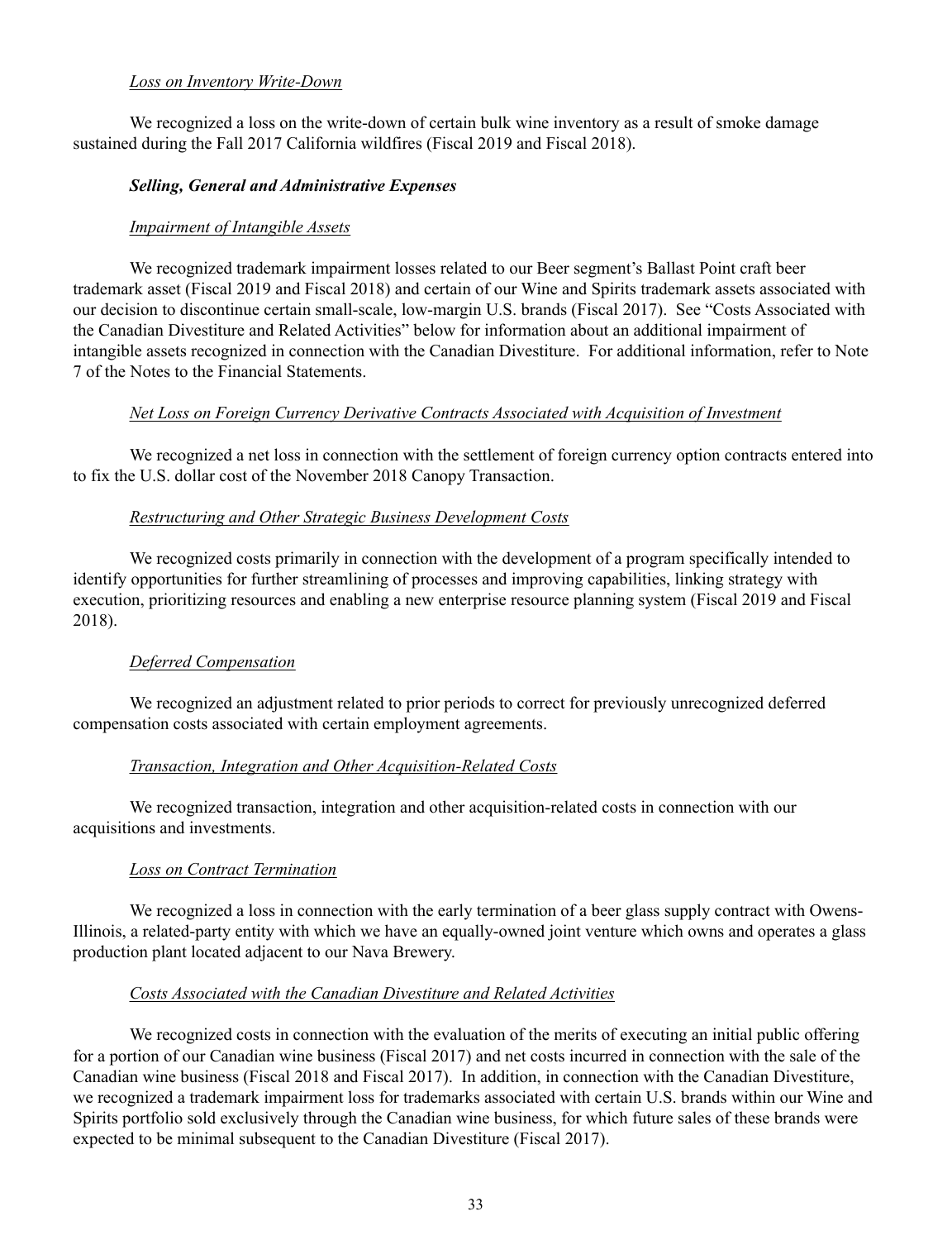#### *Other Gains (Losses)*

We recognized gains primarily in connection with the sale of certain non-core assets (Fiscal 2019) and the reduction in estimated fair value of a contingent liability associated with a prior period acquisition (Fiscal 2018).

#### *Gain on Sale of Business*

We recognized a net gain on sale of the Canadian wine business.

#### *Income (Loss) from Unconsolidated Investments*

We recognized an unrealized net gain from the changes in fair value of our securities measured at fair value (Fiscal 2019 and Fiscal 2018), and a net gain in connection with the sale of our Accolade Wine Investment (Fiscal 2019). For additional information, refer to Notes 2, 7 and 10 of the Notes to the Financial Statements.

## **Fiscal 2019 Compared to Fiscal 2018**

#### *Net Sales*

|                                                                    |              | Fiscal 2019 |               | Fiscal 2018 |              | Dollar<br>Change | Percent<br>Change |
|--------------------------------------------------------------------|--------------|-------------|---------------|-------------|--------------|------------------|-------------------|
| (in millions)                                                      |              |             |               |             |              |                  |                   |
| Beer                                                               | $\mathbb{S}$ | 5,202.1     | $\mathcal{S}$ | 4,660.4     | <sup>S</sup> | 541.7            | 12%               |
| Wine and Spirits:                                                  |              |             |               |             |              |                  |                   |
| Wine                                                               |              | 2,532.5     |               | 2,556.3     |              | (23.8)           | $(1\%)$           |
| Spirits                                                            |              | 381.4       |               | 363.6       |              | 17.8             | $5\%$             |
| Total Wine and Spirits                                             |              | 2,913.9     |               | 2,919.9     |              | (6.0)            | $- \frac{9}{6}$   |
| Consolidated net sales                                             | \$           | 8,116.0     | \$.           | 7,580.3     | \$.          | 535.7            | 7%                |
| <b>Beer Segment</b>                                                |              |             |               |             |              |                  |                   |
|                                                                    |              | Fiscal 2019 |               | Fiscal 2018 |              | Dollar<br>Change | Percent<br>Change |
| (in millions, branded product, 24-pack, 12-ounce case equivalents) |              |             |               |             |              |                  |                   |
| Net sales                                                          | \$           | 5,202.1     | <sup>S</sup>  | 4,660.4     | <b>S</b>     | 541.7            | 12%               |
| Shipment volume                                                    |              | 294.1       |               | 268.0       |              |                  | 9.7%              |
| Depletion volume <sup>(1)</sup>                                    |              |             |               |             |              |                  | 8.8%              |

(1) Depletions represent distributor shipments of our respective branded products to retail customers, based on thirdparty data.

The increase in Beer net sales is primarily due to (i) \$446.5 million of volume growth within our Mexican beer portfolio, which benefited from continued consumer demand, increased marketing spend and new product introductions, and (ii) a \$102.8 million favorable impact from pricing in select markets within our Mexican beer portfolio. Shipment volume growth outpaced depletion volume growth primarily due to timing. We expect this shipment timing benefit to reverse during Fiscal 2020.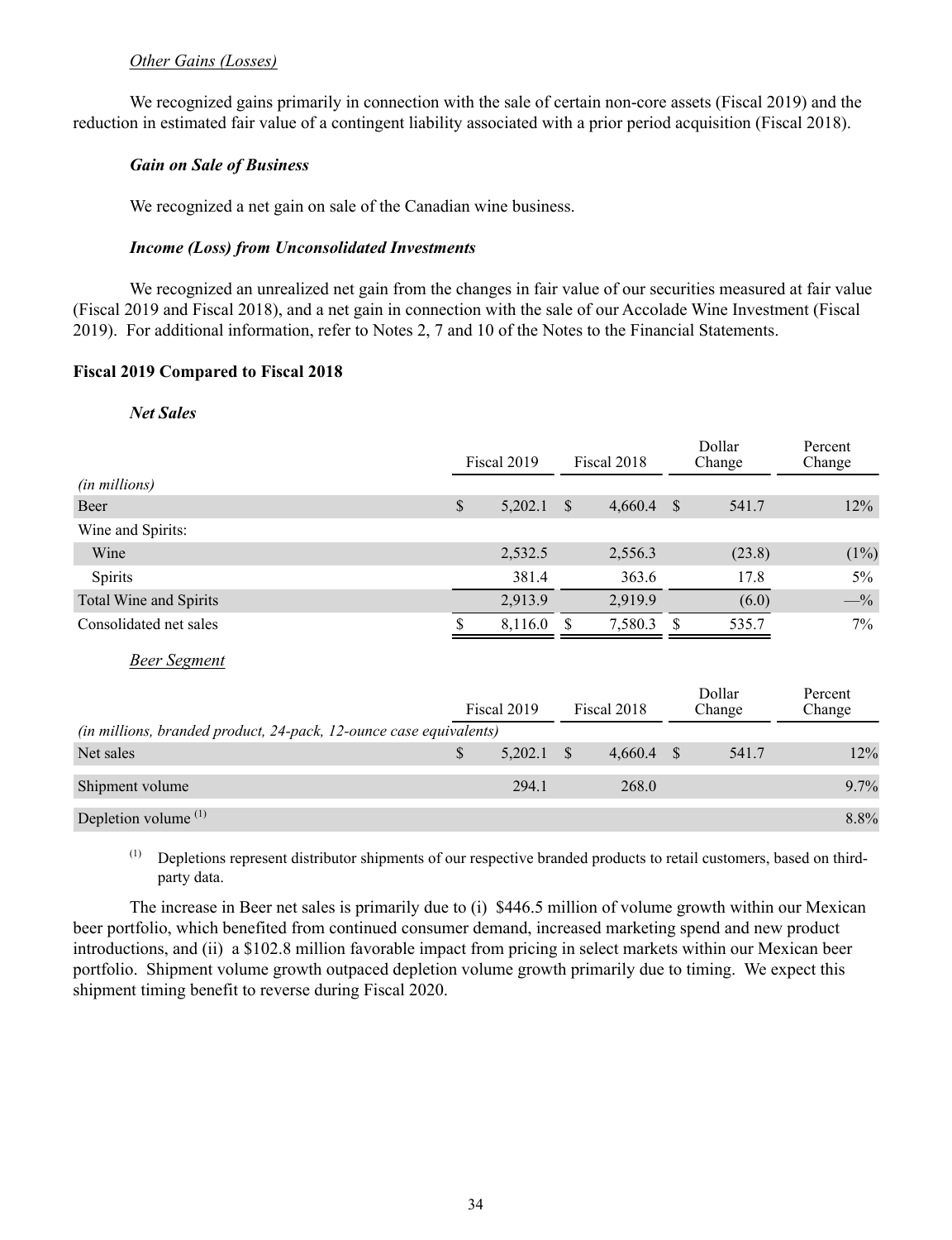#### *Wine and Spirits Segment*

|                                                          |              | Fiscal 2019  | Fiscal 2018  | Dollar<br>Change | Percent<br>Change |
|----------------------------------------------------------|--------------|--------------|--------------|------------------|-------------------|
| (in millions, branded product, 9-liter case equivalents) |              |              |              |                  |                   |
| Net sales                                                | $\mathbb{S}$ | $2,913.9$ \$ | $2,919.9$ \$ | (6.0)            | $- \frac{9}{6}$   |
| Shipment volume                                          |              |              |              |                  |                   |
| Total                                                    |              | 58.5         | 59.0         |                  | $(0.8\%)$         |
| U.S. Domestic                                            |              | 54.4         | 54.7         |                  | $(0.5\%)$         |
| U.S. Domestic Focus Brands                               |              | 33.9         | 33.1         |                  | 2.4%              |
| Depletion volume $(1)$                                   |              |              |              |                  |                   |
| U.S. Domestic                                            |              |              |              |                  | $(2.6\%)$         |
| U.S. Domestic Focus Brands                               |              |              |              |                  | $0.6\%$           |

Wine and Spirits net sales remained relatively flat as \$21.4 million of lower branded wine and spirits volume and \$16.2 million of unfavorable product mix shift were largely offset by a \$35.5 million favorable impact from pricing. As noted in the table above, the decline in the U.S. shipment volume was not as unfavorable as the decline in U.S. depletion volume. As U.S. shipment volume should generally be aligned with U.S. depletion volume, we expect this timing difference to reverse primarily in the first quarter of fiscal 2020. As a result, first quarter of fiscal 2020 net sales are expected to decrease 10% as compared with the first quarter of fiscal 2019.

## *Gross Profit*

|                           | Fiscal 2019  |         | Fiscal 2018  |            | Dollar<br>Change |        | Percent<br>Change |
|---------------------------|--------------|---------|--------------|------------|------------------|--------|-------------------|
| (in millions)             |              |         |              |            |                  |        |                   |
| Beer                      | $\mathbb{S}$ | 2,830.7 | <sup>S</sup> | 2,531.2 \$ |                  | 299.5  | 12%               |
| Wine and Spirits          |              | 1.279.5 |              | 1.309.4    |                  | (29.9) | (2%)              |
| Comparable Adjustments    |              | (29.9)  |              | (28.1)     |                  | (1.8)  | (6%)              |
| Consolidated gross profit |              | 4,080.3 |              | 3,812.5    |                  | 267.8  | $7\%$             |

The increase in Beer is primarily due to \$247.2 million of volume growth and the \$102.8 million favorable impact from pricing, partially offset by \$46.3 million of higher cost of product sold for our Mexican beer business. The higher cost of product sold is predominantly due to \$57.8 million of increased transportation costs, partially offset by \$17.2 million of foreign currency transactional benefits within our Mexican beer portfolio. The Beer segment also recognized higher operational costs for Fiscal 2019, largely attributable to higher depreciation, brewery maintenance and compensation and benefits; however, these costs were offset by brewery sourcing benefits.

The decrease in Wine and Spirits is largely due to \$37.4 million of higher cost of product sold and an unfavorable product mix shift of \$26.3 million, partially offset by the \$35.5 million favorable impact from pricing. The higher cost of product sold is largely attributable to higher raw material costs, including grape, bulk wine and imported vodka costs, as well as increased transportation costs.

Gross profit as a percent of net sales remained flat for Fiscal 2019 compared to Fiscal 2018 at 50.3%. This was largely due to the higher cost of product sold within both the Beer and Wine and Spirits segments, which resulted in approximately 25 basis points and 20 basis points of rate decline, respectively, partially offset by the favorable impact from Beer pricing in select markets, which contributed approximately 30 basis points of rate growth.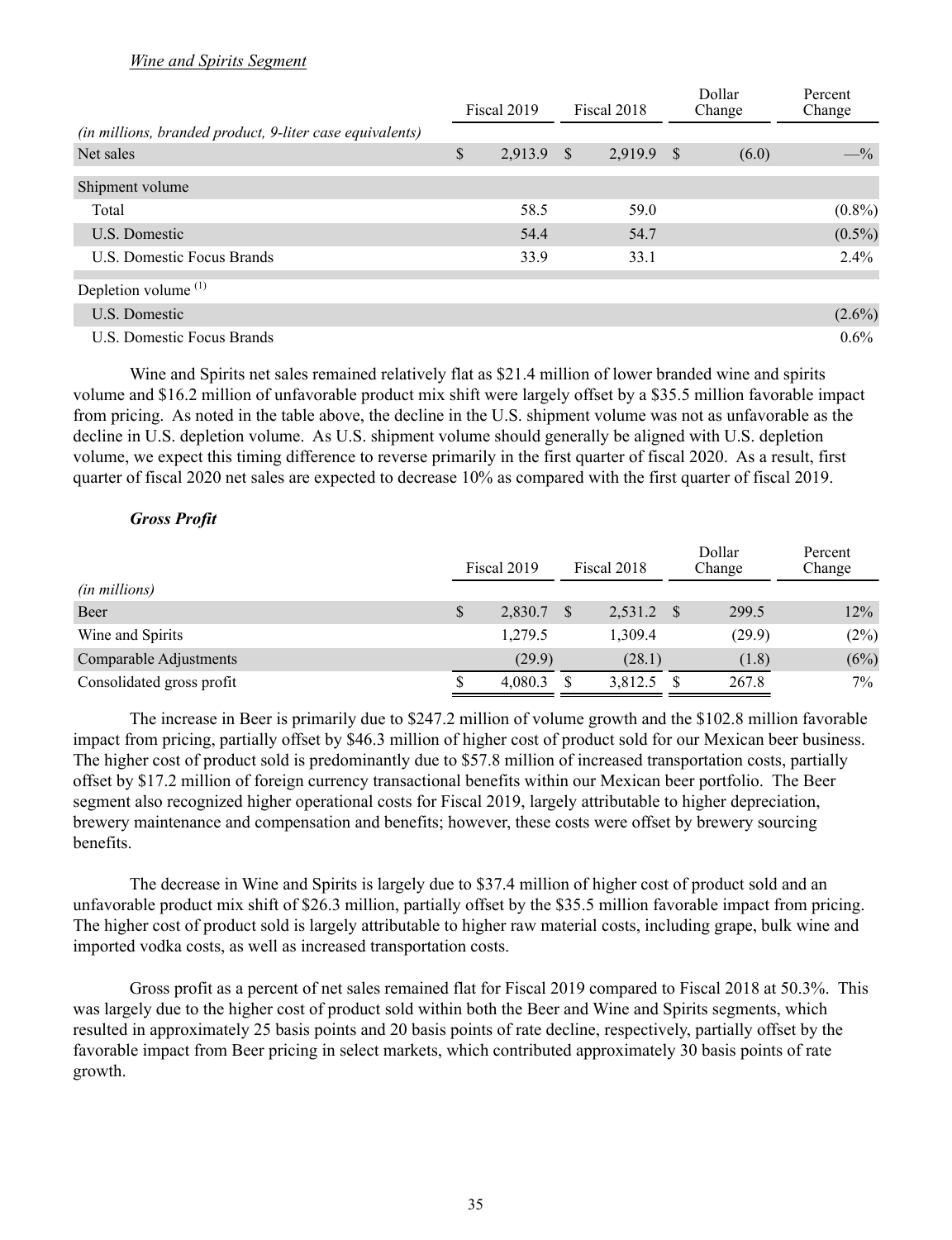### *Selling, General and Administrative Expenses*

|                                                              |               | Fiscal 2019 |     | Fiscal 2018 |      | Dollar<br>Change | Percent<br>Change |
|--------------------------------------------------------------|---------------|-------------|-----|-------------|------|------------------|-------------------|
| ( <i>in millions</i> )                                       |               |             |     |             |      |                  |                   |
| Beer                                                         | <sup>\$</sup> | 787.8       | - S | 691.0       | - \$ | 96.8             | $14\%$            |
| Wine and Spirits                                             |               | 508.3       |     | 515.3       |      | (7.0)            | $(1\%)$           |
| Corporate Operations and Other                               |               | 197.9       |     | 165.8       |      | 32.1             | 19%               |
| Comparable Adjustments                                       |               | 174.1       |     | 160.6       |      | 13.5             | 8%                |
| Consolidated selling, general and administrative expenses \$ |               | 1,668.1     |     | 1.532.7     |      | 135.4            | 9%                |

The increase in Beer is primarily due to an increase of \$63.6 million in marketing spend and \$33.7 million in general and administrative expenses. The increase in marketing spend is due largely to planned investment to support the growth of our Mexican beer portfolio, including support of the new product introductions. The increase in general and administrative expenses is largely driven by unfavorable foreign currency transaction losses and higher expenses supporting the growth of the business, including compensation and benefits associated primarily with increased headcount and information technology costs.

The decrease in Wine and Spirits is primarily due to a decrease of \$18.2 million in general and administrative expenses, partially offset by an increase of \$12.0 million in marketing spend. The decrease in general and administrative expenses is largely driven by certain cost savings initiatives. The increase in marketing spend is primarily attributable to planned investment supporting the portfolio.

The increase in Corporate Operations and Other is due to higher general and administrative expenses driven predominantly by an increase of approximately \$28 million in compensation and benefits largely attributable to supporting our growth initiatives.

Selling, general and administrative expenses as a percent of net sales increased to 20.6% for Fiscal 2019 as compared with 20.2% for Fiscal 2018. The increase is primarily attributable to the growth in Corporate Operations and Other general and administrative expenses, which resulted in approximately 30 basis points of rate growth.

|                                | Fiscal 2019 |         | Fiscal 2018  |              | Dollar<br>Change |        | Percent<br>Change |
|--------------------------------|-------------|---------|--------------|--------------|------------------|--------|-------------------|
| (in millions)                  |             |         |              |              |                  |        |                   |
| Beer                           | \$          | 2,042.9 | <sup>S</sup> | $1,840.2$ \$ |                  | 202.7  | $11\%$            |
| Wine and Spirits               |             | 771.2   |              | 794.1        |                  | (22.9) | (3%)              |
| Corporate Operations and Other |             | (197.9) |              | (165.8)      |                  | (32.1) | (19%)             |
| Comparable Adjustments         |             | (204.0) |              | (188.7)      |                  | (15.3) | (8%)              |
| Consolidated operating income  | S           | 2,412.2 |              | 2,279.8      | <sup>S</sup>     | 132.4  | $6\%$             |

## *Operating Income*

The increase in Beer is primarily attributable to the strong net sales growth, partially offset by the planned increase in marketing spend and the higher cost of product sold. The decrease in Wine and Spirits was driven by the higher cost of product sold and unfavorable product mix shift, partially offset by pricing. As previously discussed, Corporate Operations and Other reduction in operating income is due largely to the higher costs supporting our growth initiatives.

## *Income from Unconsolidated Investments*

Income from unconsolidated investments increased to \$2,101.6 million for Fiscal 2019 from \$487.2 million for Fiscal 2018, an increase of \$1,614.4 million. This increase is driven largely by an unrealized net gain from the changes in fair value of our securities measured at fair value of \$1,971.2 million for Fiscal 2019 as compared with an unrealized net gain of \$464.3 million recognized for Fiscal 2018. Fiscal 2019 also benefited from a net gain in connection with the sale of our Accolade Wine Investment of \$99.8 million.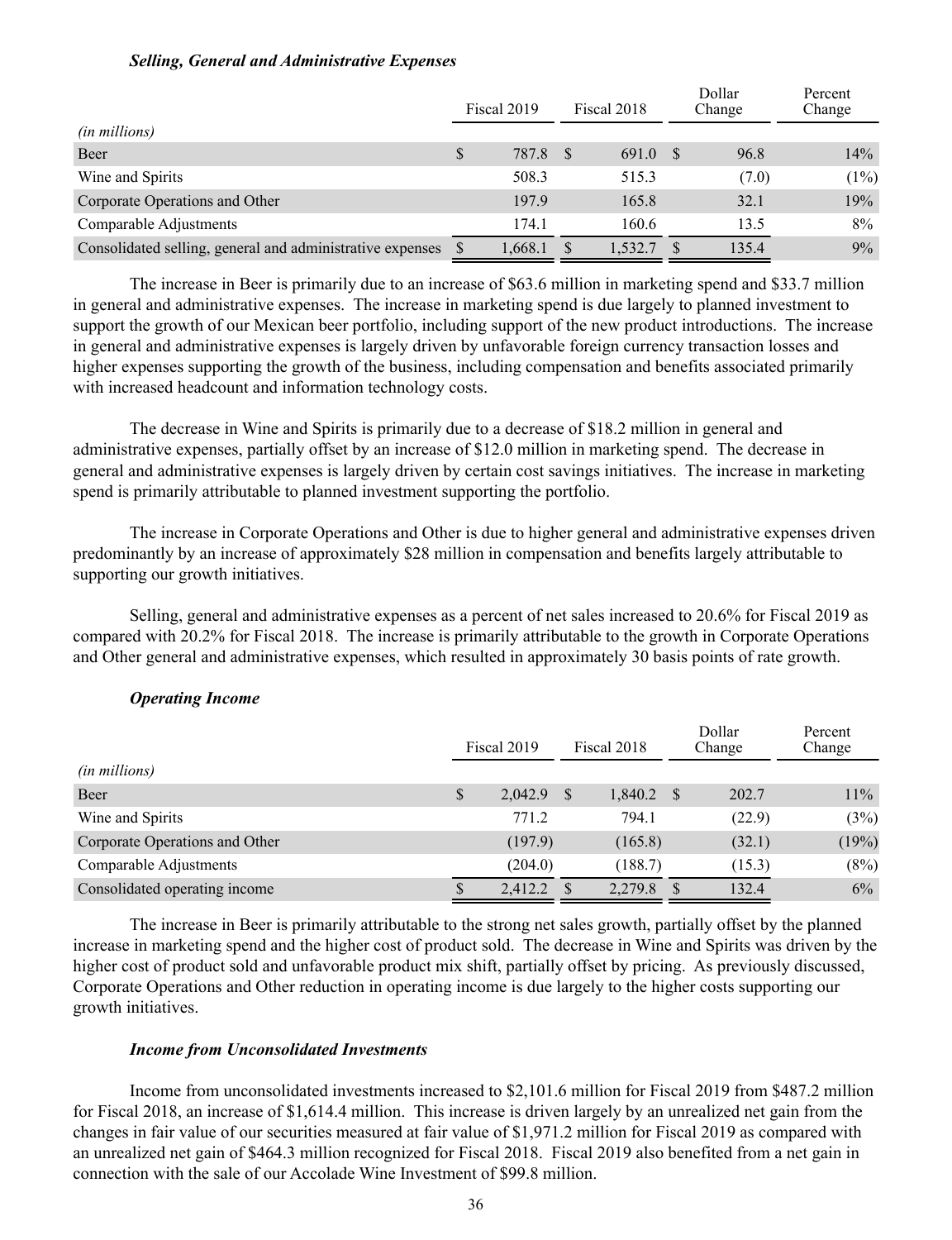#### *Interest Expense*

Interest expense increased to \$367.1 million for Fiscal 2019 from \$332.0 million for Fiscal 2018, an increase of \$35.1 million, or 11%. This increase is predominately due to higher average borrowings of approximately \$2.0 billion. The higher average borrowings are primarily attributable to the significant purchases of treasury stock for Fiscal 2018 and the November 2018 Canopy Transaction.

#### *Loss on Extinguishment of Debt*

Loss on extinguishment of debt for Fiscal 2018 consists of a make-whole payment of \$73.6 million in connection with the early redemption of our April 2012 senior notes and the write-off of debt issuance costs of \$23.4 million in connection with the May and November 2017 repayments of outstanding obligations under the European Term A loan facility and the U.S. Term A loan facility under our applicable senior credit facility, the July 2017 amendment and restatement of the 2016 Credit Agreement and the early redemption of our April 2012 senior notes.

#### *Provision for Income Taxes*

Our effective tax rate for Fiscal 2019 was 16.5% as compared with 1.0% for Fiscal 2018 driven primarily by the recognition of a \$351.2 million income tax benefit for Fiscal 2018 associated with the enactment of the TCJ Act, which was signed into law on December 22, 2017. For Fiscal 2018, we recognized a provisional net income tax benefit comprised primarily of benefits from (i) the remeasurement of our deferred tax assets and liabilities to the new, lower federal statutory rate and (ii) the reversal of deferred tax liabilities previously provided for unremitted earnings of foreign subsidiaries which were not considered to be indefinitely reinvested; partially offset by the recording of the mandatory one-time transition tax on unremitted earnings of our foreign subsidiaries. We completed our analysis of the income tax implications of the TCJ Act for the third quarter of fiscal 2019 and recognized an additional income tax benefit of \$37.6 million resulting from a decrease in the mandatory one-time transition tax on unremitted earnings of our foreign subsidiaries.

For additional information, refer to Note 13 of the Notes to the Financial Statements.

We expect our effective tax rate for the next fiscal year to be in the range of 16% to 18%. This includes an estimated impact for (i) benefits related to the recognition of the income tax effect of stock-based compensation awards in the income statement when the awards vest or are settled, (ii) lower effective tax rates applicable to our foreign businesses and (iii) closing of the Wine and Spirits Transaction in accordance with the expected timeline. Since estimates are not currently available, this range does not assume (i) any future changes in the fair value of our Canopy investments measured at fair value, (ii) any gain (loss) recognized in connection with the Wine and Spirits Transaction and (iii) any equity in earnings (losses) from the Canopy Equity Method Investment.

#### *Net Income Attributable to CBI*

Net income attributable to CBI increased to \$3,435.9 million for Fiscal 2019 from \$2,303.4 million for Fiscal 2018, an increase of \$1,132.5 million. This increase is largely attributable to the increase in income from unconsolidated investments discussed above. Solid operating performance from Beer contributed an additional \$202.7 million of operating income. These increases were partially offset by the higher provision for income taxes discussed above.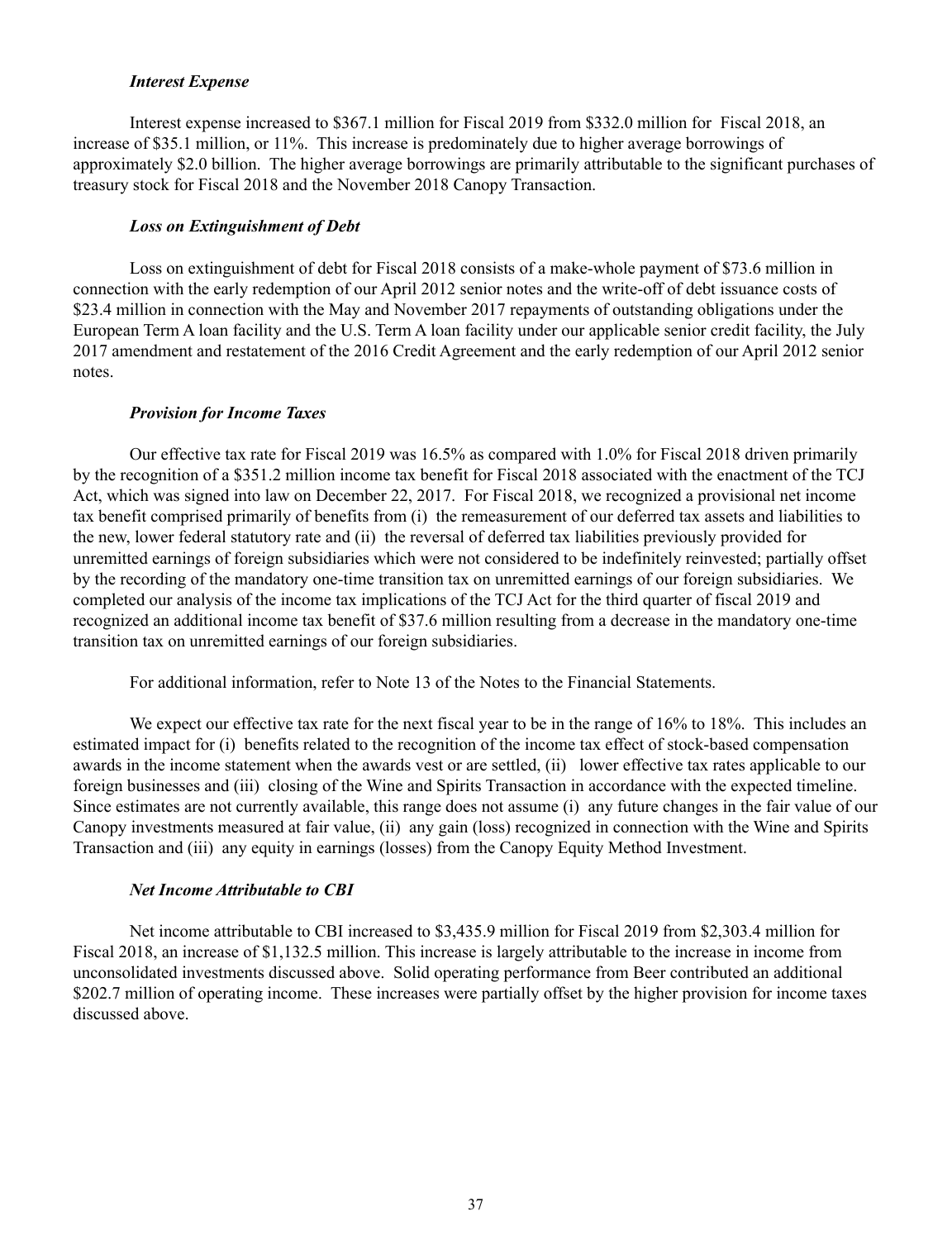## **Fiscal 2018 Compared to Fiscal 2017**

#### *Net Sales*

|                        | Fiscal 2018 |         |     | Fiscal 2017 |      | Dollar<br>Change | Percent<br>Change |
|------------------------|-------------|---------|-----|-------------|------|------------------|-------------------|
| (in millions)          |             |         |     |             |      |                  |                   |
| Beer                   | \$          | 4,660.4 | - S | 4,227.3     | - \$ | 433.1            | 10%               |
| Wine and Spirits:      |             |         |     |             |      |                  |                   |
| Wine                   |             | 2,556.3 |     | 2,732.7     |      | (176.4)          | (6%)              |
| Spirits                |             | 363.6   |     | 361.1       |      | 2.5              | $1\%$             |
| Total Wine and Spirits |             | 2,919.9 |     | 3,093.8     |      | (173.9)          | (6%)              |
| Consolidated net sales |             | 7,580.3 | S   | 7,321.1     | S    | 259.2            | $4\%$             |
|                        |             |         |     |             |      |                  |                   |

*Beer Segment*

|                                                                    | Fiscal 2018  | Fiscal 2017 |              | Dollar<br>Change |       | Percent<br>Change |
|--------------------------------------------------------------------|--------------|-------------|--------------|------------------|-------|-------------------|
| (in millions, branded product, 24-pack, 12-ounce case equivalents) |              |             |              |                  |       |                   |
| Net sales                                                          | $4.660.4$ \$ |             | $4.227.3$ \$ |                  | 433.1 | 10%               |
| Shipment volume                                                    | 268.0        |             | 246.4        |                  |       | 8.8%              |
| Depletion volume <sup>(1)</sup>                                    |              |             |              |                  |       | 9.8%              |

(1) Depletions represent distributor shipments of our respective branded products to retail customers, based on thirdparty data, including acquired brands from the date of acquisition and for the comparable prior year period.

The increase in Beer net sales is primarily due to (i) the volume growth within our Mexican beer portfolio of \$371.4 million, which benefited from continued consumer demand and increased marketing spend, and (ii) a favorable impact from pricing in select markets within our Mexican beer portfolio of \$78.1 million.

#### *Wine and Spirits Segment*

|                                                          |              | Fiscal 2018 |               | Fiscal 2017 |    | Dollar<br>Change | Percent<br>Change |
|----------------------------------------------------------|--------------|-------------|---------------|-------------|----|------------------|-------------------|
| (in millions, branded product, 9-liter case equivalents) |              |             |               |             |    |                  |                   |
| Net sales                                                | $\mathbb{S}$ | 2,919.9     | $\mathcal{S}$ | 3,093.8     | -S | (173.9)          | (6%)              |
| Shipment volume                                          |              |             |               |             |    |                  |                   |
| Total                                                    |              | 59.0        |               | 69.2        |    |                  | $(14.7\%)$        |
| Organic                                                  |              | 58.6        |               | 59.3        |    |                  | $(1.2\%)$         |
| U.S. Domestic                                            |              | 54.7        |               | 55.0        |    |                  | $(0.5\%)$         |
| Organic U.S. Domestic                                    |              | 54.4        |               | 55.0        |    |                  | $(1.1\%)$         |
| U.S. Domestic Focus Brands                               |              | 33.6        |               | 31.8        |    |                  | 5.7%              |
| Organic U.S. Domestic Focus Brands                       |              | 33.4        |               | 31.8        |    |                  | $5.0\%$           |
| Depletion volume <sup>(1)</sup>                          |              |             |               |             |    |                  |                   |
| U.S. Domestic                                            |              |             |               |             |    |                  | $0.9\%$           |
| U.S. Domestic Focus Brands                               |              |             |               |             |    |                  | 6.6%              |

The decrease in Wine and Spirits net sales is due to the Canadian Divestiture of \$311.2 million, partially offset by net sales from acquired brands of \$50.4 million and organic net sales growth of \$86.9 million. The organic growth is due largely to favorable product mix shift of \$129.5 million, partially offset by lower branded wine and spirits volume of \$39.9 million driven predominantly by brands within our wine and spirits portfolio other than our Focus Brands.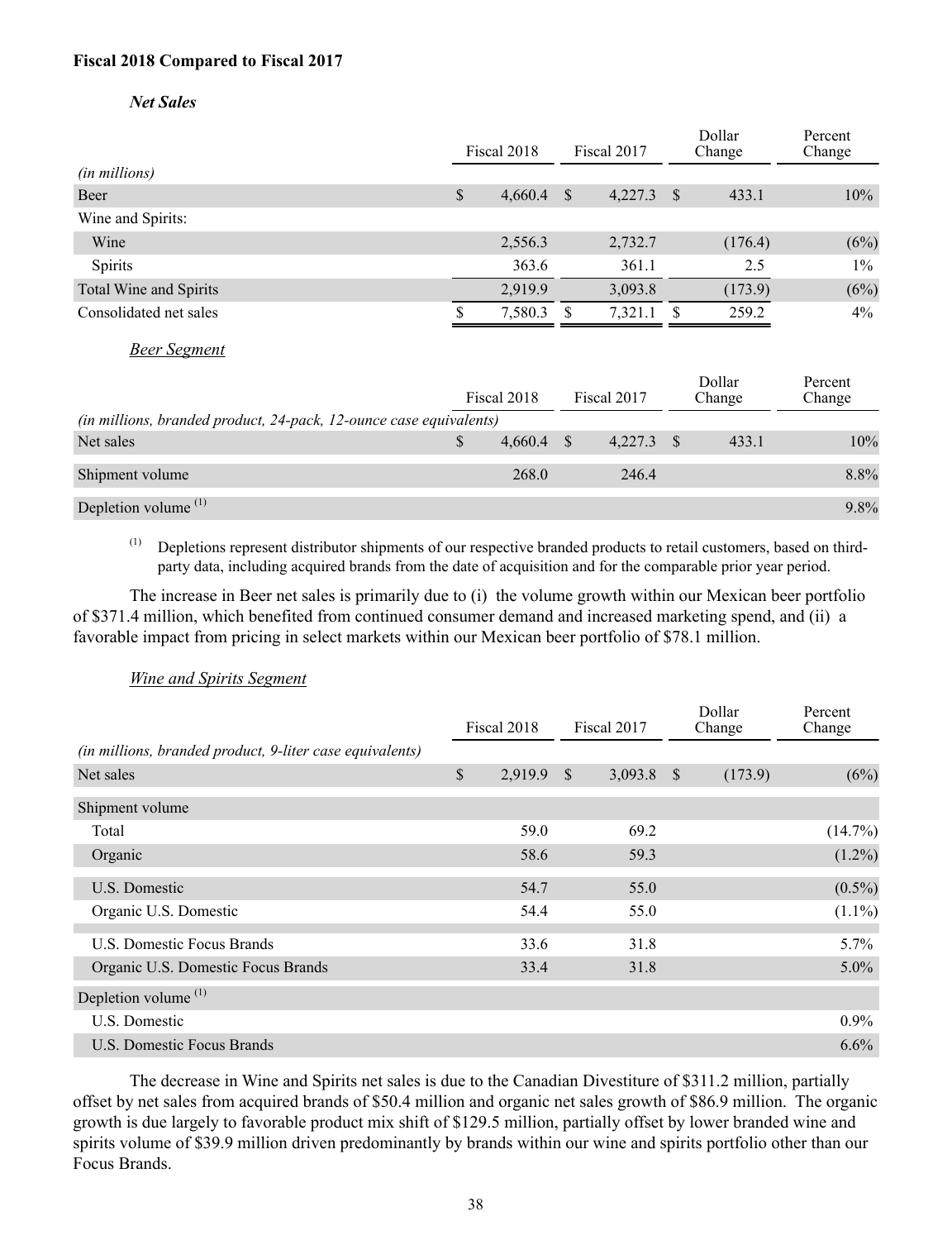## *Gross Profit*

|                           |              | Fiscal 2018 |  | Fiscal 2017 |      | Dollar<br>Change | Percent<br>Change |  |
|---------------------------|--------------|-------------|--|-------------|------|------------------|-------------------|--|
| (in millions)             |              |             |  |             |      |                  |                   |  |
| Beer                      | <sup>S</sup> | 2,531.2 \$  |  | 2,149.3     | - \$ | 381.9            | 18%               |  |
| Wine and Spirits          |              | 1,309.4     |  | 1,352.3     |      | (42.9)           | (3%)              |  |
| Comparable Adjustments    |              | (28.1)      |  | 17.4        |      | (45.5)           | NM                |  |
| Consolidated gross profit |              | 3.812.5     |  | 3,519.0     | -S   | 293.5            | 8%                |  |

#### NM = Not meaningful

The increase in Beer is primarily due to (i) the volume growth and the favorable impact from pricing in select markets within our Mexican beer portfolio of \$190.2 million and \$78.1 million, respectively, and (ii) lower cost of product sold for our Mexican beer business of \$140.5 million. The lower cost of product sold is primarily due to operational and foreign currency transactional benefits within our Mexican beer portfolio of \$89.6 million and \$30.3 million, respectively.

The decrease in Wine and Spirits is due to the Canadian Divestiture of \$131.2 million, partially offset by organic gross profit growth of \$62.2 million and gross profit from the acquired brands of \$26.1 million. The organic growth is due largely to favorable product mix shift of \$93.2 million, partially offset by higher branded wine and spirits cost of product sold of \$25.9 million.

Gross profit as a percent of net sales increased to 50.3% for Fiscal 2018 compared with 48.1% for Fiscal 2017 primarily due to (i) lower cost of product sold for the Beer segment, (ii) the favorable impact from Beer pricing in select markets and (iii) the favorable Wine and Spirits product mix shift, which contributed approximately 185 basis points, 55 basis points and 40 basis points of rate growth, respectively; partially offset by an unfavorable change in Comparable Adjustments, which resulted in approximately 60 basis points of rate decline.

|                                                           |   | Fiscal 2018 | Fiscal 2017 |         |              | Dollar<br>Change | Percent<br>Change |  |
|-----------------------------------------------------------|---|-------------|-------------|---------|--------------|------------------|-------------------|--|
| (in millions)                                             |   |             |             |         |              |                  |                   |  |
| Beer                                                      | S | 691.0       | - \$        | 616.9   | - S          | 74.1             | 12%               |  |
| Wine and Spirits                                          |   | 515.3       |             | 559.9   |              | (44.6)           | (8%)              |  |
| Corporate Operations and Other                            |   | 165.8       |             | 139.9   |              | 25.9             | 19%               |  |
| Comparable Adjustments                                    |   | 160.6       |             | 75.7    |              | 84.9             | NM                |  |
| Consolidated selling, general and administrative expenses |   | 1.532.7     |             | 1.392.4 | <sup>S</sup> | 140.3            | 10%               |  |

## *Selling, General and Administrative Expenses*

The increase in Beer is primarily due to increases in marketing spend of \$46.1 million and general and administrative expenses of \$27.9 million. The increase in marketing spend is due largely to planned investment to support the growth of our Mexican beer portfolio. The increase in general and administrative expenses is predominantly driven by higher expenses supporting the growth of the business. The decrease in Wine and Spirits is primarily driven by the Canadian Divestiture of \$81.1 million, partially offset by an increase in marketing spend primarily due to planned investment to support our organic growth and acquired businesses of \$32.4 million. The increase in Corporate Operations and Other is due to higher general and administrative expenses primarily attributable to increases in consulting of \$12.8 million and compensation and benefits of \$11.0 million, both largely attributable to supporting the growth of the business.

Selling, general and administrative expenses as a percent of net sales increased to 20.2% for Fiscal 2018 as compared with 19.0% for Fiscal 2017. The increase is primarily attributable to the unfavorable change in Comparable Adjustments and the growth in Corporate Operations and Other general and administrative expenses, which resulted in approximately 135 basis points of rate growth, partially offset by a benefit of approximately 25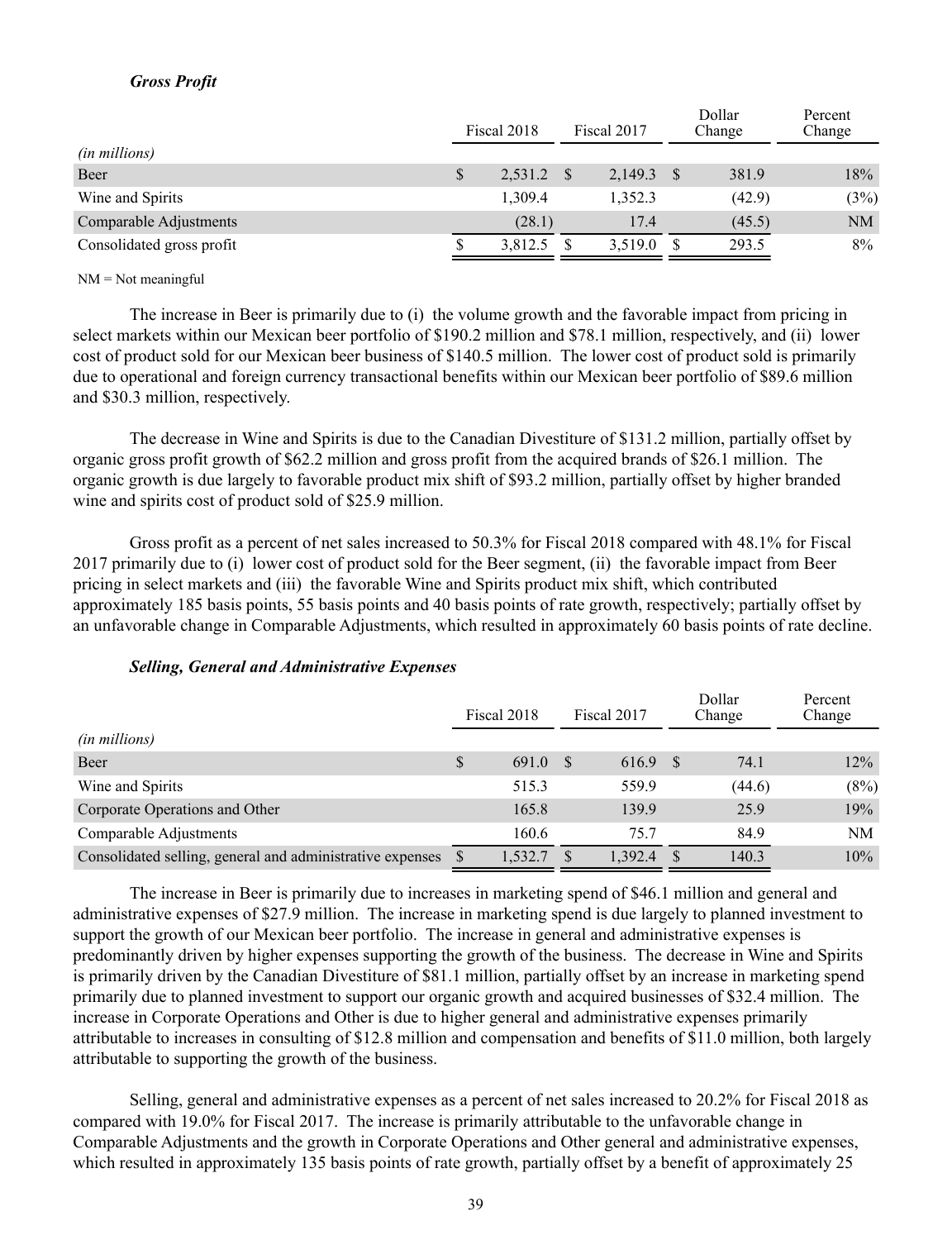basis points from the divestiture of the Canadian wine business, which had a higher rate of selling, general and administrative expenses as a percent of net sales as compared with the rest of the Wine and Spirits business.

# *Operating Income*

|                                |    | Fiscal 2018 | Fiscal 2017 |         |              | Dollar<br>Change | Percent<br>Change |  |
|--------------------------------|----|-------------|-------------|---------|--------------|------------------|-------------------|--|
| (in millions)                  |    |             |             |         |              |                  |                   |  |
| Beer                           | \$ | 1.840.2     | - \$        | 1,532.4 | - S          | 307.8            | 20%               |  |
| Wine and Spirits               |    | 794.1       |             | 792.4   |              |                  | $-$ %             |  |
| Corporate Operations and Other |    | (165.8)     |             | (139.9) |              | (25.9)           | (19%)             |  |
| Comparable Adjustments         |    | (188.7)     |             | 204.1   |              | (392.8)          | NM                |  |
| Consolidated operating income  | D  | 2,279.8     |             | 2,389.0 | <sup>S</sup> | (109.2)          | (5%)              |  |

Operating income growth in our Beer segment was driven predominantly by the factors discussed above. Wine and Spirits remained relatively flat as the loss of operating income in connection with the divestiture of the Canadian wine business was offset by the growth factors discussed above.

# *Income from Unconsolidated Investments*

Income from unconsolidated investments increased to \$487.2 million for Fiscal 2018 from \$27.3 million for Fiscal 2017, an increase of \$459.9 million. This increase is driven largely by an unrealized net gain from the changes in fair value of our securities measured at fair value of \$464.3 million.

## *Interest Expense*

Interest expense remained relatively flat for Fiscal 2018 as compared to Fiscal 2017 as a lower average interest rate of approximately 30 basis points was offset by higher average borrowings of approximately \$645 million. The lower average interest rate is predominantly due to the issuance of the lower rate December 2016 Senior Notes, May 2017 Senior Notes and November 2017 Senior Notes and the repayment of the higher rate August 2006 senior notes and January 2008 senior notes. The higher average borrowings are primarily attributable to the purchases of businesses and treasury stock, net of proceeds from the Canadian Divestiture, during Fiscal 2017.

# *Provision for Income Taxes*

Our effective tax rate for Fiscal 2018 was 1.0% as compared with 26.4% for Fiscal 2017 driven primarily by the recognition of a \$351.2 million income tax benefit for Fiscal 2018 associated with the enactment of the TCJ Act, which was signed into law on December 22, 2017. For Fiscal 2018, we recognized a provisional net income tax benefit comprised primarily of benefits from (i) the remeasurement of our deferred tax assets and liabilities to the new, lower federal statutory rate and (ii) the reversal of deferred tax liabilities previously provided for unremitted earnings of foreign subsidiaries which were not considered to be indefinitely reinvested; partially offset by the recording of the mandatory one-time transition tax on unremitted earnings of our foreign subsidiaries.

Our effective tax rate for Fiscal 2018 as compared with Fiscal 2017 was also favorably impacted by:

- lower effective tax rates applicable to our foreign businesses;
- the recognition of the income tax effect of stock-based compensation awards in the income statement when the awards vest or are settled in connection with our March 1, 2017, adoption of FASB amended share-based compensation guidance; and
- the new, lower federal statutory rate of 32.7% associated with the TCJ Act, as compared to the federal statutory rate of 35% in effect for Fiscal 2017.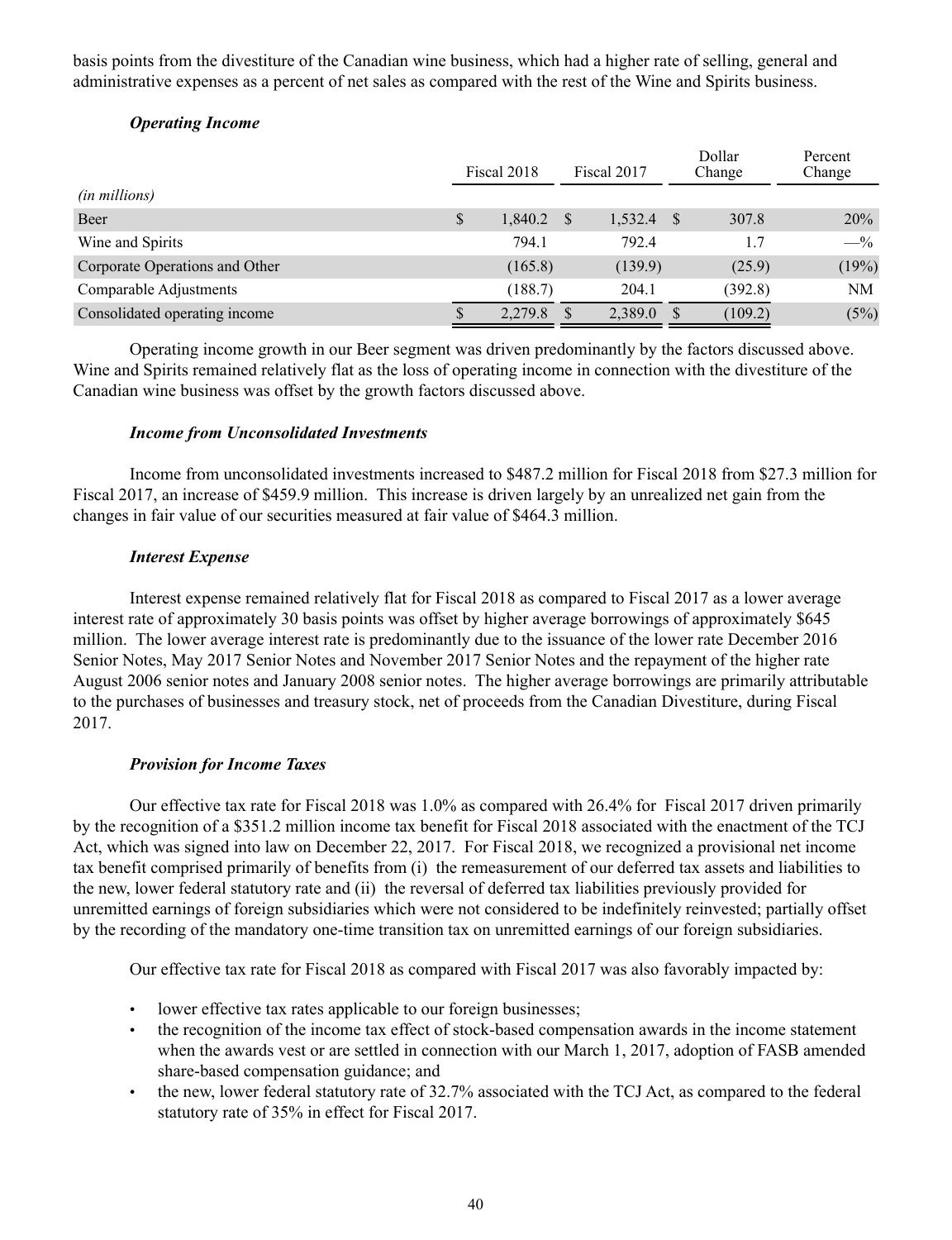## *Net Income Attributable to CBI*

Net income attributable to CBI increased to \$2,303.4 million for Fiscal 2018 from \$1,528.6 million for Fiscal 2017, an increase of \$774.8 million. This increase was driven largely by the factors discussed above, including the net unrealized gain from the changes in fair value of our securities measured at fair value of \$464.3 million, the net income tax benefit of \$351.2 million resulting from the TCJ Act and the strong operating performance for the Beer segment of \$307.8 million.

## **Financial Liquidity and Capital Resources**

### **General**

Our ability to consistently generate cash flow from operating activities is one of our most significant financial strengths. Our strong cash flows enable us to invest in our people and our brands, make appropriate capital investments, provide a quarterly cash dividend program, and from time-to-time, repurchase shares of our common stock and make strategic investments and acquisitions that we believe will enhance shareholder value. Our primary source of liquidity has been cash flow from operating activities. Our principal use of cash in our operating activities is for purchasing and carrying inventories and carrying seasonal accounts receivable. Historically, we have used cash flow from operating activities to repay our short-term borrowings and fund capital expenditures. Additionally, we have a commercial paper program which we use to fund our short-term borrowing requirements and to maintain our access to the capital markets. We will continue to use our short-term borrowings, including our commercial paper program, to support our working capital requirements and capital expenditures.

We have maintained adequate liquidity to meet working capital requirements, fund capital expenditures and repay scheduled principal and interest payments on debt. Absent deterioration of market conditions, we believe that cash flows from operating activities and financing activities, primarily short-term borrowings, will provide adequate resources to satisfy our working capital, scheduled principal and interest payments on debt, anticipated dividend payments and anticipated capital expenditure requirements for both our short-term and long-term capital needs.

In November 2018, we completed the November 2018 Canopy Transaction for C\$5,078.7 million, or \$3,869.9 million. In addition, we incurred \$24.5 million of direct acquisition costs. The aggregate cash paid at closing was financed with (i) the net proceeds from the issuance of \$2,150.0 million aggregate principal amount of October 2018 Senior Notes, (ii) \$1,500.0 million in term loans under the Term Credit Agreement and (iii) the remainder from proceeds of borrowings under our commercial paper program. Based on our ability to consistently generate strong cash flow from operating activities, we expect to be able to return to our targeted leverage ratio within 24 months following the close of this transaction, while continuing to make appropriate investments in our business that we believe will enhance shareholder value.

In April 2019, we entered into an agreement to sell a portion of our wine and spirits business for approximately \$1.7 billion, subject to closing adjustments. We expect to use the net cash proceeds from this transaction primarily to reduce outstanding borrowings.

#### **Cash Flows**

|                                                              | Fiscal 2019 |              |  | Fiscal 2018  | Fiscal 2017 |           |  |
|--------------------------------------------------------------|-------------|--------------|--|--------------|-------------|-----------|--|
| ( <i>in millions</i> )                                       |             |              |  |              |             |           |  |
| Net cash provided by (used in):                              |             |              |  |              |             |           |  |
| Operating activities                                         | \$          | $2,246.3$ \$ |  | $1,931.4$ \$ |             | 1,696.0   |  |
| Investing activities                                         |             | (4,831.8)    |  | (1,423.1)    |             | (1,461.8) |  |
| Financing activities                                         |             | 2,593.3      |  | (601.2)      |             | (134.8)   |  |
| Effect of exchange rate changes on cash and cash equivalents |             | (4.5)        |  | 5.8          |             | (5.1)     |  |
| Net increase (decrease) in cash and cash equivalents         |             | 3.3          |  | $(87.1)$ \$  |             | 94.3      |  |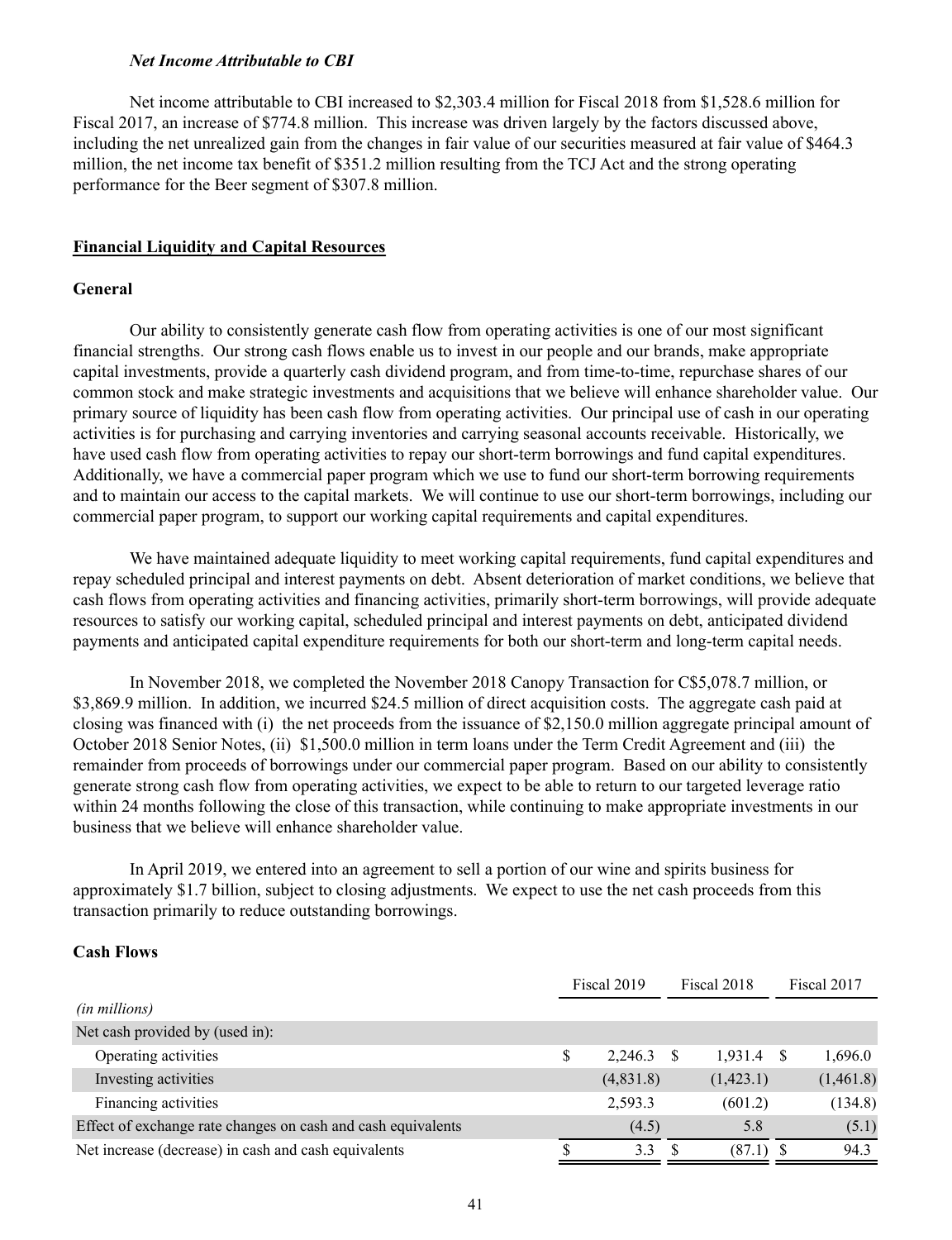### *Operating Activities*

### *Fiscal 2019 Compared to Fiscal 2018*

The increase in net cash provided by operating activities for Fiscal 2019 is largely due to strong cash flow from the Beer segment driven primarily by the segment's solid operating results, including a benefit from decreased inventory levels due to strong shipments in the fourth quarter of fiscal 2019. Additionally, net cash provided by operating activities for Fiscal 2019 benefited from lower income tax payments predominantly due to (i) the receipt of a federal tax refund for Fiscal 2019 and (ii) lower federal tax payments resulting from the reduction in the U.S. corporate income tax rate associated with the enactment of the TCJ Act.

## *Fiscal 2018 Compared to Fiscal 2017*

The increase in net cash provided by operating activities for Fiscal 2018 is primarily due to strong cash flow from the Beer segment driven largely by the segment's strong operating results, partially offset by (i) the timing of collections for recoverable value-added taxes and (ii) an increase in cash outflow from accounts payable primarily attributable to the timing of payments. Net cash provided by operating activities also benefited from our March 1, 2017, adoption of the FASB amended share-based compensation guidance, which resulted in the classification of excess tax benefits (resulting from an increase in the fair value of an award from grant date to the vesting or settlement date) as an operating activity in the statement of cash flows instead of as a financing activity where they were previously presented prior to March 1, 2017.

## *Investing Activities*

## *Fiscal 2019 Compared to Fiscal 2018*

The increase in net cash used in investing activities for Fiscal 2019 is primarily due to the November 2018 Canopy Transaction. The increase in net cash used in investing activities was partially offset by (i) lower capital expenditures of \$171.3 million, (ii) proceeds from the May 2018 sale of our Accolade Wine Investment of \$110.2 million and (iii) the lower level of business acquisition activity of \$104.5 million.

## *Fiscal 2018 Compared to Fiscal 2017*

The decrease in net cash used in investing activities for Fiscal 2018 is primarily due to the lower level of net business acquisition and divestiture activity of \$380.6 million. The decrease in net cash used in investing activities was partially offset by the November 2017 Canopy Investment of \$191.3 million and higher capital expenditures of \$150.2 million.

Business acquisitions consist primarily of the following:

| Fiscal 2019                | Fiscal 2018                    | Fiscal 2017                        |
|----------------------------|--------------------------------|------------------------------------|
| • Four Corners (July 2018) | • Schrader Cellars (June 2017) | • Prisoner (April 2016)            |
|                            | • Funky Buddha (August 2017)   | $\bullet$ High West (October 2016) |
|                            |                                | • Charles Smith (October 2016)     |
|                            |                                | • Obregon Brewery (December 2016)  |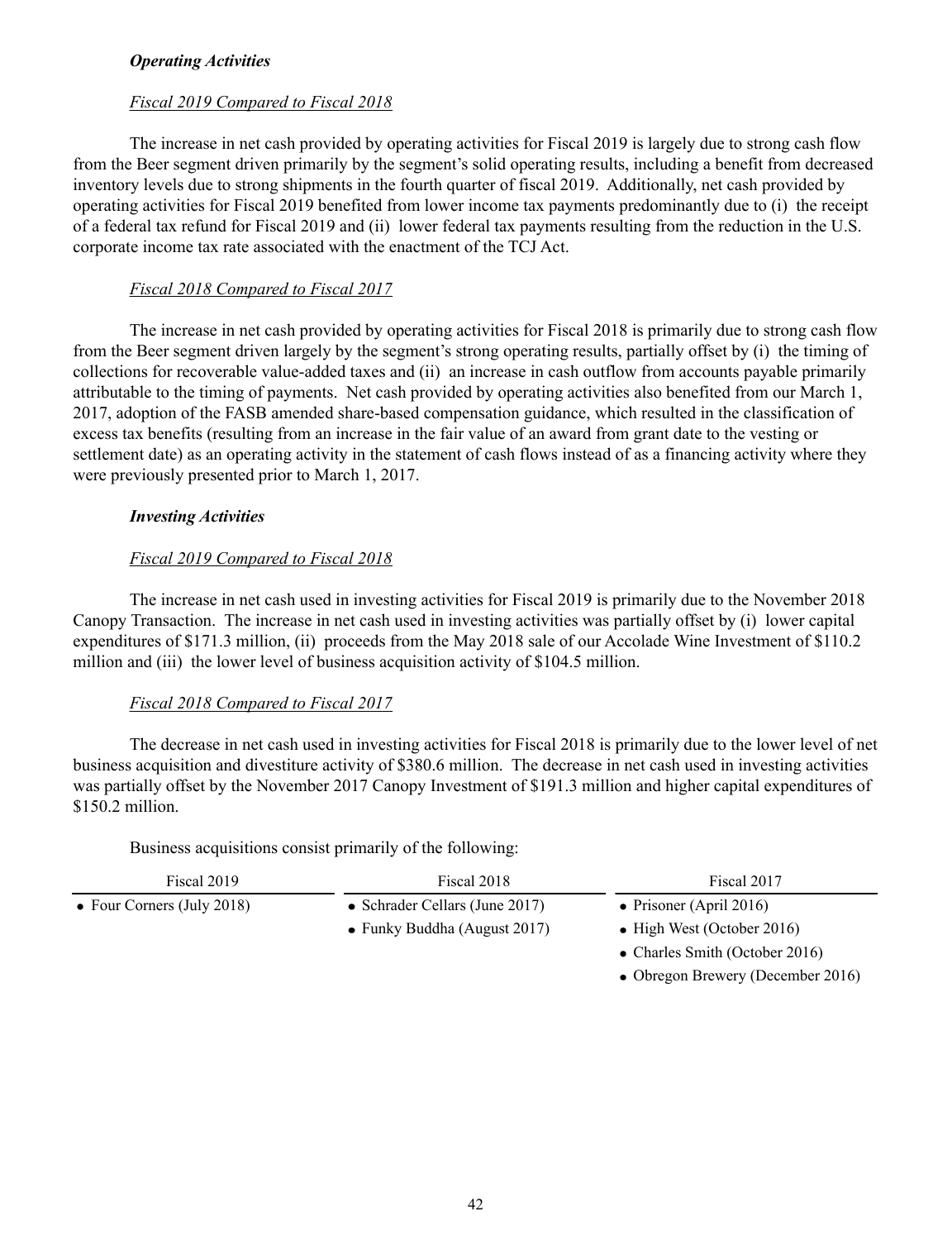#### *Financing Activities*

#### *Fiscal 2019 Compared to Fiscal 2018*

The increase in net cash provided by financing activities consists of:

|                                                                       | Fiscal 2019 |              |  | Fiscal 2018  | Dollar<br>Change |  |
|-----------------------------------------------------------------------|-------------|--------------|--|--------------|------------------|--|
| <i>(in millions)</i>                                                  |             |              |  |              |                  |  |
| Net proceeds from debt, current and long-term, and related activities | S           | $3,605.7$ \$ |  | 819.7 \$     | 2,786.0          |  |
| Dividends paid                                                        |             | (557.7)      |  | (400.1)      | (157.6)          |  |
| Purchases of treasury stock                                           |             | (504.3)      |  | (1,038.5)    | 534.2            |  |
| Net cash provided by stock-based compensation activities              |             | 49.6         |  | 177          | 31.9             |  |
| Net cash provided by (used in) financing activities                   |             | 2,593.3      |  | $(601.2)$ \$ | 3,194.5          |  |

#### *Fiscal 2018 Compared to Fiscal 2017*

The increase in net cash used in financing activities consists of:

|                                                                       | Fiscal 2018   |              |  | Fiscal 2017  | Dollar<br>Change |
|-----------------------------------------------------------------------|---------------|--------------|--|--------------|------------------|
| (in millions)                                                         |               |              |  |              |                  |
| Net proceeds from debt, current and long-term, and related activities | <sup>\$</sup> | 819.7 \$     |  | $1,176.8$ \$ | (357.1)          |
| Dividends paid                                                        |               | (400.1)      |  | (315.1)      | (85.0)           |
| Purchases of treasury stock                                           |               | (1,038.5)    |  | (1, 122.7)   | 84.2             |
| Net cash provided by stock-based compensation activities              |               | 17.7         |  | 126.2        | (108.5)          |
| Net cash used in financing activities                                 | <sup>S</sup>  | $(601.2)$ \$ |  | $(134.8)$ \$ | (466.4)          |

#### **Debt**

Total debt outstanding as of February 28, 2019, amounted to \$13,616.5 million, an increase of \$3,429.8 million from February 28, 2018. This increase was predominately due to the financing of the November 2018 Canopy Transaction, including the issuance of the October 2018 Senior Notes and borrowings under the Term Credit Agreement, partially offset by the conversion of \$248.2 million from long-term debt to noncontrolling equity interests associated with the noncash settlement of a prior contractual agreement with our glass production plant joint venture partner.

#### *Senior Credit Facility*

In August 2018, we entered into the August 2018 Restatement Agreement that amended and restated our 2017 Credit Agreement, primarily for technical amendments. In September 2018, we entered into the 2018 Restatement Agreement that amended and restated the August 2018 Credit Agreement. Among other things, the 2018 Restatement Agreement increased our revolving credit facility by \$500.0 million to \$2.0 billion and extended its maturity to September 14, 2023. Additionally, the 2018 Restatement Agreement modified certain financial covenants and added various representations and warranties, covenants and an event of default in connection with the then-pending additional investment in Canopy.

#### *General*

The majority of our outstanding borrowings as of February 28, 2019, consisted of fixed-rate senior unsecured notes, with maturities ranging from calendar 2019 to calendar 2048, and variable-rate senior unsecured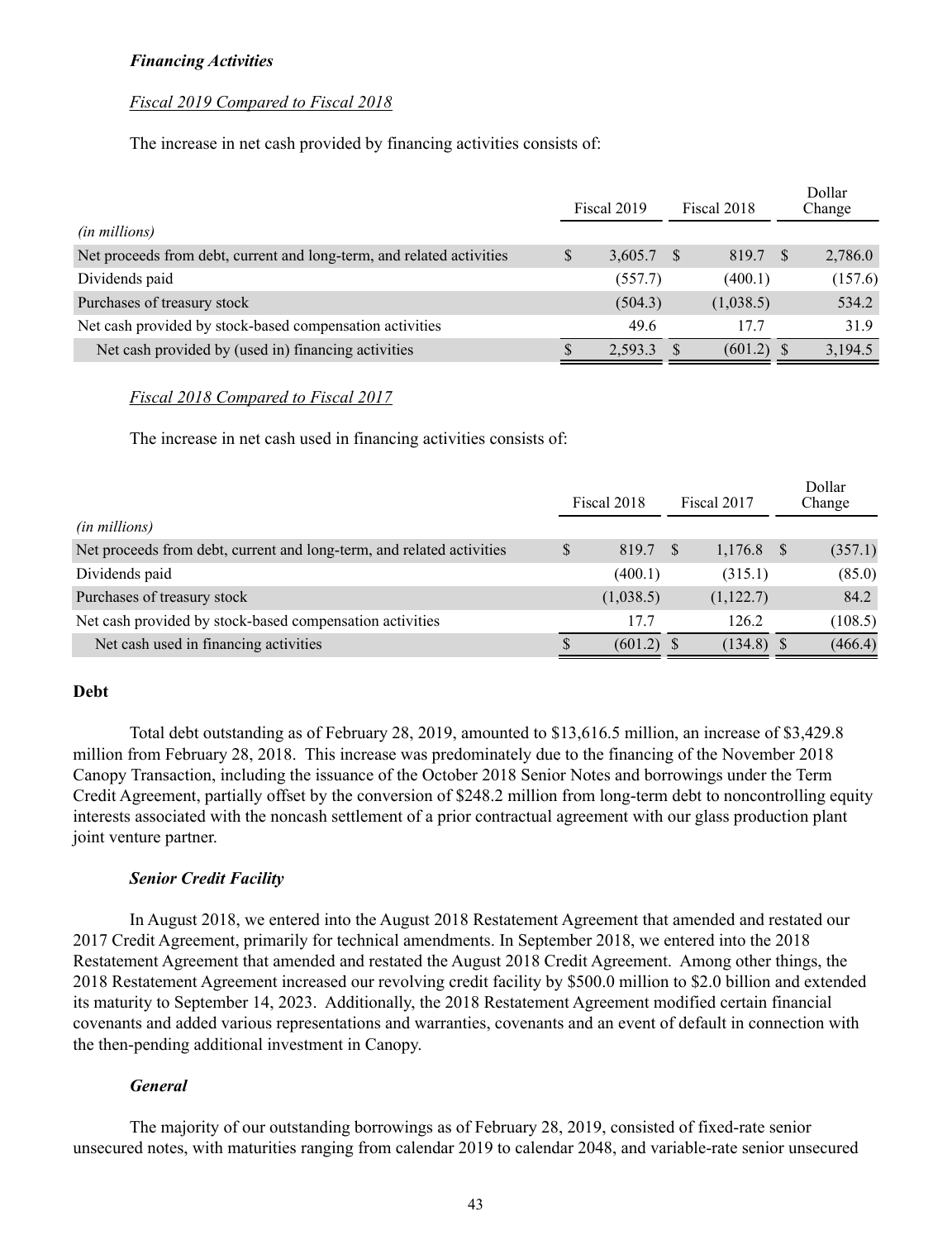term loan facilities under our 2018 Credit Agreement and Term Credit Agreement, with maturities ranging from calendar 2021 to calendar 2024.

Additionally, we have a commercial paper program which provides for the issuance of up to an aggregate principal amount of \$2.0 billion of commercial paper. Our commercial paper program is backed by unused commitments under our revolving credit facility under our 2018 Credit Agreement. Accordingly, outstanding borrowings under our commercial paper program reduce the amount available under our revolving credit facility under our 2018 Credit Agreement.

We do not have purchase commitments from buyers for our commercial paper and, therefore, our ability to issue commercial paper is subject to market demand. If the commercial paper market is not available to us for any reason when outstanding commercial paper borrowings mature, we will utilize unused commitments under our revolving credit facility under our 2018 Credit Agreement to repay commercial paper borrowings. We do not expect that fluctuations in demand for commercial paper will affect our liquidity given our borrowing capacity available under our revolving credit facility under our 2018 Credit Agreement.

We had the following borrowing capacity available under our 2018 Credit Agreement:

|                                          |                      |  | Remaining Borrowing Capacity |                        |  |
|------------------------------------------|----------------------|--|------------------------------|------------------------|--|
|                                          | February 28,<br>2019 |  |                              | April 17,<br>2019      |  |
| <i>(in millions)</i>                     |                      |  |                              |                        |  |
| Revolving Credit Facility <sup>(1)</sup> |                      |  |                              | $1,196.7$ \$ $1,176.8$ |  |
|                                          |                      |  |                              |                        |  |

 $(1)$  Net of outstanding revolving credit facility borrowings and outstanding letters of credit under our 2018 Credit Agreement and outstanding borrowings under our commercial paper program.

The financial institutions participating in our 2018 Credit Agreement have complied with prior funding requests and we believe such financial institutions will comply with any future funding requests. However, there can be no assurances that any particular financial institution will continue to do so.

We and our subsidiaries are subject to covenants that are contained in the 2018 Credit Agreement, including those restricting the incurrence of additional indebtedness (including guarantees of indebtedness) by subsidiaries that are not guarantors, additional liens, mergers and consolidations, transactions with affiliates, and sale and leaseback transactions, in each case subject to numerous conditions, exceptions and thresholds. The financial covenants are limited to a minimum interest coverage ratio and a maximum net leverage ratio, both as defined in the 2018 Credit Agreement. As of February 28, 2019, under the 2018 Credit Agreement, the minimum interest coverage ratio was 2.5x and the maximum net leverage ratio was 5.25x.

The obligations under the Term Credit Agreement are guaranteed by certain of our U.S. subsidiaries. In addition, the representations, warranties, covenants and events of default set forth in the Term Credit Agreement are substantially similar to those set forth in the 2018 Credit Agreement.

Our indentures relating to our outstanding senior notes contain certain covenants, including, but not limited to: (i) a limitation on liens on certain assets, (ii) a limitation on certain sale and leaseback transactions, and (iii) restrictions on mergers, consolidations and the transfer of all or substantially all of our assets to another person.

As of February 28, 2019, we were in compliance with all of our covenants under the 2018 Credit Agreement, the Term Credit Agreement and our indentures, and have met all debt payment obligations.

For a complete discussion and presentation of all borrowings and available sources of borrowing, refer to Note 12 of the Notes to the Financial Statements.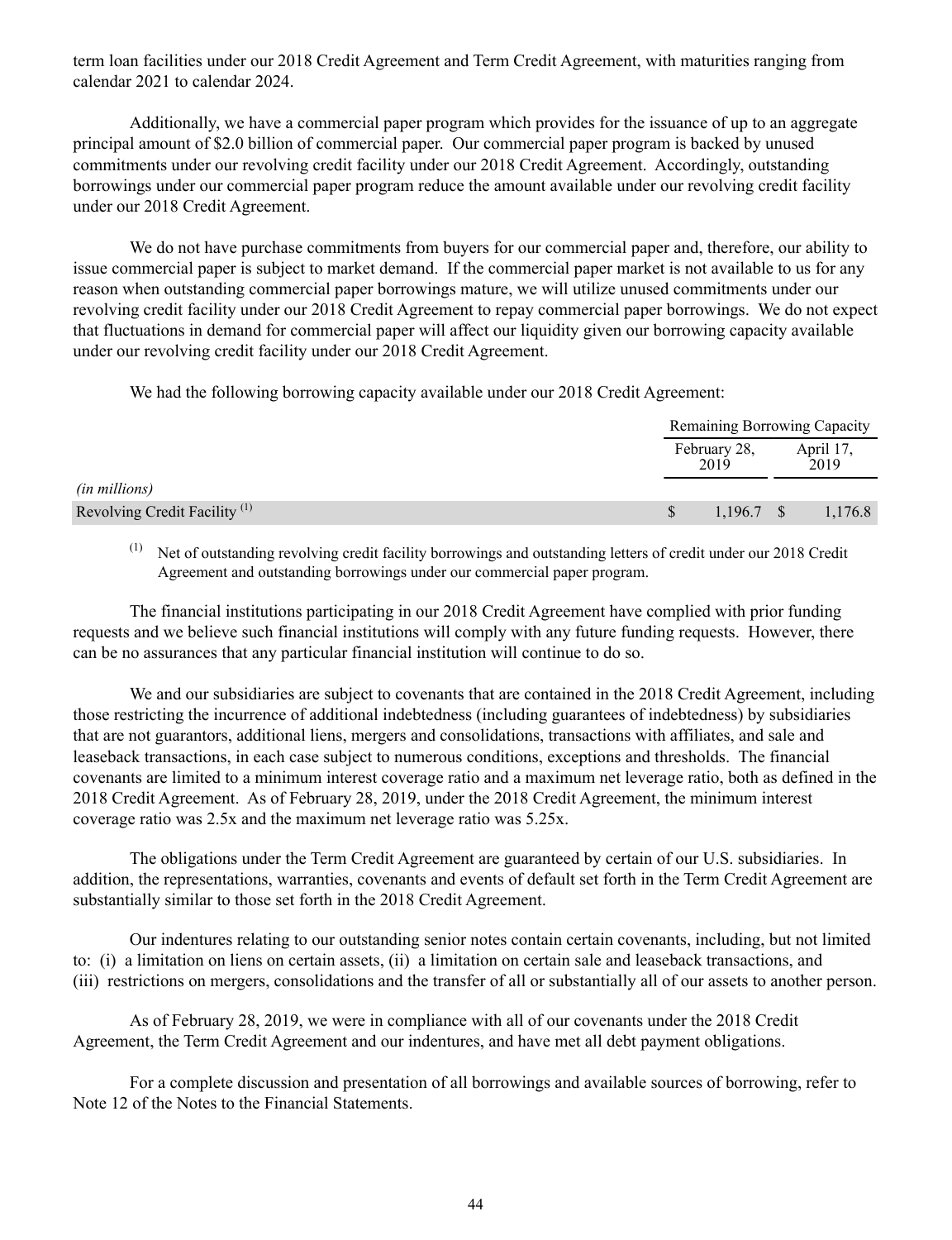## **Common Stock Dividends**

On April 3, 2019, our Board of Directors declared a quarterly cash dividend of \$0.75 per share of Class A Common Stock, \$0.68 per share of Class B Convertible Common Stock and \$0.68 per share of Class 1 Common Stock payable on May 24, 2019, to stockholders of record of each class on May 10, 2019. We expect to return approximately \$567 million to stockholders in Fiscal 2020 through cash dividends.

We currently expect to continue to pay a regular quarterly cash dividend to stockholders of our common stock in the future, but such payments are subject to approval of our Board of Directors and are dependent upon our financial condition, results of operations, capital requirements and other factors, including those set forth under Item 1A "Risk Factors" of this Annual Report on Form 10-K.

#### **Share Repurchase Program**

Our Board of Directors have authorized the repurchase of up to \$3.0 billion of our Class A Common Stock and Class B Convertible Common Stock under the 2018 Authorization. Shares repurchased under this authorization have become treasury shares.

As of February 28, 2019, total shares repurchased under this authorization are as follows:

|                                         |                             |              |                                          |       | Class A Common Shares                     |  |
|-----------------------------------------|-----------------------------|--------------|------------------------------------------|-------|-------------------------------------------|--|
|                                         | Repurchase<br>Authorization |              | Dollar Value<br>of Shares<br>Repurchased |       | Number of<br><b>Shares</b><br>Repurchased |  |
| <i>(in millions, except share data)</i> |                             |              |                                          |       |                                           |  |
| 2018 Authorization                      | <sup>S</sup>                | $3,000.0$ \$ |                                          | 995.9 | 4,632,012                                 |  |

Share repurchases under the 2018 Authorization may be accomplished at management's discretion from time to time based on market conditions, our cash and debt position, and other factors as determined by management. Shares may be repurchased through open market or privately negotiated transactions. We may fund future share repurchases with cash generated from operations and/or proceeds from borrowings. Any repurchased shares will become treasury shares.

For additional information, refer to Note 16 of the Notes to the Financial Statements.

## **Contractual Obligations and Commitments**

The following table sets forth information about our contractual obligations outstanding at February 28, 2019. It brings together data for easy reference from our balance sheet and Notes to the Financial Statements. For a detailed discussion of the items noted in the following table, refer to Notes 11, 12, 13, 14 and 15 of the Notes to the Financial Statements.

|                                                                                            |              |          |               |                     |             | PAYMENTS DUE BY PERIOD |              |           |                  |         |
|--------------------------------------------------------------------------------------------|--------------|----------|---------------|---------------------|-------------|------------------------|--------------|-----------|------------------|---------|
|                                                                                            |              | Total    |               | Less than<br>1 year | 1-3 years   |                        |              | 3-5 years | After<br>5 years |         |
| (in millions)                                                                              |              |          |               |                     |             |                        |              |           |                  |         |
| Short-term borrowings                                                                      | $\mathbb{S}$ | 791.5    | - \$          | 791.5               | $\mathbf S$ |                        | <sup>S</sup> |           | \$               |         |
| Long-term debt (excluding unamortized<br>debt issuance costs and unamortized<br>discounts) |              | 12,910.1 |               | 1,067.4             |             | 2,474.6                |              | 3,699.3   |                  | 5,668.8 |
| Interest payments on long-term debt <sup>(1)</sup>                                         |              | 4,197.0  |               | 477.8               |             | 853.4                  |              | 635.7     |                  | 2,230.1 |
| Operating leases                                                                           |              | 559.5    |               | 59.0                |             | 109.3                  |              | 89.1      |                  | 302.1   |
| Other long-term liabilities $(2)$                                                          |              | 284.2    |               | 58.1                |             | 68.1                   |              | 69.8      |                  | 88.2    |
| Purchase obligations <sup>(3)</sup>                                                        |              | 7,194.2  |               | 1,568.7             |             | 2,591.6                |              | 1,568.9   |                  | 1,465.0 |
| Total contractual obligations                                                              |              | 25,936.5 | <sup>\$</sup> | 4,022.5             |             | 6.097.0                | \$.          | 6,062.8   | <b>S</b>         | 9,754.2 |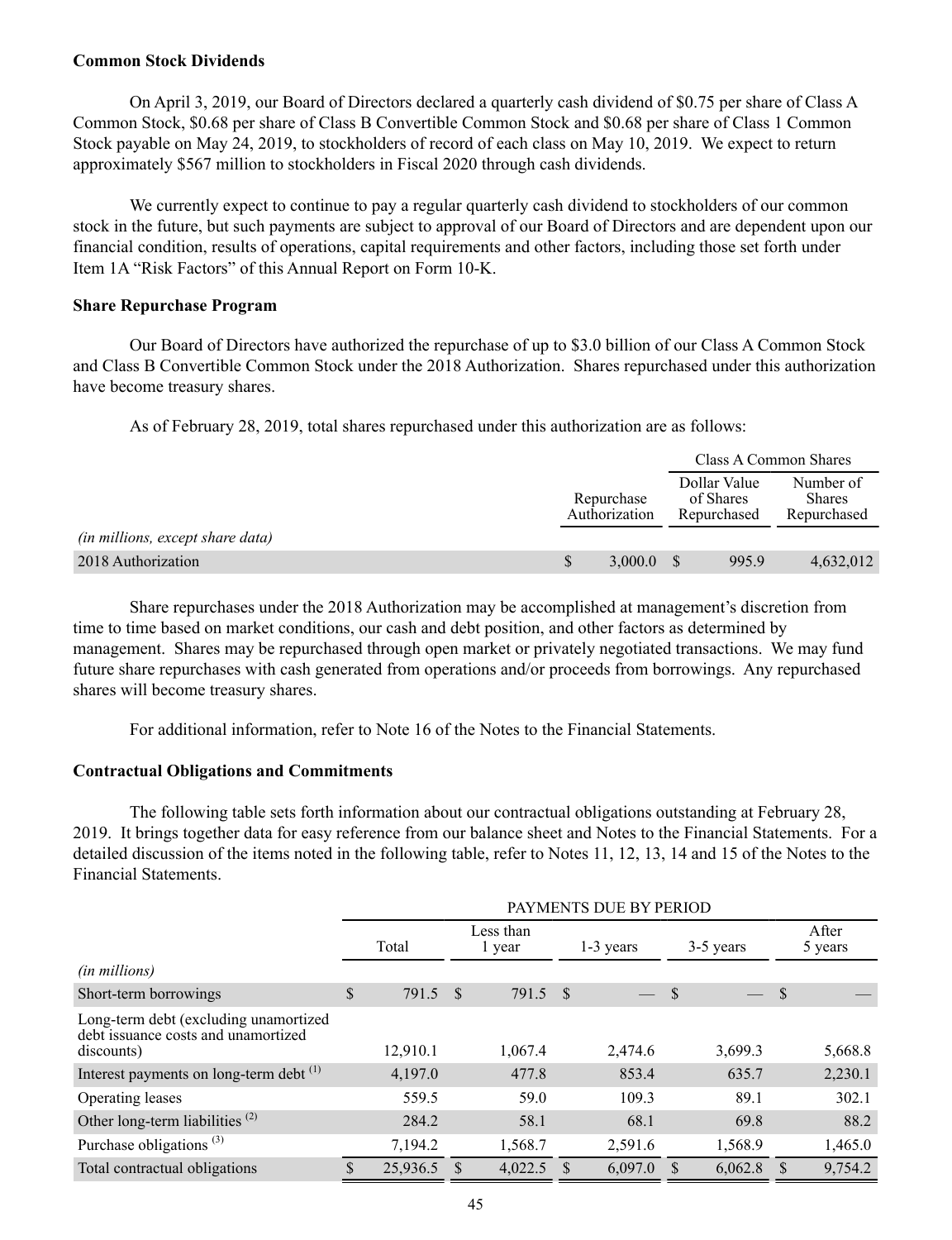- $(1)$  Interest rates on long-term debt obligations range from 2.0% to 5.3% as of February 28, 2019. Interest payments on long-term debt do not include interest related to capital lease obligations, which represent approximately 0.2% of our total long-term debt, as amounts are not material.
- $(2)$  Includes \$36.3 million associated with expected payments for unrecognized tax benefit liabilities as of February 28, 2019, \$0.3 million of which is expected to be paid in the less than one year period. The payments are reflected in the period in which we believe they will ultimately be settled based on our experience in these matters. Other long-term liabilities do not include payments for unrecognized tax benefit liabilities of \$188.0 million due to the uncertainty of the timing of future cash flows associated with these unrecognized tax benefit liabilities. In addition, other long-term liabilities do not include expected payments for interest and penalties associated with unrecognized tax benefit liabilities as amounts are not material. For a detailed discussion of these items, refer to Note 13 of the Notes to the Financial Statements.
- $(3)$  Consists primarily of \$5,955.1 million for contracts to purchase certain raw materials and supplies over the next sixteen fiscal years and \$649.8 million for contracts to purchase equipment and services over the next three fiscal years. For a detailed discussion of our purchase obligations, refer to Note 15 of the Notes to the Financial Statements.

#### **Off-Balance Sheet Arrangements**

We do not have any off-balance sheet arrangements that either have, or are reasonably likely to have, a current or future effect on our financial condition, changes in financial condition, revenues or expenses, results of operations, liquidity, capital expenditures or capital resources that is material to investors.

## **Capital Expenditures**

During Fiscal 2019, we incurred \$886.3 million for capital expenditures, including \$720.0 million for the Beer segment primarily for (i) our Nava Brewery and glass production plant expansions, (ii) our Obregon Brewery optimization and expansion and (iii) our Mexicali Brewery construction (collectively, the "Mexico Beer Expansion Projects"). Management reviews the capital expenditure program periodically and modifies it as required to meet current business needs. We plan to spend from \$800.0 million to \$900.0 million for capital expenditures for Fiscal 2020, including approximately \$750.0 million for the Beer segment associated primarily with the Mexico Beer Expansion Projects. The remaining Fiscal 2020 capital expenditures consist of improvements of existing operating facilities and replacements of existing equipment and/or buildings. The Mexico Beer Expansion Projects are expected to be completed over the next four fiscal years.

#### **Effects of Inflation and Changing Prices**

Our results of operations and financial condition have not been significantly affected by inflation and changing prices. We intend to pass along rising costs through increased selling prices, subject to normal competitive conditions. There can be no assurances, however, that we will be able to pass along rising costs through increased selling prices. In addition, we continue to identify on-going cost savings initiatives.

## **Critical Accounting Estimates and Policies**

Our significant accounting policies are more fully described in Note 1 of the Notes to the Financial Statements. However, certain of our accounting policies are particularly important to the portrayal of our financial position and results of operations and require the application of significant judgment by management; as a result, they are subject to an inherent degree of uncertainty. In applying those policies, management uses its judgment to determine the appropriate assumptions to be used in the determination of certain estimates. Those estimates are based on our historical experience, our observance of trends in the industry, information provided by our customers and information available from other outside sources, as appropriate. On an ongoing basis, we review our estimates to ensure that they appropriately reflect changes in our business. Our critical accounting estimates include:

• *Goodwill and other intangible assets.* We account for goodwill and other intangible assets by classifying intangible assets into three categories: (i) intangible assets with definite lives subject to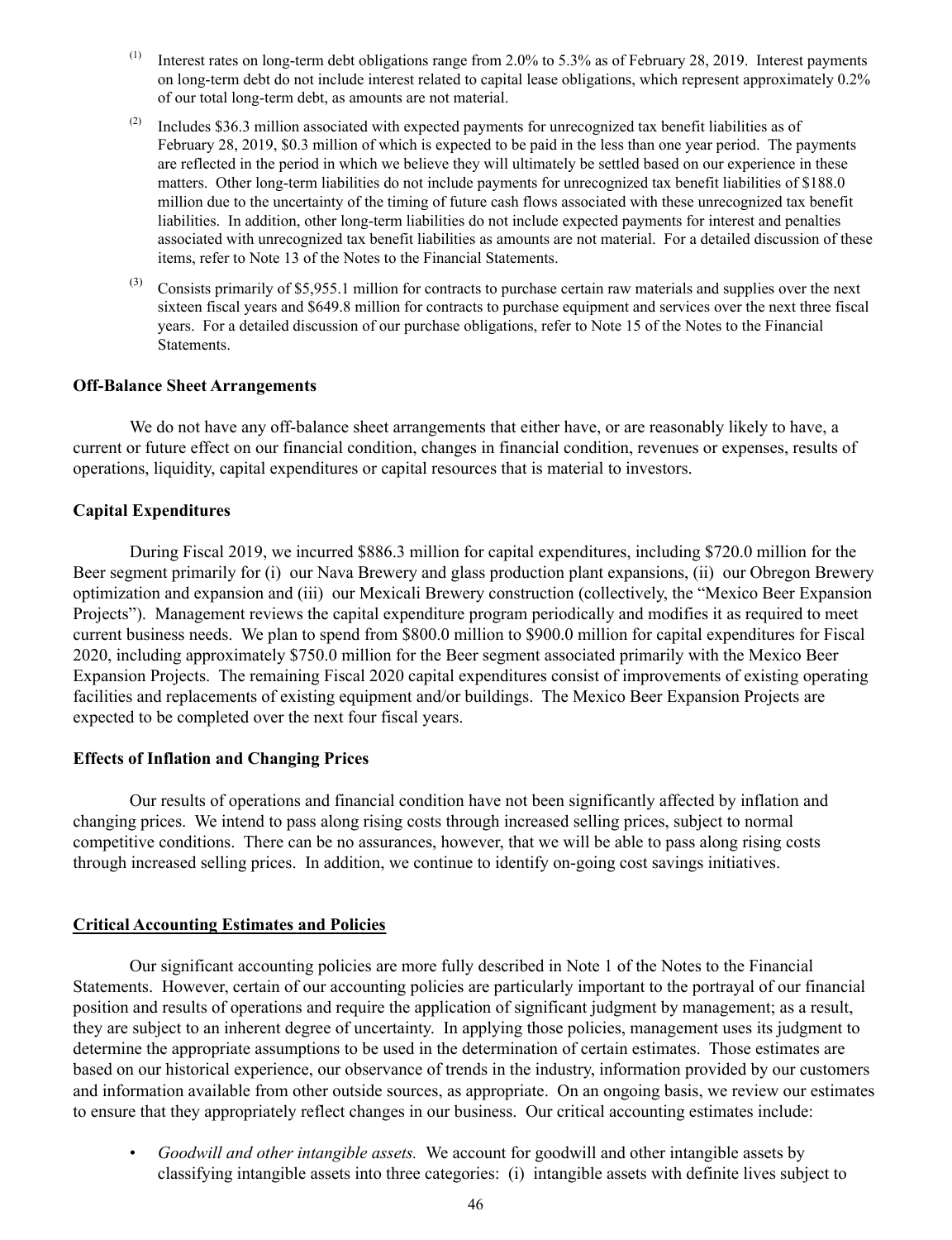amortization, (ii) intangible assets with indefinite lives not subject to amortization and (iii) goodwill. For intangible assets with definite lives, impairment testing is required if conditions exist that indicate the carrying value may not be recoverable. For intangible assets with indefinite lives and for goodwill, impairment testing is required at least annually or more frequently if events or circumstances indicate that these assets might be impaired. We perform annual impairment tests and re-evaluate the useful lives of other intangible assets with indefinite lives at the annual impairment test measurement date of January 1 or when circumstances arise that indicate a possible impairment or change in useful life might exist. The guidance for goodwill impairment testing allows an entity to assess qualitative factors to determine whether the existence of events or circumstances leads to a determination that it is more likely than not that the estimated fair value of a reporting unit is less than its carrying amount or to proceed directly to performing a quantitative impairment test. Under the quantitative assessment, the estimated fair value of each reporting unit is compared to its carrying value, including goodwill. The estimate of fair value of the reporting unit is generally calculated based on an income approach using the discounted cash flow method supplemented by the market approach. If the estimated fair value of the reporting unit is less than the carrying value of the reporting unit, a goodwill impairment will be recognized. The amount of impairment charge for goodwill is equal to the excess of the carrying value of the goodwill over the implied fair value of the goodwill. Our reporting units with goodwill include the Beer segment and the Wine and Spirits segment. In estimating the fair value of the reporting units, management must make assumptions and projections regarding such items as future cash flows, future revenues, future earnings and other factors. The assumptions used in the estimate of fair value are based on historical trends and the projections and assumptions that are used in current strategic operating plans. These assumptions reflect management's estimates of future economic and competitive conditions and are, therefore, subject to change as a result of changing market conditions. If these estimates or their related assumptions change in the future, we may be required to recognize an impairment loss for these assets. The recognition of any resulting impairment loss could have a material adverse impact on our financial statements.

In the fourth quarter of fiscal 2019, we performed our annual goodwill impairment analysis using the qualitative assessment. Our decision to utilize the qualitative assessment was based primarily on the significant amount of excess fair value over the carrying amount of goodwill for our reporting units noted in the prior year assessment. As part of the qualitative assessment, we first identified the key drivers of fair value used in the prior year valuations for each of the reporting units noting that the most significant assumptions used in the discounted cash flow calculations were: (i) the discount rate, (ii) the expected long-term growth rate and (iii) the annual cash flow projections. We then evaluated whether those drivers had subsequently been affected by events and circumstances that could have positive, negative or neutral impacts on the valuation inputs. No indication of impairment was noted for either of our reporting units; therefore, no quantitative assessment was performed. For Fiscal 2018 and Fiscal 2017, as a result of our annual goodwill impairment analyses, we concluded that there were no indications of impairment for either of our reporting units.

We performed sensitivity analyses on our qualitative assessment for each reporting unit, by updating the reporting unit's carrying value for all assets and liabilities, as well as prior year's estimated fair value, using actual reporting unit operating results for Fiscal 2019, with any forecast versus actual variances carried through estimated future periods. These analyses further supported our qualitative conclusion of no indication of impairment for either of our reporting units.

Our other intangible assets consist primarily of customer relationships and trademarks obtained through business acquisitions. Customer relationships are amortized over their estimated useful lives. The trademarks that were determined to have indefinite useful lives are not amortized. The guidance for indefinite lived intangible asset impairment testing allows an entity to assess qualitative factors to determine whether the existence of events or circumstances indicates that it is more likely than not that the indefinite lived intangible asset is impaired or to proceed directly to performing the quantitative impairment test. Under the quantitative assessment, our trademarks are evaluated for impairment by comparing the carrying value of the trademarks to their estimated fair value. The estimated fair value of trademarks is calculated based on an income approach using the relief from royalty method. The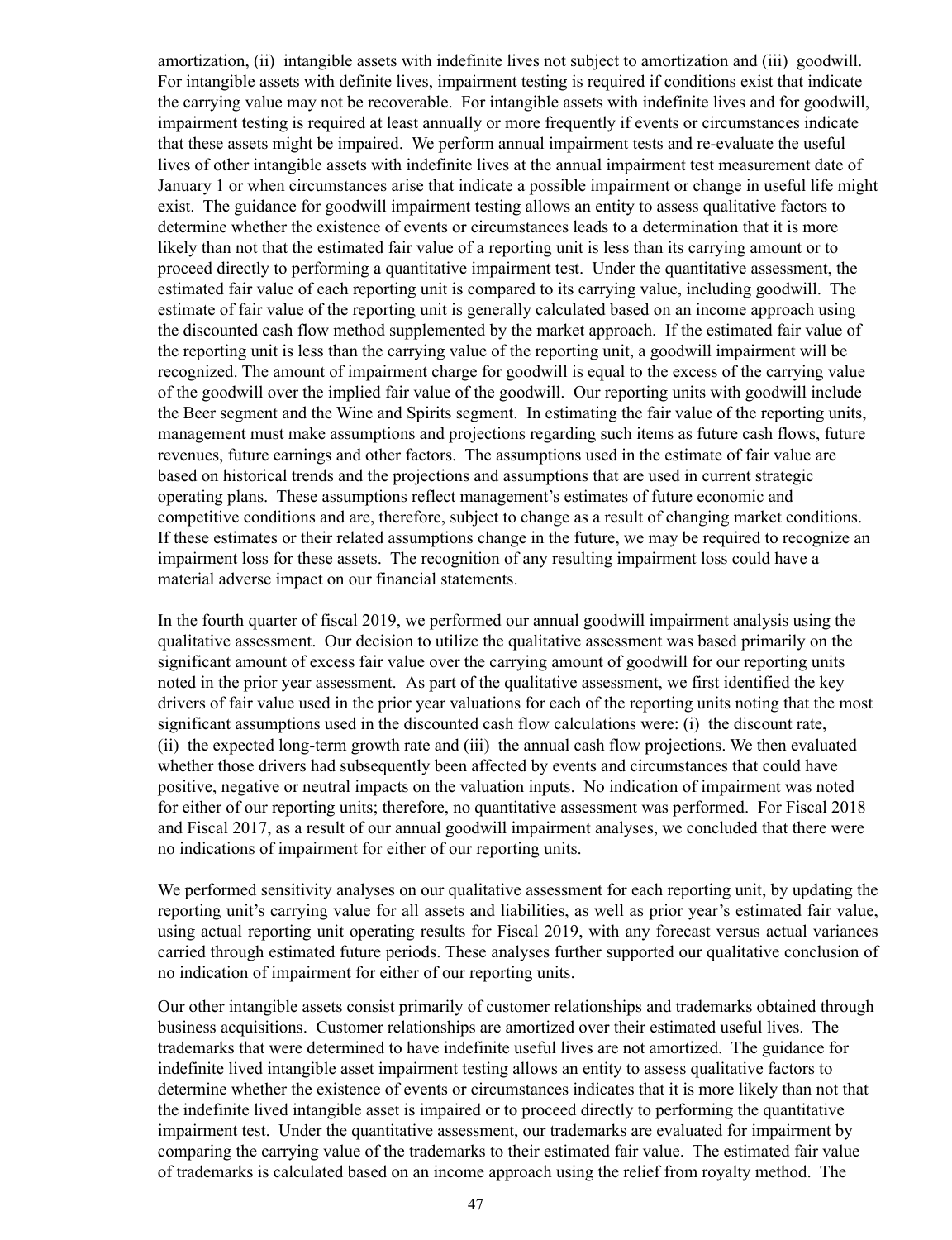estimate of fair value is then compared to the carrying value of each trademark. If the estimated fair value is less than the carrying value of the trademark, then an impairment charge is recognized to reduce the carrying value of the trademark to its estimated fair value. In estimating the fair value of the trademarks, management must make assumptions and projections regarding future cash flows based upon future revenues and other factors. The assumptions used in the estimate of fair value are consistent with historical trends and the projections and assumptions that are used in current strategic operating plans. These assumptions reflect management's estimates of future economic and competitive conditions and are, therefore, subject to change as a result of changing market conditions. If these estimates or their related assumptions change in the future, we may be required to recognize an impairment loss for these assets. The recognition of any resulting impairment loss could have a material adverse impact on our financial statements.

In the fourth quarter of fiscal 2019, we performed our annual indefinite lived intangible asset impairment analysis utilizing the qualitative assessment for our import beer, total wine and total spirits trademark assets and the quantitative assessment for the Ballast Point and Funky Buddha trademark assets. Our decision to utilize the qualitative assessment for the import beer, total wine and total spirits trademark assets was based primarily on the significant amount of excess fair value over the carrying amount for the trademark assets noted in the prior year assessment. No indication of impairment was noted for any of the trademark assets tested under the qualitative assessment. As the aforementioned more likely than not criteria was not met, no quantitative assessment was performed. Additionally, under the quantitative assessment, no indication of impairment was noted for the Funky Buddha trademark asset.

For the fourth quarter of fiscal 2019, the Beer segment's Ballast Point business recognized a trademark impairment loss of \$108.0 million in connection with certain continuing negative trends within its craft beer portfolio and a change in strategy for this portfolio focused on improving profitability by rationalizing the number of product offerings while targeting distribution growth in select strategic markets. In the first quarter of fiscal 2018, the Beer segment's Ballast Point business recognized a trademark impairment loss of \$86.8 million in connection with certain negative trends within its craft beer portfolio. In the fourth quarter of fiscal 2017, the Wine and Spirits' U.S. business recognized a trademark impairment loss of \$37.6 million in connection with our decision to discontinue certain small-scale, low-margin U.S. brands. Additionally, in the fourth quarter of fiscal 2017, the Wine and Spirits' U.S. business recognized a trademark impairment loss of \$8.4 million in connection with certain U.S. brands sold exclusively through the Canadian wine business, for which we expect future sales of these brands to be minimal subsequent to the Canadian Divestiture (refer to Note 7 of the Notes to the Financial Statements for further discussion).

The most significant assumptions used in the relief from royalty method to determine the estimated fair value of intangible assets with indefinite lives in connection with impairment testing are: (i) the estimated royalty rate, (ii) the discount rate, (iii) the expected long-term growth rate and (iv) the annual revenue projections. As of January 1, 2019, if we used a royalty rate that was 50 basis points lower or used a discount rate that was 50 basis points higher or used an expected long-term growth rate that was 50 basis points lower or used annual revenue projections that were 100 basis points lower in our impairment testing of the Funky Buddha trademark, then each change individually would not have resulted in its carrying value exceeding its estimated fair value.

• *Accounting for income taxes.* We estimate our deferred tax assets and liabilities, income taxes payable, provision for income taxes and unrecognized tax benefit liabilities based upon various factors including, but not limited to, historical pretax operating income, future estimates of pretax operating income, differences between book and tax treatment of various items of income and expense, interpretation of tax laws and tax planning strategies. We are subject to income taxes in Canada, Luxembourg, Mexico, Switzerland, the U.S. and other jurisdictions. We are regularly audited by federal, state and foreign tax authorities, but a number of years may elapse before an uncertain tax position, for which we have unrecognized tax benefit liabilities, is audited and finally resolved.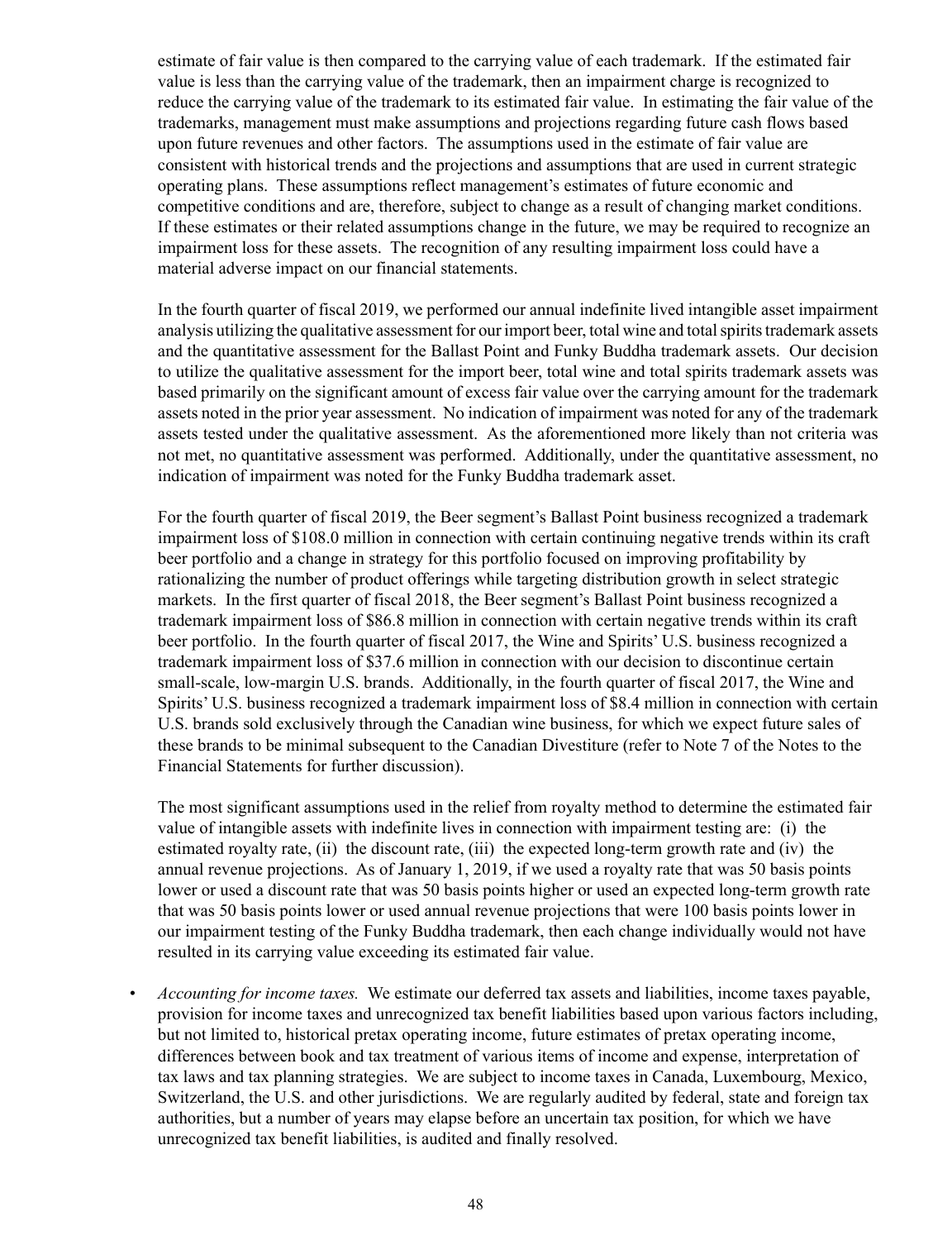We believe that all tax positions are fully supported. However, we recognize tax assets and liabilities in accordance with the FASB guidance for income tax accounting. Accordingly, we recognize a tax benefit from an uncertain tax position when it is more likely than not that the position will be sustained upon examination. We measure and recognize the tax benefit from such a position based on the largest benefit that has a greater than 50% likelihood of being realized upon ultimate settlement. Due to the complexity of some of these uncertainties, the ultimate resolution may result in a payment that is materially different from our current estimate of the unrecognized tax benefit liabilities. In addition, changes in existing tax laws or rates could significantly change our current estimate of our unrecognized tax benefit liabilities. These differences will be reflected as increases or decreases to income tax expense in the period in which they are determined. Changes in current estimates, if significant, could have a material adverse impact on our financial statements.

We recognize our deferred tax assets and liabilities based upon the expected future tax outcome of amounts recognized in our results of operations. If necessary, we recognize a valuation allowance on deferred tax assets when it is more likely than not that they will not be realized. We evaluate our ability to realize the tax benefits associated with deferred tax assets by assessing the adequacy of future expected taxable income, historical and projected operating results, and the availability of prudent and feasible tax planning strategies. The realization of deferred tax assets is evaluated by jurisdiction and the realizability of these assets can vary based on the character of the tax attribute and the carryforward periods specific to each jurisdiction. We believe it is more likely than not that the results of future operations will generate sufficient taxable income to realize our existing deferred tax assets, net of valuation allowances. Changes in the realizability of our deferred tax assets will be reflected in our effective tax rate in the period in which they are determined.

#### **Accounting Guidance**

Accounting guidance adopted for Fiscal 2019 did not have a material impact on our consolidated financial statements. For additional information on recently adopted accounting guidance and accounting guidance not yet adopted, refer to Note 1 in the Notes to the Financial Statements.

## **Item 7A. Quantitative and Qualitative Disclosures About Market Risk.**

As a result of our global operating, acquisition and financing activities, we are exposed to market risk associated with changes in foreign currency exchange rates, commodity prices, interest rates and equity prices. To manage the volatility relating to these risks, we periodically purchase and/or sell derivative instruments including foreign currency forward and option contracts, commodity swap contracts and interest rate swap contracts. We use derivative instruments to reduce earnings and cash flow volatility resulting from shifts in market rates, as well as to hedge economic exposures. We do not enter into derivative instruments for trading or speculative purposes.

#### **Foreign Currency and Commodity Price Risk**

Foreign currency derivative instruments are or may be used to hedge existing foreign currency denominated assets and liabilities, forecasted foreign currency denominated sales/purchases to/from third parties as well as intercompany sales/purchases, intercompany principal and interest payments, and in connection with acquisitions, divestitures or investments outside the U.S. As of February 28, 2019, we had exposures to foreign currency risk primarily related to the Mexican peso, euro, New Zealand dollar and Canadian dollar. Approximately 80% of our balance sheet exposures and forecasted transactional exposures for the year ending February 29, 2020, were hedged as of February 28, 2019.

Commodity derivative instruments are or may be used to hedge forecasted commodity purchases from third parties as either economic hedges or accounting hedges. As of February 28, 2019, exposures to commodity price risk which we are currently hedging include aluminum, corn, diesel fuel, natural gas and wheat prices. Approximately 75% of our forecasted transactional exposures for the year ending February 29, 2020, were hedged as of February 28, 2019.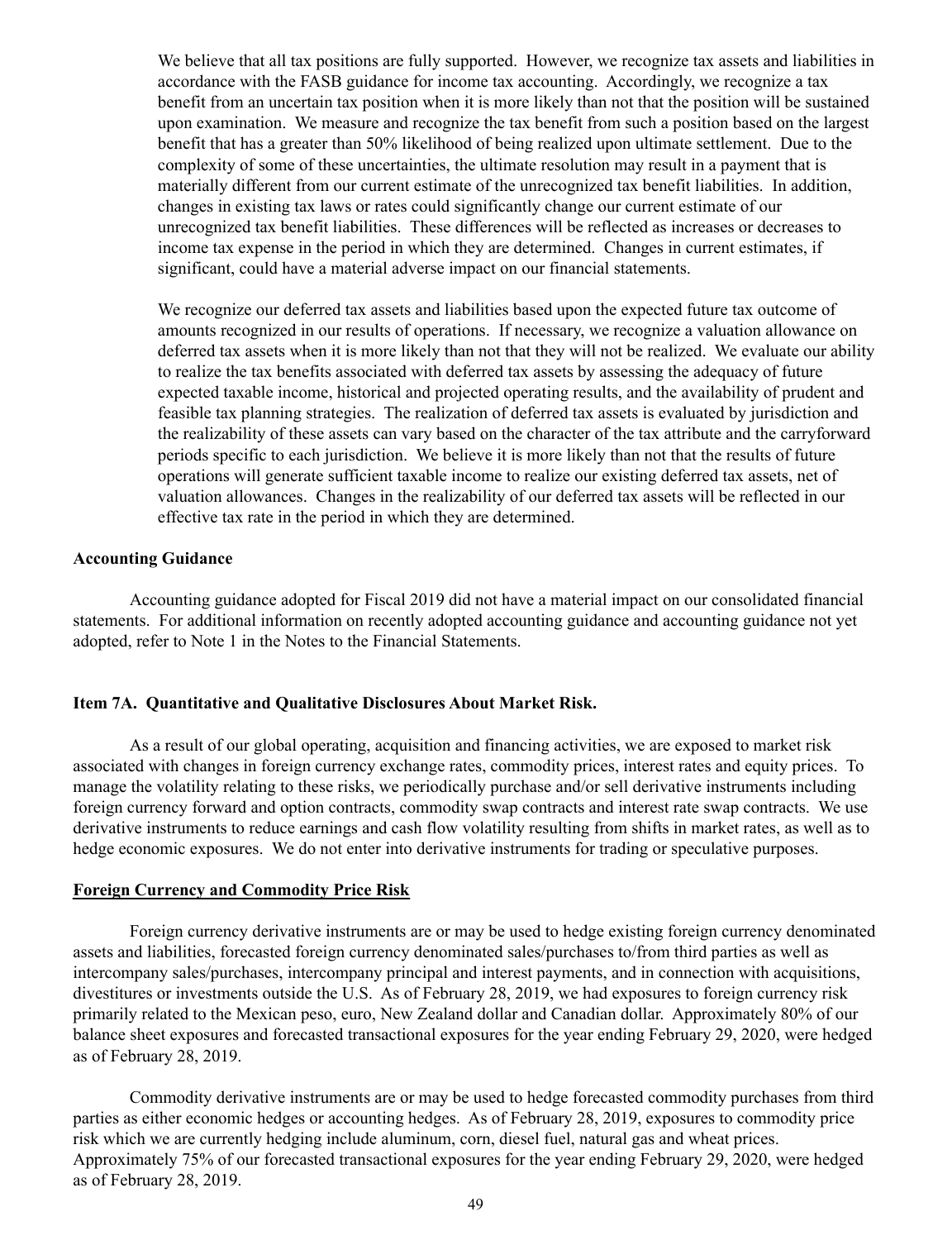We have performed a sensitivity analysis to estimate our exposure to market risk of foreign exchange rates and commodity prices reflecting the impact of a hypothetical 10% adverse change in the applicable market. The volatility of the applicable rates and prices is dependent on many factors which cannot be forecasted with reliable accuracy. Losses or gains from the revaluation or settlement of the related underlying positions would substantially offset such gains or losses on the derivative instruments. The aggregate notional value, estimated fair value and sensitivity analysis for our open foreign currency and commodity derivative instruments are summarized as follows:

|                                | Aggregate<br>Notional Value |                      |     |                      |                      | Fair Value,<br>Net Asset (Liability) |                      |      | Increase (Decrease)<br>in Fair Value –<br>Hypothetical<br>10% Adverse Change |              |                      |         |  |
|--------------------------------|-----------------------------|----------------------|-----|----------------------|----------------------|--------------------------------------|----------------------|------|------------------------------------------------------------------------------|--------------|----------------------|---------|--|
|                                |                             | February 28.<br>2019 |     | February 28.<br>2018 | February 28,<br>2019 |                                      | February 28.<br>2018 |      | February 28,<br>2019                                                         |              | February 28,<br>2018 |         |  |
| (in millions)                  |                             |                      |     |                      |                      |                                      |                      |      |                                                                              |              |                      |         |  |
| Foreign currency contracts     | S.                          | 2,039.6              | - S | 1,906.0              |                      | 22.5                                 |                      | 20.4 | - S                                                                          | $(166.5)$ \$ |                      | (107.1) |  |
| Commodity derivative contracts |                             | 284.7                |     | 177.5                |                      | $(2.9)$ \$                           |                      | 3.5  |                                                                              | 24.4         |                      | (15.0)  |  |

#### **Interest Rate Risk**

The estimated fair value of our fixed interest rate debt is subject to interest rate risk, credit risk and foreign currency risk. In addition, we also have variable interest rate debt outstanding (primarily LIBOR-based), certain of which includes a fixed margin subject to the same risks identified for our fixed interest rate debt. As of February 28, 2019, and February 28, 2018, we had no interest rate swap contracts outstanding.

We have performed a sensitivity analysis to estimate our exposure to market risk of interest rates reflecting the impact of a hypothetical 1% increase in the prevailing interest rates. The volatility of the applicable rates is dependent on many factors which cannot be forecasted with reliable accuracy. The aggregate notional value, estimated fair value and sensitivity analysis for our outstanding fixed and variable interest rate debt, including current maturities, are summarized as follows:

|                             | Aggregate<br>Notional Value |   |                      |  | Fair Value           |  |                      |  | Decrease<br>in Fair Value –<br>Hypothetical<br>1% Rate Increase |  |                      |  |
|-----------------------------|-----------------------------|---|----------------------|--|----------------------|--|----------------------|--|-----------------------------------------------------------------|--|----------------------|--|
|                             | February 28,<br>2019        |   | February 28.<br>2018 |  | February 28,<br>2019 |  | February 28.<br>2018 |  | February 28,<br>2019                                            |  | February 28,<br>2018 |  |
| (in millions)               |                             |   |                      |  |                      |  |                      |  |                                                                 |  |                      |  |
| Fixed interest rate debt    | 10.278.9                    | S | 8,787.5              |  | 10,098.5             |  | 8,682.9              |  | $(591.0)$ \$                                                    |  | (524.3)              |  |
| Variable interest rate debt | 3.422.7                     |   | 1,476.1              |  | 3,461.9              |  | 1,460.7              |  | $(88.0)$ \$                                                     |  | (29.6)               |  |

#### **Equity Price Risk**

The estimated fair value of our investments in the Canopy warrants and the Canopy convertible debt securities are subject to equity price risk, interest rate risk, credit risk and foreign currency risk. These investments are recognized at fair value utilizing various option-pricing models and have the potential to fluctuate from, among other items, changes in the quoted market price of the underlying equity security. We manage our equity price risk exposure by closely monitoring the financial condition, performance and outlook of Canopy Growth Corporation.

As of February 28, 2019, the fair value of our investments in the Canopy warrants and the Canopy convertible debt securities was \$3,234.7 million, with an unrealized net gain on these investments of \$1,678.7 million recognized in our results of operations for the year ended February 28, 2019. We have performed a sensitivity analysis to estimate our exposure to market risk of the equity price reflecting the impact of a hypothetical 10% adverse change in the quoted market price of the underlying equity security. As of February 28, 2019, such a hypothetical 10% adverse change would have resulted in a decrease in fair value of \$438.3 million.

For additional discussion on our market risk, refer to Notes 6 and 7 of the Notes to the Financial Statements.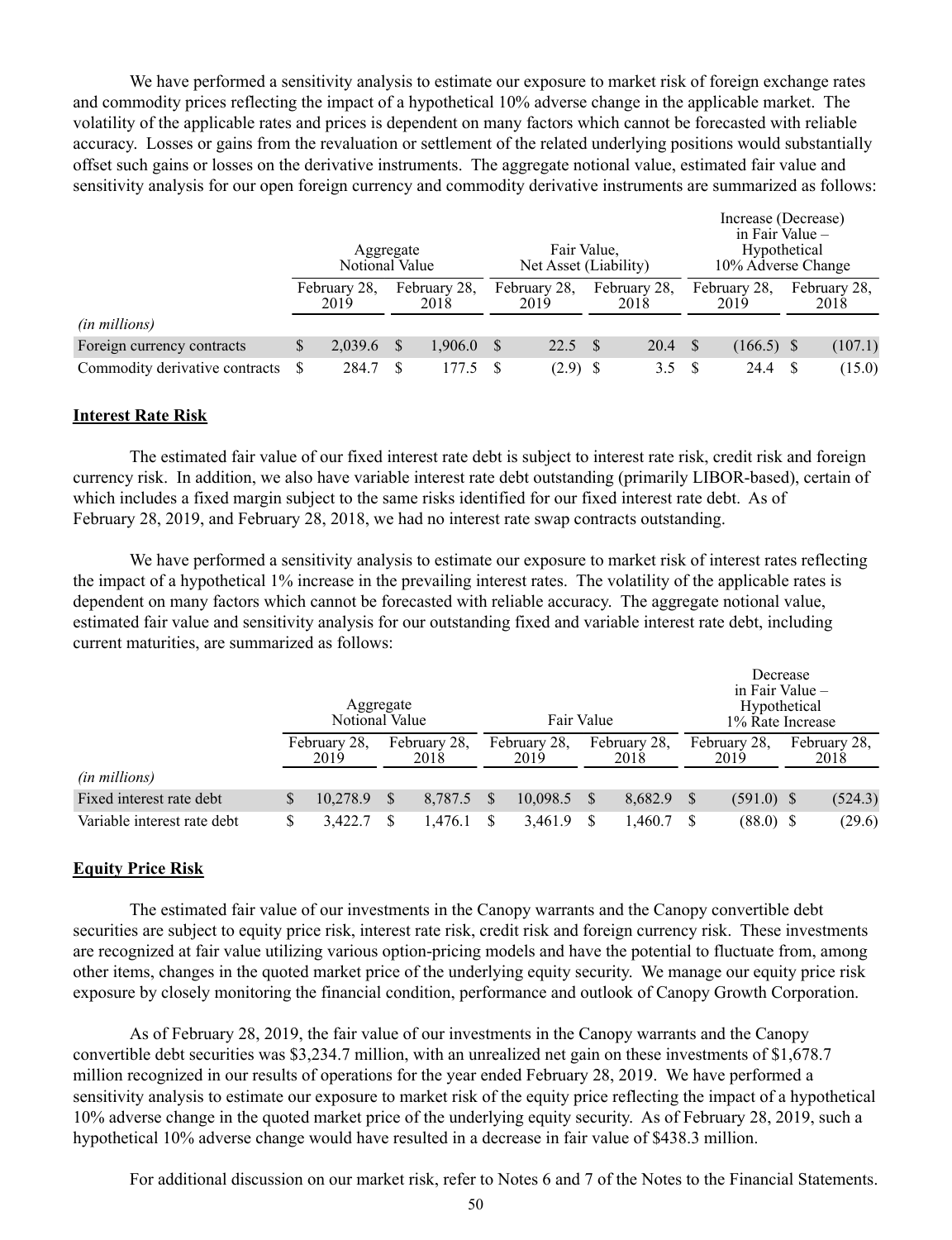# **Item 8. Financial Statements and Supplementary Data.**

# CONSTELLATION BRANDS, INC. AND SUBSIDIARIES INDEX TO CONSOLIDATED FINANCIAL STATEMENTS FEBRUARY 28, 2019

The following information is presented in this Annual Report on Form 10-K:

| Page |
|------|
| 52   |
| 53   |
| 55   |
| 56   |
| 57   |
| 58   |
| 59   |
| 61   |
| 112  |
|      |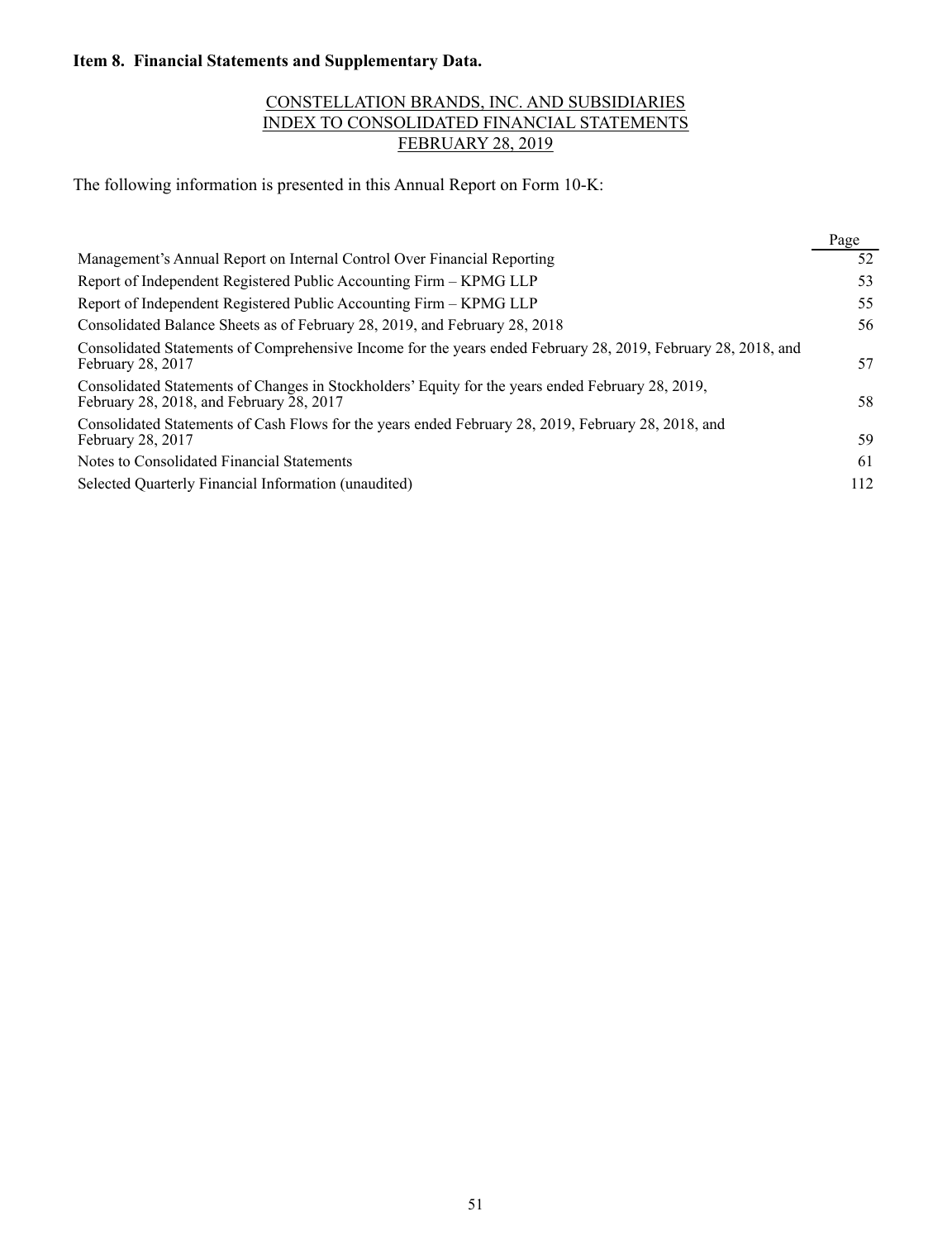## **Management's Annual Report on Internal Control Over Financial Reporting**

Management of Constellation Brands, Inc. and subsidiaries (the "Company") is responsible for establishing and maintaining an adequate system of internal control over financial reporting. This system is designed to provide reasonable assurance regarding the reliability of financial reporting and the preparation of financial statements for external purposes in accordance with U.S. generally accepted accounting principles.

The Company's internal control over financial reporting includes those policies and procedures that (i) pertain to the maintenance of records that, in reasonable detail, accurately and fairly reflect the transactions and dispositions of the assets of the Company; (ii) provide reasonable assurance that transactions are recorded as necessary to permit preparation of financial statements in accordance with generally accepted accounting principles, and that receipts and expenditures of the Company are being made only in accordance with authorizations of management and directors of the Company; and (iii) provide reasonable assurance regarding prevention or timely detection of unauthorized acquisition, use, or disposition of the Company's assets that could have a material effect on the financial statements.

Because of its inherent limitations, a system of internal control over financial reporting can provide only reasonable assurance and may not prevent or detect misstatements. Further, because of changes in conditions, effectiveness of internal controls over financial reporting may vary over time.

Management conducted an evaluation of the effectiveness of the system of internal control over financial reporting based on the framework in *Internal Control – Integrated Framework (2013)* issued by the Committee of Sponsoring Organizations (COSO) of the Treadway Commission. Based on that evaluation, management concluded that the Company's internal control over financial reporting was effective as of February 28, 2019.

The effectiveness of the Company's internal control over financial reporting has been audited by KPMG LLP, an independent registered public accounting firm, as stated in their report which is included herein.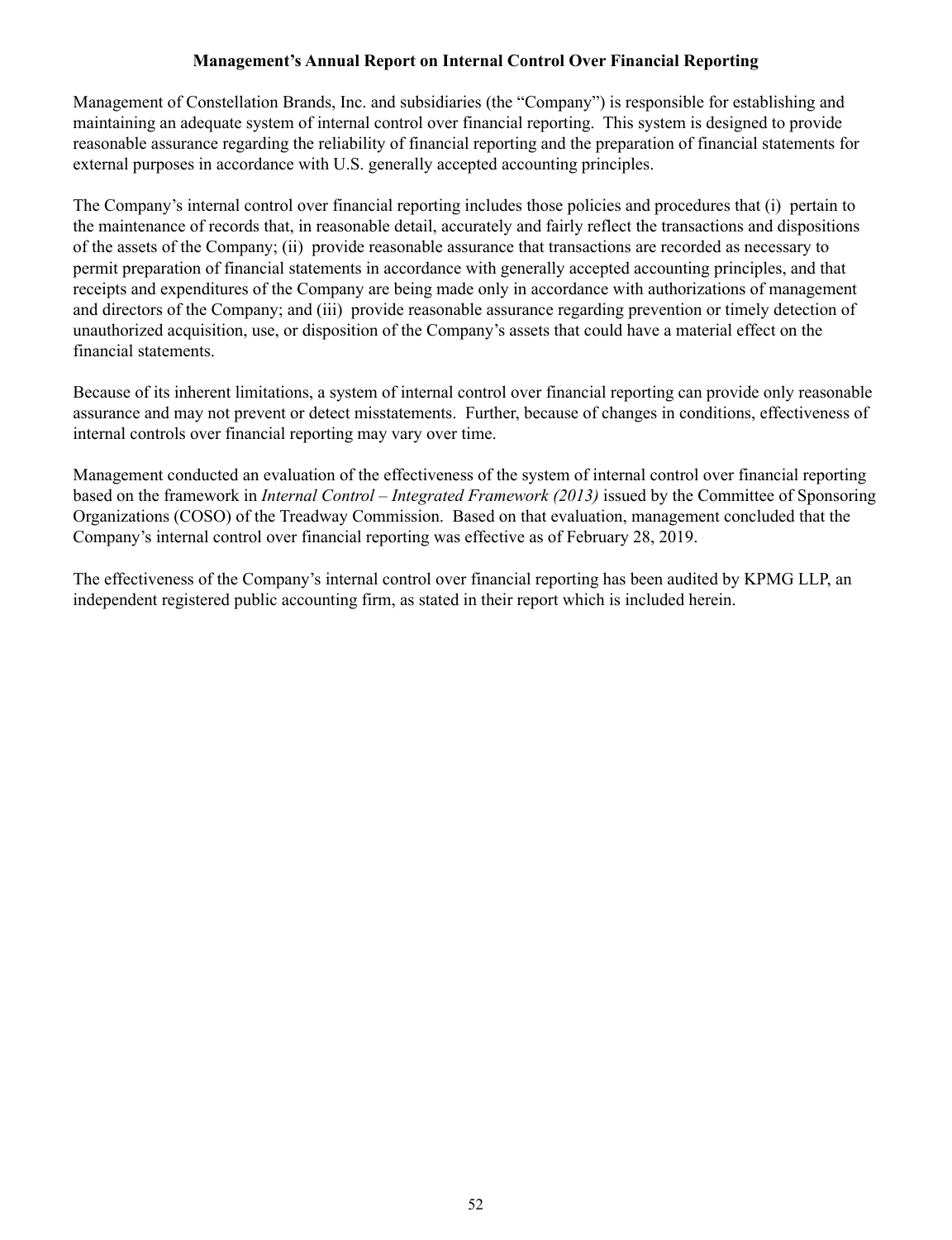# **Report of Independent Registered Public Accounting Firm**

To the Stockholders and Board of Directors Constellation Brands, Inc.:

# *Opinion on Internal Control Over Financial Reporting*

We have audited Constellation Brands, Inc. and subsidiaries' (the Company) internal control over financial reporting as of February 28, 2019, based on criteria established in *Internal Control - Integrated Framework (2013)* issued by the Committee of Sponsoring Organizations of the Treadway Commission. In our opinion, the Company maintained, in all material respects, effective internal control over financial reporting as of February 28, 2019, based on criteria established in *Internal Control - Integrated Framework (2013)* issued by the Committee of Sponsoring Organizations of the Treadway Commission.

We also have audited, in accordance with the standards of the Public Company Accounting Oversight Board (United States) (PCAOB), the consolidated balance sheets of the Company as of February 28, 2019 and 2018, the related consolidated statements of comprehensive income, changes in stockholders' equity, and cash flows for each of the fiscal years in the three-year period ended February 28, 2019, and the related notes (collectively, the consolidated financial statements), and our report dated April 23, 2019 expressed an unqualified opinion on those consolidated financial statements.

# *Basis for Opinion*

The Company's management is responsible for maintaining effective internal control over financial reporting and for its assessment of the effectiveness of internal control over financial reporting, included in the accompanying Management's Annual Report on Internal Control Over Financial Reporting. Our responsibility is to express an opinion on the Company's internal control over financial reporting based on our audit. We are a public accounting firm registered with the PCAOB and are required to be independent with respect to the Company in accordance with the U.S. federal securities laws and the applicable rules and regulations of the Securities and Exchange Commission and the PCAOB.

We conducted our audit in accordance with the standards of the PCAOB. Those standards require that we plan and perform the audit to obtain reasonable assurance about whether effective internal control over financial reporting was maintained in all material respects. Our audit of internal control over financial reporting included obtaining an understanding of internal control over financial reporting, assessing the risk that a material weakness exists, and testing and evaluating the design and operating effectiveness of internal control based on the assessed risk. Our audit also included performing such other procedures as we considered necessary in the circumstances. We believe that our audit provides a reasonable basis for our opinion.

# *Definition and Limitations of Internal Control Over Financial Reporting*

A company's internal control over financial reporting is a process designed to provide reasonable assurance regarding the reliability of financial reporting and the preparation of financial statements for external purposes in accordance with generally accepted accounting principles. A company's internal control over financial reporting includes those policies and procedures that (1) pertain to the maintenance of records that, in reasonable detail, accurately and fairly reflect the transactions and dispositions of the assets of the company; (2) provide reasonable assurance that transactions are recorded as necessary to permit preparation of financial statements in accordance with generally accepted accounting principles, and that receipts and expenditures of the company are being made only in accordance with authorizations of management and directors of the company; and (3) provide reasonable assurance regarding prevention or timely detection of unauthorized acquisition, use, or disposition of the company's assets that could have a material effect on the financial statements.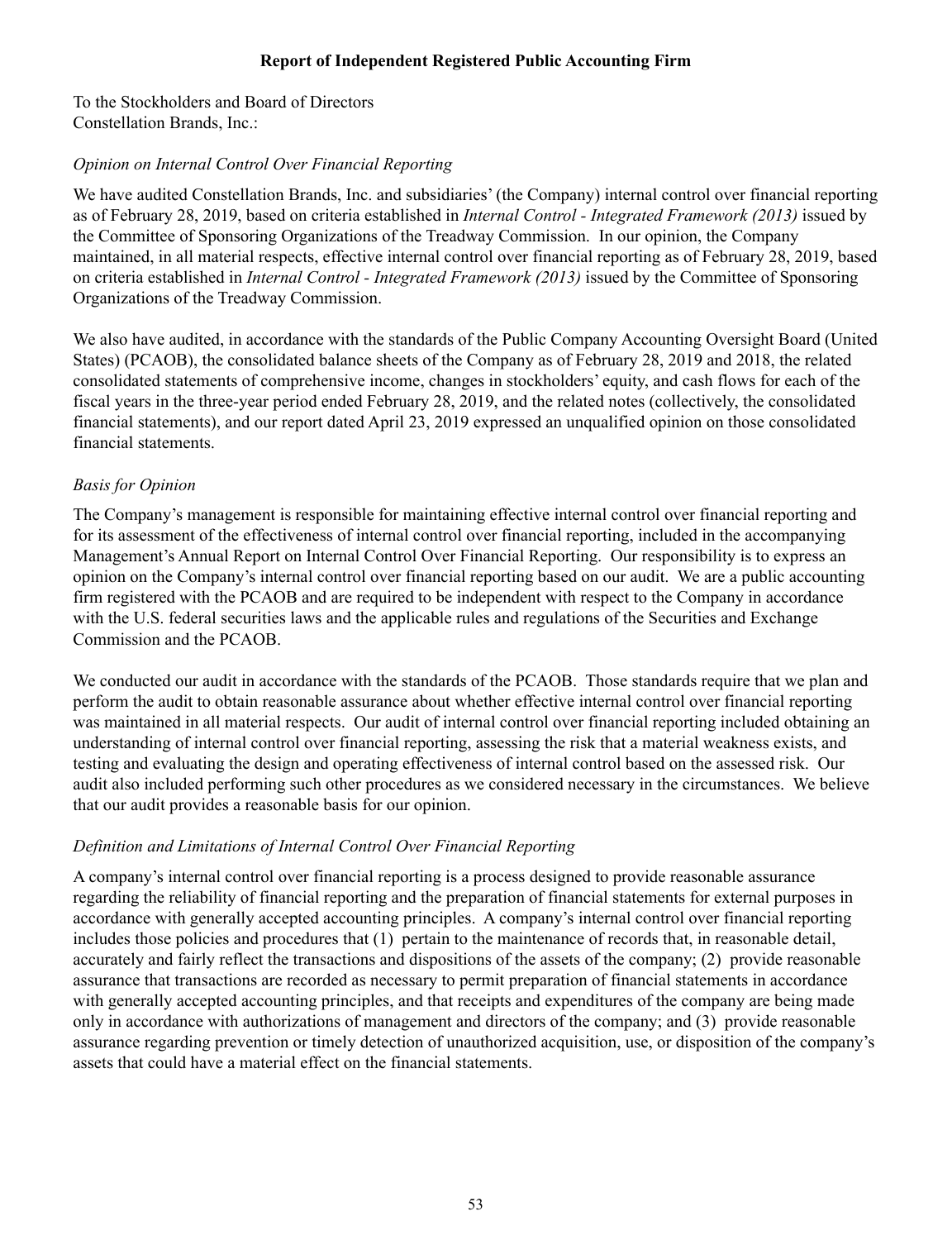Because of its inherent limitations, internal control over financial reporting may not prevent or detect misstatements. Also, projections of any evaluation of effectiveness to future periods are subject to the risk that controls may become inadequate because of changes in conditions, or that the degree of compliance with the policies or procedures may deteriorate.

## /s/ KPMG LLP

Rochester, New York April 23, 2019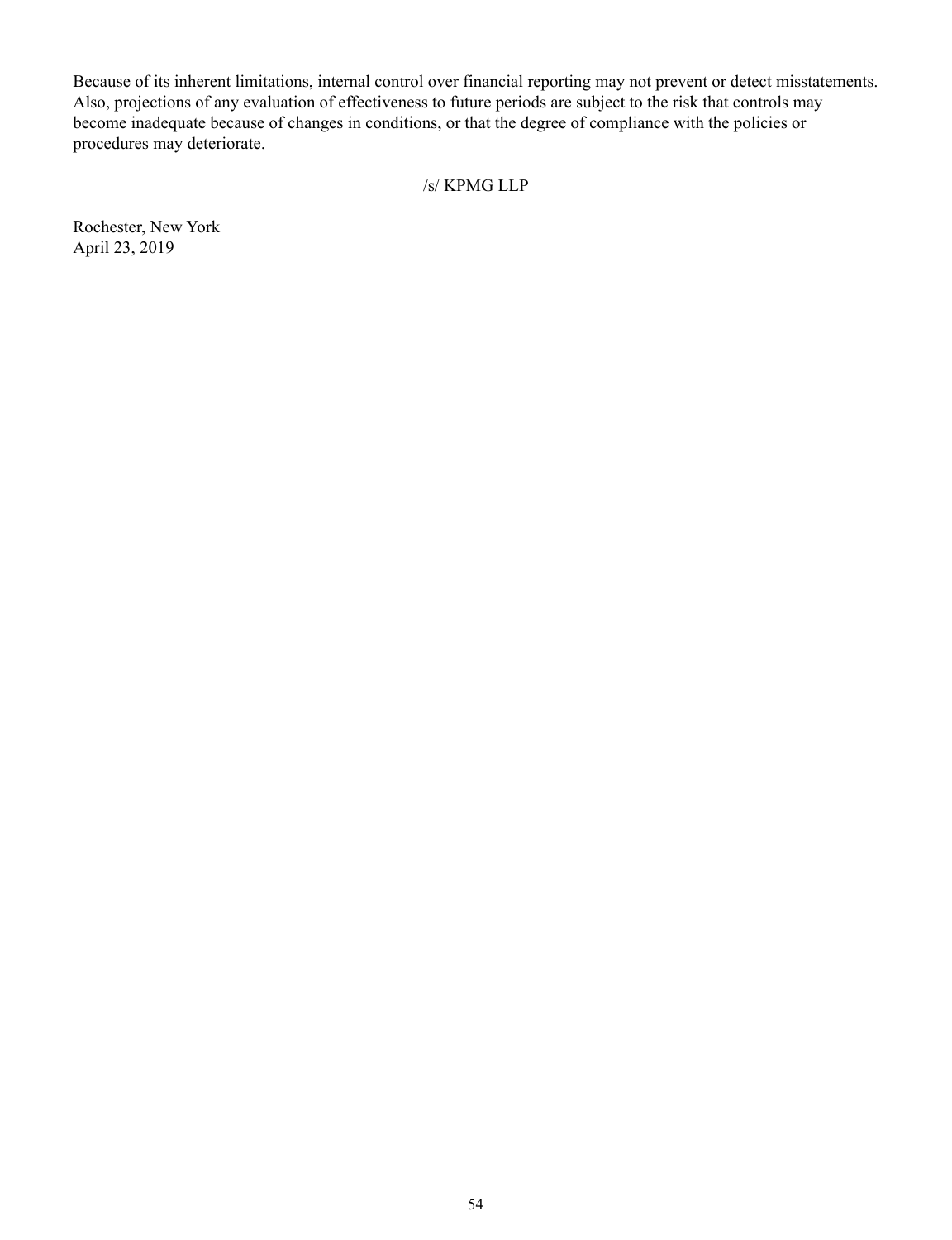# **Report of Independent Registered Public Accounting Firm**

To the Stockholders and Board of Directors Constellation Brands, Inc.:

## *Opinion on the Consolidated Financial Statements*

We have audited the accompanying consolidated balance sheets of Constellation Brands, Inc. and subsidiaries (the Company) as of February 28, 2019 and 2018, the related consolidated statements of comprehensive income, changes in stockholders' equity, and cash flows for each of the fiscal years in the three-year period ended February 28, 2019, and the related notes (collectively, the consolidated financial statements). In our opinion, the consolidated financial statements present fairly, in all material respects, the financial position of the Company as of February 28, 2019 and 2018, and the results of its operations and its cash flows for each of the fiscal years in the three-year period ended February 28, 2019, in conformity with U.S. generally accepted accounting principles.

We also have audited, in accordance with the standards of the Public Company Accounting Oversight Board (United States) (PCAOB), the Company's internal control over financial reporting as of February 28, 2019, based on criteria established in *Internal Control - Integrated Framework (2013)* issued by the Committee of Sponsoring Organizations of the Treadway Commission, and our report dated April 23, 2019 expressed an unqualified opinion on the effectiveness of the Company's internal control over financial reporting*.*

# *Basis for Opinion*

These consolidated financial statements are the responsibility of the Company's management. Our responsibility is to express an opinion on these consolidated financial statements based on our audits. We are a public accounting firm registered with the PCAOB and are required to be independent with respect to the Company in accordance with the U.S. federal securities laws and the applicable rules and regulations of the Securities and Exchange Commission and the PCAOB.

We conducted our audits in accordance with the standards of the PCAOB. Those standards require that we plan and perform the audit to obtain reasonable assurance about whether the consolidated financial statements are free of material misstatement, whether due to error or fraud. Our audits included performing procedures to assess the risks of material misstatement of the consolidated financial statements, whether due to error or fraud, and performing procedures that respond to those risks. Such procedures included examining, on a test basis, evidence regarding the amounts and disclosures in the consolidated financial statements. Our audits also included evaluating the accounting principles used and significant estimates made by management, as well as evaluating the overall presentation of the consolidated financial statements. We believe that our audits provide a reasonable basis for our opinion.

# /s/ KPMG LLP

We have served as the Company's auditor since 2002.

Rochester, New York April 23, 2019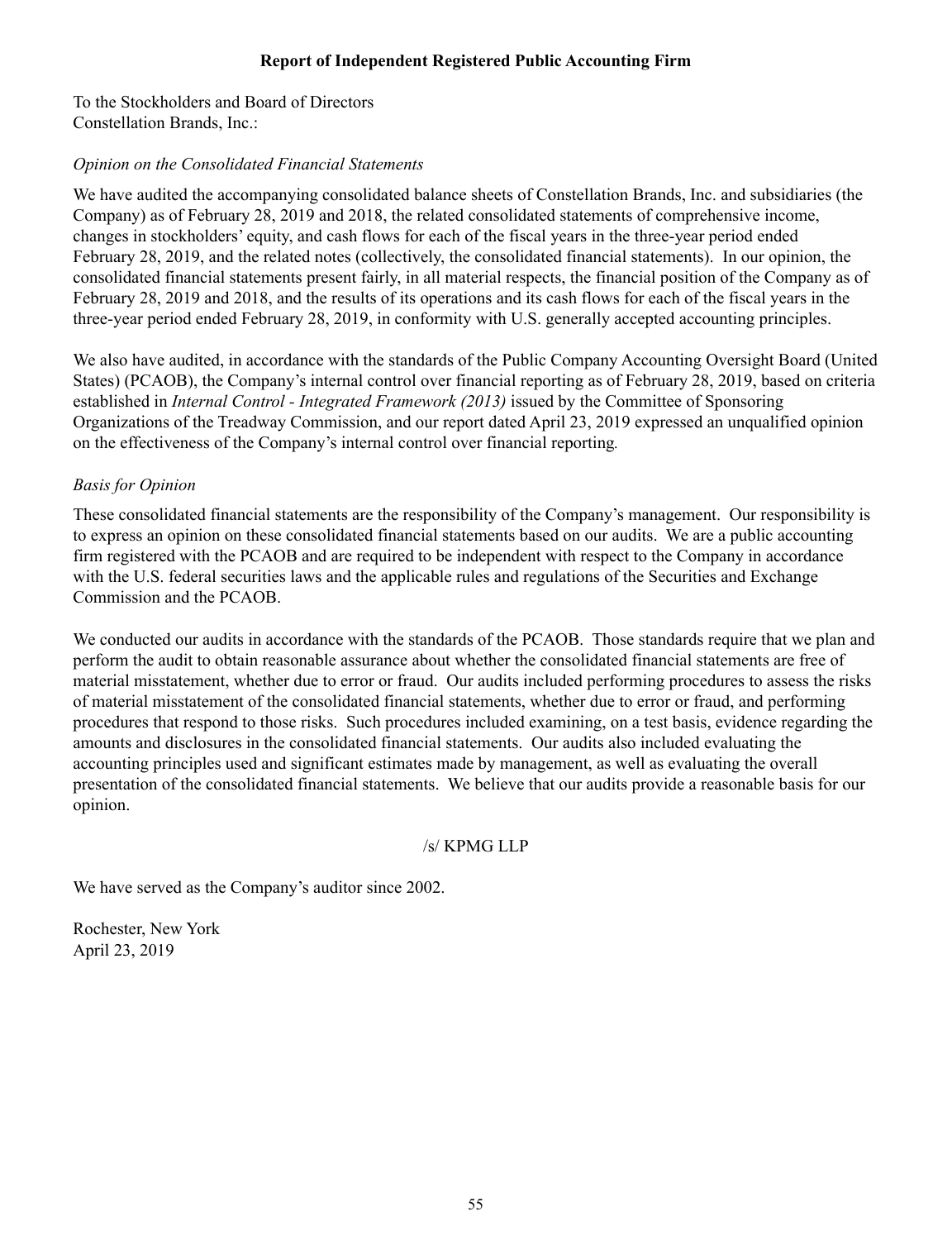#### CONSTELLATION BRANDS, INC. AND SUBSIDIARIES CONSOLIDATED BALANCE SHEETS *(in millions, except share and per share data)*

| <b>ASSETS</b><br>Current assets:<br>$\mathbb{S}$<br>$\mathcal{S}$<br>90.3<br>Cash and cash equivalents<br>93.6<br>Accounts receivable<br>846.9<br>776.2<br>Inventories<br>2,130.4<br>2,084.0<br>Prepaid expenses and other<br>613.1<br>523.5<br>3,474.0<br>3,684.0<br>Total current assets<br>Property, plant and equipment<br>4,789.7<br>5,267.3<br>Goodwill<br>8,088.8<br>8,083.1<br>Intangible assets<br>3,198.1<br>3,304.8<br>121.5<br>Equity method investments<br>3,465.6<br>Securities measured at fair value<br>672.2<br>3,234.7<br>Deferred income taxes<br>2,183.3<br>Other assets<br>109.7<br>93.4 |
|---------------------------------------------------------------------------------------------------------------------------------------------------------------------------------------------------------------------------------------------------------------------------------------------------------------------------------------------------------------------------------------------------------------------------------------------------------------------------------------------------------------------------------------------------------------------------------------------------------------|
|                                                                                                                                                                                                                                                                                                                                                                                                                                                                                                                                                                                                               |
|                                                                                                                                                                                                                                                                                                                                                                                                                                                                                                                                                                                                               |
|                                                                                                                                                                                                                                                                                                                                                                                                                                                                                                                                                                                                               |
|                                                                                                                                                                                                                                                                                                                                                                                                                                                                                                                                                                                                               |
|                                                                                                                                                                                                                                                                                                                                                                                                                                                                                                                                                                                                               |
|                                                                                                                                                                                                                                                                                                                                                                                                                                                                                                                                                                                                               |
|                                                                                                                                                                                                                                                                                                                                                                                                                                                                                                                                                                                                               |
|                                                                                                                                                                                                                                                                                                                                                                                                                                                                                                                                                                                                               |
|                                                                                                                                                                                                                                                                                                                                                                                                                                                                                                                                                                                                               |
|                                                                                                                                                                                                                                                                                                                                                                                                                                                                                                                                                                                                               |
|                                                                                                                                                                                                                                                                                                                                                                                                                                                                                                                                                                                                               |
|                                                                                                                                                                                                                                                                                                                                                                                                                                                                                                                                                                                                               |
|                                                                                                                                                                                                                                                                                                                                                                                                                                                                                                                                                                                                               |
|                                                                                                                                                                                                                                                                                                                                                                                                                                                                                                                                                                                                               |
| \$<br>29,231.5 \$<br>20,538.7<br>Total assets                                                                                                                                                                                                                                                                                                                                                                                                                                                                                                                                                                 |
| LIABILITIES AND STOCKHOLDERS' EQUITY                                                                                                                                                                                                                                                                                                                                                                                                                                                                                                                                                                          |
| Current liabilities:                                                                                                                                                                                                                                                                                                                                                                                                                                                                                                                                                                                          |
| \$<br>Short-term borrowings<br>791.5<br>-S<br>746.8                                                                                                                                                                                                                                                                                                                                                                                                                                                                                                                                                           |
| Current maturities of long-term debt<br>1,065.2<br>22.3                                                                                                                                                                                                                                                                                                                                                                                                                                                                                                                                                       |
| Accounts payable<br>616.7<br>592.2                                                                                                                                                                                                                                                                                                                                                                                                                                                                                                                                                                            |
| Other accrued expenses and liabilities<br>690.4<br>678.3                                                                                                                                                                                                                                                                                                                                                                                                                                                                                                                                                      |
| Total current liabilities<br>2,039.6<br>3,163.8                                                                                                                                                                                                                                                                                                                                                                                                                                                                                                                                                               |
| Long-term debt, less current maturities<br>11,759.8<br>9,417.6                                                                                                                                                                                                                                                                                                                                                                                                                                                                                                                                                |
| Deferred income taxes and other liabilities<br>1,470.7<br>1,089.8                                                                                                                                                                                                                                                                                                                                                                                                                                                                                                                                             |
| <b>Total liabilities</b><br>16,394.3<br>12,547.0                                                                                                                                                                                                                                                                                                                                                                                                                                                                                                                                                              |
| Commitments and contingencies (Note 15)                                                                                                                                                                                                                                                                                                                                                                                                                                                                                                                                                                       |
| CBI stockholders' equity:                                                                                                                                                                                                                                                                                                                                                                                                                                                                                                                                                                                     |
| Preferred Stock, \$.01 par value – Authorized, 1,000,000 shares; Issued, none                                                                                                                                                                                                                                                                                                                                                                                                                                                                                                                                 |
| Class A Common Stock, \$.01 par value - Authorized, 322,000,000 shares; Issued,<br>1.9<br>2.6<br>185,740,178 shares and 258,718,356 shares, respectively                                                                                                                                                                                                                                                                                                                                                                                                                                                      |
| Class B Convertible Common Stock, \$.01 par value - Authorized, 30,000,000 shares;<br>Issued, 28,322,419 shares and 28,335,387 shares, respectively<br>0.3<br>0.3                                                                                                                                                                                                                                                                                                                                                                                                                                             |
| Class 1 Common Stock, \$.01 par value - Authorized, 25,000,000 shares; Issued,<br>1,149,624 shares and 1,970 shares, respectively                                                                                                                                                                                                                                                                                                                                                                                                                                                                             |
| Additional paid-in capital<br>1,410.8<br>2,825.3                                                                                                                                                                                                                                                                                                                                                                                                                                                                                                                                                              |
| Retained earnings<br>14,276.2<br>9,157.2                                                                                                                                                                                                                                                                                                                                                                                                                                                                                                                                                                      |
| Accumulated other comprehensive loss<br>(353.9)<br>(202.9)                                                                                                                                                                                                                                                                                                                                                                                                                                                                                                                                                    |
| 11,782.5<br>15,335.3                                                                                                                                                                                                                                                                                                                                                                                                                                                                                                                                                                                          |
| Less: Treasury stock -                                                                                                                                                                                                                                                                                                                                                                                                                                                                                                                                                                                        |
| Class A Common Stock, at cost, 18,927,966 shares and 90,743,239 shares, respectively<br>(2,782.1)<br>(3,805.2)                                                                                                                                                                                                                                                                                                                                                                                                                                                                                                |
| Class B Convertible Common Stock, at cost, 5,005,800 shares<br>(2.2)<br>(2.2)                                                                                                                                                                                                                                                                                                                                                                                                                                                                                                                                 |
| (2,784.3)<br>(3,807.4)                                                                                                                                                                                                                                                                                                                                                                                                                                                                                                                                                                                        |
| Total CBI stockholders' equity<br>12,551.0<br>7,975.1                                                                                                                                                                                                                                                                                                                                                                                                                                                                                                                                                         |
| Noncontrolling interests<br>286.2<br>16.6                                                                                                                                                                                                                                                                                                                                                                                                                                                                                                                                                                     |
| Total stockholders' equity<br>7,991.7<br>12,837.2                                                                                                                                                                                                                                                                                                                                                                                                                                                                                                                                                             |
| Total liabilities and stockholders' equity<br>$\mathbb S$<br>$29,231.5$ \$<br>20,538.7                                                                                                                                                                                                                                                                                                                                                                                                                                                                                                                        |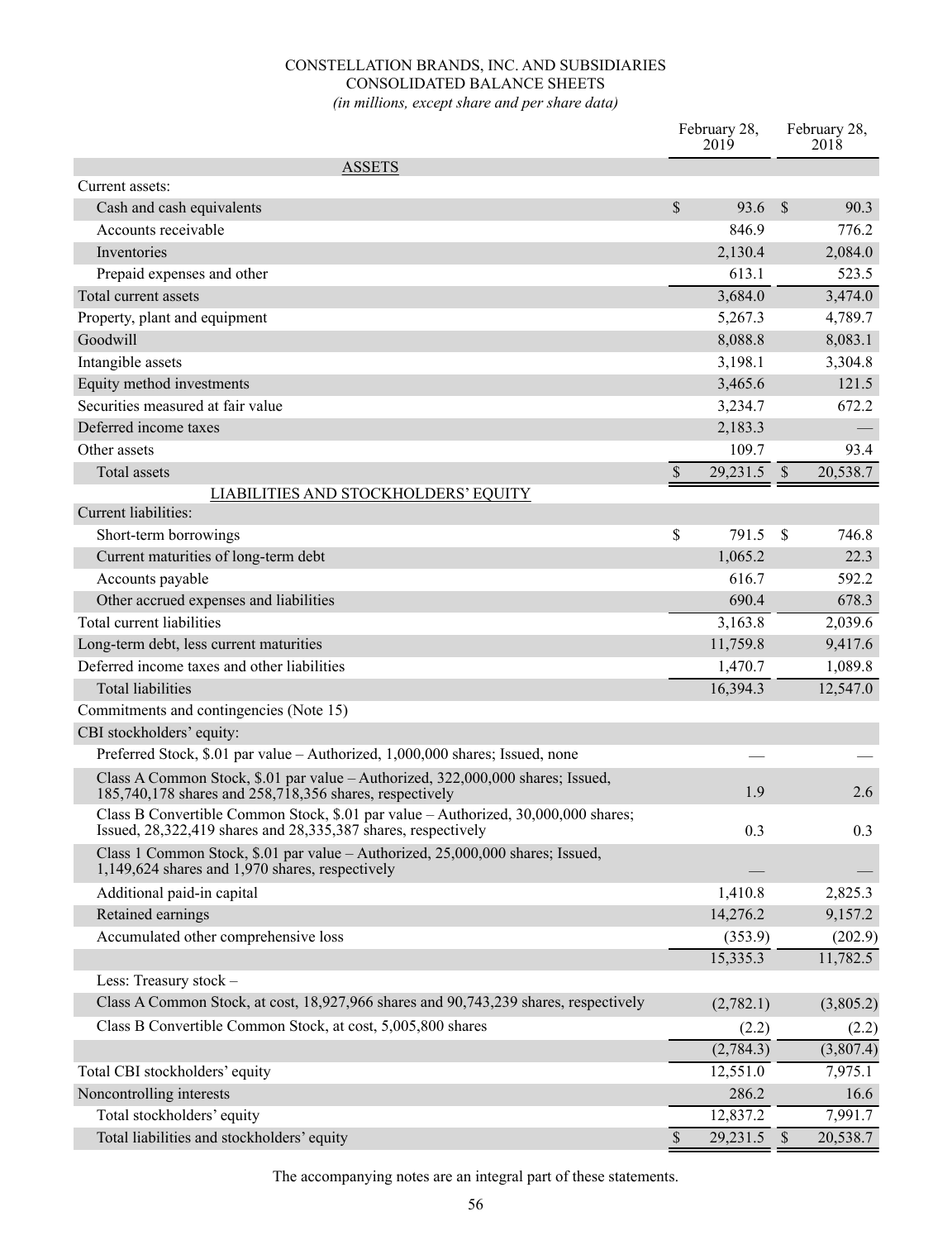#### CONSTELLATION BRANDS, INC. AND SUBSIDIARIES CONSOLIDATED STATEMENTS OF COMPREHENSIVE INCOME *(in millions, except per share data)*

| February 28,<br>February 28,<br>February 28,<br>2019<br>2018<br>2017<br>$\mathbb{S}$<br>$\overline{\mathcal{S}}$<br>8,322.1<br>$\sqrt{\ }$<br>8,884.3<br>Sales<br>Excise taxes<br>(768.3)<br>(741.8) | 8,051.2   |
|------------------------------------------------------------------------------------------------------------------------------------------------------------------------------------------------------|-----------|
|                                                                                                                                                                                                      | (730.1)   |
|                                                                                                                                                                                                      |           |
|                                                                                                                                                                                                      |           |
| 8,116.0<br>7,580.3<br>Net sales                                                                                                                                                                      | 7,321.1   |
| Cost of product sold<br>(4,035.7)<br>(3,767.8)                                                                                                                                                       | (3,802.1) |
| Gross profit<br>4,080.3<br>3,812.5                                                                                                                                                                   | 3,519.0   |
| Selling, general and administrative expenses<br>(1,668.1)<br>(1, 532.7)                                                                                                                              | (1,392.4) |
| Gain on sale of business                                                                                                                                                                             | 262.4     |
| Operating income<br>2,412.2<br>2,279.8                                                                                                                                                               | 2,389.0   |
| Income from unconsolidated investments<br>2,101.6<br>487.2                                                                                                                                           | 27.3      |
| (367.1)<br>Interest expense<br>(332.0)                                                                                                                                                               | (333.3)   |
| Loss on extinguishment of debt<br>(1.7)<br>(97.0)                                                                                                                                                    |           |
| Income before income taxes<br>4,145.0<br>2,338.0                                                                                                                                                     | 2,083.0   |
| Provision for income taxes<br>(685.9)<br>(22.7)                                                                                                                                                      | (550.3)   |
| 3,459.1<br>2,315.3<br>Net income                                                                                                                                                                     | 1,532.7   |
| Net income attributable to noncontrolling interests<br>(23.2)<br>(11.9)                                                                                                                              | (4.1)     |
| Net income attributable to CBI<br>3,435.9<br>$\mathbb{S}$<br>2,303.4<br>\$<br>$\mathbb{S}$                                                                                                           | 1,528.6   |
| Net income per common share attributable to CBI:                                                                                                                                                     |           |
| Basic - Class A Common Stock<br>\$<br>11.96<br>18.24<br>$\boldsymbol{\mathsf{S}}$<br>$\mathbb{S}$                                                                                                    | 7.76      |
| Basic - Class B Convertible Common Stock<br>10.86<br>\$<br>16.57<br>$\mathbb{S}$<br>-\$                                                                                                              | 7.04      |
|                                                                                                                                                                                                      |           |
| Diluted - Class A Common Stock<br>\$<br>\$<br>\$<br>17.57<br>11.47                                                                                                                                   | 7.49      |
| Diluted - Class B Convertible Common Stock<br>\$<br>16.21<br>10.59<br>\$<br>\$                                                                                                                       | 6.90      |
| Weighted average common shares outstanding:                                                                                                                                                          |           |
| Basic - Class A Common Stock<br>167.249<br>171.457                                                                                                                                                   | 175.934   |
| Basic - Class B Convertible Common Stock<br>23.321<br>23.336                                                                                                                                         | 23.353    |
| Diluted - Class A Common Stock<br>195.532<br>200.745                                                                                                                                                 | 204.099   |
| Diluted - Class B Convertible Common Stock<br>23.321<br>23.336                                                                                                                                       | 23.353    |
| Cash dividends declared per common share:                                                                                                                                                            |           |
| \$<br>Class A Common Stock<br>$2.96$ \$<br>2.08<br>\$                                                                                                                                                | 1.60      |
| Class B Convertible Common Stock<br>\$<br>2.68<br>\$<br>1.88<br>\$                                                                                                                                   | 1.44      |
| Comprehensive income:                                                                                                                                                                                |           |
| Net income<br>\$<br>3,459.1<br>\$<br>2,315.3<br>$\mathbb{S}$                                                                                                                                         | 1,532.7   |
| Other comprehensive income (loss), net of income tax effect:                                                                                                                                         |           |
| Foreign currency translation adjustments<br>(196.8)<br>153.8                                                                                                                                         | 22.1      |
| Unrealized gain on cash flow hedges<br>11.4<br>55.5                                                                                                                                                  | 7.8       |
| Unrealized gain (loss) on available-for-sale debt securities<br>2.5<br>(0.2)                                                                                                                         | 0.5       |
| Pension/postretirement adjustments<br>0.5<br>(1.1)                                                                                                                                                   | 11.6      |
| Share of other comprehensive income of equity method investments<br>29.6                                                                                                                             |           |
| Other comprehensive income (loss), net of income tax effect<br>(152.8)<br>208.0                                                                                                                      | 42.0      |
| Comprehensive income<br>3,306.3<br>2,523.3                                                                                                                                                           | 1,574.7   |
| Comprehensive (income) loss attributable to noncontrolling interests<br>(21.4)<br>(23.0)                                                                                                             | 6.6       |
| Comprehensive income attributable to CBI<br>$\mathbb{S}% _{n}^{X\rightarrow\mathbb{R}}$<br>3,284.9 \$<br>$2,500.3$ \$                                                                                | 1,581.3   |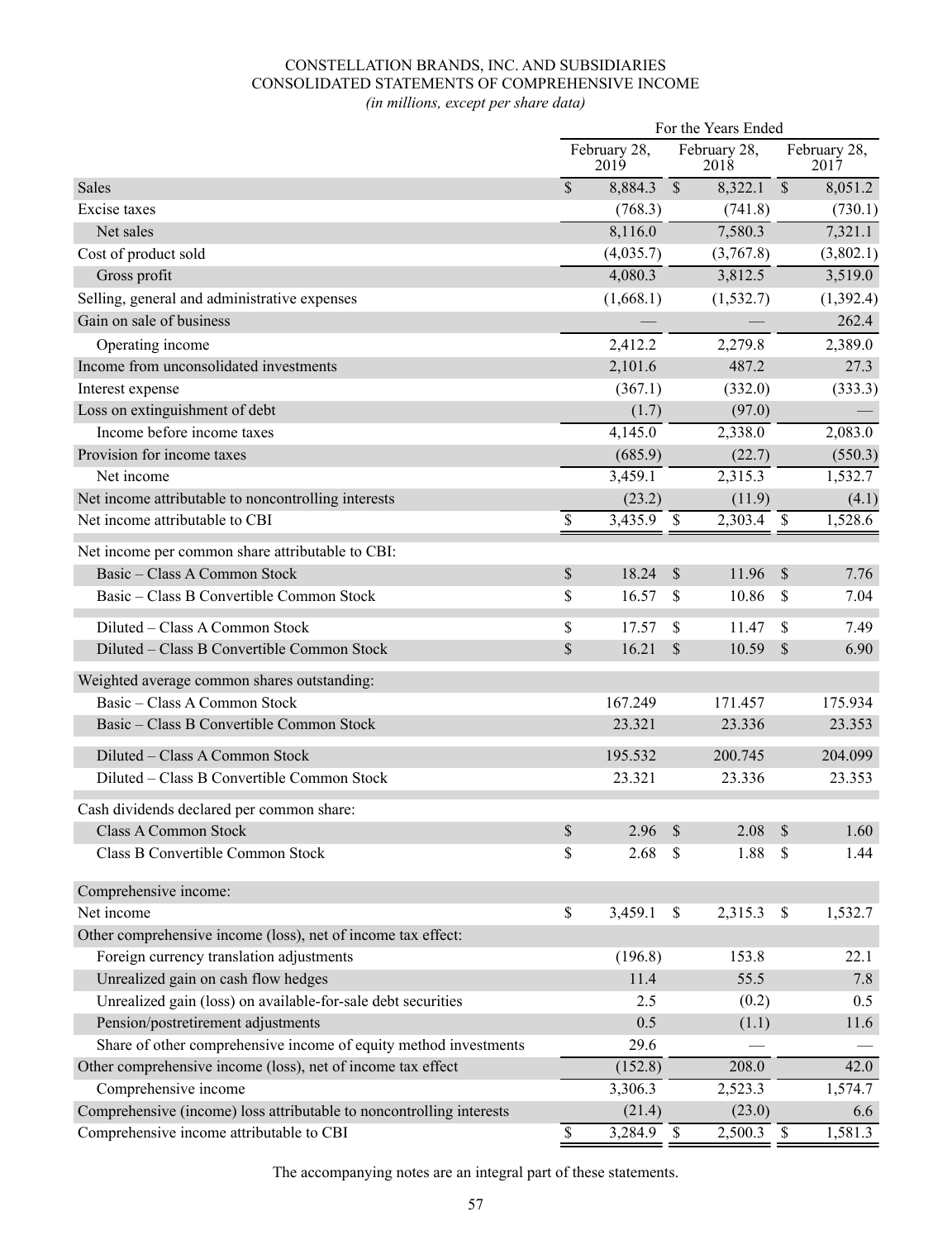#### CONSTELLATION BRANDS, INC. AND SUBSIDIARIES CONSOLIDATED STATEMENTS OF CHANGES IN STOCKHOLDERS' EQUITY *(in millions)*

|                                                                    |                    | Common Stock        | Additional             |                      | Accumulated<br>Other           |                   | Non-                     |                         |
|--------------------------------------------------------------------|--------------------|---------------------|------------------------|----------------------|--------------------------------|-------------------|--------------------------|-------------------------|
|                                                                    | Class A            | Class B             | Paid-in<br>Capital     | Retained<br>Earnings | Comprehensive<br>Income (Loss) | Treasury<br>Stock | controlling<br>Interests | Total                   |
| Balance at February 29, 2016                                       | \$<br>2.6          | $\mathbb{S}$<br>0.3 | $\mathbf S$<br>2,589.0 | \$6,090.5            | $\mathbf S$<br>(452.5)         | $(1,670.3)$ \$    | 132.2                    | $\mathbb{S}$<br>6,691.8 |
| Cumulative effect of change in<br>accounting principle             |                    |                     |                        | (49.0)               |                                |                   |                          | (49.0)                  |
| Comprehensive income:                                              |                    |                     |                        |                      |                                |                   |                          |                         |
| Net income                                                         |                    |                     |                        | 1,528.6              |                                |                   | 4.1                      | 1,532.7                 |
| Other comprehensive income<br>(loss), net of income tax effect     |                    |                     |                        |                      | 52.7                           |                   | (10.7)                   | 42.0                    |
| Comprehensive income                                               |                    |                     |                        |                      |                                |                   |                          | 1,574.7                 |
| Repurchase of shares                                               |                    |                     |                        |                      |                                | (1, 122.7)        |                          | (1, 122.7)              |
| Dividends declared                                                 |                    |                     |                        | (315.6)              |                                |                   |                          | (315.6)                 |
| Conversion of noncontrolling<br>equity interests to long-term debt |                    |                     |                        |                      |                                |                   | (132.0)                  | (132.0)                 |
| Shares issued under equity<br>compensation plans                   |                    |                     | (20.1)                 |                      |                                | 15.3              |                          | (4.8)                   |
| Stock-based compensation                                           |                    |                     | 55.5                   |                      |                                |                   |                          | 55.5                    |
| Tax benefit on stock-based<br>compensation                         |                    |                     | 131.4                  |                      |                                |                   |                          | 131.4                   |
| Balance at February 28, 2017                                       | 2.6                | 0.3                 | 2,755.8                | 7,254.5              | (399.8)                        | (2,777.7)         | (6.4)                    | 6,829.3                 |
| Comprehensive income:                                              |                    |                     |                        |                      |                                |                   |                          |                         |
| Net income                                                         |                    |                     |                        | 2,303.4              |                                |                   | 11.9                     | 2,315.3                 |
| Other comprehensive income,<br>net of income tax effect            |                    |                     |                        |                      | 196.9                          |                   | 11.1                     | 208.0                   |
| Comprehensive income                                               |                    |                     |                        |                      |                                |                   |                          | 2,523.3                 |
| Repurchase of shares                                               |                    |                     |                        |                      |                                | (1,038.5)         |                          | (1,038.5)               |
| Dividends declared                                                 |                    |                     |                        | (400.7)              |                                |                   |                          | (400.7)                 |
| Shares issued under equity<br>compensation plans                   |                    |                     | 8.3                    |                      |                                | 8.8               |                          | 17.1                    |
| Stock-based compensation                                           |                    |                     | 61.2                   |                      |                                |                   |                          | 61.2                    |
| Balance at February 28, 2018                                       | 2.6                | 0.3                 | 2,825.3                | 9,157.2              | (202.9)                        | (3,807.4)         | 16.6                     | 7,991.7                 |
| Cumulative effect of change in<br>accounting principle             |                    |                     |                        | 2,242.0              |                                |                   |                          | 2,242.0                 |
| Comprehensive income:                                              |                    |                     |                        |                      |                                |                   |                          |                         |
| Net income                                                         |                    |                     |                        | 3,435.9              |                                |                   | 23.2                     | 3,459.1                 |
| Other comprehensive loss, net of<br>income tax effect              |                    |                     |                        |                      | (151.0)                        |                   | (1.8)                    | (152.8)                 |
| Comprehensive income                                               |                    |                     |                        |                      |                                |                   |                          | 3,306.3                 |
| Retirement of treasury shares                                      | (0.7)              |                     | (1,522.3)              |                      |                                | 1,523.0           |                          |                         |
| Repurchase of shares                                               |                    |                     |                        |                      |                                | (504.3)           |                          | (504.3)                 |
| Dividends declared                                                 |                    |                     |                        | (558.9)              |                                |                   |                          | (558.9)                 |
| Conversion of long-term debt to<br>noncontrolling equity interest  |                    |                     |                        |                      |                                |                   | 248.2                    | 248.2                   |
| Shares issued under equity<br>compensation plans                   |                    |                     | 45.2                   |                      |                                | 4.4               |                          | 49.6                    |
| Stock-based compensation                                           |                    |                     | 62.6                   |                      |                                |                   |                          | 62.6                    |
| Balance at February 28, 2019                                       | $\mathbb S$<br>1.9 | $\mathbb S$<br>0.3  | $\mathbb S$<br>1,410.8 | \$14,276.2           | $\mathbb{S}$<br>(353.9)        | $(2,784.3)$ \, S  | 286.2                    | \$12,837.2              |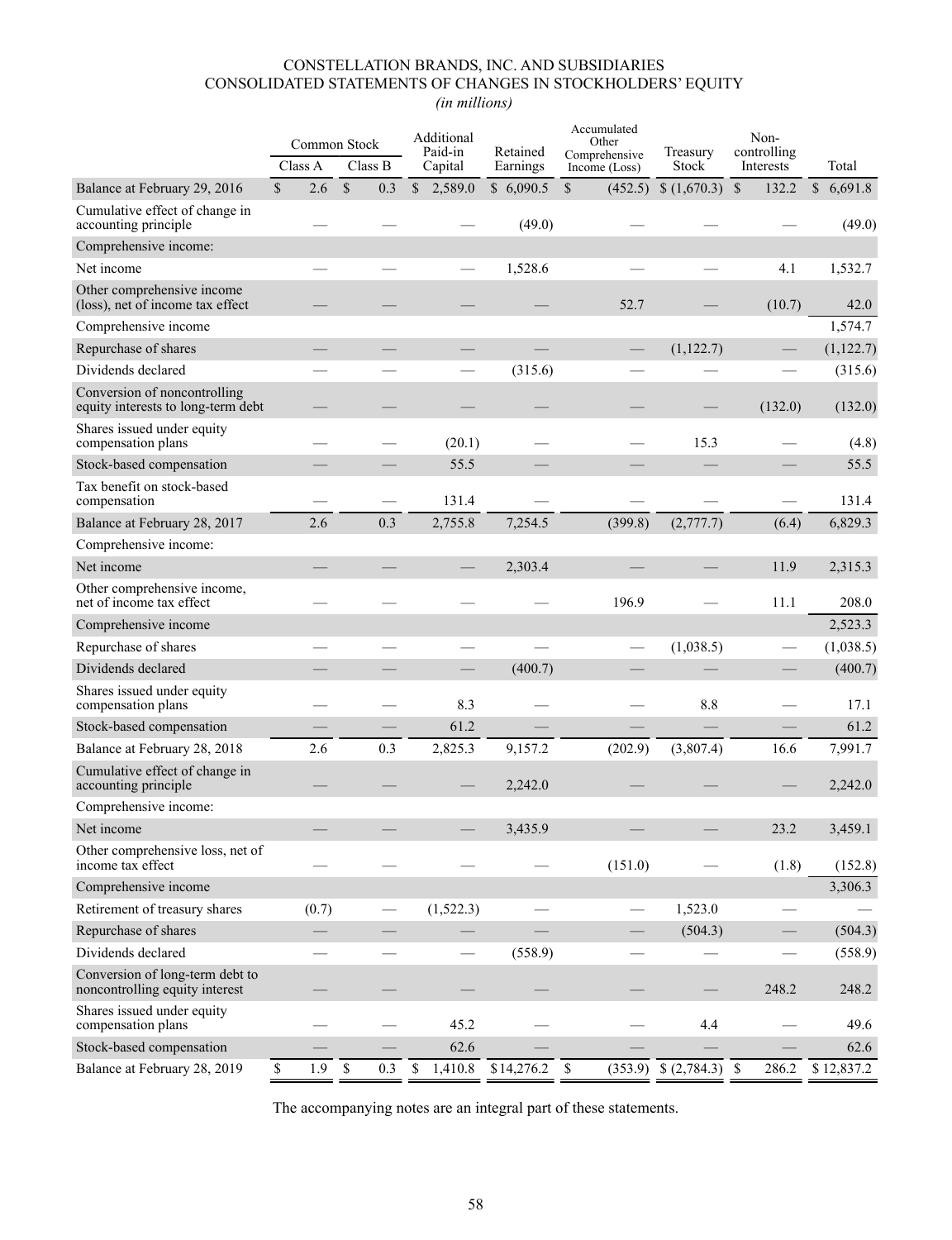#### CONSTELLATION BRANDS, INC. AND SUBSIDIARIES CONSOLIDATED STATEMENTS OF CASH FLOWS *(in millions)*

|                                                                                             | For the Years Ended |                      |              |                      |                      |            |
|---------------------------------------------------------------------------------------------|---------------------|----------------------|--------------|----------------------|----------------------|------------|
|                                                                                             |                     | February 28,<br>2019 |              | February 28,<br>2018 | February 28,<br>2017 |            |
| Cash flows from operating activities:                                                       |                     |                      |              |                      |                      |            |
| Net income                                                                                  | \$                  | 3,459.1              | \$           | $2,315.3$ \$         |                      | 1,532.7    |
| Adjustments to reconcile net income to net cash provided by operating<br>activities:        |                     |                      |              |                      |                      |            |
| Unrealized net gain on securities measured at fair value                                    |                     | (1,971.2)            |              | (464.3)              |                      |            |
| Net gain on sale of unconsolidated investment                                               |                     | (99.8)               |              |                      |                      |            |
| Net income tax benefit related to the Tax Cuts and Jobs Act                                 |                     | (37.6)               |              | (351.2)              |                      |            |
| Deferred tax provision                                                                      |                     | 426.9                |              | 113.8                |                      | 124.8      |
| Depreciation                                                                                |                     | 333.1                |              | 293.8                |                      | 237.5      |
| Impairment and amortization of intangible assets                                            |                     | 114.0                |              | 92.7                 |                      | 56.4       |
| Stock-based compensation                                                                    |                     | 64.1                 |              | 60.9                 |                      | 56.1       |
| Amortization of debt issuance costs and loss on extinguishment of debt                      |                     | 29.4                 |              | 108.7                |                      | 12.7       |
| Gain on sale of business                                                                    |                     |                      |              |                      |                      | (262.4)    |
| Loss on contract termination                                                                |                     |                      |              | 59.0                 |                      |            |
| Change in operating assets and liabilities, net of effects from purchases<br>of businesses: |                     |                      |              |                      |                      |            |
| Accounts receivable                                                                         |                     | (71.9)               |              | (34.1)               |                      | (49.4)     |
| Inventories                                                                                 |                     | (61.9)               |              | (123.8)              |                      | (151.0)    |
| Prepaid expenses and other current assets                                                   |                     | (103.0)              |              | (111.5)              |                      | (71.6)     |
| Accounts payable                                                                            |                     | 21.4                 |              | 12.8                 |                      | 115.9      |
| Other accrued expenses and liabilities                                                      |                     | (22.1)               |              | (66.8)               |                      | 132.6      |
| Other                                                                                       |                     | 165.8                |              | 26.1                 |                      | (38.3)     |
| Total adjustments                                                                           |                     | (1,212.8)            |              | (383.9)              |                      | 163.3      |
| Net cash provided by operating activities                                                   |                     | 2,246.3              |              | 1,931.4              |                      | 1,696.0    |
| Cash flows from investing activities:                                                       |                     |                      |              |                      |                      |            |
| Investments in equity method investees and securities                                       |                     | (4,081.5)            |              | (210.9)              |                      | (17.1)     |
| Purchases of property, plant and equipment                                                  |                     | (886.3)              |              | (1,057.6)            |                      | (907.4)    |
| Purchases of businesses, net of cash acquired                                               |                     | (45.6)               |              | (150.1)              |                      | (1,111.0)  |
| Proceeds from sale of unconsolidated investment                                             |                     | 110.2                |              |                      |                      |            |
| Proceeds from sales of assets                                                               |                     | 72.3                 |              | 5.9                  |                      | 2.1        |
| Proceeds from (payments related to) sale of business                                        |                     |                      |              | (5.0)                |                      | 575.3      |
| Other investing activities                                                                  |                     | (0.9)                |              | (5.4)                |                      | (3.7)      |
| Net cash used in investing activities                                                       |                     | (4,831.8)            |              | (1,423.1)            |                      | (1,461.8)  |
| Cash flows from financing activities:                                                       |                     |                      |              |                      |                      |            |
| Proceeds from issuance of long-term debt                                                    |                     | 3,657.6              |              | 7,933.4              |                      | 1,965.6    |
| Proceeds from shares issued under equity compensation plans                                 |                     | 63.2                 |              | 49.4                 |                      | 59.7       |
| Net proceeds from short-term borrowings                                                     |                     | 45.5                 |              | 137.2                |                      | 197.1      |
| Dividends paid                                                                              |                     | (557.7)              |              | (400.1)              |                      | (315.1)    |
| Purchases of treasury stock                                                                 |                     | (504.3)              |              | (1,038.5)            |                      | (1, 122.7) |
| Principal payments of long-term debt                                                        |                     | (62.8)               |              | (7, 128.7)           |                      | (971.8)    |
| Payments of debt issuance, debt extinguishment and other financing costs                    |                     | (34.6)               |              | (122.2)              |                      | (14.1)     |
| Payments of minimum tax withholdings on stock-based payment awards                          |                     | (13.6)               |              | (31.7)               |                      | (64.9)     |
| Excess tax benefits from stock-based payment awards                                         |                     |                      |              |                      |                      | 131.4      |
| Net cash provided by (used in) financing activities                                         |                     | 2,593.3              |              | (601.2)              |                      | (134.8)    |
| Effect of exchange rate changes on cash and cash equivalents                                |                     | (4.5)                |              | 5.8                  |                      | (5.1)      |
| Net increase (decrease) in cash and cash equivalents                                        |                     | 3.3                  |              | (87.1)               |                      | 94.3       |
| Cash and cash equivalents, beginning of year                                                |                     | 90.3                 |              | 177.4                |                      | 83.1       |
| Cash and cash equivalents, end of year                                                      | $\overline{\$}$     | 93.6                 | $\mathbb{S}$ | 90.3                 | $\mathcal{S}$        | 177.4      |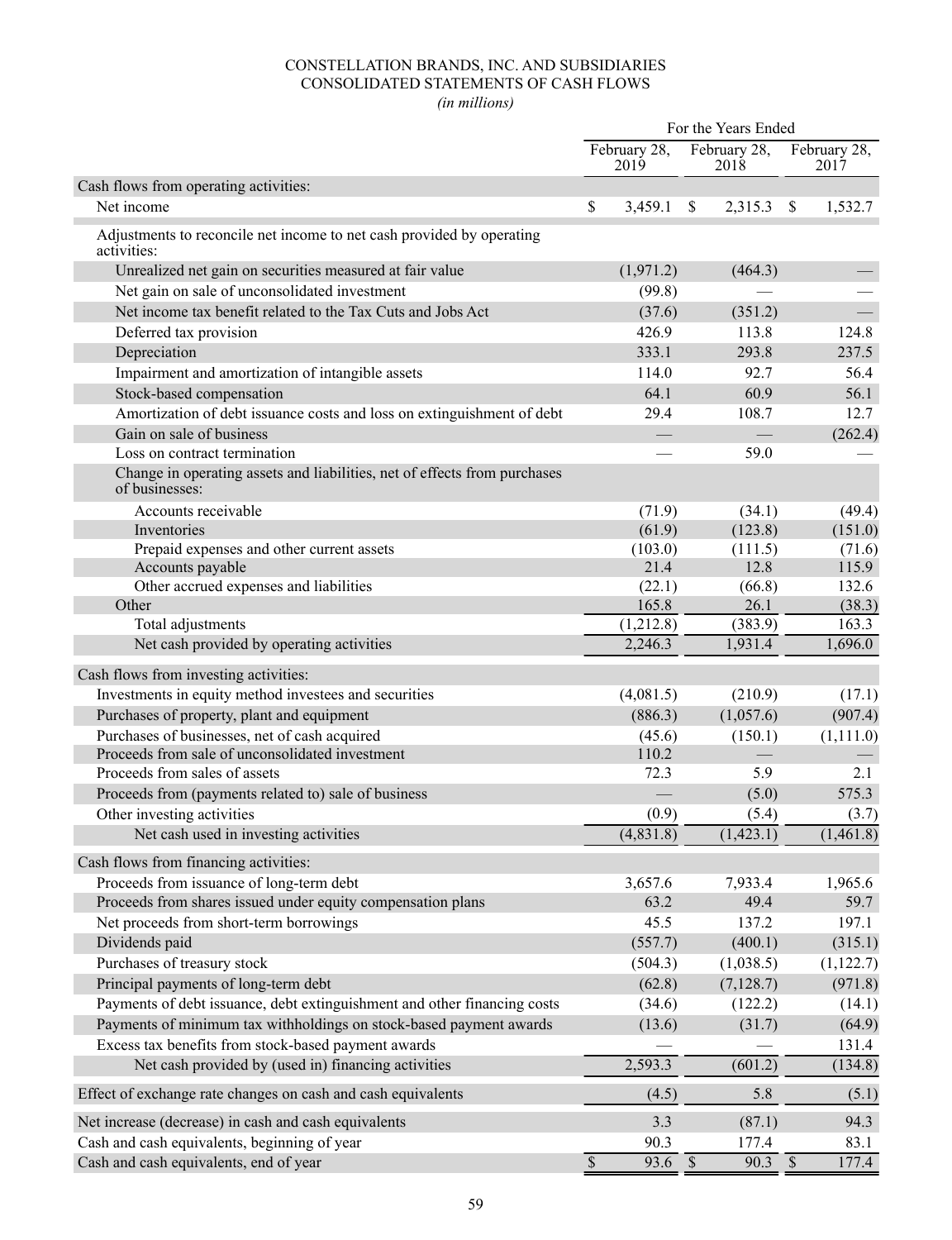## CONSTELLATION BRANDS, INC. AND SUBSIDIARIES CONSOLIDATED STATEMENTS OF CASH FLOWS *(in millions)*

|                                                                | For the Years Ended  |          |                      |       |                      |       |
|----------------------------------------------------------------|----------------------|----------|----------------------|-------|----------------------|-------|
|                                                                | February 28,<br>2019 |          | February 28,<br>2018 |       | February 28,<br>2017 |       |
| Supplemental disclosures of cash flow information:             |                      |          |                      |       |                      |       |
| Cash paid during the year:                                     |                      |          |                      |       |                      |       |
| Interest, net of interest capitalized                          | \$                   | 324.8    | - \$                 | 322.2 | - S                  | 300.4 |
| Income taxes, net of refunds received                          | \$                   | 186.2    | -S                   | 238.6 |                      | 219.6 |
| Noncash investing and financing activities:                    |                      |          |                      |       |                      |       |
| Additions to property, plant and equipment                     | \$                   | 141.7 \$ |                      | 170.0 | - S                  | 190.3 |
| Conversion of long-term debt to noncontrolling equity interest | \$                   | 248.2    | -S                   |       | <sup>S</sup>         |       |
| Conversion of noncontrolling equity interest to long-term debt | \$                   |          | -S                   |       |                      | 132.0 |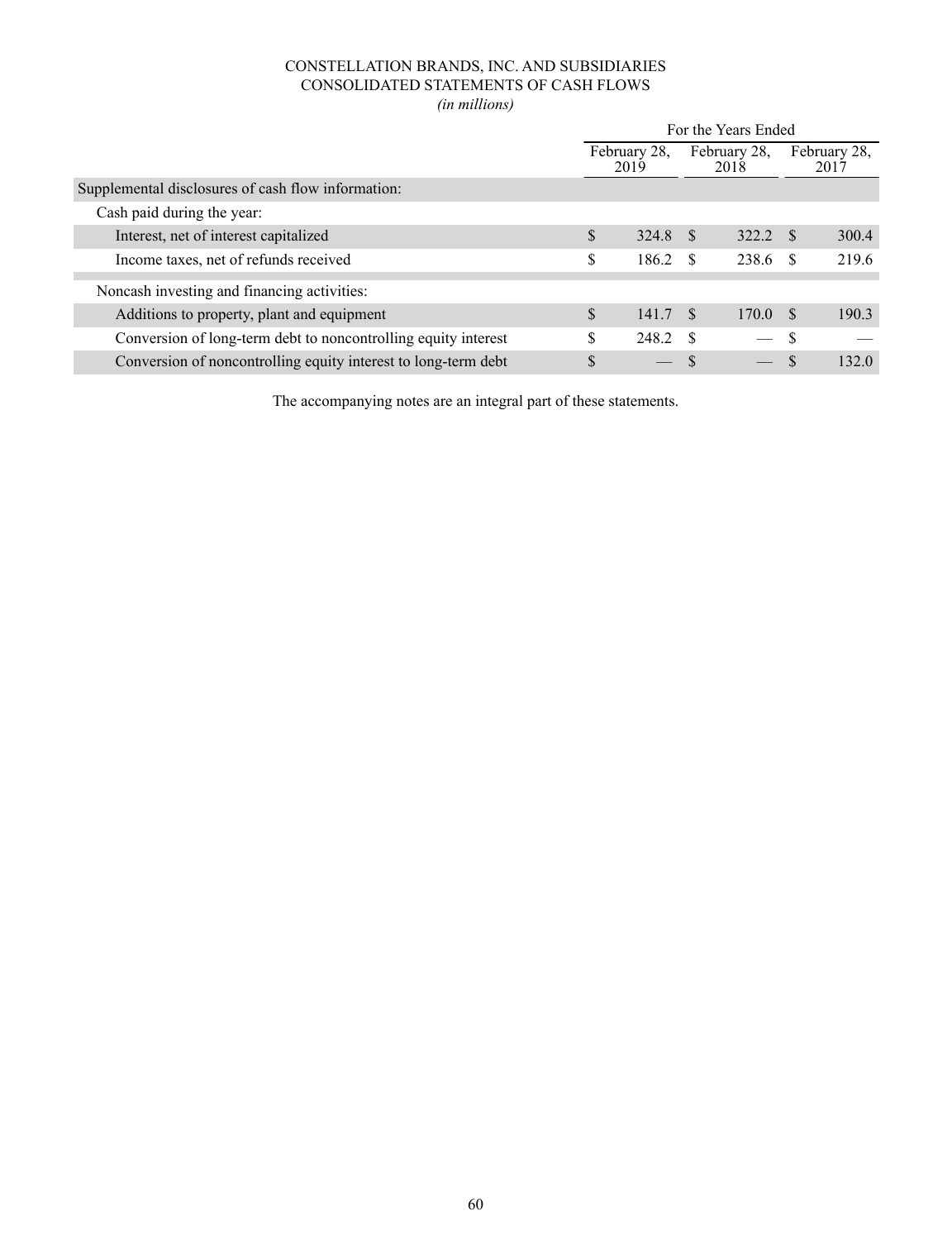### CONSTELLATION BRANDS, INC. AND SUBSIDIARIES NOTES TO CONSOLIDATED FINANCIAL STATEMENTS FEBRUARY 28, 2019

# 1. DESCRIPTION OF BUSINESS, BASIS OF PRESENTATION AND SUMMARY OF SIGNIFICANT ACCOUNTING POLICIES:

#### *Description of business –*

Constellation Brands, Inc. and its subsidiaries operate primarily in the beverage alcohol industry. Unless the context otherwise requires, the terms "Company," "CBI," "we," "our," or "us" refer to Constellation Brands, Inc. and its subsidiaries. We are an international beverage alcohol company with a broad portfolio of consumerpreferred, high-end imported and craft beer brands, and higher-end wine and spirits brands.

#### *Basis of presentation –*

#### *Principles of consolidation:*

Our consolidated financial statements include our accounts and our majority-owned and controlled domestic and foreign subsidiaries. In addition, we have an equally-owned joint venture with Owens-Illinois. The joint venture owns and operates a state-of-the-art glass production plant which provides bottles exclusively for our brewery located in Nava, Coahuila, Mexico (the "Nava Brewery"). We have determined that we are the primary beneficiary of this variable interest entity and accordingly, the results of operations of the joint venture are reported in the Beer segment and are included in our consolidated results of operations. All intercompany accounts and transactions are eliminated in consolidation.

#### *Equity method investments:*

If we are not required to consolidate our investment in another entity, we use the equity method when we (i) can exercise significant influence over the other entity and (ii) hold common stock and/or in-substance common stock of the other entity. Under the equity method, investments are carried at cost, plus or minus our equity in the increases and decreases in the investee's net assets after the date of acquisition. We monitor our equity method investments for factors indicating other-than-temporary impairment. Dividends received from the investee reduce the carrying amount of the investment.

#### *Management's use of estimates:*

The preparation of financial statements in conformity with U.S. generally accepted accounting principles requires management to make estimates and assumptions that affect the reported amounts of assets and liabilities and disclosure of contingent assets and liabilities at the date of the financial statements and the reported amounts of revenues and expenses during the reporting period. Actual results could differ from those estimates.

#### *Summary of significant accounting policies –*

#### *Revenue recognition:*

Effective March 1, 2018, we adopted the FASB amended guidance regarding the recognition of revenue from contracts with customers using the retrospective application method (see "Recently adopted accounting guidance *–* Revenue recognition" below for impacts of adoption). Our revenue (referred to in our financial statements as "sales") consists primarily of the sale of beer, wine and spirits domestically in the U.S. Sales of products are for cash or otherwise agreed-upon credit terms. Our payment terms vary by location and customer, however, the time period between when revenue is recognized and when payment is due is not significant. Our customers consist primarily of wholesale distributors. Our revenue generating activities have a single performance obligation and are recognized at the point in time when control transfers and our obligation has been fulfilled, which is when the related goods are shipped or delivered to the customer, depending upon the method of distribution and shipping terms. Revenue is measured as the amount of consideration we expect to receive in exchange for the sale of our product. Our sales terms do not allow for a right of return except for matters related to any manufacturing defects on our part. Amounts billed to customers for shipping and handling are included in sales.

As noted, the majority of our revenues are generated from the domestic sale of beer, wine and spirits to wholesale distributors in the U.S. Our other revenue generating activities include the export of certain of our products to select international markets, as well as the sale of our products through state alcohol beverage control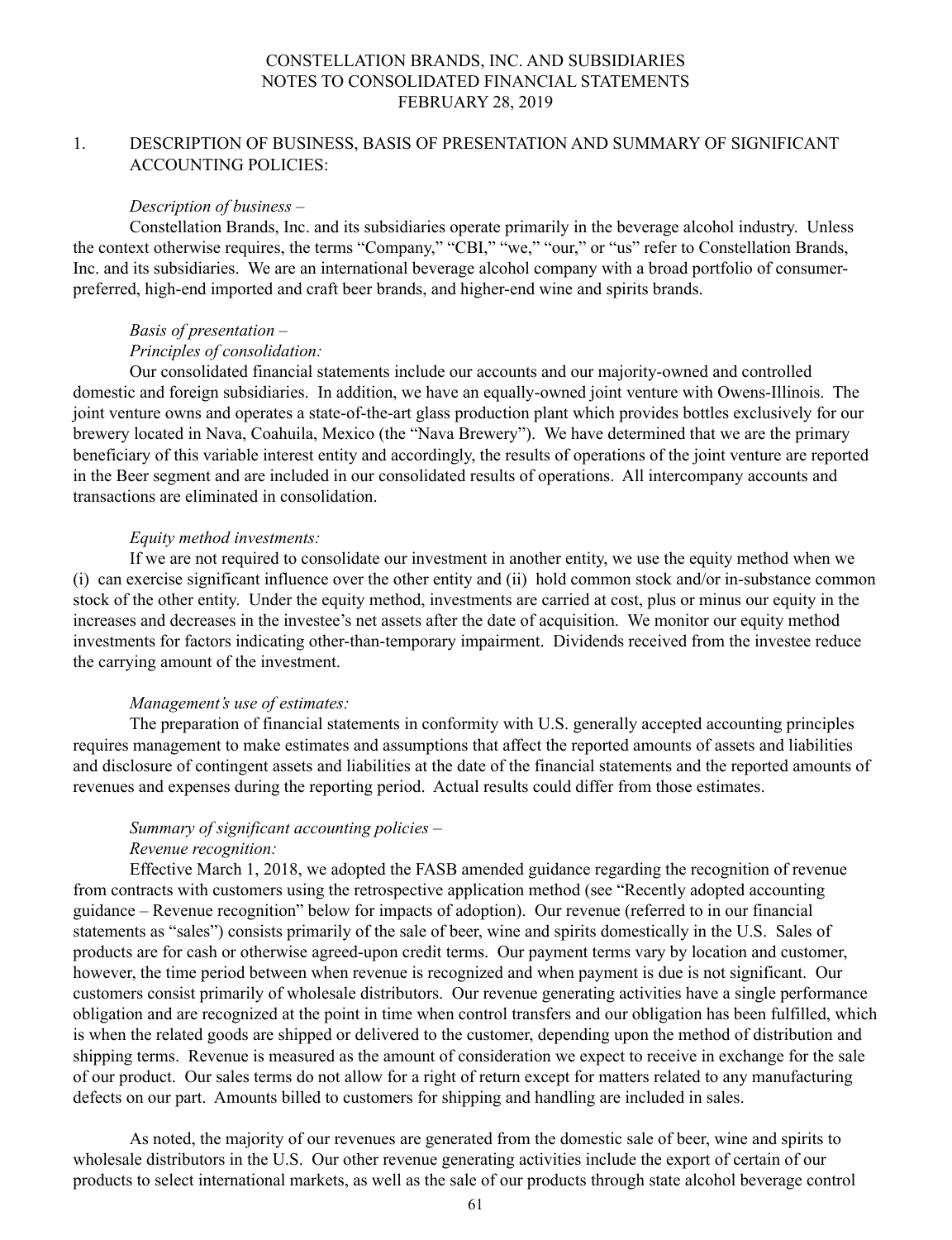agencies and on-premise, retail locations in certain markets. We have evaluated these other revenue generating activities under the disaggregation disclosure criteria outlined within the amended guidance and concluded that these other revenue generating activities are immaterial for separate disclosure. See Note 22 for disclosure of net sales by product type.

Sales reflect reductions attributable to consideration given to customers in various customer incentive programs, including pricing discounts on single transactions, volume discounts, promotional and advertising allowances, coupons and rebates. This variable consideration is recognized as a reduction of the transaction price based upon expected amounts at the time revenue for the corresponding product sale is recognized. For example, customer promotional discount programs are entered into with certain distributors for certain periods of time. The amount ultimately reimbursed to distributors is determined based upon agreed-upon promotional discounts which are applied to distributors' sales to retailers. Other common forms of variable consideration include volume rebates for meeting established sales targets, and coupons and mail-in rebates offered to the end consumer. The determination of the reduction of the transaction price for variable consideration requires that we make certain estimates and assumptions that affect the timing and amounts of revenue and liabilities recognized. We estimate this variable consideration by taking into account factors such as the nature of the promotional activity, historical information and current trends, availability of actual results and expectations of customer and consumer behavior.

Excise taxes remitted to tax authorities are government-imposed excise taxes on our beverage alcohol products. Excise taxes are shown on a separate line item as a reduction of sales and are recognized in our results of operations when the related product sale is recognized. Excise taxes are recognized as a current liability in other accrued expenses and liabilities, with the liability subsequently reduced when the taxes are remitted to the tax authority.

#### *Cost of product sold:*

The types of costs included in cost of product sold are raw materials, packaging materials, manufacturing costs, plant administrative support and overheads, and freight and warehouse costs (including distribution network costs). Distribution network costs include inbound freight charges and outbound shipping and handling costs, purchasing and receiving costs, inspection costs, warehousing and internal transfer costs.

#### *Selling, general and administrative expenses:*

The types of costs included in selling, general and administrative expenses consist predominately of advertising and non-manufacturing administrative and overhead costs. Distribution network costs are included in cost of product sold. We expense advertising costs as incurred, shown or distributed. Advertising expense for the years ended February 28, 2019, February 28, 2018, and February 28, 2017, was \$700.8 million, \$615.7 million and \$552.8 million, respectively.

### *Foreign currency translation:*

The functional currency of our foreign subsidiaries is generally the respective local currency. The translation from the applicable foreign currencies to U.S. dollars is performed for balance sheet accounts using exchange rates in effect at the balance sheet date and for revenue and expense accounts using a weighted average exchange rate for the period. The resulting translation adjustments are recognized as a component of Accumulated Other Comprehensive Income (Loss) ("AOCI"). Gains or losses resulting from foreign currency denominated transactions are included in selling, general and administrative expenses.

#### *Cash and cash equivalents:*

Cash equivalents consist of highly liquid investments with an original maturity when purchased of three months or less and are stated at cost, which approximates fair value.

## *Fair value of financial instruments:*

We calculate the estimated fair value of financial instruments using quoted market prices whenever available. When quoted market prices are not available, we use standard pricing models for various types of financial instruments (such as forwards, options, swaps and convertible debt) which take into account the present value of estimated future cash flows (see Note 7).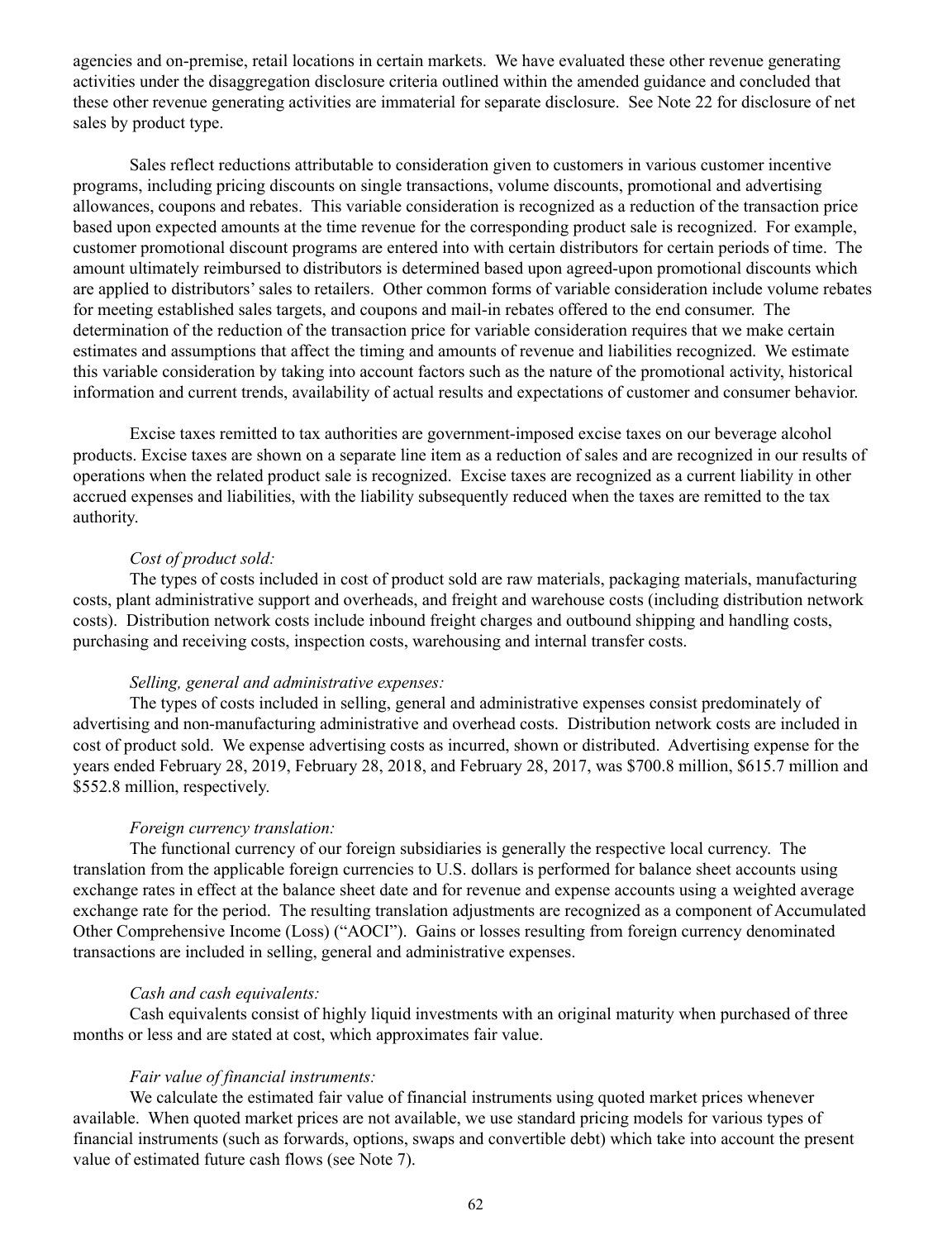### *Derivative instruments:*

We enter into derivative instruments to manage our exposure to fluctuations in foreign currency exchange rates, commodity prices and interest rates. We enter into derivatives for risk management purposes only, including derivatives designated in hedge accounting relationships as well as those derivatives utilized as economic hedges. We do not enter into derivatives for trading or speculative purposes. We recognize all derivatives as either assets or liabilities and measure those instruments at estimated fair value (see Note 6 and Note 7). We present our derivative positions gross on our balance sheets.

Effective March 1, 2018, we adopted FASB guidance which amends, among other items, the requirement to separately measure and report hedge ineffectiveness for outstanding cash flow hedges. Accordingly, the entire change in the fair value of outstanding cash flow hedges is deferred in stockholders' equity as a component of AOCI prospectively from the date of adoption. For the years ended February 28, 2018, and February 28, 2017, changes in fair values of outstanding cash flow hedges deferred in stockholders' equity as a component of AOCI consisted only of amounts deemed effective, with ineffectiveness associated for these derivative instruments recognized immediately in our results of operations for the applicable period. For all periods presented herein, gains or losses deferred in stockholders' equity as a component of AOCI are recognized in our results of operations in the same period in which the hedged items are recognized and on the same financial statement line item as the hedged items.

Changes in fair values for derivative instruments not designated in a hedge accounting relationship are recognized directly in our results of operations each period and on the same financial statement line item as the hedged item. For purposes of measuring segment operating performance, the net gain (loss) from the changes in fair value of our undesignated commodity derivative contracts, prior to settlement, is reported outside of segment operating results until such time that the underlying exposure is recognized in the segment operating results. Upon settlement, the net gain (loss) from the changes in fair value of the undesignated commodity derivative contracts is reported in the appropriate operating segment, allowing our operating segment results to reflect the economic effects of the commodity derivative contracts without the resulting unrealized mark to fair value volatility.

Cash flows from the settlement of derivatives, including both economic hedges and those designated in hedge accounting relationships, appear on our statements of cash flows in the same categories as the cash flows of the hedged items.

#### *Inventories:*

Inventories are stated at the lower of cost (primarily computed in accordance with the first-in, first-out method) or net realizable value. Elements of cost include materials, labor and overhead.

Bulk wine inventories are included as in-process inventories within current assets, in accordance with the general practices of the wine industry, although a portion of such inventories may be aged for periods greater than one year. A substantial portion of barreled whiskey and brandy will not be sold within one year because of the duration of the aging process. All barreled whiskey and brandy are classified as in-process inventories and are included in current assets, in accordance with industry practice. Warehousing, insurance, value added taxes and other carrying charges applicable to barreled whiskey and brandy held for aging are included in inventory costs.

We assess the valuation of our inventories and reduce the carrying value of those inventories that are obsolete or in excess of our forecasted usage to their estimated net realizable value based on analyses and assumptions including, but not limited to, historical usage, future demand and market requirements.

### *Property, plant and equipment:*

Property, plant and equipment is stated at cost. Major additions and improvements are recognized as an increase to the property accounts, while maintenance and repairs are expensed as incurred. The cost of properties sold or otherwise disposed of and the related accumulated depreciation are eliminated from the balance sheet accounts at the time of disposal and resulting gains and losses are included as a component of operating income.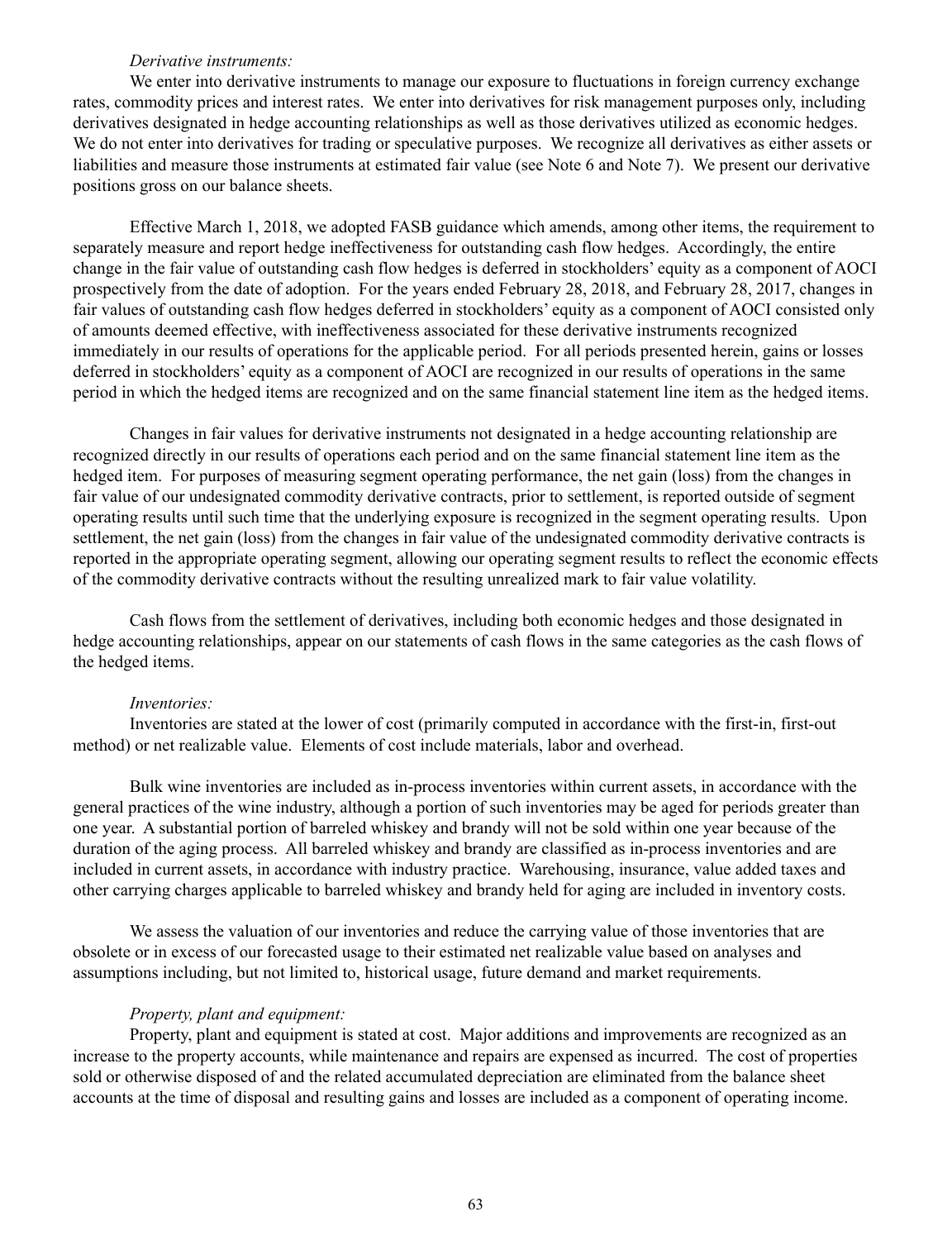*Depreciation:*

Depreciation is computed primarily using the straight-line method over the following estimated useful lives:

|                            | Years      |
|----------------------------|------------|
| Land improvements          | 15 to 32   |
| Vineyards                  | 16 to 26   |
| Buildings and improvements | 10 to 50   |
| Machinery and equipment    | 3 to 35    |
| Motor vehicles             | $3$ to $8$ |

### *Goodwill and other intangible assets:*

Goodwill is allocated to the reporting unit in which the business that created the goodwill resides. A reporting unit is an operating segment, or a business unit one level below that operating segment, for which discrete financial information is prepared and regularly reviewed by segment management. We review our goodwill and indefinite lived intangible assets annually for impairment, or sooner, if events or changes in circumstances indicate that the carrying amount of an asset may not be recoverable. We use January 1 as our annual impairment test measurement date. Indefinite lived intangible assets consist principally of trademarks. Intangible assets determined to have a finite life, primarily customer relationships, are amortized over their estimated useful lives and are subject to review for impairment when events or circumstances indicate that the carrying amount of an asset may not be recoverable. Note 9 provides a summary of intangible assets segregated between amortizable and nonamortizable amounts.

### *Indemnification liabilities:*

We have indemnified respective parties against certain liabilities that may arise in connection with certain acquisitions and divestitures. Indemnification liabilities are recognized when probable and estimable and included in deferred income taxes and other liabilities (see Note 15).

### *Income taxes:*

We use the asset and liability method of accounting for income taxes. This method accounts for deferred income taxes by applying statutory rates in effect at the balance sheet date to the difference between the financial reporting and tax bases of assets and liabilities. We provide for taxes that may be payable if undistributed earnings of foreign subsidiaries were to be remitted to the U.S., except for those earnings that we consider to be indefinitely reinvested (see Note 13). Interest and penalties are recognized as a component of provision for income taxes.

#### *Net income per common share attributable to CBI:*

We have two classes of common stock with a material number of shares outstanding: Class A Common Stock and Class B Convertible Common Stock (see Note 16). In addition, we have another class of common stock with an immaterial number of shares outstanding: Class 1 Common Stock (see Note 16). If we pay a cash dividend on Class B Convertible Common Stock, each share of Class A Common Stock will receive an amount at least ten percent greater than the amount of the cash dividend per share paid on Class B Convertible Common Stock. Class B Convertible Common Stock shares are convertible into shares of Class A Common Stock on a one-to-one basis at any time at the option of the holder.

We use the two-class method for the computation and presentation of net income per common share attributable to CBI (hereafter referred to as "net income per common share") (see Note 18). The two-class method is an earnings allocation formula that calculates basic and diluted net income per common share for each class of common stock separately based on dividends declared and participation rights in undistributed earnings as if all such earnings had been distributed during the period. Under the two-class method, Class A Common Stock is assumed to receive a ten percent greater participation in undistributed earnings than Class B Convertible Common Stock, in accordance with the respective minimum dividend rights of each class of stock.

Net income per common share – basic excludes the effect of common stock equivalents and is computed using the two-class method. Net income per common share – diluted for Class A Common Stock reflects the potential dilution that could result if securities or other contracts to issue common stock were exercised or converted into common stock. Net income per common share – diluted for Class A Common Stock is computed using the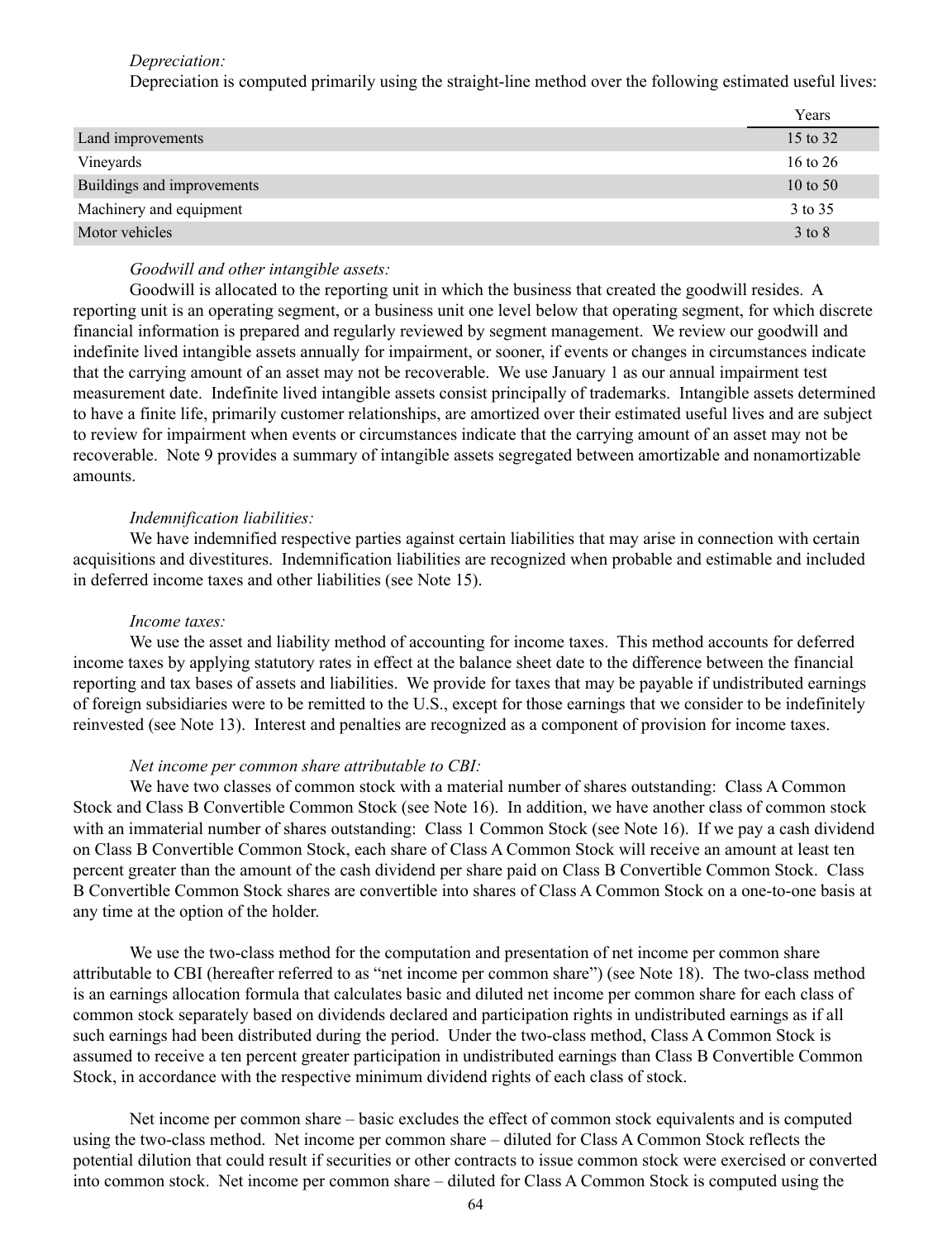more dilutive of the if-converted or two-class method. Net income per common share – diluted for Class A Common Stock is computed using the if-converted method and assumes the exercise of stock options using the treasury stock method and the conversion of Class B Convertible Common Stock as this method is more dilutive than the two-class method. Net income per common share – diluted for Class B Convertible Common Stock is computed using the two-class method and does not assume conversion of Class B Convertible Common Stock into shares of Class A Common Stock.

### *Stock-based employee compensation:*

We have two stock-based employee compensation plans (see Note 17). We apply grant date fair-valuebased measurement methods in accounting for our stock-based payment arrangements and recognize all costs resulting from stock-based payment transactions, net of expected forfeitures, ratably over the requisite service period. Stock-based awards are subject to specific vesting conditions, generally time vesting, or upon retirement, disability or death of the employee (as defined by the plan), if earlier. For awards granted to retirement-eligible employees, we recognize compensation expense ratably over the period from the date of grant to the date of retirement-eligibility.

# *Recently adopted accounting guidance –*

## *Revenue recognition:*

In May 2014, the FASB issued guidance regarding the recognition of revenue from contracts with customers. Under this guidance, an entity will recognize revenue to depict the transfer of goods or services to customers in an amount that reflects the consideration to which the entity expects to be entitled in exchange for those goods or services. Additionally, this guidance requires improved disclosures regarding the nature, amount, timing and uncertainty of revenue and cash flows arising from contracts with customers.

We adopted this guidance on March 1, 2018, using the retrospective application method to allow for comparable reporting in all periods throughout the year ending February 28, 2019. Based on our analysis, we concluded that the adoption of the amended guidance did not have a material impact on our net sales recognition. However, the broad definition of variable consideration under this guidance requires us to estimate and recognize certain variable payments resulting from various sales incentives earlier than we have historically recognized them. This change in the timing of when we recognize sales incentives resulted in a shift in net sales recognition primarily between our fiscal quarters. Under the retrospective application method, we recognized the cumulative effect of adopting this guidance in the first quarter of fiscal 2019 with a reduction to our March 1, 2016, opening retained earnings of \$49.0 million, net of income tax effect, with an offsetting increase to current accrued promotion expense and the recognition of a deferred tax asset to align the timing of when we recognize sales incentive expense and when we recognize revenue.

The effects of the retrospective application method on our consolidated financial statements for the periods presented in this report are as follows:

|                                                                                                                                                              | As<br>Previously<br>Reported |          |      | Revenue<br>Recognition<br>Adjustments |              | As<br>Adjusted |
|--------------------------------------------------------------------------------------------------------------------------------------------------------------|------------------------------|----------|------|---------------------------------------|--------------|----------------|
| ( <i>in millions</i> )                                                                                                                                       |                              |          |      |                                       |              |                |
| Consolidated Balance Sheet at February 28, 2018                                                                                                              |                              |          |      |                                       |              |                |
| Other accrued expenses and liabilities                                                                                                                       | \$.                          | 583.4    | - \$ | 94.9                                  | - \$         | 678.3          |
| Total current liabilities                                                                                                                                    | \$                           | 1,944.7  | - \$ | 94.9                                  | <sup>S</sup> | 2,039.6        |
| Deferred income taxes and other liabilities (including deferred income<br>taxes – as previously reported, \$718.3 million; as adjusted, $$694.4$ million) \$ |                              | 1,113.7  | - S  | $(23.9)$ \$                           |              | 1,089.8        |
| <b>Total liabilities</b>                                                                                                                                     | \$                           | 12,476.0 | - \$ | 71.0 \$                               |              | 12,547.0       |
| Retained earnings                                                                                                                                            | \$                           | 9,228.2  | - S  | $(71.0)$ \$                           |              | 9,157.2        |
| Total stockholders' equity                                                                                                                                   | $\mathbb{S}$                 | 8,062.7  |      | $(71.0)$ \$                           |              | 7,991.7        |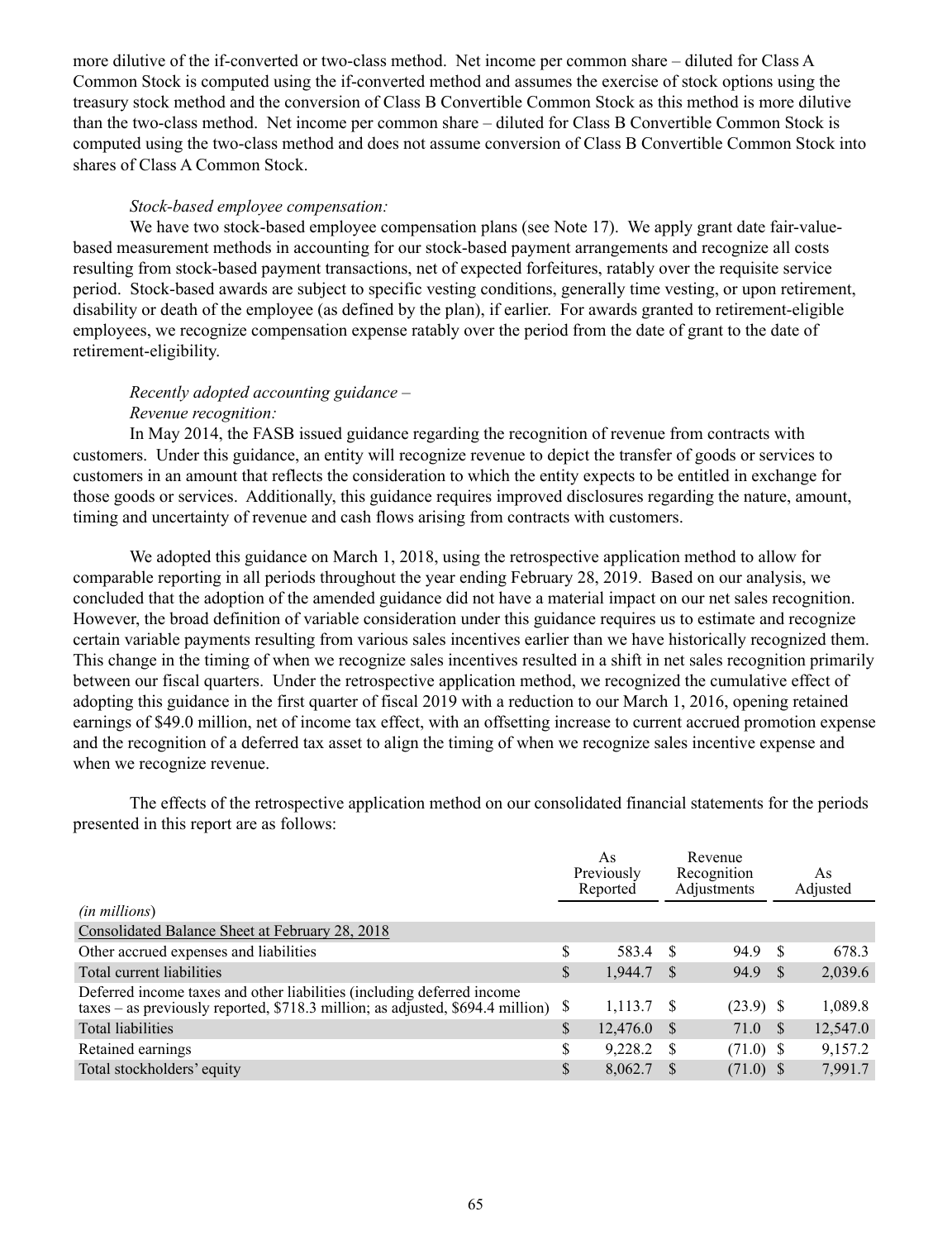|                                                        | For the Year Ended February 28, 2018                                  |               |             |                |         | For the Year Ended February 28, 2017 |              |                                       |             |               |                |
|--------------------------------------------------------|-----------------------------------------------------------------------|---------------|-------------|----------------|---------|--------------------------------------|--------------|---------------------------------------|-------------|---------------|----------------|
|                                                        | As<br>Revenue<br>Recognition<br>Previously<br>Reported<br>Adjustments |               |             | As<br>Adjusted |         | As<br>Previously<br>Reported         |              | Revenue<br>Recognition<br>Adjustments |             |               | As<br>Adjusted |
| (in millions, except per share data)                   |                                                                       |               |             |                |         |                                      |              |                                       |             |               |                |
| <b>Consolidated Statements of Comprehensive Income</b> |                                                                       |               |             |                |         |                                      |              |                                       |             |               |                |
| Sales                                                  | \$<br>8,326.8                                                         | S             | $(4.7)$ \$  |                | 8,322.1 | \$                                   | 8,061.6      | S                                     | $(10.4)$ \$ |               | 8,051.2        |
| Net sales                                              | \$<br>7,585.0                                                         | \$            | $(4.7)$ \$  |                | 7,580.3 | \$                                   | 7,331.5      | $\mathcal{S}$                         | (10.4)      | -S            | 7,321.1        |
| Gross profit                                           | \$<br>3,817.2                                                         | \$            | $(4.7)$ \$  |                | 3,812.5 | \$                                   | 3,529.4      | S                                     | $(10.4)$ \$ |               | 3,519.0        |
| Operating income                                       | \$<br>2,284.5                                                         | $\mathbb{S}$  | (4.7)       | - S            | 2,279.8 | \$                                   | 2,399.4      | $\mathcal{S}$                         | (10.4)      | -S            | 2,389.0        |
| Income before income taxes                             | \$<br>2,342.7                                                         | \$            | (4.7)       | -S             | 2,338.0 | \$                                   | 2,093.4      | \$.                                   | (10.4)      | S             | 2,083.0        |
| Provision for income taxes                             | \$<br>(11.9)                                                          | $\mathcal{S}$ | $(10.8)$ \$ |                | (22.7)  | <sup>\$</sup>                        | $(554.2)$ \$ |                                       | 3.9         | <sup>S</sup>  | (550.3)        |
| Net income                                             | \$<br>2,330.8                                                         | \$            | $(15.5)$ \$ |                | 2,315.3 | \$                                   | 1,539.2      | \$.                                   | (6.5)       | -S            | 1,532.7        |
| Net income attributable to CBI                         | \$<br>2,318.9                                                         | \$            | $(15.5)$ \$ |                | 2,303.4 | \$                                   | 1,535.1      | $\mathcal{S}$                         | (6.5)       | $\mathcal{S}$ | 1,528.6        |
| Comprehensive income attributable to<br><b>CBI</b>     | \$<br>2,515.8                                                         | \$            | $(15.5)$ \$ |                | 2,500.3 | <sup>\$</sup>                        | 1,587.8      | <sup>\$</sup>                         | $(6.5)$ \$  |               | 1,581.3        |
| Net income per common share<br>attributable to CBI:    |                                                                       |               |             |                |         |                                      |              |                                       |             |               |                |
| Basic – Class A Common Stock                           | \$<br>12.04                                                           | $\mathbb{S}$  | $(0.08)$ \$ |                | 11.96   | <sup>\$</sup>                        | 7.79         | <sup>\$</sup>                         | $(0.03)$ \$ |               | 7.76           |
| Basic – Class B Convertible<br>Common Stock            | \$<br>10.93                                                           | \$            | $(0.07)$ \$ |                | 10.86   | <sup>\$</sup>                        | 7.07         | \$.                                   | $(0.03)$ \$ |               | 7.04           |
| Diluted – Class A Common Stock                         | \$<br>11.55                                                           | S             | $(0.08)$ \$ |                | 11.47   | \$                                   | 7.52         | \$.                                   | $(0.03)$ \$ |               | 7.49           |
| Diluted – Class B Convertible<br>Common Stock          | \$<br>10.66                                                           | $\mathbb{S}$  | $(0.07)$ \$ |                | 10.59   | <sup>S</sup>                         | 6.93         | <sup>\$</sup>                         | $(0.03)$ \$ |               | 6.90           |

The adoption of the revenue recognition guidance had no impact to cash flows from operating, financing or investing activities in our consolidated statements of cash flows for the years ended February 28, 2018, and February 28, 2017.

## *Income taxes:*

In October 2016, the FASB issued guidance that simplifies the accounting for the income tax consequences of intra-entity transfers of assets other than inventory. Under this guidance, an entity is required to recognize the income tax consequences of an intra-entity transfer of an asset other than inventory when the transfer occurs. Prior guidance prohibited the recognition in earnings of current and deferred income taxes for an intra-entity asset transfer until the asset had been sold to an outside party or recovered through use.

We adopted this guidance on March 1, 2018, using the modified retrospective basis, which requires a cumulative effect adjustment to retained earnings as of the beginning of the period of adoption. Based on our assessment of intra-entity asset transfers that are in scope and the related deferred income taxes, we recognized the cumulative effect of adopting this guidance in the first quarter of fiscal 2019 with a net increase to our March 1, 2018, opening retained earnings and deferred tax assets of approximately \$2.2 billion, primarily in connection with the intra-entity transfer of certain intellectual property related to our imported beer business for the year ended February 28, 2018. In connection with a change in forecast within that business for the fourth quarter of fiscal 2019, we recognized a tax benefit of \$50.1 million from the reversal of a valuation allowance established in connection with the adoption of this guidance on March 1, 2018.

### *Accounting guidance not yet adopted – Leases:*

In February 2016, the FASB issued guidance for the accounting for leases. Under this guidance, a lessee will recognize assets and liabilities on its balance sheet for most leases, but will recognize expense similar to current lease accounting guidance. Additionally, this guidance requires enhanced disclosures regarding the amount, timing and uncertainty of cash flows arising from leasing arrangements.

We adopted this guidance on March 1, 2019, using the modified retrospective approach. We will apply the transition method which does not require adjustments to comparative periods or require modified disclosures for those comparative periods for Fiscal 2020. The guidance provides a number of optional practical expedients in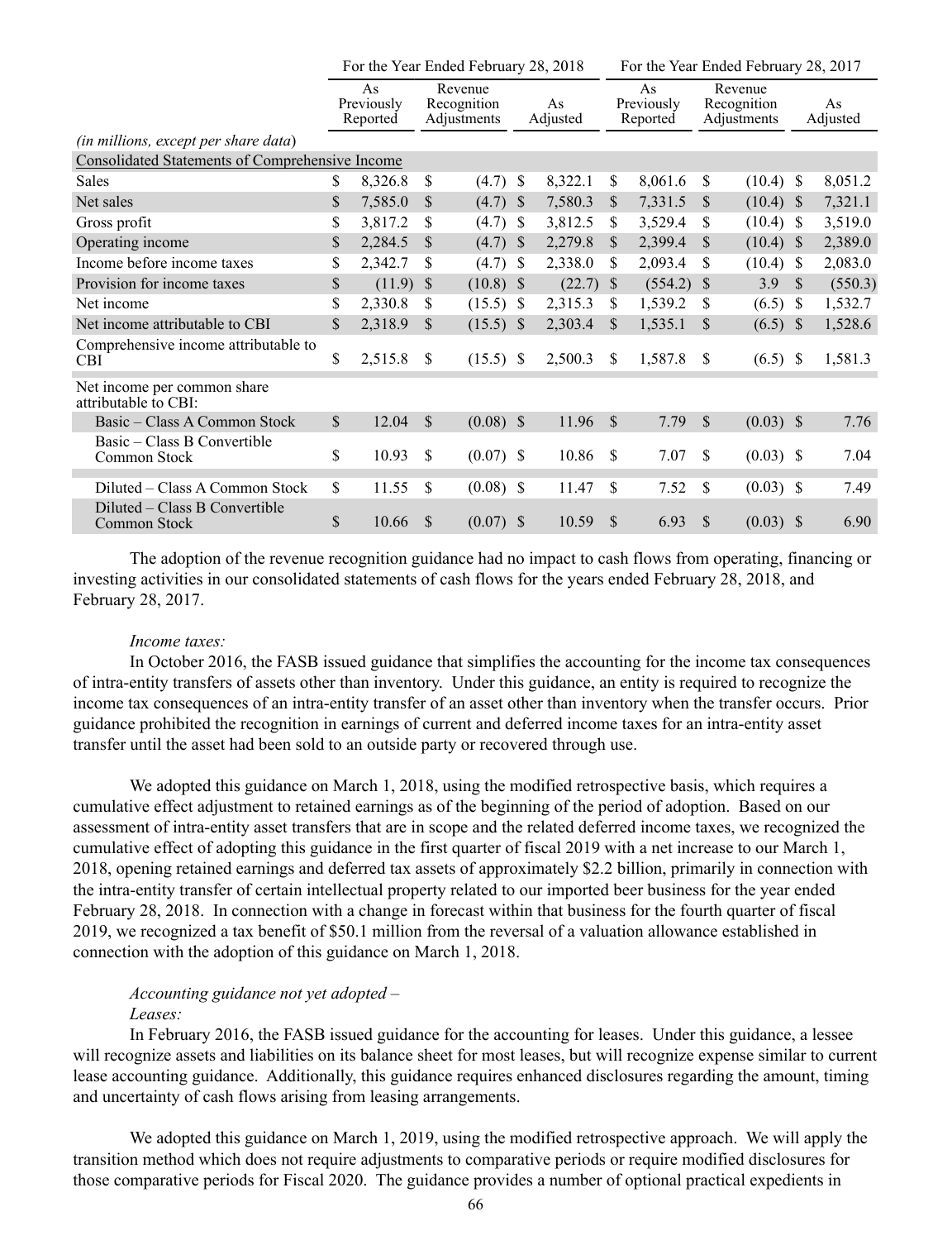transition. We have elected all of the available transition practical expedients, other than the use-of-hindsight. We are finalizing the implementation of changes to our accounting policies, systems and controls, including the implementation of new leasing software capable of producing the required data for accounting and disclosure purposes. The adoption of this guidance did not have a material impact on our results of operations or liquidity. We expect to recognize new right-of-use assets and lease liabilities associated with our operating leases of approximately \$600.0 million to \$650.0 million in the first quarter of fiscal 2020.

The guidance also provides practical expedients for an entity's ongoing accounting. We have elected the short-term lease recognition exemption which allows us to not recognize right-of-use assets and lease liabilities for all leases with an initial term of 12 months or less. We have also elected the practical expedient to not separate lease and non-lease components for all of our leases.

## 2. ACQUISITIONS AND DIVESTITURES:

### *Acquisitions –*

### *Obregon Brewery:*

In December 2016, we acquired a brewery operation business in Obregon, Sonora, Mexico from Grupo Modelo, S. de R.L. de C.V., formerly known as Grupo Modelo, S.A.B. de C.V., ("Modelo"), a subsidiary of Anheuser-Busch InBev SA/NV for cash paid of \$569.7 million, net of cash acquired (the "Obregon Brewery"). The transaction primarily included the acquisition of operations; goodwill; property, plant and equipment; and inventories. This acquisition provided us with immediate functioning brewery capacity to support our fast-growing, high-end Mexican beer portfolio and flexibility for future innovation initiatives. It also enabled us to become fully independent from an interim supply agreement with Modelo, which was terminated at the time of this acquisition. The results of operations of the Obregon Brewery are reported in the Beer segment and have been included in our consolidated results of operations from the date of acquisition.

### *Charles Smith:*

In October 2016, we acquired the Charles Smith Wines, LLC business, a collection of five super and ultrapremium wine brands, for \$120.8 million ("Charles Smith"). This transaction primarily included the acquisition of goodwill, trademarks, inventories and certain grape supply contracts, plus an earn-out over three years based on the performance of the brands. The results of operations of Charles Smith are reported in the Wine and Spirits segment and have been included in our consolidated results of operations from the date of acquisition.

## *High West:*

In October 2016, we acquired all of the issued and outstanding common and preferred membership interests of High West Holdings, LLC for \$136.6 million, net of cash acquired ("High West"). This transaction primarily included the acquisition of operations, goodwill, trademarks, inventories and property, plant and equipment. This acquisition included a portfolio of craft whiskeys and other select spirits. The results of operations of High West are reported in the Wine and Spirits segment and have been included in our consolidated results of operations from the date of acquisition.

### *Prisoner:*

In April 2016, we acquired The Prisoner Wine Company business, including a portfolio of five super-luxury wine brands, for \$284.9 million ("Prisoner"). This transaction primarily included the acquisition of goodwill, inventories, trademarks and certain grape supply contracts. The results of operations of Prisoner are reported in the Wine and Spirits segment and have been included in our consolidated results of operations from the date of acquisition.

## *Other Acquisitions:*

During the year ended February 28, 2019, we completed the acquisitions of other businesses, including the Four Corners Brewing Company LLC business, which included a portfolio of high-quality, dynamic and bicultural, Texas-based craft beers ("Four Corners"), and a business in Italy, which provided additional processing and sourcing capabilities for our Italian wine portfolio. The purchase price for the Four Corners acquisition was primarily allocated to goodwill, property, plant and equipment, and trademarks, plus an earn-out over five years based on the performance of the brands. The purchase price for the acquired business in Italy was primarily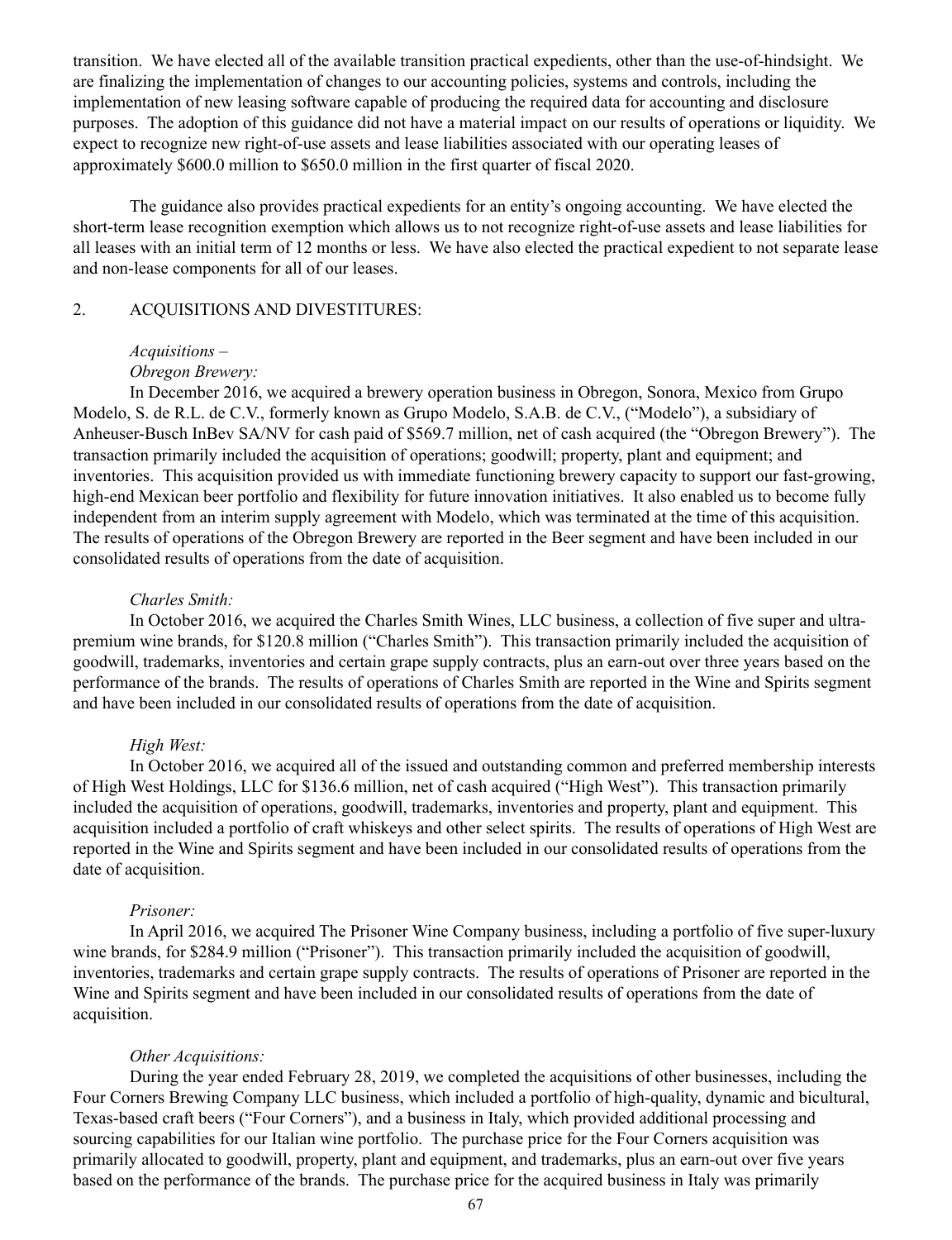allocated to a production facility, vineyards and inventory. The results of operations of these acquired businesses are reported in the respective segment and have been included in our consolidated results of operations from their respective date of acquisition.

During the year ended February 28, 2018, we completed the acquisitions of other businesses, including the Funky Buddha Brewery LLC business, which included a portfolio of high-quality, Florida-based craft beers ("Funky Buddha"), and the Schrader Cellars, LLC business, which included a collection of highly-rated, limitedproduction fine wines ("Schrader Cellars"). The total combined purchase price for these acquisitions was \$149.8 million. The purchase price for each acquisition was primarily allocated to goodwill and trademarks. In addition, the purchase price for Funky Buddha includes an earn-out over five years based on the performance of the brands. The results of operations of these acquired businesses are reported in the respective segment and have been included in our consolidated results of operations from their respective date of acquisition.

### *Divestitures –*

### *Sale of Accolade Wine Investment:*

In May 2018, we completed the sale of our remaining interest in our previously-owned Australian and European business (the "Accolade Wine Investment") for A\$149.1 million, or \$113.6 million, subject to closing adjustments. We received cash proceeds, net of direct costs to sell, of \$110.2 million and a note receivable of \$3.4 million. This interest consisted of an investment accounted for under the cost method and AFS debt securities. For the year ended February 28, 2019, we recognized a net gain of \$99.8 million in connection with this transaction. This net gain is included in income from unconsolidated investments.

#### *Canadian Divestiture:*

In December 2016, we sold the Wine and Spirits Canadian wine business, which included Canadian wine brands such as Jackson-Triggs and Inniskillin, wineries, vineyards, offices, facilities and Wine Rack retail stores, at a transaction value of C\$1.03 billion, or \$775.1 million (the "Canadian Divestiture"). We received cash proceeds of \$570.3 million, net of outstanding debt and direct costs to sell of \$194.9 million and \$9.9 million, respectively. The following table summarizes the net gain recognized in connection with this divestiture:

| <i>(in millions)</i>                                                      |   |         |
|---------------------------------------------------------------------------|---|---------|
| Cash received from buyer                                                  | S | 580.2   |
| Net assets sold                                                           |   | (175.3) |
| AOCI reclassification adjustments, primarily foreign currency translation |   | (122.5) |
| Direct costs to sell                                                      |   | (9.9)   |
| Other                                                                     |   | (10.1)  |
| Gain on sale of business                                                  |   | 262.4   |

Additionally, our Wine and Spirits U.S. business recognized an impairment of \$8.4 million for the fourth quarter of fiscal 2017 for trademarks associated with certain U.S. brands sold exclusively through the Canadian wine business for which we expected future sales of these brands to be minimal subsequent to the Canadian Divestiture. We have also recognized \$15.2 million of other costs associated with the Canadian Divestiture, with \$12.0 million recognized for the year ended February 28, 2017, primarily in connection with the evaluation of the merits of executing an initial public offering for a portion of our then-owned Canadian wine business, and \$3.2 million recognized for the first quarter of fiscal 2018 in connection with the sale of the Canadian wine business. These amounts are included in selling, general and administrative expenses. In total, we have recognized \$238.8 million of net gains associated with the Canadian Divestiture, with \$242.0 million of net gains recognized for the year ended February 28, 2017, and \$3.2 million of net losses recognized for the year ended February 28, 2018, as follows:

| (in millions)                                                            |        |
|--------------------------------------------------------------------------|--------|
| Gain on sale of business                                                 | 262.4  |
| Impairment of trademarks                                                 | (8.4)  |
| Other net costs                                                          | (15.2) |
| Net gain associated with the Canadian Divestiture and related activities | 238.8  |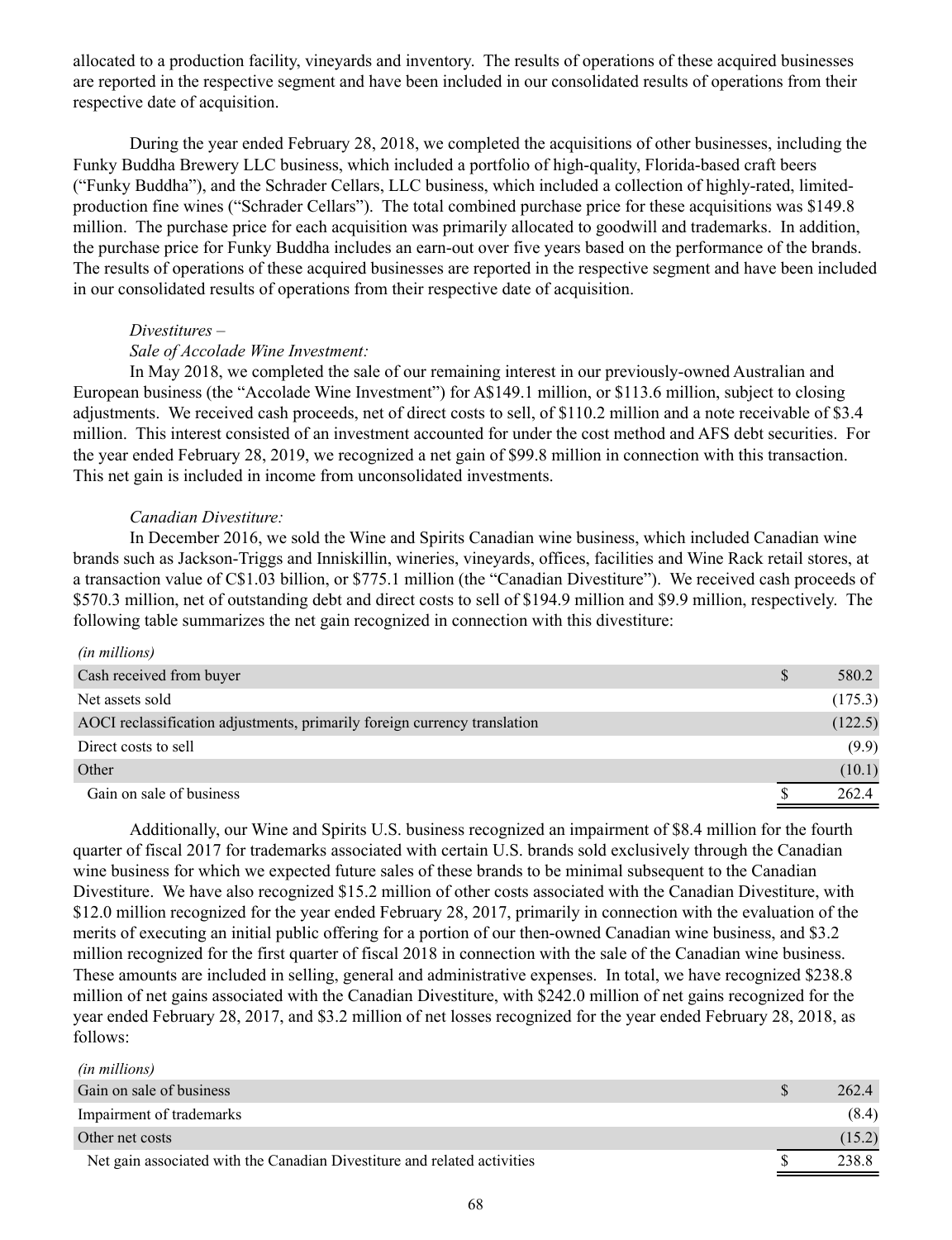## 3. INVENTORIES:

The components of inventories are as follows:

|                            | February 28,<br>2019 |            | February 28,<br>2018 |
|----------------------------|----------------------|------------|----------------------|
| <i>(in millions)</i>       |                      |            |                      |
| Raw materials and supplies |                      | $182.6$ \$ | 160.8                |
| In-process inventories     |                      | 1,480.5    | 1,382.8              |
| Finished case goods        |                      | 467.3      | 540.4                |
|                            |                      | 2.130.4    | 2,084.0              |

## 4. PREPAID EXPENSES AND OTHER:

The major components of prepaid expenses and other are as follows:

|                                | February 28,<br>2019 |          | February 28,<br>2018 |       |
|--------------------------------|----------------------|----------|----------------------|-------|
| ( <i>in millions</i> )         |                      |          |                      |       |
| Value added taxes receivable   | \$                   | 315.8 \$ |                      | 209.9 |
| Income taxes receivable        |                      | 105.2    |                      | 121.0 |
| Prepaid excise and sales taxes |                      | 48.1     |                      | 59.2  |
| Other                          |                      | 144.0    |                      | 133.4 |
|                                |                      | 613.1    |                      | 523.5 |

## 5. PROPERTY, PLANT AND EQUIPMENT:

The major components of property, plant and equipment are as follows:

|                                 |     | February 28,<br>2019 |     | February 28,<br>2018 |
|---------------------------------|-----|----------------------|-----|----------------------|
| (in millions)                   |     |                      |     |                      |
| Land and land improvements      | \$  | 456.7                | - S | 438.0                |
| Vineyards                       |     | 221.3                |     | 238.3                |
| Buildings and improvements      |     | 1,067.3              |     | 883.0                |
| Machinery and equipment         |     | 3,931.1              |     | 3,548.3              |
| Motor vehicles                  |     | 81.8                 |     | 93.6                 |
| Construction in progress        |     | 1,214.3              |     | 1,072.5              |
|                                 |     | 6,972.5              |     | 6,273.7              |
| Less - Accumulated depreciation |     | (1,705.2)            |     | (1,484.0)            |
|                                 | \$. | 5,267.3              |     | 4,789.7              |

## 6. DERIVATIVE INSTRUMENTS:

### *Overview –*

We are exposed to market risk from changes in foreign currency exchange rates, commodity prices, interest rates and equity prices that could affect our results of operations and financial condition. The impact on our results and financial position and the amounts reported in our financial statements will vary based upon the currency, commodity, interest rate and equity market movements during the period, the effectiveness and level of derivative instruments outstanding and whether they are designated and qualify for hedge accounting.

The estimated fair values of our derivative instruments change with fluctuations in currency rates, commodity prices, interest rates and/or equity prices and are expected to offset changes in the values of the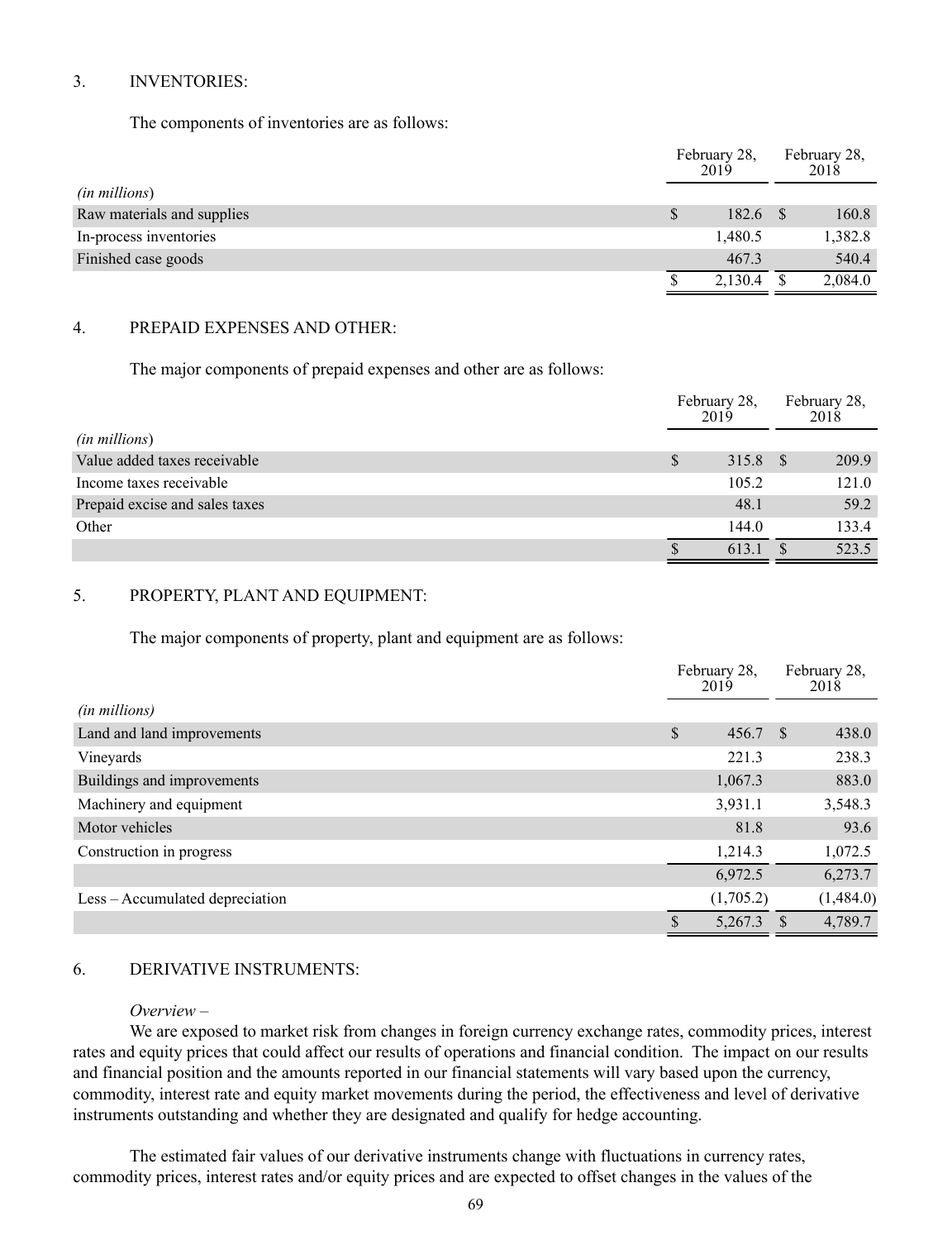underlying exposures. Our derivative instruments are held solely to manage our exposures to the aforementioned market risks as part of our normal business operations. We follow strict policies to manage these risks and do not enter into derivative instruments for trading or speculative purposes.

We have investments in certain equity securities which provide us with the option to purchase an additional ownership interest in the equity securities of that issuer (see Note 10). These investments are included in securities measured at fair value and are accounted for at fair value, with the net gain (loss) from the changes in fair value of these investments recognized in income (loss) from unconsolidated investments (see Note 7).

The aggregate notional value of outstanding derivative instruments is as follows:

|                                                              |    | February 28,<br>2019 |  | February 28,<br>2018 |
|--------------------------------------------------------------|----|----------------------|--|----------------------|
| ( <i>in millions</i> )                                       |    |                      |  |                      |
| Derivative instruments designated as hedging instruments     |    |                      |  |                      |
| Foreign currency contracts                                   | S. | $1,579.3$ \$         |  | 1,465.4              |
| Derivative instruments not designated as hedging instruments |    |                      |  |                      |
| Foreign currency contracts                                   | \$ | $460.3$ \$           |  | 440.6                |
| Commodity derivative contracts                               | \$ | 284.7 \$             |  | 177.5                |

## *Cash flow hedges –*

Our derivative instruments designated in hedge accounting relationships are designated as cash flow hedges. We are exposed to foreign denominated cash flow fluctuations primarily in connection with third party and intercompany sales and purchases. We primarily use foreign currency forward contracts to hedge certain of these risks. In addition, we utilize interest rate swap contracts periodically to manage our exposure to changes in interest rates. Derivatives managing our cash flow exposures generally mature within three years or less, with a maximum maturity of five years.

To qualify for hedge accounting treatment, the details of the hedging relationship must be formally documented at inception of the arrangement, including the risk management objective, hedging strategy, hedged item, specific risk that is being hedged, the derivative instrument, how effectiveness is being assessed and how ineffectiveness will be measured. The derivative must be highly effective in offsetting changes in the cash flows of the risk being hedged. Throughout the term of the designated cash flow hedge relationship on at least a quarterly basis, a retrospective evaluation and prospective assessment of hedge effectiveness is performed based on quantitative and qualitative measures. All components of our derivative instruments' gains or losses are included in the assessment of hedge effectiveness.

When we determine that a derivative instrument which qualified for hedge accounting treatment has ceased to be highly effective as a hedge, we discontinue hedge accounting prospectively. In the event the relationship is no longer effective, we recognize the change in the fair value of the hedging derivative instrument from the date the hedging derivative instrument became no longer effective immediately in our results of operations. We also discontinue hedge accounting prospectively when (i) a derivative expires or is sold, terminated, or exercised; (ii) it is no longer probable that the forecasted transaction will occur; or (iii) we determine that designating the derivative as a hedging instrument is no longer appropriate. When we discontinue hedge accounting prospectively, but the original forecasted transaction continues to be probable of occurring, the existing gain or loss of the derivative instrument remains in AOCI and is reclassified into earnings when the forecasted transaction occurs. When it becomes probable that the forecasted transaction will not occur, any remaining gain or loss in AOCI is recognized immediately in our results of operations.

We expect \$11.8 million of net gains, net of income tax effect, to be reclassified from AOCI to our results of operations within the next 12 months.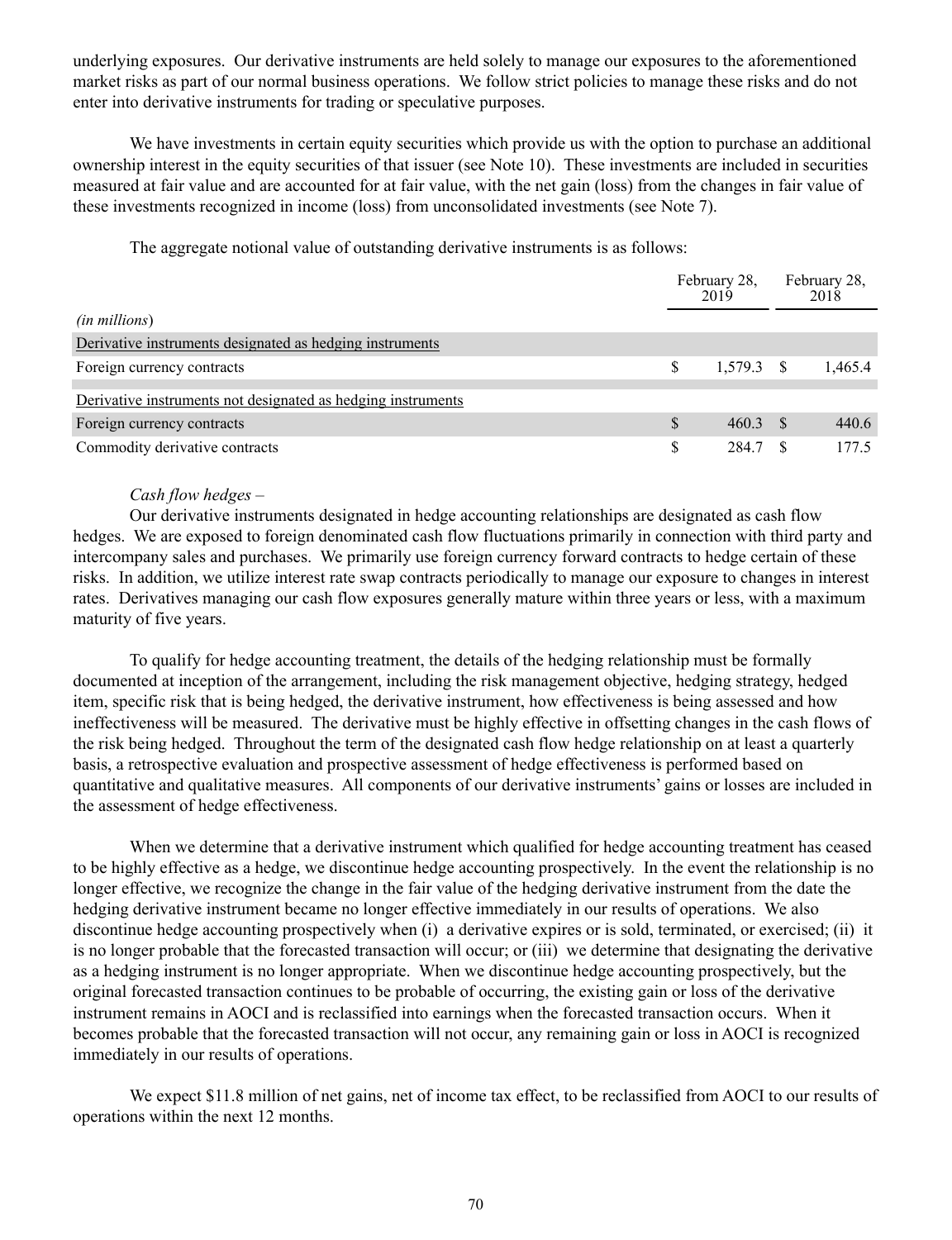### *Undesignated hedges –*

Certain of our derivative instruments do not qualify for hedge accounting treatment; for others, we choose not to maintain the required documentation to apply hedge accounting treatment. These undesignated instruments are primarily used to economically hedge our exposure to fluctuations in the value of foreign currency denominated receivables and payables; foreign currency investments, primarily consisting of loans to subsidiaries and foreigndenominated investments, and cash flows related primarily to the repatriation of those loans or investments; and commodity prices, including aluminum, corn, diesel fuel, natural gas and wheat prices. We primarily use foreign currency forward and option contracts, generally less than 12 months in duration, and commodity swap contracts, generally less than 36 months in duration, with a maximum maturity of five years, to hedge some of these risks. In addition, from time to time, we utilize interest rate swap contracts, generally less than six months in duration, to economically hedge our exposure to changes in interest rates associated with the financing of significant investments and acquisitions. Our derivative policy permits the use of undesignated derivatives as approved by senior management.

## *Credit risk –*

We are exposed to credit-related losses if the counterparties to our derivative contracts default. This credit risk is limited to the fair value of the derivative contracts. To manage this risk, we contract only with major financial institutions that have earned investment-grade credit ratings and with whom we have standard International Swaps and Derivatives Association agreements which allow for net settlement of the derivative contracts. We have also established counterparty credit guidelines that are regularly monitored. Because of these safeguards, we believe the risk of loss from counterparty default to be immaterial.

In addition, our derivative instruments are not subject to credit rating contingencies or collateral requirements. As of February 28, 2019, the estimated fair value of derivative instruments in a net liability position due to counterparties was \$3.4 million. If we were required to settle the net liability position under these derivative instruments on February 28, 2019, we would have had sufficient available liquidity on hand to satisfy this obligation.

## *Results of period derivative activity –*

The estimated fair value and location of our derivative instruments on our balance sheets are as follows (see Note 7):

|                                                              | Liabilities  |                      |          |                      |                                                |    |                      |               |                      |
|--------------------------------------------------------------|--------------|----------------------|----------|----------------------|------------------------------------------------|----|----------------------|---------------|----------------------|
|                                                              |              | February 28,<br>2019 |          | February 28,<br>2018 |                                                |    | February 28,<br>2019 |               | February 28,<br>2018 |
| (in millions)                                                |              |                      |          |                      |                                                |    |                      |               |                      |
| Derivative instruments designated as hedging instruments     |              |                      |          |                      |                                                |    |                      |               |                      |
| Foreign currency contracts:                                  |              |                      |          |                      |                                                |    |                      |               |                      |
| Prepaid expenses and<br>other                                | $\mathbb{S}$ | 14.1                 | - \$     | 21.2                 | Other accrued expenses<br>and liabilities      | \$ | 8.8 <sup>°</sup>     |               | 7.8                  |
| Other assets                                                 | \$           | 22.1                 | \$.      | 17.0                 | Deferred income taxes<br>and other liabilities | \$ | 6.3                  | - \$          | 9.9                  |
| Derivative instruments not designated as hedging instruments |              |                      |          |                      |                                                |    |                      |               |                      |
| Foreign currency contracts:                                  |              |                      |          |                      |                                                |    |                      |               |                      |
| Prepaid expenses and<br>other                                | \$           | 2.0                  | - \$     | 2.1                  | Other accrued expenses<br>and liabilities      | \$ | 0.6 <sup>°</sup>     |               | 2.2                  |
| Commodity derivative contracts:                              |              |                      |          |                      |                                                |    |                      |               |                      |
| Prepaid expenses and<br>other                                | \$           | 6.1 S                |          | 6.3                  | Other accrued expenses<br>and liabilities      | \$ | 6.1 $\sqrt$          |               | 3.0                  |
| Other assets                                                 | \$           | 2.6                  | <b>S</b> | 2.8                  | Deferred income taxes<br>and other liabilities | \$ | 5.5                  | <sup>\$</sup> | 2.6                  |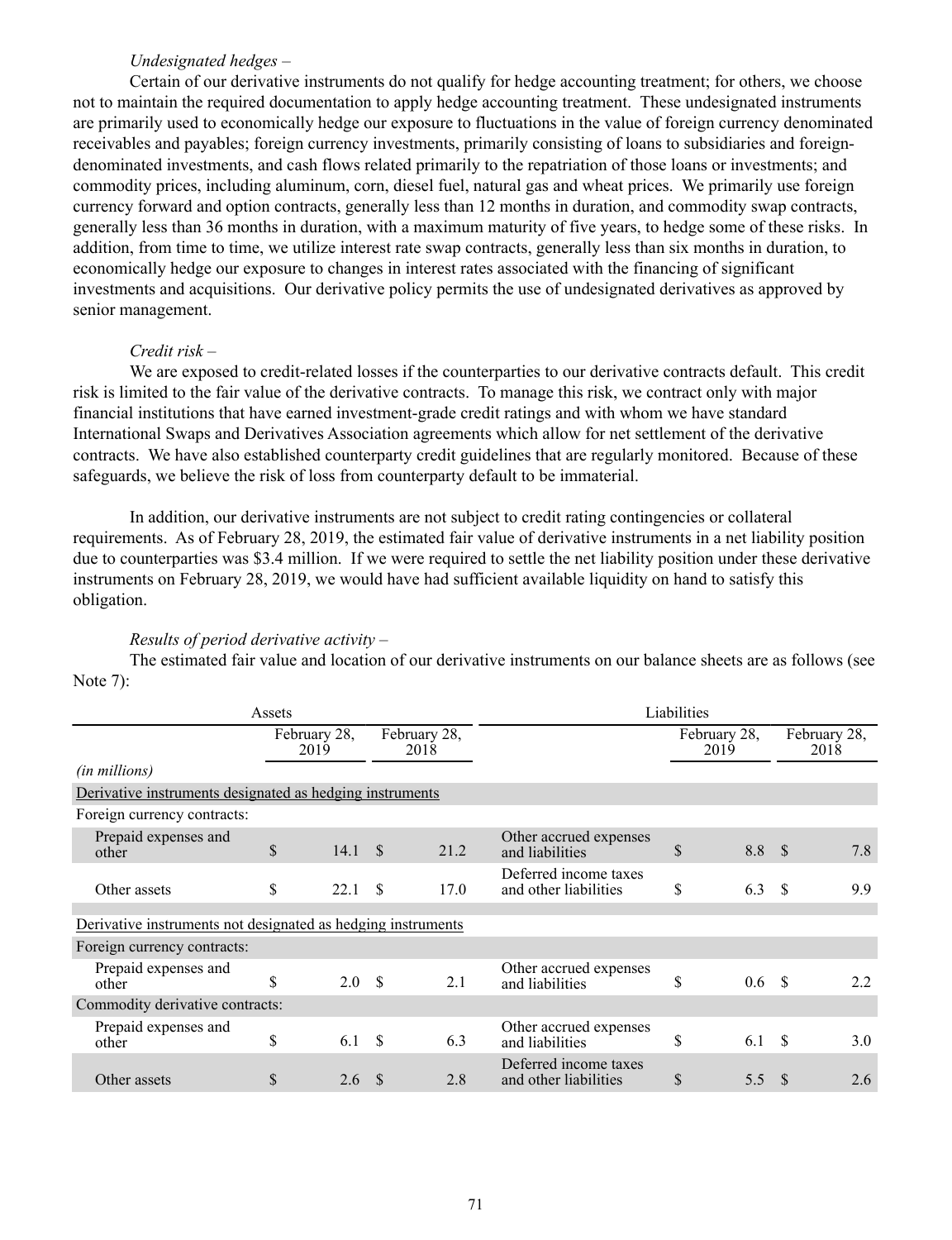The principal effect of our derivative instruments designated in cash flow hedging relationships on our results of operations, as well as Other Comprehensive Income ("OCI"), net of income tax effect, is as follows:

| Derivative Instruments in<br>Designated Cash Flow<br><b>Hedging Relationships</b> |               | <b>Net</b><br>Gain (Loss)<br>Recognized<br>in OCI | Location of Net Gain (Loss)<br>Reclassified from AOCI to<br>Income |               | <b>Net</b><br>Gain (Loss)<br>Reclassified<br>from AOCI to<br>Income |  |  |
|-----------------------------------------------------------------------------------|---------------|---------------------------------------------------|--------------------------------------------------------------------|---------------|---------------------------------------------------------------------|--|--|
| (in millions)                                                                     |               |                                                   |                                                                    |               |                                                                     |  |  |
| For the Year Ended February 28, 2019                                              |               |                                                   |                                                                    |               |                                                                     |  |  |
| Foreign currency contracts                                                        | \$            | 15.9                                              | <b>Sales</b>                                                       | \$            | 0.4                                                                 |  |  |
|                                                                                   |               |                                                   | Cost of product sold                                               |               | 4.1                                                                 |  |  |
|                                                                                   | \$            | 15.9                                              |                                                                    | $\mathcal{S}$ | 4.5                                                                 |  |  |
| For the Year Ended February 28, 2018                                              |               |                                                   |                                                                    |               |                                                                     |  |  |
| Foreign currency contracts                                                        | $\mathbb{S}$  | 61.4                                              | <b>Sales</b>                                                       | \$            | (1.4)                                                               |  |  |
|                                                                                   |               |                                                   | Cost of product sold                                               |               | 1.3                                                                 |  |  |
| Interest rate swap contracts                                                      |               | (1.5)                                             | Interest expense                                                   |               | 2.2                                                                 |  |  |
|                                                                                   |               | 59.9                                              |                                                                    |               | 2.1                                                                 |  |  |
| For the Year Ended February 28, 2017                                              |               |                                                   |                                                                    |               |                                                                     |  |  |
| Foreign currency contracts                                                        | $\mathcal{S}$ | (26.1)                                            | Sales                                                              | $\mathbb{S}$  | 1.1                                                                 |  |  |
|                                                                                   |               |                                                   | Cost of product sold                                               |               | (28.3)                                                              |  |  |
| Interest rate swap contracts                                                      |               | 2.8                                               | Interest expense                                                   |               | (4.0)                                                               |  |  |
|                                                                                   | \$            | (23.3)                                            |                                                                    | \$            | (31.2)                                                              |  |  |

The effect of our undesignated derivative instruments on our results of operations is as follows:

| Derivative Instruments not<br>Designated as Hedging Instruments | Location of Net Gain (Loss)<br>Recognized in Income |    | <b>Net</b><br>Gain (Loss)<br>Recognized<br>in Income |
|-----------------------------------------------------------------|-----------------------------------------------------|----|------------------------------------------------------|
| (in millions)                                                   |                                                     |    |                                                      |
| For the Year Ended February 28, 2019                            |                                                     |    |                                                      |
| Commodity derivative contracts                                  | Cost of product sold                                | \$ | 1.8                                                  |
| Foreign currency contracts                                      | Selling, general and administrative expenses        |    | (60.8)                                               |
| Interest rate swap contracts                                    | Interest expense                                    |    | 35.0                                                 |
|                                                                 |                                                     |    | (24.0)                                               |
| For the Year Ended February 28, 2018                            |                                                     |    |                                                      |
| Commodity derivative contracts                                  | Cost of product sold                                | \$ | 7.5                                                  |
| Foreign currency contracts                                      | Selling, general and administrative expenses        |    | 6.0                                                  |
|                                                                 |                                                     | S  | 13.5                                                 |
| For the Year Ended February 28, 2017                            |                                                     |    |                                                      |
| Commodity derivative contracts                                  | Cost of product sold                                | \$ | 16.3                                                 |
| Foreign currency contracts                                      | Selling, general and administrative expenses        |    | (26.1)                                               |
|                                                                 |                                                     | \$ | (9.8)                                                |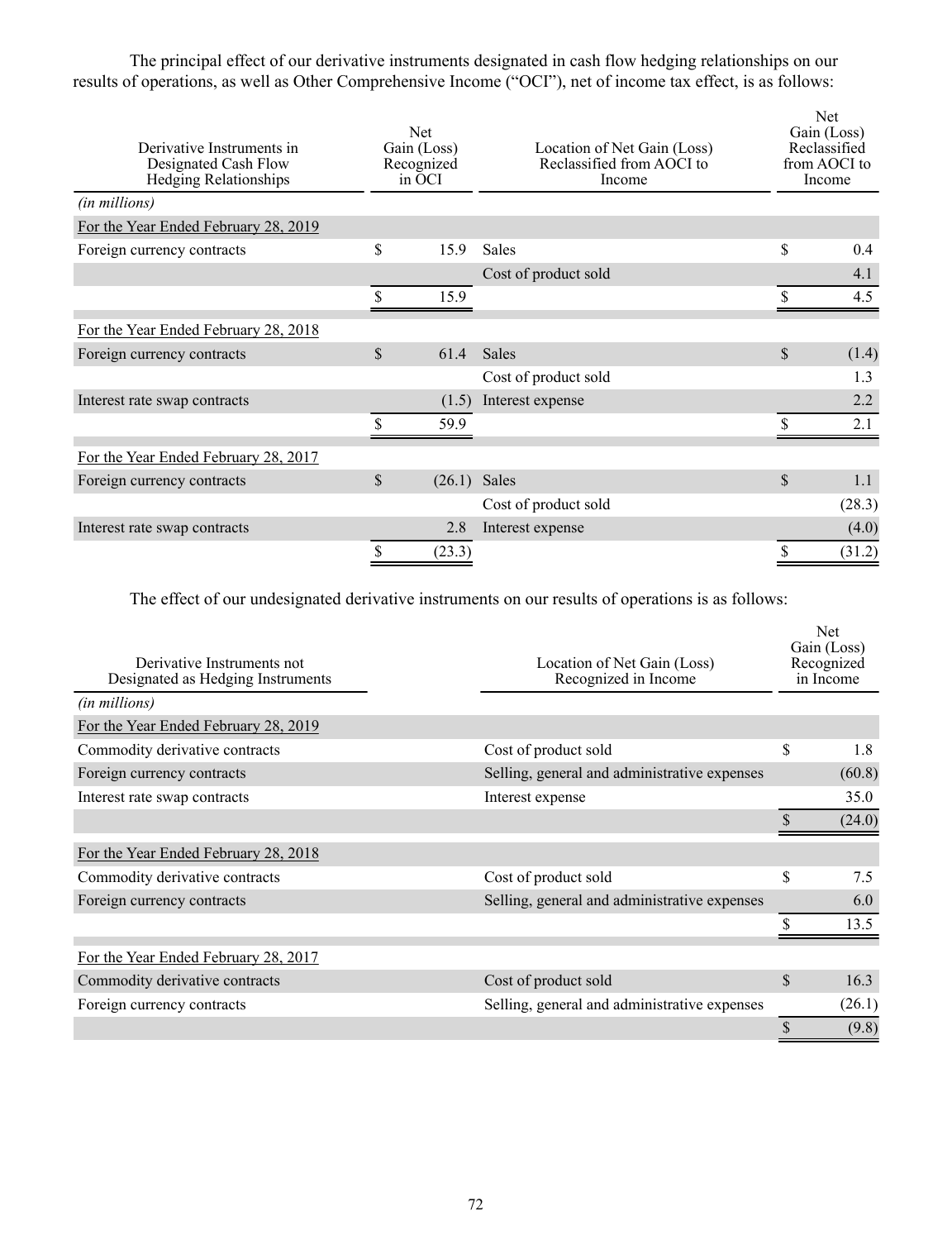## 7. FAIR VALUE OF FINANCIAL INSTRUMENTS:

Authoritative guidance establishes a framework for measuring fair value, including a hierarchy for inputs used in measuring fair value that maximizes the use of observable inputs and minimizes the use of unobservable inputs by requiring that the most observable inputs be used when available. The hierarchy includes three levels:

- Level 1 inputs are quoted prices in active markets for identical assets or liabilities;
- Level 2 inputs include data points that are observable such as quoted prices for similar assets or liabilities in active markets, quoted prices for identical assets or similar assets or liabilities in markets that are not active, and inputs (other than quoted prices) such as interest rates and yield curves that are observable for the asset and liability, either directly or indirectly; and
- Level 3 inputs are unobservable data points for the asset or liability, and include situations where there is little, if any, market activity for the asset or liability.

## *Fair value methodology –*

The following methods and assumptions are used to estimate the fair value for each class of our financial instruments:

## *Foreign currency and commodity derivative contracts:*

The fair value is estimated using market-based inputs, obtained from independent pricing services, into valuation models. These valuation models require various inputs, including contractual terms, market foreign exchange prices, market commodity prices, interest-rate yield curves and currency volatilities, as applicable (Level 2 fair value measurement).

## *Canopy investments:*

Equity securities, Common stock *–* The fair value of the November 2017 Canopy Investment (as defined in Note 10) is calculated through the date of the November 2018 Canopy Transaction (as defined in Note 10) by using the closing market price of the underlying equity security (Level 1 fair value measurement). As of the date of the November 2018 Canopy Transaction, the November 2017 Canopy Investment, collectively with the November 2018 Canopy Investment (as defined in Note 10), is accounted for under the equity method (see Note 10).

Equity securities, Warrants *–* The fair value of the November 2017 Canopy Warrants and the November 2018 Canopy Warrants (both as defined in Note 10) is estimated using the Black-Scholes option-pricing model (Level 2 fair value measurement). The inputs used to estimate the fair value of the warrants are as follows:

|                                           |  |                        | February 28, 2019                   |                         |                                     |                         | February 28.<br>2018                |  |
|-------------------------------------------|--|------------------------|-------------------------------------|-------------------------|-------------------------------------|-------------------------|-------------------------------------|--|
|                                           |  |                        | November<br>2018 Canopy<br>Warrants |                         | November<br>2017 Canopy<br>Warrants |                         | November<br>2017 Canopy<br>Warrants |  |
| Issue date exercise price <sup>(1)</sup>  |  | $\mathbb{C}\mathbb{S}$ | 50.40                               | $\mathbb{C} \mathbb{S}$ | 12.98                               | $\mathbb{C} \mathbb{S}$ | 12.98                               |  |
| Valuation date stock price <sup>(1)</sup> |  | $C\$                   | 62.38                               | $\mathbb{C} \mathbb{S}$ | 62.38                               | $\mathbb{C} \mathbb{S}$ | 27.35                               |  |
| Expected life $^{(2)}$                    |  |                        | 2.7 years                           |                         | 1.2 years                           |                         | 2.2 years                           |  |
| Expected volatility $(3)$                 |  |                        | 79.3%                               |                         | 87.8%                               |                         | 70.9%                               |  |
| Risk-free interest rate $(4)$             |  |                        | 1.8%                                |                         | 1.8%                                |                         | 1.8%                                |  |
| Expected dividend yield <sup>(5)</sup>    |  |                        | $0.0\%$                             |                         | $0.0\%$                             |                         | $0.0\%$                             |  |

(1) Based on the closing market price for Canopy common stock on the Toronto Stock Exchange ("TSX") as of the applicable date.

- (2) Based on the expiration date of the warrants.
- $(3)$  Based on historical volatility levels of the underlying equity security.
- $(4)$  Based on the implied yield currently available on Canadian Treasury zero coupon issues with a remaining term equal to the expected life.
- $(5)$  Based on historical dividend levels.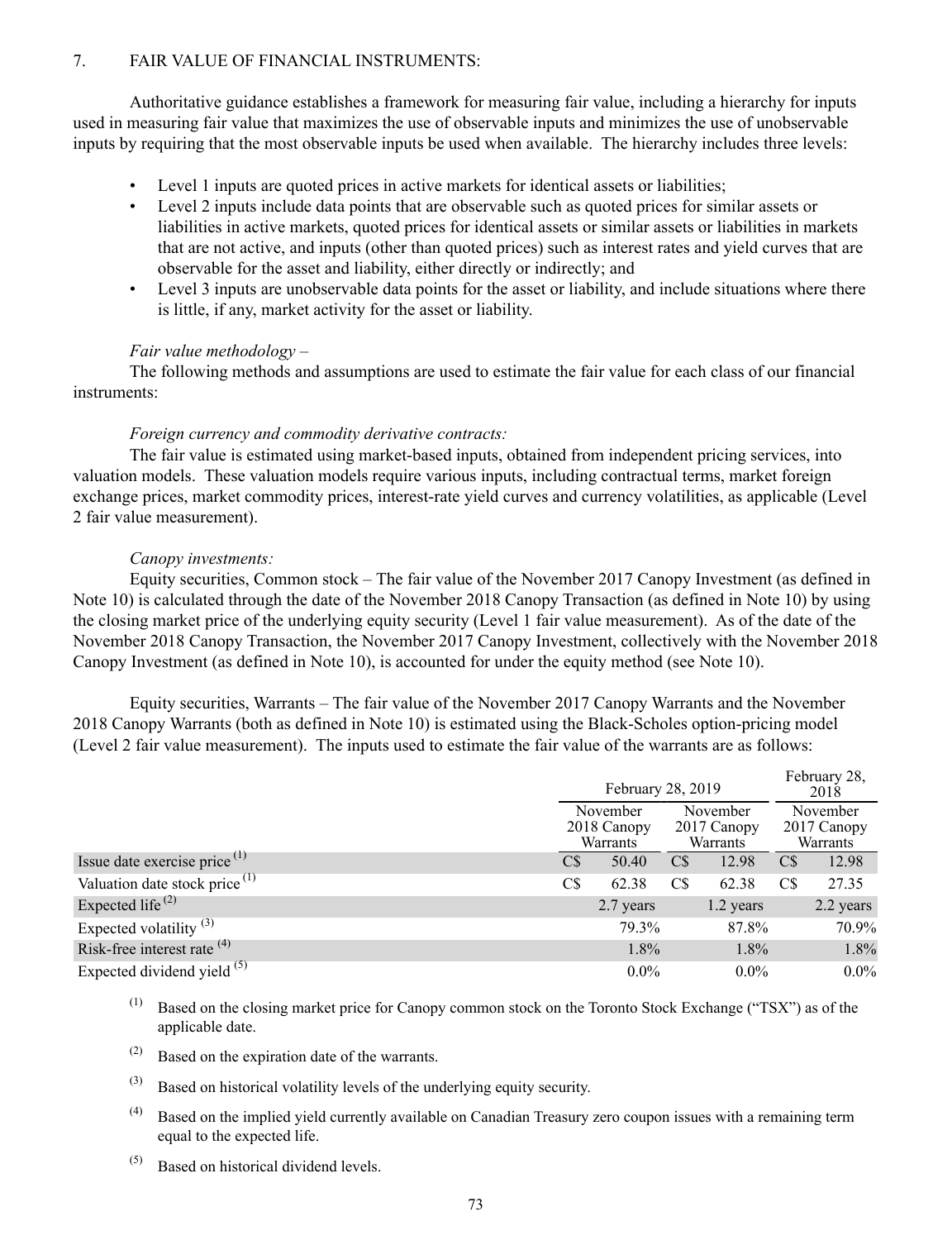Debt securities, Convertible *–* In June 2018, we acquired convertible debt securities issued by Canopy for C\$200.0 million, or \$150.5 million (the "Canopy Debt Securities"). We have elected the fair value option to account for the Canopy Debt Securities, which, at that time, provided the greatest level of consistency with the accounting treatment for the November 2017 Canopy Warrants. Interest income on the Canopy Debt Securities is calculated using the effective interest method and is recognized separately from the changes in fair value in interest expense. The Canopy Debt Securities have a contractual maturity of five years from the date of issuance, but may be converted prior to maturity by either party upon the occurrence of certain events. At settlement, the Canopy Debt Securities can be settled at the option of the issuer, in cash, equity shares of the issuer, or a combination thereof. The fair value is estimated using a binomial lattice option-pricing model (Level 2 fair value measurement), which includes an estimate of the credit spread based on the implied spread as of the issuance date of the notes. As of February 28, 2019, the inputs used to estimate the fair value of the Canopy Debt Securities are as follows:

| Conversion price $(1)$           |  | 48.17 Expected volatility $^{(2)}$               | 45.9%   |
|----------------------------------|--|--------------------------------------------------|---------|
| Valuation date stock price $(3)$ |  | 62.38 Risk-free interest rate $(4)$              | 1.8%    |
| Remaining term <sup>(5)</sup>    |  | 4.4 years Expected dividend yield <sup>(6)</sup> | $0.0\%$ |

- (1) Based on the rate which the Canopy Debt Securities may be converted into equity shares, or the equivalent amount of cash, at the option of the issuer.
- $(2)$  Based on historical volatility levels of the underlying equity security reduced to account for certain risks not incorporated into the option-pricing model.
- (3) Based on the closing market price for Canopy common stock on the TSX as of the applicable date.
- (4) Based on the implied yield currently available on Canadian Treasury zero coupon issues with a term equal to the remaining contractual term of the debt securities.
- (5) Based on the contractual maturity date of the notes.
- (6) Based on historical dividend levels.

*Debt securities, Available-for-sale ("AFS")*: The fair value is estimated by discounting cash flows using market-based inputs (Level 3 fair value measurement).

*Short-term borrowings:* The revolving credit facility under our senior credit facility is a variable interest rate bearing note which includes a fixed margin which is adjustable based upon our debt rating (as defined in our senior credit facility). Its fair value is estimated by discounting cash flows using LIBOR plus a margin reflecting current market conditions obtained from participating member financial institutions (Level 2 fair value measurement). The remaining instruments, including our commercial paper, are variable interest rate bearing notes for which the carrying value approximates the fair value.

*Long-term debt:* The term loans under our 2018 Credit Agreement and our Term Credit Agreement (both as defined in Note 12) are variable interest rate bearing notes which include a fixed margin which is adjustable based upon our debt rating. The Senior Floating Rate Notes (as defined in Note 12) are variable interest rate bearing notes which include a fixed margin. The fair value of the term loans and the Senior Floating Rate Notes are estimated by discounting cash flows using LIBOR plus a margin reflecting current market conditions obtained from participating member financial institutions (Level 2 fair value measurement). The fair value of the remaining long-term debt, which is primarily fixed interest rate, is estimated by discounting cash flows using interest rates currently available for debt with similar terms and maturities (Level 2 fair value measurement).

The carrying amounts of certain of our financial instruments, including cash and cash equivalents, accounts receivable, accounts payable and short-term borrowings, approximate fair value as of February 28, 2019, and February 28, 2018, due to the relatively short maturity of these instruments. As of February 28, 2019, the carrying amount of long-term debt, including the current portion, was \$12,825.0 million, compared with an estimated fair value of \$12,768.5 million. As of February 28, 2018, the carrying amount of long-term debt, including the current portion, was \$9,439.9 million, compared with an estimated fair value of \$9,398.4 million.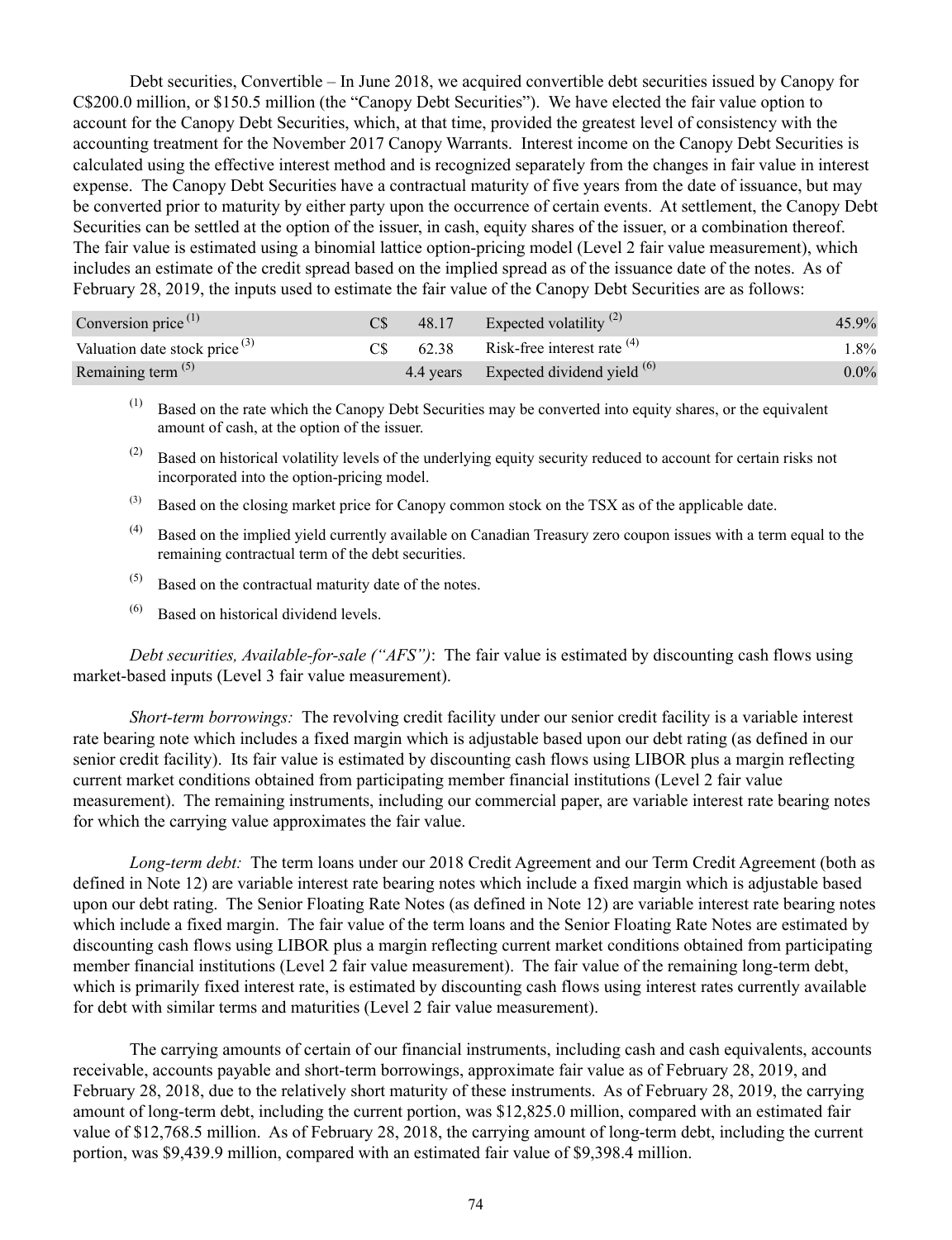### *Recurring basis measurements –*

The following table presents our financial assets and liabilities measured at estimated fair value on a recurring basis:

|                   |                                                | Fair Value Measurements Using                         |              |                                                           |               |                                                    |               |                      |
|-------------------|------------------------------------------------|-------------------------------------------------------|--------------|-----------------------------------------------------------|---------------|----------------------------------------------------|---------------|----------------------|
|                   |                                                | Quoted<br>Prices in<br>Active<br>Markets<br>(Level 1) |              | Significant<br>Other<br>Observable<br>Inputs<br>(Level 2) |               | Significant<br>Unobservable<br>Inputs<br>(Level 3) |               | Total                |
| (in millions)     |                                                |                                                       |              |                                                           |               |                                                    |               |                      |
| February 28, 2019 |                                                |                                                       |              |                                                           |               |                                                    |               |                      |
| Assets:           |                                                |                                                       |              |                                                           |               |                                                    |               |                      |
|                   | Foreign currency contracts                     | \$                                                    | $\mathbb{S}$ | 38.2                                                      | $\mathcal{S}$ |                                                    | \$            | 38.2                 |
|                   | Commodity derivative contracts                 | \$                                                    | $\mathbb S$  | 8.7                                                       | \$            |                                                    | \$            | 8.7                  |
|                   | Equity securities $(1)(2)$                     | \$                                                    | $\mathbb{S}$ | 3,023.2                                                   | $\mathcal{S}$ |                                                    | $\mathbb S$   | 3,023.2              |
|                   | Canopy Debt Securities <sup>(2)</sup>          | \$                                                    | \$           | 211.5                                                     | \$            |                                                    | \$            | 211.5                |
| Liabilities:      |                                                |                                                       |              |                                                           |               |                                                    |               |                      |
|                   | Foreign currency contracts                     | \$                                                    | $\mathbb S$  | 15.7                                                      | \$            |                                                    | \$            | 15.7                 |
|                   | Commodity derivative contracts                 | \$                                                    | $\mathbb{S}$ | 11.6                                                      | $\mathcal{S}$ |                                                    | $\mathbb S$   | 11.6                 |
| February 28, 2018 |                                                |                                                       |              |                                                           |               |                                                    |               |                      |
| Assets:           |                                                |                                                       |              |                                                           |               |                                                    |               |                      |
|                   | Foreign currency contracts                     | \$                                                    | $\mathbb{S}$ | 40.3                                                      | $\mathbb{S}$  |                                                    | $\mathbb S$   | 40.3                 |
|                   | Commodity derivative contracts                 | \$                                                    | S            | 9.1                                                       | S             |                                                    | \$            | 9.1                  |
|                   | Equity securities $(1)(2)$                     | \$<br>402.4                                           | $\mathbb{S}$ | 253.2                                                     | \$            |                                                    | $\mathbb{S}$  | 655.6                |
|                   | Debt securities, AFS                           | \$                                                    | \$           |                                                           | \$            | 16.6                                               | \$            | 16.6                 |
| Liabilities:      |                                                |                                                       |              |                                                           |               |                                                    |               |                      |
|                   | Foreign currency contracts                     | \$                                                    | $\mathbb{S}$ | 19.9                                                      | $\mathsf{\$}$ |                                                    | \$            | 19.9                 |
|                   | Commodity derivative contracts                 | \$                                                    | $\mathbb{S}$ | 5.6                                                       | $\mathcal{S}$ |                                                    | $\mathbb S$   | 5.6                  |
| (1)               | Equity securities consist of:                  |                                                       |              |                                                           |               | February 28,<br>2019                               |               | February 28,<br>2018 |
|                   | (in millions)                                  |                                                       |              |                                                           |               |                                                    |               |                      |
|                   | November 2017 Canopy Investment <sup>(i)</sup> |                                                       |              |                                                           | $\mathbb{S}$  |                                                    | $\mathcal{S}$ | 402.4                |
|                   | November 2017 Canopy Warrants                  |                                                       |              |                                                           |               | 718.7                                              |               | 253.2                |
|                   | November 2018 Canopy Warrants                  |                                                       |              |                                                           |               | 2,304.5                                            |               |                      |
|                   |                                                |                                                       |              |                                                           | \$            | 3,023.2                                            | $\mathcal{S}$ | 655.6                |

(2) Unrealized net gain from the changes in fair value of our securities measured at fair value recognized in income from unconsolidated investments, are as follows:

|                                                | February 28,<br>2019 | February 28,<br>2018 |
|------------------------------------------------|----------------------|----------------------|
| (in millions)                                  |                      |                      |
| November 2017 Canopy Investment <sup>(1)</sup> | \$<br>292.5 \$       | 272.3                |
| November 2017 Canopy Warrants                  | 465.5                | 192.0                |
| November 2018 Canopy Warrants                  | 1,157.7              |                      |
| Canopy Debt Securities                         | 55.5                 |                      |
|                                                | 1.971.2              | 464.3                |

(i) Accounted for at fair value from the date of investment in November 2017 through October 31, 2018. Accounted for under the equity method from November 1, 2018.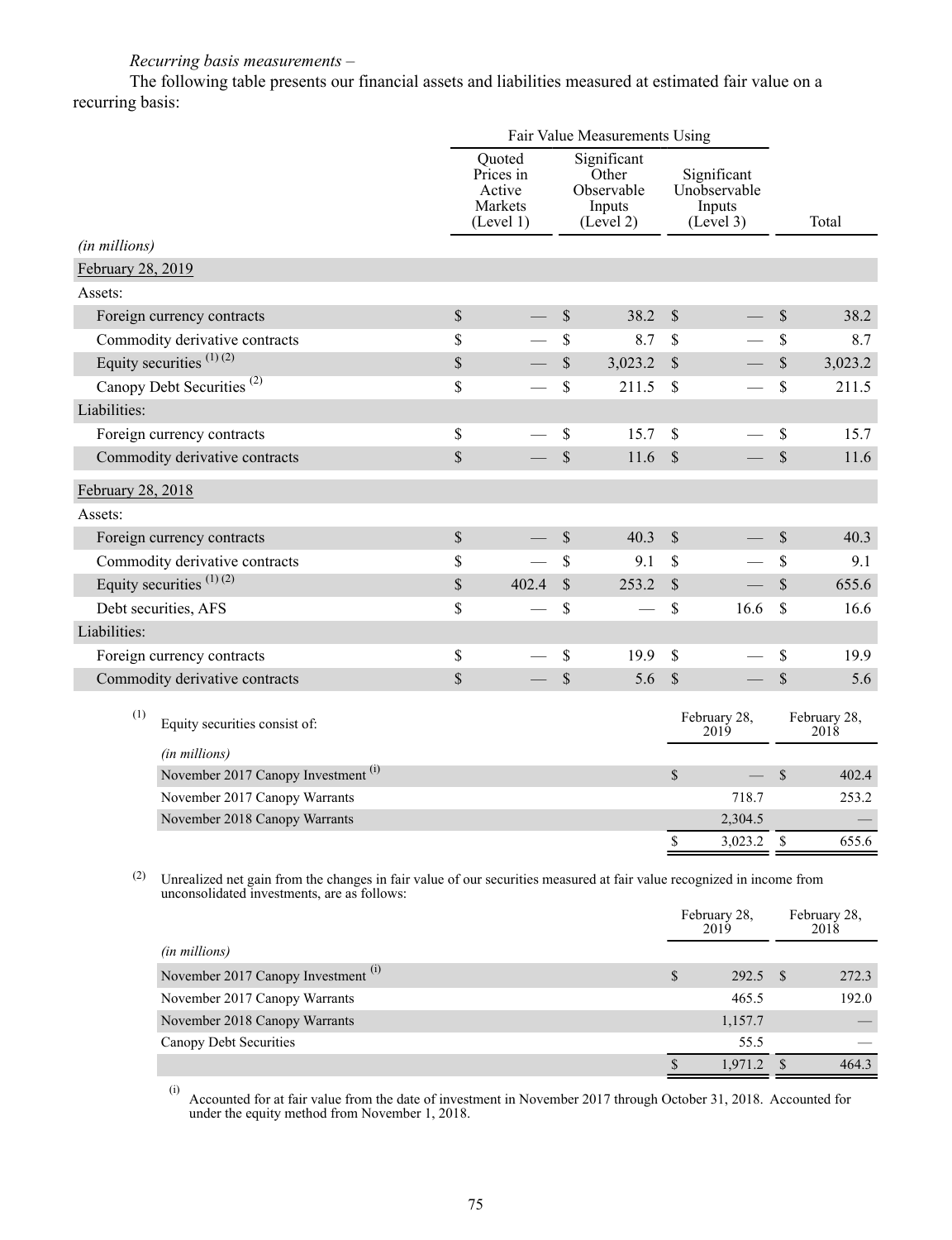### *Nonrecurring basis measurements –*

The following table presents our assets and liabilities measured at estimated fair value on a nonrecurring basis for which an impairment assessment was performed for the periods presented. Impairment losses are included in selling, general and administrative for the periods presented:

|                                      |                                                       | Fair Value Measurements Using |                                                           |        |               |                                                    |     |                     |
|--------------------------------------|-------------------------------------------------------|-------------------------------|-----------------------------------------------------------|--------|---------------|----------------------------------------------------|-----|---------------------|
|                                      | Ouoted<br>Prices in<br>Active<br>Markets<br>(Level 1) |                               | Significant<br>Other<br>Observable<br>Inputs<br>(Level 2) |        |               | Significant<br>Unobservable<br>Inputs<br>(Level 3) |     | <b>Total Losses</b> |
| (in millions)                        |                                                       |                               |                                                           |        |               |                                                    |     |                     |
| For the Year Ended February 28, 2019 |                                                       |                               |                                                           |        |               |                                                    |     |                     |
| <b>Trademarks</b>                    | <sup>\$</sup>                                         | $\overline{\phantom{a}}$      | <b>S</b>                                                  | $-$ \$ |               | 28.0                                               | - S | 108.0               |
| For the Year Ended February 28, 2018 |                                                       |                               |                                                           |        |               |                                                    |     |                     |
| Trademarks                           | $\mathbb{S}$                                          |                               | <sup>S</sup>                                              |        | <sup>\$</sup> | 136.0                                              | - S | 86.8                |
|                                      |                                                       |                               |                                                           |        |               |                                                    |     |                     |
| For the Year Ended February 28, 2017 |                                                       |                               |                                                           |        |               |                                                    |     |                     |
| Trademarks                           | S                                                     |                               | S                                                         |        | S             |                                                    | S   | 46.0                |

### *Trademarks:*

For the fourth quarter of fiscal 2019, in connection with certain continuing negative trends within our Beer segment's Ballast Point craft beer portfolio, including slower growth rates and increased competition, we implemented a change in strategy for our Ballast Point craft beer portfolio. This change in strategy, when combined with the continuing negative trends, indicated that it was more likely than not that the fair value of our indefinite lived intangible asset associated with the craft beer trademarks might be below its carrying value. The change in strategy for our Ballast Point craft beer portfolio focuses on improving profitability by rationalizing the number of product offerings while targeting distribution growth in select strategic markets. This change in strategy resulted in updated long-term financial forecasts with lower revenues and cash flows for the related portfolio. Accordingly, we performed a quantitative assessment for impairment of the Ballast Point craft beer trademark asset. As a result of this assessment, the Ballast Point craft beer trademark asset with a carrying value of \$136.0 million was written down to its estimated fair value of \$28.0 million, resulting in an impairment of \$108.0 million.

For the first quarter of fiscal 2018, we identified certain negative trends within our Beer segment's Ballast Point craft beer portfolio which, when combined with the then-recent negative craft beer industry trends, including slower growth rates and increased competition, indicated that it was more likely than not that the fair value of our indefinite lived intangible asset associated with the craft beer trademarks might be below its carrying value. These negative trends were the result of (i) a disruption in our distribution network transition plan, (ii) an unexpected decrease in sales from product innovations and (iii) a significant shift in market conditions for our craft beer portfolio, all of which resulted in a decline in net sales and depletion trends, which represent distributor shipments of our branded products to retail customers, for the first quarter of fiscal 2018 as compared to the first quarter of fiscal 2017, following consecutive quarters of significant net sales and depletion volume growth for our craft beer portfolio. Additionally, net sales for the first quarter of fiscal 2018 were below our forecasted net sales for the first quarter of fiscal 2018. Accordingly, we performed a quantitative assessment for impairment of the craft beer trademark asset. As a result of this assessment, the craft beer trademark asset with a carrying value of \$222.8 million was written down to its estimated fair value of \$136.0 million, resulting in an impairment of \$86.8 million.

For the fourth quarter of fiscal 2017, in connection with our continued focus on the consumer-led trend towards premiumization of our branded wine and spirits portfolio, a decision was made to discontinue certain smallscale, lower-margin U.S. brands within our Wine and Spirits' portfolio. As a result, trademark assets with a carrying value of \$37.6 million were written down to their estimated fair value, resulting in an impairment of \$37.6 million.

In addition, in connection with the Canadian Divestiture in the fourth quarter of fiscal 2017, trademark assets with a carrying value of \$8.4 million were written down to their estimated fair value, resulting in an impairment of \$8.4 million. These trademarks were associated with certain U.S. brands within our Wine and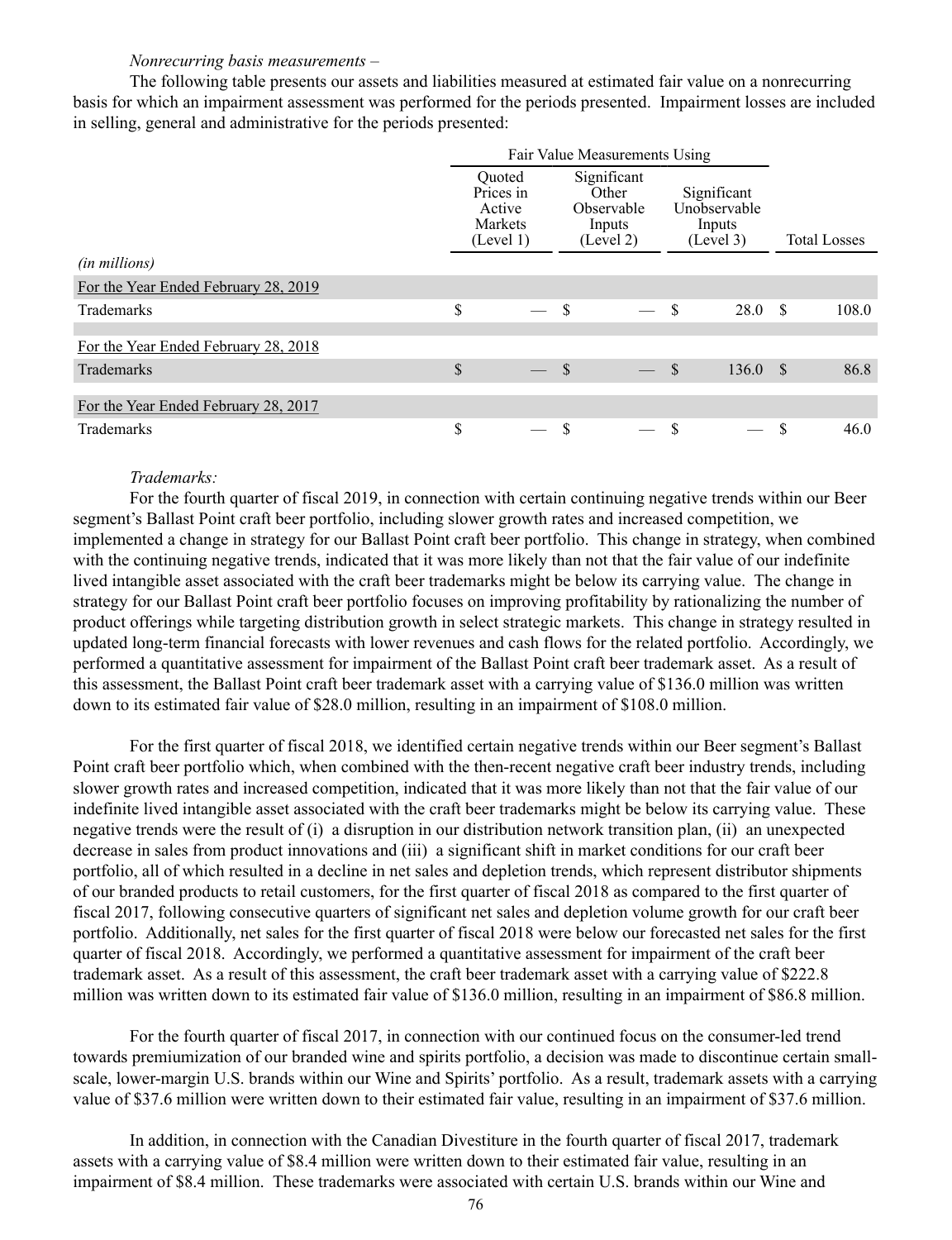Spirits' portfolio sold exclusively through the Canadian wine business, for which we expected future sales of these brands to be minimal subsequent to the Canadian Divestiture.

When performing a quantitative assessment for impairment of a trademark asset, we measure the amount of impairment by calculating the amount by which the carrying value of the trademark asset exceeds its estimated fair value. The estimated fair value is determined based on an income approach using the relief from royalty method, which assumes that, in lieu of ownership, a third party would be willing to pay a royalty in order to exploit the related benefits of the trademark asset. The cash flow projections we use to estimate the fair value of our trademark assets involve several assumptions, including (i) projected revenue growth rates, (ii) estimated royalty rates, (iii) after-tax royalty savings expected from ownership of the trademarks and (iv) discount rates used to derive the estimated fair value of the trademark assets.

## 8. GOODWILL:

The changes in the carrying amount of goodwill are as follows:

|                                                | Beer          |     | Wine and<br><b>Spirits</b> | Consolidated |
|------------------------------------------------|---------------|-----|----------------------------|--------------|
| <i>(in millions)</i>                           |               |     |                            |              |
| Balance, February 28, 2017                     | \$<br>5,053.0 | - S | $2,867.5$ \$               | 7,920.5      |
| Purchase accounting allocations <sup>(1)</sup> | 63.9          |     | 56.2                       | 120.1        |
| Foreign currency translation adjustments       | 40.7          |     | 1.8                        | 42.5         |
| Balance, February 28, 2018                     | 5,157.6       |     | 2,925.5                    | 8,083.1      |
| Purchase accounting allocations <sup>(2)</sup> | 22.3          |     | 2.7                        | 25.0         |
| Foreign currency translation adjustments       | (12.0)        |     | (7.3)                      | (19.3)       |
| Balance, February 28, 2019                     | 5,167.9       |     | 2.920.9                    | 8,088.8      |

(1) Purchase accounting allocations associated primarily with the acquisitions of the Obregon Brewery (\$13.8 million) and Funky Buddha (Beer), and Schrader Cellars (Wine and Spirits).

(2) Preliminary purchase accounting allocations associated primarily with the acquisition of Four Corners (Beer).

## 9. INTANGIBLE ASSETS:

The major components of intangible assets are as follows:

|                                  | February 28, 2019           |      |                           | February 28, 2018 |                             |     |                           |
|----------------------------------|-----------------------------|------|---------------------------|-------------------|-----------------------------|-----|---------------------------|
|                                  | Gross<br>Carrying<br>Amount |      | Net<br>Carrying<br>Amount |                   | Gross<br>Carrying<br>Amount |     | Net<br>Carrying<br>Amount |
| (in millions)                    |                             |      |                           |                   |                             |     |                           |
| Amortizable intangible assets    |                             |      |                           |                   |                             |     |                           |
| Customer relationships           | \$<br>89.9                  | - \$ | 39.1                      | - S               | 89.8                        | - S | 44.2                      |
| Other                            | 20.5                        |      | 0.9                       |                   | 20.3                        |     | 1.4                       |
| Total                            | 110.4                       |      | 40.0                      | $\mathcal{S}$     | 110.1                       |     | 45.6                      |
| Nonamortizable intangible assets |                             |      |                           |                   |                             |     |                           |
| Trademarks                       |                             |      | 3,158.1                   |                   |                             |     | 3,259.2                   |
| Total intangible assets          |                             |      | 3,198.1                   |                   |                             | \$  | 3,304.8                   |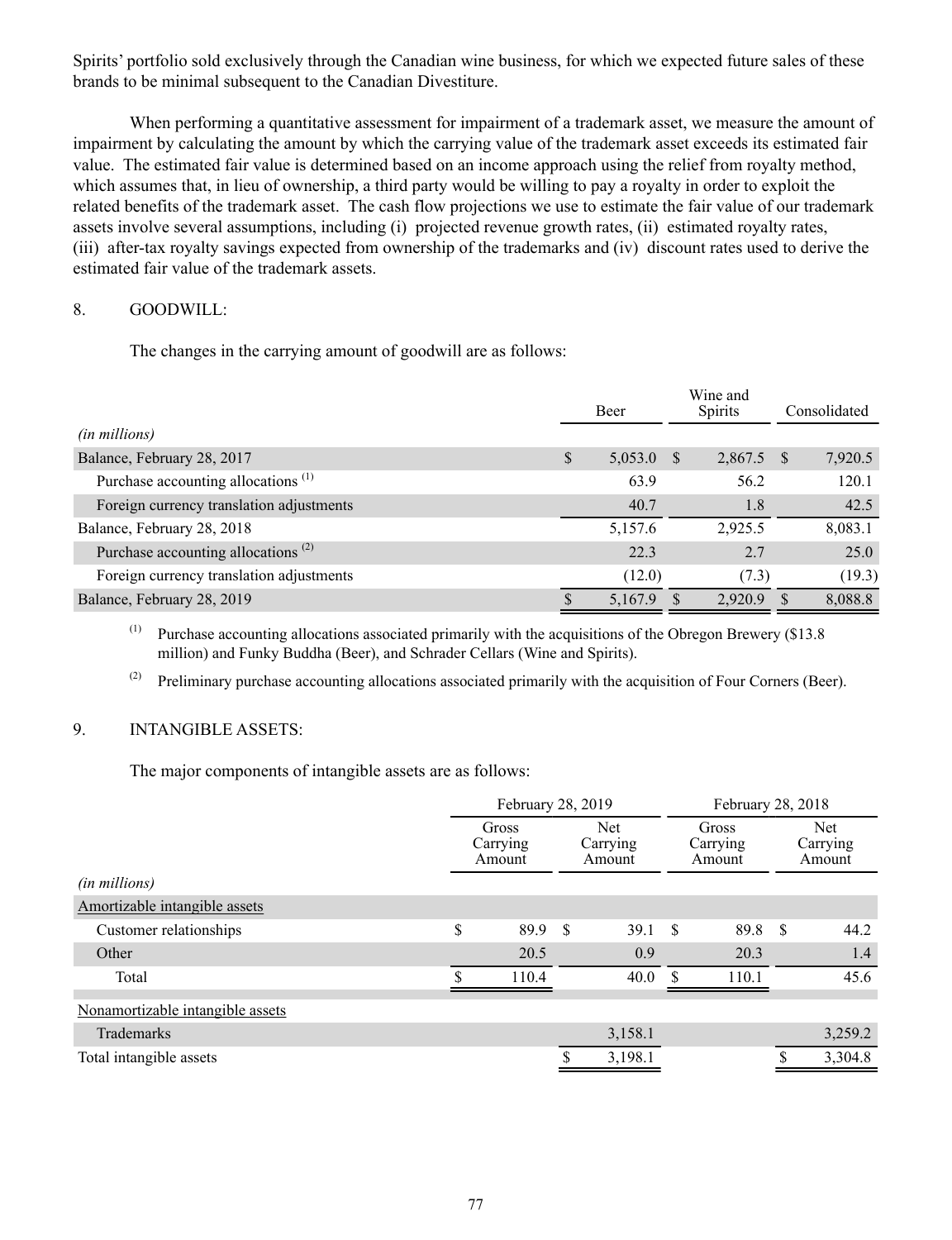We did not incur costs to renew or extend the term of acquired intangible assets for the years ended February 28, 2019, and February 28, 2018. Net carrying amount represents the gross carrying value net of accumulated amortization. Amortization expense for intangible assets was \$6.0 million, \$5.9 million and \$10.4 million for the years ended February 28, 2019, February 28, 2018, and February 28, 2017, respectively. Estimated amortization expense for each of the five succeeding fiscal years and thereafter is as follows:

| (in millions)                               |    |      |
|---------------------------------------------|----|------|
| $2020\,$                                    | D  | 5.8  |
| 2021                                        | \$ | 5.4  |
| $\begin{array}{c} 2022 \\ 2023 \end{array}$ | \$ | 5.1  |
|                                             | S  | 3.3  |
| 2024                                        | S  | 1.6  |
| Thereafter                                  |    | 18.8 |

## 10. EQUITY METHOD INVESTMENTS:

Our equity method investments are as follows:

|                                 | February 28, 2019 |                         |                   | February 28, 2018       |  |
|---------------------------------|-------------------|-------------------------|-------------------|-------------------------|--|
|                                 | Carrying<br>Value | Ownership<br>Percentage | Carrying<br>Value | Ownership<br>Percentage |  |
| (in millions)                   |                   |                         |                   |                         |  |
| Canopy Equity Method Investment | 3,332.1           | $36.0\%$ \$             |                   | $- \frac{9}{6}$         |  |
| Other equity method investments | 133.5             | $20\% - 50\%$           | 121.5             | $20\% - 50\%$           |  |
|                                 | 3,465.6           |                         | 121.5             |                         |  |

In November 2017, we acquired 18.9 million common shares, which represented a 9.9% ownership interest in Ontario, Canada-based Canopy Growth Corporation (the "November 2017 Canopy Investment"), a public company and leading provider of medicinal and recreational cannabis products ("Canopy"), plus warrants which give us the option to purchase an additional 18.9 million common shares of Canopy (the "November 2017 Canopy Warrants") for C\$245.0 million, or \$191.3 million. The November 2017 Canopy Warrants were issued with an exercise price of C\$12.98 per warrant share and are exercisable as of February 28, 2019. These warrants expire in May 2020*.*

The November 2017 Canopy Investment was accounted for at fair value from the date of investment through October 31, 2018. From November 1, 2018, the November 2017 Canopy Investment has been accounted for under the equity method (see "Canopy Equity Method Investment" below). The November 2017 Canopy Warrants have been accounted for at fair value from the date of investment.

On November 1, 2018, we increased our ownership interest in Canopy by acquiring an additional 104.5 million common shares (the "November 2018 Canopy Investment") (see Canopy Equity Method Investment below), plus warrants which give us the option to purchase an additional 139.7 million common shares of Canopy (the "November 2018 Canopy Warrants", and together with the November 2018 Canopy Investment, the "November 2018 Canopy Transaction") for C\$5,078.7 million, or \$3,869.9 million. The allocation of the consideration paid as of the date of closing was determined using a relative fair value approach based upon a market value of C\$5,060.9 million for the acquired common shares and a fair value of C\$2,131.3 million for the acquired warrants using a Black-Scholes option-pricing model. The inputs used to estimate the fair value of the November 2018 Canopy Warrants as of November 1, 2018, are as follows:

| Issue date exercise price  |  | 50.40 Expected volatility         | 75.9%   |
|----------------------------|--|-----------------------------------|---------|
| Valuation date stock price |  | 48.43 Risk-free interest rate     | $2.4\%$ |
| Expected life              |  | 3.0 years Expected dividend yield | $0.0\%$ |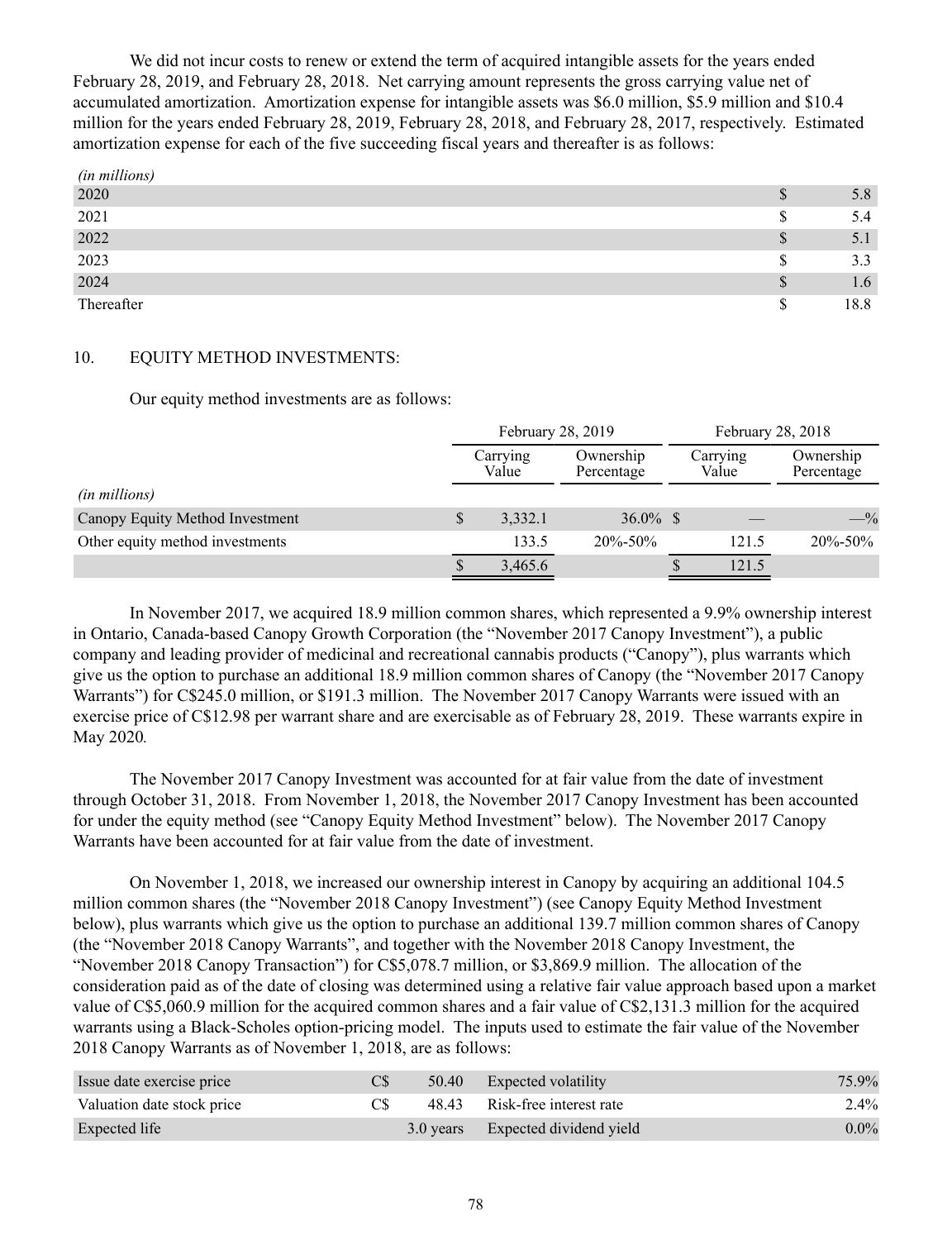Accordingly, C\$3,573.7 million, or \$2,723.1 million, was allocated to the November 2018 Canopy Investment, and C\$1,505.0 million, or \$1,146.8 million, was allocated to the November 2018 Canopy Warrants. In addition, we incurred \$24.5 million of direct acquisition costs which were allocated to the acquired securities utilizing this relative fair value approach. This resulted in \$17.2 million of direct acquisition costs being allocated to the November 2018 Canopy Investment and included in the value of the Canopy Equity Method Investment under the cost-accumulation model, and \$7.3 million being allocated to the November 2018 Canopy Warrants and expensed to selling, general and administrative expenses.

The November 2018 Canopy Warrants consist of 88.5 million warrants (the "Tranche A Warrants") and 51.2 million warrants (the "Tranche B Warrants"). The Tranche A Warrants are immediately exercisable at an exercise price of C\$50.40 per warrant share. The Tranche B Warrants are exercisable upon the exercise, in full, of the Tranche A Warrants and at an exercise price based on the volume-weighted average of the closing market price of Canopy's common shares on the TSX for the five trading days immediately preceding the exercise date. The November 2018 Canopy Warrants expire in November 2021 and are accounted for at fair value from the date of investment.

On November 1, 2018, our ownership interest in Canopy increased to 36.6% and, as this allows us to exercise significant influence over Canopy, we account for the November 2017 Canopy Investment and the November 2018 Canopy Investment, each of which represents an investment in common shares of Canopy, collectively, under the equity method (the "Canopy Equity Method Investment"). As of November 1, 2018, the Canopy Equity Method Investment balance consisted of the amount allocated to the November 2018 Canopy Investment of \$2,740.3 million, plus the fair value of the November 2017 Canopy Investment at that date of \$694.9 million. We recognize equity in earnings (losses) for this investment on a two-month lag. Accordingly, we recognized \$2.6 million of equity in losses from Canopy's results of operations for the period November 1, 2018, through December 31, 2018, and related activities, in our consolidated financial statements for the year ended February 28, 2019. As of February 28, 2019, the carrying amount of the Canopy Equity Method Investment is greater than our equity in the book value of net assets of Canopy by \$1.4 billion. This difference primarily represents our basis in identifiable intangible assets and goodwill associated with the November 2018 investment. Equity in earnings (losses) from the Canopy Equity Method Investment and related activities include, among other items, the amortization of the fair value adjustments associated with the definite-lived intangible assets over their estimated useful lives, the flow through of inventory step up and unrealized gains associated with changes in our Canopy ownership percentage resulting from periodic equity issuances made by Canopy.

Canopy has various convertible equity securities outstanding, including equity awards granted to its employees and options and warrants issued to various third parties, including our November 2017 Canopy Warrants and November 2018 Canopy Warrants. As of February 28, 2019, the conversion of Canopy equity securities held by its employees and/or held by other third parties would not have a significant effect on our share of Canopy's reported earnings or losses. Additionally, under an amended and restated investor rights agreement, we have the option to purchase additional common shares of Canopy at the then-current price of the underlying equity security to allow us to maintain our relative ownership interest. The exercise of our November 2017 Canopy Warrants as of February 28, 2019, also would not have a significant effect on our share of Canopy's reported earnings or losses. However, as of February 28, 2019, the exercise of all of the November 2017 Canopy Warrants and the November 2018 Canopy Warrants held by us would result in an increase in our ownership interest in Canopy to greater than 50% and the consolidation of Canopy's results of operations in our consolidated results of operations with the recognition of an associated noncontrolling ownership interest, as appropriate. This could have a significant effect on our share of Canopy's reported earnings or losses. As of February 28, 2019, the exercise of all Canopy warrants held by us would have required a cash outflow of approximately \$5.9 billion based on the terms of the November 2017 Canopy Warrants and the November 2018 Canopy Warrants. Additionally, as of February 28, 2019, the fair value of our equity method investment in Canopy was \$5,842.9 million based on the closing price of the underlying equity security as of that date.

The following table presents summarized financial information for Canopy presented in accordance with U.S. GAAP. The amounts shown represent 100% of Canopy's financial position as of December 31, 2018, and results of operations from the date of our investment on November 1, 2018, through December 31, 2018. We recognize our equity in earnings (losses) for Canopy on a two-month lag. Accordingly, we recognized our share of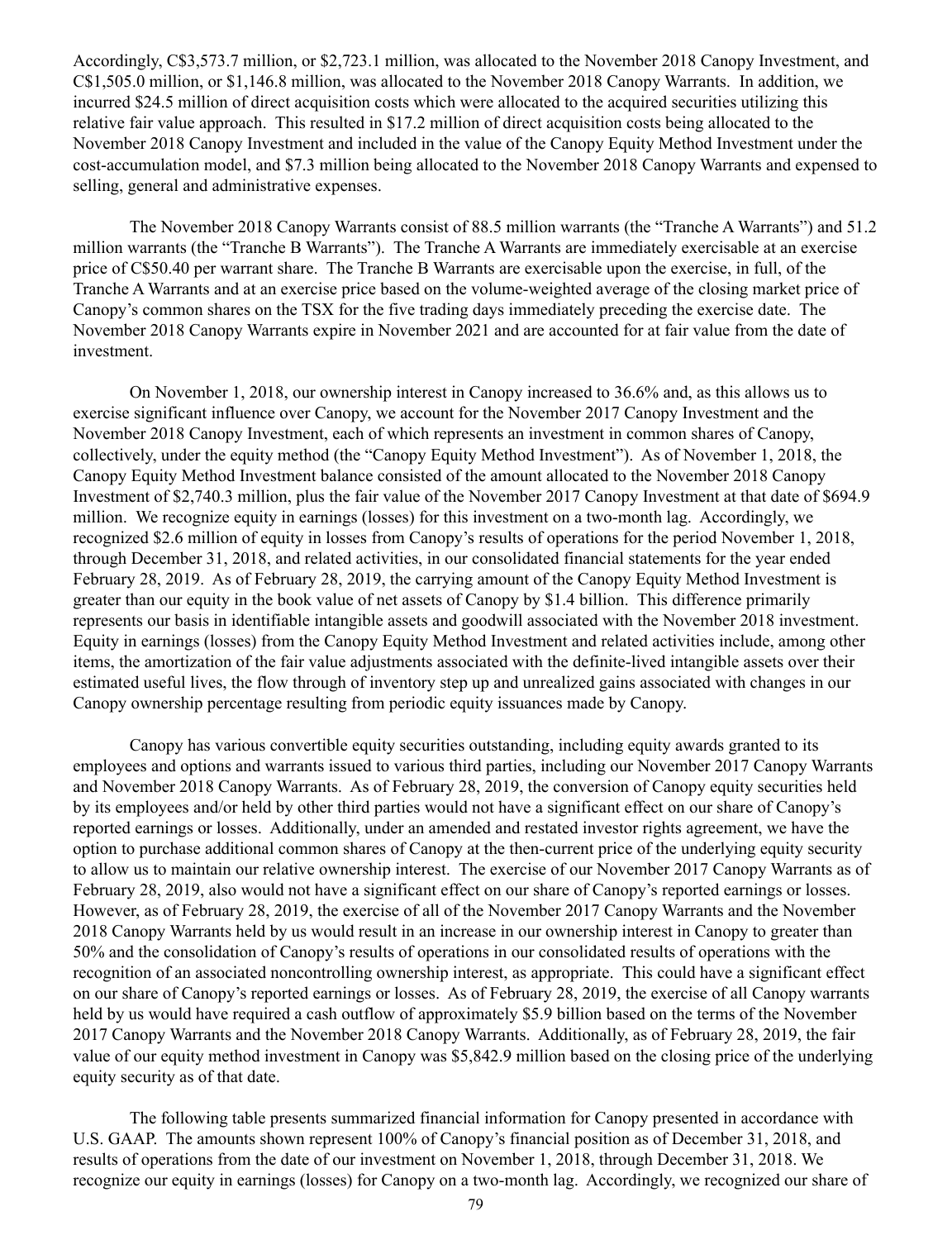Canopy's losses from November and December 2018, which was included in Canopy's third quarter fiscal 2019 results, in our fourth quarter fiscal 2019 results.

|                          | February 28,<br>2019 |                                       |               | For the Year<br>Ended<br>February 28,<br>2019 |
|--------------------------|----------------------|---------------------------------------|---------------|-----------------------------------------------|
| (in millions)            |                      |                                       |               |                                               |
| Current assets           | \$<br>3,800.7        | Net sales                             | S             | 48.6                                          |
| Noncurrent assets        | \$<br>2,466.0        | Gross profit                          | <sup>\$</sup> | 11.2                                          |
| Current liabilities      | \$<br>216.8          | Net loss                              | $\mathbb{S}$  | (39.6)                                        |
| Noncurrent liabilities   | \$                   | 668.2 Net loss attributable to Canopy | \$            | (27.8)                                        |
| Noncontrolling interests | \$<br>143.3          |                                       |               |                                               |

## *Subsequent event –*

In April 2019, we agreed to modify the terms of the November 2018 Canopy Warrants and certain other rights. Modification of the November 2018 Canopy Warrants is subject to, among other things, approval by Canopy's shareholders. These changes are the result of Canopy's intention to acquire Acreage Holdings, Inc. ("Acreage") upon U.S. Federal cannabis legalization, subject to certain conditions. As a result of the proposed modifications, and following all necessary Canopy shareholder approvals, we will continue to have the option to purchase an additional 139.7 million common shares of Canopy upon exercise of the warrants originally received in November 2018; however, this option will consist of three tranches of warrants, including 88.5 million warrants (the "New Tranche A Warrants"), 38.4 million warrants (the "New Tranche B Warrants") and 12.8 million warrants (the "New Tranche C Warrants", and collectively with the New Tranche A Warrants and the New Tranche B Warrants, the "New November 2018 Canopy Warrants"). The New Tranche A Warrants will continue to have an exercise price of C\$50.40 per warrant share and remain currently exercisable, but would expire November 1, 2023. The New Tranche B Warrants would have an exercise price of C\$76.68 per warrant share and the New Tranche C Warrants would have an exercise price based on the volume-weighted average of the closing market price of Canopy's common shares on the TSX for the five trading days immediately preceding the exercise date. The New Tranche B Warrants and the New Tranche C Warrants would have an expiration date of November 1, 2026. If Canopy exercises its proposed right to acquire the shares of Acreage and we were to exercise all of our outstanding November 2017 Canopy Warrants and the New November 2018 Canopy Warrants, our ownership interest in Canopy would no longer be expected to be greater than 50 percent.

## 11. OTHER ACCRUED EXPENSES AND LIABILITIES:

The major components of other accrued expenses and liabilities are as follows:

|                                                              |   | February 28,<br>2019 |   | February 28,<br>2018 |
|--------------------------------------------------------------|---|----------------------|---|----------------------|
| (in millions)                                                |   |                      |   |                      |
| Promotions and advertising                                   | S | 181.2 \$             |   | 209.0                |
| Salaries, commissions, and payroll benefits and withholdings |   | 163.1                |   | 149.0                |
| Accrued interest                                             |   | 107.3                |   | 86.7                 |
| Income taxes payable                                         |   | 24.5                 |   | 48.5                 |
| Accrued excise taxes                                         |   | 21.0                 |   | 28.7                 |
| Other                                                        |   | 193.3                |   | 156.4                |
|                                                              |   | 690.4                | S | 678.3                |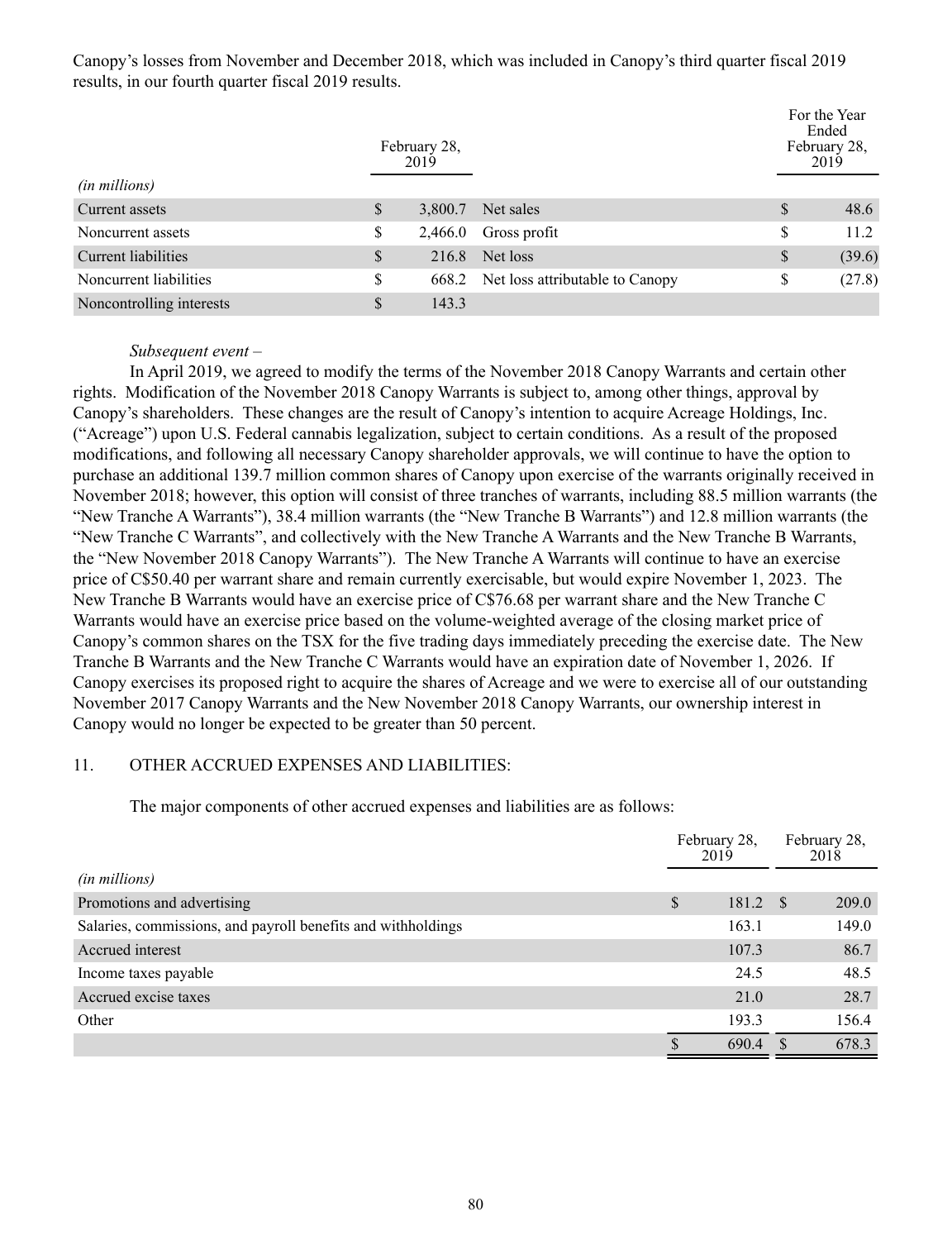## 12. BORROWINGS:

Borrowings consist of the following:

|                                               | February 28, 2019    |         |             |          |      |            | February 28,<br>2018 |
|-----------------------------------------------|----------------------|---------|-------------|----------|------|------------|----------------------|
|                                               | Current<br>Long-term |         | Total       | Total    |      |            |                      |
| (in millions)                                 |                      |         |             |          |      |            |                      |
| Short-term borrowings                         |                      |         |             |          |      |            |                      |
| Senior credit facility, Revolving credit loan | \$                   | 59.0    |             |          |      |            | \$<br>79.0           |
| Commercial paper                              |                      | 732.5   |             |          |      |            | 266.9                |
| Other                                         |                      |         |             |          |      |            | 400.9                |
|                                               |                      | 791.5   |             |          |      |            | 746.8                |
| Long-term debt                                |                      |         |             |          |      |            |                      |
| Senior credit facility, Term loan             | \$                   | 5.0     | $\mathbf S$ | 487.8    | - \$ | $492.8$ \$ | 497.7                |
| Term loan credit facilities                   |                      | 50.0    |             | 1,436.4  |      | 1,486.4    |                      |
| Senior notes                                  |                      | 997.8   |             | 9,819.1  |      | 10,816.9   | 8,674.2              |
| Other                                         |                      | 12.4    |             | 16.5     |      | 28.9       | 268.0                |
|                                               | \$                   | 1,065.2 |             | 11,759.8 | \$   | 12,825.0   | \$<br>9,439.9        |

*Bank facilities –*

*Senior credit facility:*

In March 2016, the Company, CIH International S.à r.l., a wholly-owned subsidiary of ours ("CIH"), CIH Holdings S.à r.l., a wholly-owned subsidiary of ours ("CIHH"), Bank of America, N.A., as administrative agent (the "Administrative Agent"), and certain other lenders entered into a Restatement Agreement (the "March 2016 Restatement Agreement") that amended and restated our then-existing senior credit facility (as amended and restated by the March 2016 Restatement Agreement, the "March 2016 Credit Agreement"). The principal changes effected by the March 2016 Restatement Agreement were:

- The creation of a new \$700.0 million European Term A-1 loan facility maturing on March 10, 2021;
- An increase of the European revolving commitment under the revolving credit facility by \$425.0 million to \$1.0 billion;
- The addition of CIHH as a new borrower under the new European Term A-1 loan facility and the European revolving commitment; and
- The entry into a cross-guarantee agreement by CIH and CIHH whereby each guarantees the other's obligations under the March 2016 Credit Agreement.

In October 2016, the Company, CIH, CIHH, CB International Finance S.à r.l., a wholly-owned subsidiary of ours ("CB International" and together with CIH and CIHH, the "2016 European Borrowers"), the Administrative Agent, and certain other lenders entered into a Restatement Agreement (the "2016 Restatement Agreement") that amended and restated the March 2016 Credit Agreement (as amended and restated by the 2016 Restatement Agreement, the "2016 Credit Agreement"). The principal changes effected by the 2016 Restatement Agreement were:

- The creation of a new \$400.0 million European Term A-2 loan facility with CIH as the borrower, maturing on March 10, 2021;
- An adjustment of the Incremental Facilities (as defined below) from a fixed amount to a flexible amount;
- The addition of CB International as a new borrower under the European revolving commitment; and
- The entry into an amended and restated cross-guarantee agreement by the 2016 European Borrowers whereby each guarantees the others' obligations under the 2016 Credit Agreement.

In May 2017, we repaid the outstanding obligations under the U.S. Term A loan facility under the 2016 Credit Agreement primarily with a portion of the proceeds from the May 2017 senior notes and revolver borrowings under the 2016 Credit Agreement.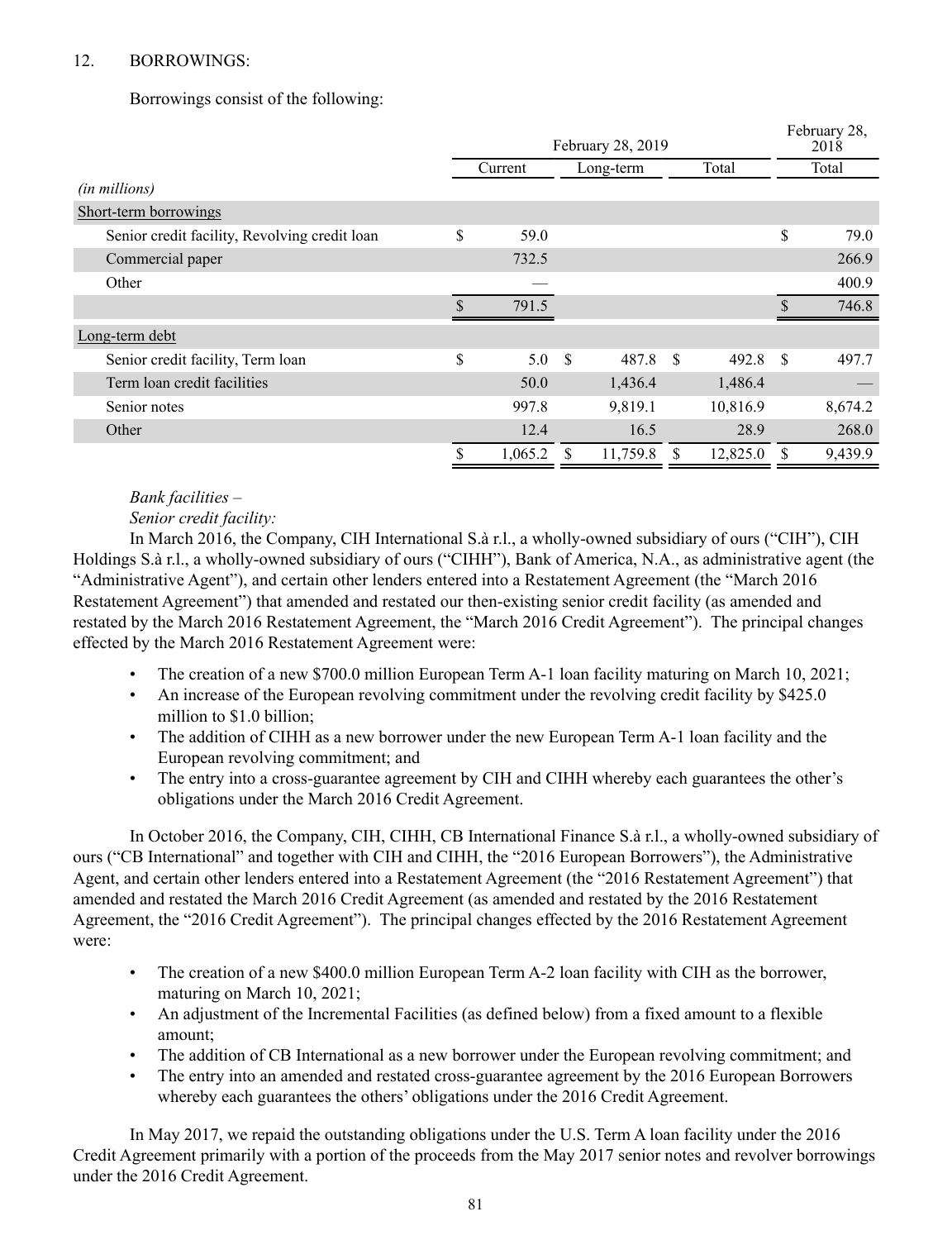In July 2017, the Company, CIH, CB International (together with CIH, the "European Borrowers"), CIHH, the Administrative Agent, and certain other lenders entered into a Restatement Agreement (the "2017 Restatement Agreement") that amended and restated the 2016 Credit Agreement (as amended and restated by the 2017 Restatement Agreement, the "2017 Credit Agreement"). The principal changes effected by the 2017 Restatement Agreement were:

- The refinance and increase of the existing U.S. Term A-1 loan facility by \$261.1 million to \$500.0 million and extension of its maturity to July 14, 2024;
- The creation of a new \$2.0 billion European Term A loan facility into which the then-existing European Term A loan facility, European Term A-1 loan facility and European Term A-2 loan facility were combined;
- The increase of the revolving credit facility by \$350.0 million to \$1.5 billion and extension of its maturity to July 14, 2022; and
- The removal of CIHH as a borrower under the 2017 Restatement Agreement.

In addition, the Company and certain of our U.S. subsidiaries executed an amended and restated guarantee agreement which, among other things, released certain of our U.S. subsidiaries as guarantors of borrowings under the 2017 Credit Agreement. Furthermore, the European Borrowers executed an amended and restated crossguarantee agreement which, among other things, removed CIHH as a party to the amended and restated crossguarantee agreement.

In November 2017, we repaid the outstanding obligations under the European Term A loan facility under the 2017 Credit Agreement primarily with proceeds from the November 2017 senior notes.

In August 2018, the Company, CIH, CB International, certain of the Company's subsidiaries as guarantors, the Administrative Agent, and certain other lenders entered into a Restatement Agreement (the "August 2018 Restatement Agreement") that amended and restated the 2017 Credit Agreement (as amended and restated by the August 2018 Restatement Agreement, the "August 2018 Credit Agreement"). The principal changes effected by the August 2018 Restatement Agreement were:

- The removal of CIH as a borrower under the August 2018 Credit Agreement;
- The termination of a cross-guarantee agreement by the European Borrowers; and
- The addition of a mechanism to provide for the replacement of LIBOR with an alternative benchmark rate in certain circumstances where LIBOR cannot be adequately ascertained or available.

In September 2018, the Company, CB International, certain of the Company's subsidiaries as guarantors, the Administrative Agent, and certain other lenders entered into a Restatement Agreement (the "2018 Restatement Agreement") that amended and restated the August 2018 Credit Agreement (as amended and restated by the 2018 Restatement Agreement, the "2018 Credit Agreement"). The primary change effected by the 2018 Restatement Agreement was the increase of the revolving credit facility from \$1.5 billion to \$2.0 billion and extension of its maturity to September 14, 2023. The 2018 Restatement Agreement also modified certain financial covenants in connection with the November 2018 Canopy Transaction and added various representations and warranties, covenants and an event of default related to the November 2018 Canopy Transaction.

## *Term Credit Agreement:*

In September 2018, the Company, the Administrative Agent, and certain other lenders entered into a term loan credit agreement (the "Term Credit Agreement"). The Term Credit Agreement provides for aggregate credit facilities of \$1.5 billion, consisting of a \$500.0 million three-year term loan facility (the "Three-Year Term Facility") and a \$1.0 billion five-year term loan facility (the "Five-Year Term Facility").

The Three-Year Term Facility is not subject to amortization payments, with the balance due and payable at maturity. The Five-Year Term Facility will be repaid in quarterly payments of principal equal to 1.25% of the original aggregate principal amount of the Five-Year Term Facility, with the balance due and payable at maturity.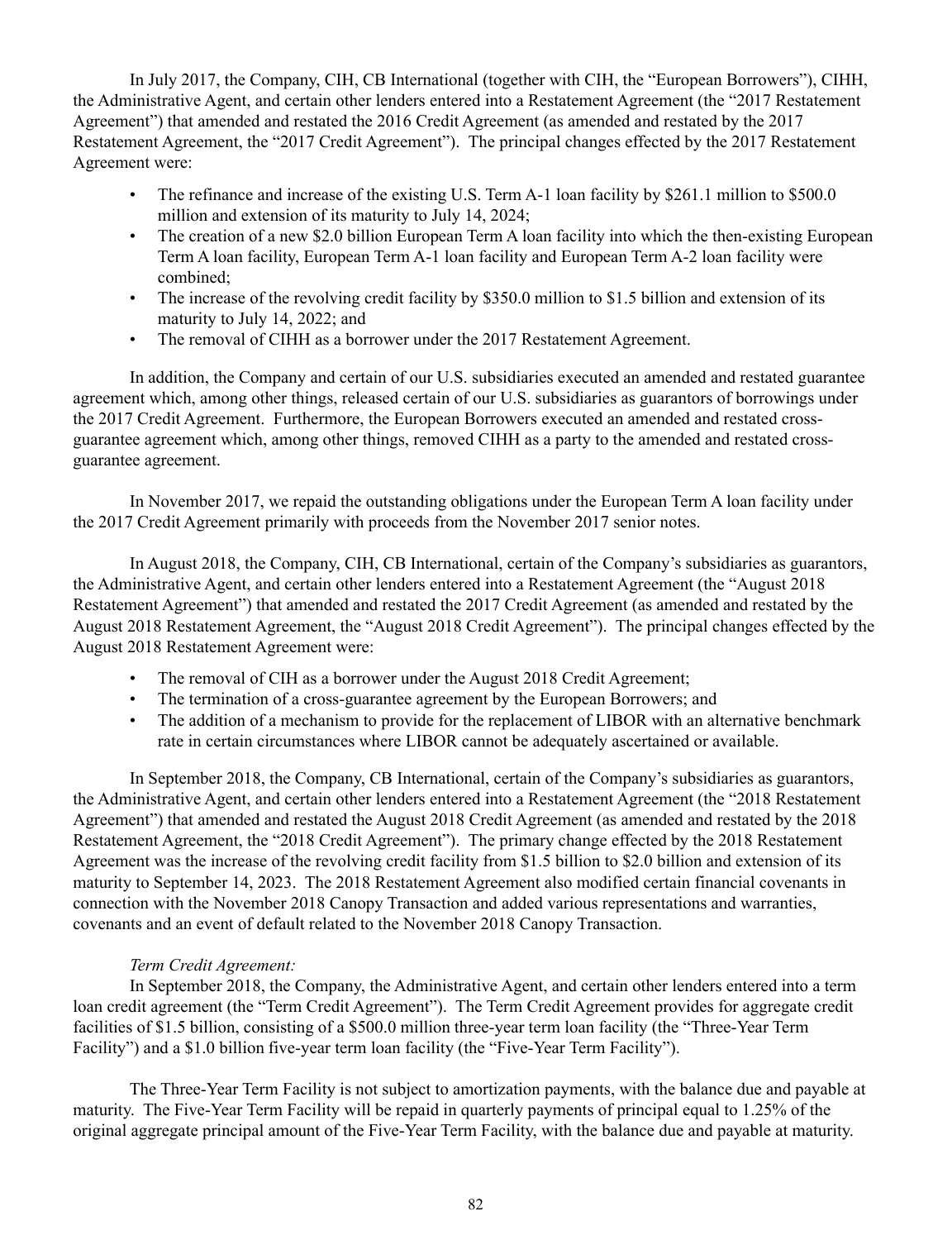## *General:*

The obligations under the 2018 Credit Agreement and the Term Credit Agreement are guaranteed by certain of our U.S. subsidiaries. We and our subsidiaries are subject to covenants that are contained in the 2018 Credit Agreement and the Term Credit Agreement, including those restricting the incurrence of additional indebtedness (including guarantees of indebtedness) by subsidiaries that are not guarantors, additional liens, mergers and consolidations, transactions with affiliates, and sale and leaseback transactions, in each case subject to numerous conditions, exceptions and thresholds. The financial covenants are limited to a minimum interest coverage ratio and a maximum net leverage ratio.

Our senior credit facility permits us to elect, subject to the willingness of existing or new lenders to fund such increase or term loans and other customary conditions, to increase the revolving credit commitments or add one or more tranches of additional term loans (the "Incremental Facilities"). The Incremental Facilities may be an unlimited amount so long as our leverage ratio, as defined and computed pursuant to our senior credit facility, is no greater than 4.00 to 1.00 subject to certain limitations for the period defined pursuant to our senior credit facility.

As of February 28, 2019, aggregate credit facilities under the 2018 Credit Agreement and the Term Credit Agreement consist of the following:

|                                                | Amount  | Maturity |                                                             | Amount  | Maturity    |
|------------------------------------------------|---------|----------|-------------------------------------------------------------|---------|-------------|
| <i>(in millions)</i>                           |         |          |                                                             |         |             |
| 2018 Credit Agreement                          |         |          | <b>Term Credit Agreement</b>                                |         |             |
| Revolving Credit Facility <sup>(1)(2)</sup> \$ | 2.000.0 |          | Sept 14, 2023 Three-Year Term Facility <sup>(1)(3)</sup> \$ | 500.0   | Nov 1, 2021 |
| U.S. Term A-1 Facility $^{(1)(3)}$             | 500.0   |          | July 14, 2024 Five-Year Term Facility <sup>(1)(3)</sup>     | 1.000.0 | Nov 1, 2023 |
|                                                | 2,500.0 |          |                                                             | 1,500.0 |             |

(1) Contractual interest rate varies based on our debt rating (as defined in the respective agreement) and is a function of LIBOR plus a margin, or the base rate plus a margin, or, in certain circumstances where LIBOR cannot be adequately ascertained or available, an alternative benchmark rate plus a margin.

- (2) We and/or CB International are the borrower under the  $$2,000.0$  million Revolving Credit Facility. Includes a sub-facility for letters of credit of up to \$200.0 million.
- <sup>(3)</sup> We are the borrower under the U.S. Term A-1 loan facility, the Three-Year Term Facility and the Five-Year Term Facility.

As of February 28, 2019, information with respect to borrowings under the 2018 Credit Agreement and the Term Credit Agreement is as follows:

|                                             | 2018 Credit Agreement |                                                                              |    |         | Term Credit Agreement                         |                                                           |   |       |
|---------------------------------------------|-----------------------|------------------------------------------------------------------------------|----|---------|-----------------------------------------------|-----------------------------------------------------------|---|-------|
|                                             |                       | U.S.<br>Revolving<br>Term A<br>Credit<br>Facility <sup>(1)</sup><br>Facility |    |         | Three-Year<br>Term<br>Facility <sup>(1)</sup> | Five-Year<br>Term<br>Facility <sup><math>(1)</math></sup> |   |       |
| (in millions)                               |                       |                                                                              |    |         |                                               |                                                           |   |       |
| Outstanding borrowings                      | \$                    | 59.0                                                                         | \$ | 492.8   | S                                             | 499.5                                                     | S | 986.9 |
| Interest rate                               |                       | 3.6%                                                                         |    | $4.0\%$ |                                               | $3.6\%$                                                   |   | 3.8%  |
| LIBOR margin                                |                       | 1.13%                                                                        |    | 1.50%   |                                               | 1.13%                                                     |   | 1.25% |
| Outstanding letters of credit               | \$                    | 10.8                                                                         |    |         |                                               |                                                           |   |       |
| Remaining borrowing capacity <sup>(2)</sup> |                       | 1,196.7                                                                      |    |         |                                               |                                                           |   |       |

(1) Outstanding term loan facility borrowings are net of unamortized debt issuance costs.

(2) Net of outstanding revolving credit facility borrowings and outstanding letters of credit under the 2018 Credit Agreement and outstanding borrowings under our commercial paper program of \$733.5 million (excluding unamortized discount) (see "Commercial paper program").

## *Commercial paper program* –

In October 2017, we implemented a commercial paper program which provided for the issuance of up to an aggregate principal amount of \$1.0 billion of commercial paper. In October 2018, our Board of Directors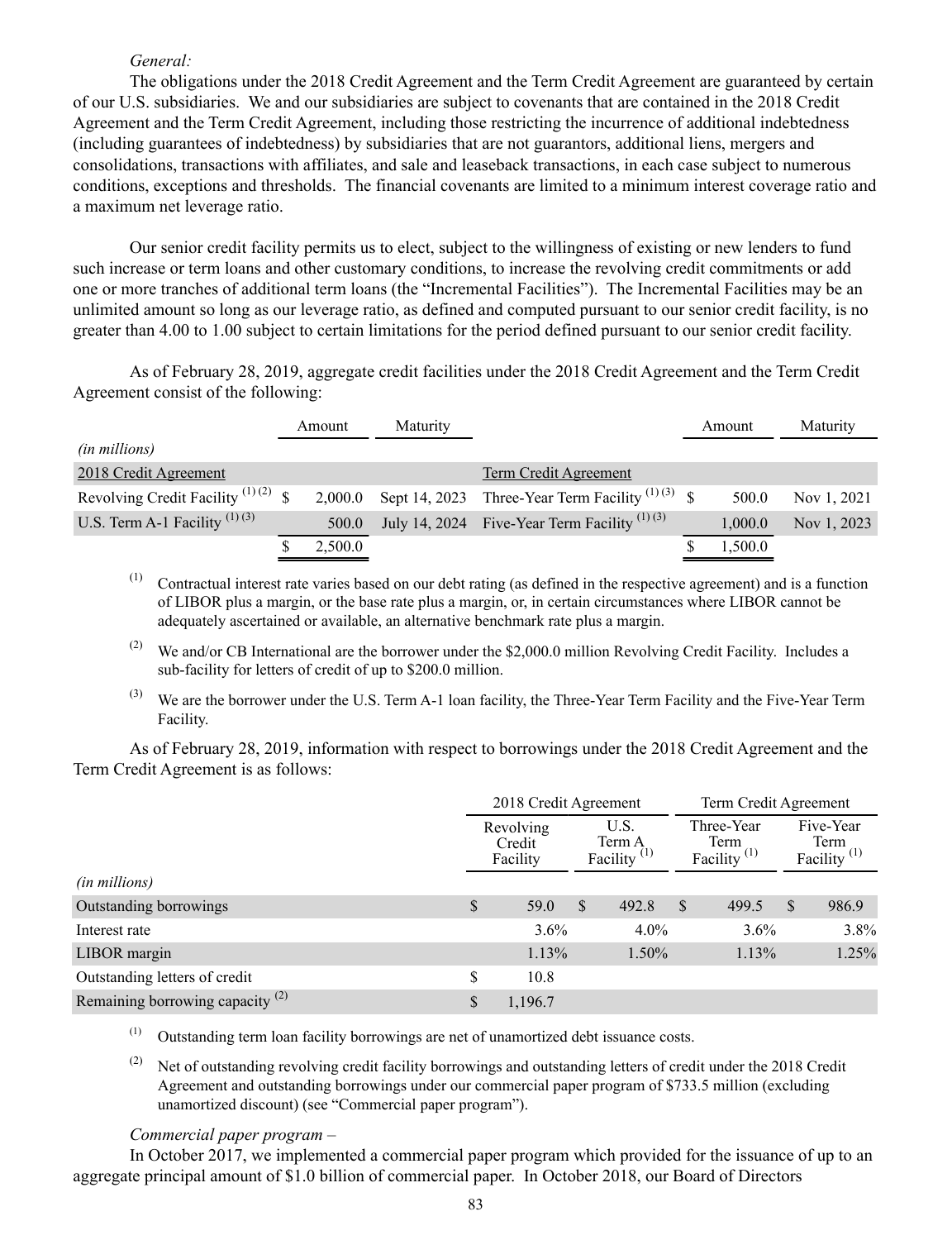authorized a \$1.0 billion increase to our commercial paper program, thereby providing for the issuance of up to an aggregate principal amount of \$2.0 billion of commercial paper. Our commercial paper program is backed by unused commitments under our revolving credit facility under our 2018 Credit Agreement. Accordingly, outstanding borrowings under our commercial paper program reduce the amount available under our revolving credit facility under our 2018 Credit Agreement. As of February 28, 2019, we had \$732.5 million of outstanding borrowings, net of unamortized discount, under our commercial paper program with a weighted average annual interest rate of 3.0% and a weighted average remaining term of 18 days. As of February 28, 2018, we had \$266.9 million of outstanding borrowings, net of unamortized discount, under our commercial paper program with a weighted average annual interest rate of 2.1% and a weighted average remaining term of 10 days.

#### *Senior notes –*

Our outstanding senior notes are as follows:

|                                              |               |          |                 | Outstanding Balance <sup>(1)</sup> |              |                      |             |                      |
|----------------------------------------------|---------------|----------|-----------------|------------------------------------|--------------|----------------------|-------------|----------------------|
|                                              | Principal     | Issuance | Maturity        | Interest<br>Payments               |              | February 28,<br>2019 |             | February 28,<br>2018 |
| (in millions)                                |               |          |                 |                                    |              |                      |             |                      |
| 3.75% Senior Notes $^{(2)(3)}$               | \$<br>500.0   | May 2013 | May 2021        | May/Nov                            | $\mathbb{S}$ | 498.6                | $\mathbf S$ | 498.0                |
| 4.25% Senior Notes $^{(2)(3)}$               | \$<br>1,050.0 | May 2013 | May 2023        | May/Nov                            |              | 1,045.4              |             | 1,044.4              |
| 3.875% Senior Notes <sup>(2)(3)</sup>        | \$<br>400.0   | Nov 2014 | Nov 2019        | May/Nov                            |              | 399.1                |             | 397.9                |
| 4.75% Senior Notes $^{(2)(3)}$               | \$<br>400.0   | Nov 2014 | Nov 2024        | May/Nov                            |              | 396.4                |             | 395.9                |
| 4.75% Senior Notes $^{(2)(3)}$               | \$<br>400.0   | Dec 2015 | Dec 2025        | Jun/Dec                            |              | 395.8                |             | 395.3                |
| 3.70% Senior Notes <sup>(2)(4)</sup>         | \$<br>600.0   | Dec 2016 | Dec 2026        | Jun/Dec                            |              | 595.4                |             | 594.9                |
| 2.70% Senior Notes <sup>(2)(4)</sup>         | \$<br>500.0   | May 2017 | May 2022        | May/Nov                            |              | 496.8                |             | 495.9                |
| 3.50% Senior Notes $(2)$ (4)                 | \$<br>500.0   | May 2017 | May 2027        | May/Nov                            |              | 495.6                |             | 495.1                |
| 4.50% Senior Notes $^{(2) (4)}$              | \$<br>500.0   | May 2017 | May 2047        | May/Nov                            |              | 492.9                |             | 492.7                |
| 2.00% Senior Notes $(2)(5)$                  | \$<br>600.0   | Nov 2017 | Nov 2019        | May/Nov                            |              | 598.6                |             | 596.8                |
| 2.25% Senior Notes $^{(2)(5)}$               | \$<br>700.0   | Nov 2017 | <b>Nov 2020</b> | May/Nov                            |              | 696.8                |             | 695.0                |
| 2.65% Senior Notes $(2)$ (4)                 | \$<br>700.0   | Nov 2017 | Nov 2022        | May/Nov                            |              | 693.9                |             | 692.3                |
| 3.20% Senior Notes <sup>(2)(4)</sup>         | \$<br>600.0   | Feb 2018 | Feb 2023        | Feb/Aug                            |              | 596.0                |             | 595.0                |
| 3.60% Senior Notes $^{(2) (4)}$              | \$<br>700.0   | Feb 2018 | Feb 2028        | Feb/Aug                            |              | 693.8                |             | 693.2                |
| 4.10% Senior Notes $^{(2) (4)}$              | \$<br>600.0   | Feb 2018 | Feb 2048        | Feb/Aug                            |              | 592.0                |             | 591.8                |
| Senior Floating Rate Notes <sup>(2)(6)</sup> | \$<br>650.0   | Oct 2018 | Nov 2021        | Quarterly                          |              | 646.8                |             |                      |
| 4.40% Senior Notes <sup>(2)(4)</sup>         | \$<br>500.0   | Oct 2018 | Nov 2025        | May/Nov                            |              | 495.4                |             |                      |
| 4.65% Senior Notes $^{(2) (4)}$              | \$<br>500.0   | Oct 2018 | Nov 2028        | May/Nov                            |              | 494.7                |             |                      |
| 5.25% Senior Notes $^{(2) (4)}$              | \$<br>500.0   | Oct 2018 | <b>Nov 2048</b> | May/Nov                            |              | 492.9                |             |                      |
|                                              |               |          |                 |                                    | \$           | 10,816.9             | \$          | 8,674.2              |

(1) Amounts are net of unamortized debt issuance costs and unamortized discounts, where applicable.

(2) Senior unsecured obligations which rank equally in right of payment to all of our existing and future senior unsecured indebtedness. Guaranteed by certain of our U.S. subsidiaries on a senior unsecured basis.

 $(3)$  Redeemable, in whole or in part, at our option at any time at a redemption price equal to 100% of the outstanding principal amount, plus accrued and unpaid interest and a make-whole payment based on the present value of the future payments at the adjusted Treasury Rate plus 50 basis points.

 $(4)$  Redeemable, in whole or in part, at our option at any time prior to the stated redemption date as defined in the indenture, at a redemption price equal to 100% of the outstanding principal amount, plus accrued and unpaid interest and a make-whole payment based on the present value of the future payments at the adjusted Treasury Rate plus the stated basis points as defined in the indenture. On or after the stated redemption date, redeemable, in whole or in part, at our option at any time at a redemption price equal to 100% of the outstanding principal amount, plus accrued and unpaid interest.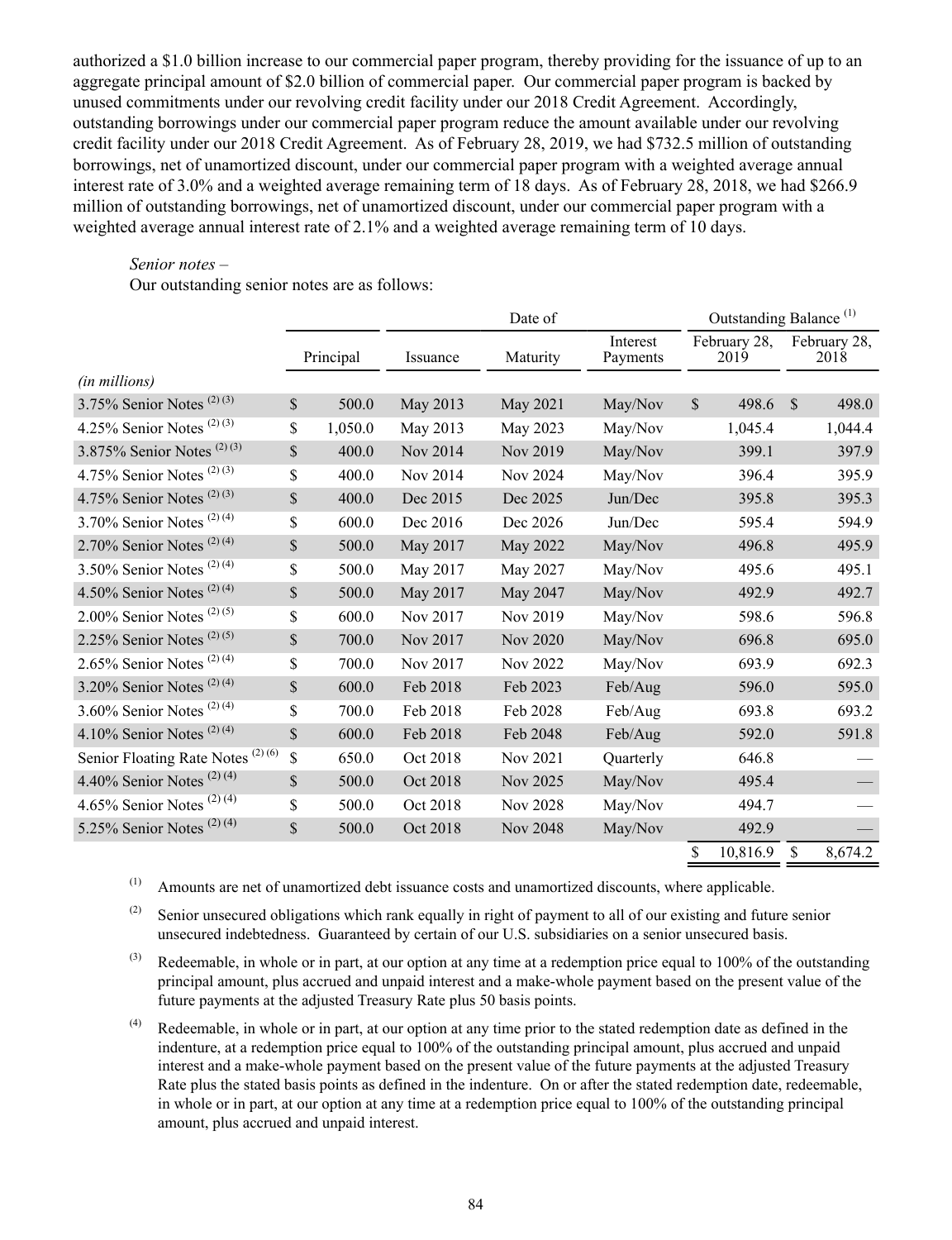|                                      | Redemption                          |                                  |
|--------------------------------------|-------------------------------------|----------------------------------|
|                                      | <b>Stated</b><br>Redemption<br>Date | Stated<br><b>Basis</b><br>Points |
| 3.70% Senior Notes due December 2026 | Sept 2026                           | 25                               |
| 2.70% Senior Notes due May 2022      | Apr 2022                            | 15                               |
| 3.50% Senior Notes due May 2027      | Feb 2027                            | 20                               |
| 4.50% Senior Notes due May 2047      | Nov 2046                            | 25                               |
| 2.65% Senior Notes due November 2022 | Oct 2022                            | 15                               |
| 3.20% Senior Notes due February 2023 | Jan 2023                            | 13                               |
| 3.60% Senior Notes due February 2028 | Nov 2027                            | 15                               |
| 4.10% Senior Notes due February 2048 | Aug 2047                            | 20                               |
| 4.40% Senior Notes due November 2025 | Sept 2025                           | 20                               |
| 4.65% Senior Notes due November 2028 | Aug 2028                            | 25                               |
| 5.25% Senior Notes due November 2048 | May 2048                            | 30                               |

 $(5)$  Redeemable, in whole or in part, at our option at any time prior to maturity, at a redemption price equal to 100% of the outstanding principal amount, plus accrued and unpaid interest and a make-whole payment based on the present value of the future payments at the adjusted Treasury Rate plus 10 basis points.

 $^{(6)}$  Interest will accrue for each quarterly interest period at a rate equal to three-month LIBOR plus 0.70% per year as determined on the applicable interest determination date as defined in the indenture. Interest is payable quarterly in February, May, August and November. The notes are not redeemable prior to October 30, 2019. On or after this date, the notes are redeemable, in whole or in part, at our option at any time prior to maturity, at a redemption price equal to 100% of the outstanding principal amount, plus accrued and unpaid interest.

For the year ended February 28, 2018, we recognized a loss on extinguishment of debt of \$97.0 million. This amount consisted of a make-whole payment of \$73.6 million in connection with the early redemption of our April 2012 senior notes and the write-off of debt issuance costs of \$23.4 million primarily in connection with the prior-to-maturity repayments of term loan facilities under our applicable senior credit facility in May and November 2017.

### *Indentures* –

Our indentures relating to our outstanding senior notes contain certain covenants, including, but not limited to: (i) a limitation on liens on certain assets, (ii) a limitation on certain sale and leaseback transactions and (iii) restrictions on mergers, consolidations and the transfer of all or substantially all of our assets to another person.

## *Subsidiary credit facilities –*

*General:*

We have additional credit arrangements totaling \$45.1 million and \$503.5 million as of February 28, 2019, and February 28, 2018, respectively. As of February 28, 2019, and February 28, 2018, amounts outstanding under these arrangements were \$28.9 million and \$277.0 million, respectively, the majority of which is classified as longterm as of the respective date. These arrangements primarily support the financing needs of our domestic and foreign subsidiary operations (see "Other long-term debt" for additional information). Interest rates and other terms of these borrowings vary from country to country, depending on local market conditions.

## *Other long-term debt:*

During the year ended February 28, 2019, we recorded a conversion of \$248.2 million from long-term debt to noncontrolling equity interests associated with the noncash settlement of a prior contractual agreement with our glass production plant joint venture partner, Owens-Illinois. During the year ended February 28, 2017, we had recorded a noncash conversion of \$132.0 million from noncontrolling equity interests to long-term debt associated with the same contractual agreement. As of February 28, 2018, outstanding borrowings under this contractual agreement were \$230.5 million and were included in our consolidated balance sheet in accordance with our consolidation of this variable interest entity.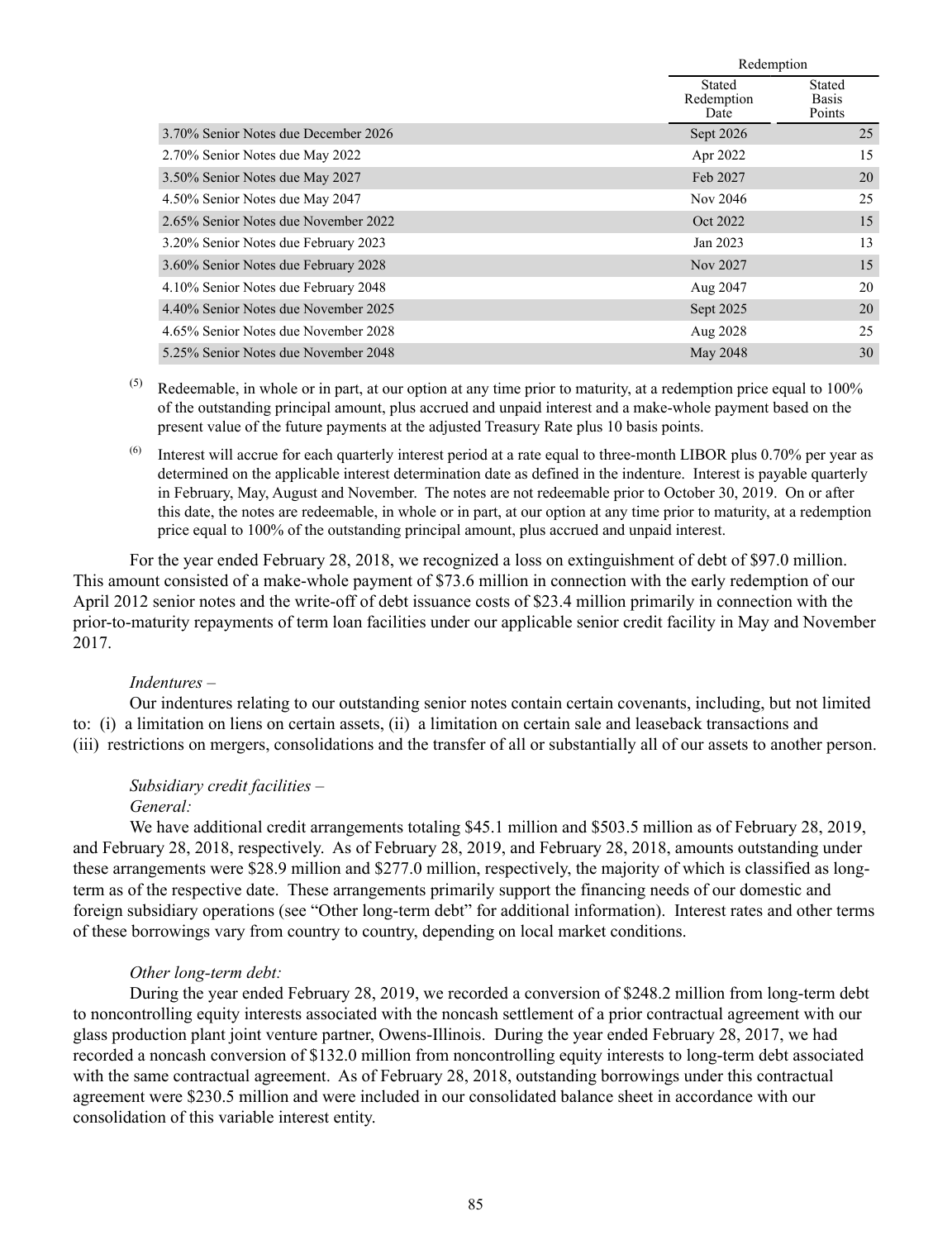## *Debt payments* –

As of February 28, 2019, the required principal repayments under long-term debt obligations (excluding unamortized debt issuance costs and unamortized discounts of \$69.6 million and \$15.5 million, respectively) for each of the five succeeding fiscal years and thereafter are as follows:

| (in millions) |                        |
|---------------|------------------------|
| $2020\,$      | \$<br>1,067.4          |
| 2021          | 764.3                  |
| 2022          | 1,710.3                |
| 2023          | $1,856.8$<br>$1,842.5$ |
| 2024          |                        |
| Thereafter    | 5,668.8                |
|               | 12,910.1               |

## *Accounts receivable securitization facilities* –

As of February 28, 2018, we had two outstanding 364-day revolving trade accounts receivable

securitization facilities with aggregate borrowings outstanding of \$391.9 million at a weighted average interest rate of 2.4%. Both facilities reached full maturation in accordance with the respective terms for each facility during the year ended February 28, 2019, and were not renewed.

## 13. INCOME TAXES:

Income before income taxes was generated as follows:

|               | For the Years Ended |                      |                      |          |                      |         |  |  |  |
|---------------|---------------------|----------------------|----------------------|----------|----------------------|---------|--|--|--|
|               |                     | February 28,<br>2019 | February 28,<br>2018 |          | February 28,<br>2017 |         |  |  |  |
| (in millions) |                     |                      |                      |          |                      |         |  |  |  |
| Domestic      | S.                  | $1,615.9$ \$         |                      | 591.5 \$ |                      | 777.6   |  |  |  |
| Foreign       |                     | 2,529.1              |                      | 1,746.5  |                      | 1,305.4 |  |  |  |
|               |                     | 4,145.0              | - S                  | 2,338.0  | $\mathbb{S}$         | 2,083.0 |  |  |  |

The income tax provision (benefit) consisted of the following:

|                      |                     | For the Years Ended          |         |              |                      |  |  |  |  |  |
|----------------------|---------------------|------------------------------|---------|--------------|----------------------|--|--|--|--|--|
|                      | 2019                | February 28,<br>February 28, |         |              | February 28,<br>2017 |  |  |  |  |  |
| (in millions)        |                     |                              |         |              |                      |  |  |  |  |  |
| Current              |                     |                              |         |              |                      |  |  |  |  |  |
| Federal              | $\mathbb{S}$<br>4.1 | <sup>\$</sup>                | 261.1   | <sup>S</sup> | 270.8                |  |  |  |  |  |
| <b>State</b>         | 15.7                |                              | 20.4    |              | 28.5                 |  |  |  |  |  |
| Foreign              | 239.2               |                              | 158.4   |              | 126.2                |  |  |  |  |  |
| Total current        | 259.0               |                              | 439.9   |              | 425.5                |  |  |  |  |  |
| Deferred             |                     |                              |         |              |                      |  |  |  |  |  |
| Federal              | 223.9               |                              | (475.9) |              | 109.9                |  |  |  |  |  |
| <b>State</b>         | 75.0                |                              | 0.4     |              | 7.1                  |  |  |  |  |  |
| Foreign              | 128.0               |                              | 58.3    |              | 7.8                  |  |  |  |  |  |
| Total deferred       | 426.9               |                              | (417.2) |              | 124.8                |  |  |  |  |  |
| Income tax provision | \$<br>685.9         | \$                           | 22.7    | S            | 550.3                |  |  |  |  |  |

On December 22, 2017, the Tax Cuts and Jobs Act (the "TCJ Act") was signed into law. The TCJ Act significantly changes U.S. corporate income taxes by, among other items, lowering the federal statutory rate from 35% to 21%, eliminating certain deductions, changing how foreign earnings are subject to U.S. tax and imposing a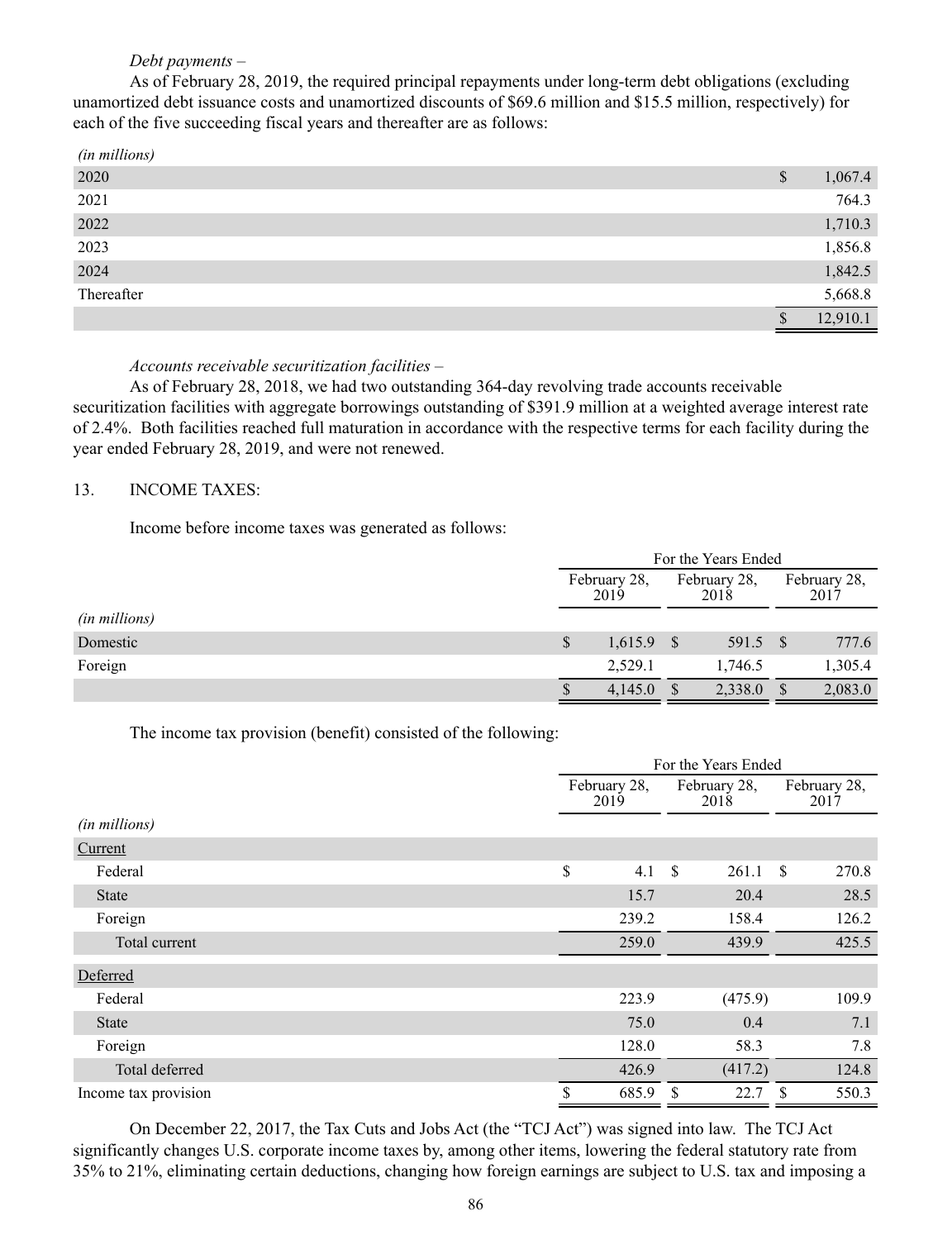mandatory one-time transition tax on accumulated earnings of foreign subsidiaries. In December 2017, the SEC issued guidance related to the income tax accounting implications of the TCJ Act. This guidance provides a measurement period, which extends no longer than one year from the enactment date of the TCJ Act, during which a company may complete its accounting for the income tax implications of the TCJ Act. In accordance with this guidance, we recognized a provisional net income tax benefit of \$351.2 million for the year ended February 28, 2018. This amount is comprised primarily of (i) a benefit of \$311.2 million from the remeasurement of our deferred tax assets and liabilities to the new, lower federal statutory rate and (ii) a benefit of \$220.0 million from the reversal of deferred tax liabilities previously provided for unremitted earnings of foreign subsidiaries which were not considered to be indefinitely reinvested; partially offset by the recording of the mandatory one-time transition tax of \$180.0 million on unremitted earnings of our foreign subsidiaries.

For the third quarter of fiscal 2019, we completed our analysis of the income tax implications of the TCJ Act. We recognized an additional income tax benefit of \$37.6 million resulting from a decrease in the mandatory one-time transition tax on unremitted earnings of our foreign businesses.

The TCJ Act also creates a new requirement that certain income earned by foreign subsidiaries ("GILTI"), must be included in U.S. gross income. The FASB allows an accounting policy election of either recognizing deferred taxes for temporary differences expected to reverse as GILTI in future years or recognizing such taxes as a current period expense when incurred. We have elected to treat the tax effect of GILTI as a current period tax expense when incurred.

Prior to the third quarter of fiscal 2017, we had historically provided deferred income taxes for the repatriation to the U.S. of earnings from our foreign subsidiaries. During the third quarter of fiscal 2017, in connection with the agreement to divest the Canadian wine business and the ongoing Beer capacity expansion activities in Mexico, including the agreement to acquire the Obregon Brewery, we changed our assertion regarding our ability and intent to indefinitely reinvest unremitted earnings of certain foreign subsidiaries. Approximately \$420 million of our earnings for the year ended February 28, 2017, and all future earnings for these foreign subsidiaries were expected to be indefinitely reinvested. Therefore, no deferred income taxes had been provided on these applicable unremitted earnings. Although we expect to continue to reinvest these foreign earnings, as the TCJ Act reduces the tax impact of repatriation, beginning in the fourth quarter of fiscal 2018, we have provided deferred income taxes, consisting primarily of foreign withholding and state taxes, on all applicable unremitted earnings of our foreign subsidiaries.

A reconciliation of the total tax provision (benefit) to the amount computed by applying the statutory U.S. Federal income tax rate to income before provision for (benefit from) income taxes is as follows:

|                                                                           |    |                   |                          |              | For the Years Ended |                            |                   |         |                            |
|---------------------------------------------------------------------------|----|-------------------|--------------------------|--------------|---------------------|----------------------------|-------------------|---------|----------------------------|
|                                                                           |    | February 28, 2019 |                          |              | February 28, 2018   |                            | February 28, 2017 |         |                            |
|                                                                           |    | Amount            | % of<br>Pretax<br>Income |              | Amount              | $%$ of<br>Pretax<br>Income |                   | Amount  | $%$ of<br>Pretax<br>Income |
| (in millions, except % of pretax income data)                             |    |                   |                          |              |                     |                            |                   |         |                            |
| Income tax provision at statutory rate                                    | \$ | 870.5             | 21.0%                    | <sup>S</sup> | 765.4               | 32.7%                      | <sup>S</sup>      | 729.1   | 35.0%                      |
| State and local income taxes, net of federal income tax benefit $(1)$     |    | 81.3              | $2.0\%$                  |              | 18.0                | $0.8\%$                    |                   | 23.1    | $1.1\%$                    |
| Net income tax benefit from TCJ Act                                       |    | (37.6)            | $(0.9\%)$                |              | (351.2)             | $(15.0\%)$                 |                   |         | $- \frac{9}{6}$            |
| Earnings of subsidigries taxed at other than<br>U.S. statutory rate $(2)$ |    | (149.0)           | $(3.6\%)$                |              | (319.1)             | $(13.7\%)$                 |                   | (160.4) | $(7.7\%)$                  |
| Excess tax benefits from stock-based<br>compensation awards $(3)$         |    | (82.9)            | $(2.0\%)$                |              | (68.6)              | $(2.9\%)$                  |                   |         | $- \frac{9}{6}$            |
| Canadian Divestiture                                                      |    |                   | $-$ %                    |              |                     | $-$ %                      |                   | (25.5)  | $(1.2\%)$                  |
| Miscellaneous items, net                                                  |    | 3.6               | $- \frac{9}{6}$          |              | (21.8)              | $(0.9\%)$                  |                   | (16.0)  | $(0.8\%)$                  |
| Income tax provision at effective rate                                    | S  | 685.9             | 16.5%                    | \$.          | 22.7                | $1.0\%$                    | S                 | 550.3   | 26.4%                      |

(1) Includes differences resulting from adjustments to the current and deferred state effective tax rates.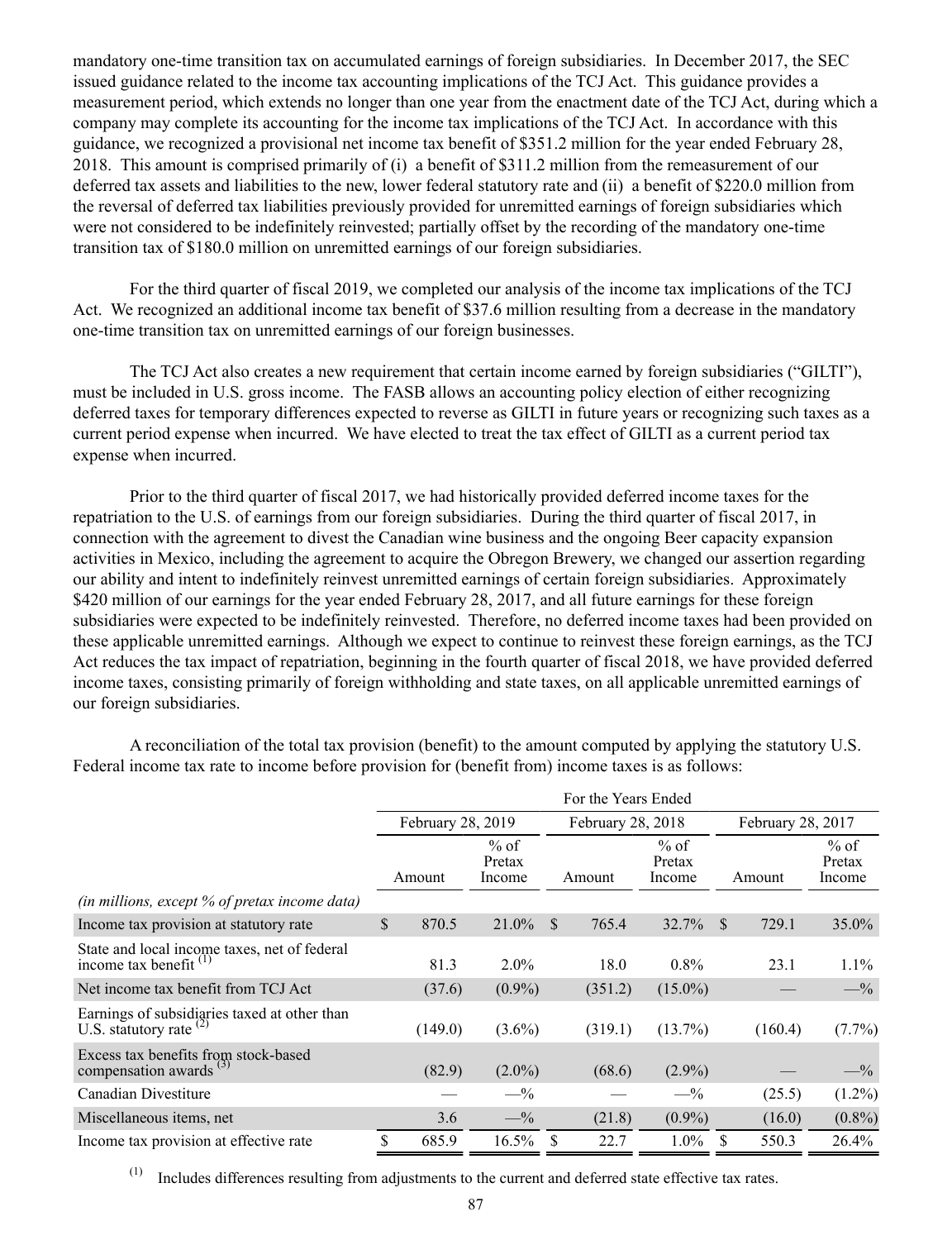- $(2)$  Consists of the difference between the U.S. statutory rate and local jurisdiction tax rates, as well as the provision for incremental U.S. taxes on unremitted earnings of certain foreign subsidiaries offset by foreign tax credits and other foreign adjustments.
- $(3)$  Represents the recognition of the income tax effect of stock-based compensation awards in the income statement when the awards vest or are settled as a result of our March 1, 2017, adoption of FASB amended share-based compensation guidance (see Note 17).

Deferred tax assets and liabilities reflect the future income tax effects of temporary differences between the financial statement carrying amounts of existing assets and liabilities and their respective tax bases and are measured using enacted tax rates that apply to taxable income.

Significant components of deferred tax assets (liabilities) consist of the following:

|                                         | February 28,<br>2019 |               | February 28,<br>2018 |
|-----------------------------------------|----------------------|---------------|----------------------|
| (in millions)                           |                      |               |                      |
| Deferred tax assets                     |                      |               |                      |
| Intangible assets                       | \$<br>1,616.7        | S             |                      |
| Loss carryforwards                      | 147.8                |               | 106.0                |
| Stock-based compensation                | 33.4                 |               | 29.1                 |
| Inventory                               | 20.3                 |               | 18.3                 |
| Other accruals                          | 93.4                 |               | 81.1                 |
| Gross deferred tax assets               | 1,911.6              |               | 234.5                |
| Valuation allowances                    | (86.9)               |               | (112.1)              |
| Deferred tax assets, net                | 1,824.7              |               | 122.4                |
| Deferred tax liabilities                |                      |               |                      |
| Intangible assets                       |                      |               | (499.8)              |
| Property, plant and equipment           | (191.5)              |               | (197.8)              |
| Investments in unconsolidated investees | (448.9)              |               | (78.2)               |
| Provision for unremitted earnings       | (22.8)               |               | (21.2)               |
| Derivative instruments                  | (7.9)                |               | (19.8)               |
| Total deferred tax liabilities          | (671.1)              |               | (816.8)              |
| Deferred tax assets (liabilities), net  | \$<br>1,153.6        | $\mathcal{S}$ | (694.4)              |

In assessing the realizability of deferred tax assets, we consider whether it is more likely than not that some or all of the deferred tax assets will not be realized. In making this assessment, we consider the projected reversal of deferred tax liabilities and projected future taxable income. Based upon this assessment, we believe it is more likely than not that we will realize the benefits of these deductible differences, net of any valuation allowances.

As of February 28, 2019, operating loss carryforwards, which are primarily state and foreign, totaling \$833.3 million are being carried forward in a number of jurisdictions where we are permitted to use tax operating losses from prior periods to reduce future taxable income. Of these operating loss carryforwards, \$745.5 million will expire in fiscal 2020 through fiscal 2039 and \$87.8 million of operating losses in certain jurisdictions may be carried forward indefinitely. Additionally, as of February 28, 2019, federal capital losses totaling \$222.3 million are being carried forward and will expire in fiscal 2022.

We have recognized valuation allowances for operating loss carryforwards, capital loss carryforwards and other deferred tax assets when we believe it is more likely than not that these items will not be realized. The decrease in our valuation allowances as of February 28, 2019, primarily relates to the reversal of valuation allowances in connection with the sale of our Accolade Wine Investment in the first quarter of fiscal 2019.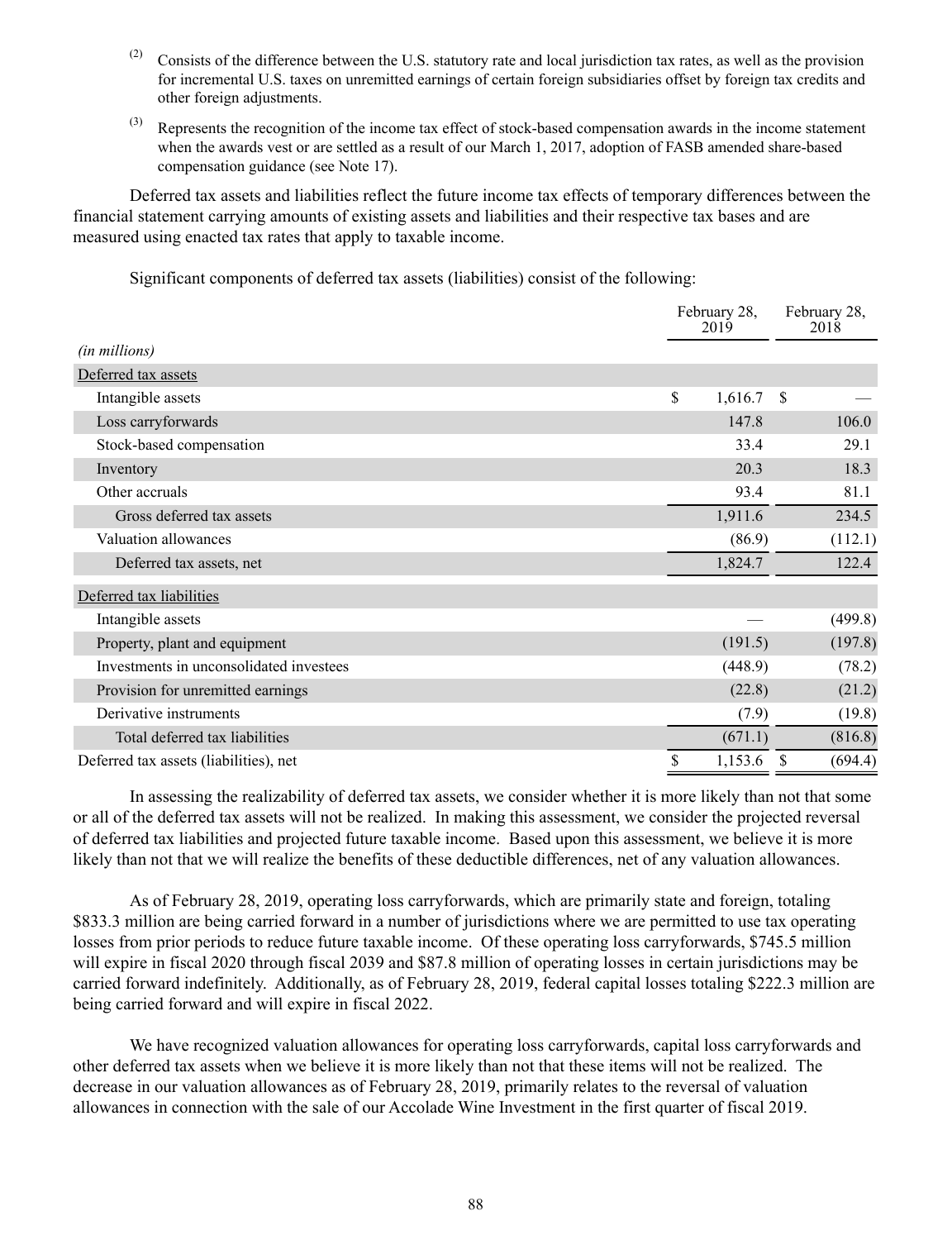The liability for income taxes associated with uncertain tax positions, excluding interest and penalties, and a reconciliation of the beginning and ending unrecognized tax benefit liabilities is as follows:

|                                                                        | For the Years Ended |                      |  |                      |                      |        |  |  |
|------------------------------------------------------------------------|---------------------|----------------------|--|----------------------|----------------------|--------|--|--|
|                                                                        |                     | February 28,<br>2019 |  | February 28,<br>2018 | February 28,<br>2017 |        |  |  |
| <i>(in millions)</i>                                                   |                     |                      |  |                      |                      |        |  |  |
| Balance as of March 1                                                  | \$                  | 89.3 S               |  | $39.5$ \$            |                      | 30.4   |  |  |
| Increases as a result of tax positions taken during a prior period     |                     | 56.4                 |  | 7.5                  |                      |        |  |  |
| Decreases as a result of tax positions taken during a prior period     |                     | (1.4)                |  | (0.1)                |                      | (11.5) |  |  |
| Increases as a result of tax positions taken during the current period |                     | 88.8                 |  | 43.8                 |                      | 21.3   |  |  |
| Decreases related to settlements with tax authorities                  |                     | (0.8)                |  | (0.4)                |                      |        |  |  |
| Decreases related to lapse of applicable statute of limitations        |                     | (8.0)                |  | (1.0)                |                      | (0.7)  |  |  |
| Balance as of last day of February                                     |                     | 224.3                |  | 89.3                 |                      | 39.5   |  |  |

As of February 28, 2019, and February 28, 2018, we had \$239.0 million and \$93.7 million, respectively, of non-current unrecognized tax benefit liabilities, including interest and penalties, recognized on our balance sheets. These liabilities are recorded as non-current as payment of cash is not anticipated within one year of the balance sheet date.

As of February 28, 2019, and February 28, 2018, we had \$224.3 million and \$89.3 million, respectively, of unrecognized tax benefit liabilities that, if recognized, would decrease the effective tax rate.

We file U.S. Federal income tax returns and various state, local and foreign income tax returns. Major tax jurisdictions where we are subject to examination by tax authorities include Canada, Luxembourg, Mexico, Switzerland and the U.S. Various U.S. Federal, state and foreign income tax examinations are currently in progress. It is reasonably possible that the liability associated with our unrecognized tax benefit liabilities will increase or decrease within the next twelve months as a result of these examinations or the expiration of statutes of limitation. As of February 28, 2019, we estimate that unrecognized tax benefit liabilities could change by a range of \$1 million to \$13 million. With few exceptions, we are no longer subject to U.S. Federal, state, local or foreign income tax examinations for fiscal years prior to February 29, 2012.

We provide for additional tax expense based on probable outcomes of ongoing tax examinations and assessments in various jurisdictions. While it is often difficult to predict the outcome or the timing of resolution of any tax matter, we believe the reserves reflect the probable outcome of known tax contingencies. Unfavorable settlement of any particular issue would require the use of cash. Favorable resolution would be recognized as a reduction to the effective tax rate in the year of resolution.

## 14. DEFERRED INCOME TAXES AND OTHER LIABILITIES:

The major components of deferred income taxes and other liabilities are as follows:

|                                      |              | February 28,<br>2019 | February 28.<br>2018 |         |  |
|--------------------------------------|--------------|----------------------|----------------------|---------|--|
| (in millions)                        |              |                      |                      |         |  |
| Deferred income taxes                | $\mathbb{S}$ | $1,029.7$ \$         |                      | 694.4   |  |
| Unrecognized tax benefit liabilities |              | 239.0                |                      | 93.7    |  |
| Long-term income tax payable         |              | 95.4                 |                      | 165.6   |  |
| Other                                |              | 106.6                |                      | 136.1   |  |
|                                      |              | 1.470.7              |                      | 1,089.8 |  |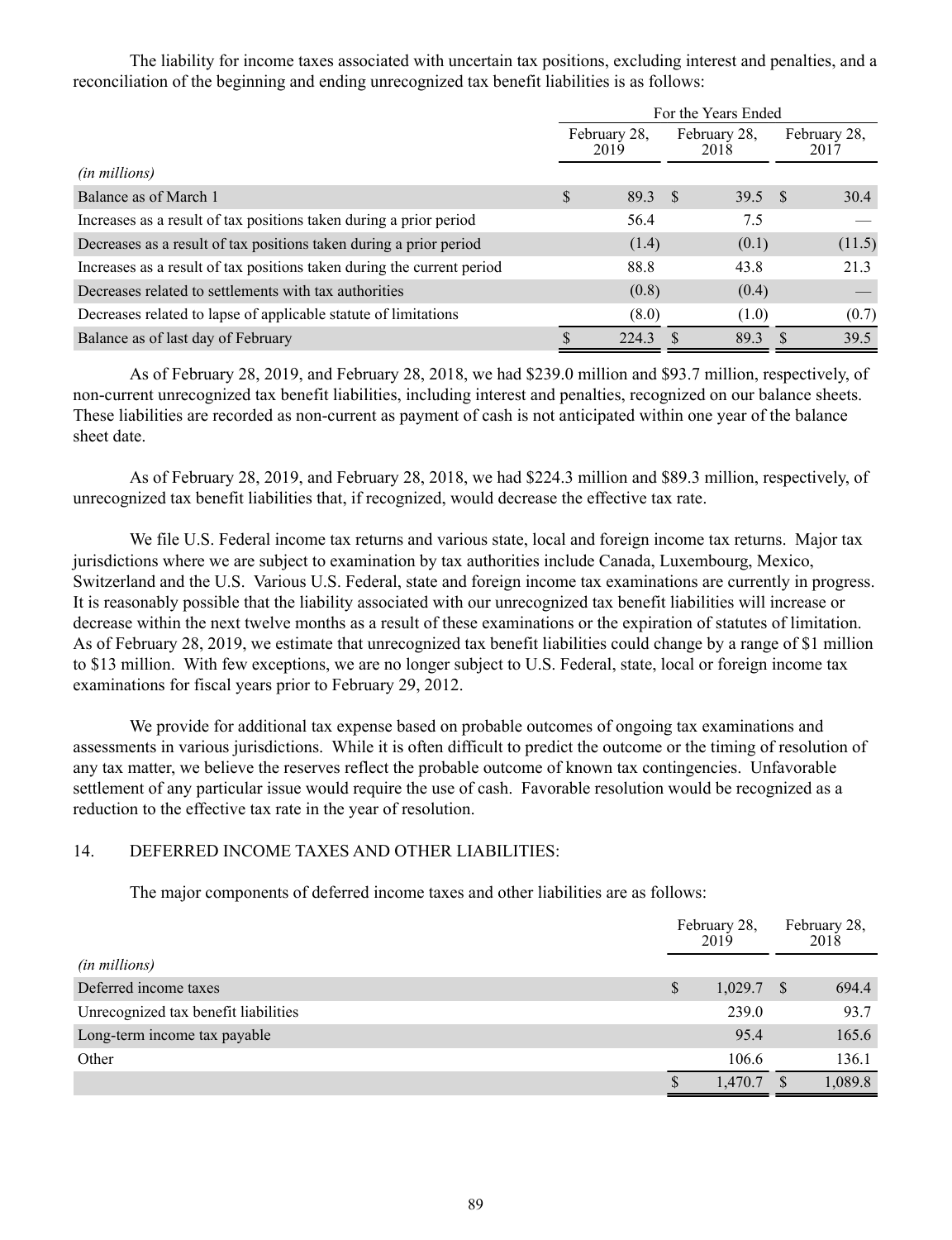## 15. COMMITMENTS AND CONTINGENCIES:

### *Operating leases –*

The minimum lease payments for our operating leases are recognized on a straight-line basis over the minimum lease term. Step rent provisions, escalation clauses, capital improvement funding and other lease concessions, when present in our leases, are taken into account in computing the minimum lease payments.

Future payments under noncancelable operating leases having initial or remaining terms of one year or more are as follows for each of the five succeeding fiscal years and thereafter:

| (in millions)                               |            |
|---------------------------------------------|------------|
| $2020\,$                                    | \$<br>59.0 |
| 2021                                        | 58.2       |
| $\begin{array}{c} 2022 \\ 2023 \end{array}$ | 51.1       |
|                                             | 47.9       |
| 2024                                        | 41.2       |
| Thereafter                                  | 302.1      |
|                                             | 559.5      |

Rental expense was \$63.5 million, \$59.1 million and \$59.2 million for the years ended February 28, 2019, February 28, 2018, and February 28, 2017, respectively.

## *Purchase commitments and contingencies –*

We have entered into various long-term contracts in the normal course of business for the purchase of (i) certain inventory components, (ii) property, plant and equipment and related contractor and manufacturing services, (iii) processing and warehousing services, (iv) transportation services and (v) certain energy requirements. As of February 28, 2019, the estimated aggregate minimum purchase obligations under these contracts are as follows:

|                                           | Type                                                                              | Length of Commitment  | Amount        |  |
|-------------------------------------------|-----------------------------------------------------------------------------------|-----------------------|---------------|--|
| (in millions)                             |                                                                                   |                       |               |  |
| Raw materials and supplies <sup>(1)</sup> | Packaging, grapes, hops, malts and other raw<br>materials                         | through May 2034      | \$<br>5,955.1 |  |
| In-process inventories                    | Bulk wine and spirits                                                             | through February 2027 | 100.4         |  |
| Capital expenditures $(2)$                | Property, plant and equipment, and contractor<br>and manufacturing services       | through February 2022 | 649.8         |  |
| Other                                     | Processing and warehousing services,<br>transportation services, energy contracts | through December 2030 | 488.9         |  |
|                                           |                                                                                   |                       | 7,194.2       |  |

(1) Certain grape purchasing arrangements include the purchase of grape production yielded from specified blocks of a vineyard. The actual tonnage and price of grapes that we purchase will vary each year depending on certain factors, including weather, time of harvest, overall market conditions and the agricultural practices and location of the vineyard. Amounts included herein for the estimated aggregate minimum grape purchase obligations consist of estimates for the purchase of the grapes and the implicit leases of the land. Upon adoption of the new lease guidance on March 1, 2019, certain grape purchasing arrangements classified as leases will result in the recognition of right-of-use assets and lease liabilities on our balance sheet. However, certain other grape purchasing arrangements classified as leases will not result in the recognition of right-of-use assets and lease liabilities on our balance sheet due to their variable nature.

(2) Consists of purchase commitments entered into primarily in connection with the construction of a new, state-ofthe-art brewery located in Mexicali, Baja California, Mexico (the "Mexicali Brewery"), and the expansion project for the Obregon Brewery.

Additionally, we have entered into various contractual arrangements with affiliates of Owens-Illinois primarily for the purchase of glass bottles used largely in our imported and craft beer portfolios. Amounts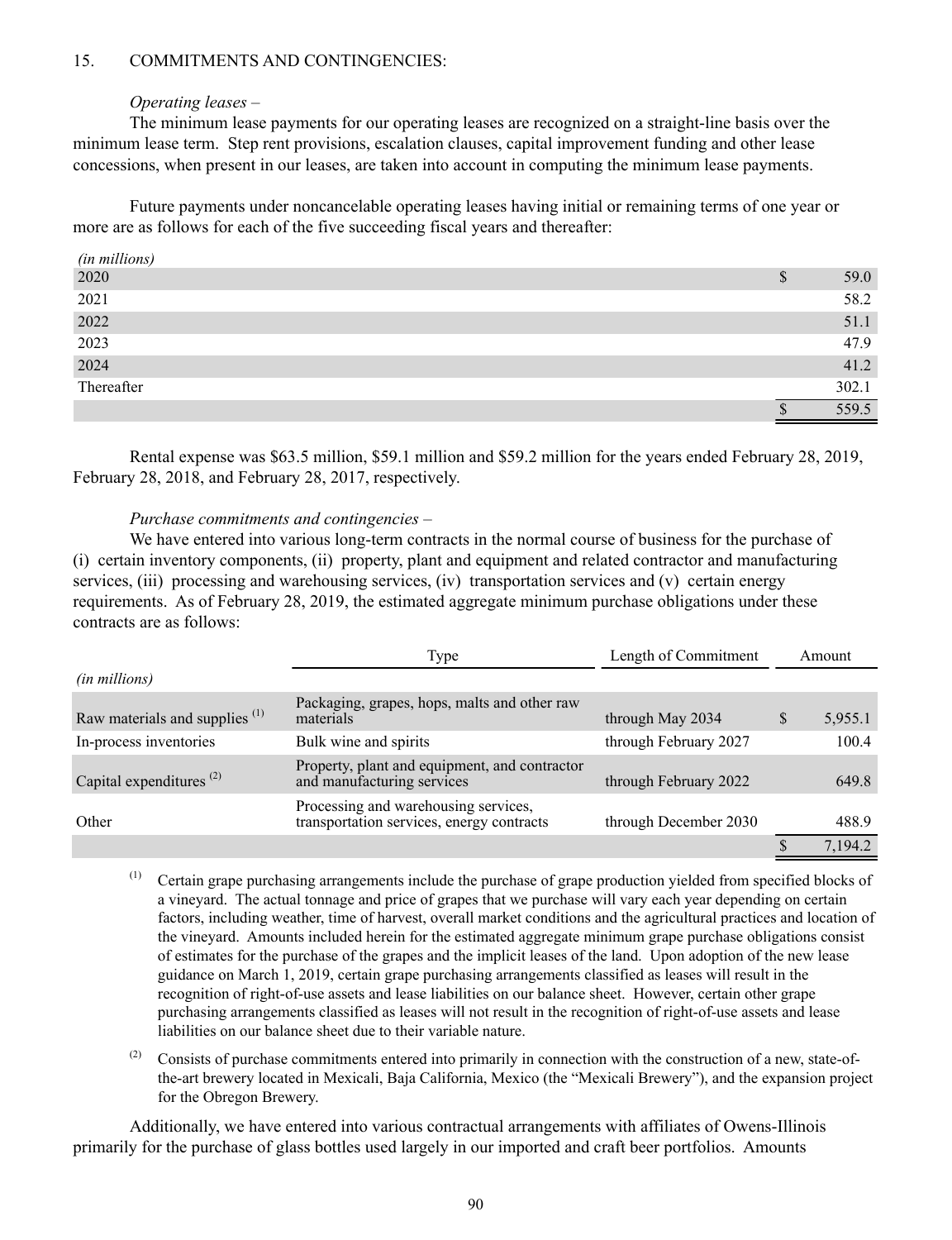purchased under these arrangements for the years ended February 28, 2019, February 28, 2018, and February 28, 2017, were \$238.8 million, \$316.6 million and \$292.3 million, respectively.

#### *Indemnification liabilities –*

In connection with prior divestitures, we have indemnified respective parties against certain liabilities that may arise subsequent to the divestiture. As of February 28, 2019, and February 28, 2018, these liabilities consist primarily of indemnifications related to certain income tax matters. During the year ended February 28, 2019, in connection with the sale of the Accolade Wine Investment, we were released from certain guarantees and we recognized a gain of \$3.7 million as part of the net gain on the sale of this business. This net gain is included in income from unconsolidated investments. As of February 28, 2019, and February 28, 2018, the carrying amount of our indemnification liabilities was \$9.2 million and \$12.8 million, respectively, and is included in deferred income taxes and other liabilities. We do not expect to be required to make material payments under the indemnifications and we believe that the likelihood is remote that the indemnifications could have a material adverse effect on our business, liquidity, financial condition and/or results of operations.

#### *Legal matters –*

In the course of our business, we are subject to litigation from time to time. Although the amount of any liability with respect to such litigation cannot be determined, in the opinion of management, such liability will not have a material adverse effect on our financial condition, results of operations or cash flows.

### *Other –*

In connection with the write-down of certain bulk wine inventory as a result of smoke damage sustained during the Fall 2017 California wildfires, we have recognized total losses of \$20.6 million, with \$1.5 million recognized for the first quarter of fiscal 2019 and \$19.1 million recognized for the fourth quarter of 2018. While we are pursuing reimbursement from our insurance carriers, there can be no assurance there will be any potential recoveries.

### 16. STOCKHOLDERS' EQUITY:

### *Common stock –*

We have two classes of common stock with a material number of shares outstanding: Class A Common Stock and Class B Convertible Common Stock. Class B Convertible Common Stock shares are convertible into shares of Class A Common Stock on a one-to-one basis at any time at the option of the holder. Holders of Class B Convertible Common Stock are entitled to ten votes per share. Holders of Class A Common Stock are entitled to one vote per share and a cash dividend premium. If we pay a cash dividend on Class B Convertible Common Stock, each share of Class A Common Stock will receive an amount at least ten percent greater than the amount of the cash dividend per share paid on Class B Convertible Common Stock. In addition, the Board of Directors may declare and pay a dividend on Class A Common Stock without paying any dividend on Class B Convertible Common Stock. However, our senior credit facility limits the cash dividends that we can pay on our common stock to a fixed amount per quarter but the fixed amount may be exceeded subject to various conditions set forth in the senior credit facility.

In addition, we have a class of common stock with an immaterial number of shares outstanding: Class 1 Common Stock. Shares of Class 1 Common Stock generally have no voting rights. Class 1 Common Stock shares are convertible into shares of Class A Common Stock on a one-to-one basis at any time at the option of the holder, provided that the holder immediately sells the Class A Common Stock acquired upon conversion. Because shares of Class 1 Common Stock are convertible into shares of Class A Common Stock, for each share of Class 1 Common Stock issued, we must reserve one share of Class A Common Stock for issuance upon the conversion of the share of Class 1 Common Stock. Holders of Class 1 Common Stock do not have any preference as to dividends, but may participate in any dividend if and when declared by the Board of Directors. If we pay a cash dividend on Class 1 Common Stock, each share of Class A Common Stock will receive an amount at least ten percent greater than the amount of cash dividend per share paid on Class 1 Common Stock. In addition, the Board of Directors may declare and pay a dividend on Class A Common Stock without paying a dividend on Class 1 Common Stock. The cash dividends declared and paid on Class B Convertible Common Stock and Class 1 Common Stock must always be the same.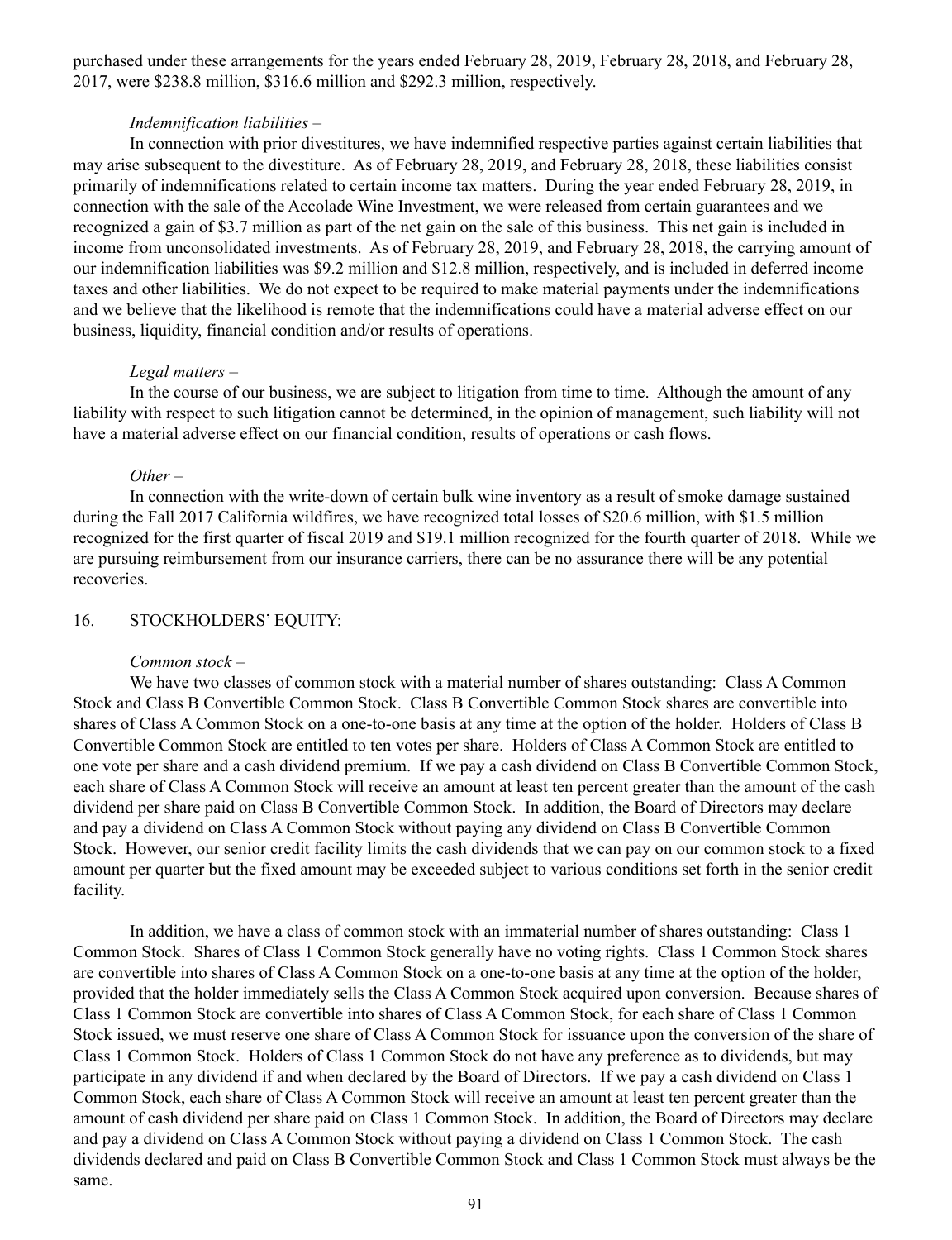The number of shares of common stock issued and treasury stock, and associated share activity, are as follows:

|                                                  |                | Common Stock |           | <b>Treasury Stock</b> |           |  |  |
|--------------------------------------------------|----------------|--------------|-----------|-----------------------|-----------|--|--|
|                                                  | Class A        | Class B      | Class 1   | Class A               | Class B   |  |  |
| Balance at February 29, 2016                     | 255,558,026    | 28,358,529   | 2,000     | 79,454,011            | 5,005,800 |  |  |
| Share repurchases                                |                |              |           | 7,407,051             |           |  |  |
| Conversion of shares                             | $\overline{2}$ | (2)          |           |                       |           |  |  |
| Exercise of stock options                        | 1,948,156      |              | 80        |                       |           |  |  |
| Employee stock purchases                         |                |              |           | (77, 671)             |           |  |  |
| Grant of restricted stock awards                 |                |              |           | (4,088)               |           |  |  |
| Vesting of restricted stock units $(1)$          |                |              |           | (325,773)             |           |  |  |
| Vesting of performance share units $(2)$         |                |              |           | (190, 559)            |           |  |  |
| Balance at February 28, 2017                     | 257,506,184    | 28,358,527   | 2,080     | 86,262,971            | 5,005,800 |  |  |
| Share repurchases                                |                |              |           | 4,810,061             |           |  |  |
| Conversion of shares                             | 29,640         | (23, 140)    | (6,500)   |                       |           |  |  |
| Exercise of stock options                        | 1,182,532      |              | 6,390     |                       |           |  |  |
| Employee stock purchases                         |                |              |           | (75, 023)             |           |  |  |
| Grant of restricted stock awards                 |                |              |           | (3,848)               |           |  |  |
| Vesting of restricted stock units <sup>(1)</sup> |                |              |           | (181,994)             |           |  |  |
| Vesting of performance share units $^{(2)}$      |                |              |           | (68, 928)             |           |  |  |
| Balance at February 28, 2018                     | 258,718,356    | 28,335,387   | 1,970     | 90,743,239            | 5,005,800 |  |  |
| Retirement of treasury shares <sup>(3)</sup>     | (74,000,000)   |              |           | (74,000,000)          |           |  |  |
| Share repurchases                                |                |              |           | 2,352,145             |           |  |  |
| Conversion of shares                             | 12,968         | (12,968)     |           |                       |           |  |  |
| Exercise of stock options                        | 1,008,854      |              | 1,147,654 |                       |           |  |  |
| Employee stock purchases                         |                |              |           | (76, 844)             |           |  |  |
| Grant of restricted stock awards                 |                |              |           | (3,914)               |           |  |  |
| Vesting of restricted stock units <sup>(1)</sup> |                |              |           | (24, 308)             |           |  |  |
| Vesting of performance share units $(2)$         |                |              |           | (62, 352)             |           |  |  |
| Balance at February 28, 2019                     | 185,740,178    | 28,322,419   | 1,149,624 | 18,927,966            | 5,005,800 |  |  |

<sup>(1)</sup> Net of 15,409 shares, 117,188 shares and 241,870 shares withheld for the years ended February 28, 2019, February 28, 2018, and February 28, 2017, respectively, to satisfy tax withholding requirements.

- <sup>(2)</sup> Net of 44,016 shares, 55,584 shares and 168,811 shares withheld for the years ended February 28, 2019, February 28, 2018, and February 28, 2017, respectively, to satisfy tax withholding requirements.
- (3) Shares of our Class A Treasury Stock were retired to authorized and unissued shares of our Class A Common Stock.

## *Stock repurchases –*

From time to time, our Board of Directors has authorized the repurchase of our Class A Common Stock and Class B Convertible Common Stock. Shares may be repurchased through open market or privately negotiated transactions. Shares repurchased under such authorizations have become treasury shares. A summary of share repurchase activity is as follows:

|                                   |                                                                               |           | Class A Common Shares Repurchased |                                               |           |    |                 |                                         |    |                                         |           |  |  |  |
|-----------------------------------|-------------------------------------------------------------------------------|-----------|-----------------------------------|-----------------------------------------------|-----------|----|-----------------|-----------------------------------------|----|-----------------------------------------|-----------|--|--|--|
|                                   | Repurchase<br>Authorization                                                   |           |                                   | For the Year Ended<br>February 28, 2019       |           |    |                 | For the Year Ended<br>February 28, 2018 |    | For the Year Ended<br>February 28, 2017 |           |  |  |  |
|                                   | Dollar<br>Number of<br>Amount<br>Date<br>Authorized<br>Value<br><b>Shares</b> |           |                                   | Number of<br>Dollar<br>Value<br><b>Shares</b> |           |    | Dollar<br>Value | Number of<br><b>Shares</b>              |    |                                         |           |  |  |  |
| (in millions, except share data)  |                                                                               |           |                                   |                                               |           |    |                 |                                         |    |                                         |           |  |  |  |
| 2013 Authorization <sup>(1)</sup> | Apr 2012                                                                      | \$1,000.0 |                                   |                                               | $-$ \$    |    |                 |                                         | -S | 669.6                                   | 4,400,504 |  |  |  |
| 2017 Authorization <sup>(2)</sup> | Nov 2016                                                                      | \$1,000.0 |                                   |                                               |           |    | 546.9           | 2,530,194                               |    | 453.1                                   | 3,006,547 |  |  |  |
| 2018 Authorization <sup>(3)</sup> | Jan 2018                                                                      | \$3,000.0 |                                   | 504.3                                         | 2,352,145 |    | 491.6           | 2,279,867                               |    |                                         |           |  |  |  |
|                                   |                                                                               |           |                                   | 504.3                                         | 2,352,145 | S. | 1,038.5         | 4.810.061                               | S  | 1.122.7                                 | 7,407,051 |  |  |  |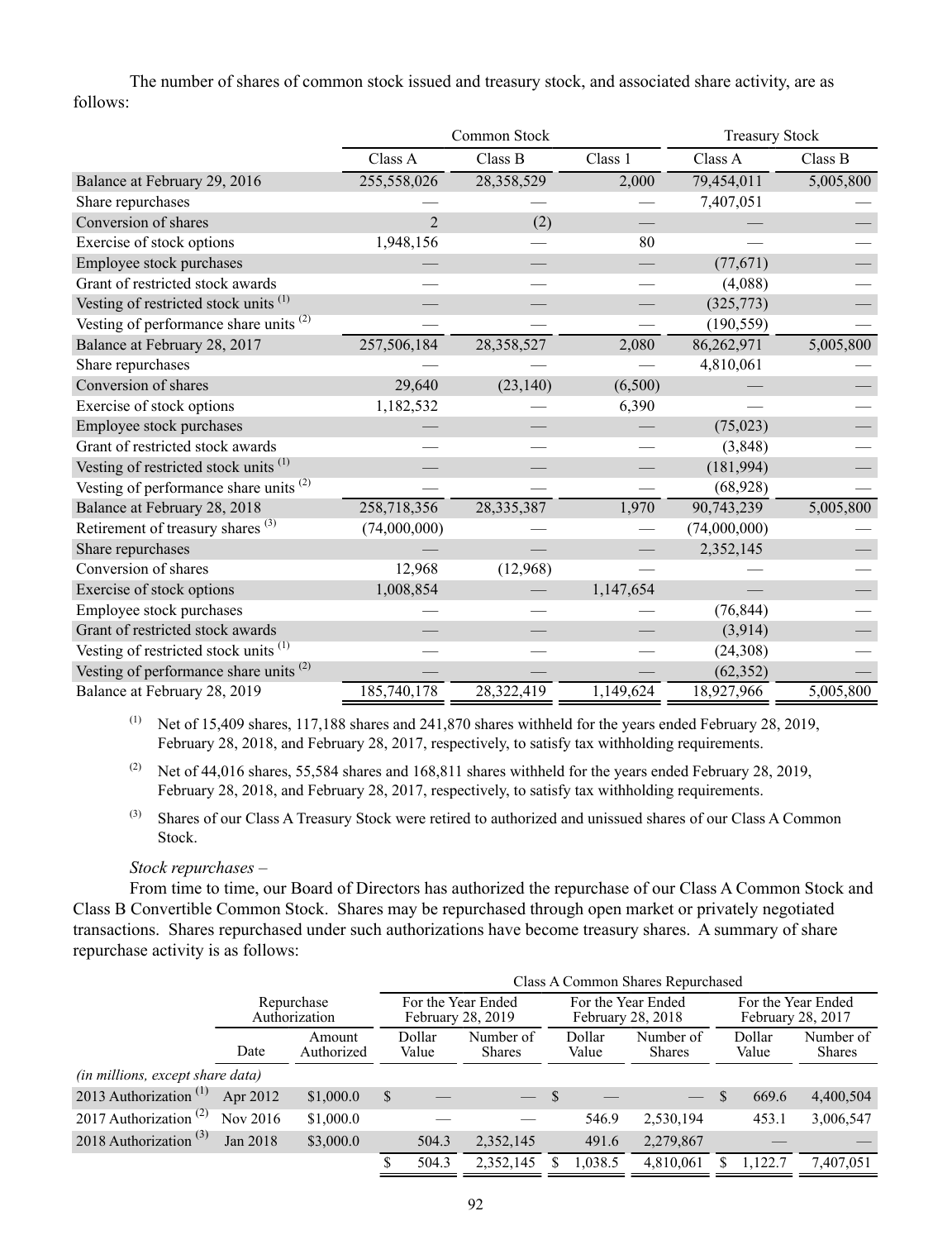- (1) The 2013 Authorization was fully utilized during the year ended February 28, 2017.
- (2) The 2017 Authorization was fully utilized during the year ended February 28, 2018.
- (3) As of February 28, 2019, \$2,004.1 million remains available for future share repurchase under the 2018 Authorization. The Board of Directors did not specify a date upon which this authorization would expire.

### *Common stock dividends –*

In April 2019, our Board of Directors declared a quarterly cash dividend of \$0.75 per share of Class A Common Stock, \$0.68 per share of Class B Convertible Common Stock and \$0.68 per share of Class 1 Common Stock payable in the first quarter of fiscal 2020.

## 17. STOCK-BASED EMPLOYEE COMPENSATION:

Effective March 1, 2017, we adopted the FASB amended guidance for, among other items, the accounting for income taxes related to share-based compensation and the related classification in the statement of cash flows. This guidance requires the recognition of excess tax benefits and deficiencies (resulting from an increase or decrease in the fair value of an award from grant date to the vesting or settlement date) in the provision for income taxes as a discrete item in the quarterly period in which they occur. Through February 28, 2017, these amounts were recognized in additional paid-in capital at the time of vesting or settlement. Additionally, effective March 1, 2017, excess tax benefits are classified as an operating activity in the statement of cash flows instead of as a financing activity where they were previously presented. We adopted this guidance on a prospective basis and, accordingly, prior periods have not been adjusted. The adoption of this amended guidance also impacted our calculation of diluted earnings per share under the treasury stock method, as excess tax benefits and deficiencies resulting from share-based compensation are no longer included in the assumed proceeds calculation.

We have two stock-based employee compensation plans (as further discussed below). Total compensation cost recognized for our stock-based awards and income tax benefits related thereto are as follows:

|                                                                            | For the Years Ended |                      |  |                      |  |                      |  |  |  |
|----------------------------------------------------------------------------|---------------------|----------------------|--|----------------------|--|----------------------|--|--|--|
|                                                                            |                     | February 28.<br>2019 |  | February 28.<br>2018 |  | February 28.<br>2017 |  |  |  |
| <i>(in millions)</i>                                                       |                     |                      |  |                      |  |                      |  |  |  |
| Total compensation cost recognized in our results of operations            |                     | 64.1 \$              |  | 60.9                 |  | 56.1                 |  |  |  |
| Income tax benefit related thereto recognized in our results of operations |                     | 116                  |  | 13.5                 |  | 18.5                 |  |  |  |

### *Long-term stock incentive plan –*

Under our Long-Term Stock Incentive Plan, nonqualified stock options, restricted stock, restricted stock units, performance share units and other stock-based awards may be granted to our employees, officers and directors. The aggregate number of shares of our Class A Common Stock and Class 1 Common Stock available for awards under our Long-Term Stock Incentive Plan is 108,000,000 shares.

The exercise price, vesting period and term of nonqualified stock options granted are established by the committee administering the plan (the "Committee"). The exercise price of any nonqualified stock option may not be less than the fair market value of our Class A Common Stock on the date of grant. Nonqualified stock options generally vest and become exercisable over a four-year period from the date of grant and expire as established by the Committee, but not later than ten years after the grant date.

Grants of restricted stock, restricted stock units, performance share units and other stock-based awards may contain such vesting periods, terms, conditions and other requirements as the Committee may establish. Restricted stock and restricted stock unit awards are based on service and generally vest over one to four years from the date of grant. Performance share unit awards are based on service and the satisfaction of certain performance conditions, and vest over a required employee service period, generally from one to three years from the date of grant, which closely matches the performance period. The performance conditions include the achievement of specified financial or operational performance metrics, or market conditions which require the achievement of specified levels of shareholder return relative to other companies as defined in the applicable performance share unit agreement. The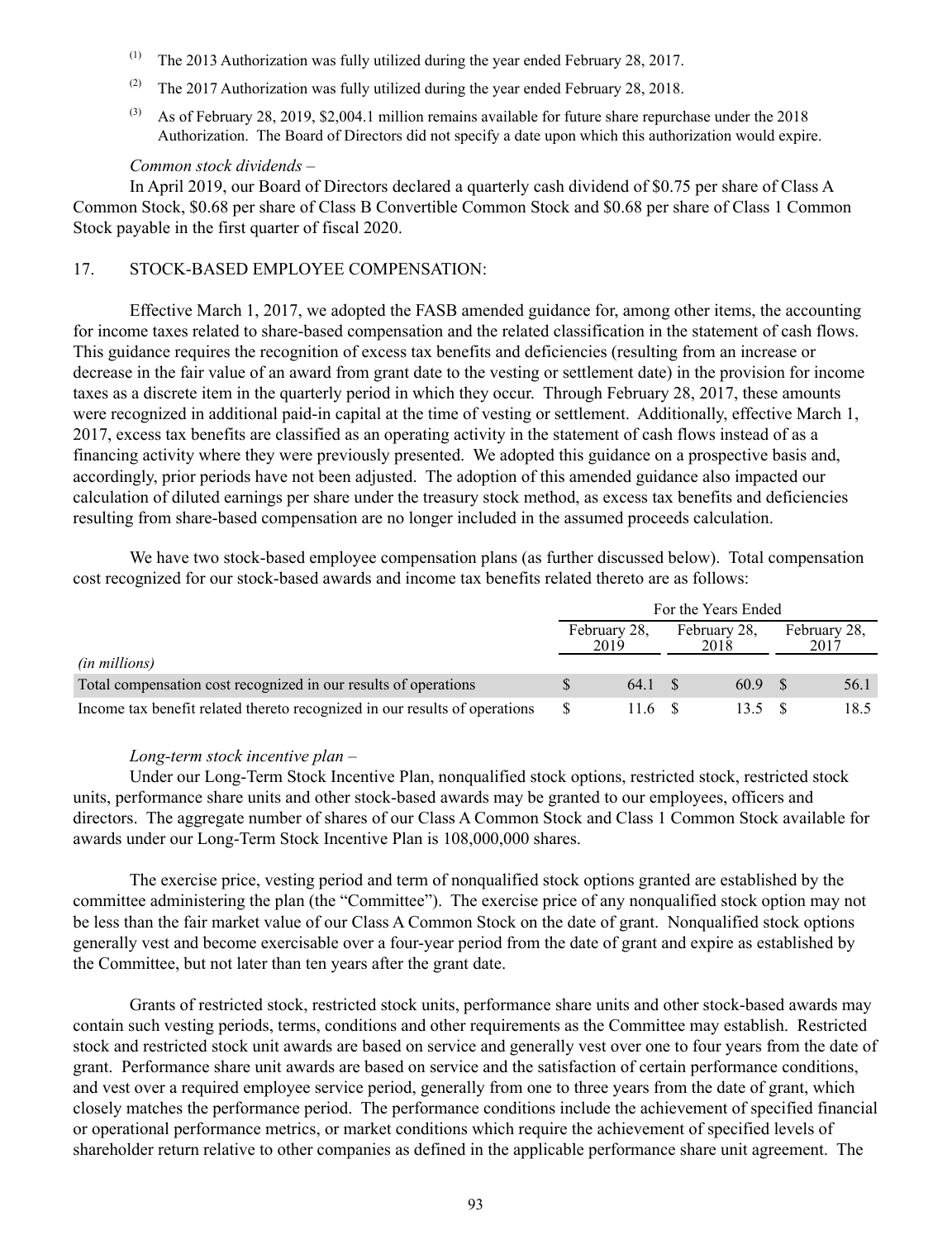actual number of shares to be awarded upon vesting of a performance share unit award will range between 0% and 200% of the target award, based upon the measure of performance as certified by the Committee.

|                                           | For the Years Ended     |                                          |        |                         |                                          |        |                         |    |                                          |  |  |  |  |
|-------------------------------------------|-------------------------|------------------------------------------|--------|-------------------------|------------------------------------------|--------|-------------------------|----|------------------------------------------|--|--|--|--|
|                                           | February 28, 2019       |                                          |        | February 28, 2018       |                                          |        | February 28, 2017       |    |                                          |  |  |  |  |
|                                           | Number<br>of<br>Options | Weighted<br>Average<br>Exercise<br>Price |        | Number<br>of<br>Options | Weighted<br>Average<br>Exercise<br>Price |        | Number<br>of<br>Options |    | Weighted<br>Average<br>Exercise<br>Price |  |  |  |  |
| Outstanding as of March 1                 | 7,444,701               | S                                        | 56.33  | 8,070,255 \$            |                                          | 44.31  | 9,541,393               | -S | 34.03                                    |  |  |  |  |
| Granted                                   | 540,640                 | \$                                       | 227.91 | 624,121                 | \$                                       | 172.70 | 648,147                 | -S | 157.01                                   |  |  |  |  |
| Exercised                                 | $(2,156,508)$ \$        |                                          | 23.55  | $(1,188,922)$ \$        |                                          | 31.86  | $(1,948,236)$ \$        |    | 25.79                                    |  |  |  |  |
| Forfeited                                 | $(133,250)$ \$          |                                          | 187.84 | $(59, 725)$ \$          |                                          | 136.08 | $(170, 711)$ \$         |    | 109.23                                   |  |  |  |  |
| Expired                                   | $(4,364)$ \$            |                                          | 175.86 | $(1,028)$ \$            |                                          | 36.13  | $(338)$ \$              |    | 31.92                                    |  |  |  |  |
| Outstanding as of last day of<br>February | 5,691,219               | S                                        | 81.87  | 7,444,701               | S                                        | 56.33  | 8,070,255               | -S | 44.31                                    |  |  |  |  |
| Exercisable                               | 4,456,486               | S                                        | 53.18  | 5,983,286               | S                                        | 34.12  | 6,456,382               | -8 | 26.66                                    |  |  |  |  |

A summary of stock option activity under our Long-Term Stock Incentive Plan is as follows:

As of February 28, 2019, the aggregate intrinsic value of our options outstanding and exercisable was \$527.2 million and \$517.9 million, respectively. In addition, the weighted average remaining contractual life for our options outstanding and exercisable was 4.5 years and 3.5 years, respectively.

The fair value of stock options vested, and the intrinsic value of and tax benefit realized from the exercise of stock options, are as follows:

|                                                   | For the Years Ended |                      |  |                      |     |                      |  |  |  |  |  |  |
|---------------------------------------------------|---------------------|----------------------|--|----------------------|-----|----------------------|--|--|--|--|--|--|
|                                                   |                     | February 28,<br>2019 |  | February 28,<br>2018 |     | February 28,<br>2017 |  |  |  |  |  |  |
| (in millions)                                     |                     |                      |  |                      |     |                      |  |  |  |  |  |  |
| Fair value of stock options vested                |                     | 22.8 \$              |  | 20.3 \$              |     | 20.3                 |  |  |  |  |  |  |
| Intrinsic value of stock options exercised        | S.                  | 348.5 \$             |  | 189.9                | - S | 260.4                |  |  |  |  |  |  |
| Tax benefit realized from stock options exercised |                     | 82.6 S               |  | 59.8 \$              |     | 106.0                |  |  |  |  |  |  |

The weighted average grant-date fair value of stock options granted and the weighted average inputs used to estimate the fair value on the date of grant using the Black-Scholes option-pricing model are as follows:

|                                        | For the Years Ended |                      |                      |           |               |                      |  |  |  |  |  |
|----------------------------------------|---------------------|----------------------|----------------------|-----------|---------------|----------------------|--|--|--|--|--|
|                                        |                     | February 28,<br>2019 | February 28,<br>2018 |           |               | February 28,<br>2017 |  |  |  |  |  |
| Grant-date fair value                  | S                   | 53.06                | <sup>S</sup>         | 42.88     | <sup>\$</sup> | 40.09                |  |  |  |  |  |
| Expected life $(1)$                    |                     | 5.9 years            |                      | 5.9 years |               | 5.9 years            |  |  |  |  |  |
| Expected volatility <sup>(2)</sup>     |                     | 22.3%                |                      | $26.0\%$  |               | 27.1%                |  |  |  |  |  |
| Risk-free interest rate $(3)$          |                     | 2.9%                 |                      | $2.0\%$   |               | 1.6%                 |  |  |  |  |  |
| Expected dividend yield <sup>(4)</sup> |                     | $1.3\%$              |                      | 1.2%      |               | 1.0%                 |  |  |  |  |  |

(1) Based on historical experience of employees' exercise behavior for similar type awards.

(2) Based primarily on historical volatility levels of our Class A Common Stock.

- <sup>(3)</sup> Based on the implied yield currently available on U.S. Treasury zero coupon issues with a remaining term equal to the expected life.
- (4) Based on the calculated yield on our Class A Common Stock at date of grant using the current fiscal year projected annualized dividend distribution rate.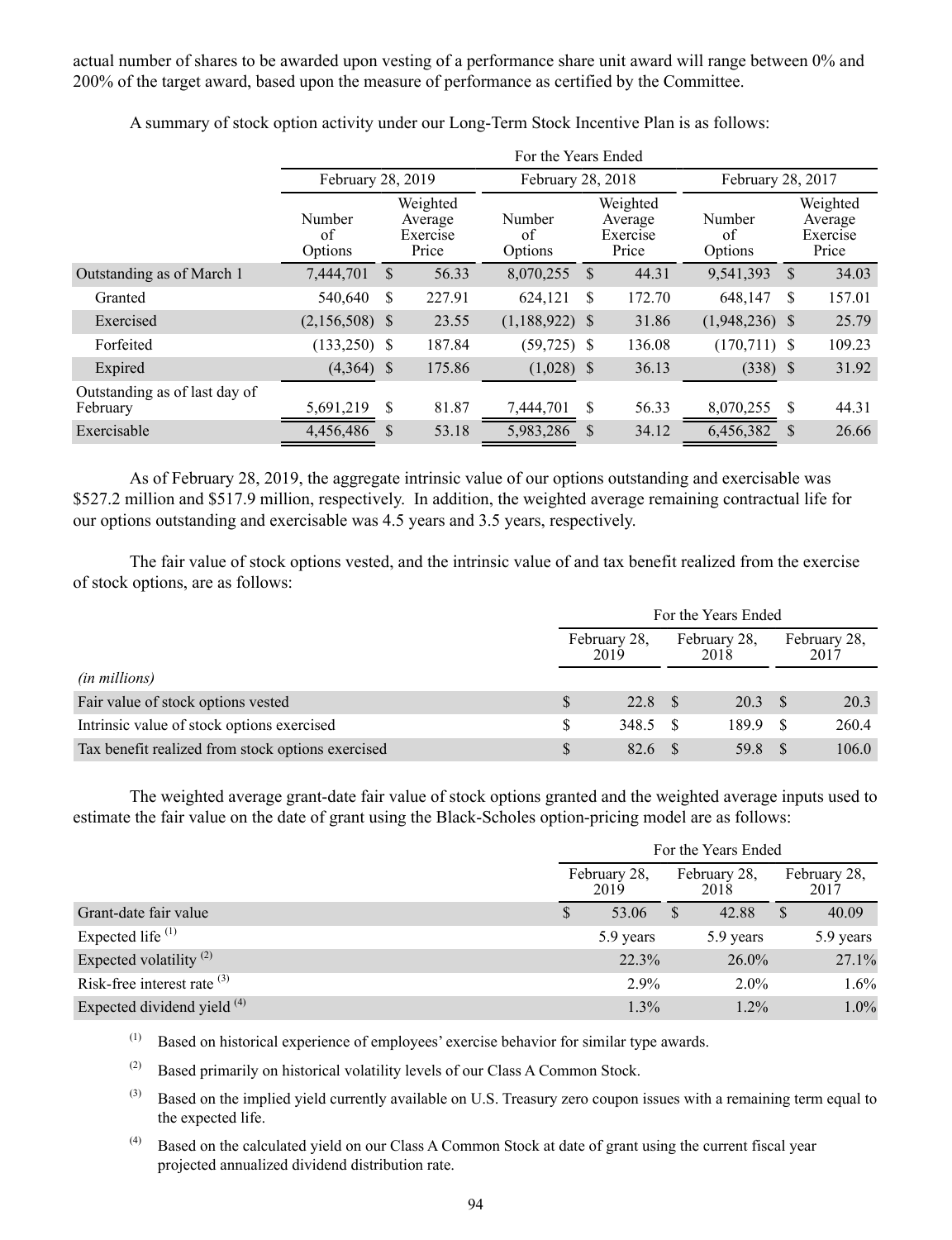A summary of restricted Class A Common Stock activity under our Long-Term Stock Incentive Plan is as follows:

|                                                              | For the Years Ended |                           |                                                 |                   |                           |                                                 |                   |               |                                                 |  |  |  |
|--------------------------------------------------------------|---------------------|---------------------------|-------------------------------------------------|-------------------|---------------------------|-------------------------------------------------|-------------------|---------------|-------------------------------------------------|--|--|--|
|                                                              | February 28, 2019   |                           |                                                 | February 28, 2018 |                           |                                                 | February 28, 2017 |               |                                                 |  |  |  |
|                                                              | Number              |                           | Weighted<br>Average<br>Grant-Date<br>Fair Value | Number            |                           | Weighted<br>Average<br>Grant-Date<br>Fair Value | Number            |               | Weighted<br>Average<br>Grant-Date<br>Fair Value |  |  |  |
| <b>Restricted Stock Awards</b>                               |                     |                           |                                                 |                   |                           |                                                 |                   |               |                                                 |  |  |  |
| Outstanding balance as of<br>March 1, Nonvested              | 3,848               | S                         | 197.18                                          | 4,088             | $\mathbb{S}$              | 166.34                                          | 4,984             | \$            | 119.37                                          |  |  |  |
| Granted                                                      | 3,914               | \$                        | 214.29                                          | 3,848             | <sup>\$</sup>             | 197.18                                          | 4,088             | \$            | 166.34                                          |  |  |  |
| Vested                                                       | (3, 848)            | \$                        | 197.18                                          | (4,088)           | $\mathbb{S}$              | 166.34                                          | (4,984)           | \$            | 119.37                                          |  |  |  |
| Outstanding balance as of last<br>day of February, Nonvested | 3,914               | $\boldsymbol{\mathsf{S}}$ | 214.29                                          | 3,848             | $\boldsymbol{\mathsf{S}}$ | 197.18                                          | 4,088             | S             | 166.34                                          |  |  |  |
| <b>Restricted Stock Units</b>                                |                     |                           |                                                 |                   |                           |                                                 |                   |               |                                                 |  |  |  |
| Outstanding balance as of<br>March 1, Nonvested              | 286,658             | \$                        | 157.29                                          | 455,699           | \$                        | 117.44                                          | 917,009           | \$            | 70.23                                           |  |  |  |
| Granted                                                      | 108,545             | $\mathbb{S}$              | 226.97                                          | 157,200           | $\boldsymbol{\mathsf{S}}$ | 178.11                                          | 174,187           | \$            | 156.74                                          |  |  |  |
| Vested                                                       | (39,717)            | $\mathsf{\$}$             | 129.57                                          | (299, 182)        | <sup>\$</sup>             | 109.09                                          | $(567, 643)$ \$   |               | 54.29                                           |  |  |  |
| Forfeited                                                    | (41, 234)           | $\mathcal{S}$             | 182.00                                          | $(27,059)$ \$     |                           | 140.00                                          | (67, 854)         | $\mathcal{S}$ | 108.56                                          |  |  |  |
| Outstanding balance as of last<br>day of February, Nonvested | 314,252             | \$                        | 181.62                                          | 286,658           | S                         | 157.29                                          | 455,699           | \$            | 117.44                                          |  |  |  |
| Performance Share Units                                      |                     |                           |                                                 |                   |                           |                                                 |                   |               |                                                 |  |  |  |
| Outstanding balance as of<br>March 1, Nonvested              | 227,720             | $\mathbf S$               | 177.90                                          | 250,333           | $\mathbb{S}$              | 141.91                                          | 501,261           | \$            | 92.41                                           |  |  |  |
| Granted                                                      | 172,468             | \$                        | 222.92                                          | 55,464            | $\mathbb{S}$              | 236.79                                          | 75,765            | \$            | 190.33                                          |  |  |  |
| Performance achievement <sup>(1)</sup>                       | (281)               | \$                        | 155.72                                          | 55,081            | S                         | 99.85                                           | 105,330           | S             | 66.50                                           |  |  |  |
| Vested                                                       | (106, 368)          | $\mathcal{S}$             | 147.34                                          | $(124, 512)$ \$   |                           | 100.73                                          | (359,370)         | \$            | 60.50                                           |  |  |  |
| Forfeited                                                    | (34,075)            | \$                        | 215.63                                          | (8,646)           | $\mathbb{S}$              | 144.57                                          | (72, 653)         | $\mathcal{S}$ | 144.26                                          |  |  |  |
| Outstanding balance as of last<br>day of February, Nonvested | 259,464             | \$                        | 213.27                                          | 227,720           | \$                        | 177.90                                          | 250,333           | \$            | 141.91                                          |  |  |  |

(1) Reflects the net number of awards achieved above (below) target levels based on actual performance measured at the end of the performance period.

The fair value of shares vested for our restricted Class A Common Stock awards is as follows:

|                         | For the Years Ended |                      |                      |                  |  |                      |  |  |  |  |  |
|-------------------------|---------------------|----------------------|----------------------|------------------|--|----------------------|--|--|--|--|--|
|                         |                     | February 28,<br>2019 | February 28,<br>2018 |                  |  | February 28,<br>2017 |  |  |  |  |  |
| (in millions)           |                     |                      |                      |                  |  |                      |  |  |  |  |  |
| Restricted stock awards |                     | 0.8 <sup>°</sup>     |                      | 0.8 <sup>°</sup> |  | 0.8                  |  |  |  |  |  |
| Restricted stock units  | S.                  | 9.0 S                |                      | 56.5 \$          |  | 89.4                 |  |  |  |  |  |
| Performance share units |                     | 24.4 \$              |                      | 21.4             |  | 57.2                 |  |  |  |  |  |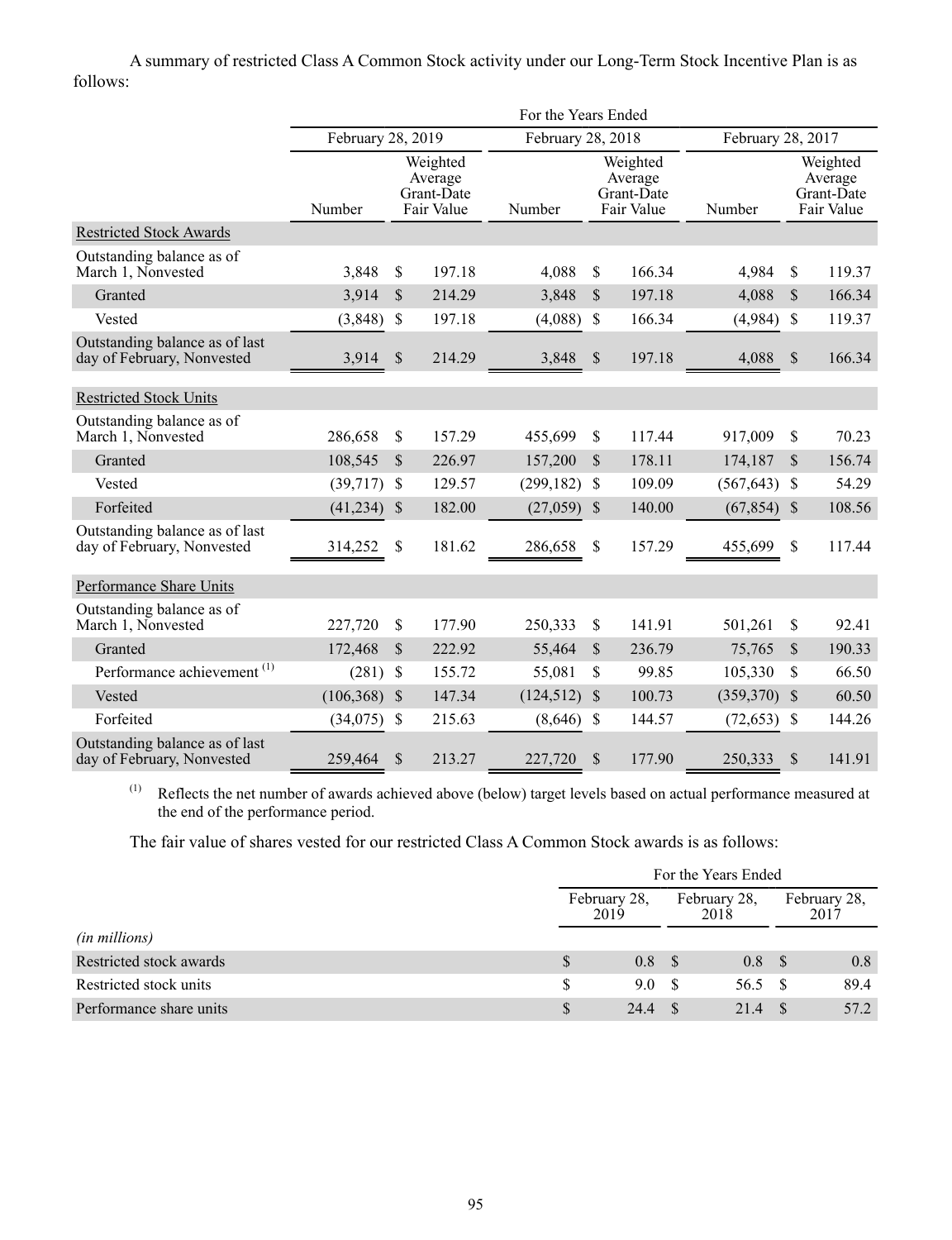The weighted average grant-date fair value of performance share units granted with a market condition and the weighted average inputs used to estimate the fair value on the date of grant using the Monte Carlo Simulation model are as follows:

|                                  | For the Years Ended  |           |  |           |   |                      |  |  |  |  |  |  |
|----------------------------------|----------------------|-----------|--|-----------|---|----------------------|--|--|--|--|--|--|
|                                  | February 28,<br>2019 |           |  |           |   | February 28,<br>2017 |  |  |  |  |  |  |
| Grant-date fair value            | S.                   | 322.42    |  | 250.30    | S | 204.53               |  |  |  |  |  |  |
| Grant-date price                 | S                    | 228.26    |  | 172.09    | S | 157.33               |  |  |  |  |  |  |
| Performance period               |                      | 2.9 years |  | 2.9 years |   | 2.8 years            |  |  |  |  |  |  |
| Expected volatility $(1)$        |                      | 20.7%     |  | 21.5%     |   | 20.6%                |  |  |  |  |  |  |
| Risk-free interest rate $^{(2)}$ |                      | 2.6%      |  | 1.4%      |   | 1.0%                 |  |  |  |  |  |  |
| Expected dividend yield $(3)$    |                      | $0.0\%$   |  | $0.0\%$   |   | $0.0\%$              |  |  |  |  |  |  |

- $(1)$  Based primarily on historical volatility levels of our Class A Common Stock.
- $(2)$  Based on the implied yield currently available on U.S. Treasury zero coupon issues with a remaining term equal to the performance period.
- (3) No expected dividend yield as units granted earn dividend equivalents.

## *Employee stock purchase plan –*

We have a stock purchase plan (the "Employee Stock Purchase Plan") under which 9,000,000 shares of Class A Common Stock may be issued. Under the terms of the plan, eligible employees may purchase shares of our Class A Common Stock through payroll deductions. The purchase price is the lower of 85% of the fair market value of the stock on the first or last day of the purchase period. For the years ended February 28, 2019, February 28, 2018, and February 28, 2017, employees purchased 76,844 shares, 75,023 shares and 77,671 shares, respectively, under this plan.

## *Other –*

As of February 28, 2019, there was \$86.3 million of total unrecognized compensation cost related to nonvested stock-based compensation arrangements granted under our stock-based employee compensation plans. This cost is expected to be recognized in our results of operations over a weighted-average period of 2.4 years. With respect to the issuance of shares under any of our stock-based compensation plans, we have the option to issue authorized but unissued shares or treasury shares.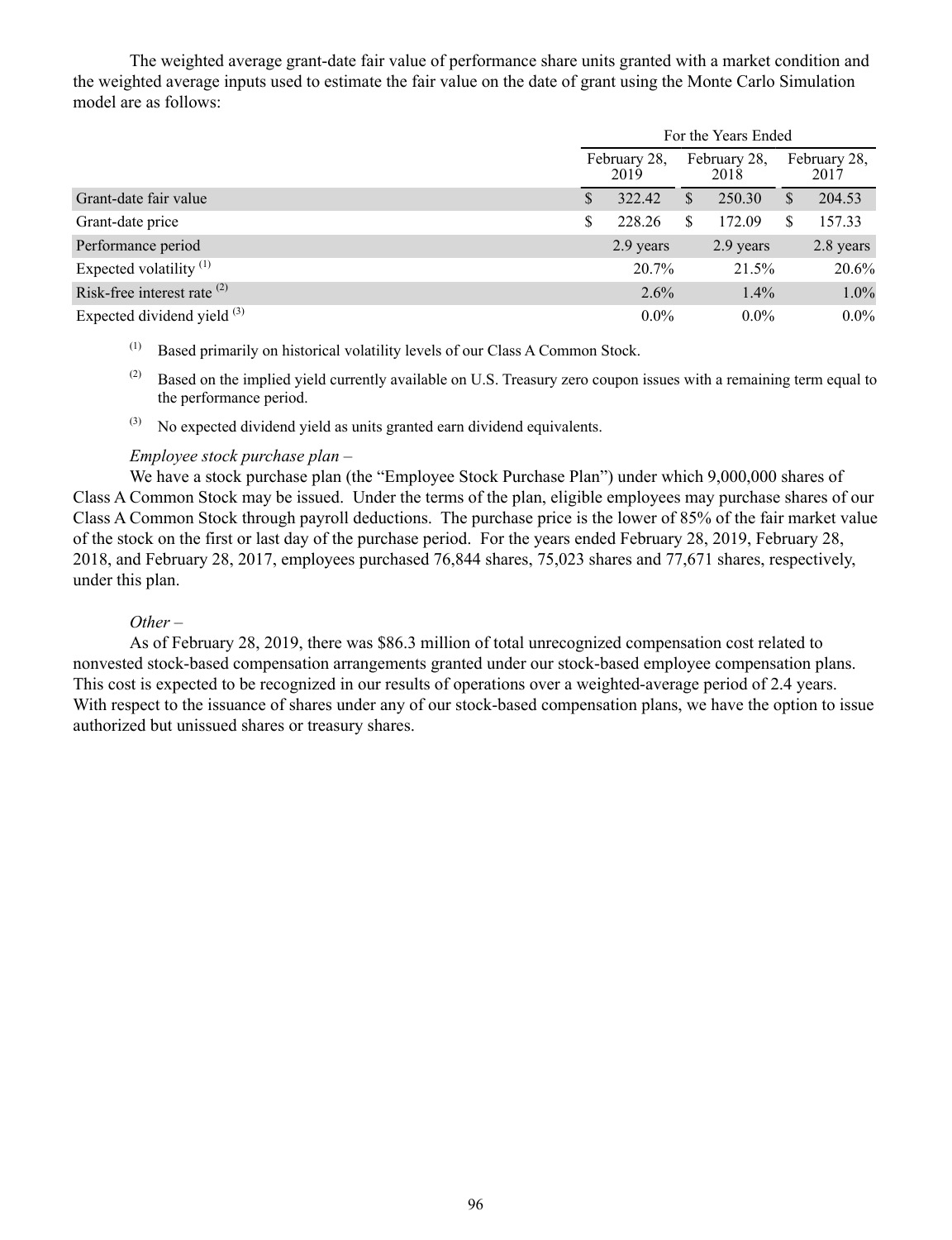# 18. NET INCOME PER COMMON SHARE ATTRIBUTABLE TO CBI:

The computation of basic and diluted net income per common share is as follows:

|                                                                   | For the Years Ended |                   |               |         |               |                   |              |         |               |                   |               |         |
|-------------------------------------------------------------------|---------------------|-------------------|---------------|---------|---------------|-------------------|--------------|---------|---------------|-------------------|---------------|---------|
|                                                                   |                     | February 28, 2019 |               |         |               | February 28, 2018 |              |         |               | February 28, 2017 |               |         |
|                                                                   |                     | Common Stock      |               |         |               | Common Stock      |              |         |               | Common Stock      |               |         |
|                                                                   |                     | Class A           |               | Class B |               | Class A           |              | Class B |               | Class A           |               | Class B |
| (in millions, except per share data)                              |                     |                   |               |         |               |                   |              |         |               |                   |               |         |
| Net income attributable to CBI<br>allocated - basic               | $\mathbb{S}$        | 3,049.5           | <sup>\$</sup> | 386.4   | $\mathcal{S}$ | 2,049.9           | $\mathbb{S}$ | 253.5   | <sup>\$</sup> | 1,364.3           | $\mathcal{S}$ | 164.3   |
| Conversion of Class B common<br>shares into Class A common shares |                     | 386.4             |               |         |               | 253.5             |              |         |               | 164.3             |               |         |
| Effect of stock-based awards on<br>allocated net income           |                     |                   |               | (8.3)   |               |                   |              | (6.3)   |               |                   |               | (3.1)   |
| Net income attributable to CBI<br>allocated - diluted             | У                   | 3,435.9           | <sup>S</sup>  | 378.1   | S.            | 2,303.4           | <sup>S</sup> | 247.2   | -S            | 1,528.6           | <sup>\$</sup> | 161.2   |
| Weighted average common shares<br>outstanding - basic             |                     | 167.249           |               | 23.321  |               | 171.457           |              | 23.336  |               | 175.934           |               | 23.353  |
| Conversion of Class B common<br>shares into Class A common shares |                     | 23.321            |               |         |               | 23.336            |              |         |               | 23.353            |               |         |
| Stock-based awards, primarily<br>stock options                    |                     | 4.962             |               |         |               | 5.952             |              |         |               | 4.812             |               |         |
| Weighted average common shares<br>outstanding - diluted           |                     | 195.532           |               | 23.321  |               | 200.745           |              | 23.336  |               | 204.099           |               | 23.353  |
| Net income per common share<br>attributable to CBI - basic        | $\mathbb{S}$        | $18.24$ \$        |               | 16.57   | <sup>\$</sup> | 11.96             | - \$         | 10.86   | <sup>\$</sup> | $7.76$ \$         |               | 7.04    |
| Net income per common share<br>attributable to CBI – diluted      | \$                  | 17.57             | S             | 16.21   | \$            | 11.47             | \$           | 10.59   | \$            | 7.49              | S             | 6.90    |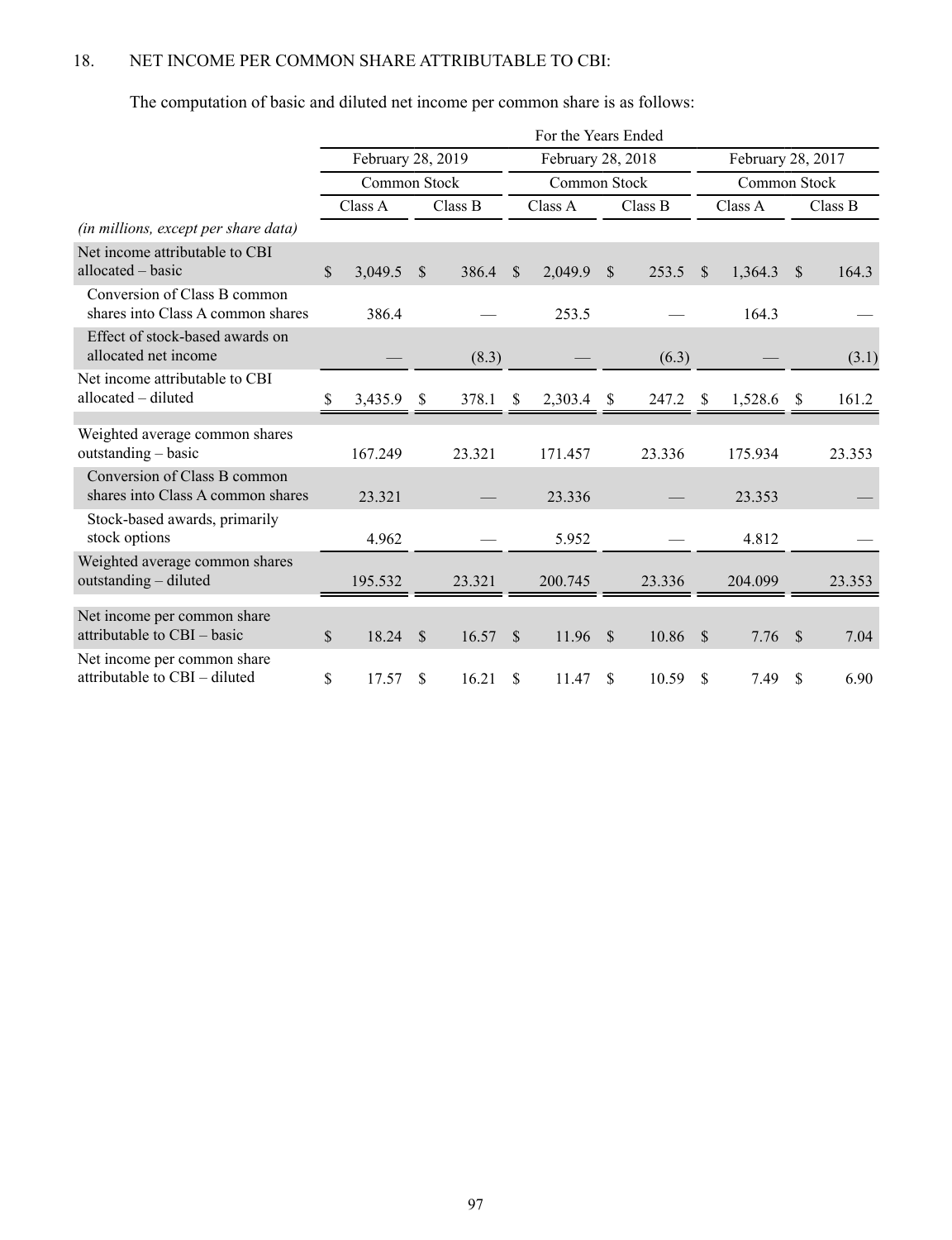# 19. ACCUMULATED OTHER COMPREHENSIVE LOSS:

Other comprehensive income (loss) attributable to CBI includes the following components:

|                                                        |              | Before Tax<br>Amount | Tax (Expense)<br>Benefit    | Net of Tax<br>Amount |
|--------------------------------------------------------|--------------|----------------------|-----------------------------|----------------------|
| (in millions)                                          |              |                      |                             |                      |
| For the Year Ended February 28, 2017                   |              |                      |                             |                      |
| Other comprehensive income attributable to CBI:        |              |                      |                             |                      |
| Foreign currency translation adjustments:              |              |                      |                             |                      |
| Net loss                                               | \$           | $(78.3)$ \$          | $(0.7)$ \$                  | (79.0)               |
| Reclassification adjustments                           |              | 111.5                |                             | 111.5                |
| Net gain recognized in other comprehensive income      |              | 33.2                 | (0.7)                       | 32.5                 |
| Unrealized loss on cash flow hedges:                   |              |                      |                             |                      |
| Net derivative loss                                    |              | (34.7)               | 11.7                        | (23.0)               |
| Reclassification adjustments                           |              | 45.2                 | (14.1)                      | 31.1                 |
| Net gain recognized in other comprehensive income      |              | 10.5                 | (2.4)                       | 8.1                  |
| Unrealized gain on AFS debt securities:                |              |                      |                             |                      |
| Net AFS debt securities gain                           |              | 0.4                  | 0.1                         | 0.5                  |
| Reclassification adjustments                           |              |                      |                             |                      |
| Net gain recognized in other comprehensive income      |              | 0.4                  | 0.1                         | 0.5                  |
| Pension/postretirement adjustments:                    |              |                      |                             |                      |
| Net actuarial gain                                     |              | 0.3                  | (0.1)                       | 0.2                  |
| Reclassification adjustments                           |              | 11.5                 | (0.1)                       | 11.4                 |
| Net gain recognized in other comprehensive income      |              | 11.8                 | (0.2)                       | 11.6                 |
| Other comprehensive income attributable to CBI         | $\mathbb{S}$ | 55.9                 | $\mathcal{S}$<br>$(3.2)$ \$ | 52.7                 |
| For the Year Ended February 28, 2018                   |              |                      |                             |                      |
| Other comprehensive income (loss) attributable to CBI: |              |                      |                             |                      |
| Foreign currency translation adjustments:              |              |                      |                             |                      |
| Net gain                                               | \$           | 147.3                | S<br>$(1.6)$ \$             | 145.7                |
| Reclassification adjustments                           |              |                      |                             |                      |
| Net gain recognized in other comprehensive income      |              | 147.3                | (1.6)                       | 145.7                |
| Unrealized gain on cash flow hedges:                   |              |                      |                             |                      |
| Net derivative gain                                    |              | 76.7                 | (21.5)                      | 55.2                 |
| Reclassification adjustments                           |              | (2.9)                | 0.2                         | (2.7)                |
| Net gain recognized in other comprehensive income      |              | 73.8                 | (21.3)                      | 52.5                 |
| Unrealized loss on AFS debt securities:                |              |                      |                             |                      |
| Net AFS debt securities loss                           |              |                      | (0.2)                       | (0.2)                |
| Reclassification adjustments                           |              |                      |                             |                      |
| Net loss recognized in other comprehensive income      |              |                      | (0.2)                       | (0.2)                |
| Pension/postretirement adjustments:                    |              |                      |                             |                      |
| Net actuarial loss                                     |              | (1.7)                | 0.6                         | (1.1)                |
| Reclassification adjustments                           |              |                      |                             |                      |
| Net loss recognized in other comprehensive income      |              | (1.7)                | 0.6                         | (1.1)                |
| Other comprehensive income attributable to CBI         | $\mathbb{S}$ | 219.4 \$             | $(22.5)$ \$                 | 196.9                |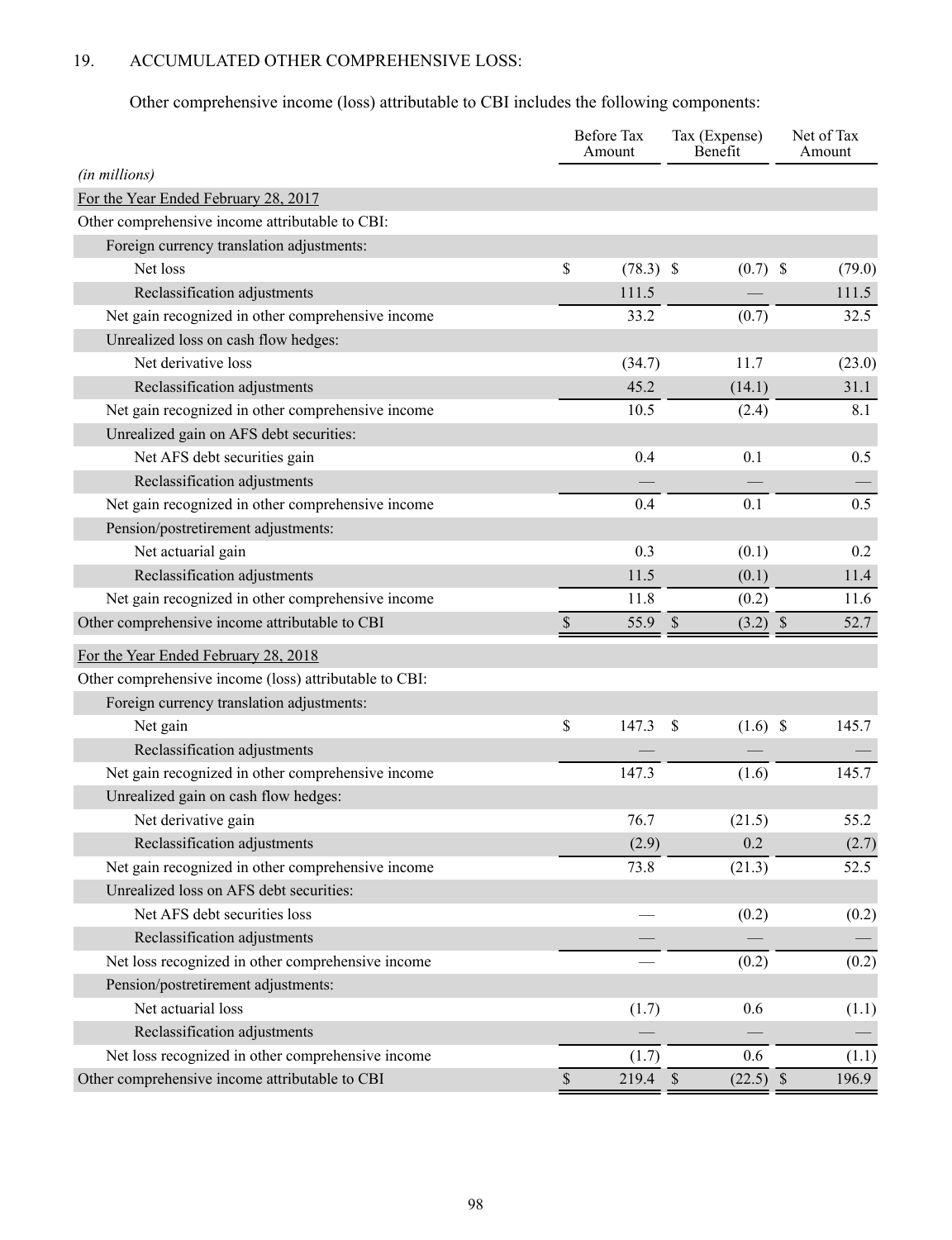|                                                        |      | <b>Before Tax</b><br>Amount | Tax (Expense)<br>Benefit           |                           | Net of Tax<br>Amount |
|--------------------------------------------------------|------|-----------------------------|------------------------------------|---------------------------|----------------------|
| (in millions)                                          |      |                             |                                    |                           |                      |
| For the Year Ended February 28, 2019                   |      |                             |                                    |                           |                      |
| Other comprehensive income (loss) attributable to CBI: |      |                             |                                    |                           |                      |
| Foreign currency translation adjustments:              |      |                             |                                    |                           |                      |
| Net loss                                               | \$   | $(194.2)$ \$                |                                    | \$                        | (194.2)              |
| Reclassification adjustments                           |      |                             |                                    |                           |                      |
| Net loss recognized in other comprehensive loss        |      | (194.2)                     |                                    |                           | (194.2)              |
| Unrealized gain on cash flow hedges:                   |      |                             |                                    |                           |                      |
| Net derivative gain                                    |      | 8.3                         | 5.0                                |                           | 13.3                 |
| Reclassification adjustments                           |      | (3.6)                       | 0.9                                |                           | (2.7)                |
| Net gain recognized in other comprehensive loss        |      | 4.7                         | 5.9                                |                           | 10.6                 |
| Unrealized loss on AFS debt securities:                |      |                             |                                    |                           |                      |
| Net AFS debt securities loss                           |      | (0.4)                       | 0.1                                |                           | (0.3)                |
| Reclassification adjustments                           |      | 1.9                         | 0.9                                |                           | 2.8                  |
| Net gain recognized in other comprehensive loss        |      | 1.5                         | 1.0                                |                           | 2.5                  |
| Pension/postretirement adjustments:                    |      |                             |                                    |                           |                      |
| Net actuarial gain                                     |      | 0.4                         | (0.1)                              |                           | 0.3                  |
| Reclassification adjustments                           |      | 0.3                         | (0.1)                              |                           | 0.2                  |
| Net gain recognized in other comprehensive loss        |      | 0.7                         | (0.2)                              |                           | 0.5                  |
| Share of OCI of equity method investments:             |      |                             |                                    |                           |                      |
| Net gain                                               |      | 38.7                        | (9.1)                              |                           | 29.6                 |
| Reclassification adjustments                           |      |                             |                                    |                           |                      |
| Net gain recognized in other comprehensive loss        |      | 38.7                        | (9.1)                              |                           | 29.6                 |
| Other comprehensive loss attributable to CBI           | $\$$ | (148.6)                     | $\boldsymbol{\mathsf{S}}$<br>(2.4) | $\boldsymbol{\mathsf{S}}$ | (151.0)              |

Accumulated other comprehensive loss, net of income tax effect, includes the following components:

|                                                                                     | Foreign<br>Currency<br>Translation<br>Adjustments |              | Net<br>Unrealized<br>Gain on<br>Derivative<br>Instruments |           | <b>Net</b><br>Unrealized<br>Loss<br>on AFS Debt<br>Securities |            | Pension/<br>Postretirement<br>Adjustments |            | Share of OCI<br>of Equity<br>Method<br>Investments |      |    | Accumulated<br>Other<br>Comprehensive<br>Loss |
|-------------------------------------------------------------------------------------|---------------------------------------------------|--------------|-----------------------------------------------------------|-----------|---------------------------------------------------------------|------------|-------------------------------------------|------------|----------------------------------------------------|------|----|-----------------------------------------------|
| (in millions)                                                                       |                                                   |              |                                                           |           |                                                               |            |                                           |            |                                                    |      |    |                                               |
| Balance, February 28,<br>2018                                                       | \$                                                | $(212.3)$ \$ |                                                           | $14.5$ \$ |                                                               | $(2.5)$ \$ |                                           | $(2.6)$ \$ |                                                    |      | \$ | (202.9)                                       |
| Other comprehensive<br>income (loss):                                               |                                                   |              |                                                           |           |                                                               |            |                                           |            |                                                    |      |    |                                               |
| Other<br>comprehensive<br>income (loss) before<br>reclassification<br>adjustments   |                                                   | (194.2)      |                                                           | 13.3      |                                                               | (0.3)      |                                           | 0.3        |                                                    | 29.6 |    | (151.3)                                       |
| Amounts<br>reclassified from<br>accumulated other<br>comprehensive<br>income (loss) |                                                   |              |                                                           | (2.7)     |                                                               | 2.8        |                                           | 0.2        |                                                    |      |    | 0.3                                           |
| Other comprehensive<br>income (loss)                                                |                                                   | (194.2)      |                                                           | 10.6      |                                                               | 2.5        |                                           | 0.5        |                                                    | 29.6 |    | (151.0)                                       |
| Balance, February 28,<br>2019                                                       | \$                                                | (406.5)      | \$                                                        | 25.1      | \$                                                            |            | \$                                        | (2.1)      | \$                                                 | 29.6 | S  | (353.9)                                       |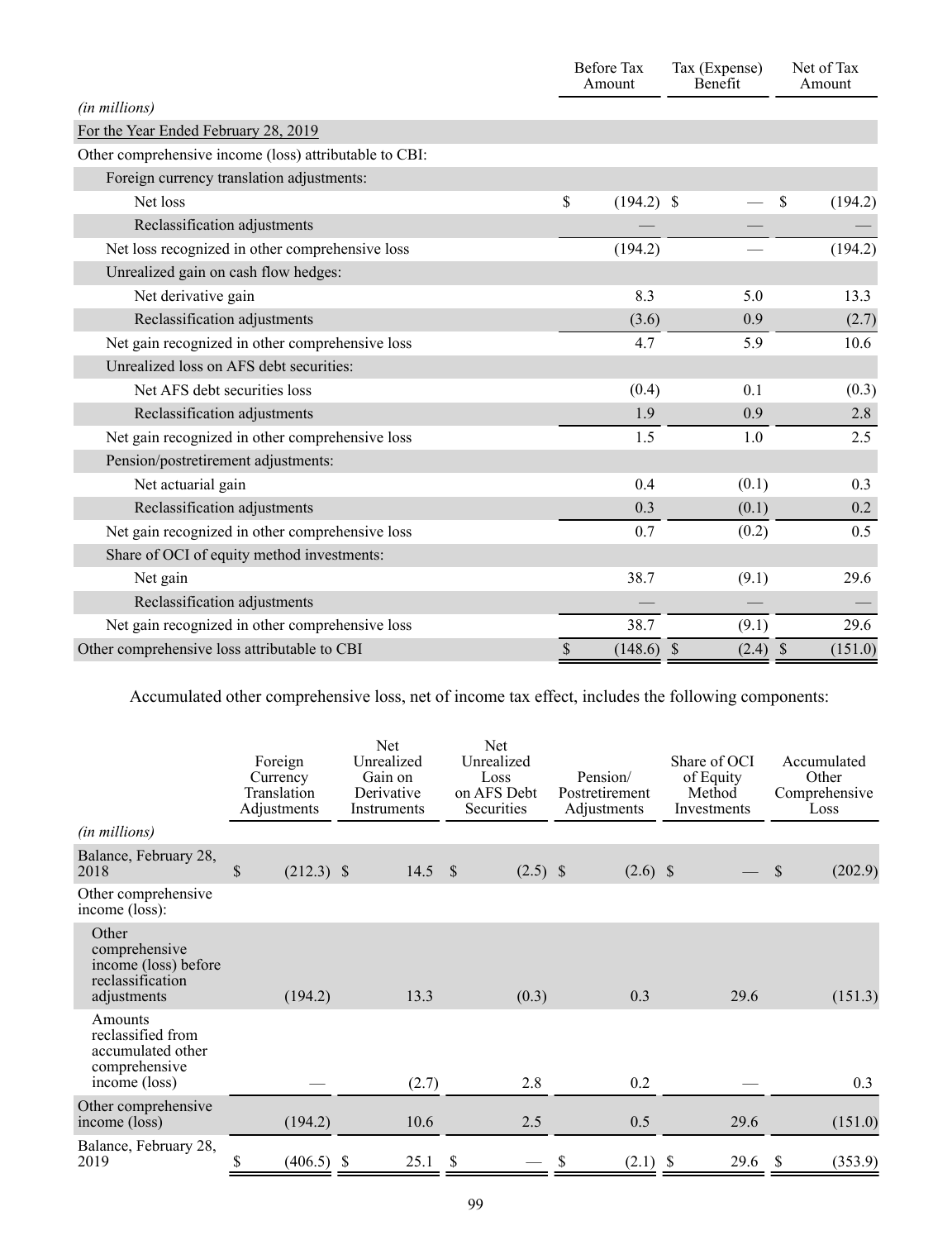## 20. SIGNIFICANT CUSTOMERS AND CONCENTRATION OF CREDIT RISK:

Net sales to our five largest customers represented 32.7%, 32.5% and 32.6% of our net sales for the years ended February 28, 2019, February 28, 2018, and February 28, 2017, respectively. Net sales to our five largest customers are expected to continue to represent a significant portion of our revenues. Net sales to an individual customer which amount to 10% or more of our net sales, and the associated amounts receivable from this customer as a percentage of our accounts receivable, are as follows:

|                                    |                      | For the Years Ended  |                      |
|------------------------------------|----------------------|----------------------|----------------------|
|                                    | February 28,<br>2019 | February 28,<br>2018 | February 28,<br>2017 |
| Southern Glazer's Wine and Spirits |                      |                      |                      |
| Net sales                          | 12.9%                | $13.0\%$             | 14.1%                |
| Accounts receivable                | 30.8%                | $28.1\%$             | 32.1%                |

Net sales for the above customer are primarily reported within the Wine and Spirits segment. Our arrangements with certain of our customers may, generally, be terminated by either party with prior notice. The majority of our accounts receivable balance is generated from sales to independent distributors with whom we have a predetermined collection date arranged through electronic funds transfer. We perform ongoing credit evaluations of our customers' financial position, and management is of the opinion that any risk of significant loss is reduced due to the diversity of our customers and geographic sales area.

# 21. CONDENSED CONSOLIDATING FINANCIAL INFORMATION:

The following information sets forth the condensed consolidating balance sheets as of February 28, 2019, and February 28, 2018, the condensed consolidating statements of comprehensive income for the years ended February 28, 2019, February 28, 2018, and February 28, 2017, and the condensed consolidating statements of cash flows for the years ended February 28, 2019, February 28, 2018, and February 28, 2017, for the parent company, our combined subsidiaries which guarantee our senior notes ("Subsidiary Guarantors"), our combined subsidiaries which are not Subsidiary Guarantors (primarily foreign subsidiaries) ("Subsidiary Nonguarantors") and the Company. The Subsidiary Guarantors are 100% owned, directly or indirectly, by the parent company and the guarantees are joint and several obligations of each of the Subsidiary Guarantors. The guarantees are full and unconditional, as those terms are used in Rule 3-10 of Regulation S-X, except that a Subsidiary Guarantor can be automatically released and relieved of its obligations under certain customary circumstances contained in the indentures governing our senior notes. These customary circumstances include, so long as other applicable provisions of the indentures are adhered to, the termination or release of a Subsidiary Guarantor's guarantee of other indebtedness or upon the legal defeasance or covenant defeasance or satisfaction and discharge of our senior notes. Separate financial statements for our Subsidiary Guarantors are not presented because we have determined that such financial statements would not be material to investors. The accounting policies of the parent company, the Subsidiary Guarantors and the Subsidiary Nonguarantors are the same as those described for the Company in the Summary of Significant Accounting Policies in Note 1. There are no restrictions on the ability of the Subsidiary Guarantors to transfer funds to us in the form of cash dividends, loans or advances.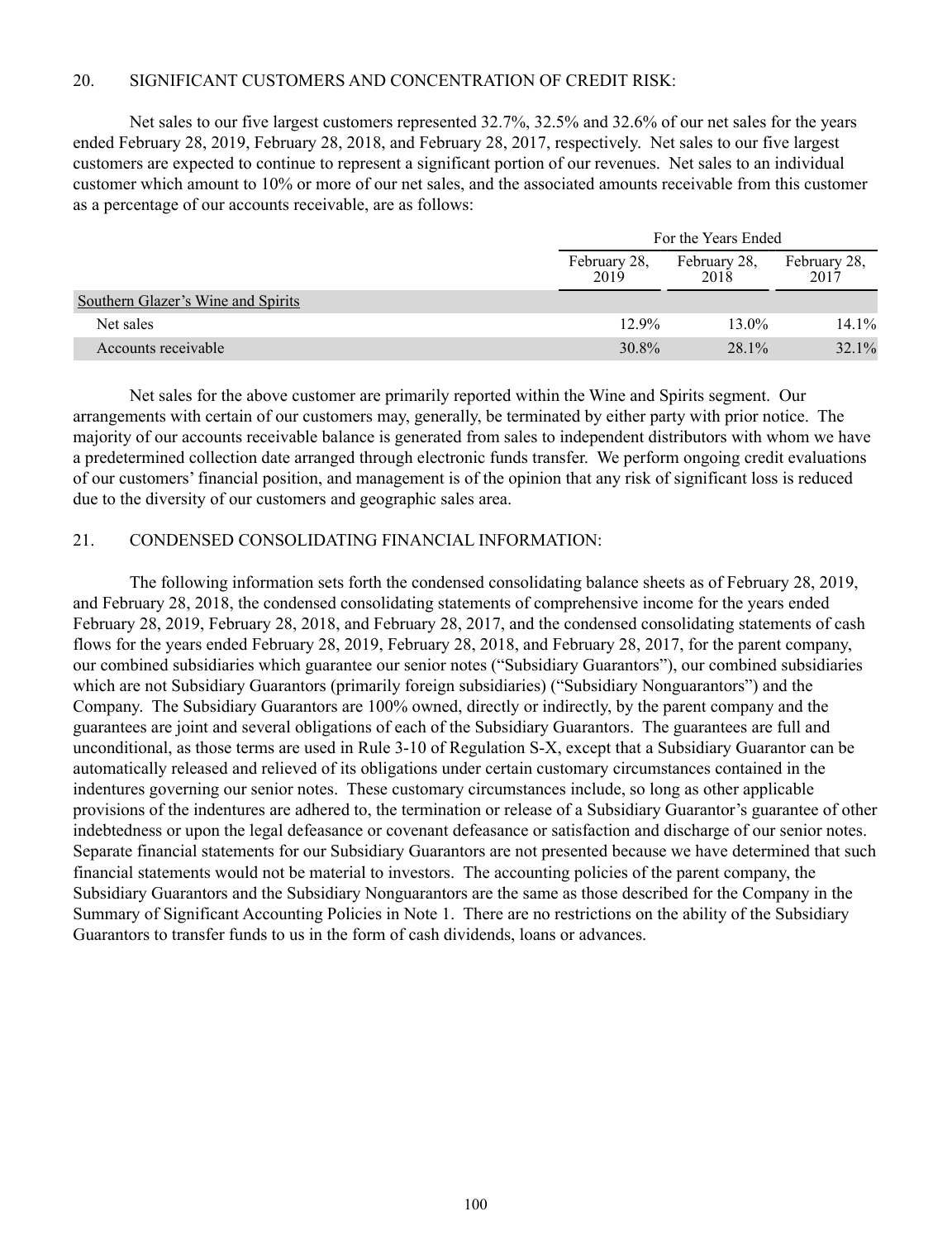|                                                            |               | Parent<br>Company |               | Subsidiary<br>Guarantors |               | Subsidiary<br>Nonguarantors |                           | Eliminations |                           | Consolidated |
|------------------------------------------------------------|---------------|-------------------|---------------|--------------------------|---------------|-----------------------------|---------------------------|--------------|---------------------------|--------------|
| (in millions)                                              |               |                   |               |                          |               |                             |                           |              |                           |              |
| Condensed Consolidating Balance Sheet at February 28, 2019 |               |                   |               |                          |               |                             |                           |              |                           |              |
| Current assets:                                            |               |                   |               |                          |               |                             |                           |              |                           |              |
| Cash and cash equivalents                                  | $\mathcal{S}$ | 11.0              | $\mathcal{S}$ | 2.6                      | $\mathcal{S}$ | 80.0                        | $\mathcal{S}$             |              | \$                        | 93.6         |
| Accounts receivable                                        |               | 435.6             |               | 370.6                    |               | 40.7                        |                           |              |                           | 846.9        |
| Inventories                                                |               | 197.7             |               | 1,485.4                  |               | 609.9                       |                           | (162.6)      |                           | 2,130.4      |
| Intercompany receivable                                    |               | 29,712.5          |               | 33,775.4                 |               | 20,050.6                    |                           | (83, 538.5)  |                           |              |
| Prepaid expenses and other                                 |               | 89.9              |               | 78.1                     |               | 446.7                       |                           | (1.6)        |                           | 613.1        |
| Total current assets                                       |               | 30,446.7          |               | 35,712.1                 |               | 21,227.9                    |                           | (83,702.7)   |                           | 3,684.0      |
| Property, plant and equipment                              |               | 85.3              |               | 786.8                    |               | 4,395.2                     |                           |              |                           | 5,267.3      |
| Investments in subsidiaries                                |               | 26,533.8          |               | 1,599.6                  |               | 2,982.1                     |                           | (31, 115.5)  |                           |              |
| Goodwill                                                   |               |                   |               | 6,185.5                  |               | 1,903.3                     |                           |              |                           | 8,088.8      |
| Intangible assets                                          |               |                   |               | 605.0                    |               | 2,593.1                     |                           |              |                           | 3,198.1      |
| Intercompany notes receivable                              |               | 3,218.6           |               |                          |               | 38.6                        |                           | (3,257.2)    |                           |              |
| Equity method investments                                  |               |                   |               | 1.7                      |               | 3,463.9                     |                           |              |                           | 3,465.6      |
| Securities measured as fair value                          |               |                   |               |                          |               | 3,234.7                     |                           |              |                           | 3,234.7      |
| Deferred income taxes                                      |               | 69.2              |               |                          |               | 2,183.3                     |                           | (69.2)       |                           | 2,183.3      |
| Other assets                                               |               | 17.3              |               | 1.1                      |               | 91.3                        |                           |              |                           | 109.7        |
| Total assets                                               | \$            | 60,370.9          | $\mathbb S$   | 44,891.8                 | $\mathbb{S}$  | 42,113.4                    |                           |              |                           | 29,231.5     |
| Current liabilities:                                       |               |                   |               |                          |               |                             |                           |              |                           |              |
| Short-term borrowings                                      | $\mathcal{S}$ | 732.5             | $\mathcal{S}$ |                          | $\mathcal{S}$ | 59.0                        | $\boldsymbol{\mathsf{S}}$ |              | \$                        | 791.5        |
| Current maturities of long-term debt                       |               | 1,052.8           |               | 12.2                     |               | 0.2                         |                           |              |                           | 1,065.2      |
| Accounts payable                                           |               | 59.6              |               | 141.3                    |               | 415.8                       |                           |              |                           | 616.7        |
| Intercompany payable                                       |               | 33,787.6          |               | 31,428.9                 |               | 18,322.0                    |                           | (83, 538.5)  |                           |              |
| Other accrued expenses and liabilities                     |               | 374.3             |               | 184.0                    |               | 156.6                       |                           | (24.5)       |                           | 690.4        |
| Total current liabilities                                  |               | 36,006.8          |               | 31,766.4                 |               | 18,953.6                    |                           | (83, 563.0)  |                           | 3,163.8      |
| Long-term debt, less current maturities                    |               | 11,743.4          |               | 16.0                     |               | 0.4                         |                           |              |                           | 11,759.8     |
| Intercompany notes payable                                 |               | 38.5              |               | 2,694.4                  |               | 524.3                       |                           | (3,257.2)    |                           |              |
| Deferred income taxes and other liabilities                |               | 31.2              |               | 540.5                    |               | 955.9                       |                           | (56.9)       |                           | 1,470.7      |
| Total liabilities                                          |               | 47,819.9          |               | 35,017.3                 |               | 20,434.2                    |                           | (86, 877.1)  |                           | 16,394.3     |
| CBI stockholders' equity                                   |               | 12,551.0          |               | 9,874.5                  |               | 21,393.0                    |                           | (31,267.5)   |                           | 12,551.0     |
| Noncontrolling interests                                   |               |                   |               |                          |               | 286.2                       |                           |              |                           | 286.2        |
| Total stockholders' equity                                 |               | 12,551.0          |               | 9,874.5                  |               | 21,679.2                    |                           | (31, 267.5)  |                           | 12,837.2     |
| Total liabilities and stockholders' equity \$              |               | 60,370.9          | \$            | 44,891.8                 | \$            | 42,113.4                    | \$                        | (118, 144.6) | $\boldsymbol{\mathsf{S}}$ | 29,231.5     |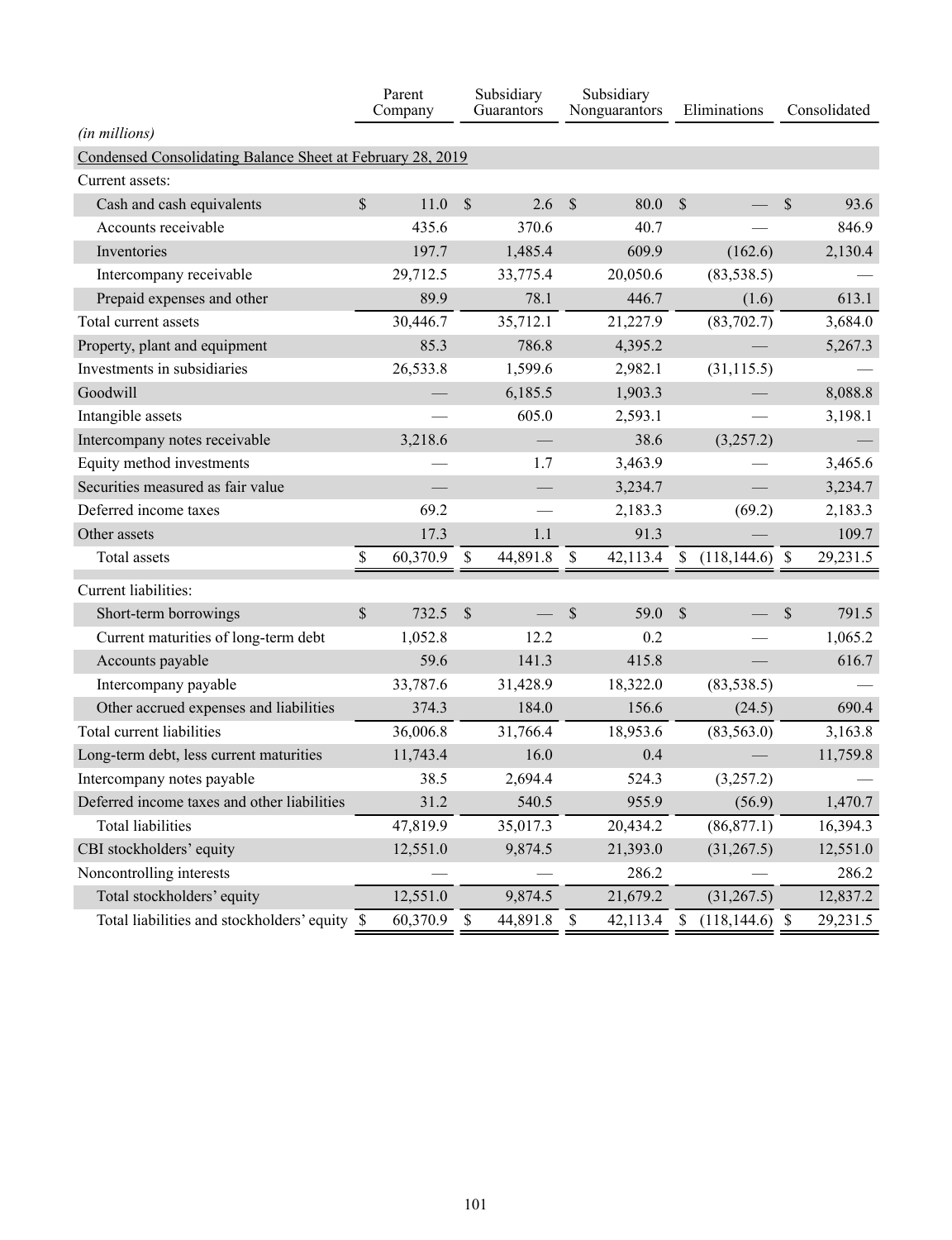|                                                            |              | Parent<br>Company |                           | Subsidiary<br>Guarantors |               | Subsidiary<br>Nonguarantors |               | Eliminations      |    | Consolidated |
|------------------------------------------------------------|--------------|-------------------|---------------------------|--------------------------|---------------|-----------------------------|---------------|-------------------|----|--------------|
| (in millions)                                              |              |                   |                           |                          |               |                             |               |                   |    |              |
| Condensed Consolidating Balance Sheet at February 28, 2018 |              |                   |                           |                          |               |                             |               |                   |    |              |
| Current assets:                                            |              |                   |                           |                          |               |                             |               |                   |    |              |
| Cash and cash equivalents                                  | $\mathbb{S}$ | 4.6               | $\mathcal{S}$             | 4.4                      | $\mathcal{S}$ | 81.3                        | <sup>\$</sup> |                   | \$ | 90.3         |
| Accounts receivable                                        |              | 2.0               |                           | 12.6                     |               | 761.6                       |               |                   |    | 776.2        |
| Inventories                                                |              | 184.3             |                           | 1,537.5                  |               | 546.6                       |               | (184.4)           |    | 2,084.0      |
| Intercompany receivable                                    |              | 27,680.0          |                           | 37,937.5                 |               | 18,940.8                    |               | (84, 558.3)       |    |              |
| Prepaid expenses and other                                 |              | 138.4             |                           | 77.7                     |               | 311.0                       |               | (3.6)             |    | 523.5        |
| Total current assets                                       |              | 28,009.3          |                           | 39,569.7                 |               | 20,641.3                    |               | (84,746.3)        |    | 3,474.0      |
| Property, plant and equipment                              |              | 76.2              |                           | 775.7                    |               | 3,937.8                     |               |                   |    | 4,789.7      |
| Investments in subsidiaries                                |              | 20,948.7          |                           | 442.0                    |               | 5,876.9                     |               | (27, 267.6)       |    |              |
| Goodwill                                                   |              |                   |                           | 6,185.5                  |               | 1,897.6                     |               |                   |    | 8,083.1      |
| Intangible assets                                          |              |                   |                           | 718.2                    |               | 2,586.6                     |               |                   |    | 3,304.8      |
| Intercompany notes receivable                              |              | 6,236.4           |                           | 2,435.4                  |               |                             |               | (8,671.8)         |    |              |
| Equity method investments                                  |              |                   |                           | 1.9                      |               | 119.6                       |               |                   |    | 121.5        |
| Securities measured at fair value                          |              |                   |                           |                          |               | 672.2                       |               |                   |    | 672.2        |
| Deferred income taxes                                      |              | 17.4              |                           |                          |               |                             |               | (17.4)            |    |              |
| Other assets                                               |              | 15.7              |                           | 2.8                      |               | 74.9                        |               |                   |    | 93.4         |
| Total assets                                               | \$           | 55,303.7          | $\mathbb S$               | 50,131.2                 | \$            | 35,806.9                    | \$            | $(120, 703.1)$ \$ |    | 20,538.7     |
| Current liabilities:                                       |              |                   |                           |                          |               |                             |               |                   |    |              |
| Short-term borrowings                                      | $\mathbb{S}$ | 266.9             | $\mathcal{S}$             |                          | $\mathcal{S}$ | 479.9                       | $\mathcal{S}$ |                   | \$ | 746.8        |
| Current maturities of long-term debt                       |              | 7.1               |                           | 15.0                     |               | 0.2                         |               |                   |    | 22.3         |
| Accounts payable                                           |              | 63.4              |                           | 128.3                    |               | 400.5                       |               |                   |    | 592.2        |
| Intercompany payable                                       |              | 37,408.2          |                           | 30,029.7                 |               | 17,120.4                    |               | (84, 558.3)       |    |              |
| Other accrued expenses and liabilities                     |              | 356.2             |                           | 199.3                    |               | 150.5                       |               | (27.7)            |    | 678.3        |
| Total current liabilities                                  |              | 38,101.8          |                           | 30,372.3                 |               | 18,151.5                    |               | (84, 586.0)       |    | 2,039.6      |
| Long-term debt, less current maturities                    |              | 9,166.9           |                           | 9.1                      |               | 241.6                       |               |                   |    | 9,417.6      |
| Intercompany notes payable                                 |              |                   |                           | 5,029.2                  |               | 3,642.6                     |               | (8,671.8)         |    |              |
| Deferred income taxes and other liabilities                |              | 59.9              |                           | 493.5                    |               | 553.8                       |               | (17.4)            |    | 1,089.8      |
| <b>Total liabilities</b>                                   |              | 47,328.6          |                           | 35,904.1                 |               | 22,589.5                    |               | (93, 275.2)       |    | 12,547.0     |
| CBI stockholders' equity                                   |              | 7,975.1           |                           | 14,227.1                 |               | 13,200.8                    |               | (27, 427.9)       |    | 7,975.1      |
| Noncontrolling interests                                   |              |                   |                           |                          |               | 16.6                        |               |                   |    | 16.6         |
| Total stockholders' equity                                 |              | 7,975.1           |                           | 14,227.1                 |               | 13,217.4                    |               | (27, 427.9)       |    | 7,991.7      |
| Total liabilities and stockholders' equity \$              |              | 55,303.7          | $\boldsymbol{\mathsf{S}}$ | 50,131.2                 | \$            | 35,806.9                    | \$            | $(120, 703.1)$ \$ |    | 20,538.7     |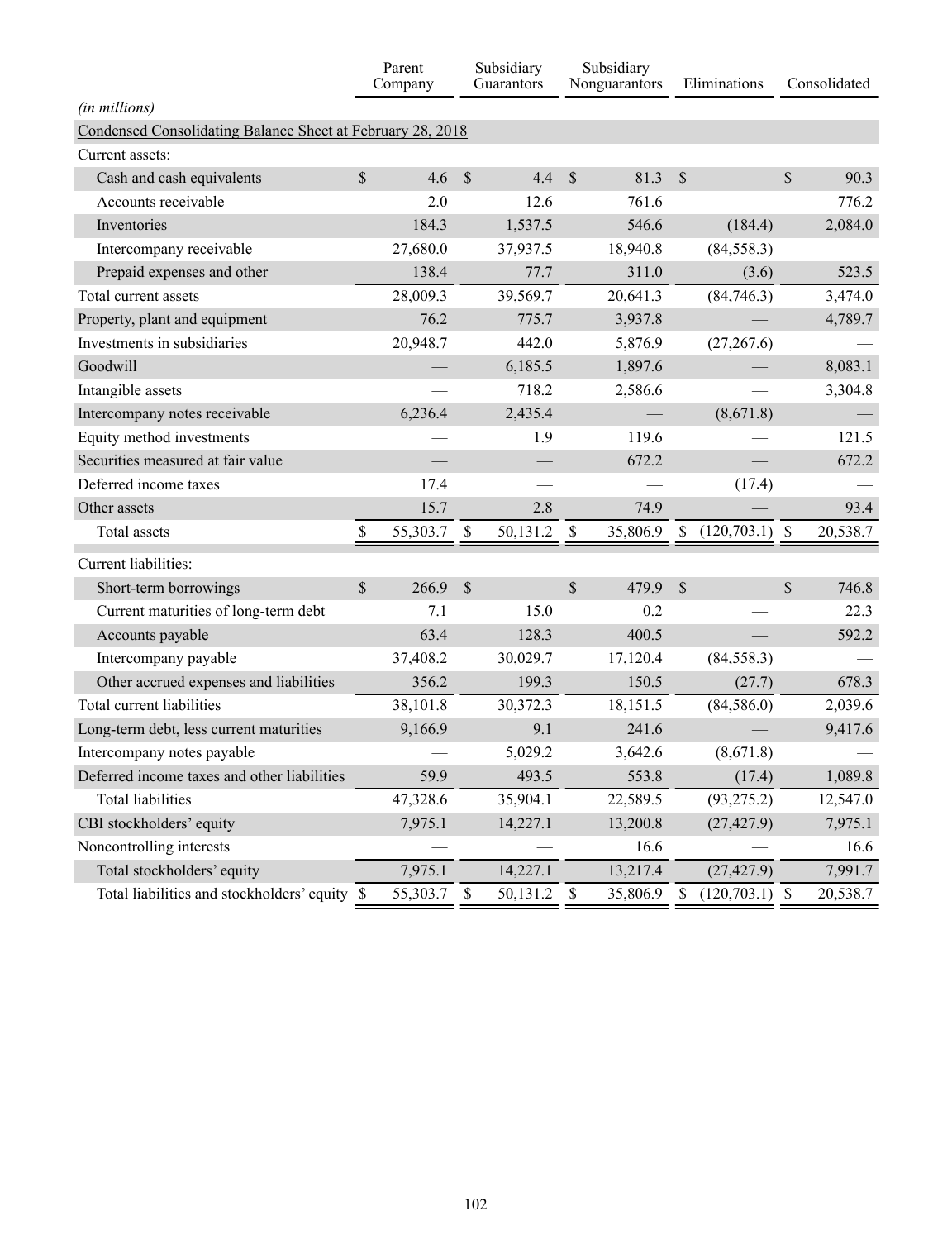|                                                                                                      |              | Parent<br>Company |               | Subsidiary<br>Guarantors |               | Subsidiary<br>Nonguarantors |              | Eliminations   |  | Consolidated |
|------------------------------------------------------------------------------------------------------|--------------|-------------------|---------------|--------------------------|---------------|-----------------------------|--------------|----------------|--|--------------|
| (in millions)                                                                                        |              |                   |               |                          |               |                             |              |                |  |              |
| Condensed Consolidating Statement of Comprehensive Income for the Year Ended February 28, 2019       |              |                   |               |                          |               |                             |              |                |  |              |
| <b>Sales</b>                                                                                         | \$           | 2,996.9           | S             | 7,323.1                  | $\mathbb{S}$  | 3,905.8                     | S            | $(5,341.5)$ \$ |  | 8,884.3      |
| Excise taxes                                                                                         |              | (359.3)           |               | (396.2)                  |               | (12.8)                      |              |                |  | (768.3)      |
| Net sales                                                                                            |              | 2,637.6           |               | 6,926.9                  |               | 3,893.0                     |              | (5,341.5)      |  | 8,116.0      |
| Cost of product sold                                                                                 |              | (2,060.3)         |               | (5,399.8)                |               | (1,924.2)                   |              | 5,348.6        |  | (4,035.7)    |
| Gross profit                                                                                         |              | 577.3             |               | 1,527.1                  |               | 1,968.8                     |              | 7.1            |  | 4,080.3      |
| Selling, general and administrative<br>expenses                                                      |              | (548.1)           |               | (908.7)                  |               | (233.6)                     |              | 22.3           |  | (1,668.1)    |
| Operating income                                                                                     |              | 29.2              |               | 618.4                    |               | 1,735.2                     |              | 29.4           |  | 2,412.2      |
| Equity in earnings (losses) of equity<br>method investees and subsidiaries and<br>related activities |              | 3,889.6           |               | (39.4)                   |               | 482.9                       |              | (4,302.5)      |  | 30.6         |
| Unrealized net gain on securities<br>measured at fair value                                          |              |                   |               |                          |               | 1,971.2                     |              |                |  | 1,971.2      |
| Net gain on sale of unconsolidated<br>investment                                                     |              |                   |               |                          |               | 99.8                        |              |                |  | 99.8         |
| Interest income                                                                                      |              | 0.6               |               |                          |               | 11.4                        |              |                |  | 12.0         |
| Intercompany interest income                                                                         |              | 259.7             |               | 647.1                    |               | 6.3                         |              | (913.1)        |  |              |
| Interest expense                                                                                     |              | (361.7)           |               | (1.0)                    |               | (16.4)                      |              |                |  | (379.1)      |
| Intercompany interest expense                                                                        |              | (547.1)           |               | (196.3)                  |               | (169.7)                     |              | 913.1          |  |              |
| Loss on extinguishment of debt                                                                       |              | (1.7)             |               |                          |               |                             |              |                |  | (1.7)        |
| Income before income taxes                                                                           |              | 3,268.6           |               | 1,028.8                  |               | 4,120.7                     |              | (4,273.1)      |  | 4,145.0      |
| (Provision for) benefit from income<br>taxes                                                         |              | 167.3             |               | (250.2)                  |               | (598.1)                     |              | (4.9)          |  | (685.9)      |
| Net income                                                                                           |              | 3,435.9           |               | 778.6                    |               | 3,522.6                     |              | (4,278.0)      |  | 3,459.1      |
| Net income attributable to<br>noncontrolling interests                                               |              |                   |               |                          |               | (23.2)                      |              |                |  | (23.2)       |
| Net income attributable to CBI                                                                       | $\mathbb{S}$ | 3,435.9           | $\mathcal{S}$ | 778.6                    | $\mathcal{S}$ | 3,499.4                     | $\mathbb{S}$ | $(4,278.0)$ \$ |  | 3,435.9      |
| Comprehensive income attributable to<br><b>CBI</b>                                                   | \$           | 3,284.9           | S             | 777.7                    | \$            | 3,358.4                     | $\sqrt{\ }$  | $(4,136.1)$ \$ |  | 3,284.9      |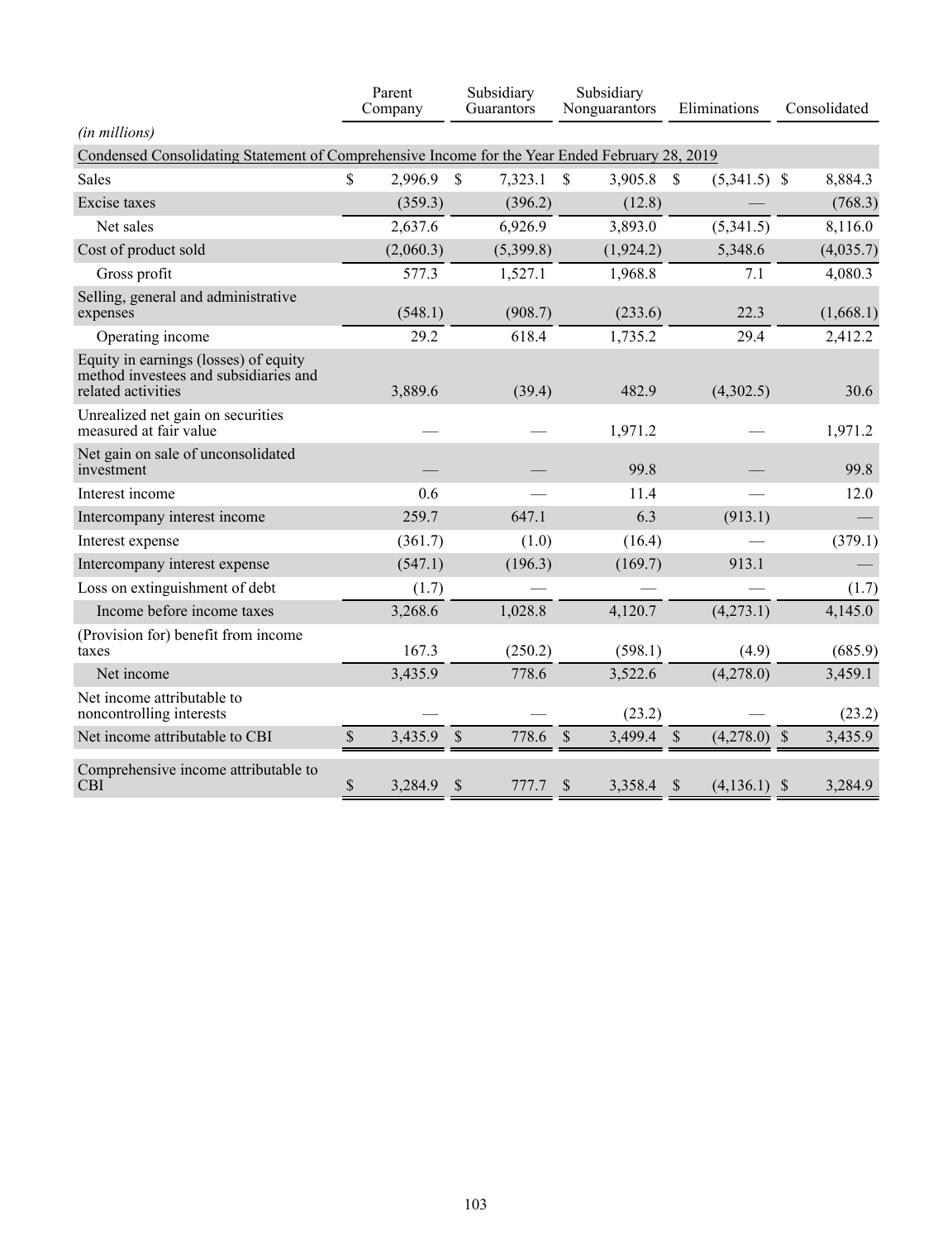|                                                                                                      |               | Parent<br>Company |               | Subsidiary<br>Guarantors |               | Subsidiary<br>Nonguarantors | Eliminations  |                | Consolidated |            |
|------------------------------------------------------------------------------------------------------|---------------|-------------------|---------------|--------------------------|---------------|-----------------------------|---------------|----------------|--------------|------------|
| (in millions)                                                                                        |               |                   |               |                          |               |                             |               |                |              |            |
| Condensed Consolidating Statement of Comprehensive Income for the Year Ended February 28, 2018       |               |                   |               |                          |               |                             |               |                |              |            |
| <b>Sales</b>                                                                                         | S             | 2,953.5           | $\mathcal{S}$ | 6,822.8                  | \$            | 3,499.6                     | <sup>\$</sup> | $(4,953.8)$ \$ |              | 8,322.1    |
| Excise taxes                                                                                         |               | (353.5)           |               | (375.6)                  |               | (12.7)                      |               |                |              | (741.8)    |
| Net sales                                                                                            |               | 2,600.0           |               | 6,447.2                  |               | 3,486.9                     |               | (4,953.8)      |              | 7,580.3    |
| Cost of product sold                                                                                 |               | (2,080.3)         |               | (4,809.5)                |               | (1,795.7)                   |               | 4,917.7        |              | (3,767.8)  |
| Gross profit                                                                                         |               | 519.7             |               | 1,637.7                  |               | 1,691.2                     |               | (36.1)         |              | 3,812.5    |
| Selling, general and administrative<br>expenses                                                      |               | (468.8)           |               | (820.0)                  |               | (259.9)                     |               | 16.0           |              | (1, 532.7) |
| Operating income                                                                                     |               | 50.9              |               | 817.7                    |               | 1,431.3                     |               | (20.1)         |              | 2,279.8    |
| Equity in earnings (losses) of equity<br>method investees and subsidiaries and<br>related activities |               | 2,515.1           |               | (13.9)                   |               | 547.8                       |               | (3,014.4)      |              | 34.6       |
| Unrealized net gain on securities<br>measured at fair value and related<br>activities                |               |                   |               |                          |               | 452.6                       |               |                |              | 452.6      |
| Interest income                                                                                      |               | 0.4               |               |                          |               | 1.9                         |               |                |              | 2.3        |
| Intercompany interest income                                                                         |               | 240.9             |               | 491.1                    |               | 4.2                         |               | (736.2)        |              |            |
| Interest expense                                                                                     |               | (279.1)           |               | (1.1)                    |               | (54.1)                      |               |                |              | (334.3)    |
| Intercompany interest expense                                                                        |               | (395.3)           |               | (195.6)                  |               | (145.3)                     |               | 736.2          |              |            |
| Loss on extinguishment of debt                                                                       |               | (81.8)            |               |                          |               | (15.2)                      |               |                |              | (97.0)     |
| Income before income taxes                                                                           |               | 2,051.1           |               | 1,098.2                  |               | 2,223.2                     |               | (3,034.5)      |              | 2,338.0    |
| (Provision for) benefit from income<br>taxes                                                         |               | 252.3             |               | (74.2)                   |               | (180.9)                     |               | (19.9)         |              | (22.7)     |
| Net income                                                                                           |               | 2,303.4           |               | 1,024.0                  |               | 2,042.3                     |               | (3,054.4)      |              | 2,315.3    |
| Net income attributable to<br>noncontrolling interests                                               |               |                   |               |                          |               | (11.9)                      |               |                |              | (11.9)     |
| Net income attributable to CBI                                                                       | $\mathsf{\$}$ | 2,303.4           | $\mathcal{S}$ | 1,024.0                  | $\mathcal{S}$ | 2,030.4                     | $\mathcal{S}$ | $(3,054.4)$ \$ |              | 2,303.4    |
| Comprehensive income attributable to<br><b>CBI</b>                                                   | \$            | 2,500.3           | \$            | 1,024.4                  | $\mathcal{S}$ | $2,232.4$ \$                |               | $(3,256.8)$ \$ |              | 2,500.3    |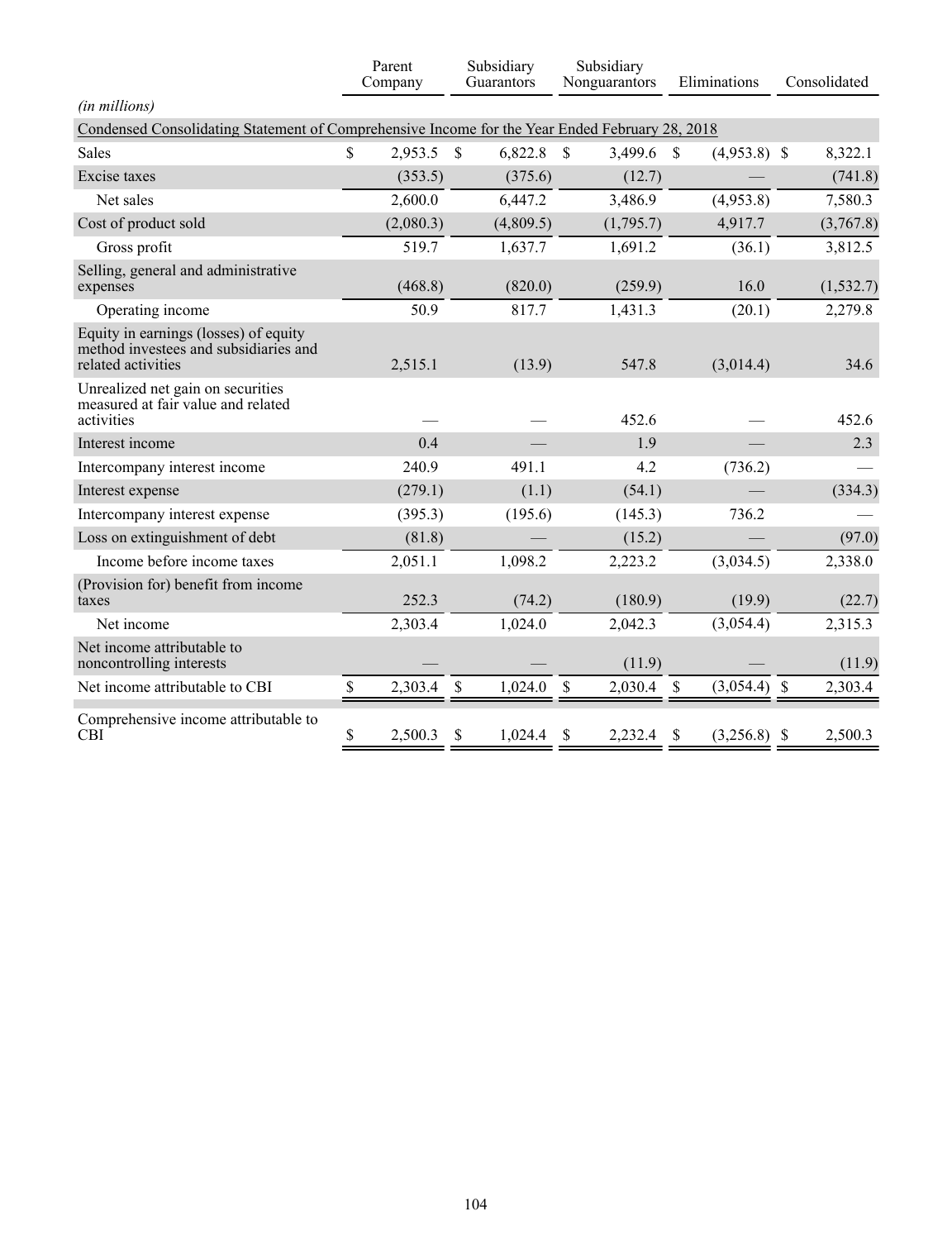|                                                                                                      |               | Parent<br>Company | Subsidiary<br>Subsidiary<br>Nonguarantors<br>Guarantors |                          | Eliminations                    | Consolidated |
|------------------------------------------------------------------------------------------------------|---------------|-------------------|---------------------------------------------------------|--------------------------|---------------------------------|--------------|
| <i>(in millions)</i>                                                                                 |               |                   |                                                         |                          |                                 |              |
| Condensed Consolidating Statement of Comprehensive Income for the Year Ended February 28, 2017       |               |                   |                                                         |                          |                                 |              |
| <b>Sales</b>                                                                                         | S             | 2,824.2           | $\mathbb{S}$<br>6,252.4                                 | <sup>\$</sup><br>3,535.1 | <sup>\$</sup><br>$(4,560.5)$ \$ | 8,051.2      |
| Excise taxes                                                                                         |               | (351.9)           | (320.8)                                                 | (57.4)                   |                                 | (730.1)      |
| Net sales                                                                                            |               | 2,472.3           | 5,931.6                                                 | 3,477.7                  | (4,560.5)                       | 7,321.1      |
| Cost of product sold                                                                                 |               | (1,974.5)         | (4,373.8)                                               | (1,949.9)                | 4,496.1                         | (3,802.1)    |
| Gross profit                                                                                         |               | 497.8             | 1,557.8                                                 | 1,527.8                  | (64.4)                          | 3,519.0      |
| Selling, general and administrative<br>expenses                                                      |               | (417.2)           | (707.5)                                                 | (290.5)                  | 22.8                            | (1, 392.4)   |
| Gain on sale of business                                                                             |               | (23.4)            | (4.3)                                                   | 290.1                    |                                 | 262.4        |
| Operating income                                                                                     |               | 57.2              | 846.0                                                   | 1,527.4                  | (41.6)                          | 2,389.0      |
| Equity in earnings (losses) of equity<br>method investees and subsidiaries and<br>related activities |               | 1,656.1           | (31.1)                                                  | 410.4                    | (2,008.1)                       | 27.3         |
| Interest income                                                                                      |               | 0.4               |                                                         | 1.4                      |                                 | 1.8          |
| Intercompany interest income                                                                         |               | 227.1             | 402.7                                                   | 3.6                      | (633.4)                         |              |
| Interest expense                                                                                     |               | (280.0)           | (1.5)                                                   | (53.6)                   |                                 | (335.1)      |
| Intercompany interest expense                                                                        |               | (311.1)           | (197.4)                                                 | (124.9)                  | 633.4                           |              |
| Income before income taxes                                                                           |               | 1,349.7           | 1,018.7                                                 | 1,764.3                  | (2,049.7)                       | 2,083.0      |
| (Provision for) benefit from income<br>taxes                                                         |               | 178.9             | (385.1)                                                 | (347.6)                  | 3.5                             | (550.3)      |
| Net income                                                                                           |               | 1,528.6           | 633.6                                                   | 1,416.7                  | (2,046.2)                       | 1,532.7      |
| Net income attributable to<br>noncontrolling interests                                               |               |                   |                                                         | (4.1)                    |                                 | (4.1)        |
| Net income attributable to CBI                                                                       | <sup>\$</sup> | 1,528.6           | $\mathbb{S}$<br>633.6                                   | $\mathcal{S}$<br>1,412.6 | $\sqrt{\ }$<br>$(2,046.2)$ \$   | 1,528.6      |
| Comprehensive income attributable to<br><b>CBI</b>                                                   | $\mathbb{S}$  | 1,581.3           | 633.5 \$<br>$\mathcal{S}$                               | 1,435.0                  | $\mathcal{S}$<br>$(2,068.5)$ \$ | 1,581.3      |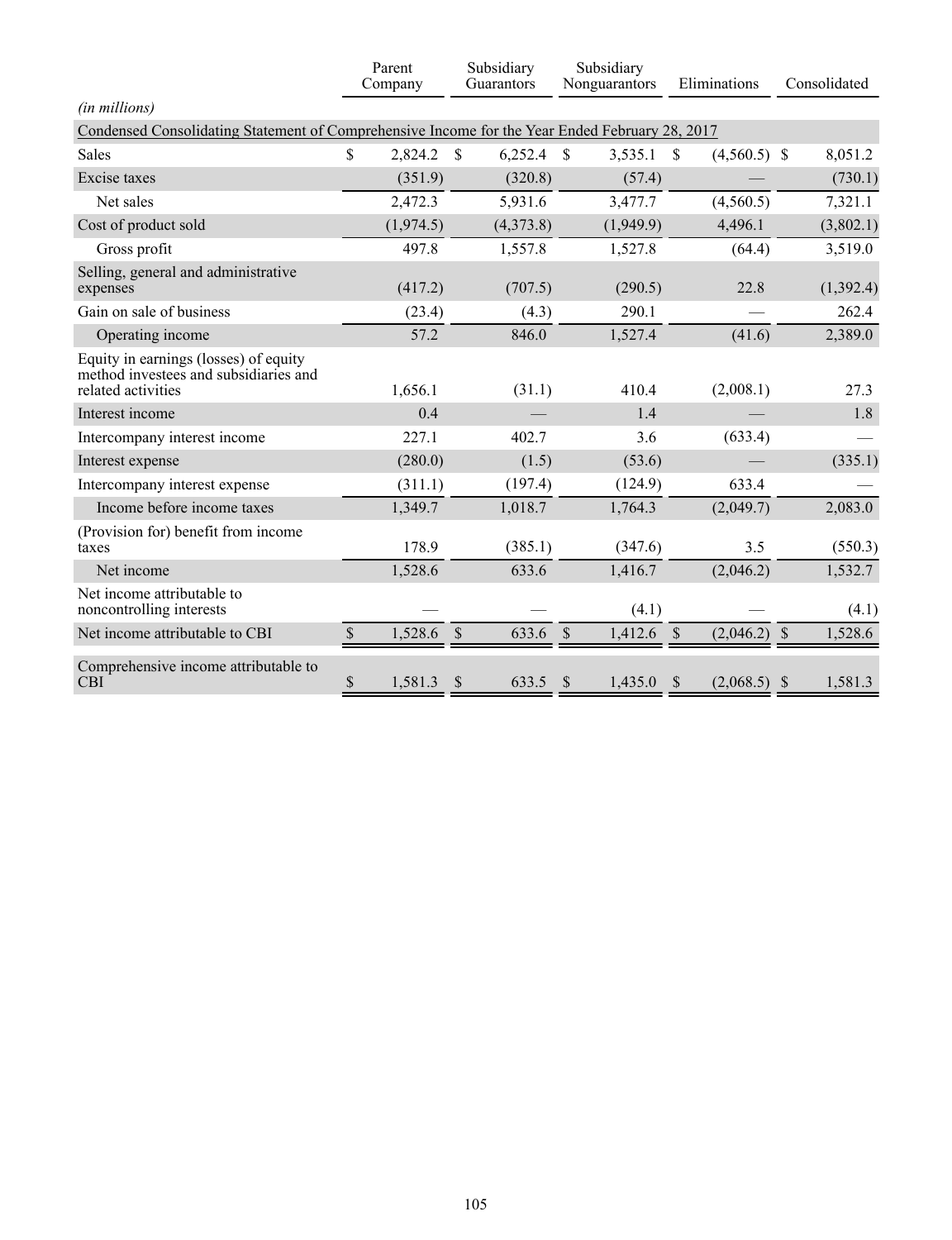|                                                                                      | Parent<br>Company    | Subsidiary<br>Guarantors | Subsidiary<br>Nonguarantors | Eliminations                 | Consolidated         |
|--------------------------------------------------------------------------------------|----------------------|--------------------------|-----------------------------|------------------------------|----------------------|
| (in millions)                                                                        |                      |                          |                             |                              |                      |
| Condensed Consolidating Statement of Cash Flows for the Year Ended February 28, 2019 |                      |                          |                             |                              |                      |
| Net cash provided by operating<br>activities                                         | 169.8<br>\$          | \$<br>353.1              | 1,880.4<br>\$               | $(157.0)$ \$<br>$\mathbb{S}$ | 2,246.3              |
| Cash flows from investing activities:                                                |                      |                          |                             |                              |                      |
| Investments in equity method<br>investees and securities                             |                      | (0.1)                    | (4,081.4)                   |                              | (4,081.5)            |
| Purchases of property, plant and<br>equipment                                        | (34.4)               | (104.2)                  | (747.7)                     |                              | (886.3)              |
| Purchases of businesses, net of cash<br>acquired                                     |                      | (19.5)                   | (26.1)                      |                              | (45.6)               |
| Proceeds from sale of unconsolidated<br>investment                                   |                      |                          | 110.2                       |                              | 110.2                |
| Proceeds from sales of assets                                                        | 0.6                  | 41.1                     | 30.6                        |                              | 72.3                 |
| Net proceeds from intercompany<br>notes                                              | 525.1                |                          |                             | (525.1)                      |                      |
| Net investment in equity affiliates                                                  | (3,927.8)            | (11.1)                   |                             | 3,938.9                      |                      |
| Other investing activities                                                           |                      |                          | (0.9)                       |                              | (0.9)                |
| Net cash used in investing activities                                                | (3,436.5)            | (93.8)                   | (4,715.3)                   | 3,413.8                      | (4, 831.8)           |
| Cash flows from financing activities:                                                |                      |                          |                             |                              |                      |
| Dividends paid to parent company                                                     |                      |                          | (209.5)                     | 209.5                        |                      |
| Net contributions from equity<br>affiliates                                          |                      | 25.8                     | 3,965.6                     | (3,991.4)                    |                      |
| Net proceeds from (repayments of)<br>intercompany notes                              | 214.9                | (256.9)                  | (483.1)                     | 525.1                        |                      |
| Proceeds from issuance of long-term<br>debt                                          | 3,645.6              |                          | 12.0                        |                              | 3,657.6              |
| Proceeds from shares issued under<br>equity compensation plans                       | 63.2                 |                          |                             |                              | 63.2                 |
| Net proceeds from (repayments of)<br>short-term borrowings                           | 465.6                |                          | (420.1)                     |                              | 45.5                 |
| Dividends paid                                                                       | (557.7)              |                          |                             |                              | (557.7)              |
| Purchases of treasury stock                                                          | (504.3)              |                          |                             |                              | (504.3)              |
| Principal payments of long-term debt                                                 | (19.6)               | (17.2)                   | (26.0)                      |                              | (62.8)               |
| Payments of debt issuance, debt<br>extinguishment and other financing<br>costs       | (34.6)               |                          |                             |                              | (34.6)               |
| Payments of minimum tax<br>withholdings on stock-based payment<br>awards             |                      | (12.8)                   | (0.8)                       |                              | (13.6)               |
| Net cash provided by (used in) financing<br>activities                               | 3,273.1              | (261.1)                  | 2,838.1                     | (3,256.8)                    | 2,593.3              |
| Effect of exchange rate changes on cash<br>and cash equivalents                      |                      |                          | (4.5)                       |                              | (4.5)                |
| Net increase (decrease) in cash and cash<br>equivalents                              | 6.4                  | (1.8)                    | (1.3)                       |                              | 3.3                  |
| Cash and cash equivalents, beginning of<br>year                                      | 4.6                  | 4.4                      | 81.3                        |                              | 90.3                 |
| Cash and cash equivalents, end of year                                               | 11.0<br>$\mathbb{S}$ | $\mathbb{S}$<br>2.6      | $\mathbb{S}$<br>80.0        | $\mathcal{S}$                | $\mathbb{S}$<br>93.6 |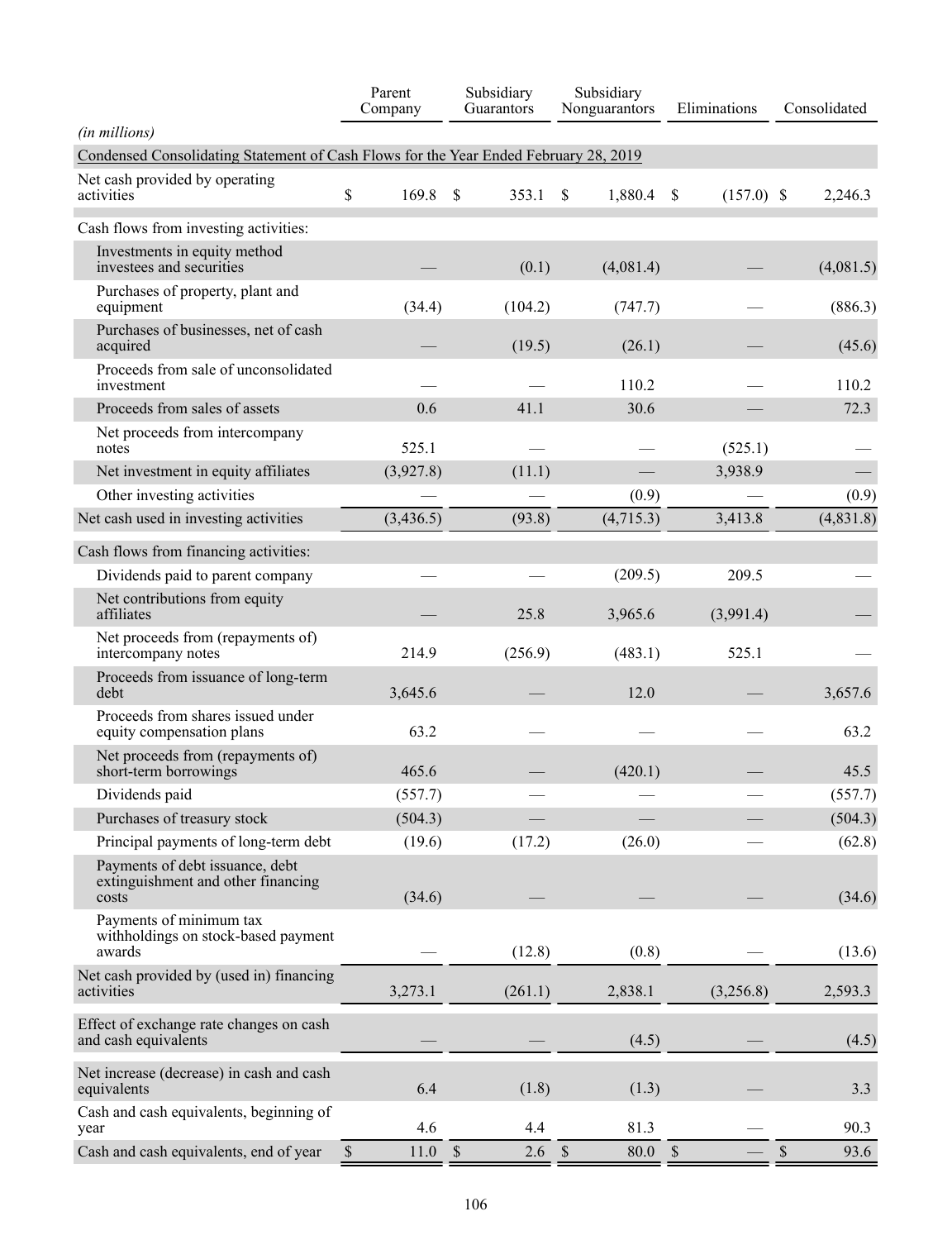|                                                                                      | Parent<br>Company                | Subsidiary<br>Subsidiary<br>Eliminations<br>Guarantors<br>Nonguarantors |                          | Consolidated  |                     |
|--------------------------------------------------------------------------------------|----------------------------------|-------------------------------------------------------------------------|--------------------------|---------------|---------------------|
| (in millions)                                                                        |                                  |                                                                         |                          |               |                     |
| Condensed Consolidating Statement of Cash Flows for the Year Ended February 28, 2018 |                                  |                                                                         |                          |               |                     |
| Net cash provided by (used in) operating<br>activities                               | $(374.5)$ \$<br>\$               | 1,288.2                                                                 | $\mathsf{\$}$<br>1,017.7 | -S            | \$<br>1,931.4       |
| Cash flows from investing activities:                                                |                                  |                                                                         |                          |               |                     |
| Investments in equity method<br>investees and securities                             |                                  | (0.1)                                                                   | (210.8)                  |               | (210.9)             |
| Purchases of property, plant and<br>equipment                                        | (21.3)                           | (128.3)                                                                 | (908.0)                  |               | (1,057.6)           |
| Purchases of businesses, net of cash<br>acquired                                     |                                  | (70.9)                                                                  | (79.2)                   |               | (150.1)             |
| Proceeds from sales of assets                                                        | 0.1                              |                                                                         | 5.8                      |               | 5.9                 |
| Payments related to sale of business                                                 |                                  |                                                                         | (5.0)                    |               | (5.0)               |
| Net proceeds from intercompany<br>notes                                              | 265.8                            |                                                                         | 3.8                      | (269.6)       |                     |
| Net investment in equity affiliates                                                  | (1,355.0)                        |                                                                         |                          | 1,355.0       |                     |
| Other investing activities                                                           | (6.2)                            |                                                                         | 0.8                      |               | (5.4)               |
| Net cash used in investing activities                                                | (1,116.6)                        | (199.3)                                                                 | (1,192.6)                | 1,085.4       | (1, 423.1)          |
| Cash flows from financing activities:                                                |                                  |                                                                         |                          |               |                     |
| Dividends paid to parent company                                                     |                                  |                                                                         | (70.0)                   | 70.0          |                     |
| Net contributions from equity<br>affiliates                                          |                                  | 0.9                                                                     | 1,424.1                  | (1,425.0)     |                     |
| Net proceeds from (repayments of)<br>intercompany notes                              | (211.0)                          | (1,041.1)                                                               | 982.5                    | 269.6         |                     |
| Proceeds from issuance of long-term<br>debt                                          | 5,886.4                          |                                                                         | 2,047.0                  |               | 7,933.4             |
| Proceeds from shares issued under<br>equity compensation plan                        | 49.4                             |                                                                         |                          |               | 49.4                |
| Net proceeds from short-term<br>borrowings                                           | 33.3                             |                                                                         | 103.9                    |               | 137.2               |
| Dividends paid                                                                       | (400.1)                          |                                                                         |                          |               | (400.1)             |
| Purchases of treasury stock                                                          | (1,038.5)                        |                                                                         |                          |               | (1,038.5)           |
| Principal payments of long-term debt                                                 | (2,717.8)                        | (19.1)                                                                  | (4,391.8)                |               | (7, 128.7)          |
| Payments of debt issuance, debt<br>extinguishment and other financing<br>costs       | (115.6)                          |                                                                         | (6.6)                    |               | (122.2)             |
| Payments of minimum tax<br>withholdings on stock-based payment<br>awards             |                                  | (30.5)                                                                  | (1.2)                    |               | (31.7)              |
| Net cash provided by (used in) financing<br>activities                               | 1,486.1                          | (1,089.8)                                                               | 87.9                     | (1,085.4)     | (601.2)             |
| Effect of exchange rate changes on cash<br>and cash equivalents                      |                                  |                                                                         | 5.8                      |               | 5.8                 |
| Net decrease in cash and cash<br>equivalents                                         | (5.0)                            | (0.9)                                                                   | (81.2)                   |               | (87.1)              |
| Cash and cash equivalents, beginning of<br>year                                      | 9.6                              | 5.3                                                                     | 162.5                    |               | 177.4               |
| Cash and cash equivalents, end of year                                               | $\boldsymbol{\mathsf{S}}$<br>4.6 | $\mathbb{S}$<br>4.4                                                     | $\mathbb S$<br>81.3      | $\mathcal{S}$ | $\mathbb S$<br>90.3 |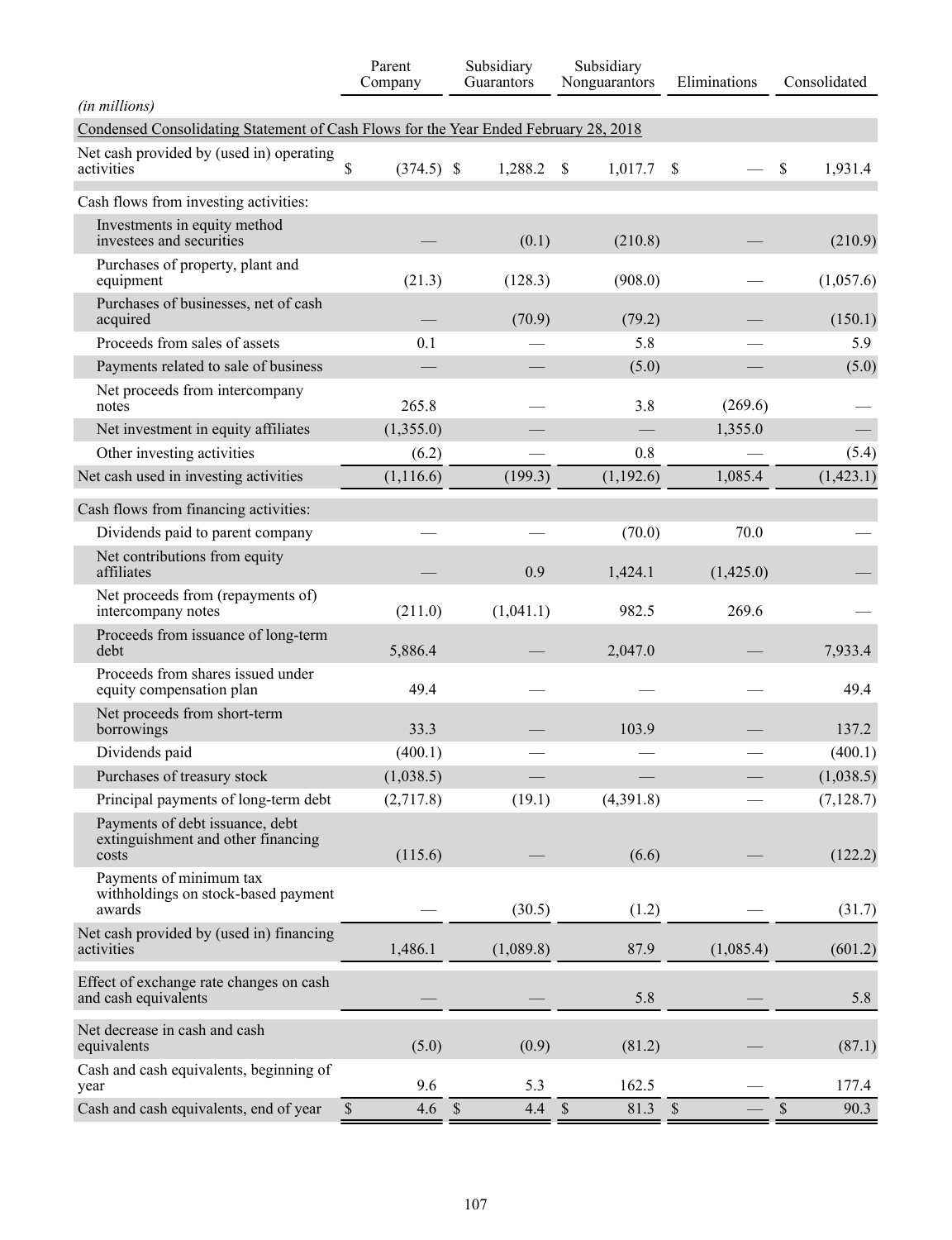|                                                                                      | Parent<br>Subsidiary<br>Subsidiary<br>Eliminations<br>Guarantors<br>Nonguarantors<br>Company |                         | Consolidated           |                              |                       |
|--------------------------------------------------------------------------------------|----------------------------------------------------------------------------------------------|-------------------------|------------------------|------------------------------|-----------------------|
| (in millions)                                                                        |                                                                                              |                         |                        |                              |                       |
| Condensed Consolidating Statement of Cash Flows for the Year Ended February 28, 2017 |                                                                                              |                         |                        |                              |                       |
| Net cash provided by operating<br>activities                                         | \$<br>341.4                                                                                  | $\mathbb{S}$<br>1,051.5 | $\mathsf{\$}$<br>958.5 | $\mathbb{S}$<br>$(655.4)$ \$ | 1,696.0               |
| Cash flows from investing activities:                                                |                                                                                              |                         |                        |                              |                       |
| Investments in equity method<br>investees and securities                             |                                                                                              | (0.1)                   | (17.0)                 |                              | (17.1)                |
| Purchases of property, plant and<br>equipment                                        | (12.8)                                                                                       | (89.8)                  | (804.8)                |                              | (907.4)               |
| Purchases of businesses, net of cash<br>acquired                                     |                                                                                              |                         | (1,111.0)              |                              | (1,111.0)             |
| Proceeds from sales of assets                                                        | 0.7                                                                                          |                         | 1.4                    |                              | 2.1                   |
| Proceeds from sale of business                                                       | (9.9)                                                                                        |                         | 585.2                  |                              | 575.3                 |
| Net proceeds from intercompany<br>notes                                              | 422.0                                                                                        |                         |                        | (422.0)                      |                       |
| Net returns of capital from equity<br>affiliates                                     | 470.7                                                                                        |                         |                        | (470.7)                      |                       |
| Other investing activities                                                           |                                                                                              |                         | (3.7)                  |                              | (3.7)                 |
| Net cash provided by (used in) investing<br>activities                               | 870.7                                                                                        | (89.9)                  | (1,349.9)              | (892.7)                      | (1,461.8)             |
| Cash flows from financing activities:                                                |                                                                                              |                         |                        |                              |                       |
| Dividends paid to parent company                                                     |                                                                                              |                         | (868.7)                | 868.7                        |                       |
| Net returns of capital to equity<br>affiliates                                       |                                                                                              | (22.0)                  | (235.4)                | 257.4                        |                       |
| Net proceeds from (repayments of)<br>intercompany notes                              | (20.2)                                                                                       | (855.4)                 | 453.6                  | 422.0                        |                       |
| Proceeds from issuance of long-term<br>debt                                          | 600.0                                                                                        |                         | 1,365.6                |                              | 1,965.6               |
| Proceeds from shares issued under<br>equity compensation plans                       | 59.7                                                                                         |                         |                        |                              | 59.7                  |
| Net proceeds from (repayments of)<br>short-term borrowings                           | 231.0                                                                                        |                         | (33.9)                 |                              | 197.1                 |
| Dividends paid                                                                       | (315.1)                                                                                      |                         |                        |                              | (315.1)               |
| Purchases of treasury stock                                                          | (1, 122.7)                                                                                   |                         |                        |                              | (1, 122.7)            |
| Principal payments of long-term debt                                                 | (767.6)                                                                                      | (20.6)                  | (183.6)                |                              | (971.8)               |
| Payments of debt issuance, debt<br>extinguishment and other financing<br>costs       | (5.0)                                                                                        |                         | (9.1)                  |                              | (14.1)                |
| Payments of minimum tax<br>withholdings on stock-based payment<br>awards             |                                                                                              | (61.9)                  | (3.0)                  |                              | (64.9)                |
| Excess tax benefits from stock-based<br>payment awards                               | 131.4                                                                                        |                         |                        |                              | 131.4                 |
| Net cash provided by (used in) financing<br>activities                               | (1,208.5)                                                                                    | (959.9)                 | 485.5                  | 1,548.1                      | (134.8)               |
| Effect of exchange rate changes on cash<br>and cash equivalents                      |                                                                                              |                         | (5.1)                  |                              | (5.1)                 |
| Net increase in cash and cash<br>equivalents                                         | 3.6                                                                                          | 1.7                     | 89.0                   |                              | 94.3                  |
| Cash and cash equivalents, beginning of<br>year                                      | 6.0                                                                                          | 3.6                     | 73.5                   |                              | 83.1                  |
| Cash and cash equivalents, end of year                                               | $\mathbb{S}$<br>9.6                                                                          | $\mathbb S$<br>5.3      | $\mathbb S$<br>162.5   | $\mathcal{S}$                | $\mathbb{S}$<br>177.4 |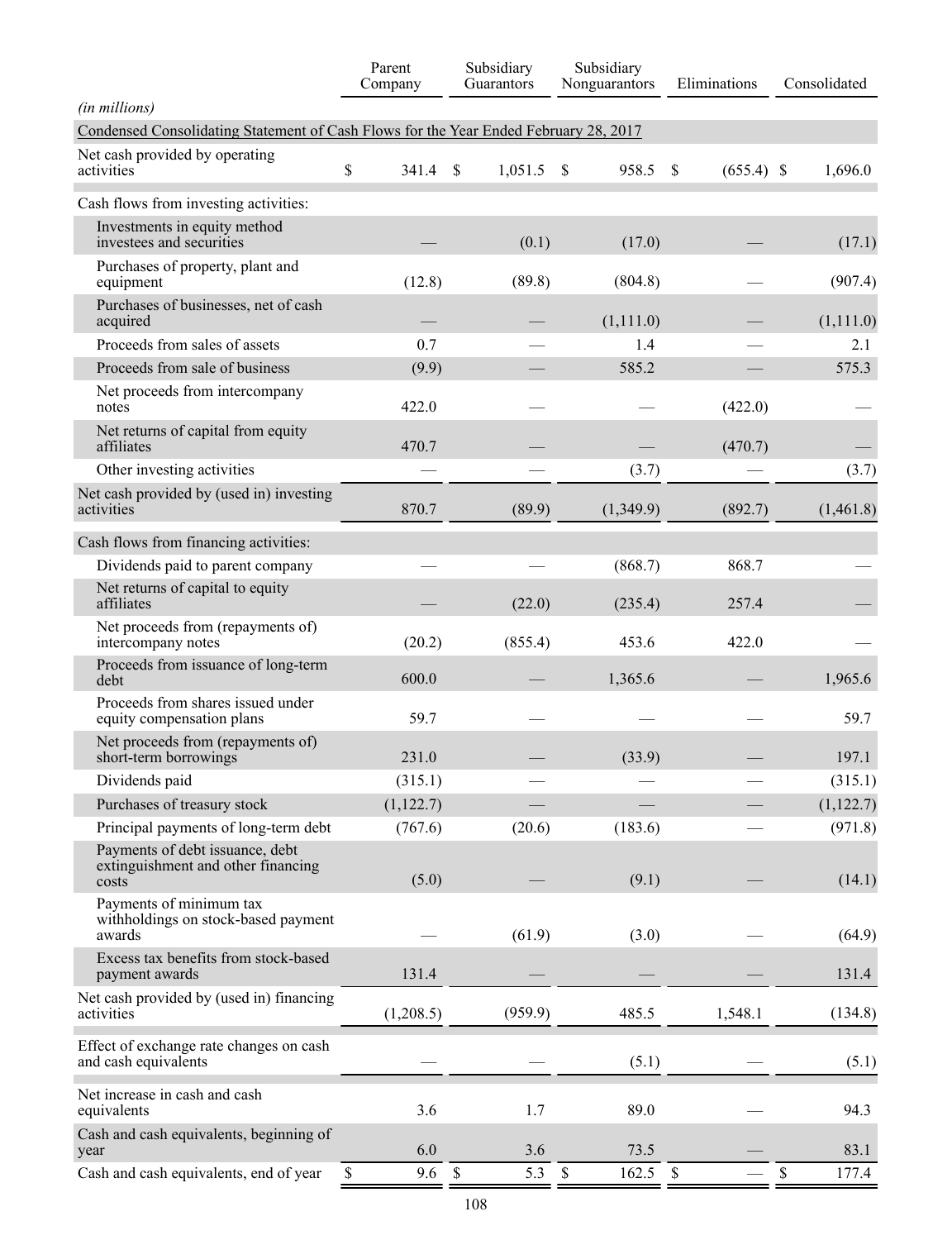# 22. BUSINESS SEGMENT INFORMATION:

Our internal management financial reporting consists of two business divisions: (i) Beer and (ii) Wine and Spirits, and we report our operating results in three segments: (i)Beer, (ii)Wine and Spirits, and (iii)Corporate Operations and Other. In the Beer segment, our portfolio consists of high-end imported and craft beer brands. We have an exclusive perpetual brand license to import, market and sell in the U.S. our Mexican beer portfolio. In the Wine and Spirits segment, we sell a portfolio that includes higher-margin, higher-growth wine brands complemented by certain higher-end spirits brands. Amounts included in the Corporate Operations and Other segment consist of costs of executive management, corporate development, corporate finance, corporate growth and strategy, human resources, internal audit, investor relations, legal, public relations and information technology, as well as our investments in Canopy Growth Corporation and those made through our corporate venture capital function. All costs included in the Corporate Operations and Other segment are general costs that are applicable to the consolidated group and are therefore not allocated to the other reportable segments. All costs reported within the Corporate Operations and Other segment are not included in our chief operating decision maker's evaluation of the operating income performance of the other reportable segments. The business segments reflect how our operations are managed, how resources are allocated, how operating performance is evaluated by senior management, and the structure of our internal financial reporting.

In addition, management excludes items that affect comparability ("Comparable Adjustments") from its evaluation of the results of each operating segment as these Comparable Adjustments are not reflective of core operations of the segments. Segment operating performance and segment management compensation are evaluated based upon core segment operating income (loss). As such, the performance measures for incentive compensation purposes for segment management do not include the impact of these Comparable Adjustments.

We evaluate segment operating performance based on operating income (loss) of the respective business units. Comparable Adjustments that impacted comparability in our segment operating income (loss) for each period are as follows:

|                                                            | For the Years Ended  |                      |  |        |                      |        |  |  |  |
|------------------------------------------------------------|----------------------|----------------------|--|--------|----------------------|--------|--|--|--|
|                                                            | February 28,<br>2019 | February 28,<br>2018 |  |        | February 28,<br>2017 |        |  |  |  |
| <i>(in millions)</i>                                       |                      |                      |  |        |                      |        |  |  |  |
| Cost of product sold                                       |                      |                      |  |        |                      |        |  |  |  |
| Accelerated depreciation                                   | \$                   | $(8.9)$ \$           |  |        | <sup>\$</sup>        |        |  |  |  |
| Settlements of undesignated commodity derivative contracts |                      | (8.6)                |  | 2.3    |                      | 23.4   |  |  |  |
| Flow through of inventory step-up                          |                      | (4.9)                |  | (18.7) |                      | (20.1) |  |  |  |
| Loss on inventory write-down                               |                      | (3.3)                |  | (19.1) |                      |        |  |  |  |
| Net gain on undesignated commodity derivative contracts    |                      | 1.8                  |  | 7.4    |                      | 16.3   |  |  |  |
| Other losses                                               |                      | (6.0)                |  |        |                      | (2.2)  |  |  |  |
| Total cost of product sold                                 |                      | (29.9)               |  | (28.1) |                      | 17.4   |  |  |  |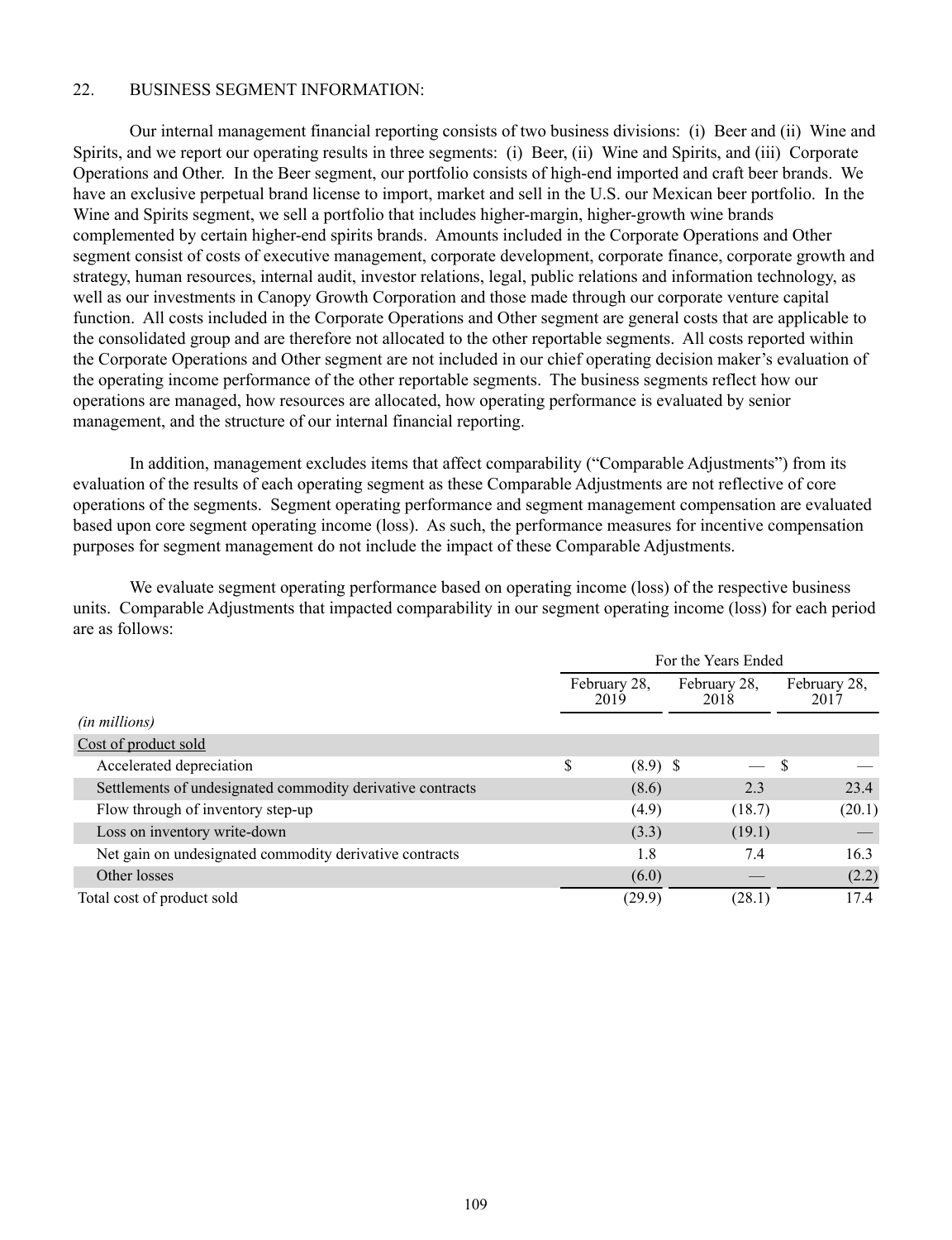|                                                                                                | For the Years Ended  |                      |                      |  |  |  |  |
|------------------------------------------------------------------------------------------------|----------------------|----------------------|----------------------|--|--|--|--|
|                                                                                                | February 28,<br>2019 | February 28,<br>2018 | February 28,<br>2017 |  |  |  |  |
| (in millions)                                                                                  |                      |                      |                      |  |  |  |  |
| Selling, general and administrative expenses                                                   |                      |                      |                      |  |  |  |  |
| Impairment of intangible assets                                                                | (108.0)              | (86.8)               | (37.6)               |  |  |  |  |
| Net loss on foreign currency derivative contracts associated with<br>acquisition of investment | (32.6)               |                      |                      |  |  |  |  |
| Restructuring and other strategic business development costs                                   | (17.1)               | (14.0)               | (0.9)                |  |  |  |  |
| Deferred compensation                                                                          | (16.3)               |                      |                      |  |  |  |  |
| Transaction, integration and other acquisition-related costs                                   | (10.2)               | (8.1)                | (14.2)               |  |  |  |  |
| Loss on contract termination $(1)$                                                             |                      | (59.0)               |                      |  |  |  |  |
| Costs associated with the Canadian Divestiture and related activities                          |                      | (3.2)                | (20.4)               |  |  |  |  |
| Other gains (losses) $^{(2)}$                                                                  | 10.1                 | 10.5                 | (2.6)                |  |  |  |  |
| Total selling, general and administrative expenses                                             | (174.1)              | (160.6)              | (75.7)               |  |  |  |  |
| Gain on sale of business                                                                       |                      |                      | 262.4                |  |  |  |  |
| Comparable Adjustments, Operating income (loss)                                                | \$<br>$(204.0)$ \$   | $(188.7)$ \$         | 204.1                |  |  |  |  |

 $(1)$  Represents a loss incurred in connection with the early termination of a beer glass supply contract with an affiliate of Owens-Illinois.

(2) Includes a gain of \$8.5 million for the year ended February 28, 2019, in connection with the sale of certain noncore assets and a gain of \$8.1 million for the year ended February 28, 2018, in connection with the reduction in estimated fair value of a contingent liability associated with a prior period acquisition.

The accounting policies of the segments are the same as those described for the Company in the Summary of Significant Accounting Policies in Note 1. Segment information is as follows:

|                                        | For the Years Ended |                      |                      |          |               |                      |  |
|----------------------------------------|---------------------|----------------------|----------------------|----------|---------------|----------------------|--|
|                                        |                     | February 28,<br>2019 | February 28,<br>2018 |          |               | February 28,<br>2017 |  |
| <i>(in millions)</i>                   |                     |                      |                      |          |               |                      |  |
| Beer                                   |                     |                      |                      |          |               |                      |  |
| Net sales                              | \$                  | 5,202.1              | \$                   | 4,660.4  | \$            | 4,227.3              |  |
| Segment operating income               | \$                  | 2,042.9              | \$                   | 1,840.2  | $\mathcal{S}$ | 1,532.4              |  |
| Long-lived tangible assets             | \$                  | 4,050.1              | \$                   | 3,611.6  | <sup>\$</sup> | 2,810.0              |  |
| Total assets                           | \$                  | 15,044.1             | \$                   | 12,325.2 | <sup>S</sup>  | 11,325.3             |  |
| Capital expenditures                   | \$                  | 720.0                | \$                   | 882.6    | \$            | 759.2                |  |
| Depreciation and amortization          | \$                  | 203.5                | $\mathbb{S}$         | 168.8    | <sup>\$</sup> | 114.9                |  |
| Wine and Spirits                       |                     |                      |                      |          |               |                      |  |
| Net sales:                             |                     |                      |                      |          |               |                      |  |
| Wine                                   | \$                  | 2,532.5              | $\mathbb{S}$         | 2,556.3  | $\mathbb{S}$  | 2,732.7              |  |
| Spirits                                |                     | 381.4                |                      | 363.6    |               | 361.1                |  |
| Net sales                              | \$                  | 2,913.9              | $\mathbb{S}$         | 2,919.9  | $\mathbb{S}$  | 3,093.8              |  |
| Segment operating income               | \$                  | 771.2                | S                    | 794.1    | \$            | 792.4                |  |
| Income from unconsolidated investments | \$                  | 33.4                 | $\mathbb{S}$         | 34.4     | $\mathcal{S}$ | 29.2                 |  |
| Long-lived tangible assets             | \$                  | 1,125.5              | \$                   | 1,080.7  | \$            | 992.9                |  |
| Equity method investments              | \$                  | 79.7                 | $\mathbb{S}$         | 80.7     | \$            | 77.6                 |  |
| <b>Total</b> assets                    | \$                  | 7,305.7              | \$                   | 7,217.4  | \$            | 6,976.6              |  |
| Capital expenditures                   | \$                  | 129.5                | \$                   | 151.1    | \$            | 100.0                |  |
| Depreciation and amortization          | \$                  | 98.4                 | \$                   | 94.0     | \$            | 99.4                 |  |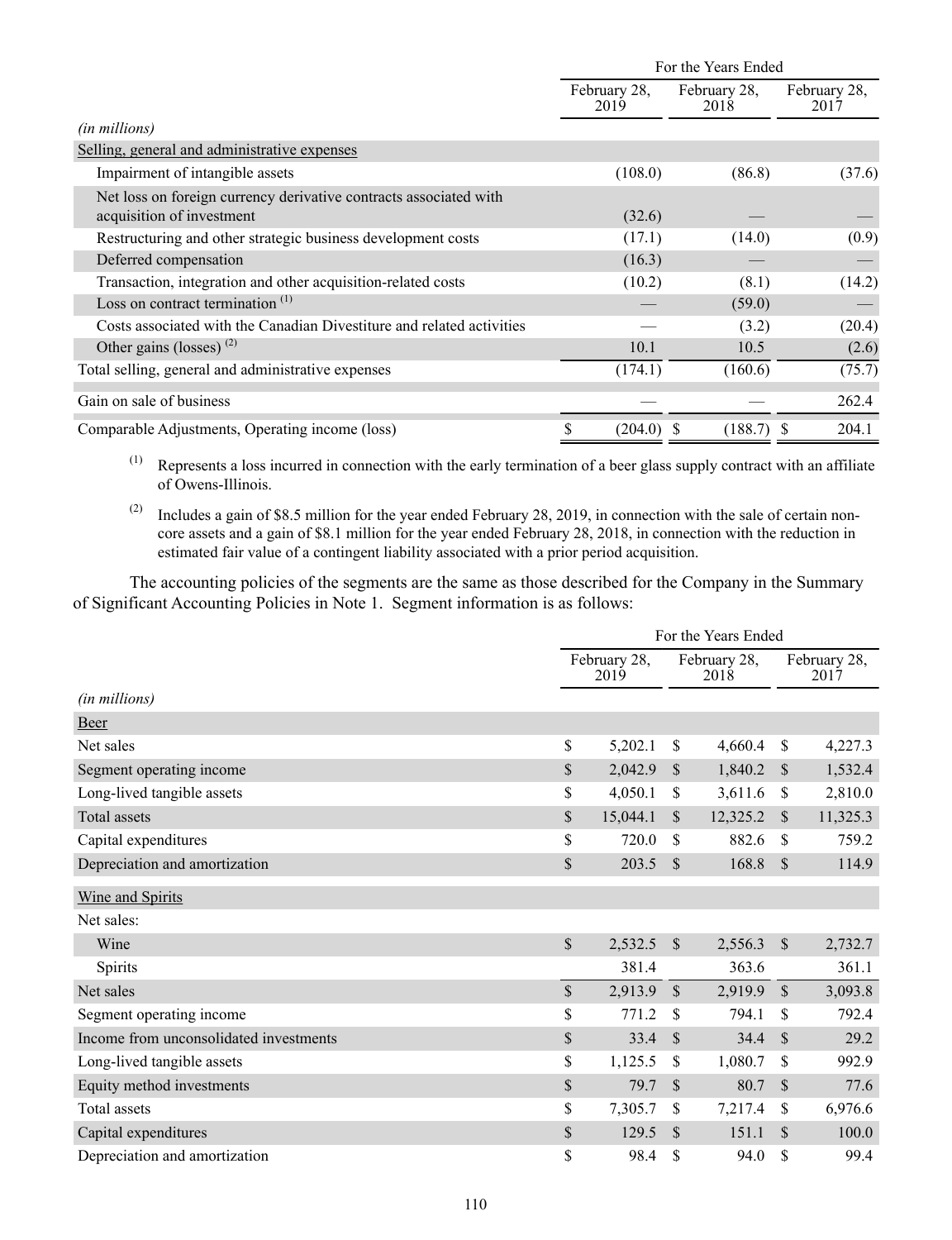|                                                       | For the Years Ended  |              |               |                      |               |                      |  |  |
|-------------------------------------------------------|----------------------|--------------|---------------|----------------------|---------------|----------------------|--|--|
|                                                       | February 28,<br>2019 |              |               | February 28,<br>2018 |               | February 28,<br>2017 |  |  |
| (in millions)                                         |                      |              |               |                      |               |                      |  |  |
| Corporate Operations and Other                        |                      |              |               |                      |               |                      |  |  |
| Segment operating loss                                | \$                   | $(197.9)$ \$ |               | $(165.8)$ \$         |               | (139.9)              |  |  |
| Income (loss) from unconsolidated investments         | \$                   | $(16.7)$ \$  |               | 0.2                  | $\mathcal{S}$ | (0.2)                |  |  |
| Long-lived tangible assets                            | \$                   | 91.7         | \$            | 97.4                 | \$            | 129.9                |  |  |
| Equity method investments                             | \$                   | 3,385.9      | $\mathcal{S}$ | 40.8                 | $\mathbb{S}$  | 21.1                 |  |  |
| Total assets                                          | \$                   | 6,881.7      | \$            | 996.1                | \$            | 300.5                |  |  |
| Capital expenditures                                  | \$                   | 36.8         | $\mathcal{S}$ | 23.9                 | \$            | 48.2                 |  |  |
| Depreciation and amortization                         | \$                   | 28.3         | \$            | 36.9                 | \$            | 31.4                 |  |  |
| Comparable Adjustments                                |                      |              |               |                      |               |                      |  |  |
| Operating income (loss)                               | $\mathbb{S}$         | $(204.0)$ \$ |               | $(188.7)$ \$         |               | 204.1                |  |  |
| Income (loss) from unconsolidated investments         | \$                   | 2,084.9      | \$            | 452.6                | \$            | (1.7)                |  |  |
| Depreciation and amortization                         | $\mathbb{S}$         | 8.9          | $\mathcal{S}$ |                      | \$            | 2.2                  |  |  |
| Consolidated                                          |                      |              |               |                      |               |                      |  |  |
| Net sales                                             | \$                   | 8,116.0      | \$            | 7,580.3              | \$            | 7,321.1              |  |  |
| Operating income                                      | $\mathbb{S}$         | 2,412.2      | <sup>\$</sup> | 2,279.8              | <sup>S</sup>  | 2,389.0              |  |  |
| Income from unconsolidated investments <sup>(1)</sup> | \$                   | 2,101.6      | \$            | 487.2                | \$            | 27.3                 |  |  |
| Long-lived tangible assets                            | \$                   | 5,267.3      | $\mathcal{S}$ | 4,789.7              | \$            | 3,932.8              |  |  |
| Equity method investments                             | \$                   | 3,465.6      | \$            | 121.5                | \$            | 98.7                 |  |  |
| Total assets                                          | \$                   | 29,231.5     | $\mathbb{S}$  | 20,538.7             | \$            | 18,602.4             |  |  |
| Capital expenditures                                  | \$                   | 886.3        | \$            | 1,057.6              | \$            | 907.4                |  |  |
| Depreciation and amortization                         | $\mathbb{S}$         | 339.1        | $\mathcal{S}$ | 299.7                | \$            | 247.9                |  |  |

| (1) | Income from unconsolidated investments consists of:                       |   |                      | For the Years Ended  |     |                      |
|-----|---------------------------------------------------------------------------|---|----------------------|----------------------|-----|----------------------|
|     |                                                                           |   | February 28,<br>2019 | February 28,<br>2018 |     | February 28,<br>2017 |
|     | (in millions)                                                             |   |                      |                      |     |                      |
|     | Unrealized net gain on securities measured at fair value                  | S | $1,971.2$ \$         | 464.3                | - S |                      |
|     | Net gain on sale of unconsolidated investment                             |   | 99.8                 |                      |     |                      |
|     | Equity in earnings from equity method investees and related<br>activities |   | 30.6                 | 34.6                 |     | 27.3                 |
|     | Other $^{(1)}$                                                            |   |                      | (11.7)               |     |                      |
|     |                                                                           |   | 2.101.6              | 487.2                |     | 273                  |

(i) Net loss on foreign currency derivative contracts associated with November 2017 Canopy securities measured at fair value

Our principal area of operation is in the U.S. Current operations outside the U.S. are in Mexico for the Beer segment and primarily in New Zealand, Italy and Canada for the Wine and Spirits segment. Revenues are attributed to countries based on the location of the customer.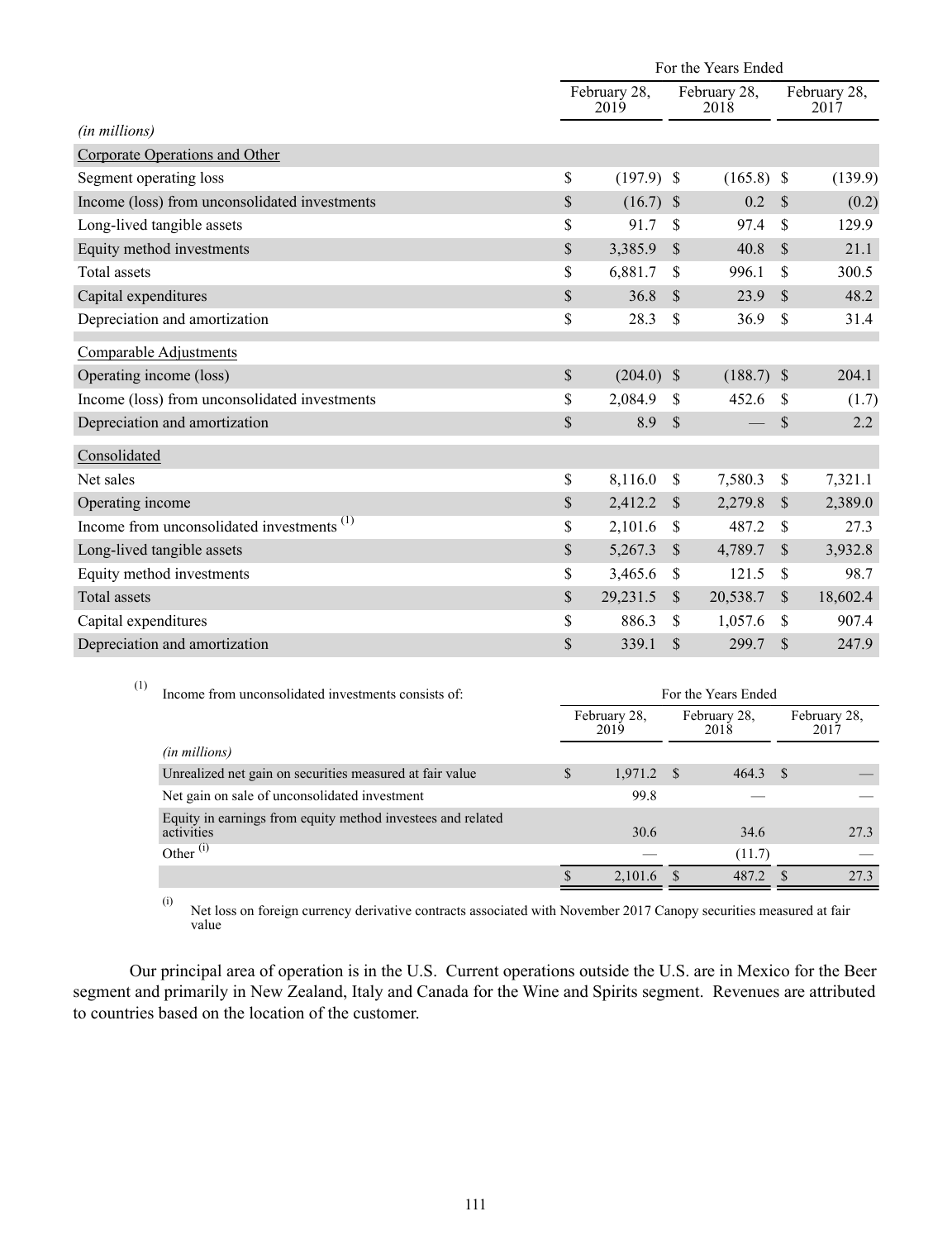Geographic data is as follows:

|                             |     | For the Years Ended  |      |                      |               |                      |  |  |  |
|-----------------------------|-----|----------------------|------|----------------------|---------------|----------------------|--|--|--|
|                             |     | February 28,<br>2019 |      | February 28,<br>2018 |               | February 28,<br>2017 |  |  |  |
| (in millions)               |     |                      |      |                      |               |                      |  |  |  |
| Net sales                   |     |                      |      |                      |               |                      |  |  |  |
| U.S.                        | \$  | 7,894.8              | - S  | 7,325.4              | - S           | 6,797.3              |  |  |  |
| Non-U.S. (primarily Canada) |     | 221.2                |      | 254.9                |               | 523.8                |  |  |  |
|                             | \$. | 8,116.0              | - \$ | 7,580.3              | <sup>\$</sup> | 7,321.1              |  |  |  |
|                             |     |                      |      | February 28,<br>2019 |               | February 28,<br>2018 |  |  |  |
| (in millions)               |     |                      |      |                      |               |                      |  |  |  |
| Long-lived tangible assets  |     |                      |      |                      |               |                      |  |  |  |
| U.S.                        |     |                      | \$   | 1,127.7              | <sup>\$</sup> | 1,124.5              |  |  |  |
| Non-U.S. (primarily Mexico) |     |                      |      | 4,139.6              |               | 3,665.2              |  |  |  |
|                             |     |                      | \$   | 5,267.3              | $\mathcal{S}$ | 4,789.7              |  |  |  |

## 23. SUBSEQUENT EVENT:

In April 2019, we entered into a definitive agreement to sell a portion of our wine and spirits business, including approximately 30 lower-margin, lower-growth wine and spirits brands, wineries, vineyards, offices and facilities, for approximately \$1.7 billion, subject to certain adjustments (the "Wine and Spirits Transaction"). The Wine and Spirits Transaction is subject to the satisfaction of certain closing conditions, including receipt of required regulatory approval, and is expected to close around the end of our first quarter of fiscal 2020. We expect to use the net cash proceeds from the Wine and Spirits Transaction primarily to reduce outstanding borrowings.

# 24. SELECTED QUARTERLY FINANCIAL INFORMATION (UNAUDITED):

A summary of selected quarterly financial information is as follows:

|                                                                  | <b>QUARTER ENDED</b> |                 |               |                    |                      |         |                      |         |          |                  |
|------------------------------------------------------------------|----------------------|-----------------|---------------|--------------------|----------------------|---------|----------------------|---------|----------|------------------|
|                                                                  |                      | May 31,<br>2018 |               | August 31,<br>2018 | November 30,<br>2018 |         | February 28,<br>2019 |         |          | <b>Full Year</b> |
| <i>(in millions, except per share data)</i>                      |                      |                 |               |                    |                      |         |                      |         |          |                  |
| Fiscal 2019                                                      |                      |                 |               |                    |                      |         |                      |         |          |                  |
| Net sales                                                        | \$                   | 2,047.1         | S             | 2,299.1            | S                    | 1,972.6 | -S                   | 1,797.2 | S        | 8,116.0          |
| Gross profit                                                     | $\mathbb{S}$         | 1,048.6         | S             | 1,168.2            | <sup>\$</sup>        | 970.0   | \$.                  | 893.5   | \$.      | 4,080.3          |
| Net income attributable to CBI $(1)$                             | \$                   | 743.8           | S             | 1,149.5            | \$                   | 303.1   | \$.                  | 1,239.5 | \$       | 3,435.9          |
| Net income per common share<br>attributable to CBI $^{(1)(2)}$ : |                      |                 |               |                    |                      |         |                      |         |          |                  |
| Basic – Class A Common Stock                                     | S                    | 3.93            | <sup>\$</sup> | 6.11               | <b>S</b>             | 1.62    | -S                   | 6.57    | \$.      | 18.24            |
| Basic – Class B Convertible Common<br><b>Stock</b>               | \$                   | 3.57            | - \$          | 5.55               | - \$                 | 1.47    | - \$                 | 5.97    | - \$     | 16.57            |
| Diluted – Class A Common Stock                                   | \$                   | 3.77            | -S            | 5.87               | -S                   | 1.56    | - \$                 | 6.37    | \$.      | 17.57            |
| Diluted – Class B Convertible<br>Common Stock                    | \$                   | 3.48            | -S            | 5.41               | <sup>\$</sup>        | 1.45    | -S                   | 5.87    | <b>S</b> | 16.21            |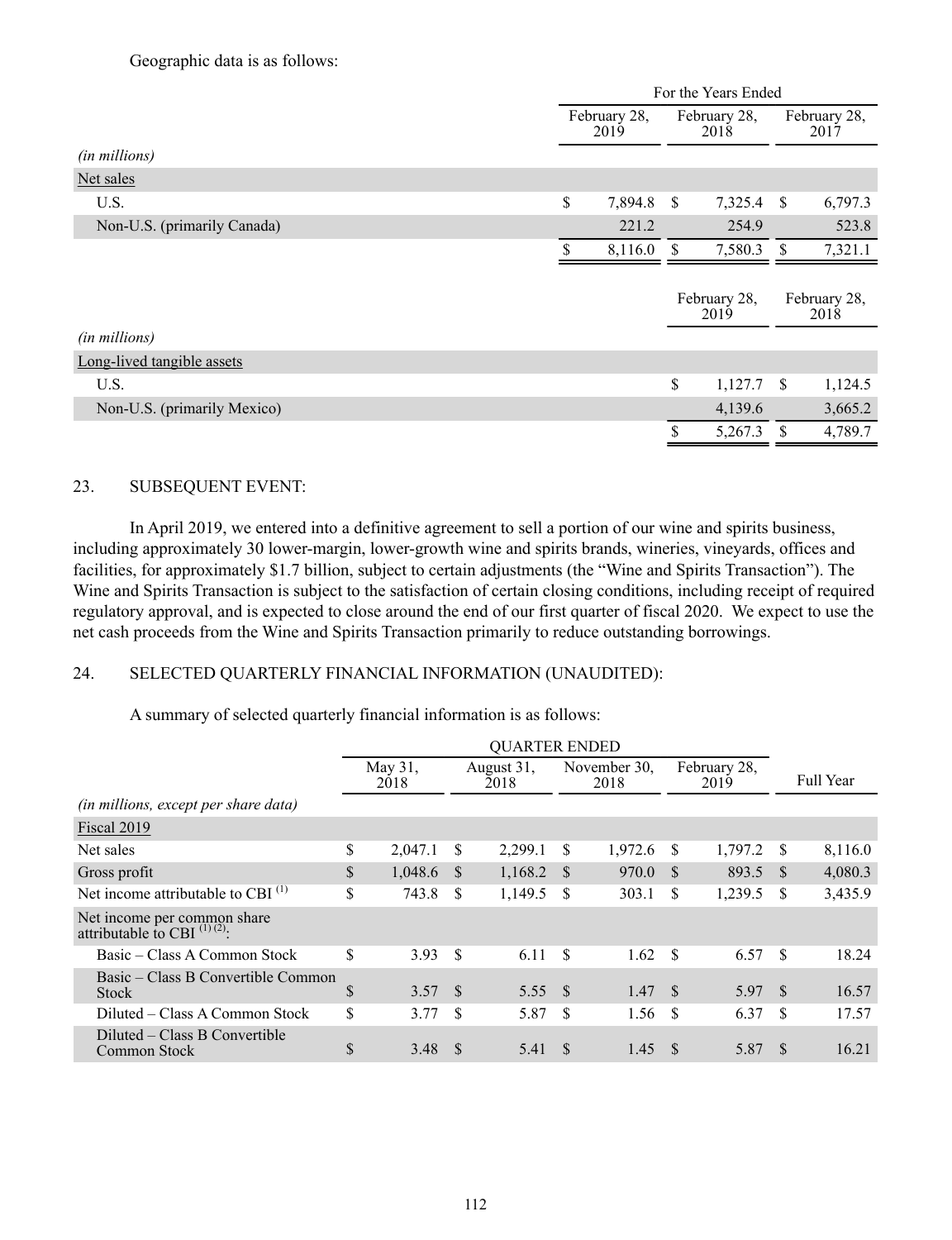|                                                                  |              | May 31,<br>2017 |               | August 31,<br>2017 |               | November 30,<br>2017 |               | February 28,<br>2018 |               | <b>Full Year</b> |
|------------------------------------------------------------------|--------------|-----------------|---------------|--------------------|---------------|----------------------|---------------|----------------------|---------------|------------------|
| <i>(in millions, except per share data)</i>                      |              |                 |               |                    |               |                      |               |                      |               |                  |
| Fiscal 2018                                                      |              |                 |               |                    |               |                      |               |                      |               |                  |
| Net sales                                                        | \$           | 1,928.5         | S             | 2,087.9            | S             | 1,801.9              | \$            | 1,762.0              | \$            | 7,580.3          |
| Gross profit                                                     | $\mathbb{S}$ | 988.3           | <sup>\$</sup> | 1,068.7            | <sup>\$</sup> | 910.3                | S             | 845.2                | <sup>\$</sup> | 3,812.5          |
| Net income attributable to CBI $(1)$                             | \$.          | 398.5           | \$.           | 501.6              | -S            | 492.8                | \$            | 910.5                | \$.           | 2,303.4          |
| Net income per common share<br>attributable to CBI $^{(1)(2)}$ : |              |                 |               |                    |               |                      |               |                      |               |                  |
| Basic – Class A Common Stock                                     | \$.          | 2.07            | S             | 2.59               | -S            | 2.55                 | -\$           | 4.76                 | <sup>\$</sup> | 11.96            |
| Basic – Class B Convertible Common<br><b>Stock</b>               | \$           | 1.88            | - \$          | 2.36               | - \$          | 2.32                 | - \$          | 4.32                 | - S           | 10.86            |
| Diluted – Class A Common Stock                                   | \$           | 1.98            | <sup>\$</sup> | 2.49               | -S            | 2.45                 | -\$           | 4.56                 | - \$          | 11.47            |
| Diluted – Class B Convertible<br>Common Stock                    | \$           | 1.83            | <sup>\$</sup> | 2.30               | \$.           | 2.26                 | <sup>\$</sup> | 4.21                 | \$            | 10.59            |

| $^{(1)}$ | Includes the following:                                            |               |                 |    | <b>OUARTER ENDED</b> |     |                      |              |                      |
|----------|--------------------------------------------------------------------|---------------|-----------------|----|----------------------|-----|----------------------|--------------|----------------------|
|          | <i>(in millions, net of income tax effect)</i>                     |               | May 31.<br>2018 |    | August 31,<br>2018   |     | November 30.<br>2018 |              | February 28,<br>2019 |
|          | Unrealized net gain (loss) on securities measured at fair<br>value | \$            | 224.1 \$        |    | 595.1                | - S | $(168.4)$ \$         |              | 911.7                |
|          | Net gain (loss) on sale of unconsolidated investment               | \$            | 99.5            | -S | $(1.6)$ \$           |     |                      | -S           |                      |
|          | Impairment of intangible assets                                    | \$            |                 |    |                      |     |                      | <sup>S</sup> | (81.0)               |
|          |                                                                    |               |                 |    | <b>OUARTER ENDED</b> |     |                      |              |                      |
|          |                                                                    |               | May 31.<br>2017 |    | August 31,<br>2017   |     | November 30.<br>2017 |              | February 28.<br>2018 |
|          | Unrealized net gain on securities measured at fair value           | $\mathcal{S}$ |                 |    |                      |     | 138.7                | -\$          | 264.0                |
|          | Net income tax benefit related to the TCJ Act                      | \$            |                 | S  |                      | \$  |                      | \$.          | 351.2                |
|          | Impairment of intangible assets                                    | \$            | (54.4)          |    |                      |     |                      |              |                      |
|          |                                                                    |               |                 |    |                      |     |                      |              |                      |

(2)

The sum of the quarterly net income per common share for Fiscal 2019 and Fiscal 2018 may not equal the total computed for the respective years as the net income per common share is computed independently for each of the quarters presented and for the full year.

#### **Item 9. Changes in and Disagreements With Accountants on Accounting and Financial Disclosure.**

Not Applicable.

## **Item 9A. Controls and Procedures.**

## Disclosure Controls and Procedures

Our Chief Executive Officer and our Chief Financial Officer have concluded, based on their evaluation as of the end of the period covered by this report, that the Company's "disclosure controls and procedures" (as defined in the Securities Exchange Act of 1934 Rules 13a-15(e) and 15d-15(e)) are effective to ensure that information required to be disclosed in the reports that we file or submit under the Securities Exchange Act of 1934 (i) is recorded, processed, summarized and reported within the time periods specified in the Securities and Exchange Commission's rules and forms, and (ii) is accumulated and communicated to our management, including our Chief Executive Officer and our Chief Financial Officer, as appropriate to allow timely decisions regarding required disclosure.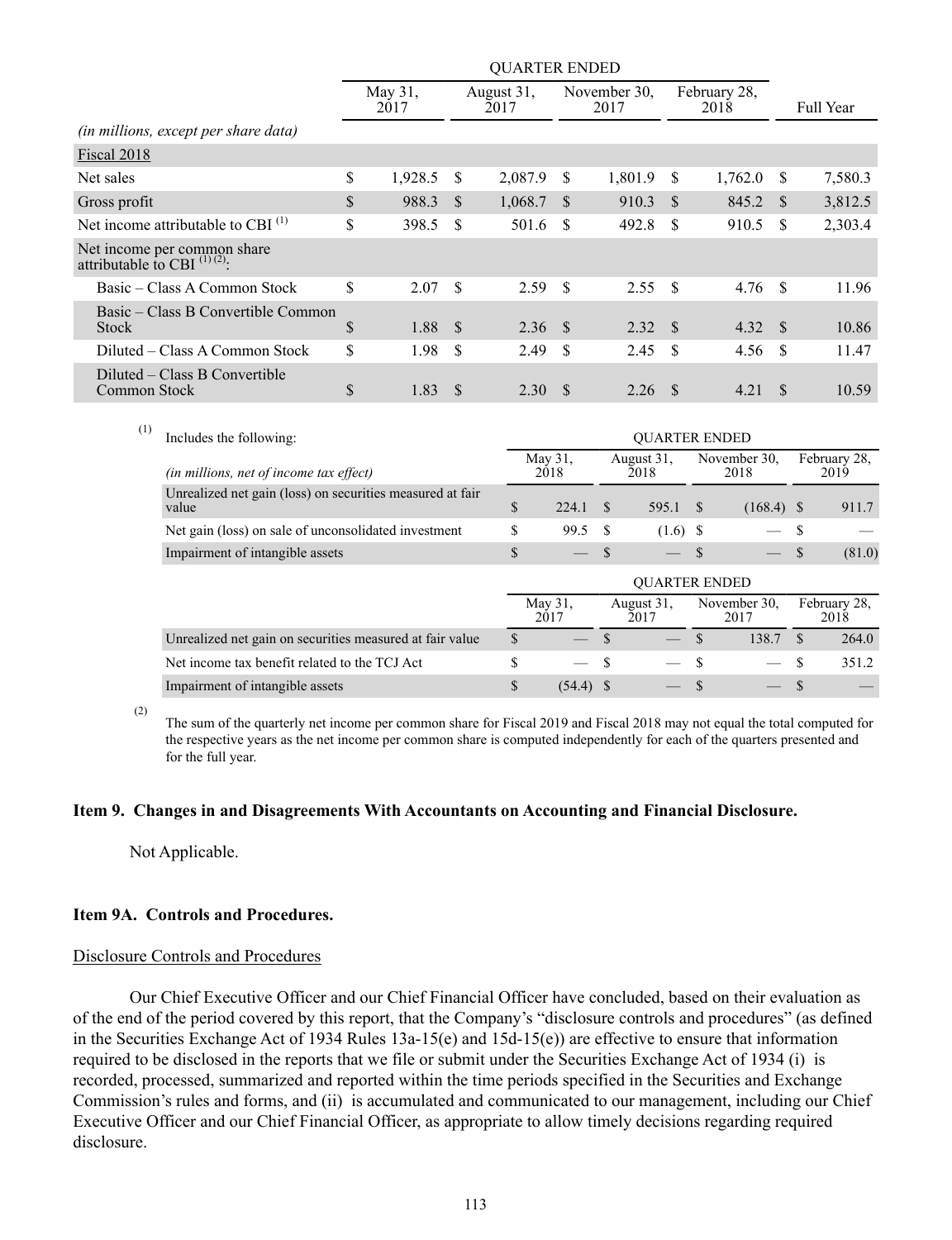## Internal Control over Financial Reporting

- (a) See page 52 of this Annual Report on Form 10-K for Management's Annual Report on Internal Control over Financial Reporting, which is incorporated herein by reference.
- (b) See page 53 of this Annual Report on Form 10-K for the attestation report of KPMG LLP, our independent registered public accounting firm, which is incorporated herein by reference.
- (c) In connection with management's quarterly evaluation of "internal control over financial reporting" (as defined in the Securities Exchange Act of 1934 Rules 13a-15(f) and 15d-15(f)), no changes were identified in our internal control over financial reporting during our fiscal quarter ended February 28, 2019 (our fourth fiscal quarter) that have materially affected, or are reasonably likely to materially affect, our internal control over financial reporting.

# **Item 9B. Other Information.**

Not Applicable.

# **PART III**

## **Item 10. Directors, Executive Officers and Corporate Governance.**

The information required by this Item (except for the information regarding executive officers required by Item 401 of Regulation S-K which is included in Part I hereof in accordance with General Instruction G(3)) is incorporated herein by reference to the Proxy Statement to be issued in connection with the Annual Meeting of Stockholders of our Company which is expected to be held on July 16, 2019, under those sections of the Proxy Statement to be titled "Director Nominees," and "The Board of Directors and Committees of the Board." That Proxy Statement will be filed within 120 days after the end of our fiscal year.

We have adopted the Chief Executive Officer and Senior Financial Executive Code of Ethics which is a code of ethics that applies to our chief executive officer and our senior financial officers. The Chief Executive Officer and Senior Financial Executive Code of Ethics is located on our Internet website at https:// www.cbrands.com/investors. Amendments to, and waivers granted under, our Chief Executive Officer and Senior Financial Executive Code of Ethics, if any, will be posted to our website as well. We will provide to anyone, without charge, upon request, a copy of such Code of Ethics. Such requests should be directed in writing to Investor Relations Department, Constellation Brands, Inc., 207 High Point Drive, Building 100, Victor, New York 14564 or by telephoning our Investor Center at 1-888-922-2150.

## **Item 11. Executive Compensation.**

The information required by this Item is incorporated herein by reference to the Proxy Statement to be issued in connection with the Annual Meeting of Stockholders of our Company which is expected to be held on July 16, 2019, under those sections of the Proxy Statement to be titled "Executive Compensation," "Compensation Committee Interlocks and Insider Participation" and "Director Compensation." That Proxy Statement will be filed within 120 days after the end of our fiscal year. Notwithstanding the foregoing, the Compensation Committee Report included within the section of the Proxy Statement to be titled "Executive Compensation" is only being "furnished" hereunder and shall not be deemed "filed" with the Securities and Exchange Commission or subject to the liabilities of Section 18 of the Securities Exchange Act of 1934.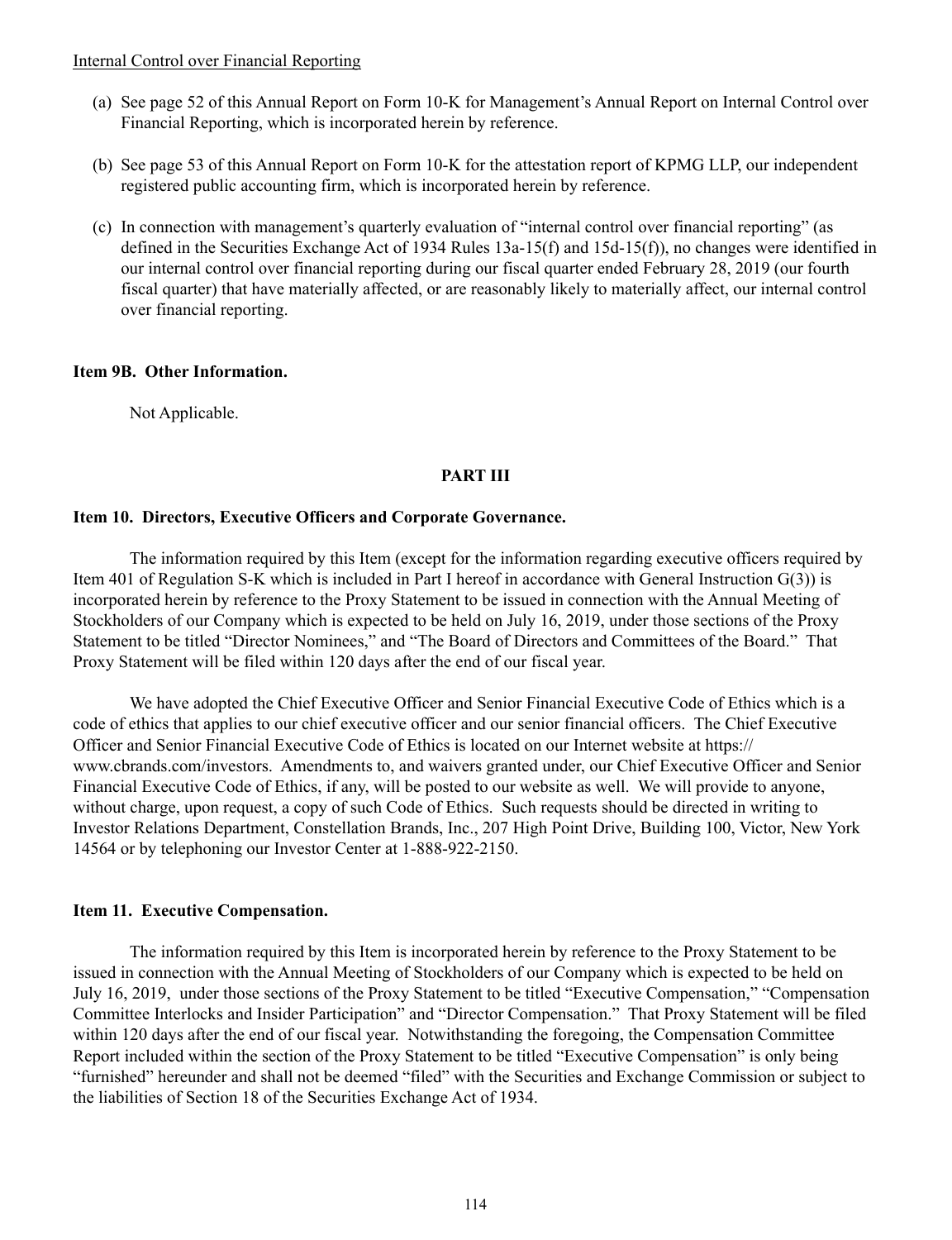# **Item 12. Security Ownership of Certain Beneficial Owners and Management and Related Stockholder Matters.**

The information required by this Item is incorporated herein by reference to the Proxy Statement to be issued in connection with the Annual Meeting of Stockholders of our Company which is expected to be held on July 16, 2019, under that section of the Proxy Statement to be titled "Beneficial Ownership." That Proxy Statement will be filed within 120 days after the end of our fiscal year.

## **Securities Authorized for Issuance under Equity Compensation Plans**

The following table sets forth information with respect to our compensation plans under which our equity securities may be issued, as of February 28, 2019. The equity compensation plans approved by security holders include our Long-Term Stock Incentive Plan and our 1989 Employee Stock Purchase Plan.

# **Equity Compensation Plan Information**

|                                                               | (a)                                                                                                           | (b)                                                                                     |                        | (c)                                                                                                                                                                       |     |
|---------------------------------------------------------------|---------------------------------------------------------------------------------------------------------------|-----------------------------------------------------------------------------------------|------------------------|---------------------------------------------------------------------------------------------------------------------------------------------------------------------------|-----|
| Plan Category                                                 | Number of<br>securities to be<br>issued upon<br>exercise of<br>outstanding<br>options, warrants<br>and rights | Weighted average<br>exercise price of<br>outstanding<br>options, warrants<br>and rights |                        | Number of<br>securities<br>remaining<br>available for<br>future issuance<br>under equity<br>compensation<br>plans (excluding<br>securities reflected<br>in column $(a)$ ) |     |
| Equity compensation plans approved<br>by security holders     | $6,454,437$ <sup>(1)</sup>                                                                                    | \$                                                                                      | $81.87$ <sup>(2)</sup> | 13,345,733                                                                                                                                                                | (3) |
| Equity compensation plans not<br>approved by security holders |                                                                                                               | \$                                                                                      |                        |                                                                                                                                                                           |     |
| Total                                                         | 6,454,437                                                                                                     | \$                                                                                      | 81.87                  | 13,345,733                                                                                                                                                                |     |

(1) Includes 448,966 shares of unvested performance share units and 314,252 shares of unvested restricted stock units under our Long-Term Stock Incentive Plan. The unvested performance share units represent the maximum number of shares to be awarded, which ranges from 100% to 200% of the target shares granted. We currently estimate that 152,764 of the target shares granted will be awarded between 100% and 175% of target; 73,532 of the target shares granted will be awarded between 25% and 75% and 33,168 of the target shares granted will not be awarded based upon our expectations as of February 28, 2019, regarding the achievement of specified performance targets.

- (2) Excludes unvested performance share units and unvested restricted stock units under our Long-Term Stock Incentive Plan that can be exercised for no consideration.
- (3) Includes 1,423,013 shares of Class A Common Stock under our Employee Stock Purchase Plan remaining available for purchase, of which approximately 43,400 shares are subject to purchase during the current offering period.

## **Item 13. Certain Relationships and Related Transactions, and Director Independence.**

The information required by this Item is incorporated herein by reference to the Proxy Statement to be issued in connection with the Annual Meeting of Stockholders of our Company which is expected to be held on July 16, 2019, under those sections of the Proxy Statement to be titled "Director Nominees," "The Board of Directors and Committees of the Board" and "Certain Relationships and Related Transactions." That Proxy Statement will be filed within 120 days after the end of our fiscal year.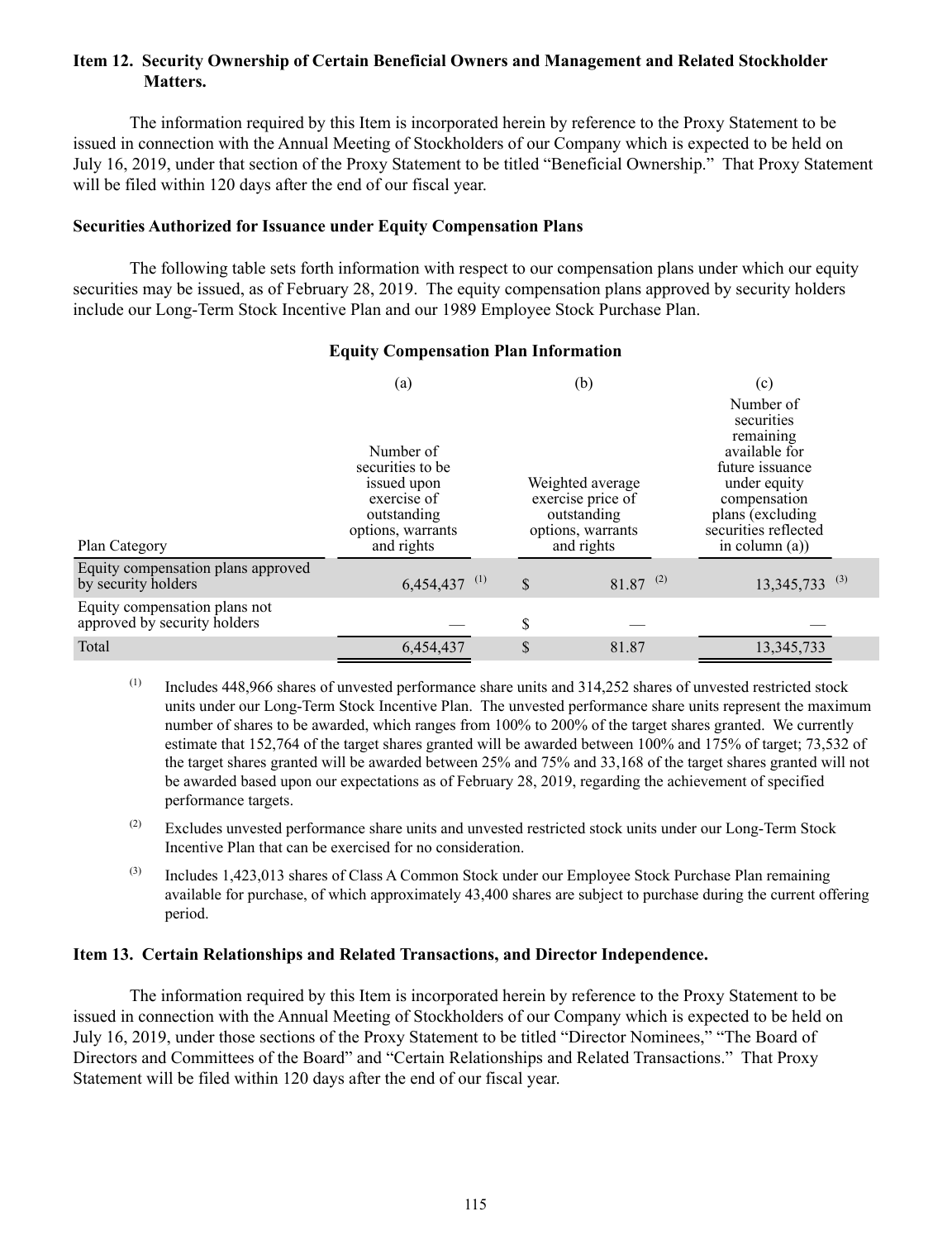## **Item 14. Principal Accounting Fees and Services.**

The information required by this Item is incorporated herein by reference to the Proxy Statement to be issued in connection with the Annual Meeting of Stockholders of our Company which is expected to be held on July 16, 2019, under that section of the Proxy Statement to be titled "Proposal 2 – Ratification of the Selection of KPMG LLP as Independent Registered Public Accounting Firm." That Proxy Statement will be filed within 120 days after the end of our fiscal year.

#### **PART IV**

#### **Item 15. Exhibits, Financial Statement Schedules.**

1. Financial Statements

The following consolidated financial statements of the Company are submitted herewith:

Management's Annual Report on Internal Control Over Financial Reporting

Report of Independent Registered Public Accounting Firm – KPMG LLP

Report of Independent Registered Public Accounting Firm – KPMG LLP

Consolidated Balance Sheets – February 28, 2019, and February 28, 2018

Consolidated Statements of Comprehensive Income for the years ended February 28, 2019, February 28, 2018, and February 28, 2017

Consolidated Statements of Changes in Stockholders' Equity for the years ended February 28, 2019, February 28, 2018, and February 28, 2017

Consolidated Statements of Cash Flows for the years ended February 28, 2019, February 28, 2018, and February 28, 2017

Notes to Consolidated Financial Statements

# 2. Financial Statement Schedules

Schedules are not submitted because they are not applicable or not required under Regulation S-X or because the required information is included in the financial statements or notes thereto.

3. Exhibits required to be filed by Item 601 of Regulations S-K

The information called for by this Item is incorporated by reference from the Index to Exhibits included in this Annual Report on Form 10-K.

## **Item 16. Form 10-K Summary.**

None.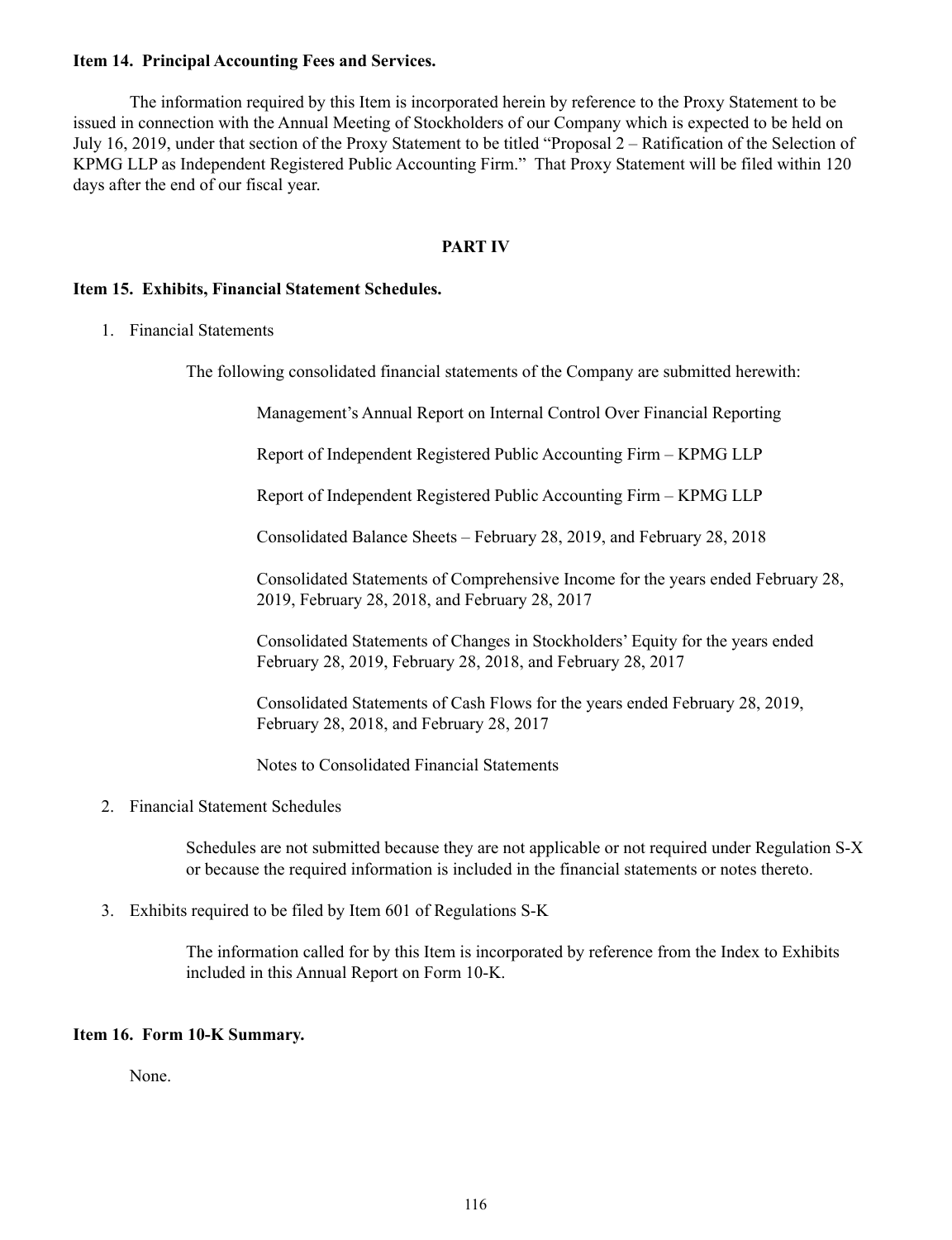#### **INDEX TO EXHIBITS**

#### **Exhibit**

- **No.**
- 2.1 Subscription Agreement, dated as of August 14, 2018, by and between CBG Holdings LLC and Canopy Growth Corporation, including, among other things, a form of the Amended and Restated Investor Rights Agreement (filed as Exhibit 2.1 to the Company's Current Report on Form 8-K dated August 14, 2018, filed August 16, 2018 and incorporated herein by reference). †
- 2.2 Foreign Exchange Rate Agreement dated October 26, 2018, between CBG Holdings LLC and Canopy Growth Corporation (filed as Exhibit 2.2 to the Company's Quarterly Report on Form 10-Q for the fiscal quarter ended November 30, 2018 and incorporated herein by reference).
- 2.3 Asset Purchase Agreement made and entered into by and between the Company and E. & J. Gallo Winery (filed as Exhibit 2.1 to the Company's Current Report on Form 8-K dated April 3, 2019, filed April 8, 2019 and incorporated herein by reference). †
- 3.1 Restated Certificate of Incorporation of the Company (filed as Exhibit 3.1 to the Company's Quarterly Report on Form 10-O for the fiscal quarter ended August  $3\hat{1}$ , 2009 and incorporated herein by reference). #
- 3.2 Certificate of Amendment to the Certificate of Incorporation of the Company (filed as Exhibit 3.2 to the Company's Quarterly Report on Form 10-Q for the fiscal quarter ended August 31, 2009 and incorporated herein by reference). #
- 3.3 By-Laws of the Company, amended and restated as of October 3, 2018 (filed as Exhibit 3.3 to the Company's Quarterly Report on Form 10-Q for the fiscal quarter ended August 31, 2018 and incorporated herein by reference).
- 4.1 Indenture, dated as of April 17, 2012, by and among the Company, as Issuer, certain subsidiaries, as Guarantors, and Manufacturers and Traders Trust Company, as Trustee (filed as Exhibit 4.1 to the Company's Current Report on Form 8-K dated April 17, 2012, filed April 23, 2012 and incorporated herein by reference). #
- 4.2 Supplemental Indenture No. 1, with respect to 6.0% Senior Notes due May 2022, dated as of April 17, 2012, among the Company, as Issuer, certain subsidiaries, as Guarantors, and Manufacturers and Traders Trust Company, as Trustee (no longer outstanding ) (filed as Exhibit 4.1.1 to the Company's Current Report on Form 8-K dated April 17, 2012, filed April 23, 2012 and incorporated herein by reference). #
- 4.3 Supplemental Indenture No. 3, with respect to 3.75% Senior Notes due May 2021, dated as of May 14, 2013, among the Company, as Issuer, certain subsidiaries, as Guarantors, and Manufacturers and Traders Trust Company, as Trustee (filed as Exhibit 4.1 to the Company's Current Report on Form 8-K dated May 14, 2013, filed May 16, 2013 and incorporated herein by reference). #
- 4.4 Supplemental Indenture No. 4, with respect to 4.25% Senior Notes due May 2023, dated as of May 14, 2013, among the Company, as Issuer, certain subsidiaries, as Guarantors, and Manufacturers and Traders Trust Company, as Trustee (filed as Exhibit 4.2 to the Company's Current Report on Form 8-K dated May 14, 2013, filed May 16, 2013 and incorporated herein by reference). #
- 4.5 Supplemental Indenture No. 5, dated as of June 7, 2013, among the Company, Constellation Brands Beach Holdings, Inc., Crown Imports LLC, and Manufacturers and Traders Trust Company, as Trustee (filed as Exhibit 4.4 to the Company's Current Report on Form 8-K dated June 7, 2013, filed June 11, 2013 and incorporated herein by reference). #
- 4.6 Supplemental Indenture No. 6 dated as of May 28, 2014, among the Company, Constellation Marketing Services, Inc., and Manufacturers and Traders Trust Company, as Trustee (filed as Exhibit 4.21 to the Company's Quarterly Report on Form 10-Q for the fiscal quarter ended May 31, 2014 and incorporated herein by reference). #
- 4.7 Supplemental Indenture No. 7, with respect to 3.875% Senior Notes due 2019, dated as of November 3, 2014, among the Company, as Issuer, certain subsidiaries, as Guarantors, and Manufacturers and Traders Trust Company, as Trustee (filed as Exhibit 4.1 to the Company's Current Report on Form 8-K dated November 3, 2014, filed November 7, 2014 and incorporated herein by reference). #
- 4.8 Supplemental Indenture No. 8, with respect to 4.750% Senior Notes due 2024, dated as of November 3, 2014, among the Company as Issuer, certain subsidiaries, as Guarantors, and Manufacturers and Traders Trust Company, as Trustee (filed as Exhibit 4.2 to the Company's Current Report on form 8-K dated November 3, 2014, filed November 7, 2014 and incorporated herein by reference). #
- 4.9 Supplemental Indenture No. 9, with respect to 4.750% Senior Notes due 2025, dated December 4, 2015, among the Company, as Issuer, certain subsidiaries, as Guarantors, and Manufacturers and Traders Trust Company, as Trustee (filed as Exhibit 4.1 to the Company's Current report on Form 8-K, dated December 4, 2015, filed December 8, 2015 and incorporated herein by reference).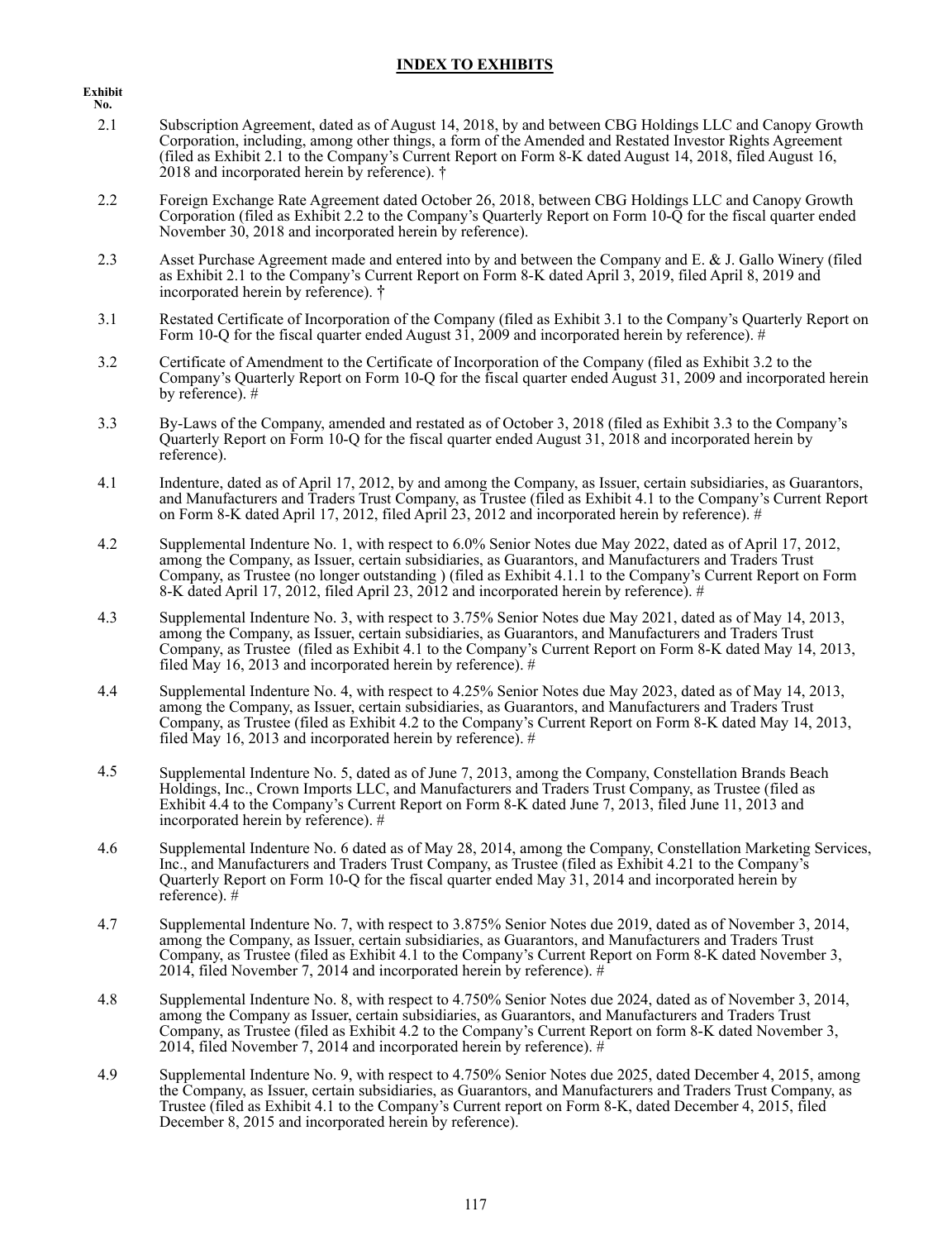- 4.10 Supplemental Indenture No. 10, dated as of January 15, 2016, among the Company, Home Brew Mart, Inc., and Manufacturers and Traders Trust Company, as Trustee (filed as Exhibit 4.26 to the Company's Annual Report on Form 10-K for the fiscal year ended February 29, 2016 and incorporated by reference).
- 4.11 Supplemental Indenture No. 11 with respect to 3.700% Senior Notes due 2026, dated as of December 6, 2016, among the Company, as Issuer, certain subsidiaries, as Guarantors, and Manufacturers and Traders Trust Company, as Trustee, (filed as Exhibit 4.1 to the Company's Current Report on Form 8-K dated December 6, 2016, filed December 6, 2016 and incorporated herein by reference).
- 4.12 Supplemental Indenture No. 12 with respect to 2.700% Senior Notes due 2022, dated as of May 9, 2017, among the Company, as Issuer, certain subsidiaries, as Guarantors, and Manufacturers and Traders Trust Company, as Trustee (filed as Exhibit 4.1 to the Company's Current Report on Form 8-K dated May 9, 2017, filed May 9, 2017 and incorporated herein by reference).
- 4.13 Supplemental Indenture No. 13 with respect to 3.500% Senior Notes due 2027, dated as of May 9, 2017, among the Company, as Issuer, certain subsidiaries, as Guarantors, and Manufacturers and Traders Trust Company, as Trustee (filed as Exhibit 4.2 to the Company's Current Report on Form 8-K dated May 9, 2017, filed May 9, 2017 and incorporated herein by reference).
- 4.14 Supplemental Indenture No. 14 with respect to 4.500% Senior Notes due 2047, dated as of May 9, 2017, among the Company, as Issuer, certain subsidiaries, as Guarantors, and Manufacturers and Traders Trust Company, as Trustee (filed as Exhibit 4.3 to the Company's Current Report on Form 8-K dated May 9, 2017, filed May 9, 2017 and incorporated herein by reference).
- 4.15 Supplemental Indenture No. 15 with respect to 2.000% Senior Notes due 2019, dated as of November 7, 2017, among the Company, as Issuer, certain subsidiaries, as Guarantors, and Manufacturers and Traders Trust Company, as Trustee (filed as Exhibit 4.1 to the Company's Current Report on Form 8-K dated November 7, 2017, filed November 7, 2017 and incorporated herein by reference).
- 4.16 Supplemental Indenture No. 16 with respect to 2.250% Senior Notes due 2020 dated as of November 7, 2017, among the Company, as Issuer, certain subsidiaries, as Guarantors, and Manufacturers and Traders Trust Company, as Trustee (filed as Exhibit 4.2 to the Company's Current Report on Form 8-K dated November 7, 2017, filed November 7, 2017 and incorporated herein by reference).
- 4.17 Supplemental Indenture No. 17 with respect to 2.650% Senior Notes due 2022, dated as of November 7, 2017, among the Company, as Issuer, certain subsidiaries, as Guarantors, and Manufacturers and Traders Trust Company, as Trustee (filed as Exhibit 4.3 to the Company's Current Report on Form 8-K dated November 7, 2017, filed November 7, 2017 and incorporated herein by reference).
- 4.18 Supplemental Indenture No. 18 with respect to 3.200% Senior Notes due 2023, dated as of February 7, 2018, among the Company, as Issuer, certain subsidiaries, as Guarantors, and Manufacturers and Traders Trust Company, as Trustee (filed as Exhibit 4.1 to the Company's Current Report on Form 8-K dated February 7, 2018, filed February 7, 2018 and incorporated herein by reference).
- 4.19 Supplemental Indenture No. 19 with respect to 3.600% Senior Notes due 2028, dated as of February 7, 2018, among the Company, as Issuer, certain subsidiaries, as Guarantors, and Manufacturers and Traders Trust Company, as Trustee (filed as Exhibit 4.2 to the Company's Current Report on Form 8-K dated February 7, 2018, filed February 7, 2018 and incorporated herein by reference).
- 4.20 Supplemental Indenture No. 20 with respect to 4.100% Senior Notes due 2048, dated as of February 7, 2018, among the Company, as Issuer, certain subsidiaries, as Guarantors, and Manufacturers and Traders Trust Company, as Trustee (filed as Exhibit 4.3 to the Company's Current Report on Form 8-K dated February 7, 2018, filed February 7, 2018 and incorporated herein by reference).
- 4.21 Supplemental Indenture No. 21 with respect to Senior Floating Rate Notes due 2021, dated as of October 29, 2018, among the Company, as Issuer, certain subsidiaries, as Guarantors, and Manufacturers and Traders Trust Company, as Trustee (filed as Exhibit 4.1 to the Company's Current Report on Form 8-K dated October 29, 2018, filed October 29, 2018 and incorporated herein by reference).
- 4.22 Supplemental Indenture No. 22 with respect to 4.400% Senior Notes due 2025, dated as of October 29, 2018, among the Company, as Issuer, certain subsidiaries, as Guarantors, and Manufacturers and Traders Trust Company, as Trustee (filed as Exhibit 4.2 to the Company's Current Report on Form 8-K dated October 29, 2018, filed October 29, 2018 and incorporated herein by reference).
- 4.23 Supplemental Indenture No. 23 with respect to 4.650% Senior Notes due 2028, dated as of October 29, 2018, among the Company, as Issuer, certain subsidiaries, as Guarantors, and Manufacturers and Traders Trust Company, as Trustee (filed as Exhibit 4.3 to the Company's Current Report on Form 8-K dated October 29, 2018, filed October 29, 2018 and incorporated herein by reference).
- 4.24 Supplemental Indenture No. 24 with respect to 5.250% Senior Notes due 2048, dated as of October 29, 2018, among the Company, as Issuer, certain subsidiaries, as Guarantors, and Manufacturers and Traders Trust Company, as Trustee (filed as Exhibit 4.4 to the Company's Current Report on Form 8-K dated October 29, 2018, filed October 29, 2018 and incorporated herein by reference).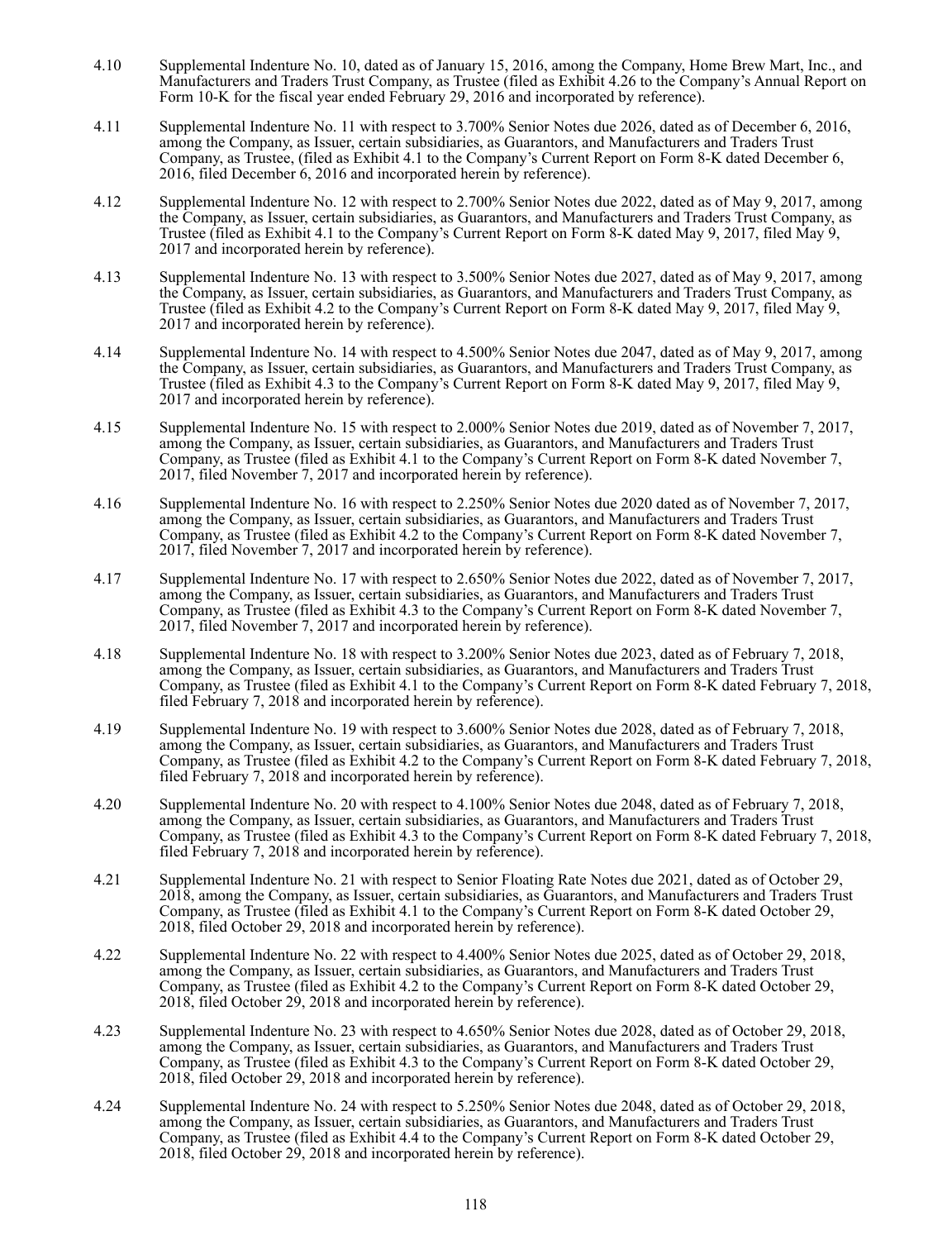- 4.25 Restatement Agreement, dated as of September 14, 2018, by and among the Company, CB International Finance S.à r.l., certain of the Company's subsidiaries as guarantors, Bank of America, N.A., as Administrative Agent, and the Lenders party thereto, including the Eighth Amended and Restated Credit Agreement dated as of September 14, 2018, by and among the Company, CB International Financing S.à r.l., Bank of America, N.A., as Administrative Agent, and the Lenders party thereto (filed as Exhibit 4.1 to the Company's Current Report on Form 8-K dated September 14, 2018, filed September 19, 2018 and incorporated herein by reference).
- 4.26 Term Loan Credit Agreement, dated as of September 14, 2018, by and among the Company, Bank of America, N.A., as Administrative Agent, and the Lenders party thereto (filed as Exhibit 4.2 to the Company's Current Report on Form 8-K dated September 14, 2018, filed September 19, 2018 and incorporated herein by reference).
- 10.1 Constellation Brands, Inc. Long-Term Stock Incentive Plan, amended and restated as of July 18, 2017 (filed as Exhibit 10.4 to the Company's Current Report on Form 8-K dated July 18, 2017, filed July 20, 2017 and incorporated herein by reference). \*
- 10.2 Form of Terms and Conditions Memorandum for Employees with respect to grants of options to purchase Class 1 Stock pursuant to the Company's Long-Term Stock Incentive Plan (grants on or after April 1, 2008 and before April 6, 2009) (filed as Exhibit 10.1 to the Company's Quarterly Report on Form 10-Q for the fiscal quarter ended August 31, 2008 and incorporated herein by reference). \*#
- 10.3 Form of Terms and Conditions Memorandum for Employees with respect to grants of options to purchase Class 1 Stock pursuant to the Company's Long-Term Stock Incentive Plan (grants on or after April 6, 2009 and before April 5, 2010) (filed as Exhibit 99.1 to the Company's Current Report on Form 8-K dated April 6, 2009, filed April 9, 2009 and incorporated herein by reference). \*#
- 10.4 Form of Terms and Conditions Memorandum for Employees with respect to grants of options to purchase Class 1 Stock pursuant to the Company's Long-Term Stock Incentive Plan (grants on or after April 5, 2010 and before April 3, 2012) (filed as Exhibit 99.1 to the Company's Current Report on Form 8-K, dated April 5, 2010, filed April 9, 2010 and incorporated herein by reference). \*#
- 10.5 Form of Terms and Conditions Memorandum for Employees with respect to grants of options to purchase Class 1 Stock pursuant to the Company's Long-Term Stock Incentive Plan (grants on or after April 3, 2012 and before April 28, 2014) (filed as Exhibit 99.1 to the Company's Current Report on Form 8-K dated April 3, 2012, filed April 5, 2012 and incorporated herein by reference). \*#
- 10.6 Form of Terms and Conditions Memorandum for Employees with respect to grants of options to purchase Class 1 Stock pursuant to the Company's Long-Term Stock Incentive Plan (grants on or after April 28, 2014 and before April 25, 2016) (filed as Exhibit 10.1 to the Company's Current Report on Form 8-K dated April 28, 2014, filed May 1, 2014 and incorporated herein by reference).  $*$ #
- 10.7 Form of Terms and Conditions Memorandum for Employees with respect to grants of options to purchase Class 1 Stock pursuant to the Company's Long-Term Stock Incentive Plan (grants on or after April 25, 2016 and before April 21, 2017) (filed as Exhibit 10.1 to the Company's Current Report on Form 8-K dated April 25, 2016, filed April 28, 2016 and incorporated herein by reference). \*
- 10.8 Form of Terms and Conditions Memorandum for Employees with respect to grants of options to purchase Class 1 Stock pursuant to the Company's Long-Term Stock Incentive Plan (grants on or after April 21, 2017 and before April 23, 2018) (filed as Exhibit 10.1 to the Company's Current Report on Form 8-K dated April 21, 2017, filed April 25, 2017 and incorporated herein by reference). \*
- 10.9 Form of Terms and Conditions Memorandum for Employees with respect to grants of options to purchase Class 1 Stock pursuant to the Company's Long-Term Stock Incentive Plan (grants on or after April 23, 2018) ( filed as Exhibit 10.1 to the Company's Current Report on Form 8-K dated April 23, 2018, filed April 26, 2018 and incorporated herein by reference). \*
- 10.10 Form of Restricted Stock Unit Agreement with respect to the Company's Long-Term Stock Incentive Plan (grants on or after April 26, 2013 and before April 28, 2014) (filed as Exhibit 10.2 to the Company's Current Report on Form 8-K dated April 26, 2013, filed May 1, 2013 and incorporated herein by reference).  $*$ #
- 10.11 Form of Restricted Stock Unit Agreement with respect to the Company's Long-Term Stock Incentive Plan (grants on or after April 28, 2014 and before April 28, 2015) (filed as Exhibit 10.2 to the Company's Current Report on Form 8-K dated April 28, 2014, filed May 1, 2014 and incorporated herein by reference).  $*$  #
- 10.12 Form of Restricted Stock Unit Agreement with respect to Company's Long-Term Stock Incentive Plan (awards on or after April 28, 2015 and before April 25, 2016) (filed as Exhibit 10.1 to the Company's Current Report on Form 8-K dated April 28, 2015, filed May 1, 2015 and incorporated herein by reference).
- 10.13 Form of Restricted Stock Unit Agreement with respect to the Company's Long-Term Stock Incentive Plan (awards on or after April 25, 2016 and before April 21, 2017) (filed as Exhibit 10.2 to the Company's Current Report on Form 8-K dated April 25, 2016, filed April 28, 2016 and incorporated herein by reference). \*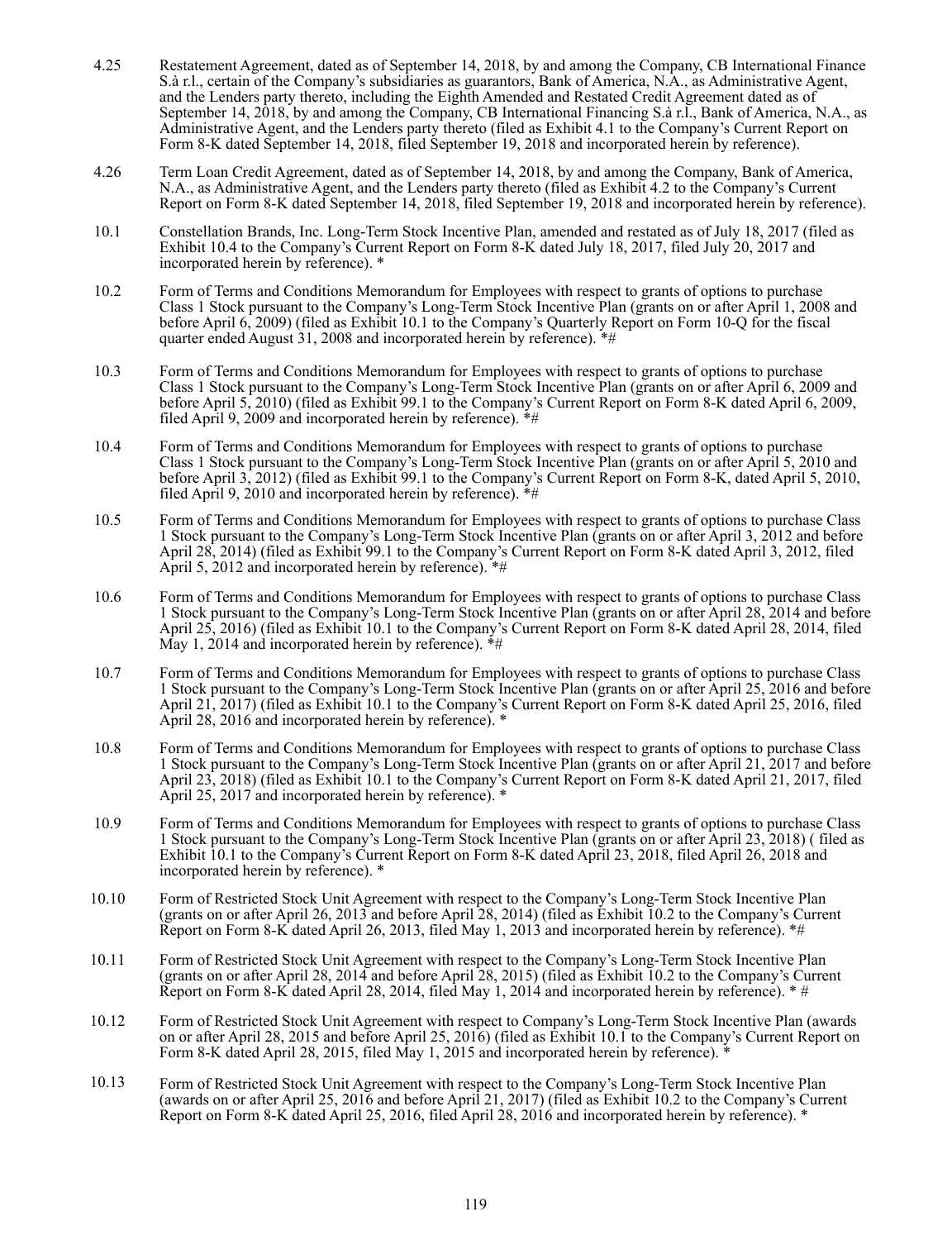- 10.14 Form of Restricted Stock Unit Agreement with respect to the Company's Long-Term Stock Incentive Plan (awards on or after April 21, 2017 and before April 23, 2018) (filed as Exhibit 10.2 to the Company's Current Report on Form 8-K dated April 21, 2017, filed April 25, 2017 and incorporated herein by reference). \*
- 10.15 Form of Restricted Stock Unit Agreement for Employees with respect to the Company's Long-Term Stock Incentive Plan (awards on or after April 23, 2018) ( filed as Exhibit 10.2 to the Company's Current Report on Form 8-K dated April 23, 2018, filed April 26, 2018 and incorporated herein by reference). \*
- 10.16 Form of Restricted Stock Unit Agreement with respect to the Company's Long-Term Stock Incentive Plan (relating to cliff vested awards) (filed as Exhibit 10.1 to the Company's Current Report on Form 8-K dated July 24, 2013, filed July 26, 2013 and incorporated herein by reference). \*#
- 10.17 Form of Restricted Stock Unit Agreement with respect to the Company's Long-Term Stock Incentive Plan (providing for ratable vesting over three years) (filed as Exhibit 10.20 to the Company's Annual Report on Form 10-K for the fiscal year ended February 28, 2015 and incorporated herein by reference).  $*$
- 10.18 Form of Performance Share Unit Agreement for Executives with respect to the Company's Long-Term Stock Incentive Plan (awards on or after April 28, 2015 and before April 25, 2016) (filed as Exhibit 10.2 to the Company's Current Report on Form 8-K dated April 28, 2015, filed May 1, 2015 and incorporated herein by reference). \*
- 10.19 Form of Performance Share Unit Agreement for Non-Executive Employees with respect to the Company's Long-Term Stock Incentive Plan (awards on or after April 28, 2014 and before April 28, 2015) (filed as Exhibit 10.26 to the Company's Annual Report on Form 10-K for the fiscal year ended February 28, 2015 and incorporated herein by reference). \*
- 10.20 Form of Performance Share Unit Agreement for Non-Executive Employees with respect to the Company's Long-Term Stock Incentive Plan (awards on or after April 28, 2015 and before April 25, 2016) (filed as Exhibit 10.4 to the Company's Quarterly Report on Form 10-Q for the fiscal quarter ended May 31, 2015 and incorporated herein by reference).  $*$
- 10.21 Form of Performance Share Unit Agreement with respect to the Company's Long-Term Stock Incentive Plan (awards on or after April 25, 2016 and before April 21, 2017) (filed as Exhibit 10.3 to the Company's Current Report on Form 8-K dated April 25, 2016, filed April 28, 2016 and incorporated herein by reference). \*
- 10.22 Form of Performance Share Unit Agreement with respect to the Company's Long-Term Stock Incentive Plan (awards on or after April 21, 2017 and before April 23, 2018) (filed as Exhibit 10.3 to the Company's Current Report on Form 8-K dated April 21, 2017, filed April 25, 2017 and incorporated herein by reference). \*
- 10.23 Form of Performance Share Unit Agreement with respect to the Company's Long-Term Stock Incentive Plan (awards on or after April 23, 2018) ( filed as Exhibit 10.3 to the Company's Current Report on Form 8-K dated April 23, 2018, filed April 26, 2018 and incorporated herein by reference). \*
- 10.24 Form of Performance Share Unit Agreement with respect to the Company's Long-Term Stock Incentive Plan (relating to specified performance criteria) (filed as Exhibit 10.28 to the Company's Annual Report on Form 10- K for the fiscal year ended February 28, 2015 and incorporated herein by reference). \*
- 10.25 Form of Performance Share Unit Agreement with respect to the Company's Long-Term Stock Incentive Plan (relating to contingent grants) (filed as Exhibit 10.1 to the Company's Current Report on Form 8-K dated October 19, 2018, filed October 22, 2018 and incorporated herein by reference).
- 10.26 Form of Terms and Conditions Memorandum for Directors with respect to grants of options to purchase Class 1 Stock pursuant to the Company's Long-Term Stock Incentive Plan (grants on or after July 17, 2008 and before July 22, 2010) (filed as Exhibit 10.2 to the Company's Quarterly Report on Form 10-Q for the fiscal quarter ended August 31, 2008 and incorporated herein by reference). \*#
- 10.27 Form of Terms and Conditions Memorandum for Directors with respect to a pro rata grant of options to purchase Class 1 Stock pursuant to the Company's Long-Term Stock Incentive Plan (filed as Exhibit 99.1 to the Company's Current Report on Form 8-K dated April 20, 2010, filed April 22, 2010 and incorporated herein by reference).  $*$ #
- 10.28 Form of Terms and Conditions Memorandum for Directors with respect to grants of options to purchase Class 1 Stock pursuant to the Company's Long-Term Stock Incentive Plan (grants on or after July 22, 2010 and before July 27, 2012) (filed as Exhibit 10.1 to the Company's Quarterly Report on Form 10-Q for the fiscal quarter ended August 31, 2010 and incorporated herein by reference).  $*$ #
- 10.29 Form of Terms and Conditions Memorandum for Directors with respect to grants of options to purchase Class 1 Stock pursuant to the Company's Long-Term Stock Incentive Plan (grants on or after July 27, 2012 and before July 23, 2014) (filed as Exhibit 10.3 to the Company's Current Report on Form 8-K dated July 27, 2012, filed July 31, 2012 and incorporated herein by reference). \*#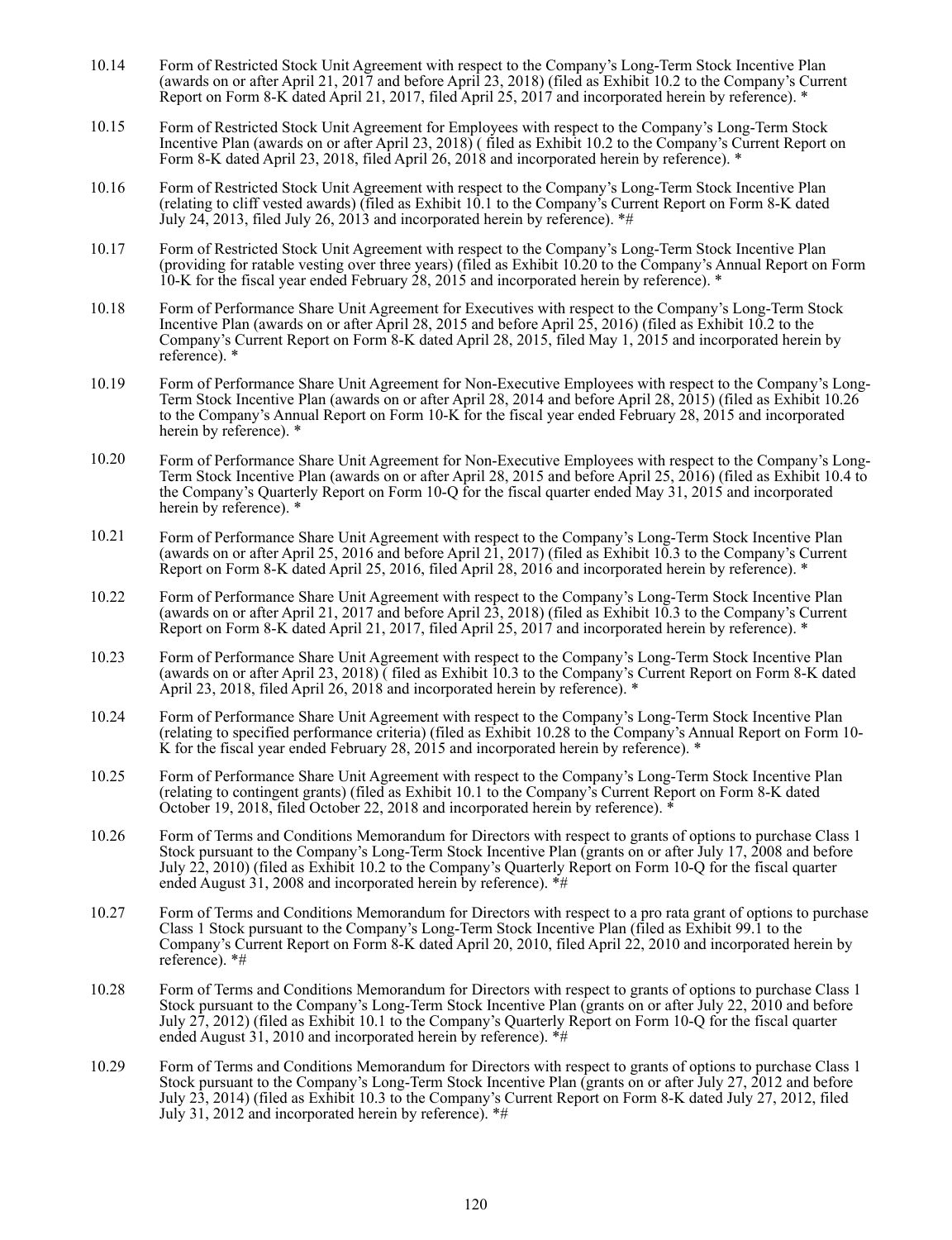- 10.30 Form of Terms and Conditions Memorandum for Directors with respect to grants of options to purchase Class 1 Stock pursuant to the Company's Long-Term Stock Incentive Plan (grants on or after July 23, 2014 and before July 20, 2016) (filed as Exhibit 10.1 to the Company's Current Report on Form 8-K dated July 23, 2014, filed July 25, 2014 and incorporated herein by reference). \*#
- 10.31 Form of Terms and Conditions Memorandum for Directors with respect to options to purchase Class 1 Stock pursuant to the Company's Long-Term Stock Incentive Plan (grants on or after July 20, 2016 and before July 18, 2017) (filed as Exhibit 10.1 to the Company's Current Report on Form 8-K dated July 20, 2016, filed July 22, 2016 and incorporated herein by reference). \*
- 10.32 Form of Terms and Conditions Memorandum for Directors with respect to options to purchase Class 1 Stock pursuant to the Company's Long-Term Stock Incentive Plan (grants on or after July 18, 2017) (filed as Exhibit 10.1 to the Company's Current Report on Form 8-K dated July 18, 2017, filed July 20, 2017 and incorporated herein by reference).  $*$
- 10.33 Form of Restricted Stock Award Agreement for Directors with respect to awards of restricted stock pursuant to the Company's Long-Term Stock Incentive Plan (awards on or after July 18, 2017) (filed as Exhibit 10.2 to the Company's Current Report on Form 8-K dated July18, 2017, filed July 20, 2017 and incorporated herein by reference). \*
- 10.34 Form of Restricted Stock Unit Agreement for Directors with respect to awards of restricted stock units pursuant to the Company's Long-Term Stock Incentive Plan (awards on or after July 18, 2017) (filed as Exhibit 10.3 to the Company's Current Report on Form 8-K dated July18, 2017, filed July 20, 2017 and incorporated herein by reference). \*
- 10.35 Rules for Cash Incentive Awards under the Company's Long-Term Stock Incentive Plan (filed as Exhibit 10.1 to the Company's Current Report on Form 8-K dated March 27, 2018, filed March 29, 2018 and incorporated herein by reference).  $*$
- 10.36 Constellation Brands, Inc. Annual Management Incentive Plan, amended and restated as of July 27, 2012 (filed as Exhibit 10.1 to the Company's Current Report on Form 8-K dated July 27, 2012, filed July 31, 2012 and incorporated herein by reference). \*#
- 10.37 Constellation Brands, Inc. Non-Qualified Savings Plan (filed as Exhibit 10.2 to the Company's Current Report on Form 8-K dated October 2, 2018, filed October 4, 2018 and incorporated herein by reference). \*
- 10.38 Supplemental Executive Retirement Plan of the Company (filed as Exhibit 10.14 to the Company's Annual Report on Form 10-K for the fiscal year ended February 28, 1999 and incorporated herein by reference).  $*$ #
- 10.39 First Amendment to the Company's Supplemental Executive Retirement Plan (filed as Exhibit 10 to the Company's Quarterly Report on Form 10-Q for the fiscal quarter ended May 31, 1999 and incorporated herein by reference). \*#
- 10.40 Second Amendment to the Company's Supplemental Executive Retirement Plan (filed as Exhibit 10.20 to the Company's Annual Report on Form 10-K for the fiscal year ended February 28, 2001 and incorporated herein by reference). \*#
- 10.41 Third Amendment to the Company's Supplemental Executive Retirement Plan (filed as Exhibit 99.2 to the Company's Current Report on Form 8-K dated April 7, 2005, filed April 13, 2005 and incorporated herein by reference). \*#
- 10.42 2005 Supplemental Executive Retirement Plan of the Company (filed as Exhibit 99.3 to the Company's Current Report on Form 8-K dated April 7, 2005, filed April 13, 2005 and incorporated herein by reference).  $*$ #
- 10.43 First Amendment to the Company's 2005 Supplemental Executive Retirement Plan (filed as Exhibit 10.7 to the Company's Quarterly Report on Form 10-Q for the fiscal quarter ended May 31, 2007 and incorporated herein by reference). \*#
- 10.44 Second Amendment to the Company's 2005 Supplemental Executive Retirement Plan (filed as Exhibit 10.2 to the Company's Quarterly Report on Form 10-Q for the fiscal quarter ended November 30, 2013 and incorporated herein by reference).  $*$ #
- 10.45 Third Amendment to the Company's 2005 Supplemental Executive Retirement Plan (filed as Exhibit 10.1 to the Company's Current Report on Form 8-K dated October 2, 2018, filed October 4, 2018 and incorporated herein by reference). \*
- 10.46 Amended and Restated Guarantee Agreement, dated as of July 14, 2017, made by the subsidiaries of Constellation Brands, Inc. from time to time party thereto and Constellation Brands, Inc., in favor of Bank of America, N.A., as Administrative Agent, for the ratable benefit of the Lenders party to the Credit Agreement (filed as Exhibit 10.1 to the Company's Current Report on Form 8-K dated July 14, 2017, filed July 19, 2017 and incorporated herein by reference).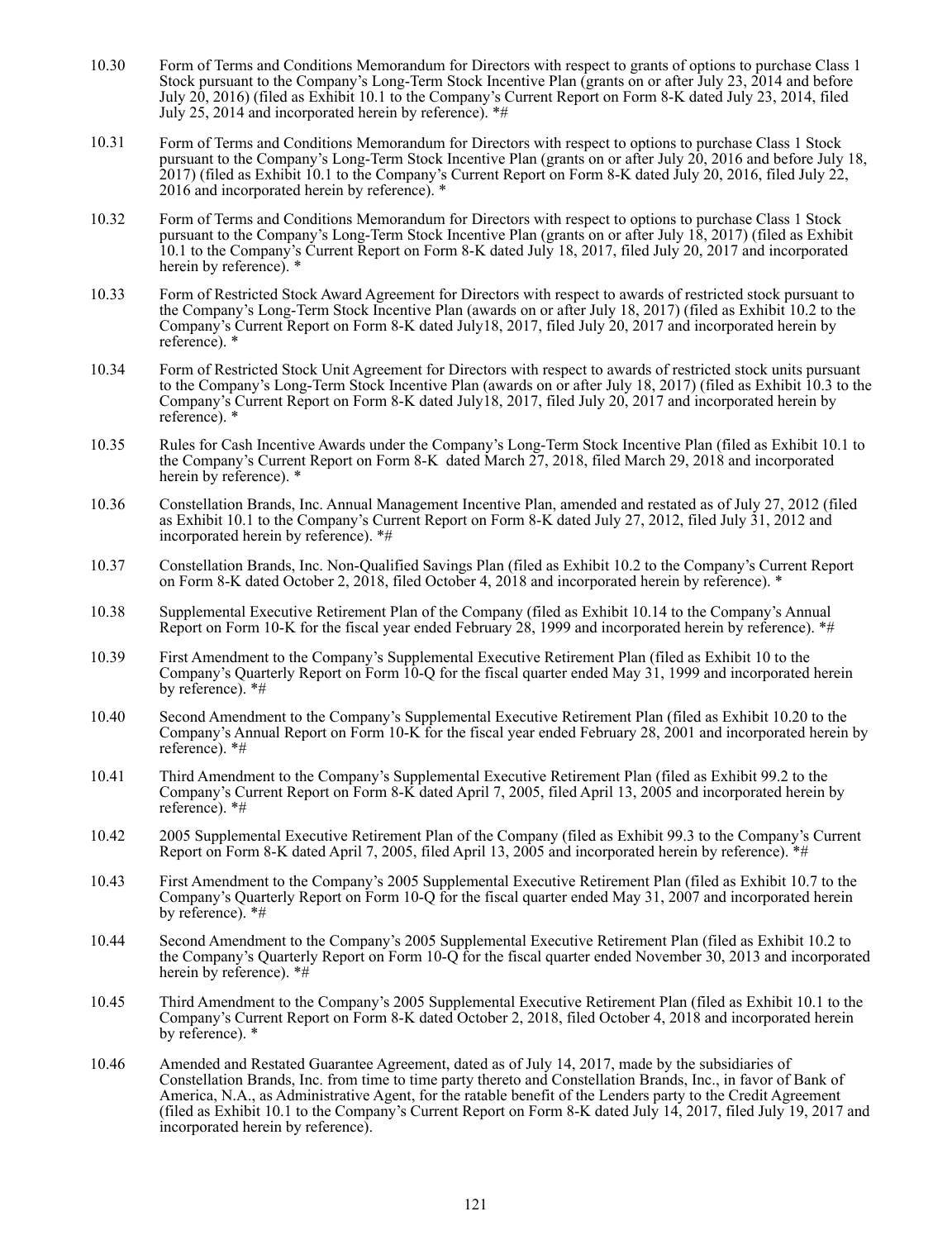- 10.47 Guarantee Agreement (Term Loan Credit Agreement), dated as of September 14, 2018, made by the subsidiaries of Constellation Brands, Inc. from time to time party thereto in favor of Bank of America, N.A., as Administrative Agent, for the ratable benefit of the Lenders party to the Term Loan Credit Agreement (filed as Exhibit 10.1 to the Company's Current Report on Form 8-K dated September 14, 2018, filed September 19, 2018 and incorporated herein by reference).
- 10.48 Form of Executive Employment Agreement between Constellation Brands, Inc. and its Chairman of the Board and its Vice Chairman of the Board (filed as Exhibit 99.1 to the Company's Current Report on Form 8-K dated May 21, 2008, filed May 21, 2008 and incorporated herein by reference).  $*$ #
- 10.49 Form of Executive Employment Agreement between Constellation Brands, Inc. and certain Other Executive Officers (including F. Paul Hetterich) (filed as Exhibit 99.2 to the Company's Current Report on Form 8-K dated May 21, 2008, filed May 21, 2008 and incorporated herein by reference).  $*$ #
- 10.50 Executive Employment Agreement made as of June 17, 2013, between Constellation Brands, Inc. and Thomas M. Kane (filed as Exhibit 10.9 to the Company's Quarterly Report on Form 10-Q for the fiscal quarter ended August 31, 2013 and incorporated herein by reference).  $*$ #
- 10.51 Executive Employment Agreement made as of January 26, 2015, between Constellation Brands, Inc. and William A. Newlands (filed as Exhibit 10.57 to the Company's Annual Report on Form 10-K for the fiscal year ended February 28, 2015 and incorporated herein by reference). \*
- 10.52 Executive Employment Agreement made as of June 29, 2015, between Constellation Brands, Inc. and David Klein (filed as Exhibit 10.1 to the Company's Current Report on Form 8-K dated June 29, 2015, filed July 2, 2015 and incorporated herein by reference). \*
- 10.53 Form of Executive Employment Agreement between Constellation Brands, Inc. and certain of its Other Executive Officers (including James O. Bourdeau and James A. Sabia, Jr.) (filed as Exhibit 10.3 to the Company's Quarterly Report on Form 10-Q for the fiscal quarter ended May 31, 2017 and incorporated herein by reference). \*
- 10.54 Amended and Restated Sub-license Agreement, dated as of June 7, 2013, between Marcas Modelo, S. de R.L. de C.V. and Constellation Beers Ltd. (filed as Exhibit 10.2 to the Company's Current Report on Form 8-K dated June 7, 2013, filed June 11, 2013 and incorporated herein by reference). +#
- 21.1 Subsidiaries of the Company (filed herewith).
- 23.1 Consent of KPMG LLP (filed herewith).
- 31.1 Certification of Chief Executive Officer pursuant to Rule 13a-14(a) or Rule 15d-14(a) of the Securities Exchange Act of 1934, as amended (filed herewith).
- 31.2 Certification of Chief Financial Officer pursuant to Rule 13a-14(a) or Rule 15d-14(a) of the Securities Exchange Act of 1934, as amended (filed herewith).
- 32.1 Certification of Chief Executive Officer pursuant to 18 U.S.C. Section 1350 (filed herewith).
- 32.2 Certification of Chief Financial Officer pursuant to 18 U.S.C. Section 1350 (filed herewith).
- 99.1 Constellation Brands, Inc. 1989 Employee Stock Purchase Plan (amended and restated as of July 24, 2013) (filed as Exhibit 99.1 to the Company's Current Report on Form 8-K dated July 24, 2013, filed July 26, 2013 and incorporated herein by reference). \*#
- 99.2 First Amendment, dated and effective April 25, 2016, to the Company's 1989 Employee Stock Purchase Plan (filed as Exhibit 99.1 to the Company's Current Report on Form 8-K dated April 25, 2016, filed April 28, 2016 and incorporated herein by reference). \*
- 99.3 Final Judgment filed with the United States District Court for the District of Columbia on October 24, 2013, together with Exhibits B and C (filed as Exhibit 99.1 to the Company's Quarterly Report on Form 10-Q for the fiscal quarter ended November 30, 2013 and incorporated herein by reference).
- 101.1 The following materials from the Company's Annual Report on Form 10-K for the fiscal year ended February 28, 2019, formatted in XBRL (eXtensible Business Reporting Language): (i) Consolidated Balance Sheets as of February 28, 2019 and February 28, 2018; (ii) Consolidated Statements of Comprehensive Income for the years ended February 28, 2019, February 28, 2018 and February 28, 2017; (iii) Consolidated Statements of Changes in Stockholders' Equity for the years ended February 28, 2019, February 28, 2018 and February 28, 2017; (iv) Consolidated Statements of Cash Flows for the years ended February 28, 2019, February 28, 2018 and February 28, 2017; and (v) Notes to Consolidated Financial Statements.
	- \* Designates management contract or compensatory plan or arrangement.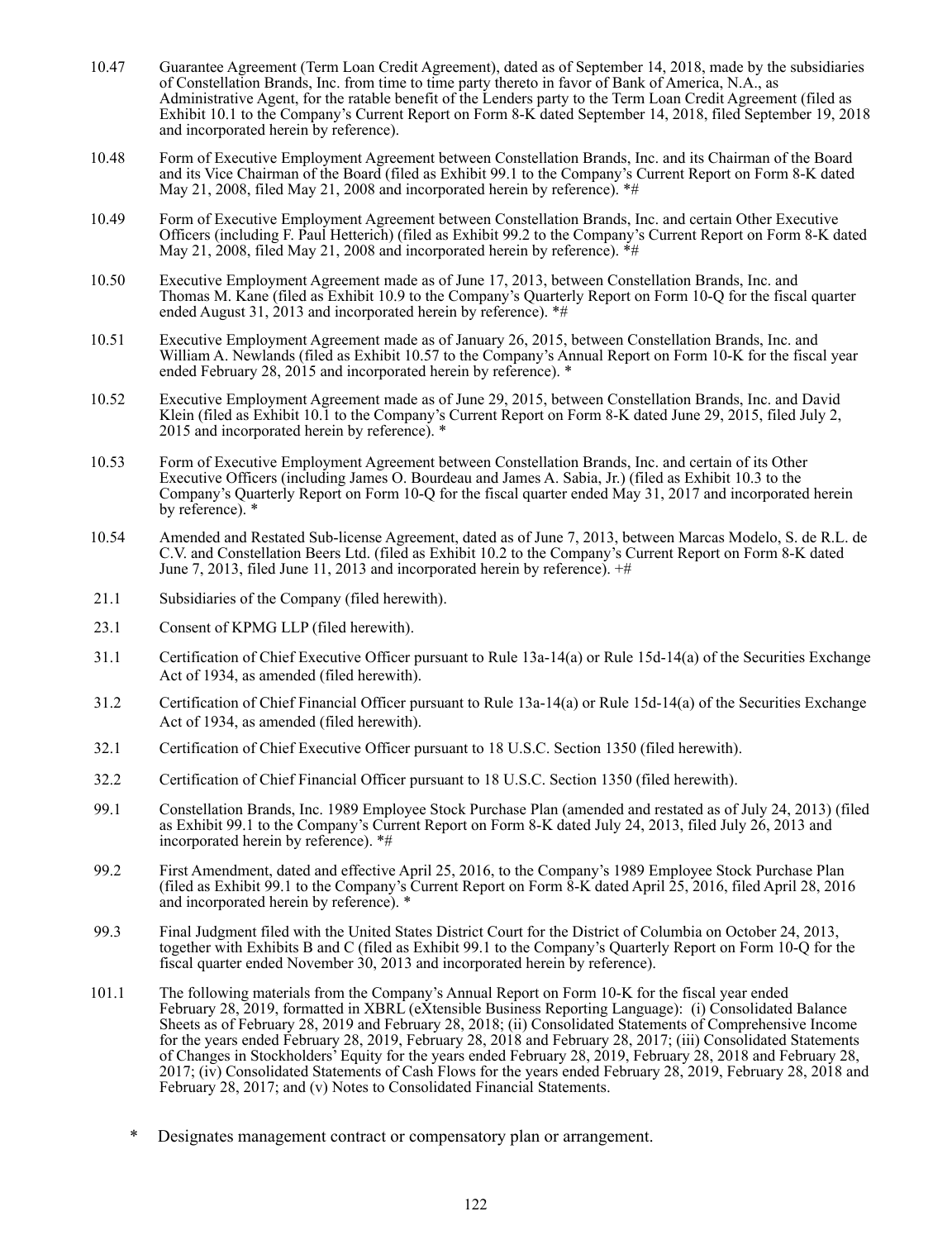- # Company's Commission File No. 001-08495. For filings prior to October 4, 1999, use Commission File No. 000-07570.
- † The exhibits, disclosure schedules and other schedules, as applicable, have been omitted pursuant to Item 601(b)(2) of Regulation S-K. Constellation Brands, Inc. agrees to furnish supplementally a copy of such exhibits, disclosure schedules and other schedules, as applicable, or any section thereof, to the SEC upon request.
- + Portions of this exhibit were redacted pursuant to a confidential treatment request filed with and approved by the Securities and Exchange Commission pursuant to Rule 24b-2 under the Securities Exchange Act of 1934, as amended.

We agree, upon request of the Securities and Exchange Commission, to furnish copies of each instrument that defines the rights of holders of long-term debt of the Company or its subsidiaries that is not filed herewith pursuant to Item 601(b)(4)(iii)(A) because the total amount of long-term debt authorized under such instrument does not exceed 10% of the total assets of the Company and its subsidiaries on a consolidated basis.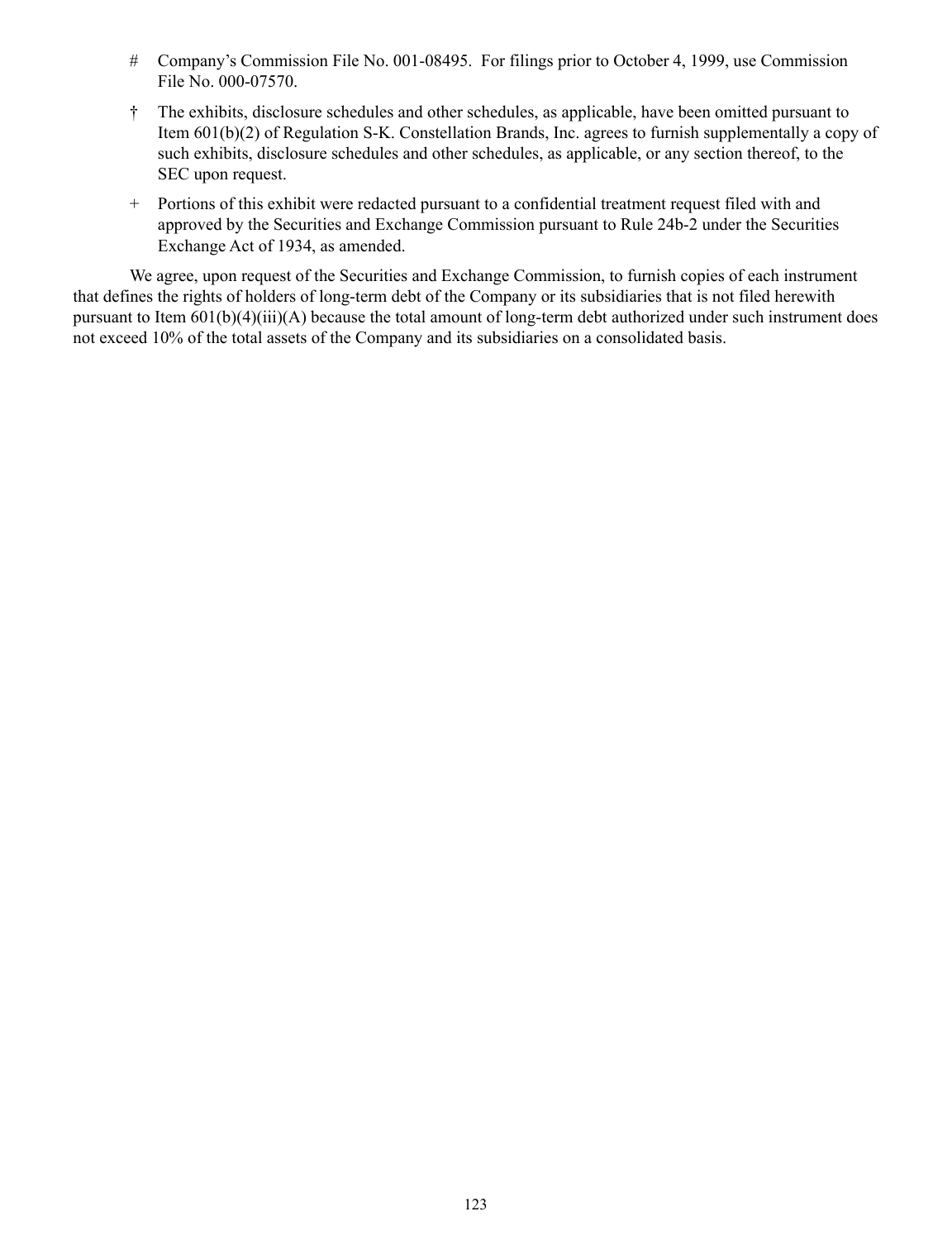## **SIGNATURES**

Pursuant to the requirements of Section 13 or 15(d) of the Securities Exchange Act of 1934, the registrant has duly caused this report to be signed on its behalf by the undersigned, thereunto duly authorized.

## April 23, 2019 **CONSTELLATION BRANDS, INC.**

By: /s/ William A. Newlands

William A. Newlands President and Chief Executive Officer

Pursuant to the requirements of the Securities Exchange Act of 1934, this report has been signed below by the following persons on behalf of the registrant and in the capacities and on the dates indicated.

/s/ William A. Newlands /s/ David Klein

William A. Newlands, Director, President and Chief Executive Officer (principal executive officer)

April 23, 2019 April 23, 2019

/s/ Robert Sands /s/ Richard Sands

Robert Sands, Director and Chairman of the Board April 23, 2019 April 23, 2019

/s/ Jennifer M. Daniels /s/ Jerry Fowden Jennifer M. Daniels, Director Jerry Fowden, Director April 23, 2019 April 23, 2019

/s/ Barry Fromberg /s/ Robert L. Hanson April 23, 2019 April 23, 2019

/s/ Ernesto M. Hernández /s/ Susan Somersille Johnson April 23, 2019 April 23, 2019

/s/ James A. Locke III /s/ Daniel J. McCarthy

April 23, 2019 April 23, 2019

/s/ Judy A. Schmeling /s/ Keith E. Wandell

April 23, 2019 April 23, 2019

David Klein, Executive Vice President and Chief Financial Officer (principal financial officer and principal accounting officer)

Richard Sands, Director and Vice Chairman of the Board

Barry Fromberg, Director **Robert L. Hanson, Director** Robert L. Hanson, Director

Ernesto M. Hernández, Director Susan Somersille Johnson, Director

James A. Locke III, Director Daniel J. McCarthy, Director Daniel J. McCarthy, Director

Judy A. Schmeling, Director Keith E. Wandell, Director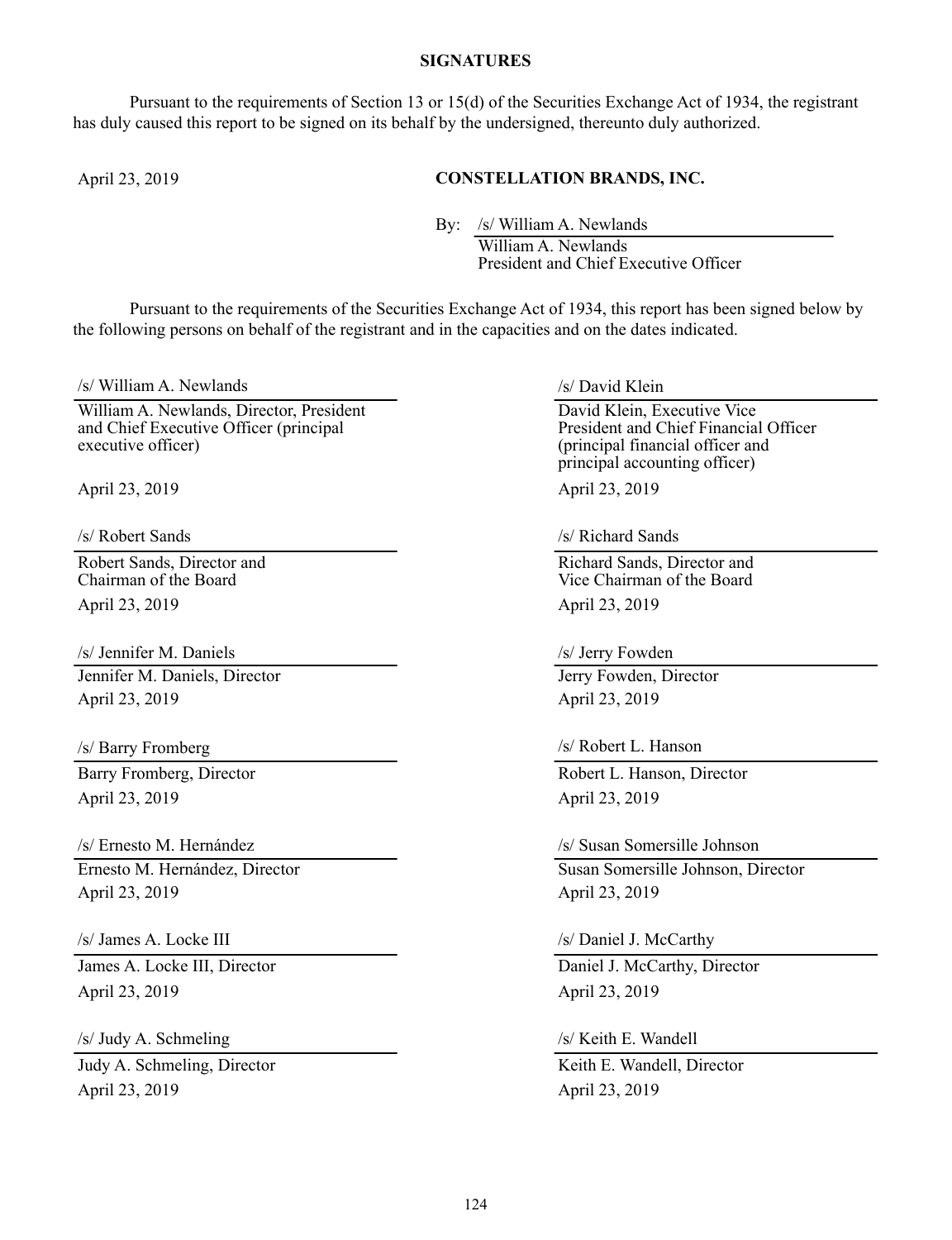#### **PERFORMANCE GRAPH**

Set forth below is a line graph comparing, for the fiscal years ended the last day of February 2015, 2016, 2017, 2018 and 2019, the cumulative total stockholder return of the Company's Class A Common Stock and Class B Common Stock with the cumulative total return of the S&P 500 Index, and the S&P 500 Food & Beverages Index. We have selected the S&P 500 Food & Beverage Index because we believe the diversified companies in this index provide a relevant comparison. The graph assumes the investment of \$100.00 on February 28, 2014 in the Company's Class A Common Stock, the Company's Class B Common Stock, the S&P 500 Index, and the S&P 500 Food & Beverages Index, and also assumes the reinvestment of all dividends.

#### **COMPARISON OF FIVE YEAR CUMULATIVE TOTAL RETURN\***

Among Constellation Brands, Inc., the S&P 500 Index, and S&P 500 Food & Beverages Index



\*\$100 invested on 2/28/14 in stock or index, including reinvestment of dividends. Fiscal year ending the last day of February.

The stock price performance included in this graph is not necessarily indicative of future stock price performance.

Copyright© 2018 Standard & Poor's, a division of S&P Global. All rights reserved.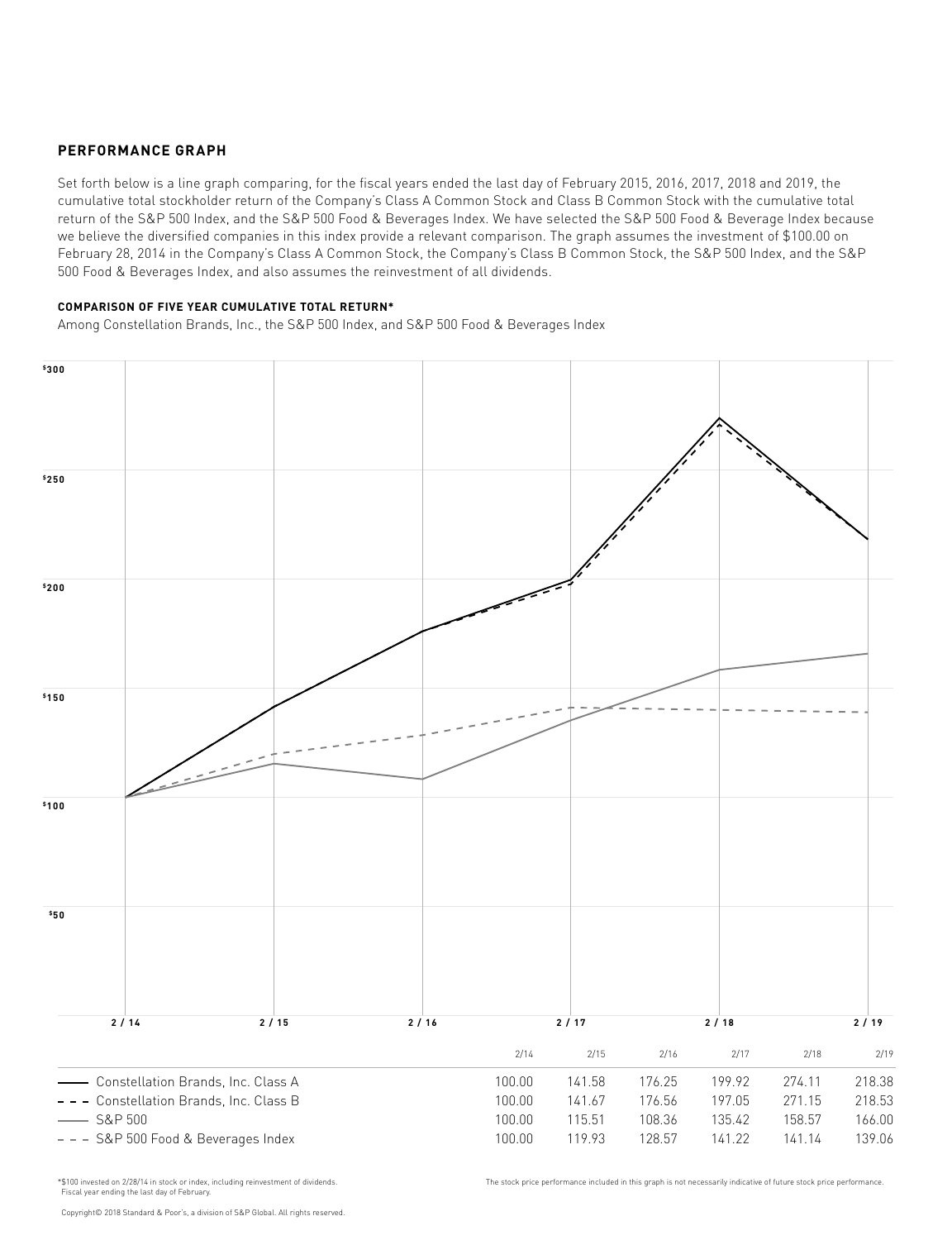#### **RECONCILIATION OF GAAP TO NON-GAAP FINANCIAL MEASURE**

|                                                                        | For the Years Ended |                        |    |  |  |  |  |  |
|------------------------------------------------------------------------|---------------------|------------------------|----|--|--|--|--|--|
|                                                                        |                     | 2/28/19 2/28/18 Growth |    |  |  |  |  |  |
| EPS, reported basis \$17.57 \$11.47 53%                                |                     |                        |    |  |  |  |  |  |
| Acquisitions,<br>divestitures and<br>related costs                     | [0.44]              | 0.10                   |    |  |  |  |  |  |
| Restructuring and<br>other strategic business                          |                     |                        |    |  |  |  |  |  |
| development costs                                                      | 0.10                | 0.05                   |    |  |  |  |  |  |
| Other                                                                  |                     | $(7.95)$ $(2.92)$      |    |  |  |  |  |  |
| EPS, comparable<br>$basis^{(1)}$                                       | $$9.28$ \$8.70      |                        | 7% |  |  |  |  |  |
| (1) May not sum due to rounding as each item is computed independently |                     |                        |    |  |  |  |  |  |

Diluted earnings per share (EPS) growth on a comparable basis is provided because management uses this information in evaluating the results of our core operations and internal goal setting. In addition, we believe this information provides investors valuable insight on underlying business trends and results in order to evaluate year-over-year financial performance. For further information on items excluded from comparable basis EPS, refer to "Comparable Adjustments," "Interest Expense," "Loss on Extinguishment of Debt," and "Provision for Income Taxes" under "Results of Operations" under Management's Discussion and Analysis of Financial Condition and Results of Operations under Part II, Item 7 of this Annual Report on Form 10-K.

#### **DIRECTORS AND EXECUTIVE OFFICERS**

(As of April 30, 2019)

#### **DIRECTORS**

William A. Newlands President and Chief Executive Officer, Constellation Brands, Inc.

Robert Sands Executive Chairman, Constellation Brands, Inc.

Richard Sands Executive Vice Chairman, Constellation Brands, Inc.

Jennifer M. Daniels<sup>(2)</sup> Chief Legal Officer and Secretary, Colgate-Palmolive Company

Jerry Fowden (1) (3) Executive Chairman of the Board, Cott Corporation

Barry A. Fromberg (2) Senior Advisor to the CEO of HNI Healthcare

Ernesto M. Hernández<sup>(1)</sup> President and Managing Director, General Motors de Mexico, S. de R.L. de C.V.

Susan Somersille Johnson (1) Executive Vice President and Chief Marketing Officer, SunTrust Banks, Inc.

James A. Locke III<sup>(3)</sup> Senior Counsel to the law firm of Nixon Peabody LLP

Daniel J. McCarthy<sup>(2)</sup> President and Chief Executive Officer, Frontier Communications Corporation

## Judy A. Schmeling<sup>(2)(3)</sup>

Former Chief Operating Officer of HSN, Inc. and Former President of HSN's Cornerstone Brands

#### Keith F. Wandell<sup>(1)</sup>

Retired Chairman of the Board, President and Chief Executive Officer, Harley-Davidson, Inc.

#### **EXECUTIVE OFFICERS**

William A. Newlands President and Chief Executive Officer, Constellation Brands, Inc.

Robert Sands Executive Chairman, Constellation Brands, Inc.

Richard Sands Executive Vice Chairman, Constellation Brands, Inc.

James O. Bourdeau Executive Vice President and General Counsel, Constellation Brands, Inc.

F. Paul Hetterich Executive Vice President and President, Beer Division, Constellation Brands, Inc.

Thomas M. Kane Executive Vice President and Chief Human Resources Officer, Constellation Brands, Inc.

David Klein Executive Vice President and Chief Financial Officer, Constellation Brands, Inc.

James A. Sabia, Jr. Executive Vice President and Chief Marketing Officer, Constellation Brands, Inc.

(1) Member of Human Resources Committee (2) Member of Audit Committee (3) Member of Corporate Governance Committee

Additional biographical information about the Directors is included in the Proxy Statement relating to the Company's 2019 annual meeting distributed with this Annual Report on Form 10-K and posted on www.cbrands.com/annual-meeting.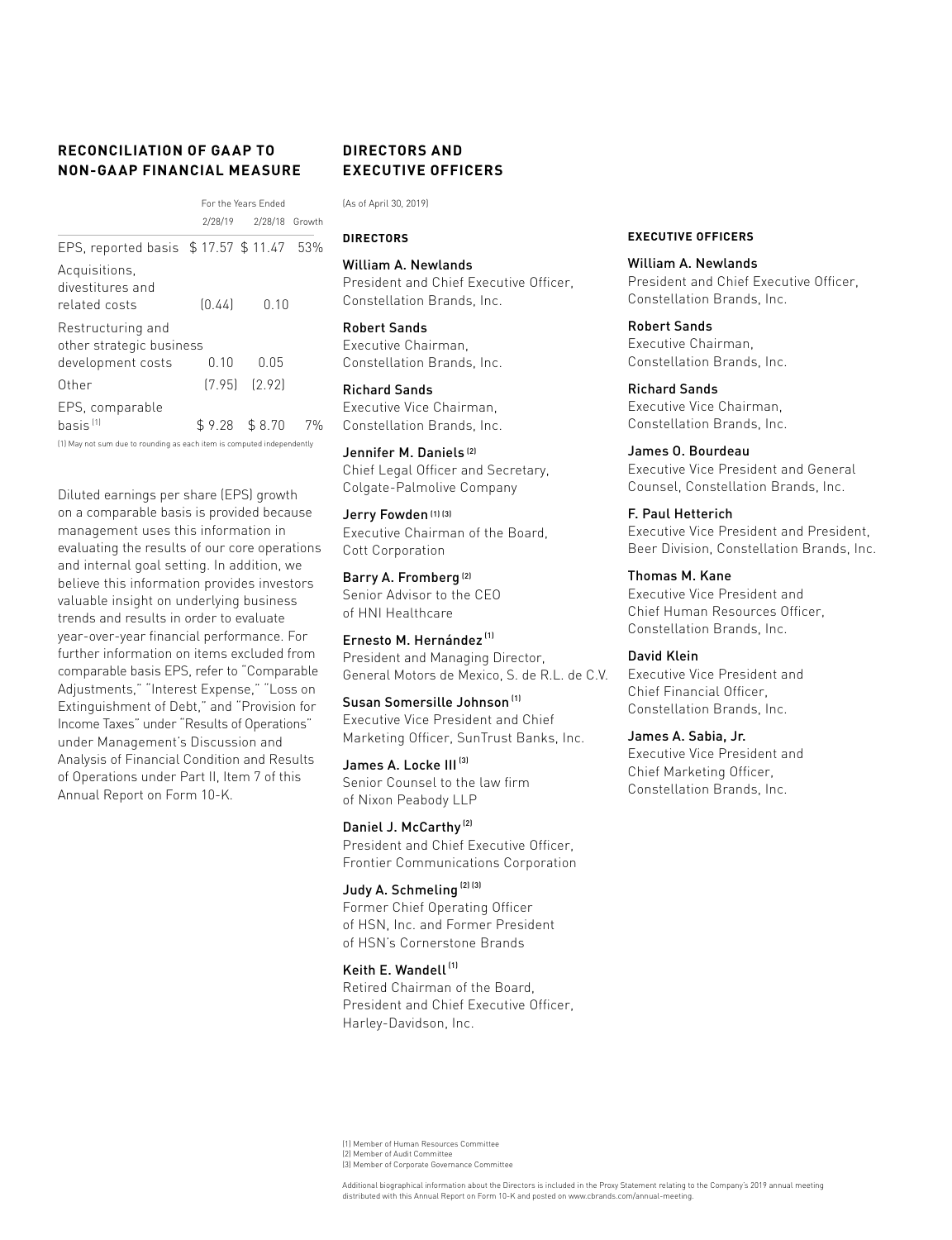#### **INVESTOR INFORMATION**

#### **HEADQUARTERS**

Constellation Brands, Inc. 207 High Point Drive, Building 100 Victor, New York 14564

585.678.7100 888.724.2169

www.cbrands.com

Investor Center 888.922.2150

#### **STOCK TRANSFER AGENT AND REGISTRAR**

Stockholder Inquiries 1-877-810-2237

Stockholder Portal http://shareholder.broadridge.com/stz

Broadridge Corporate Issuer Solutions 1-877-830-4936 - Phone 1-303-974-3789 - International 1-215-553-5402 - Fax M-F, 9 a.m. to 6 p.m. ET

Regular Delivery Broadridge Corporate Issuer Solutions P.O. Box 1342 Brentwood, NY 11717

Overnight Delivery Broadridge Corporate Issuer Solutions ATTN: IWS 1155 Long Island Avenue Edgewood, NY 11717

#### **COMMON STOCK TRADING**

The Company's Class A and Class B Common Stock trade on the New York Stock Exchange (NYSE) under the ticker symbols STZ and STZ.B, respectively. There is no public market for the Company's Class 1 Common Stock. As of April 30, 2019, there were 531 and 100 holders of record of Class A and Class B Common Stock, respectively, and 11 holders of record of Class 1 Common Stock.

#### **INFORMATION REGARDING FORWARD-LOOKING STATEMENTS**

The statements set forth in this report, which are not historical facts, are forwardlooking statements that involve risks and uncertainties that could cause actual results to differ materially from those set forth in, or implied by, the forward-looking statements. For risk factors associated with the Company and its business, please refer to the Company's Annual Report on Form 10-K for the fiscal year ended February 28, 2019.

#### **COPIES OF FORM 10-K**

A copy of our Annual Report on Form 10-K for the fiscal year ended February 28, 2019, filed with the U.S. Securities and Exchange Commission, will be furnished without charge to any stockholder upon written request to Constellation Brands, Inc.'s Investor Relations department at our corporate headquarters address provided on this page. Alternatively, a copy is available on our Constellation Brands website at www.cbrands.com, as well as on the Securities and Exchange Commission's internet site at www.sec.gov.

#### **VIRTUAL ANNUAL STOCKHOLDERS' MEETING**

The virtual annual meeting is scheduled to be held at 11:00 a.m., Eastern Daylight Time, on Tuesday, July 16, 2019, and is expected to be conducted exclusively via online broadcast. Stockholders will be able to attend the 2019 Virtual Annual Meeting, vote shares, and submit questions during the meeting via the Internet by visiting www.virtualshareholdermeeting.com/STZ2019.

Constellation Brands

Website references in this annual report are provided as a convenience and do not constitute, and should not be viewed as, incorporation by reference of the information contained on, or available through, the websites. Therefore, such information should not be considered part of this annual report.